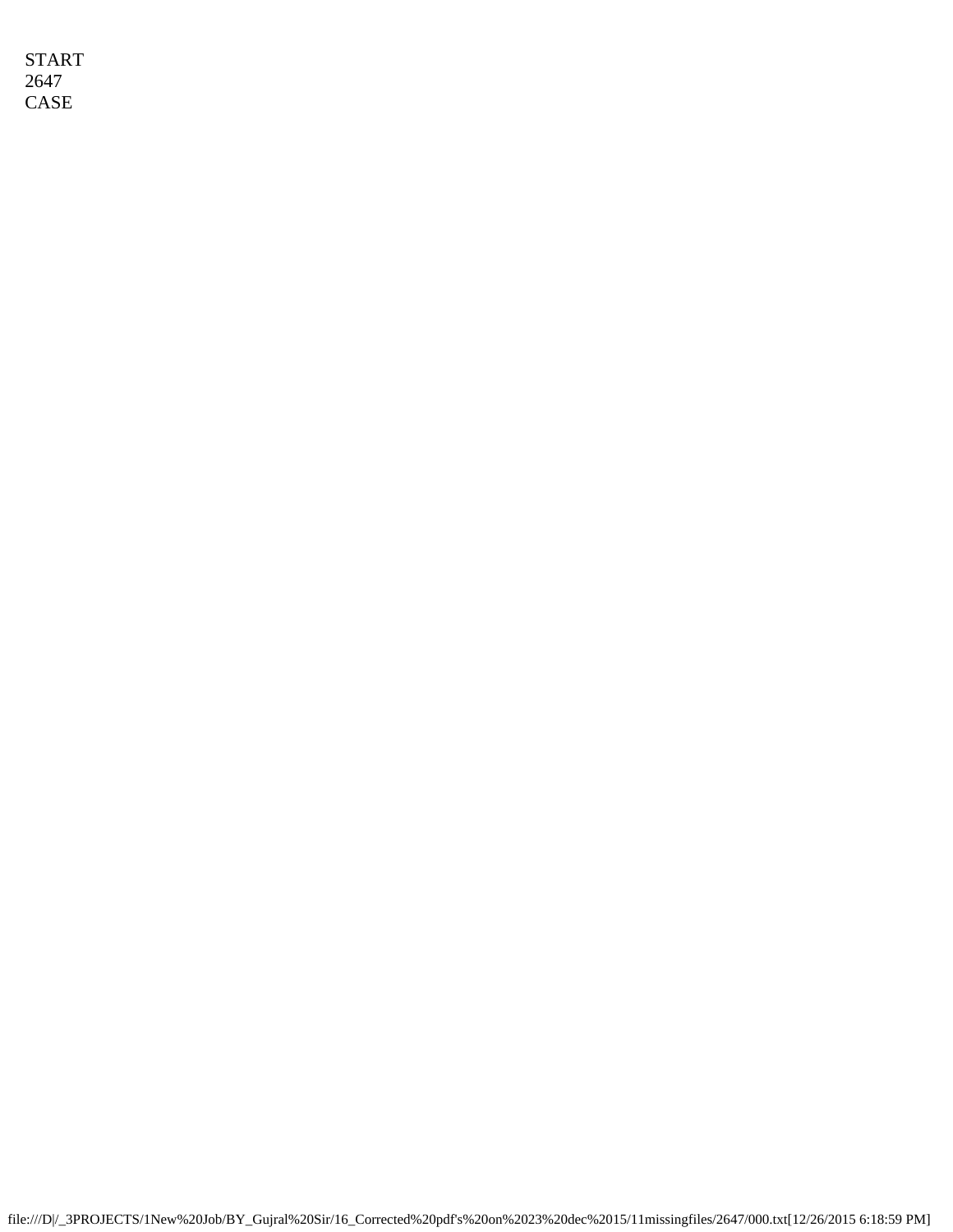INDEX

|                   |          |     |          | Dir Cr ReDir ReCr |
|-------------------|----------|-----|----------|-------------------|
| ZIC, FRANK        |          |     | 1 7 17   |                   |
| ZIC, MIKE         |          |     | 19 25 30 |                   |
| ZIC, VINCENT      | 32 37 42 |     |          |                   |
| WILSON, ROBERT M. |          | 43. | 46       |                   |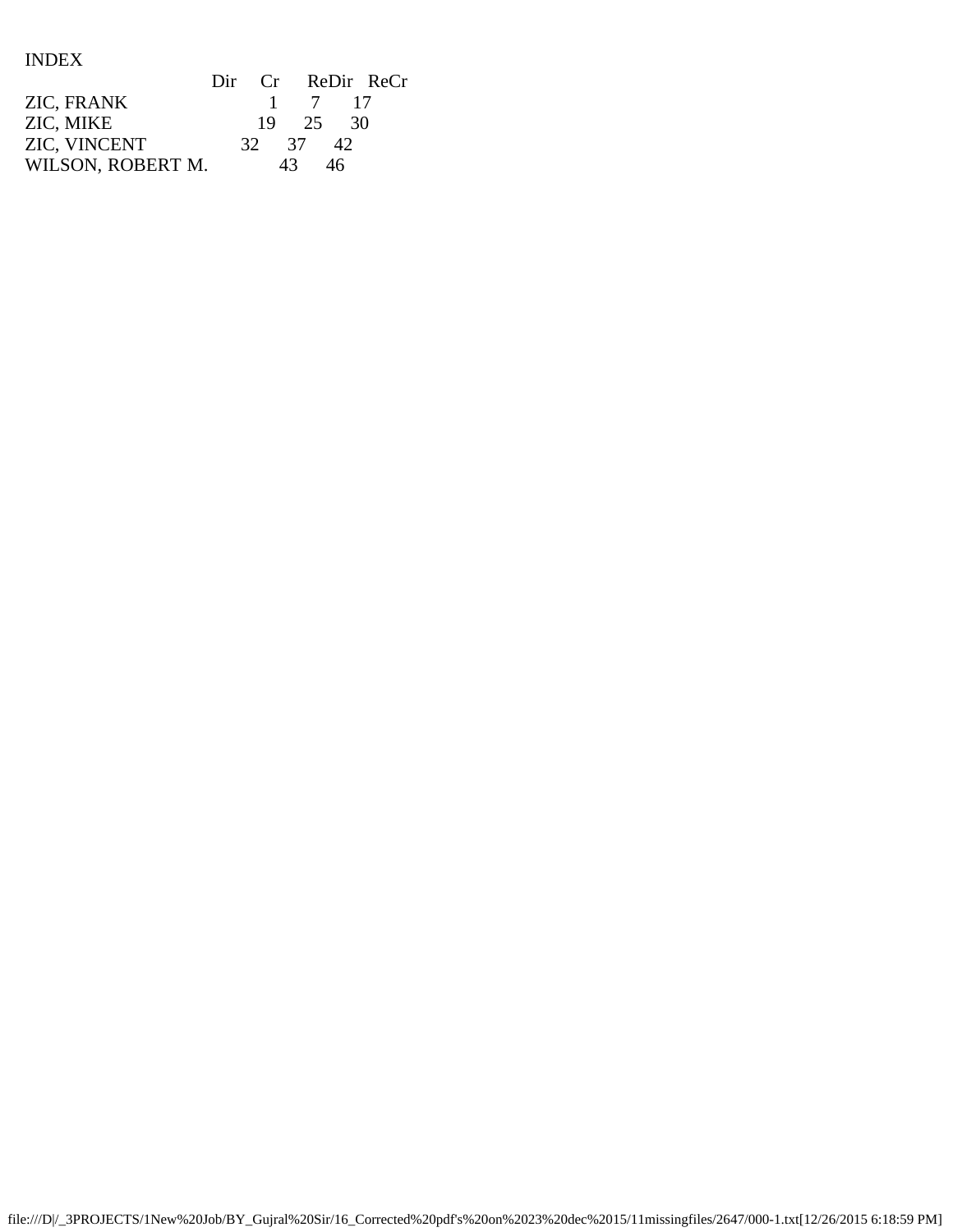| People v. Pezzulich and Sgelirrach. |                          |          |
|-------------------------------------|--------------------------|----------|
| <b>INDEX</b>                        |                          |          |
| WITNESSES:                          | Direct Cross Re-Direct   | Re-Cross |
| Mike Zic, (Recalled),               | 50                       |          |
| George W. Heitzman,                 | 50<br>- 53               |          |
| James P. Murphy,                    | 57<br>55                 |          |
| Mary Nazimovich,                    | 57<br>59<br>-73          |          |
| Peter Surjan,                       | 79<br>73<br>90           |          |
| Peter Surjan, (Recalled),           | 91                       |          |
| Mike Strolego,                      | 95<br>108<br>94          |          |
| Anton Jurman,                       | 111<br>118<br>110        |          |
| John Nachimovich,                   | 119<br>124<br>118<br>125 |          |
| Martin Honovich,                    | 126<br>126               |          |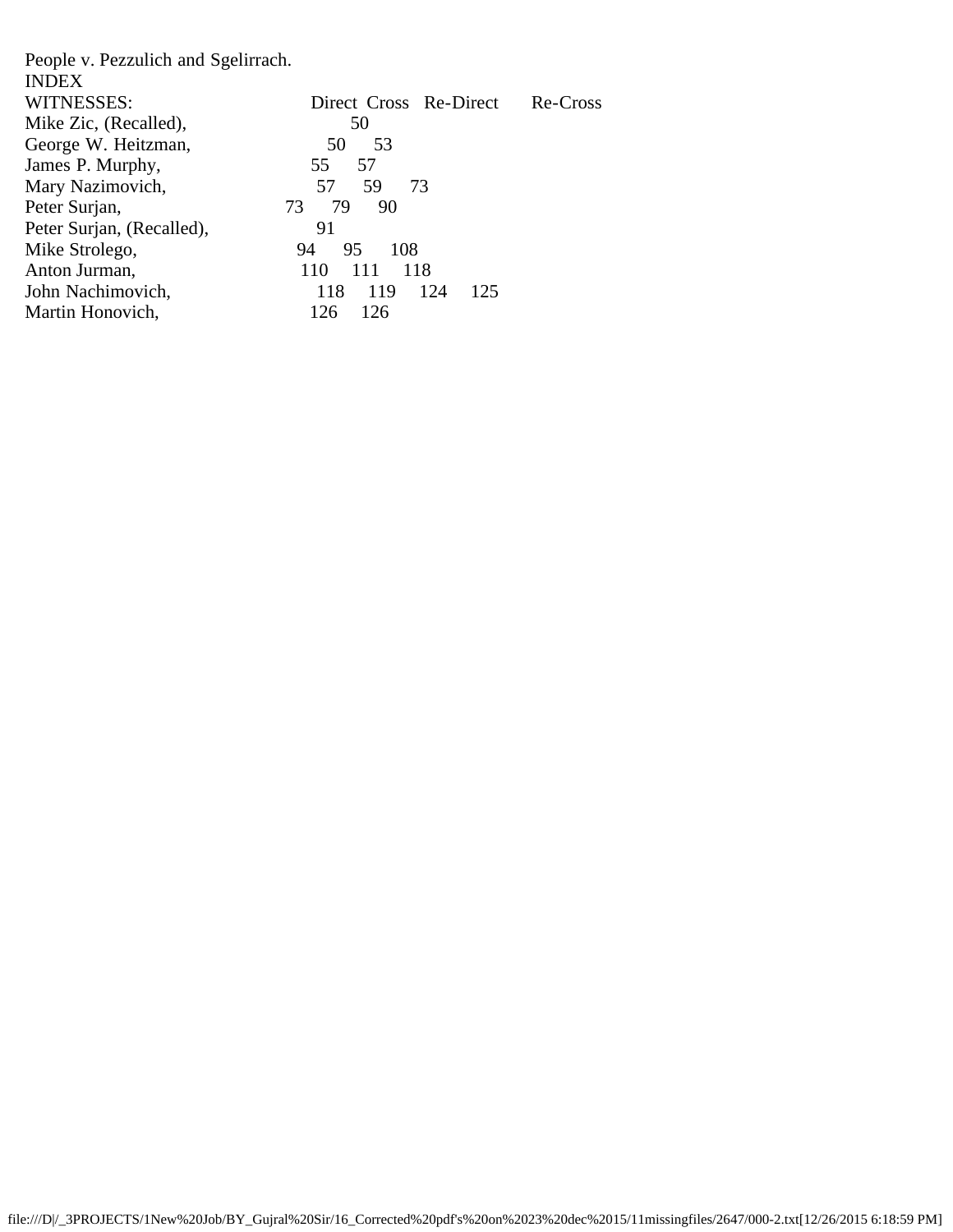1 COURT OF GENERAL SESSIONS OF THE PEACE City and County of New York, Part III. THE PEOPLE OF THE STATE OF NEW YORK -against-FRANK PEZZULICH AND FRANK SGELIRRACH. Before HON. JOSEPH F. MULQUEEN, Judge And a Jury. New York, June 12, 1919. The defendants are indicted for robbery in the first degree, grand larceny in the first degree and assault in the first degree and receiving in the first degree. Indictment filed March 31, 1919. Appearances: For the People: ASSISTANT DISTRICT ATTORNEY BOHAN. For Defendants: K. HENRY ROSENBERG, ESQ. A jury is duly impaneled and sworn. Mr. Bohan opens to the jury. Pierre M. Ucas, of 45 Vesey Street, is sworn to act as interpreter in the Croatian language. FRANK Z I C, of 36 Beach Street, called as a witness on behalf of the People, having been duly sworn, testified as follows, through the interpreter Pierre M. Ucas. DIRECT EXAMINATION BY MR. BOHAN: Q. Your name is Frank Zic? A. Yes. Q. Where do you live, Mr. Zic? A. 36 Beach Street.

- Q. How long have you lived there?
- A. About four years.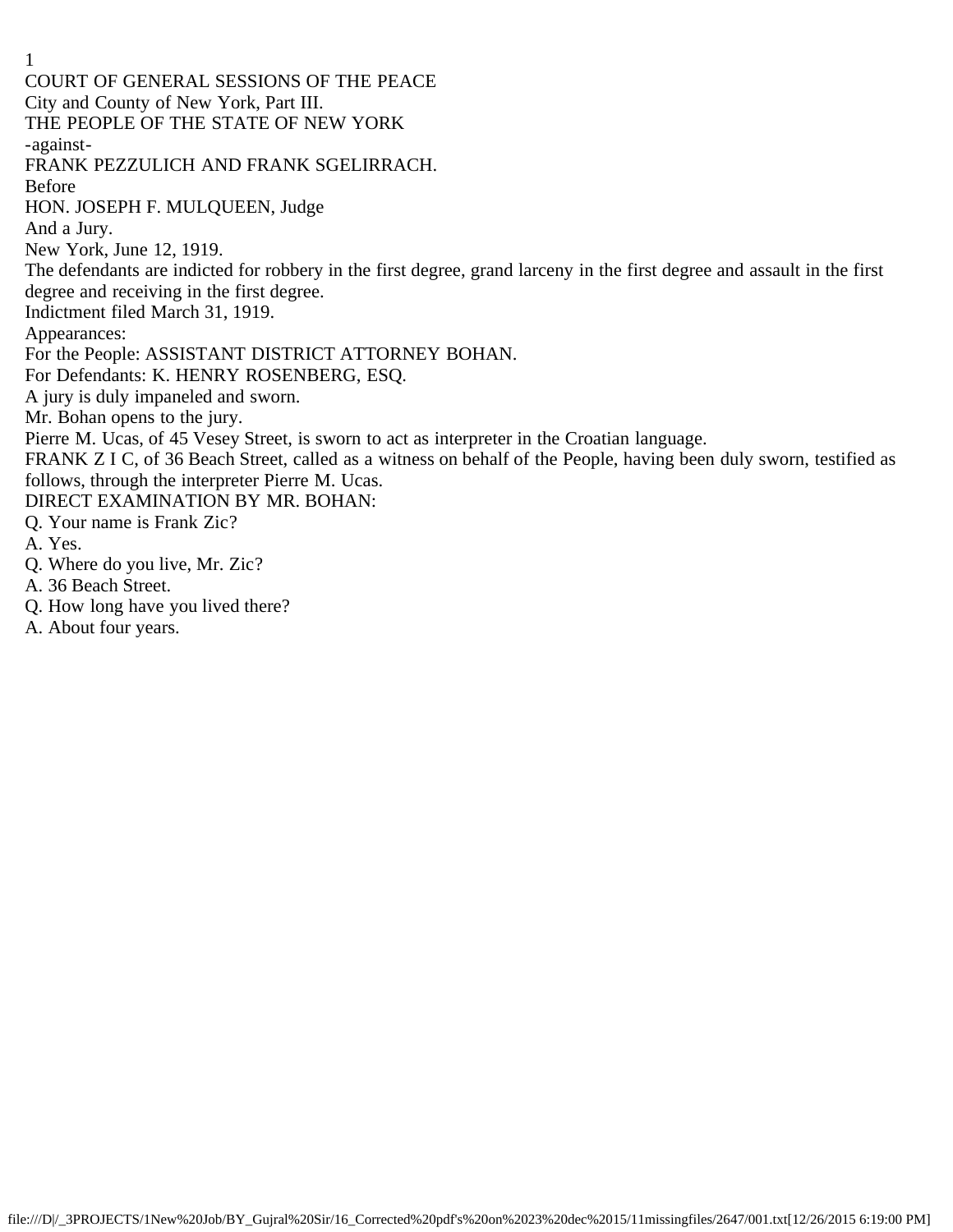- 2
- Q. Did you live there on the 22nd of March this year, 1919?
- A. Yes sir.
- Q. That is in the city and county of New York, is it?
- A. Yes sir.
- Q. What floor did you live on?
- A. The first floor.
- Q. Did you live there alone?
- A. There were many people living there.
- Q. How many men lived with you on the first floor of 36 Beach Street on the 22nd of March this year?
- A. None men.
- Q. Give me their names?

A. One is me, Frank Zic, John Bonafacto, John Zic, Vincent Zic, Nic Mraqucich; he at that time was not living in that house.

- Q. Did Andrew Androvich live there too?
- A. Yes.
- Q. Who paid the rent?
- A. Vincent Zic.
- Q. And you all paid him for the room?
- A. We were paying all to him. The house was in his name.
- Q. How many slept in your room?
- A. Two men.
- Q. Who paid for the food?
- A. All together.
- Q. Who took care of the meals?
- A. We were preparing our food, every one.
- Q. Each would prepare his own meals?
- A. No, we were cooking together for all of us and paying our part.
- Q. What do you work at?
- A. I am working now in the Day Line boat and before I was working on the New York Central.
- Q. On the 22nd of March, 1919, what kind of work were you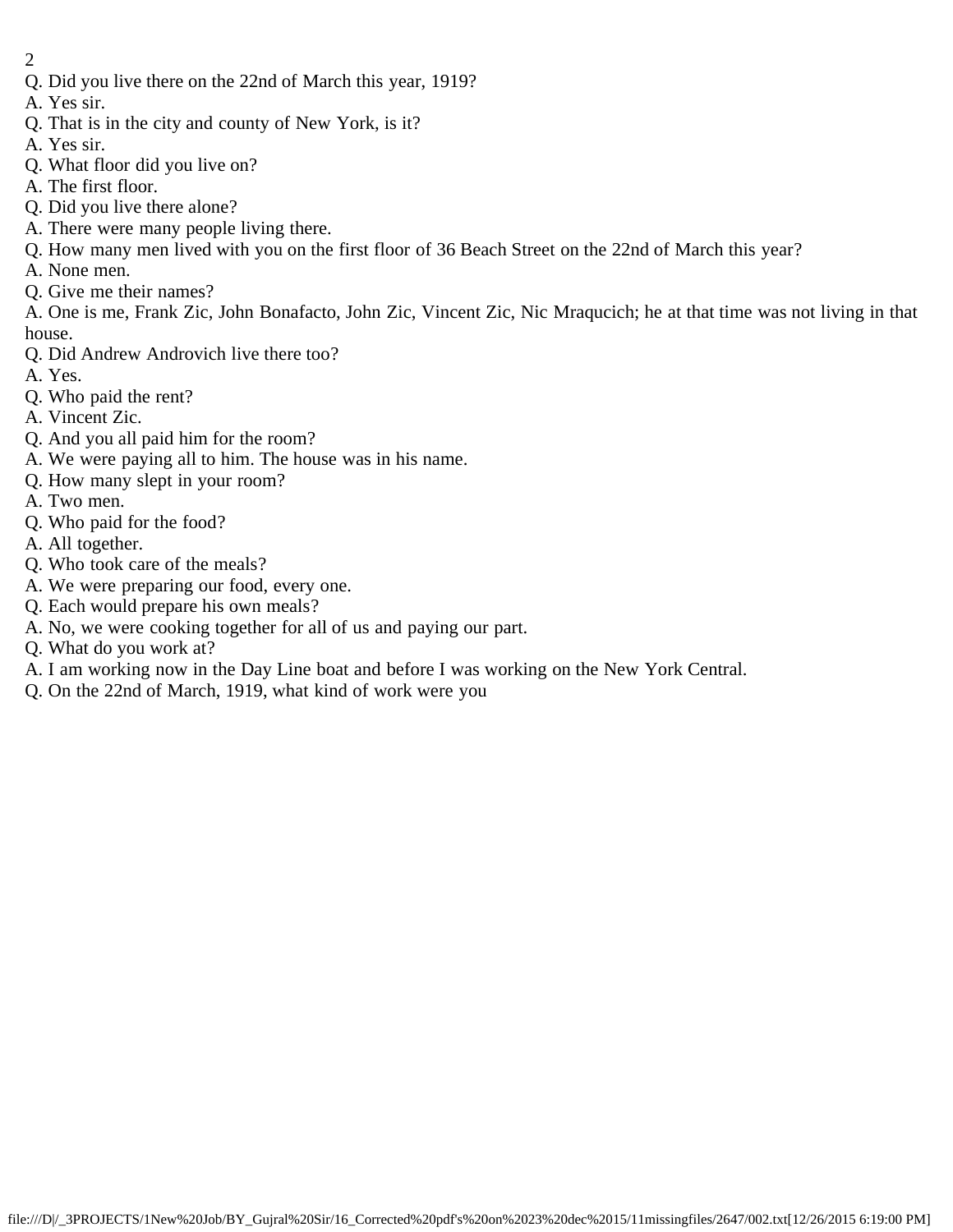- doing?
- A. I was working on a boat.
- Q. Now, on the 22nd of March, 1919, that was Saturday night, was it?
- A. Yes.
- Q. How many men were in the kitchen?
- A. Seven.
- Q. At about eight o'clock that night did anything happen?
- A. Yes. Some men came in our house.
- Q. What time did the men come in?
- A. After eight o'clock.
- Q. How many men came in?
- A. I did not count them but I think it was seven or eight men.
- Q. How were they dressed?
- A. They had ordinary suits on them.
- Q. What kind of hats?
- A. Some of them had hats; some of them caps.
- Q. Was there anything on their faces?
- A. Yes, they had handkerchiefs on their faces.
- Q. When they came into the room what did they say?
- A. They told us to hold up our hands.
- Q. Did they have anything in their hands?
- A. They had guns in their hands.
- Q. What did you and your friends do?
- A. Some of us held our hands up and some of us did not.
- Q. Did these men speak?
- A. They said on, "Hold up your hands".
- Q. What language did they speak in?
- A. In English. They said, "Hands up".
- Q. Did they search you?
- A. Yes sir.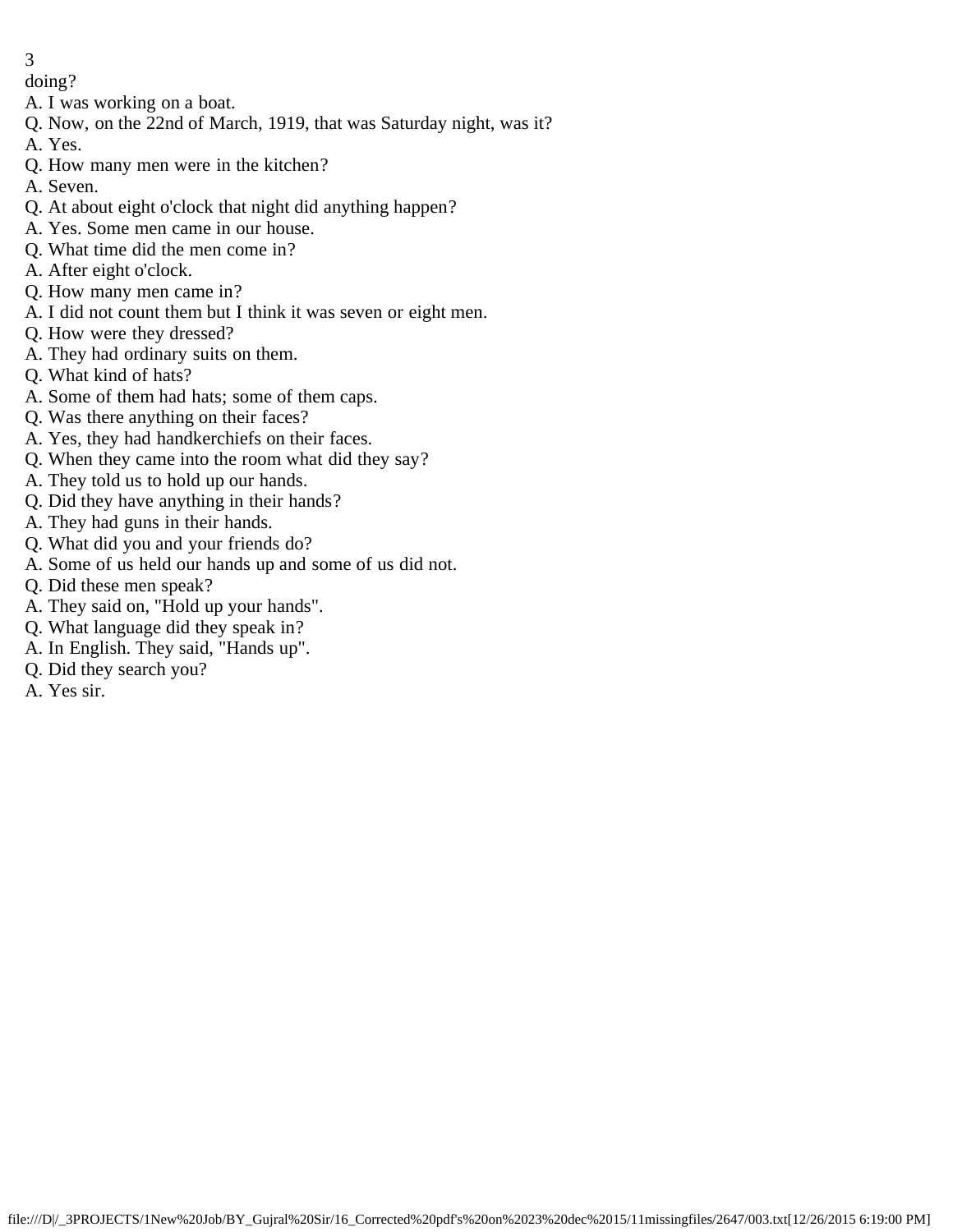- 4
- Q. Did you have your hands up?
- A. Yes sir.
- Q. Did they search you before or after shots were fired?
- A. After the shots were fired.
- Q. How many shots were fired?
- A. Three shots.
- Q. Who were the shots fired at?
- A. Towards Mike and Vincent Zic.
- Q. Did you have any money on your person?
- A. Yes sir.
- Q. How much money did you have?
- A. \$1,728.
- Q. Where did you have that money?
- A. Some of the money I had in my pocket and some in my stocking.
- Q. I show you an article and ask you what that is?
- A. Those are my trousers.
- MR. BOHAN: I ask to have those marked for identification.
- (Trousers marked People's Exhibit 1 for Identification.)
- Q. Did you have those trousers on; did you wear them on the night of March 22nd, when these men came into your apartment?
- A. Yes sir.
- Q. Tell us what any of these men did to you?
- A. I don't know what they did to me. I saw them in the kitchen.
- Q. Was any money taken from you?
- A. Yes sir.
- Q. How much?
- A. \$1,728.
- Q. How was the money taken from you?
- A. One of them came near me and tore my pants.
- Q. Was he behind or in front of you?
- A. Behind me.
- Q. Was that while you had your hands raised?
- A. Yes.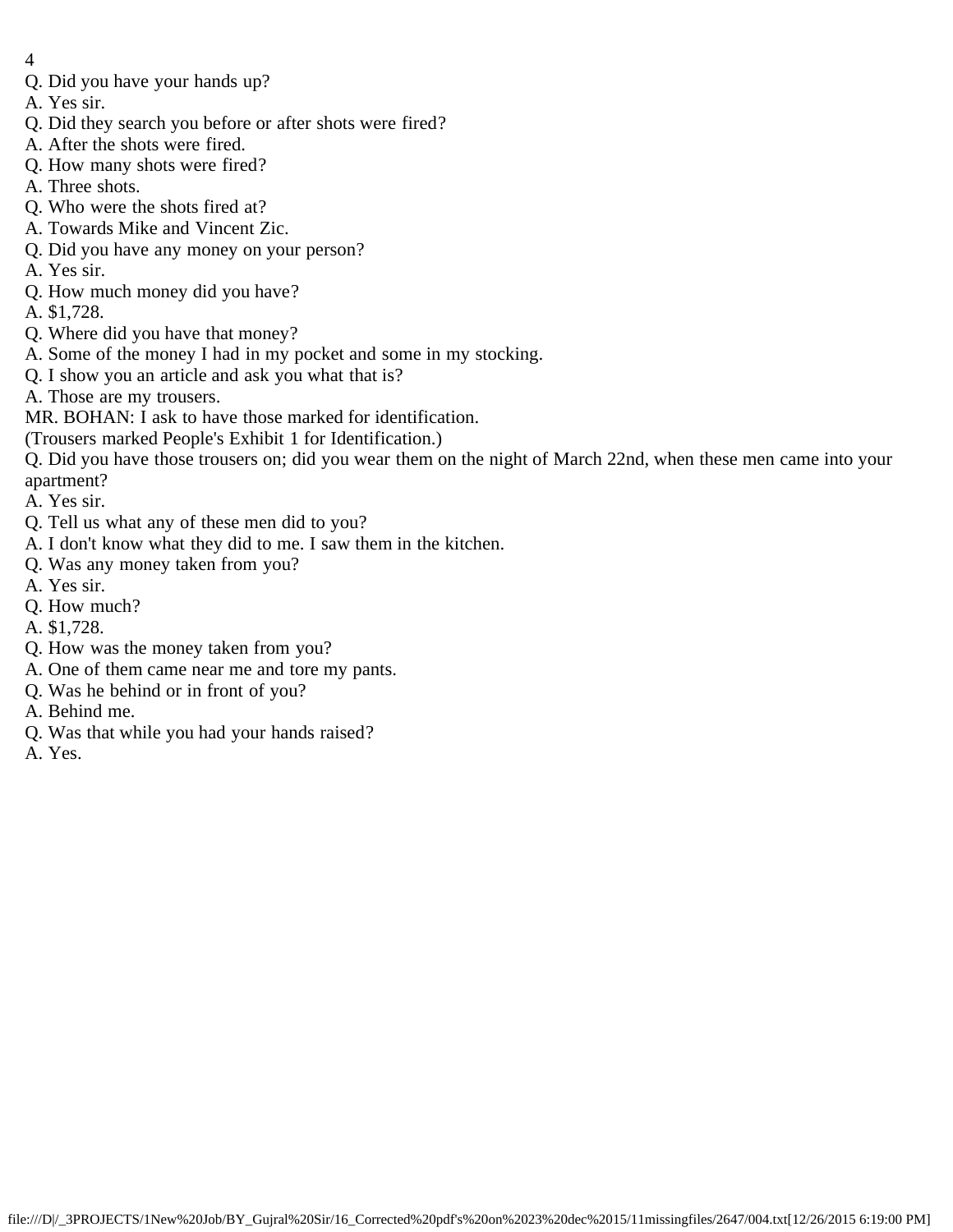- 5
- Q. What did they do to your trousers?
- A. They tore them open with a knife.
- Q. And these are the trousers you wore?
- A. Yes.
- Q. Did they take the money from your leg?
- A. Yes.
- Q. Where was it, in your stocking?
- A. Right in my stocking.
- MR. BOHAN: I offer the trousers in evidence.
- MR. ROSENBERG: No objection.
- (Trousers marked in evidence People's Exhibit 1.)
- Q. Tell us what you saw these men do to your friends or countrymen?
- A. They searched my friends.
- Q. How long were they in this room?
- A. I cannot tell exactly but I think a little more than five minutes.
- Q. Did you hear them talk amongst themselves while they were in that room? A. No.
- Q. Did you hear them talk to each other or say anything?
- A. I did not hear. Only when they were going away they said, "Let us go".
- Q. When they said that did they say that in English?
- A. No, they said that in Italian.
- Q. Do you understand Italian?
- A. I understood what they said. They said, "Andianno".
- Q. Do you understand Italian?
- A. I understand a very little.
- Q. Which way did the men go out?
- A. Through the same door they came in.
- Q. Did any of your friends follow them?
- A. Yes.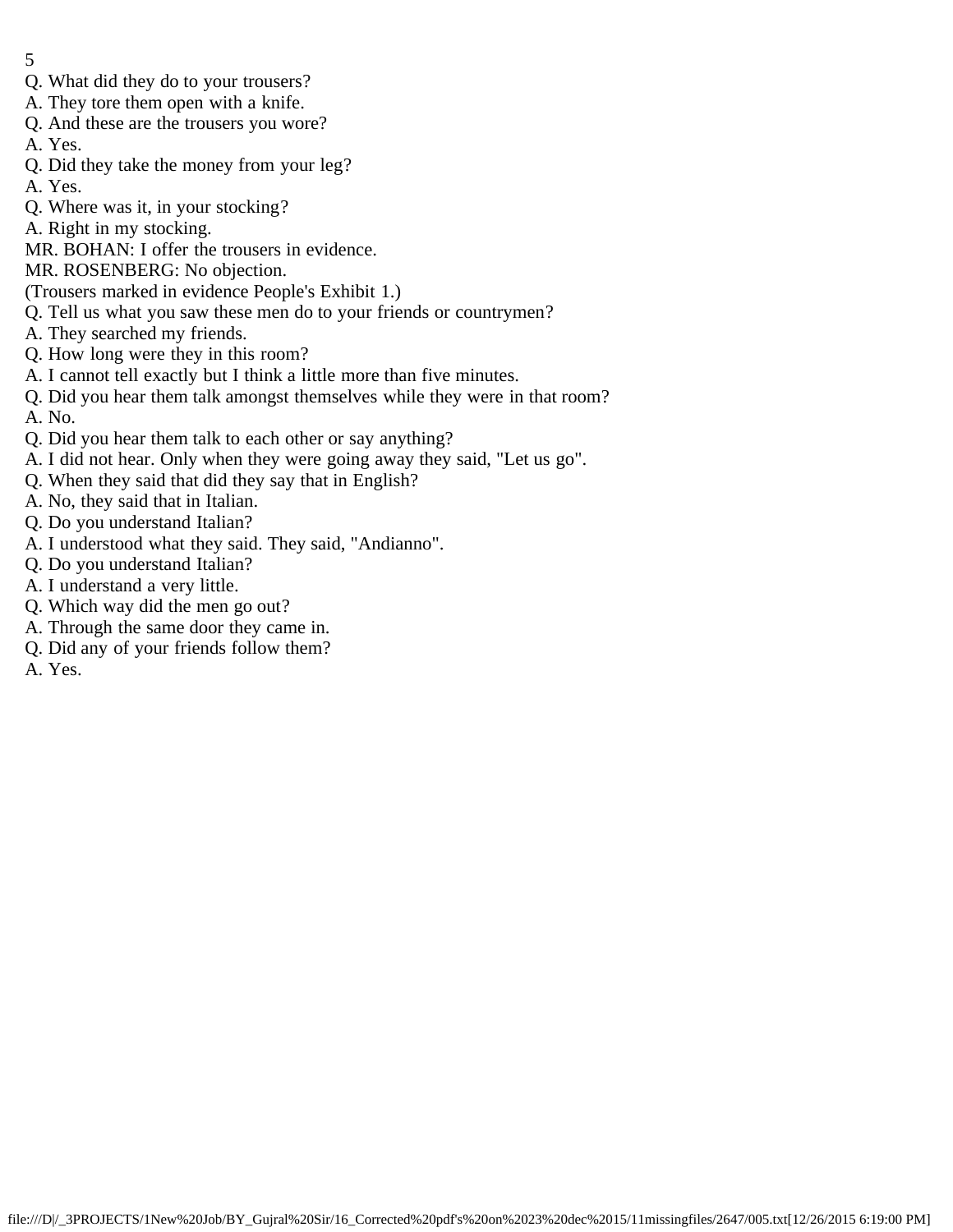- 6
- Q. Who followed them?
- A. Mike Zic.
- Q. Which door did he go out of?
- A. The middle door.
- Q. Where did you go?
- A. I went to the window.
- Q. The window of what room?
- A. In the room near the street.
- Q. That was not the room were you were held up?
- A. No, that is the room where we are sleeping.
- Q. The room you were held up was the kitchen and that was in the rear of the house?
- A. Yes.
- Q. Did they take any money from your pocket?
- A. \$28 which I had as my pay that week.
- Q. How much did they take from your leg?
- A. \$1,700.
- Q. And \$28 from your pocket?
- A. Yes.
- Q. When you got to the window what did you do?
- A. I was yelling for police.
- Q. Did you open the window?
- A. Yes.
- Q. How did you open it?
- A. The window was open.
- Q. Did you break the window while you were trying to open it?
- A. No.
- Q. Can you identify, or are you able to identify, any of the men that entered the kitchen on March 22nd with revolvers in their hands and held you up and your friends?
- A. I recognize one.
- Q. Where is that one?
- A. He is sitting there.
- Q. Will you point him out; come down and put your hand on him?
- (Witness steps down from the witness chair and puts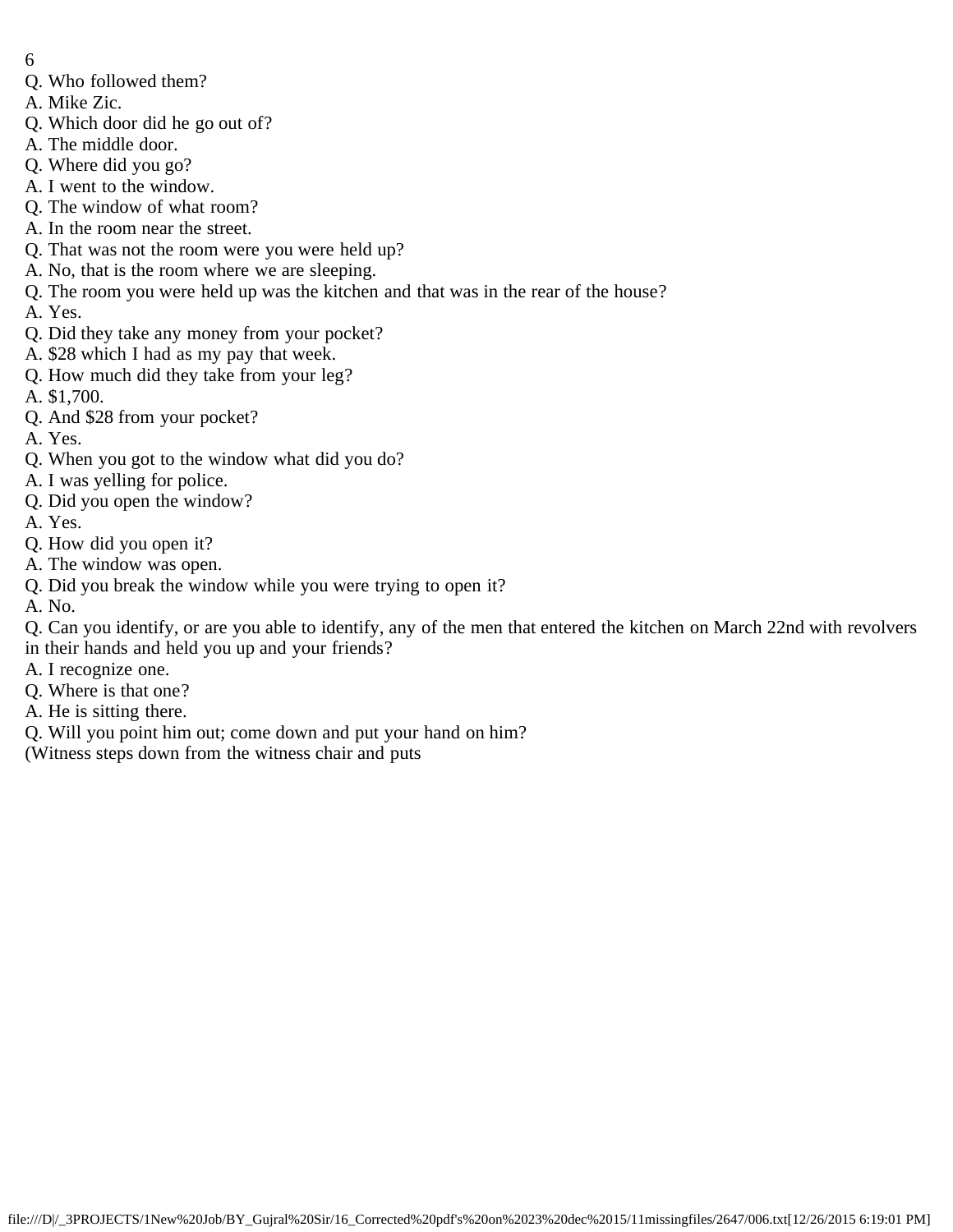- his hand on the defendant Sgelirrach and resumes his seat.)
- Q. When you got to the window what did you say?
- A. I was calling the police.
- Q. How soon after did the police come?
- A. I could not tell you exactly.
- Q. Ten minutes, will you say?

A. I don't know.

MR. BOHAN: That is all; you may examine.

CROSS-EXAMINATION BY MR. ROSENBERG:

Q. You remained in the house until the police came, didn't you?

A. Yes.

- Q. That is, after the robbers left the house you stayed in the front room, is that correct?
- A. No, I remained in that room a little while and then I came back in the kitchen.
- Q. Then the policeman came into the room, didn't he?

A. Yes.

- Q. How long after the robbers left the kitchen was it before the policeman first came into the room?
- A. Some minutes; I could not tell exactly.

Q. Can't you tell the jury approximately; was it as long as you have been on the stand here this morning before he came?

A. No so long a time.

- Q. Was it ten or fifteen minutes or twenty minutes, or how long?
- A. I cannot tell you exactly. I was not looking at any watch.
- Q. About how long was it?
- A. I think between five and ten minutes.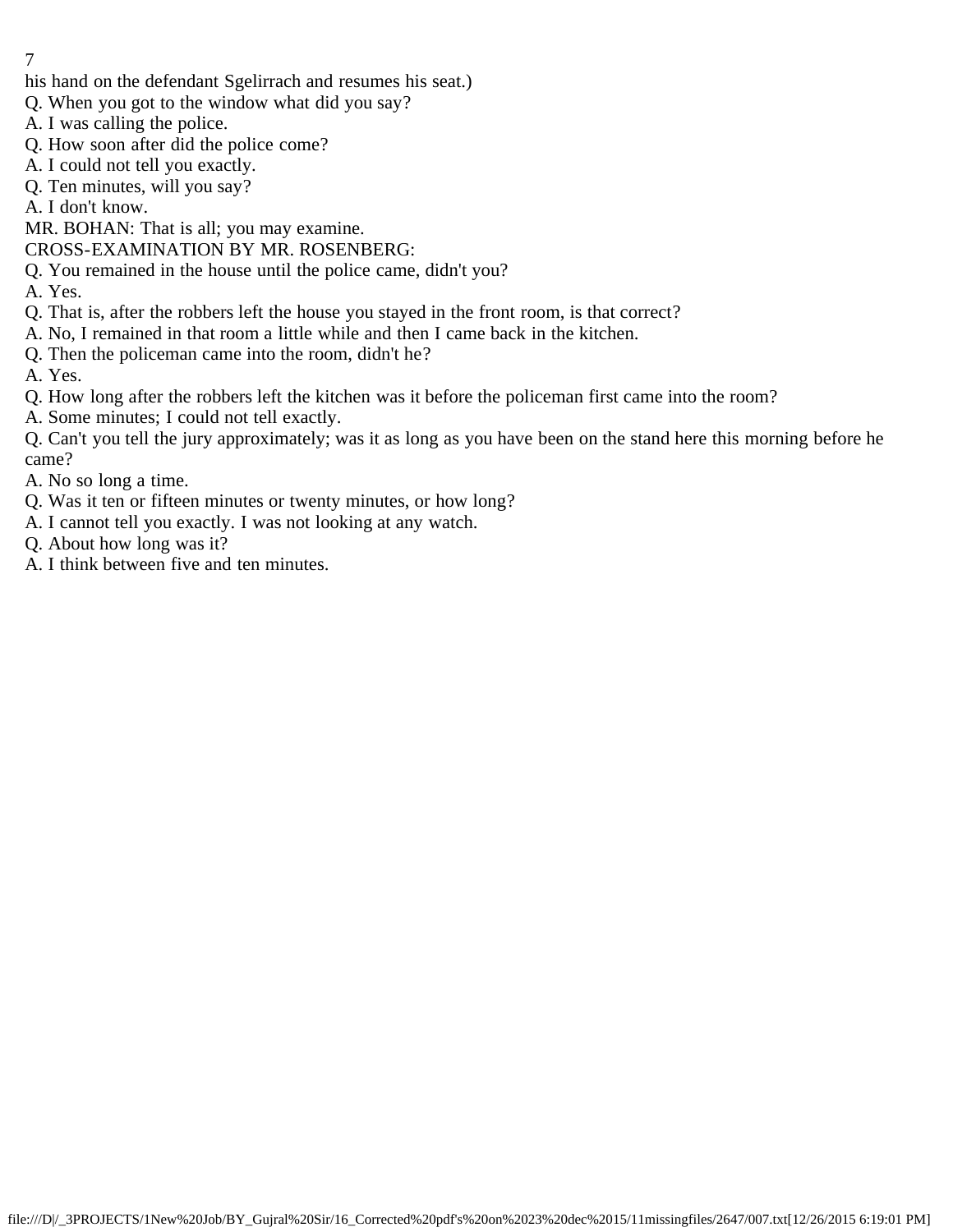- 8
- Q. Who as the policeman who came into the kitchen after the robbers left?

A. I don't know.

- Q. You saw that policeman in the kitchen room that night, didn't you?
- A. That man came in the house and told me to go to the police station.
- Q. Are you able to recognize which policeman it was who came into your house that night?

A. I am not sure about that.

Q. The police officer who you say came into that kitchen that night, you have seen him a dozen times since that night, isn't that correct?

MR. BOHAN: I object to that.

MR. ROSENBERG: Question withdrawn.

(At this point officers Murphy, Heitzman and Wilson enter the courtroom and face the witness.)

Q. Will you please tell the Court and jury which of these three men came into your kitchen the first time after the robbers left?

A. I am not sure about that.

BY THE COURT:

- Q. Did you see any of those men in your room after the robbery?
- A. I am not sure about that. I saw them in the police station.
- Q. You remember that you saw these officers before, do you?

A. Yes, I saw them.

Q. But you are not certain whether you saw them first in your own home or in the station house, is that no?

A. I am not sure.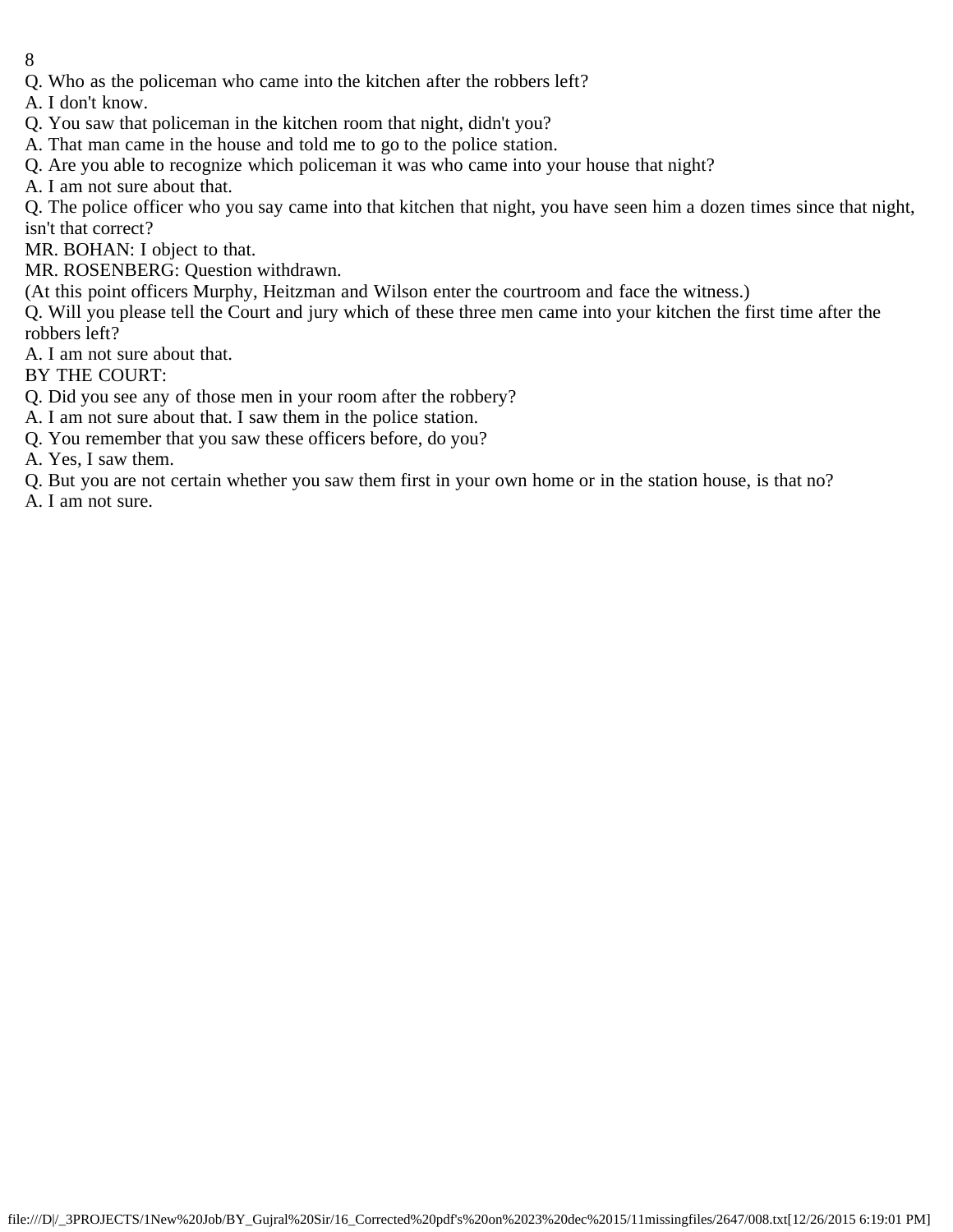I saw the man who is standing in the center many times. (Indicating Officer Wilson.)

Q. You were asked if you saw them in your room after the robbery?

A. I am not sure. We were standing in our kitchen and somebody told us to come to the police station and I went and took my cap to go out.

BY MR. ROSENBERG:

Q. Then you walked with the policeman from your house at 36 Beach Street to the police station, is that correct?

A. No, I went a little after.

Q. Can you identify here -- and say that the man you have previously seen was Officer Wilson, the man in the middle here?

A. Yes.

- (The officers leave the courtroom.)
- Q. Where have you seen him before?
- A. I saw him in that police station many times.
- Q. In the stationhouse?
- A. Around the police station.
- Q. Walking around your street?
- A. I saw him near the door of the police station.
- Q. Didn't you go up to 24th Street that night with a policeman?

A. Yes.

- Q. Did you go up to 24th Street with anyone of the policemen who were in court here just a minute ago?
- A. Yes, with the stout man.
- Q. Which stout man?
- A. The man in the suit.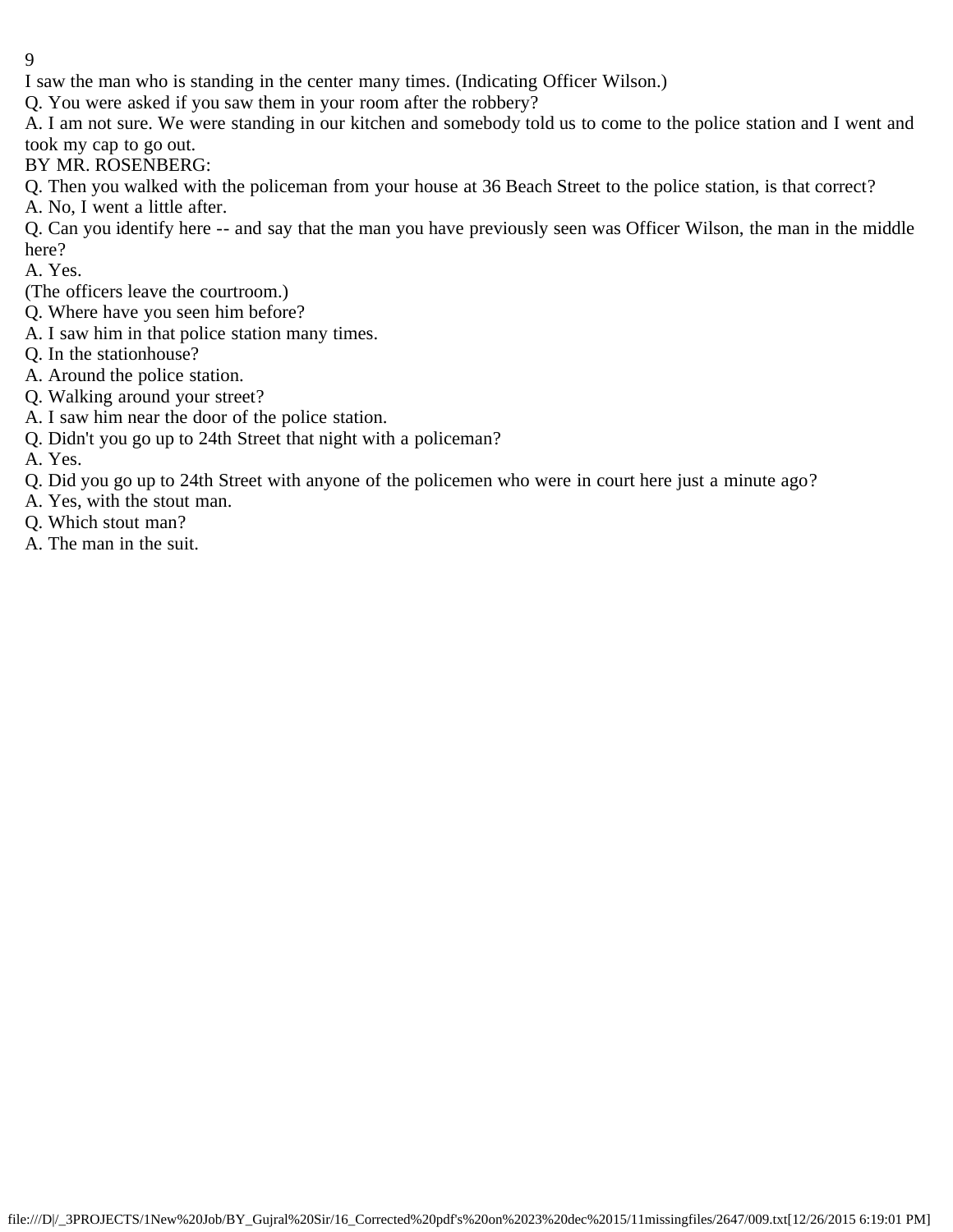- 10
- Q. The man in citizen's clothes, you mean?
- A. The man that has a suit as I have.
- Q. That is Officer Murphy, isn't it?
- A. I think so.
- Q. You have been with Murphy at least twenty-five times since this robbery, haven't you?
- Objected to. Question withdrawn.
- Q. How often have you seen Officer Murphy since this robbery?
- A. Many times when I came to the courthouse I saw him.
- Q. Was it at least twenty-five times?
- A. I cannot tell you that. I did not count how many times.
- Q. When you went to the window in that apartment did you open the window yourself to call for the police?
- A. I told you before the window was open.

Q. Did any one of your friends who lived in the apartment go into the front part of the house or in the front room before you did?

- A. Yes, Frank Zic.
- Q. He got there before you did?
- A. Yes sir.
- Q. Didn't you run into the front room immediately after the robbers left the kitchen?
- A. After they left the kitchen I went into the front room to the window.
- Q. Weren't you the first one to run into the front room?
- A. Frank Zic ran before me.
- Q. How long before did Frank Zic, before you, to the front room window?
- A. A very little time before me in the front room.
- Q. How many other of your friends that were in the kitchen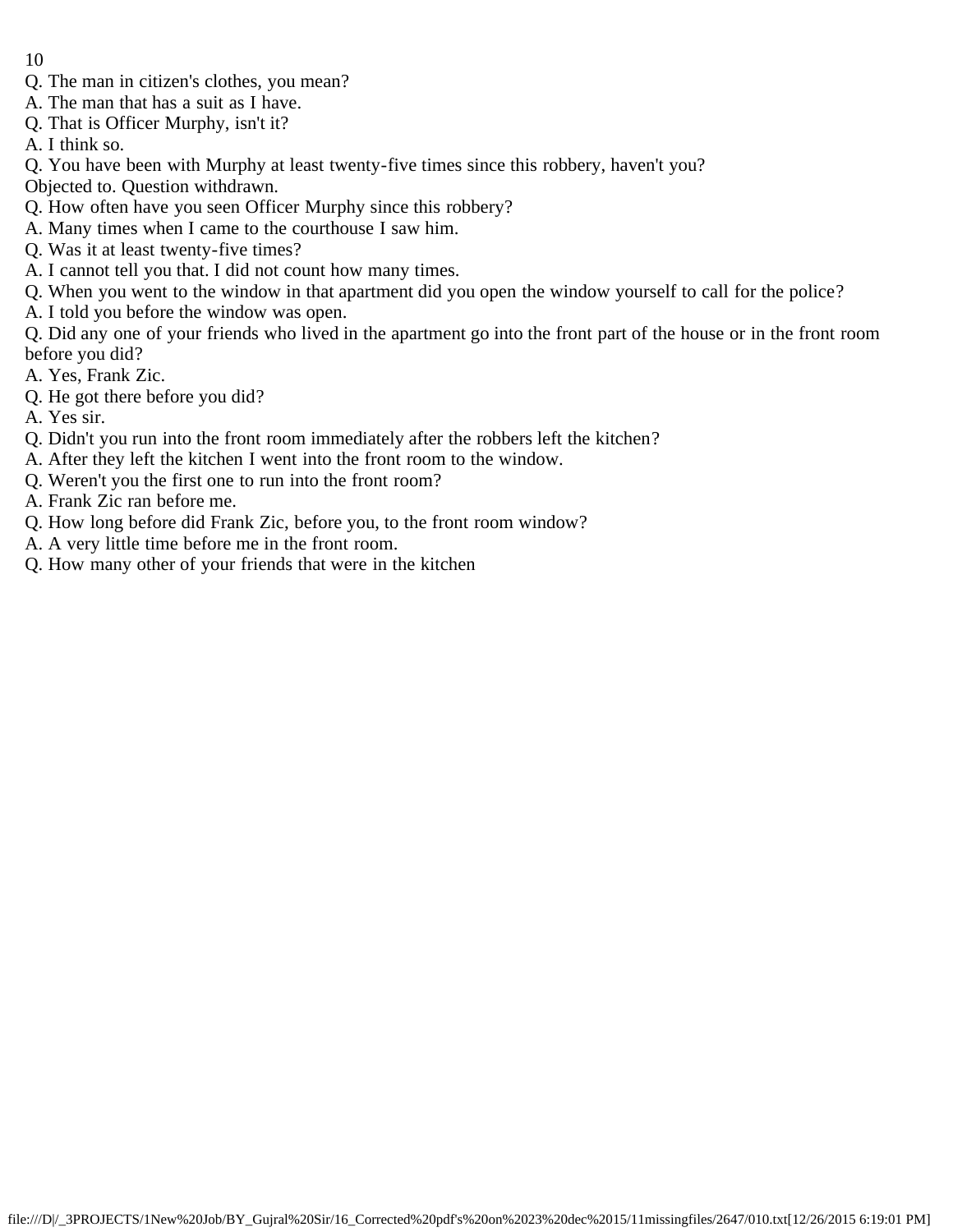ran into the front room?

- A. There were two windows in that front room.
- Q. Were you excited when the robbers came in and asked you to hold your hands up?
- A. I was a little excited.
- Q. Weren't you a great deal excited?
- A. I was excited.
- Q. The man who took your money took it from behind where you were standing?
- A. He was behind me.
- Q. And you did not see his face?
- A. I am not sure about that.
- BY THE COURT:
- Q. Did you ever see that man before your money was taken?
- A. No.
- Q. Did you see him at the time he was taking your money?
- A. I saw the man behind me but I am not sure who it was.
- Q. Did you ever see that man since?
- A. No.
- BY MR. ROSENBERG:

Q. Now, as a matter of fact, you have testified that all of the men, the robbers who came into that kitchen on that night had handkerchiefs over their faces, is that correct?

A. Not all of them. Most of them, but not all.

BY THE COURT:

- Q. How many were there altogether?
- A. I cannot tell you for sure.
- Q. About how many were there?
- A. Oh, I think seven or eight.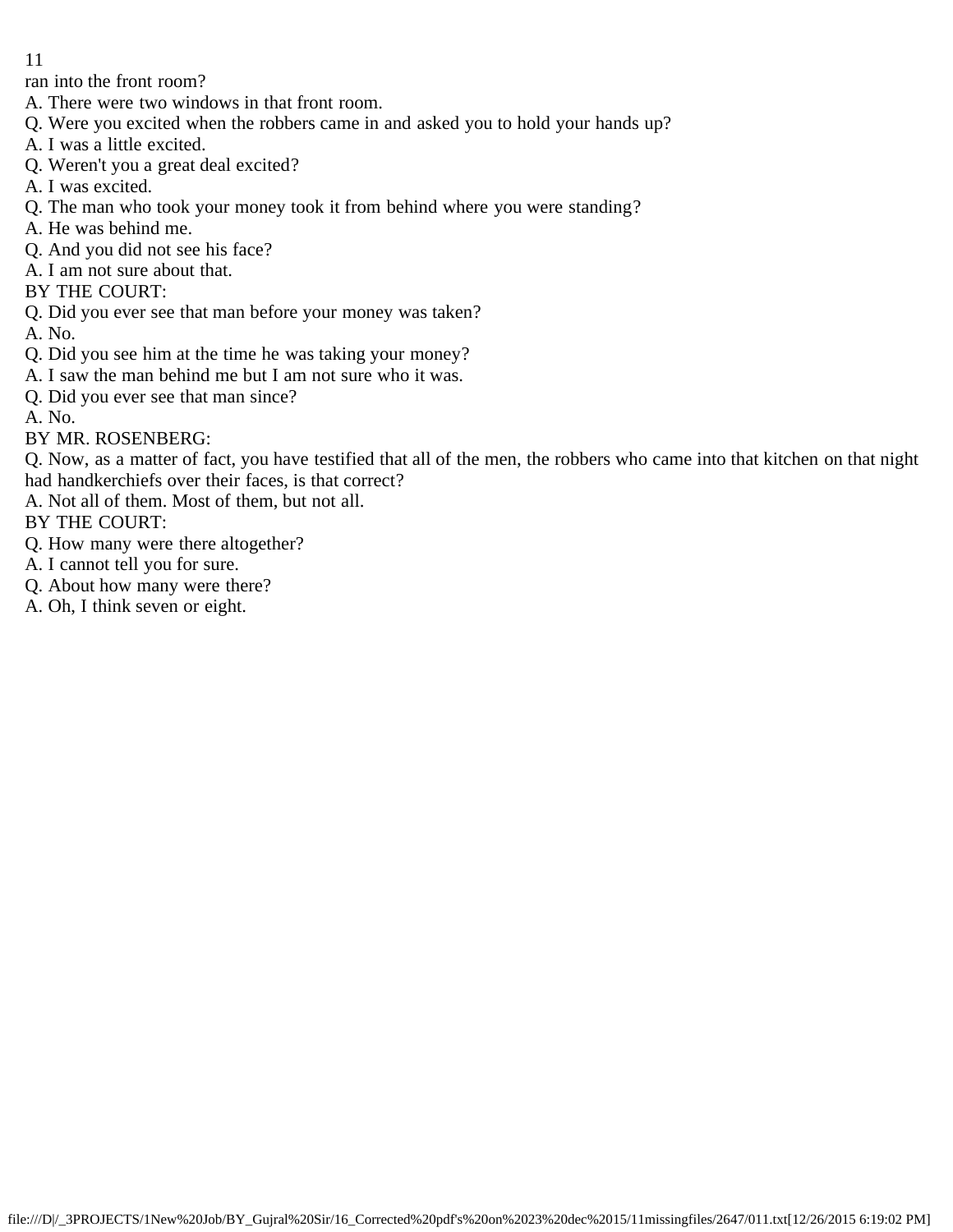Q. Seven or eight robbers came in?

A. Yes.

- Q. And how many had handkerchiefs over their faces?
- A. I cannot tell you that for sure, but I am sure about one man; he did not have any handkerchief.

BY MR. ROSENBERG:

- Q. You say one man did not have any handkerchief on his face, is that correct; you are sure of that -- one, you say?
- A. That is the man whom I recognized.

Q. That is to say, Frank Sgelirrach is the man who you say did not have any handkerchief on his face at all that night, is that correct?

- A. I could not tell, if he had any handkerchief before, but when I saw him he did not hae any.
- Q. And when do you say you saw him without a handkerchief on his face?
- A. When he was in the kitchen.
- Q. Was he the man who took your money?

A. No.

THE COURT: We will adjourn now for recess.

Gentlemen of the jury, the Court will excuse you until two o'clock. In the meanwhile remember that the law forbids you to talk about this case with any stranger and also forbids you from discussing it among yourselves. You must wait until you hear all the evidence on both sides before you form or express any opinion. You must wait until all the evidence is in and until the Court submits it to you for your consideration and then at that time you retire and discuss it in order to decide it, but not before then. Please come back at two o'clock.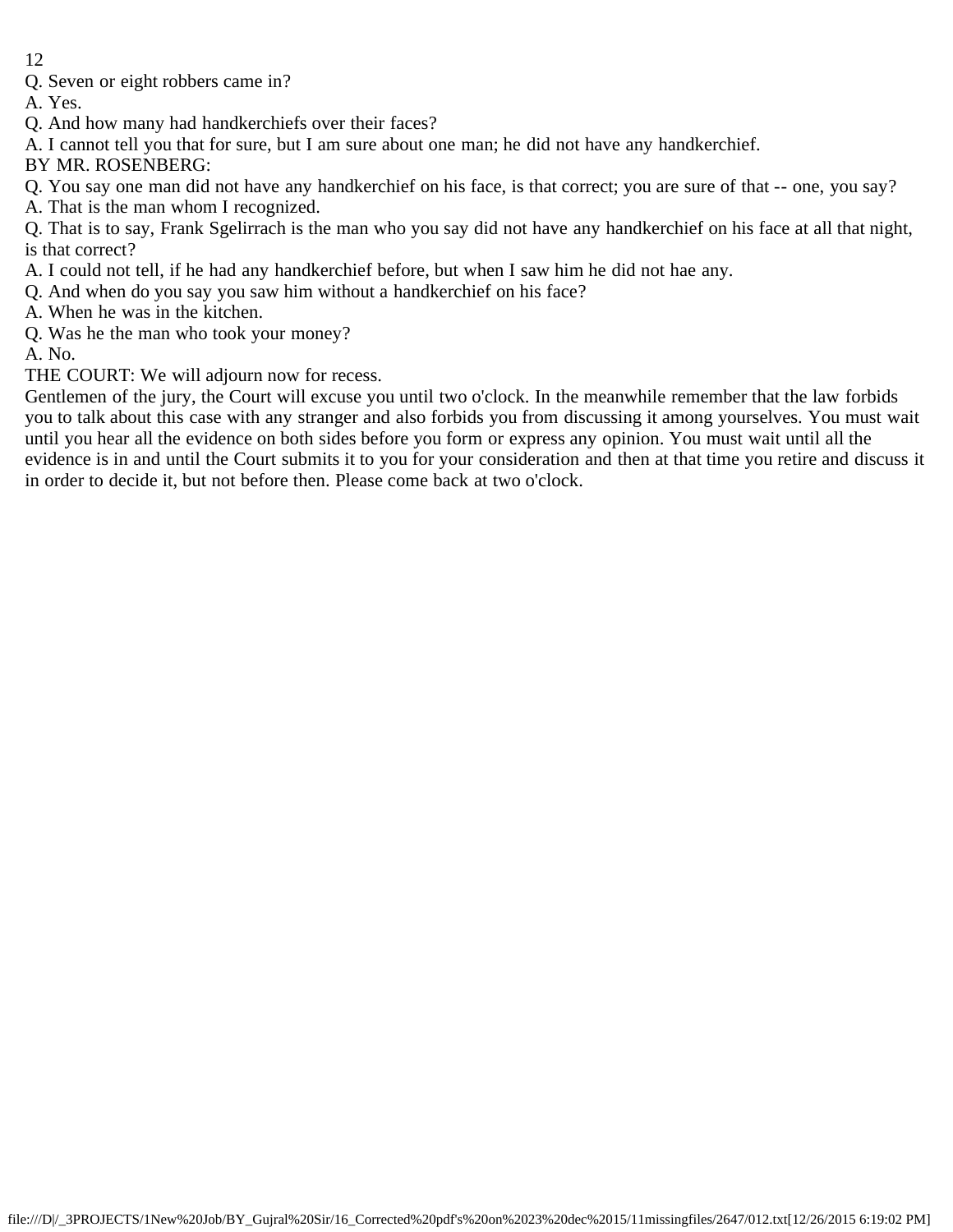Afternoon Session.

Trial continued at 2 P.M.

FRANK ZIC resumed the stand:

- CROSS-EXAMINATION CONTINUED BY MR. ROSENBERG:
- Q. How long did you have that \$1700 in your stocking?
- A. I got it at different times for long periods and short periods.
- Q. Was it there for over a year?
- A. Sometimes I had it for a year; sometimes a shorter time.
- Q. You saw Frank Sgelirrach, the man you picked out here to-day in court, on March 23rd, isn't that correct?
- A. Yes, I saw him.
- Q. You also saw him in this courtroom when Frank Strolich's case was on trial?
- A. Yes, I saw him.
- Q. Were you taken to the stationhouse of March 22nd by the police officer?
- A. They told us we were to go to the police station, but nobody brought me there. I went alone.
- Q. When you got to the police station you saw the same policeman who was in your kitchen just before that?
- A. I told you before I was not sure he was in the kitchen.
- Q. Did you ever see that policeman again whom you saw in the kitchen?
- A. No.
- Q. Didn't you go up to 24th Street with Officer Murphy and another policeman?

A. Yes.

- Q. Now, who was the other policeman?
- A. I don't know his name.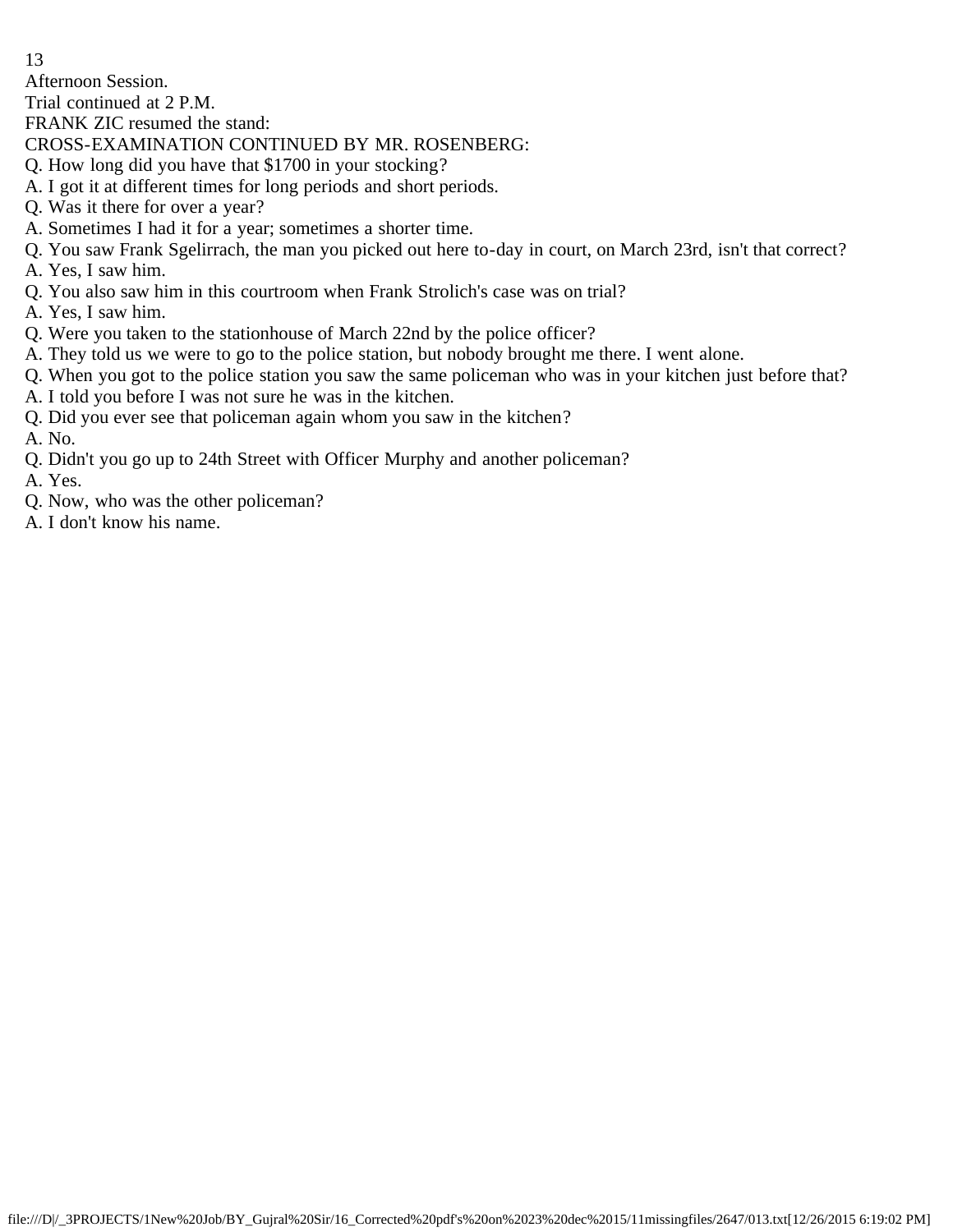Q. Was he the same policeman who was at 36 Beach Street right after the robbery?

A. I told you that I did not know which policeman was in our house.

Q. Now, when the man took the money from your leg or from the stocking, you had your back to the robbers, didn't you?

A. The man that took my money was behind me.

Q. Didn't you have your back to all of the other robbers when your money was being taken?

A. No sir; the man were standing around the table.

BY THE COURT:

Q. Were they in front of you?

A. In front of me was the table and the others were around the table.

Q. Could you see them?

A. Yes, I could see them.

BY MR. ROSENBERG:

Q. Did all of the other robbers have handkerchiefs over their faces?

A. Most of them had them, but the man I recognize did not have any.

Q. The man whom you say you recognize, he did not have a handkerchief over his face; was he the only one who did not have a handkerchief on his face?

MR. BOHAN: Objected to as already answered.

THE COURT: I will let him answer it again.

A. I saw only him without a handkerchief on his face.

Q. But you saw all the other robbers, did you?

A. I am not sure about those that were behind me.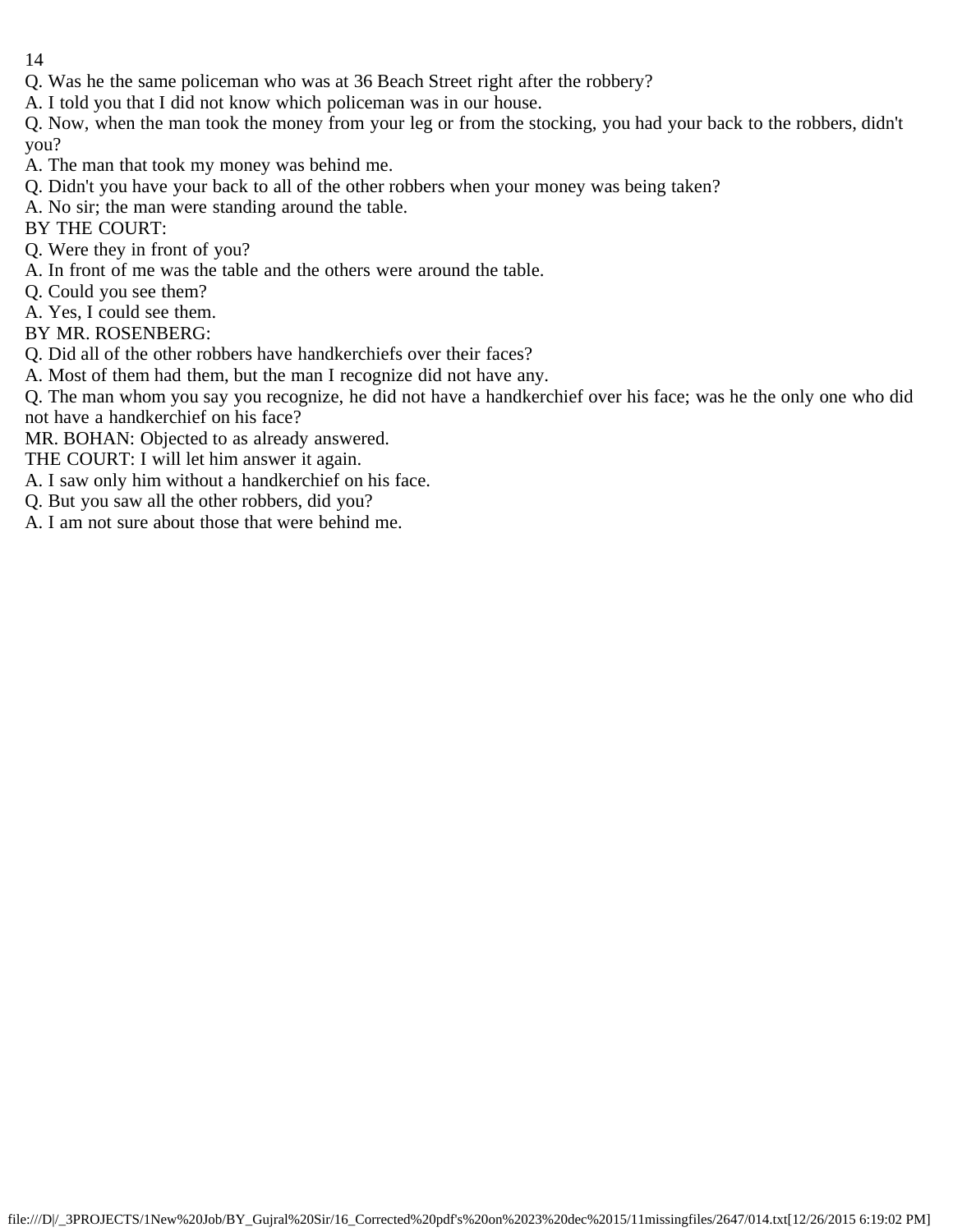- Q. Well, were there any robbers behind you?
- A. I don't know who were behind me. I only know that the man whom I recognize was standing near me.
- Q. How many robbers were in front of you?
- A. There was nobody in front of me, because I was behind the table and the robbers were standing around the table.
- Q. Weren't you behind the door hiding?
- A. I was not hiding behind the door; near the table.
- Q. Weren't you behind the door?
- A. When the robbers came in and they opened the door and came near me; afterwards the door was pushed.
- Q. When the door was opened, didn't you go behind the door?
- A. I stood where I was sitting, only that I stood up.
- Q. When you stood up, all of the robbers with the exception of one, were behind you?
- THE COURT: You have been allover that. He said he did not know how many were behind him.
- Q. This was a kitchen room, wasn't it?
- A. Yes sir.
- Q. And that is in the rear of the flat?
- A. yes, that is in the rear.
- Q. That is on the first floor, isn't it?
- A. Yes.
- Q. Your flat was on the first floor of that house?

A. Yes.

- Q. And in order to get to your flat you had to walk up how many stairs from the street?
- A. I did not count them. There are not many, but I did not count them.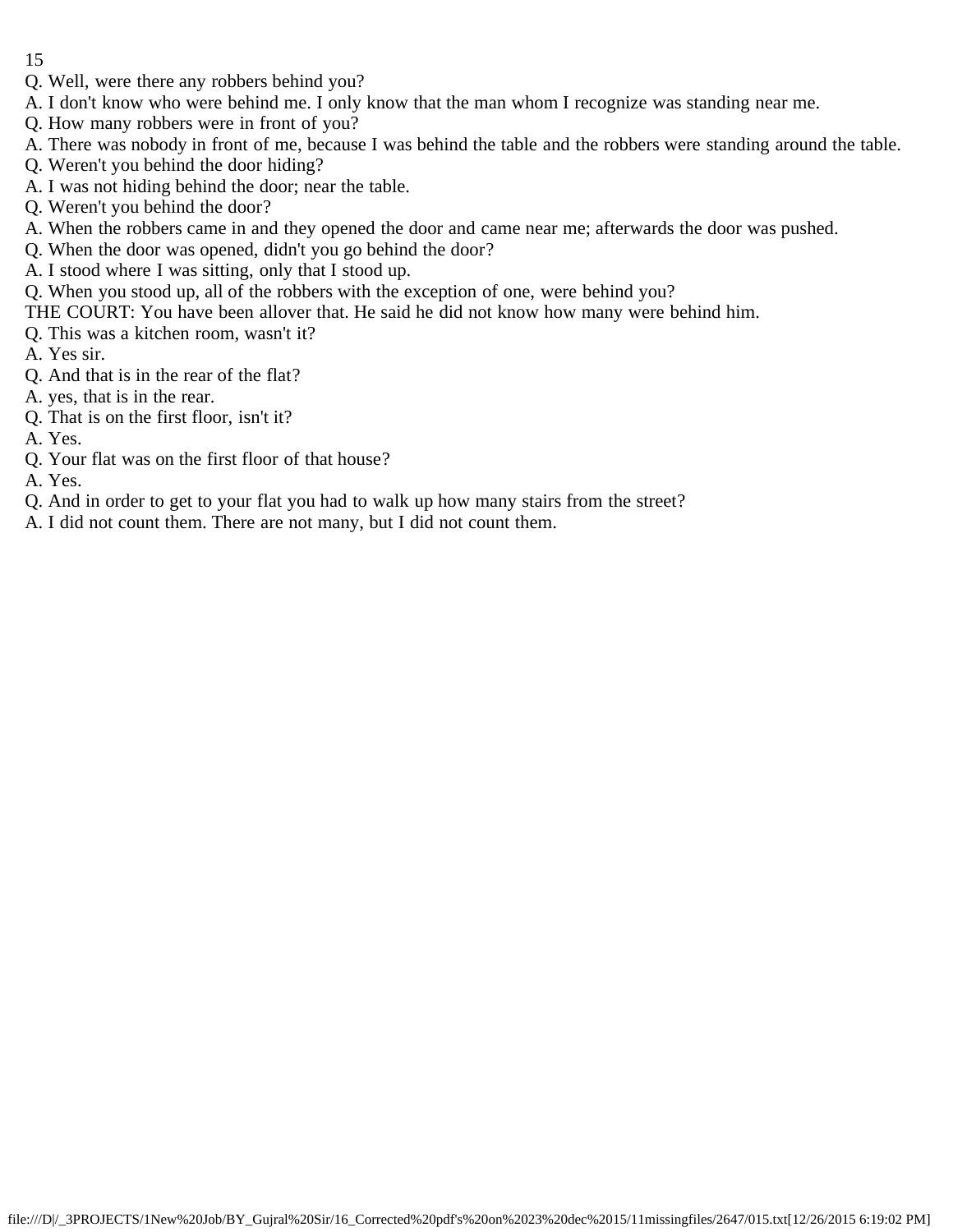BY THE COURT:

- Q. Is there a flight of stairs inside, or just a stoop outside?
- A. Only in front of the house.
- Q. You went up a stoop and then you were on the level of your apartment, is that it?
- A. Yes.
- BY MR. ROSENBERG:

Q. Can you tell the Court how many steps, about; about how high was the first floor from the sidewalk, in feet, if you know?

- A. I did not measure that, but if you tell me to, I would find out.
- Q. Was it as high as you are standing?
- A. A little more.
- Q. Will you please sand up. Do you know how tall you are?

A. I do not know.

MR. ROSENBERG: I think we can all agree he is about 5 feet 10 inches.

A. (Continued) I do not say that the level of our house is as high as I am. I mean from the floor here. A little more than the floor here.

- Q. How high is the level of the first floor from the sidewalk?
- A. I think there are six, seven or eight steps from the sidewalk, but I am not sure.
- Q. Now, there is a yard back of your kitchen, is that correct?

A. Yes.

- Q. Is the yard below the level of the street or is it the same level as the street?
- A. I think it is on the same level but I could not tell. I never looked exactly.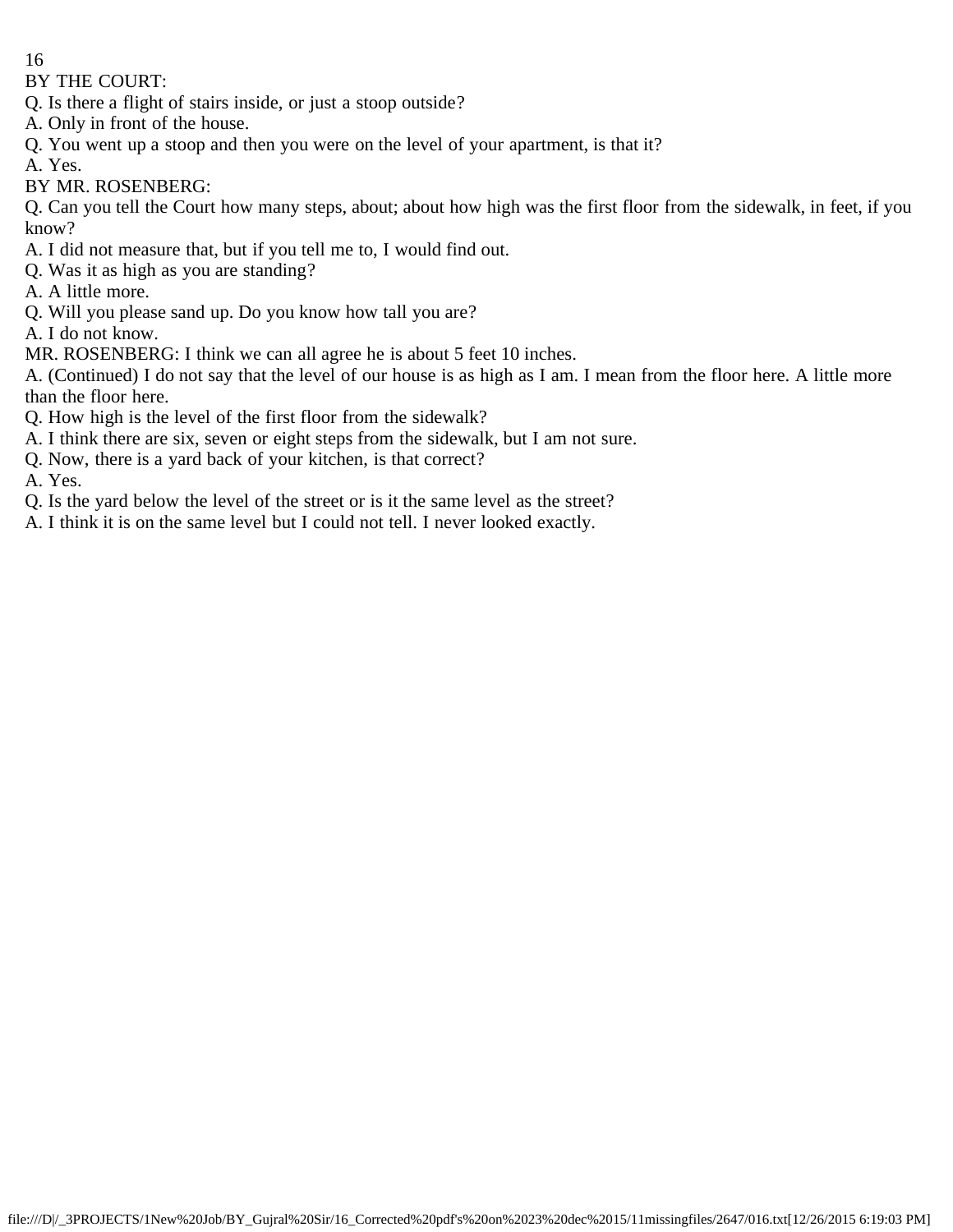- 17
- Q. How far back from the kitchen in the yard is the water closet?
- A. I could not tell you exactly.
- Q. You know a men named Summers, don't you?
- A. Yes sir.
- Q. And Summers is the son of the janitor of that building at 36 Beach Street?
- A. Yes.
- Q. Have you talked to Summers about this case?
- A. Perhaps we were talking sometime about it.
- Q. Did you talk about the details of what happened on that night of March 22nd?
- A. He knew that himself.
- Q. Did you talk with him?
- A. We were talking that we have to go to the court.
- Q. Didn't you talk about the details of what you were going to say and what the other witnesses were going to say? A. No, I did not.
- MR. ROSENBERG: That is all.
- REDIRECT EXAMINATION BY MR. BOHAN:
- Q. Were the police officers that came into the kitchen after the men left, all in uniform?
- A. As I told you before, when the police came someone told us to go to the police station, so I am not sure he was in uniform or he was not in uniform.
- Q. Were there any of them in uniform?
- A. I am not sure, because I went in the room and took my suit.
- Q. How long are you in America?
- A. About seven years.
- Q. What part of Europe did you come from?
- A. From Istria.
- Q. Is that on the Adriatic?
- A. Yes sir.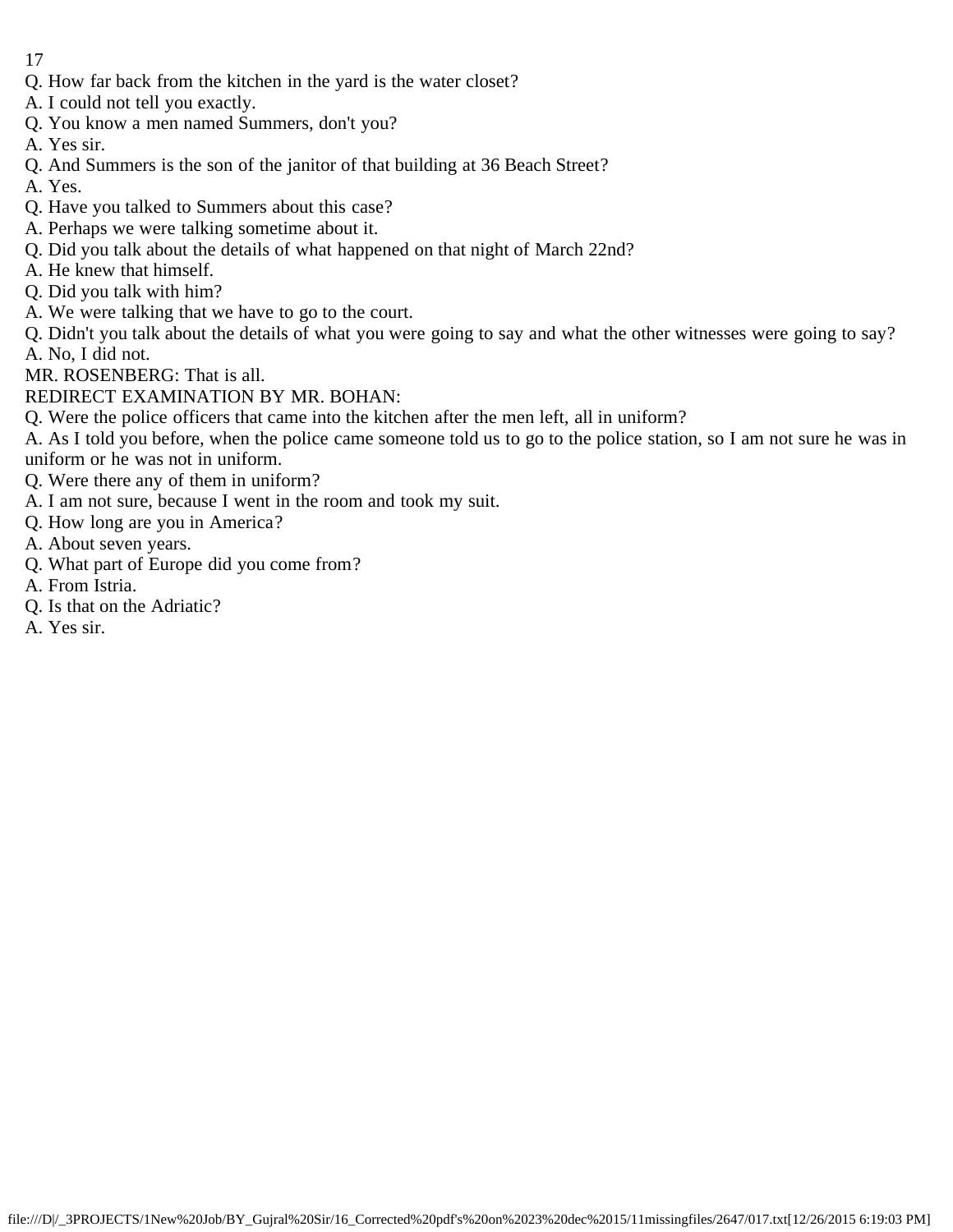Q. All of your friends that lived with you in 36 Beach Street, were they your fellow countrymen and did they come from the same part of Europe as you did?

A. Yes.

Q. Did they come from the same town?

A. Yes.

Q. Now, there are several men who have the same name as you have; are you related to any of the other men. Vincent Zic, Frank Zic and Mike Zic?

- A. Mike Zic and I, we are related in a distant way. His grandfather and my grandmother were cousins.
- Q. How about the others?
- A. They are not related.
- Q. They are not related to you?
- A. No sir.
- Q. How long did it take you to save the \$1728?
- Objected to. Objection overruled.
- A. About all the time that I was in America.
- BY MR. ROSENBERG:
- Q. That is about seven years?
- A. Yes.
- Q. Whom did you go to The stationhouse with; was Mr. Summers with you when you went to 24th Street?
- A. yes.
- Q. Whom did you see there?
- A. There were many people in the house.
- Q. Did you see either one of the defendants in 24th Street?
- A. Yes.
- Q. At that time did you identify, --
- Objected to. Objection sustained.
- Q. What kind of table and how large a table was this in the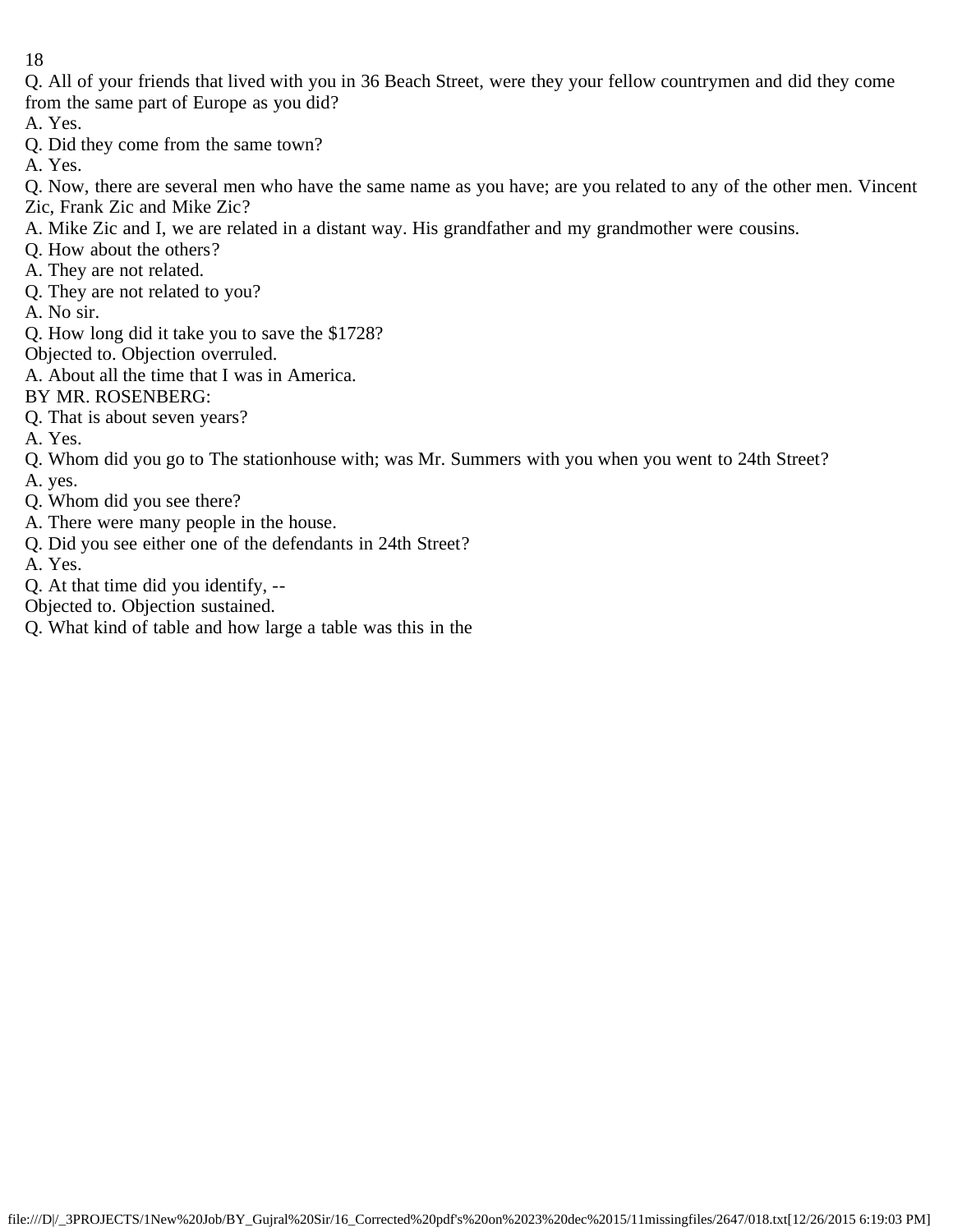- kitchen. Was it as large as this table at which the defendants are sitting?
- A. No, not so large; a little smaller.
- Q. Half as large as this table?
- A. A little more than half.
- Q. When the robbers came into the room were you and your friends seated around the table?
- A. Yes.

Q. And when they gave the command to put your hands up did they all stand up in the same place where they had been sitting?

- A. I think all of us stood up in the same place we were sitting before.
- Q. Who was on your side of the table?
- A. Androvich.
- Q. Who was on the opposite side?
- A. John Bonafacto was a little further from me.
- Q. Was it a round table or a square table?
- A. A square table.
- MR. BOHAN: That is all.
- BY MR. ROSENBERG:
- Q. About this money; did you ever tell anyone that you had money in your stocking?
- A. No.
- Q. Why didn't you put the money in a bank?
- Objected to. Objection overruled.

A. Because I don't speak English and every time if I have to go to the bank I would have to have somebody with me to help me out.

MR. ROSENBERG: That is all.

MIKE ZIC, of 36 Beach Street, called on behalf of the People, having been duly sworn, testified as follows, through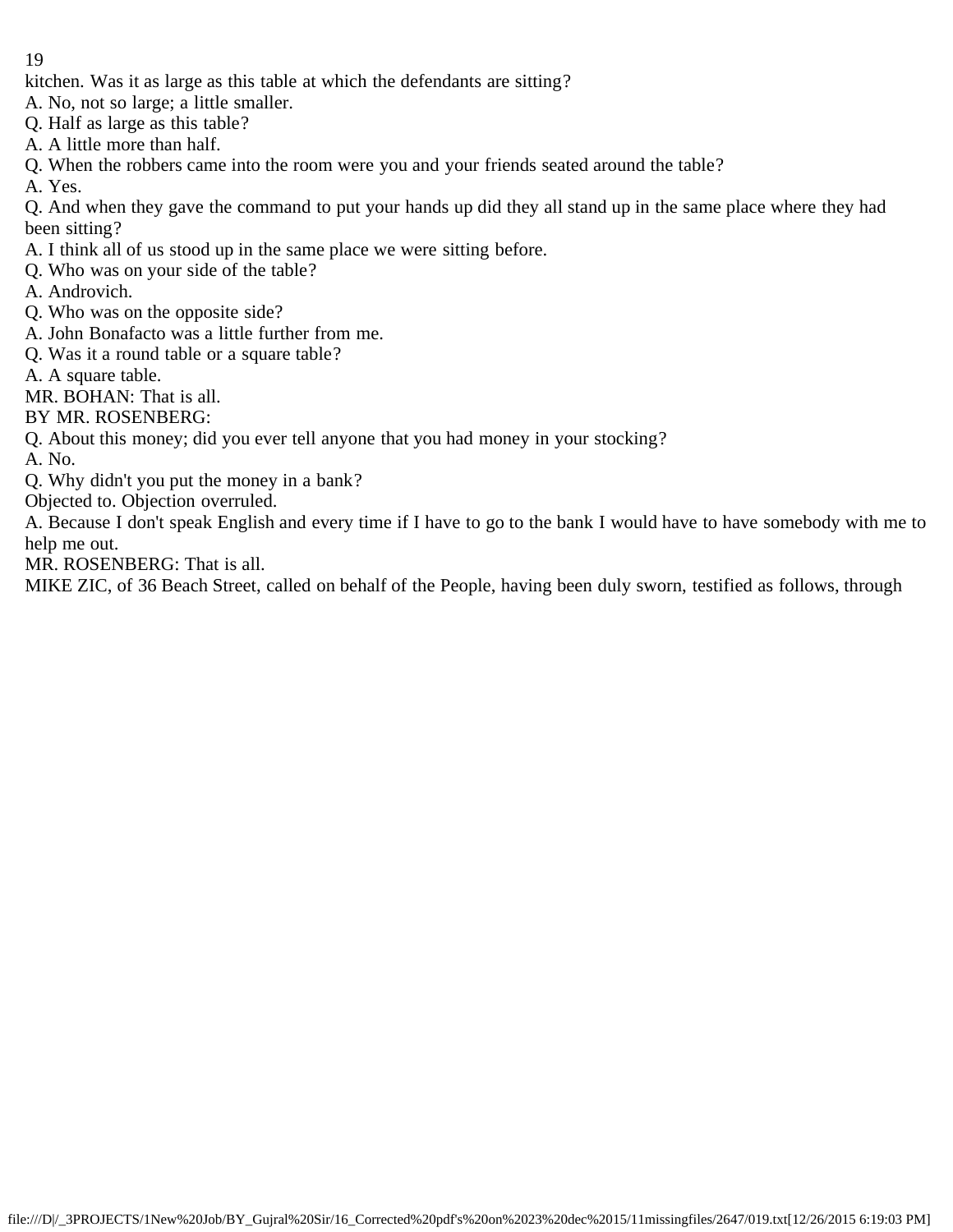the Interpreter, Mr. Ucas:

## DIRECT EXAMINATION BY MR. BOHAN:

- Q. What do you work at?
- A. In the Pennsylvania.
- Q. What kind of work do you do?
- A. I am working on the cars.
- Q. With what railroad?
- A. On the Pennsylvania Railroad, 27th, 28th and 29th Street.
- Q. How long are you in this country and from what part of Europe did you come?
- A. I am in America about six years and I come from Istria.
- Q. On the 22nd of March, 1919, were you living at 36 Beach Street with some of your fellow townsmen?
- A. Yes.
- Q. How many of your fellow countrymen were living with you?
- A. We are living there, nine people.
- Q. In how many rooms?
- A. In four rooms.
- Q. Were you in the kitchen on March 22nd, 1919, about eight o'clock?
- A. Yes sir.
- Q. Did any men come into the kitchen and do anything and if so, please tell us what they did?

A. Some men came in your house and said, "Hands up", and then they started to search us. Everyone of them had a gun and we held our hands up.

- Q. Did you have any money on your person?
- A. \$13 and I gave them to a man, to one of the defendants.
- Q. Do you recognize in the courtroom any of the men that came into that kitchen on March 22nd?
- A. I recognize both of the defendants.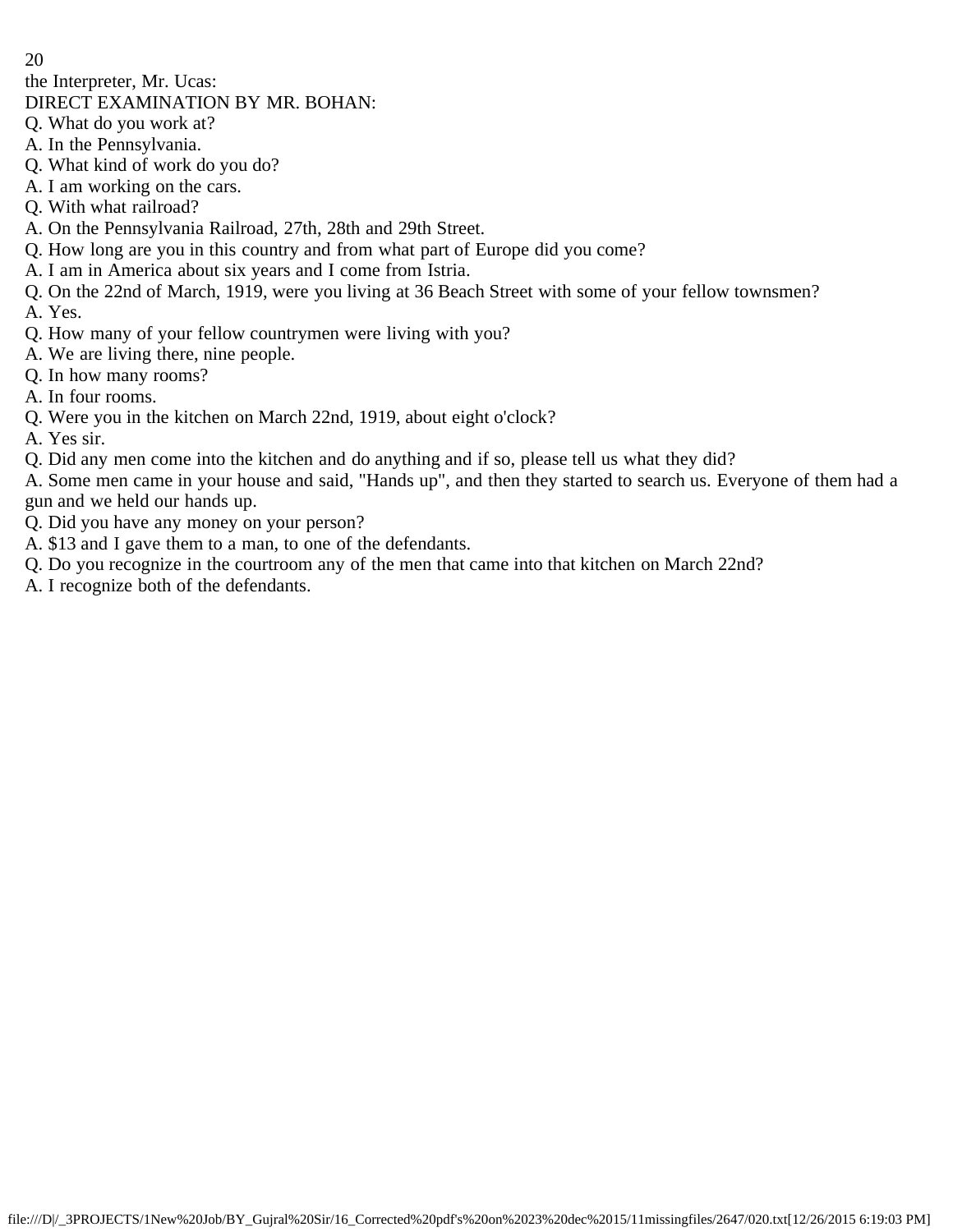- 21
- Q. What kind of clothes did these men wear that night, do you remember?
- A. One of them had a dark shirt on him.
- Q. Which one?
- A. The stout man.
- Q. This man (indicating defendant Sgelirrach)?
- A. Yes.
- Q. What kind of a shirt?
- A. The same shirt he has on now.
- Q. Do you remember how the other defendant was dressed?
- A. I don't know.
- Q. Did any of these men that came in, including the defendants, have anything on their faces?
- A. The other defendant had a handkerchief on his face, but his handkerchief fell off.
- Q. Which defendant had a handkerchief on his face which fell off?
- A. The man outside.
- Q. The defendant (indicating Sgelirrach)?
- A. Yes, his handkerchief fell off.
- Q. How about the other defendant?
- A. To the other man I gave my money.
- Q. You mean the defendant Pezzulich?
- A. Yes, that one.
- Q. How did he take your money from you?
- A. He was telling us, "Hands up". I gave him my pocketbook.
- Q. Is that the pocketbook you have there?
- A. No, not that one.
- Q. How much money did you have in it?
- A. \$13.
- Q. Did he put his hands in your pockets?
- A. No.
- Q. Did you hear any shots fired?
- A. Three shots.
- Q. Tell us what these other men did; what the other robbers did to your friends?
- A. They were searching the men and taking the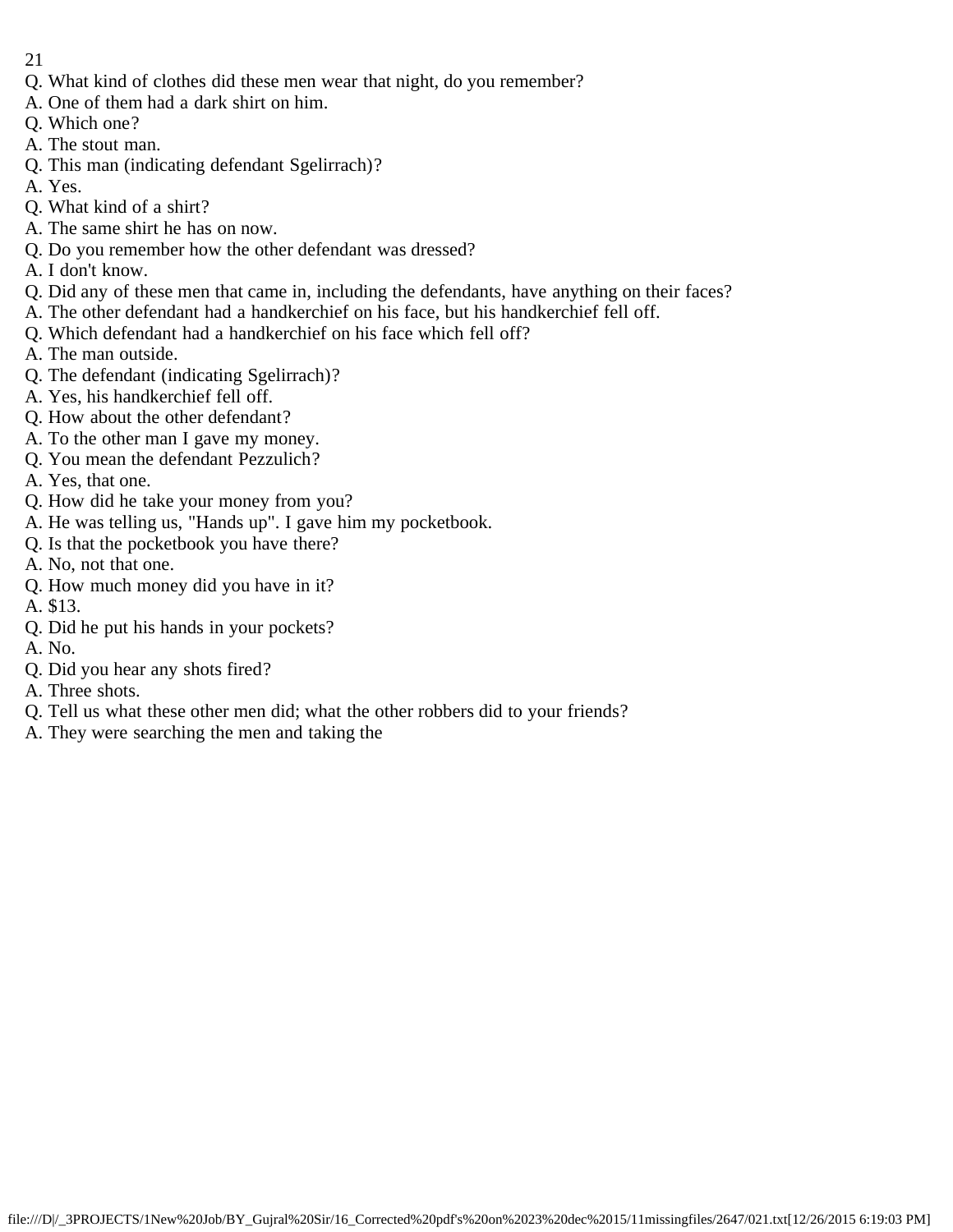money, and they beat Vincent Zic.

- Q. They beat him how?
- A. I don't know how, or with what, but I know they beat him.
- Q. Were the shots fired after they beat Vincent Zic, or before?
- A. Right away when they came in they fired one shot and then they shot twice more.
- Q. Were you all seated at the table when they came in?
- A. Yes.
- Q. Did you stand up in about the same place that you were all sitting?
- A. I stood up in the same place and I held my hands up.
- Q. Did you hear any of these robbers say anything?
- A. When they were going out they said something in the Italian language, but I don't know what.
- Q. Do you understand Italian?
- A. Just a little.
- Q. Do they speak in Italian in the part of Istria where you come from?
- A. No.
- Q. Who spoke in Italian; do you remember which one of these defendants?
- A. I never saw them before; I do not know if they speak Italian.
- Q. Did you have a gaslight in the room?
- A. Yes.
- Q. Where was the gaslight?
- A. In the middle of the room.
- Q. Over the table?
- A. No, a little on the side.
- Q. Where was the table, on the side of the room or in the center?
- A. A little on the side.
- Q. How long were these men in the room?
- A. I could not tell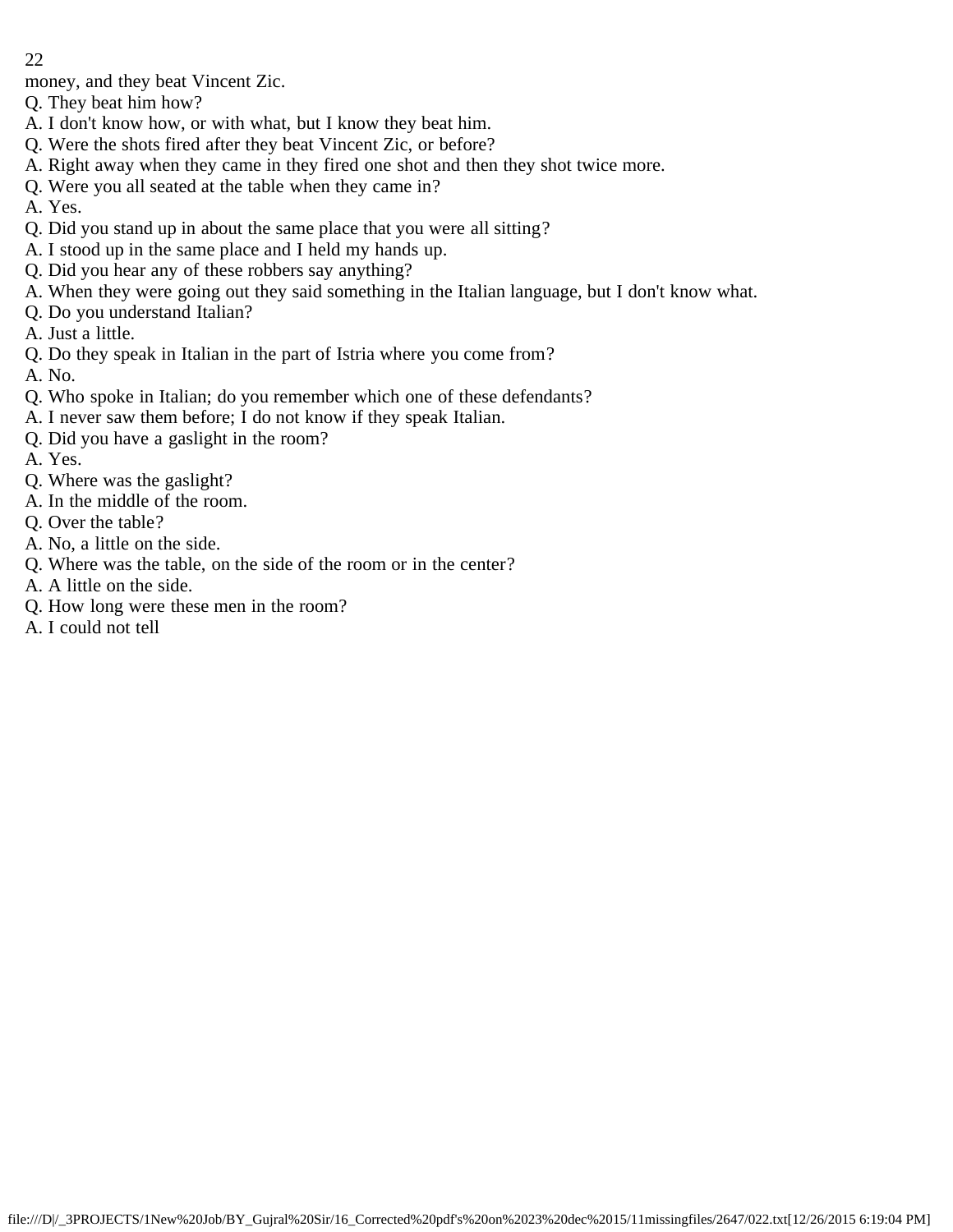you exactly. I think about six or seven minutes.

- Q. When they left the room who was the first of your friends that followed them out?
- A. I was the first man to go out.
- Q. How far behind these men were you?
- A. I could not tell you exactly because I did not measure it. I do not know how far.
- Q. You got into the hallway and when you opened the door did you see an yof them in the hallway running out?
- A. I saw them running through the hall and I was running after them.
- Q. Did you keep your eye on any of them?

A. Yes.

- Q. When you got on the stoop did you see anyone in the hallway lying down?
- A. No, I did not see.
- Q. Did you see Mr. Summers after?
- A. No, sir.
- Q. When you got to the stoop which way did the men run?

A. Four or five were running towards Hudson Street and I was following three of them and I caught one of them between Beach Street and North Moore Street.

- Q. Just tell us how the men who ran towards Hudson Street ran?
- A. I saw all of them in the middle of the street and then they parted.
- Q. Did you see any of them run toward the north side of Beach Street, toward the freight station?

A. I saw them on the street.

- Q. Did you see the freight cars on Hudson Street and Beach Street?
- A. No, I could not tell that.
- Q. Did you see them run towards the northeast corner of Beach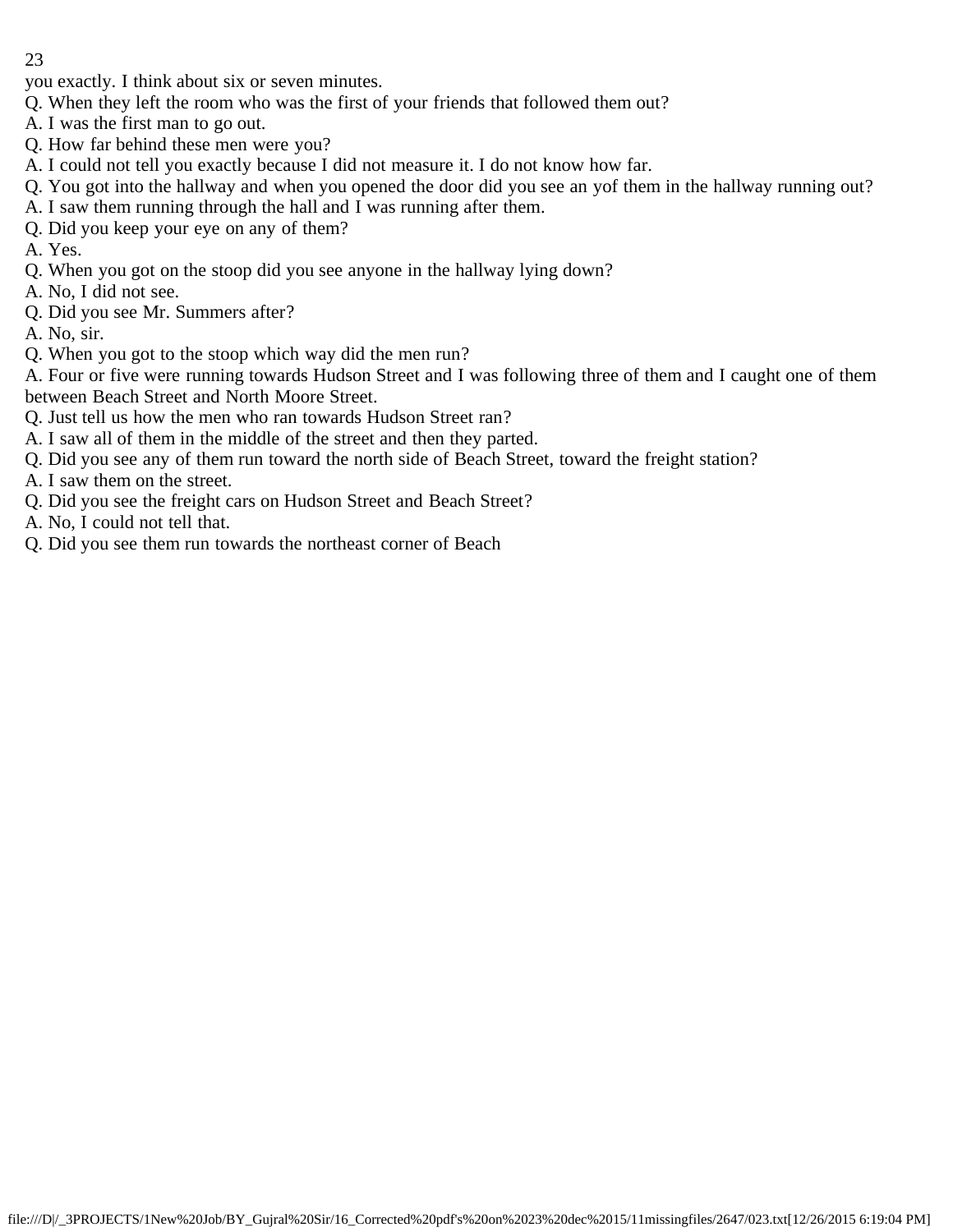Street and Hudson Street?

- A. I saw them on the street but I can't tell you where they run. I run after three of them and caught one.
- Q. Were the four men that you referred to running in the middle of Beach Street towards Hudson Street?
- A. I saw them in the middle of the street and then they parted.
- Q. Running or walking?
- A. Running.
- Q. In which direction did you run?
- A. I ran towards three of them and caught one.
- Q. Where did you catch one?
- A. I caught one between Beach Street and North Moore Street.
- Q. When these three men got to the corner of Varick and Beach Street did they separate?
- A. I caught one man when the policemen came and I do not know in what direction the others went.
- Q. Running from your house on the south side of Beach Street did you run by the station house?
- A. I was running toward the police station.
- Q. And did you turn the corner around Beach Street and Varick?
- A. Around the corner.
- Q. And you caught this man how near the subway exit?
- A. I cannot tell you that. I think a block and a half. But I am not sure.
- Q. North Moore Street is the street below Beach Street, one Block, is it?
- A. The first is Beach Street and then North Moore.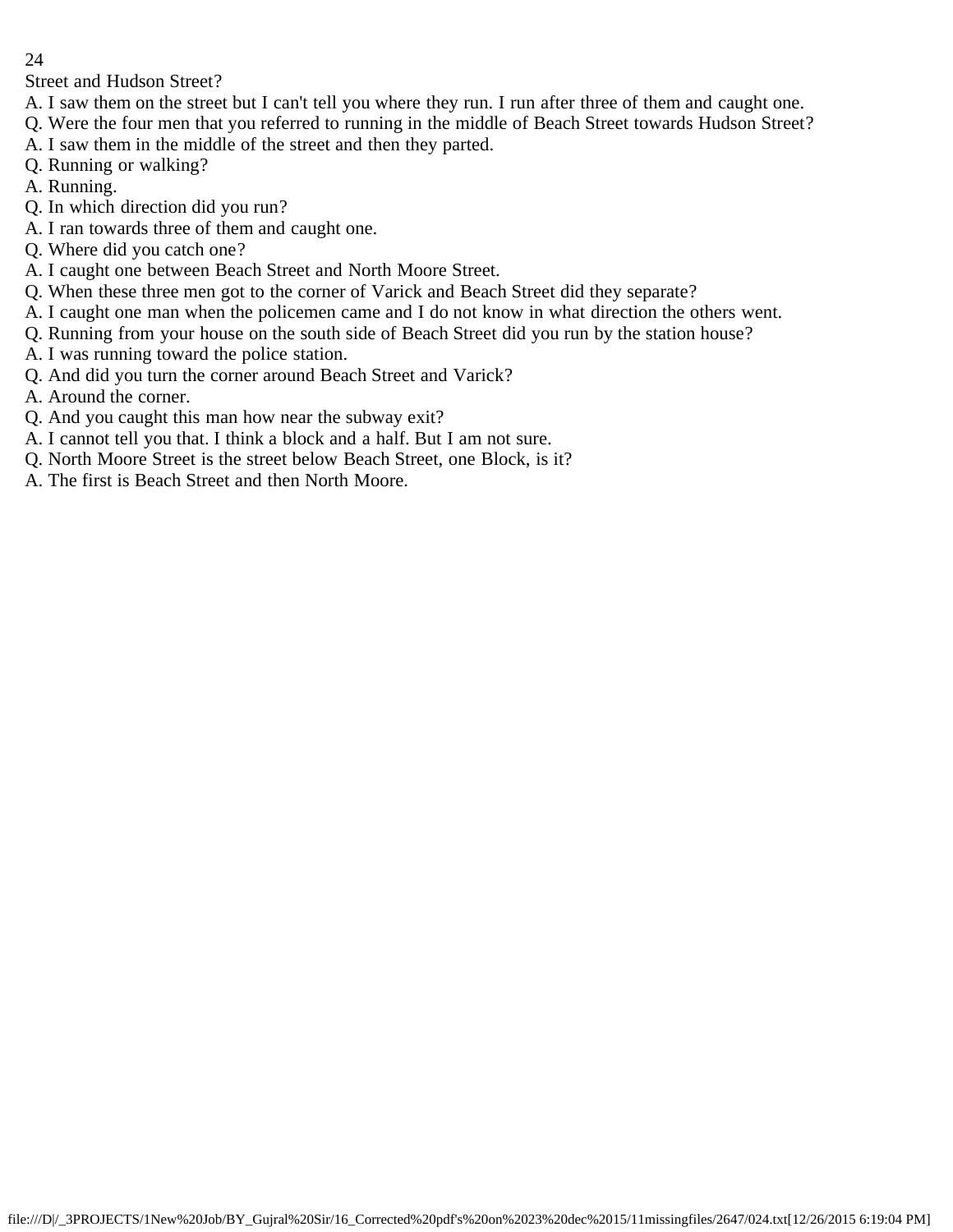- 25
- Q. North Moore is south of Beach Street, -- that is, it is downtown?
- A. Yes, one is this side and the other is on the other side.
- Q. How soon after you caught this man did the policeman appear?
- A. Right away. He caught us together.
- Q. Was that officer Wilson?
- A. That was one of the policemen that is outside now.
- Q. What did you do with that man?
- A. I was cursing him.
- Q. Was the man that you caught the man Frank Strolich, that was tried in this courtroom last month?
- A. Yes.

Q. When did you next see the defendants, the two men on trial here, after they held you and your friends up in the room?

- A. I saw them in our house on the 22nd of March.
- Q. After that when did you see them again?
- A. Until I saw them in the police station and then they stood them in a line.
- Q. Never mind about that. How long after they held you up did you see these two men the next time?
- A. I could not tell you exactly.
- Q. Was it the same night?
- A. Yes, sure.
- Q. How many shots were fired in that room?
- A. Three.
- Q. Did you find any revolvers in 36 Beach Street?
- A. No.
- MR. BOHAN: Your witness; you may examine.
- CROSS-EXAMINATION BY MR. ROSENBERG:
- Q. After you left your house at 36 Beach Street, running after Frank Strolich, as you testified to, how long did it take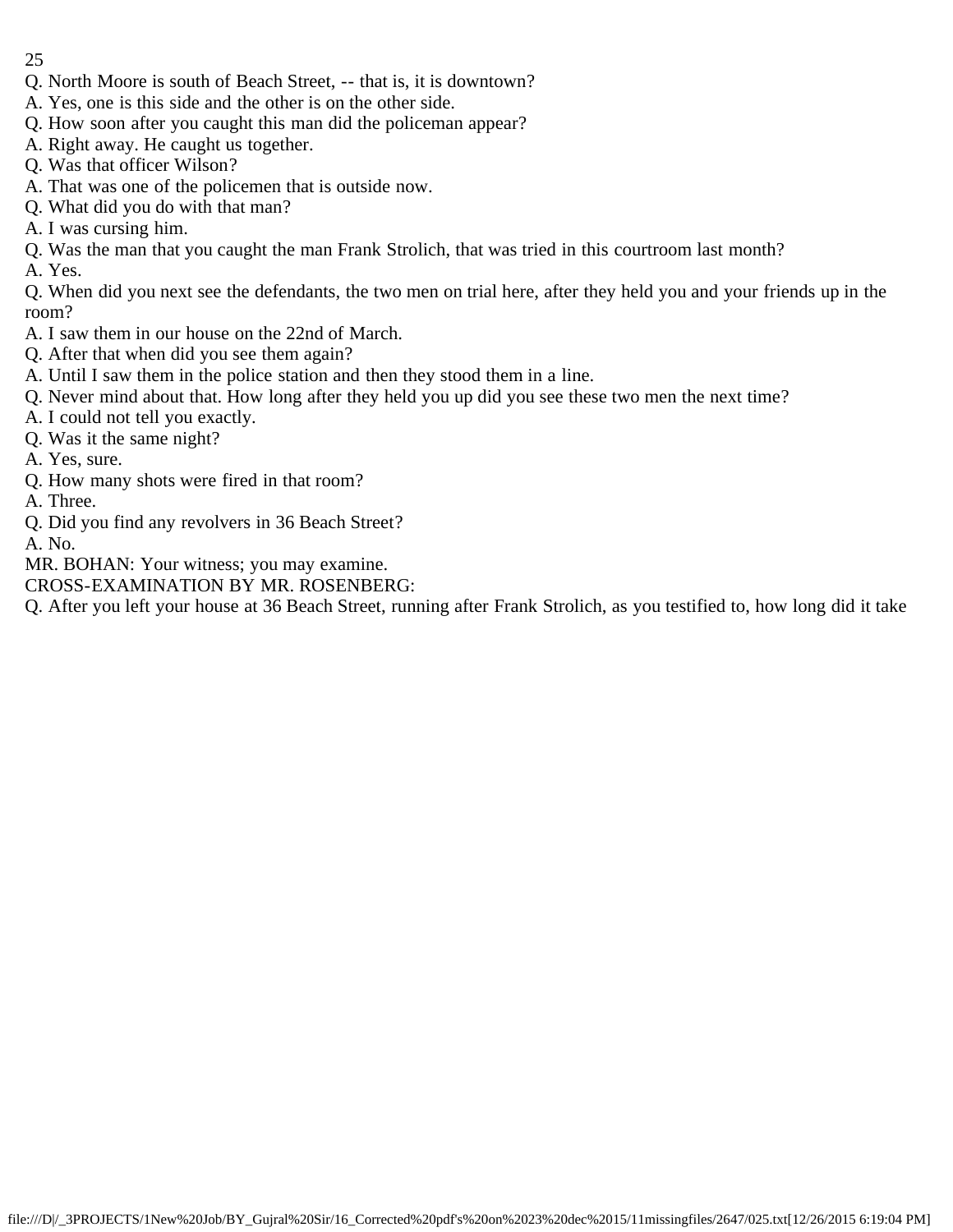you to cover the distance before you caught him?

- A. I told that before, but I am not sure how long a time elapsed.
- Q. Can you give the jury some idea how long it took to travel that distance?
- A. I can't tell, because I don't know even what time it was.

Q. Can't you tell the jury how long it took you to run from 36 Beach Street to the corner of Varik and Beach and then one block south to North Moore, where you say you caught him; how many minutes or seconds did it take you to run or travel that distance?

- A. I should say two minutes, but I am not sure.
- Q. You were running all the time?
- A. Yes.
- Q. Now, when the robbers came into that kitchen they called out, "Hands up", is that right?
- A. Yes.
- Q. And every man in the room put his hands up?
- A. I can tell for myself that I held my hands up, I can't tell about the other man, but I think all of them did.
- Q. Don't you know what the man next to you did, your friend?
- A. The robbers mixed among us.
- Q. And that is why you cannot state what the other men did, that is, your friends?
- A. I can tell only what I know.
- Q. Were you frightened when the robbers called out, "Hands up"?
- A. Yes.
- Q. And were you very much excited?
- A. Every men would be frightened.
- Q. But you were frightened, weren't you?
- A. Yes.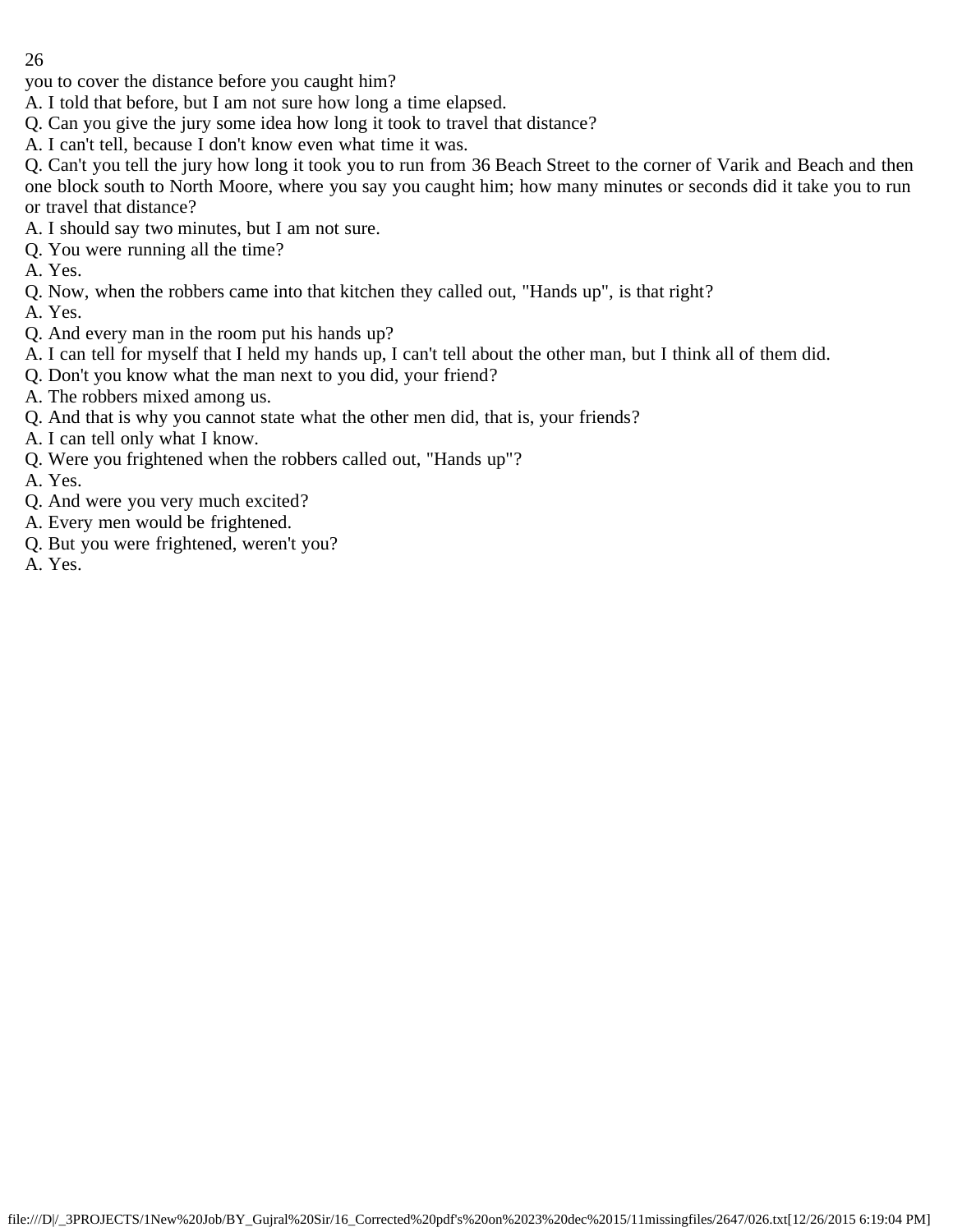- 27
- Q. And isn't that the reason why you cannot tell us what the other men, your friends, were doing at the time?
- A. I cannot tell you that because I was sad and frightened. I only can tell about myself.
- Q. How long after the robbers left the kitchen did you start to run after, them?
- A. Right away after they left the kitchen I run after them.
- Q. How many minutes or seconds after the last robber left the room did you start in pursuit?
- A. I am not sure about that.
- Q. Can't you tell the jury in minutes or seconds?
- THE COURT: He said he ran after them right away.
- Q. When you got in the hallway were the robbers still in the hallway or were they out in the street?
- A. I saw them while they were still in the hall because our hall is big.
- Q. How long is the hallway?
- A. I did not measure it.
- Q. Can you give the jury an idea; is it as long as this room?
- A. A little less. A little shorter than this room.
- Q. It is not as wide as this room, is it?
- A. No.
- Q. Now, when the robbers were in the room they had revolvers in their hands, didn't they?
- A. Every one of them had a gun.
- Q. And you were afraid of being shot, weren't you?
- A. Yes, because they were firing.

Q. When you looked into the hallway you saw the robbers; do you want to tell the jury that you still followed them in the hallway while they were there?

A. I can't tell about that. I can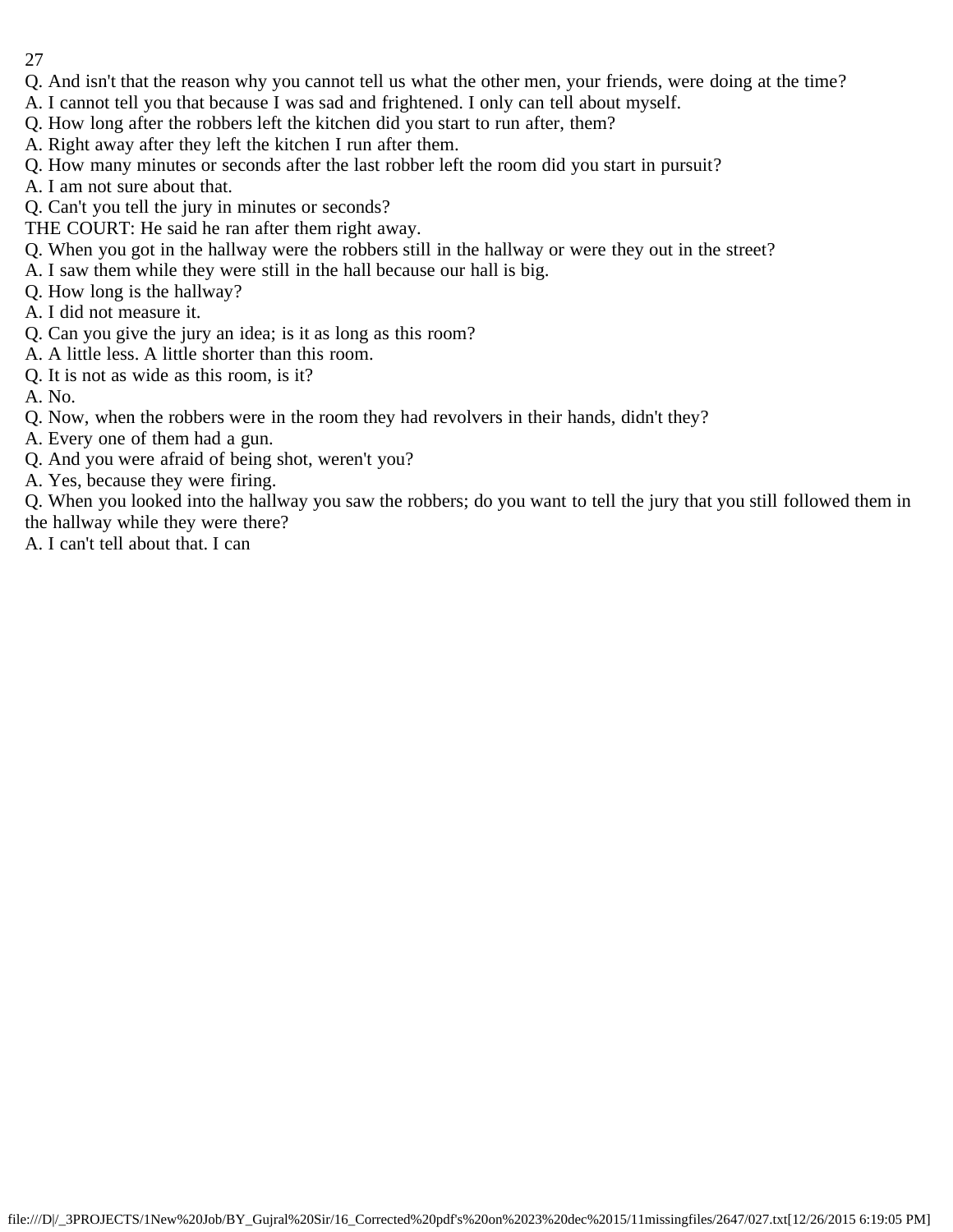tell only about the man that I caught and the defendants I saw in the house.

Q. That is all you can remember?

A. I don't know anything else.

Q. Now, when you got outside of the house, all of the robbers, or the men who you thought were the robbers, were in the middle of the street, weren't they?

A. They were running and in the middle they parted.

Q. When the men parted, three or four of the men went in one direction and three ran in another direction, isn't that correct?

A. No. Four or five were running toward Hudson Street and I followed three, one of whom I caught.

Q. Are you sure that you recollect the one man who did not have the handkerchief on his face in the kitchen on that night?

A. All of them had handkerchiefs and this defendant's handkerchief fell off his face.

Q. Which defendant's handkerchief fell off?

A. The man outside (indicating defendant Sgelirrach).

Q. Which man; this man (pointing to Sgelirrach). Stand up, Sgelirrach.

(Defendant Sgelirrach stands up.)

A. Yes.

Q. Is that the man?

A. Yes.

Q. His handkerchief fell off?

A. Yes sir.

Q. Was this question asked and did you make this answer upon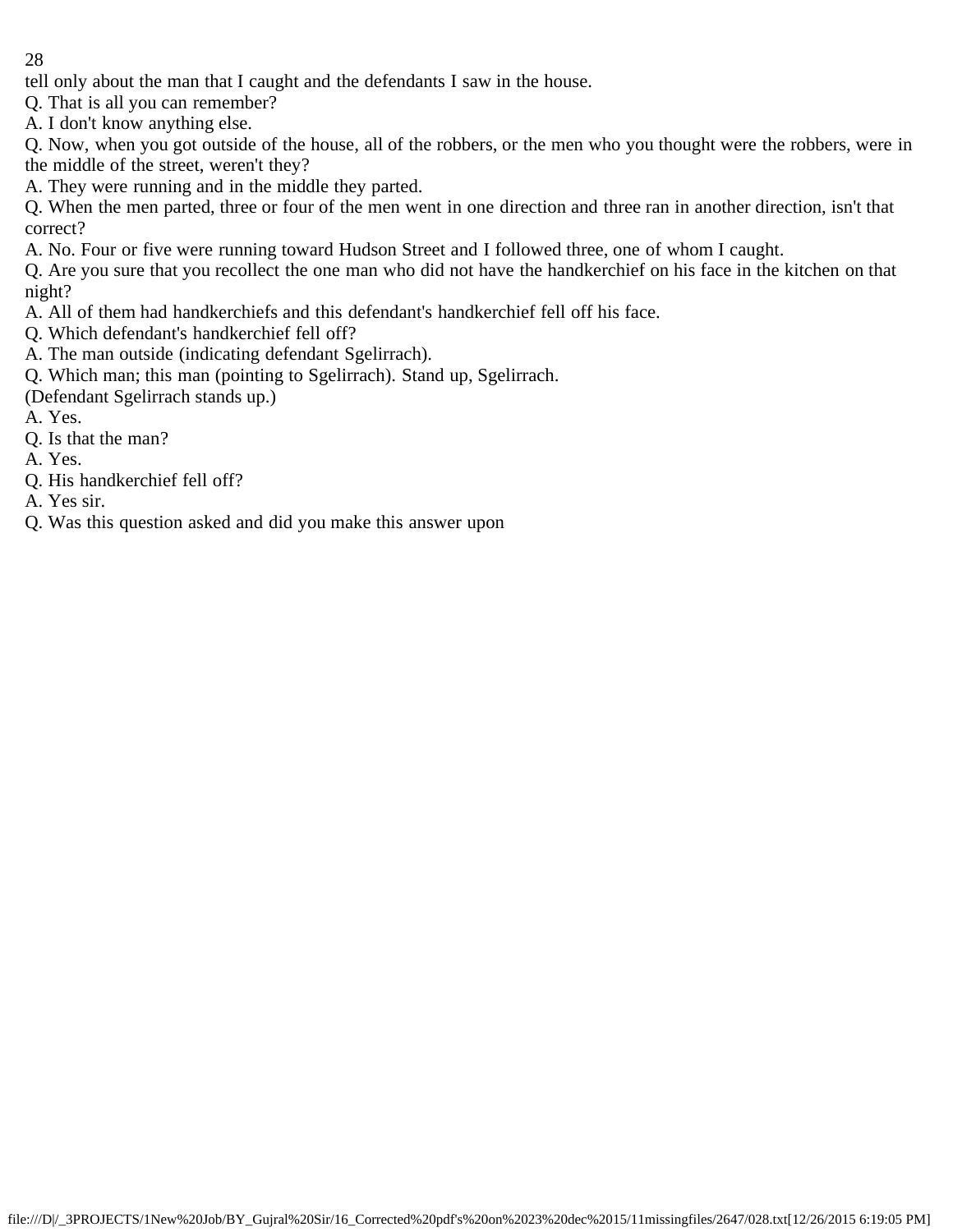the last trial (reading): "Q. Did they have anything on their faces? A. They had their handkerchiefs on their faces, but one among them did not have any. Q. Which one was that? A. I don't know". Do you remember saying that? A. I am not sure.

MR. ROSENBERG: Is it conceded that he testified that way?

THE COURT: He said he was not sure.

BY THE COURT:

Q. Did you testify once before in this court against one of the robbers?

A. Yes.

Q. When that other robber was on trial did you say you did not know which one was without the handkerchief? A. Yes.

BY MR. ROSENBERG:

Q. Why did you say at the last trial that you did not know the robber that did not have the handkerchief and now you point out the two men that did not have the handkerchief?

A. From the other defendant the handkerchief fall off his face.

Q. You mean Frank Strolich, the other man who was on trial, his handkerchief fell off?

A. No. That man, this defendant I am point to (indicating Sgelirrach).

Q. Why did you say at the last trial that you did not know which one it was from whose face the handkerchief fell? THE COURT: He said one man did not have a handkerchief.

Q. Why did you say at the last trial that one man did not have a handkerchief?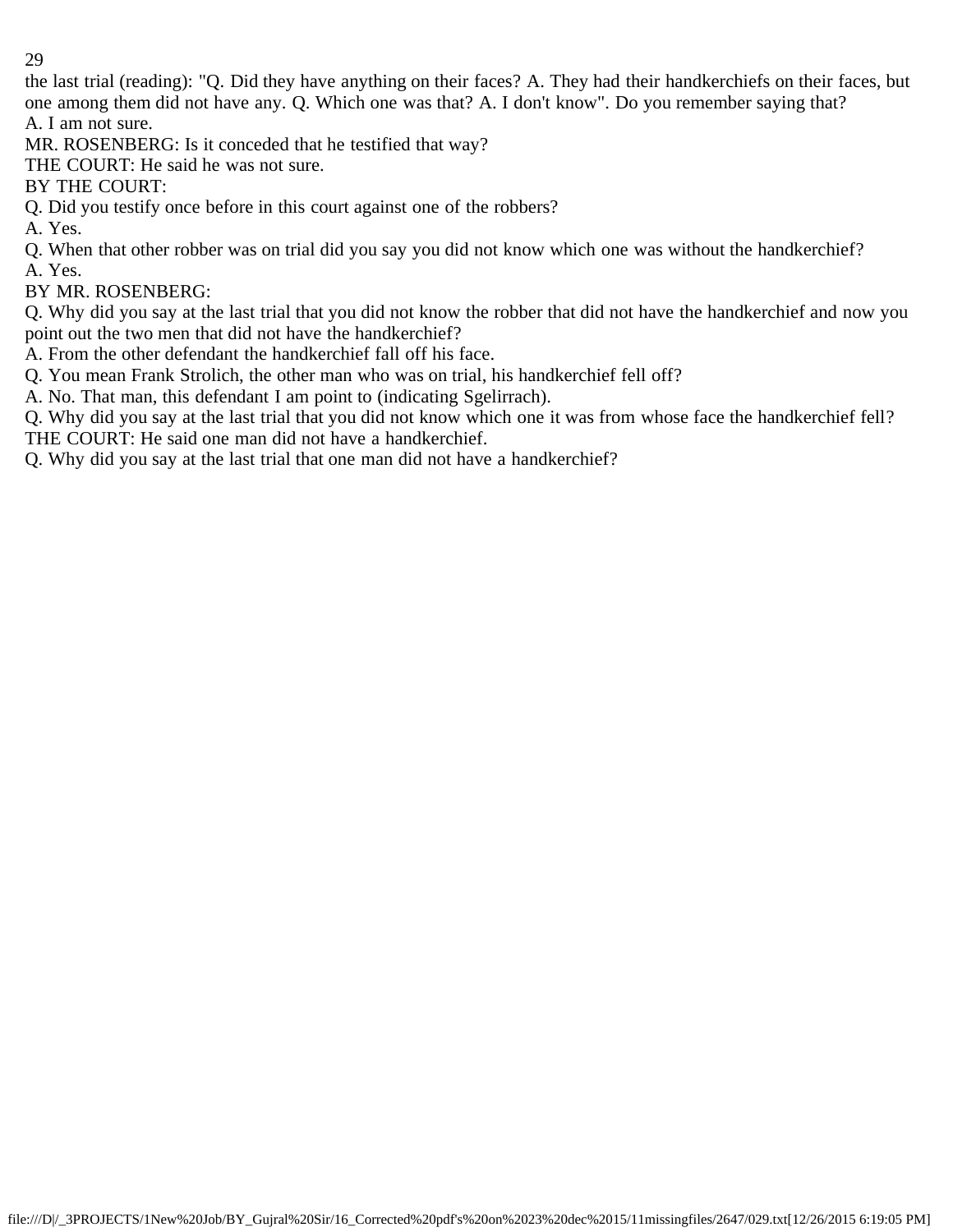MR. BOHAN: I object to the form of the question because it is based upon an answer not given by the witness. He was asked, "Did they have anything on their faces?

A. They had their handkerchiefs on their faces, but one among them did not have any". He is referring to one that had a handkerchief on and that fell off. That is an entirely different situation.

BY THE COURT:

Q. Did they all have handkerchiefs or not?

A. I saw that all of them had handkerchiefs on their faces but the handkerchief of the other defendant fell off.

MR. ROSENBERG: That is all.

REDIRECT EXAMINATION BY MR. BOHAN:

Q. Will you say all of them had handkerchiefs, or most of them?

Objected to. Objection sustained.

THE COURT: The jury will pass upon that. They will say whether there is any contradiction or not, and if so how much weight they will give it. You may ask him to explain his testimony if he can.

BY THE COURT:

Q. What is your statement now about the handkerchiefs?

A. The handkerchief fell off from the defendant's face.

Q. But he did have a handkerchief on?

A. I saw when the handkerchief fell off his face.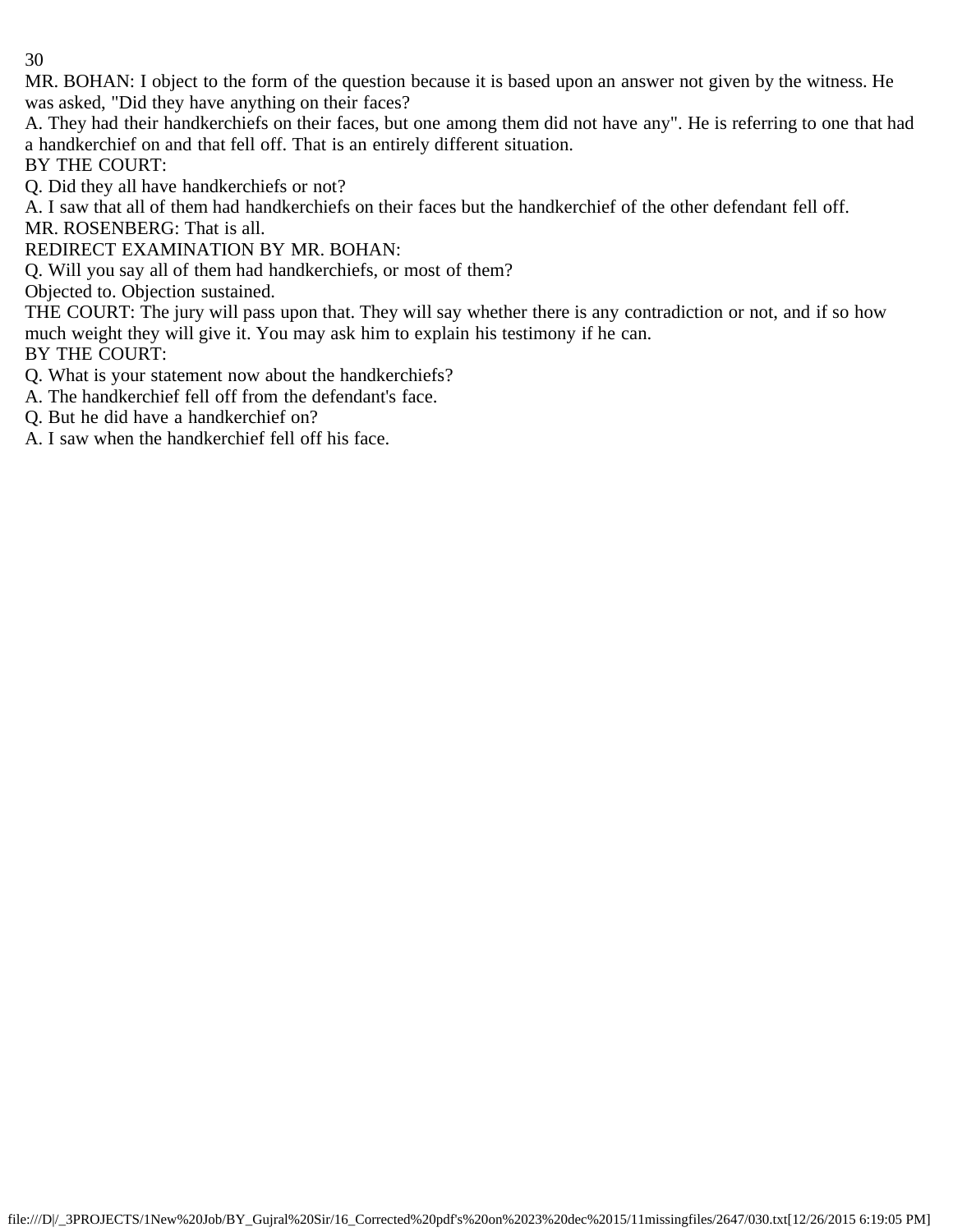- 31
- Q. You did see him with the handkerchief on and you saw him afterwards without a handkerchief, is that it?
- A. I can't tell when the handkerchief fell off his face, and I saw the defendant without the handkerchief.
- Q. And that is what you meant when you said they all had handkerchiefs but one; is that it?
- A. The defendant did not have a handkerchief. The handkerchief fell off his face.
- Q. Did everyone else have a handkerchief all the time, the men who did the robbing?
- A. Yes, all of them, and only on him the handkerchief fell off.
- Q. What was the color of the handkerchiefs?
- A. White.
- Q. How do you know they were handkerchiefs they had?
- A. They were just as I have.
- Q. They looked like handkerchiefs to you?
- A. I am sure they were handkerchiefs.
- Q. Is that a white handkerchief you have in your hand?
- A. Yes, that is the way they had them (witness indicating by putting handkerchief over his mouth).
- BY MR. ROSENBERG:
- Q. Do you know who took the money from Fran Zic?
- A. No, I don't know who took his money.
- Q. How far were you from Frank Zic when the money was being taken from him?
- A. He was on one side of the room and I was on the other.
- Q. Then the robbers had their backs to you?
- A. No, I saw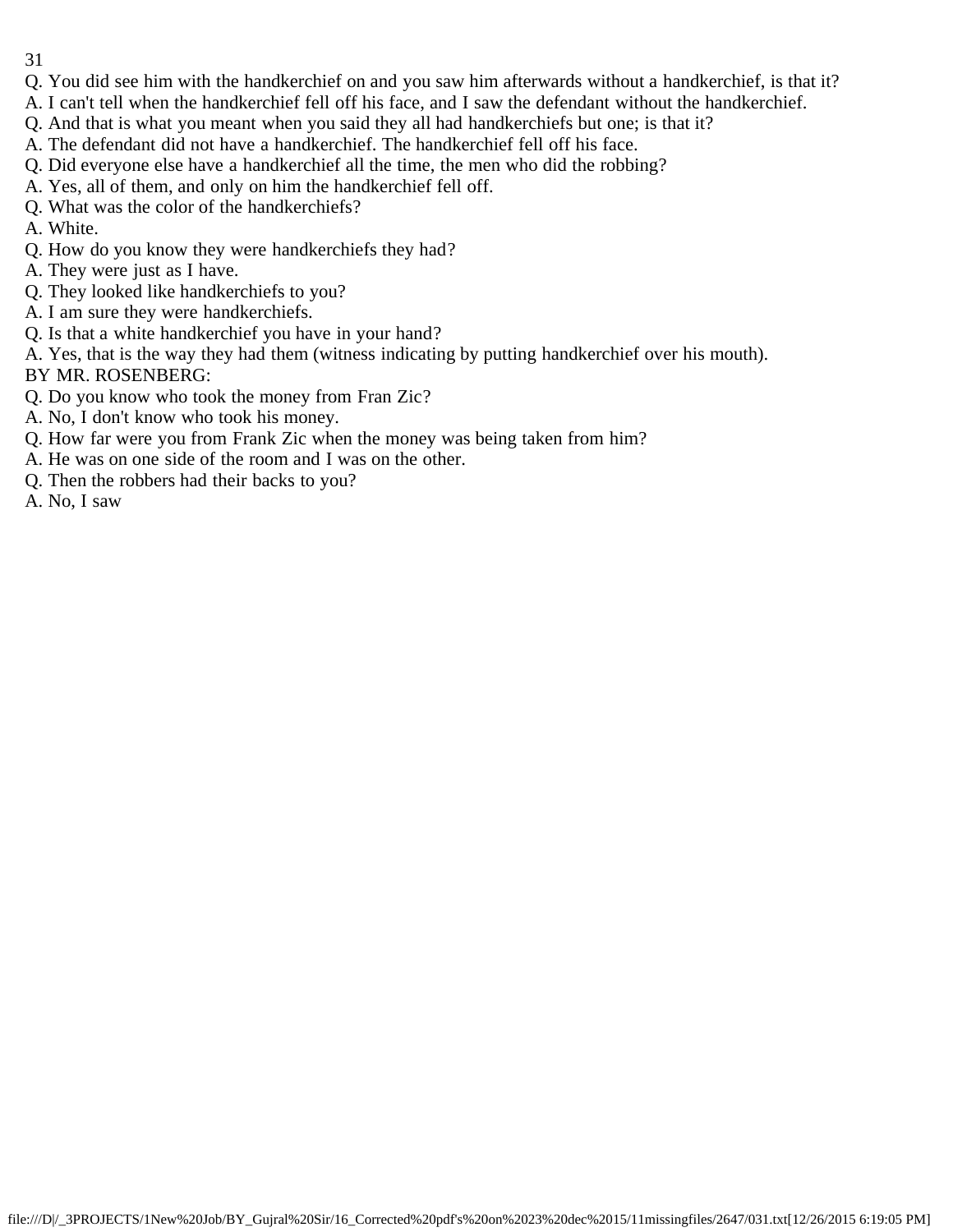them tearing off his pants. The robbers tearing up the pants of Frank Zic.

Q. Can you identify the robbers who tore his pants?

A. No.

- Q. Did those men have handkerchiefs over their faces?
- A. Yes, only the defendant did not have one.

BY MR. BOHAN:

Q. Will you take my handkerchief and show his Honor and the jury what portion of the face of each of the defendants was covered with the handkerchiefs?

A. Like that (indicating by covering mouth and lower part of the nose).

BY THE COURT:

Q. They did not cover their eyes?

A. No sir.

Q. Just the mouth, or the lower part of the face?

A. Yes.

BY MR. BOHAN:

Q. Was the nose covered?

A. No, only the way I am showing you, about half of the nose was covered.

MR. BOHAN: That is all.

VINCENT ZIC, of 36 Beach Street, called as a witness on behalf of the People, having been duly sworn, testified as follows, through the Interpreter, Mr. Ucas:

DIRECT EXAMINATION BY MR. BOHAN:

Q. Zic, what do you work at?

- A. On Pier 22, North River.
- Q. The New York Central Railroad Company?
- A. No, the B. & o., Baltimore and Ohio.
- Q. Are you related to Frank Zic, or Mike Zic?
- A. No sir, they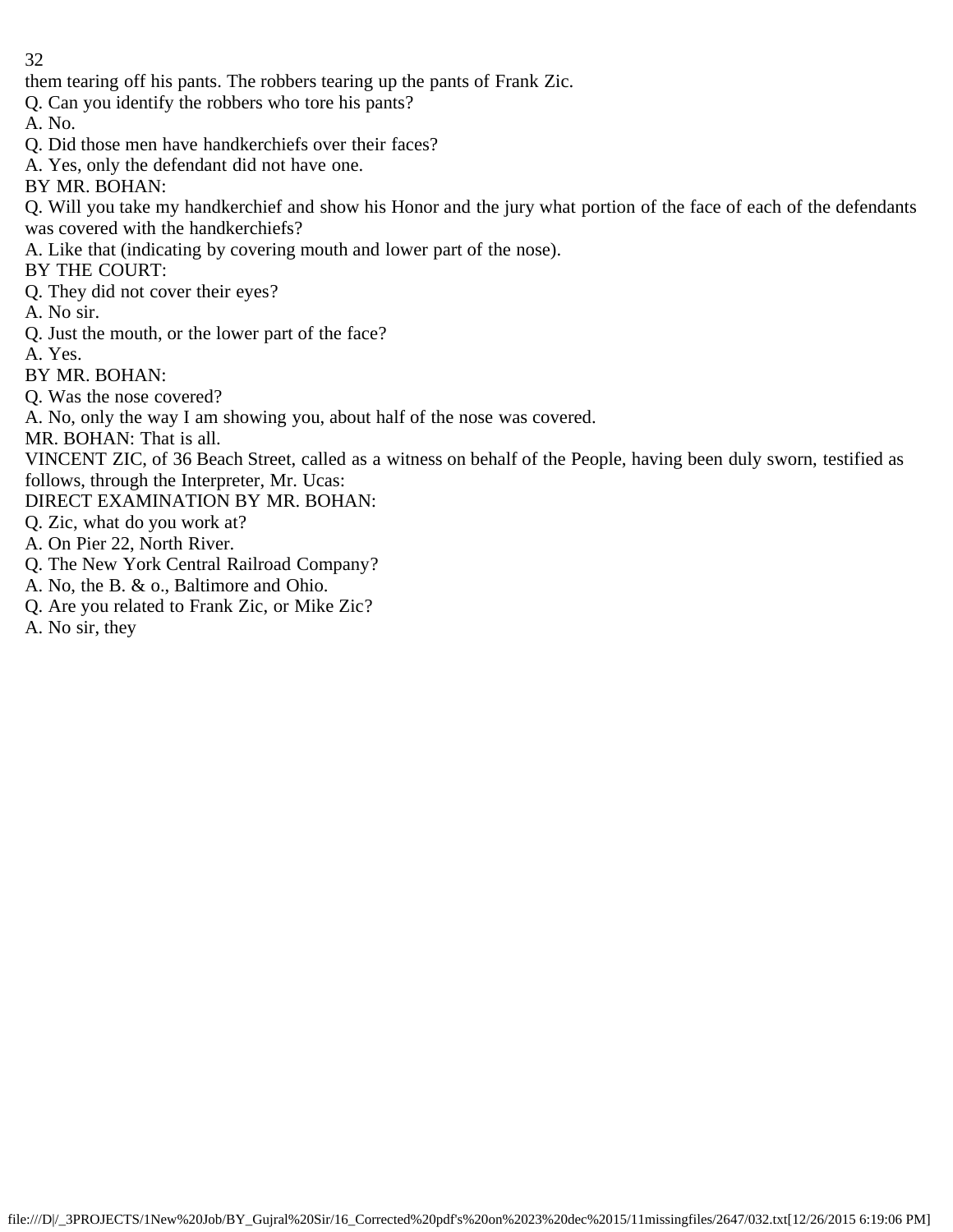are not related to me.

- Q. Do you all come from the same town in Istria?
- A. Yes.
- Q. How long are you in this country?
- A. On the 25th of November will be six years.
- Q. Are you married?
- A. Yes sir.
- Q. Where is your wife?
- A. In the old country.
- Q. Were you living in 36 Beach Street on the 22nd day of March, 1919?
- A. Yes.
- Q. How long were you living at 36 Beach Street?
- A. Around five years.
- Q. Were you in the kitchen of 36 Beach Street about eight o'clock on march 22nd, 1919, Saturday?
- A. Yes.
- Q. What were you doing at that time?
- A. We were sitting around a table talking, after our supper.
- Q. Did any men enter that room, and if so, what time, and how many?
- A. Seven or eight men came in the kitchen.
- Q. What time was it?
- A. I think around eight o'clock, or a little past eight o'clock.

Q. What did these men do; describe what each one of them did and tell us what kind of clothes they had on and if they had anything on their faces?

- A. When they came in each one of them had a gun.
- Q. How many were there?

A. Seven or eight of them. Some of them had their handkerchiefs at their faces and some did not. Then they told us "Hands up". When not all of us put our hands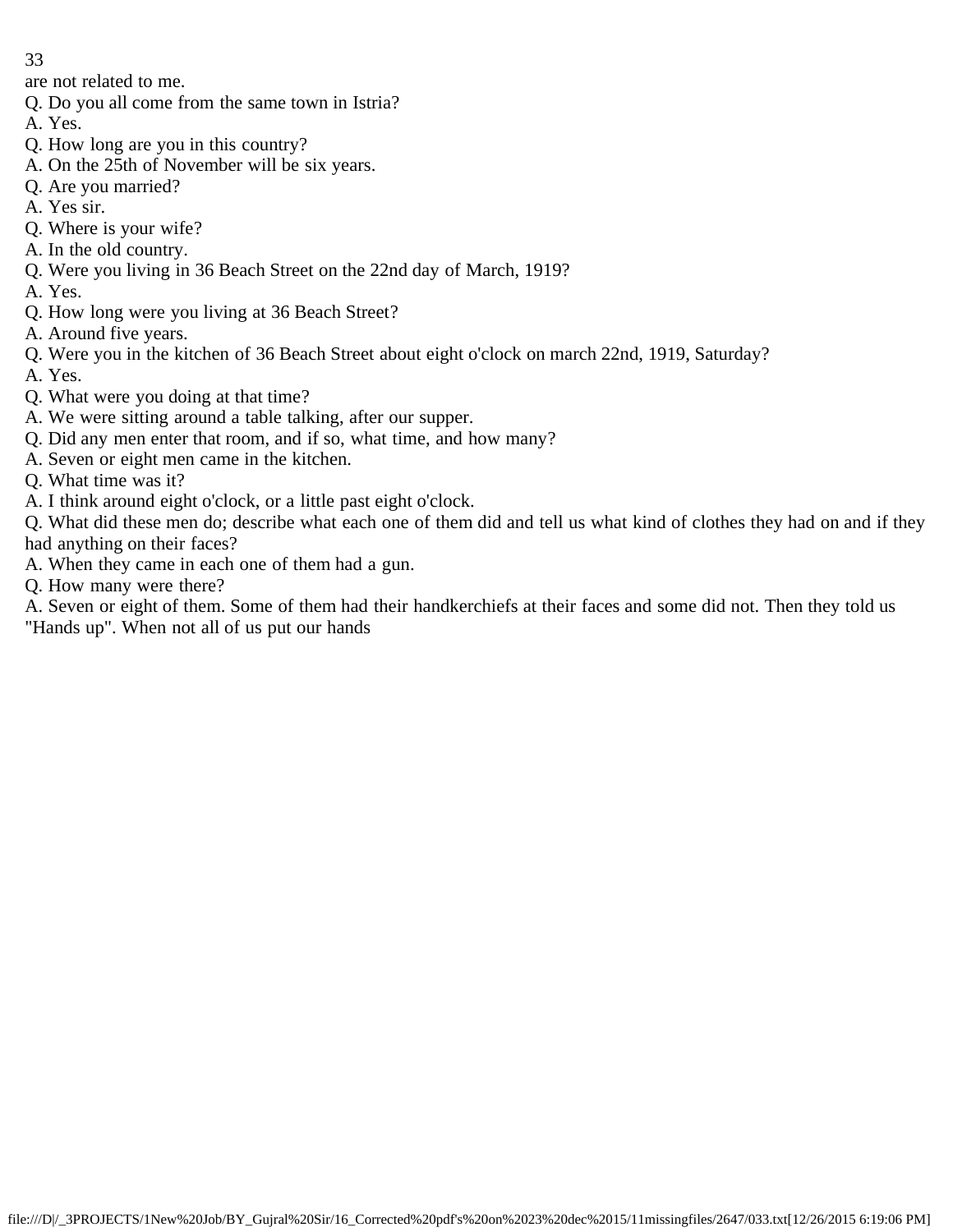up they fired a shot and after a while they fired another shot. I did not want to hold my hands up and then they fired a shot toward me. And then they heat me on the head.

- Q. What did they hit you with?
- A. I think with the butt of the gun.
- Q. Did any blood flow, or did you have any mark?
- A. Yes.
- Q. What else did they do?
- A. And then they heat me again on the face.
- Q. Have you any marks there now?
- A. Yes, I have marks on my face and on my head. They called in the ambulance in the courthouse.
- Q. Did you see what they did to your fellow countrymen?
- A. I saw them going around the house near my countrymen.
- Q. Did you see what they did to Frank Zic?
- A. I saw some of them standing near him.
- Q. Did you see them cut his trousers?
- A. Yes sir.
- Q. Did you see them take any money from Frank Zic?
- A. No.
- Q. Did you see them take any money from any of your friends?
- A. No. I cannot tell that.
- Q. Did they take any money from you?
- A. No. They took some papers out of my pocket.
- Q. How much money did you have on your person?
- A. \$1400 or \$1500.
- Q. Where did you have it?
- A. I had the pocketbook around my waist.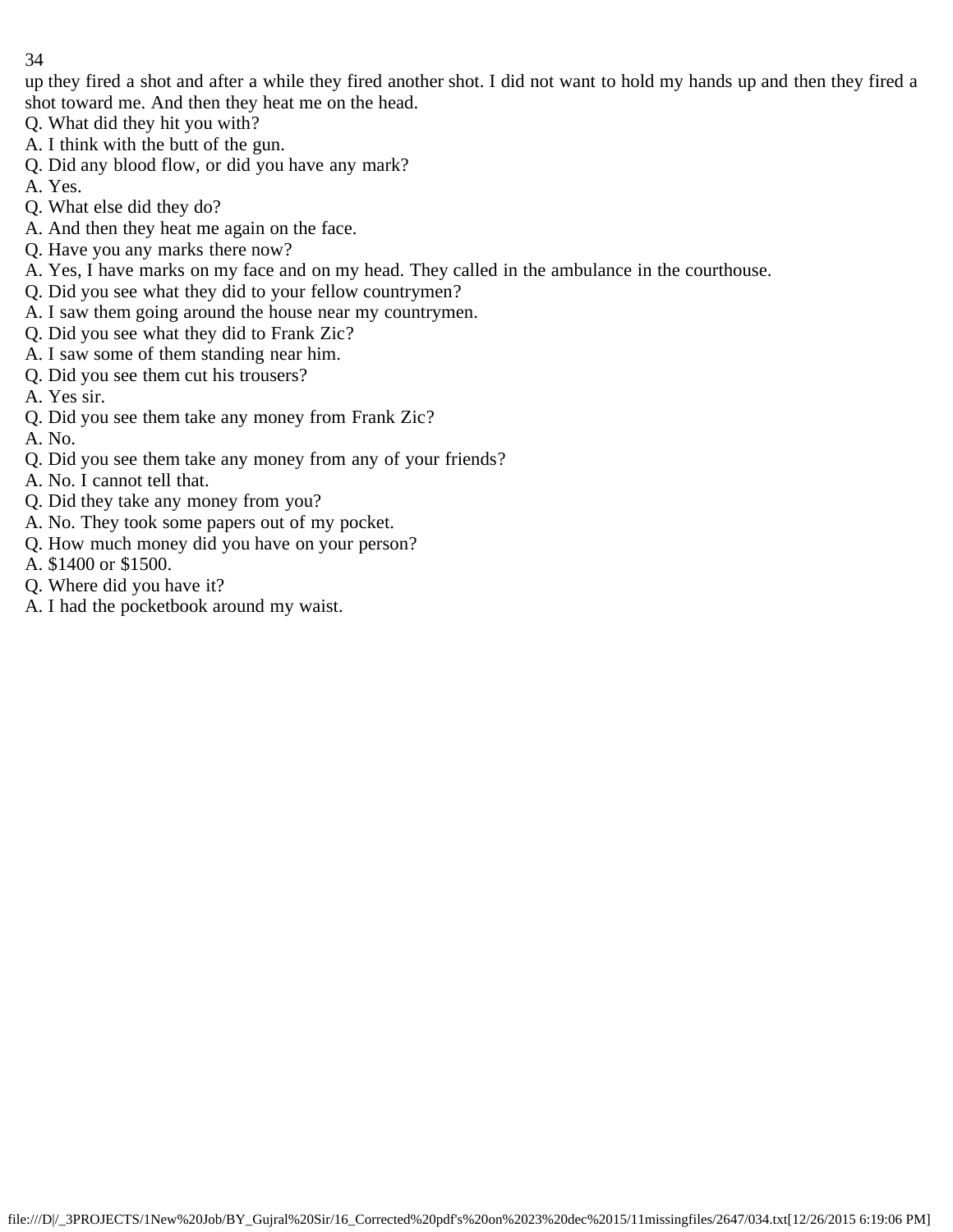- 35
- BY THE COURT:
- Q. You mean a money belt?
- A. Yes sir.
- BY MR. BOHAN:
- Q. You saved that money by resisting, did you?
- A. I think they would have taken my money if I had held my hands up.
- Q. You were the only one that refused to hold your hands up?
- A. All the men that I saw in front of me had their hands up.
- Q. All your friends that you saw had their hands up, is that it?
- A. Yes.
- Q. Did you hear any of these robbers speak?
- A. When they were going out I heard them telling, "Andianno".
- Q. When they said, "Hands up", did they say that in English or Italian or in what language?
- A. I think in English they said, "Hands up".
- Q. When they went out what language did they speak?
- A. I think what they spoke was in Italian.
- BY THE COURT:
- Q. What is your language?
- A. Croatian.
- Q. Do you understand Italian?
- A. I understand a little Italian.
- Q. You are not an Italian, are you?
- A. No, I am Croatian.
- Q. Are you an Italian by descent?
- A. No; I know something about Italian.
- BY MR. BOHAN:
- Q. Did you follow the men out?
- A. No sir.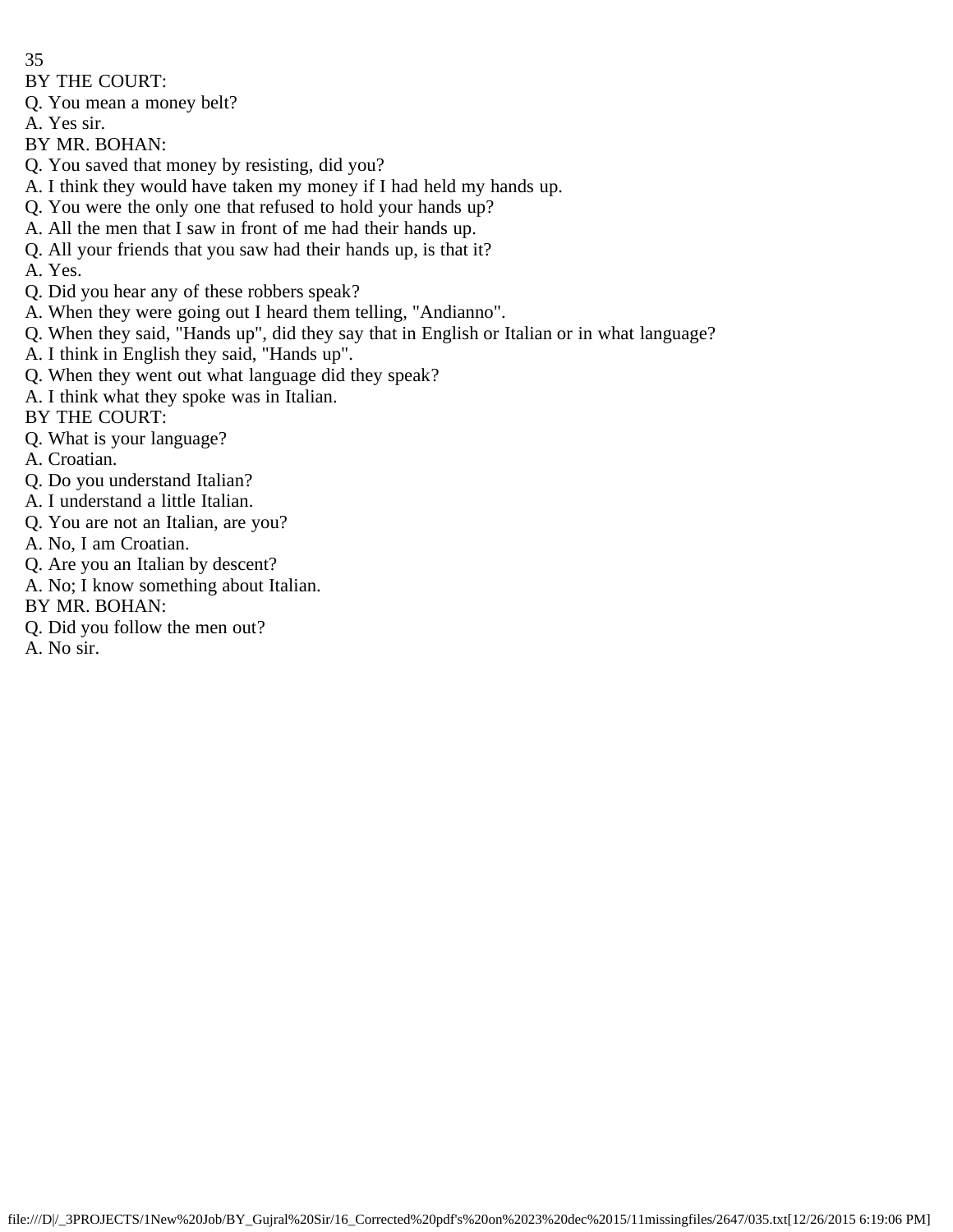- Q. How long were they in the room there?
- A. Between five, seven or eight minutes.
- Q. Who followed them out?
- A. All the robbers went out. I was covered with blood.
- Q. Did you see Mike Zic go out after that?
- A. I did not; I could not see because blood was running down my face.
- Q. Didn't you say all the others went out except you?
- A. No, some of the men went to the front.
- Q. Some of your friends went to the front of the house?
- A. Yes.
- Q. And some went out after the robbers?
- A. Yes.
- Q. How long did you remain in the kitchen after the robbers went out?
- A. Some minutes.
- Q. You took care of your wounds?
- A. Yes, I was putting my handkerchief on me.
- Q. Did they take you to the hospital?
- A. The ambulance came to the police station.
- Q. Did you go over to the police station?
- A. Yes sir.
- Q. How long after the robbers were in the kitchen did you go to the police station?
- A. Five or six minutes.

Q. Can you identify any of the men that came into the kitchen on the night of March 22nd with guns in their hands and held you and your friends up?

A. Yes.

Q. Do you see any of those men in this courtroom that you saw in the kitchen of 36 Beach Street on the night of March 22nd,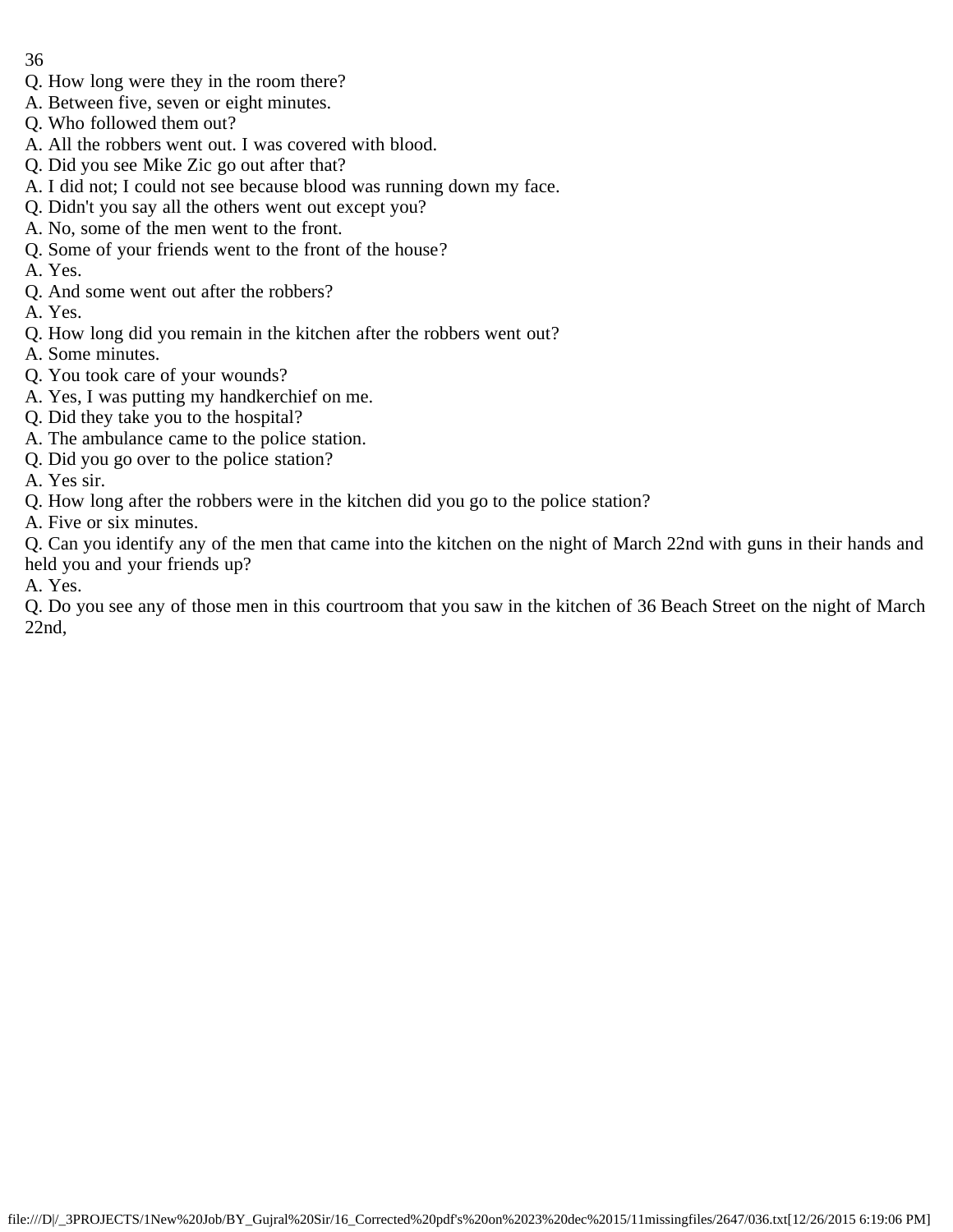if so, please point them out?

A. The men that are sitting there.

Q. Come down and point them out?

- (Witness steps down and puts his hand on the defendants and resumes his seat in the witness chair.)
- Q. After the robbers left the kitchen when was the next time you saw any of them after that?
- A. In the police station.
- Q. How long after?

A. I think it was around nine o'clock.

MR. BOHAN: Your witness; you may examine.

CROSS-EXAMINATION BY MR. ROSENBERG:

Q. As soon as the robbers came into the kitchen they had guns in their hands and cried, "Hands up"; is that correct?

- A. All of them had guns in their hands and then they yelled, "Hands up".
- Q. And then how soon did they come over to you and beat you, as you have described?
- A. They came right to me.
- Q. They came right over to you?
- A. Yes sir.
- Q. And then you were struck on the head and on the face?
- A. Not right away. One or two minutes passed before they struck me.
- Q. You were fighting with the robbers who were around you?
- A. They were standing near me as I was having my hands down and pushing them away.
- Q. How many robbers were surrounding you trying to get your money?
- A. First one and then two.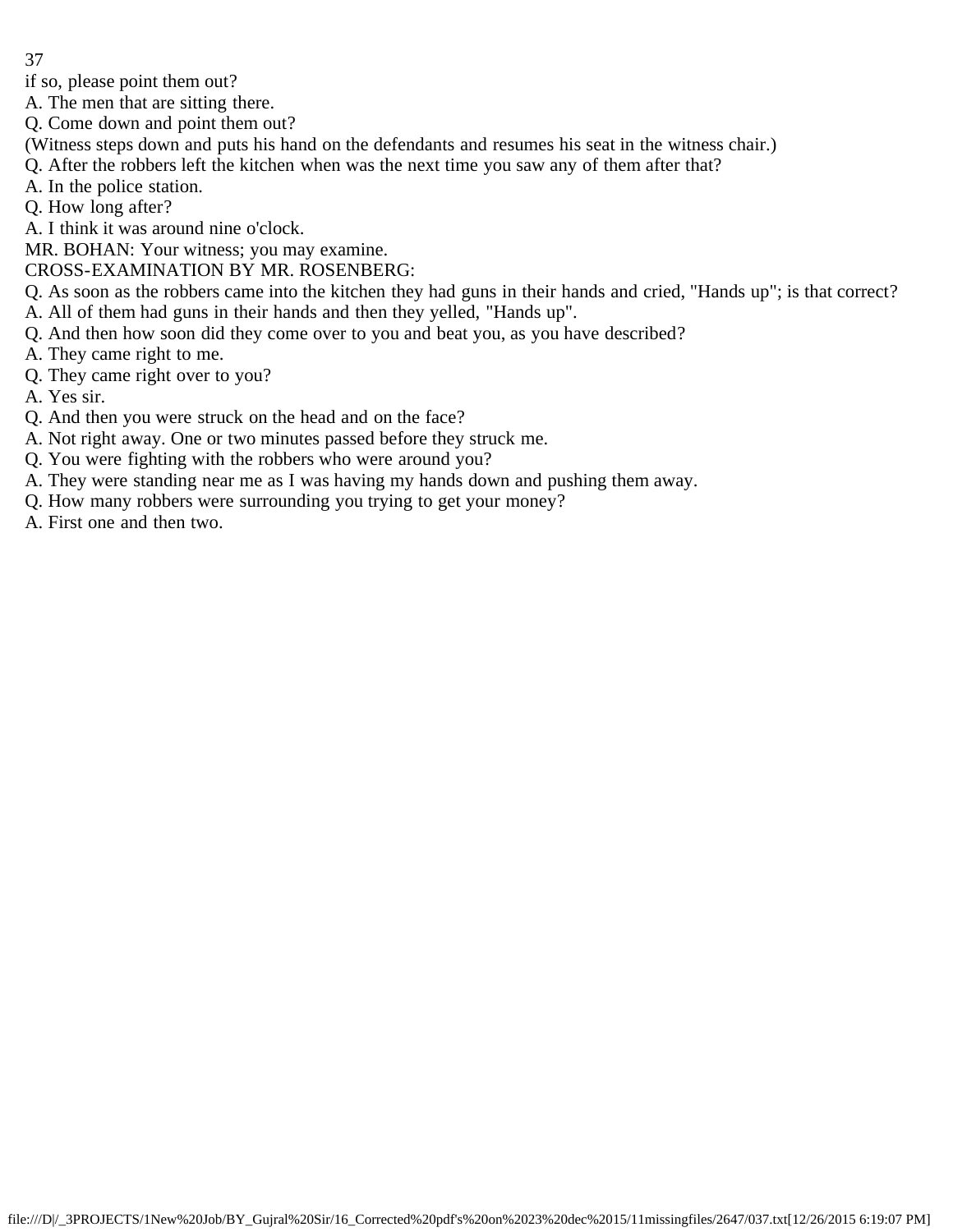- Q. You were the only one who resisted?
- A. I did not want to give up my money.
- Q. And as soon as you were struck with the butt of a gun you became dazed, is that correct?
- A. No, I was not dazed.

Q. Do you remember this question being put to you and your making this answer at the last trial (reading): "Q. Which one of these two men struck you over the head with a revolver? A. I can't tell you that because I was dazed". "By Mr. Rosenberg: 'Because I was dazed; you said? A. Yes". Now, isn't it a fact that as soon as you were struck you became dazed?

- A. I did not lose my senses. Blood was running down my face but I was not completely dazed.
- Q. Did you say at the last trial that you were dazed after you were struck?
- A. I did not say I was completely dazed. I said blood was running down my face and I didn't remember quite well.
- Q. The same interpreter who is interpreting for you now interpreted for you at the last trial, isn't that correct?
- A. Yes.
- Q. But after you were struck you did lose your senses a little, didn't you?
- A. No, I did not lose my senses. Blood was running down my face.
- Q. How many of the robbers had handkerchiefs over their faces when they entered the room?
- A. I think the most part of them had handkerchiefs on their faces. I can tell that one of them did not have any.
- Q. In other words you want the jury to understand that all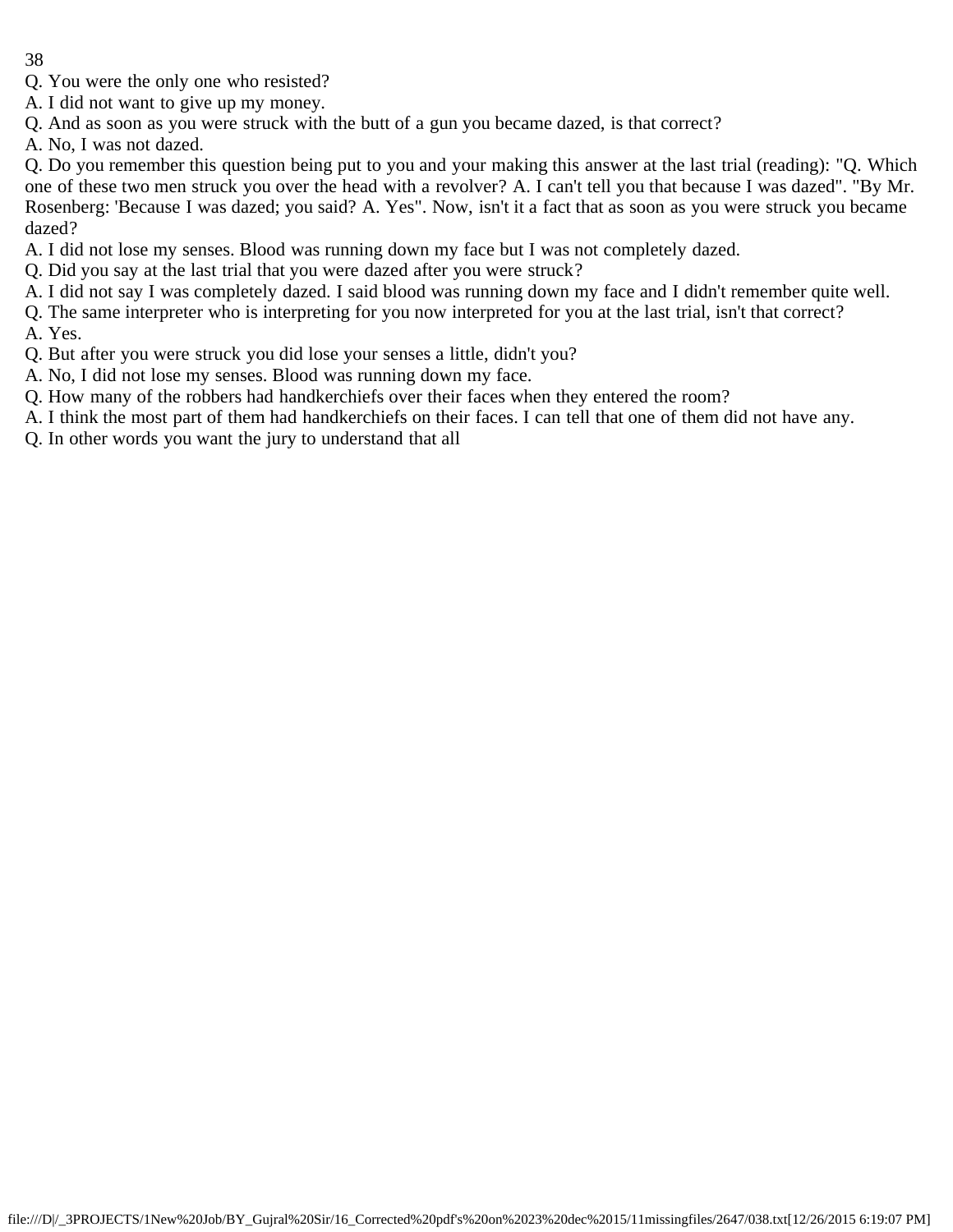of the men had handkerchiefs on their faces and one did not have his handkerchief on his face?

- A. When they came in all of them but one had handkerchiefs on their faces.
- Q. And the one that did not have his handkerchief is which of the defendants here, if any?
- A. Those defendants had handkerchiefs on their faces, but the handkerchief fell down.
- Q. Do you mean that there was one men who did not have a handkerchief on his face and these two men, the defendants, had handkerchiefs on their faces which fell of, is that what you want to tell the jury? A. Yes.
- Q. Did the handkerchiefs fall off while you were being struck, or after you were struck?
- A. Before I was struck.
- Q. Now, who struck you?
- A. I can't tell that.
- Q. Why can't you tell, because the man had a handkerchief on his face?
- A. The men that were near me had handkerchiefs on their faces.
- Q. Did you know who took the money from Frank Zic's stocking?
- A. No.
- Q. Is the reason you can't tell who took the money from the stocking because that man or men had handkerchiefs on his or their faces?
- A. They had handkerchiefs on their faces.
- Q. Is that the reason you cannot tell who took the money from Frank Zic?
- A. I am not sure who took the money from Frank Zic.
- Q. Is that the reason, because the handkerchief was over the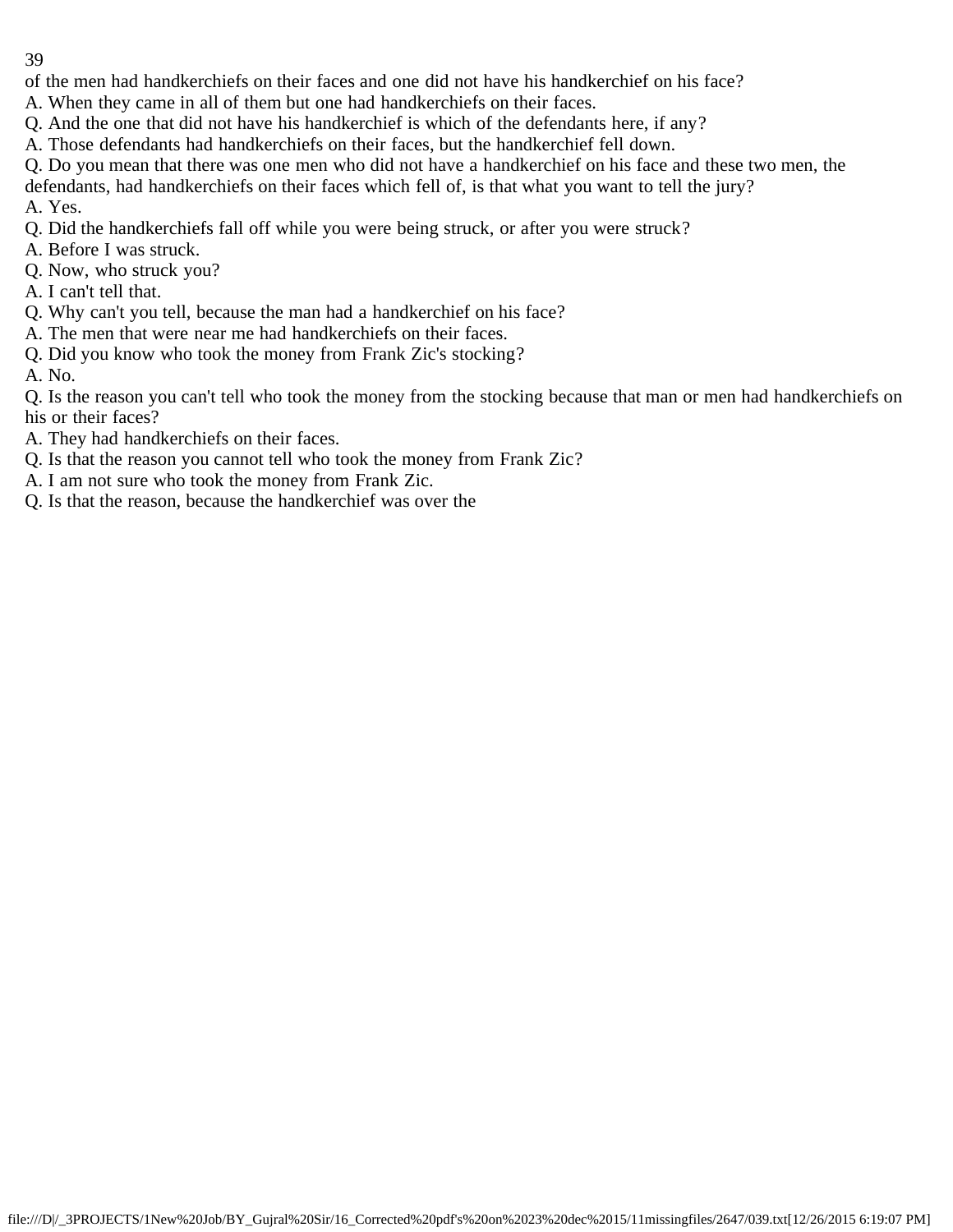face?

- A. Yes; I did not recognize them.
- Q. Was there a lot of noise and excitement immediately after the robbers entered the room?
- A. There was some excitement.
- Q. And were you frightened and excited?
- A. No.
- Q. You kept busy watching and holding onto your money?

A. Yes.

- Q. And how long were you fighting with the robbers to keep your money?
- A. Right when they came in they were near me and they stood there.
- Q. And they stood there until they left?
- A. Yes.
- Q. Do you remember a policeman coming into the kitchen a short time after the robbers left?
- A. I remember.
- Q. Which policeman was it?
- A. I don't know which policeman.

Q. It was one of the policemen who were in court here at the last trial and who were in court here at this trial is that right?

- A. I don't know because the blood was running down my face and I was wiping it.
- Q. Is that why you could not see the policeman, because the blood was running down your face?
- A. I saw the policeman but I could not recognize him.
- Q. Didn't you go to the stationhouse after the robbery?

A. Yes sir.

Q. And didn't you meet these policemen, the same policeman who was in the kitchen?

THE COURT: He said he did not know what policeman was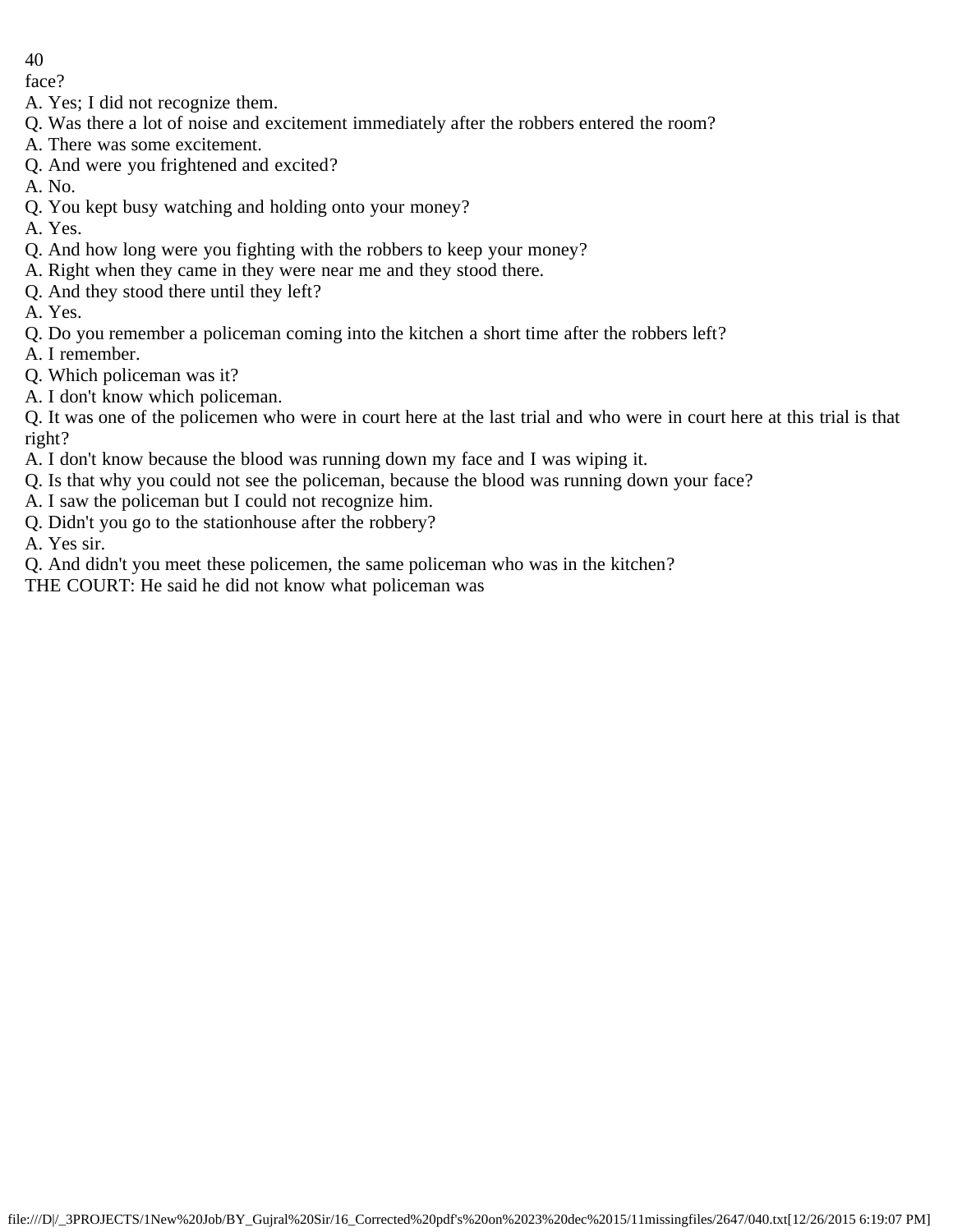in the kitchen.

MR. ROSENBERG: I ask that the policemen he brought into the courtroom.

THE COURT: Well, he said he could not identify them.

Q. You saw the three policemen here to-day, Officer Murphy, Officer Wilson and Officer Heitzman, did you?

- A. Yes, I saw them.
- Q. And you saw them at the last trial, didn't you?
- A. Yes.
- Q. Did you go up to 24th Street with a policeman?
- A. No.
- Q. But you were in court the next morning with a policeman, weren't you?
- A. Yes.
- Q. Now, what policeman was it that you were in court with the next morning?
- A. Murphy.
- Q. Is that the only policeman who was there?
- A. I don't know who was in our house.
- Q. Did you see any other policeman whom you recognized in court the following morning?
- A. I don't know.
- Q. After the robbers left didn't a lot of people come from the street into your house?
- A. While I was in the house nobody came in, if not somebody that is living in the same house.
- Q. I am talking about people in the house. Didn't they come right down to the kitchen as soon as the robbers left?
- A. I did not see anyone in the kitchen. Perhaps somebody was in the hall.
- Q. Was there anyone in the hall after the robbers left?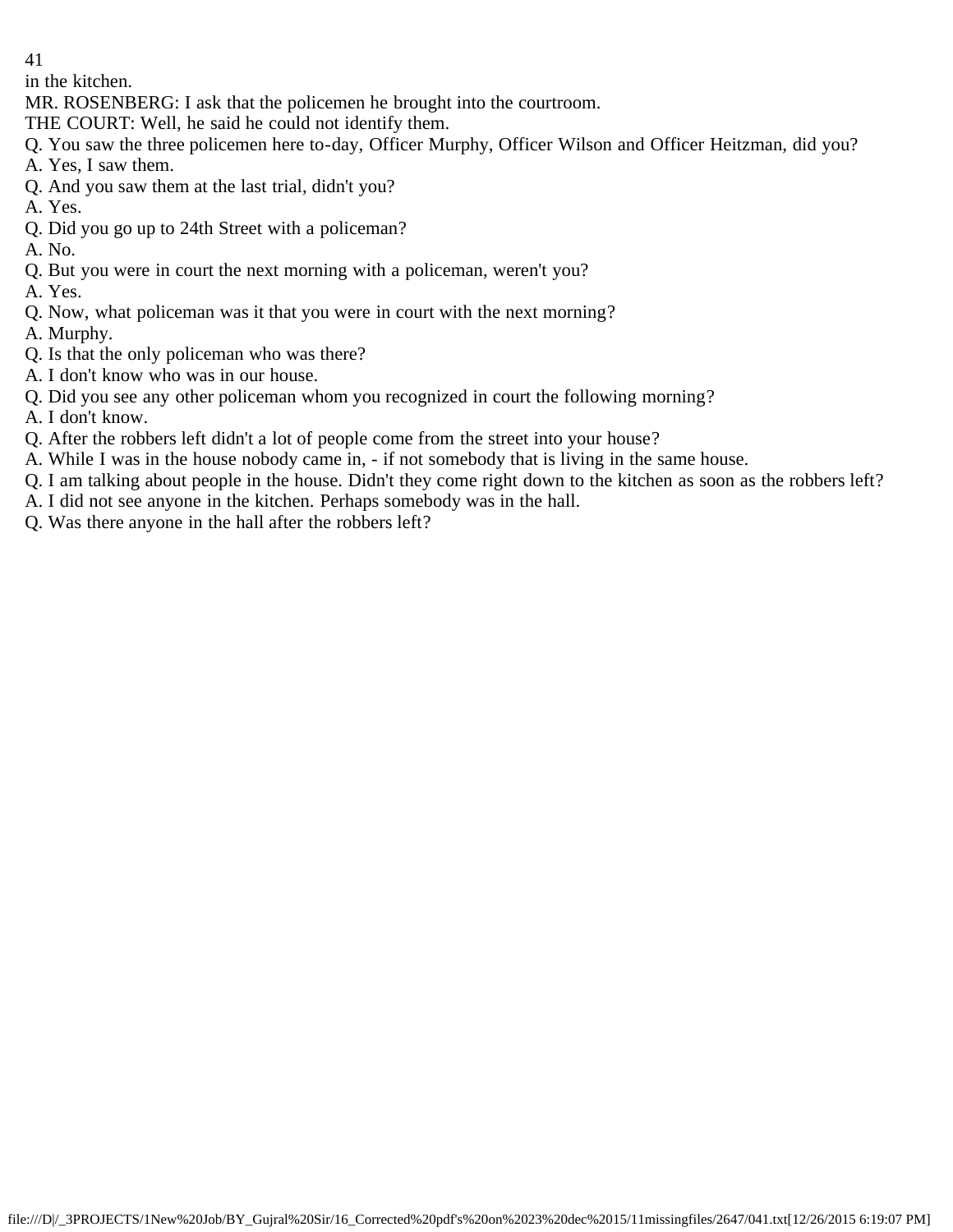Q. After the robbers came out the policeman took me to the police station and I did not see anything else. BY THE COURT:

- Q. You were taken in an ambulance to the police station, were you?
- A. Yes.
- Q. How long did you remain in the police station?
- A. Three-quarters of an hour.
- Q. What were you doing while you were there?
- A. The policeman washed my face.
- Q. Didn't a doctor come to sew up your head?
- A. Yes, they called the ambulance.
- Q. I thought you were carried in the ambulance to the police station?
- A. No, I walked there to the stationhouse.
- Q. Did the ambulance take you away from the stationhouse?
- A. No.
- Q. You went home again after a doctor fixed you up?
- A. Yes.
- Q. Then the next morning you went to the court and made a complaint, is that it?
- A. Yes.
- MR. ROSENBERG: That is all.
- REDIRECT EXAMINATION BY MR. BOHAN:
- Q. What part of the face of the robbers was covered by the handkerchief?
- A. Some of them up to the nose; some of them only the mouth.
- Q. Was there one men that came in without a handkerchief?
- A. One was without a handkerchief.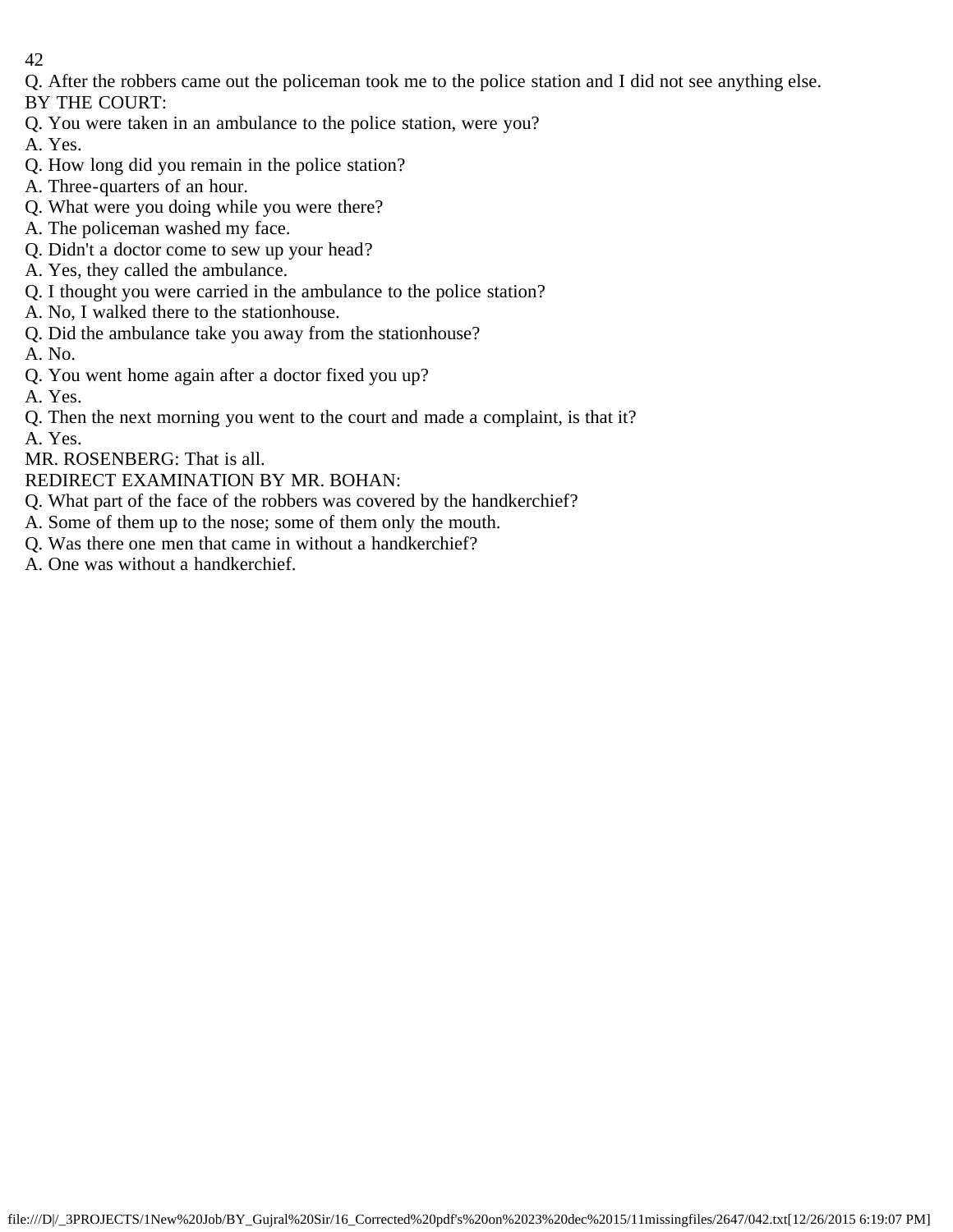- 43
- Q. And while in the room did the handkerchief drop from the face of any of those men?
- A. Yes.
- Q. Which one?

A. The men that is on the side. The handkerchief fell completely from his face (pointing to defendant Sgelirrach), and the other fellow only half way.

- Q. Was the man that struck you over the head with the revolver arrested?
- A. I could not tell who struck me.
- MR. BOHAN: That is all.

ROBERT M. WILSON, an officer of Bridge A Squad, Shield No. 6677, called as a witness on behalf of the People, having been duly sworn, testified as follows:

DIRECT EXAMINATION BY MR. BOHAN:

- Q. On the 22nd of March, 1919, were you attached to the Fourth Precinct?
- A. Yes sir.
- Q. Where were you on the evening of March 22nd about eight o'clock, P.M.?
- A. At Varick Street and North Moore.
- Q. Where were you coming from?
- A. I was going to work at the Eighth Precinct.
- Q. Did you come from the subway?
- A. Yes.
- Q. Is there an exit on the northwest corner of Varick, on the west side of Varick Street?
- A. Yes.
- Q. Did you come from that entrance?
- A. I came from that exit.
- Q. How far is that entrance from the Fourth Precinct police station?
- A. About 125 feet.
- Q. What is the distance between Beach and North Moore Street,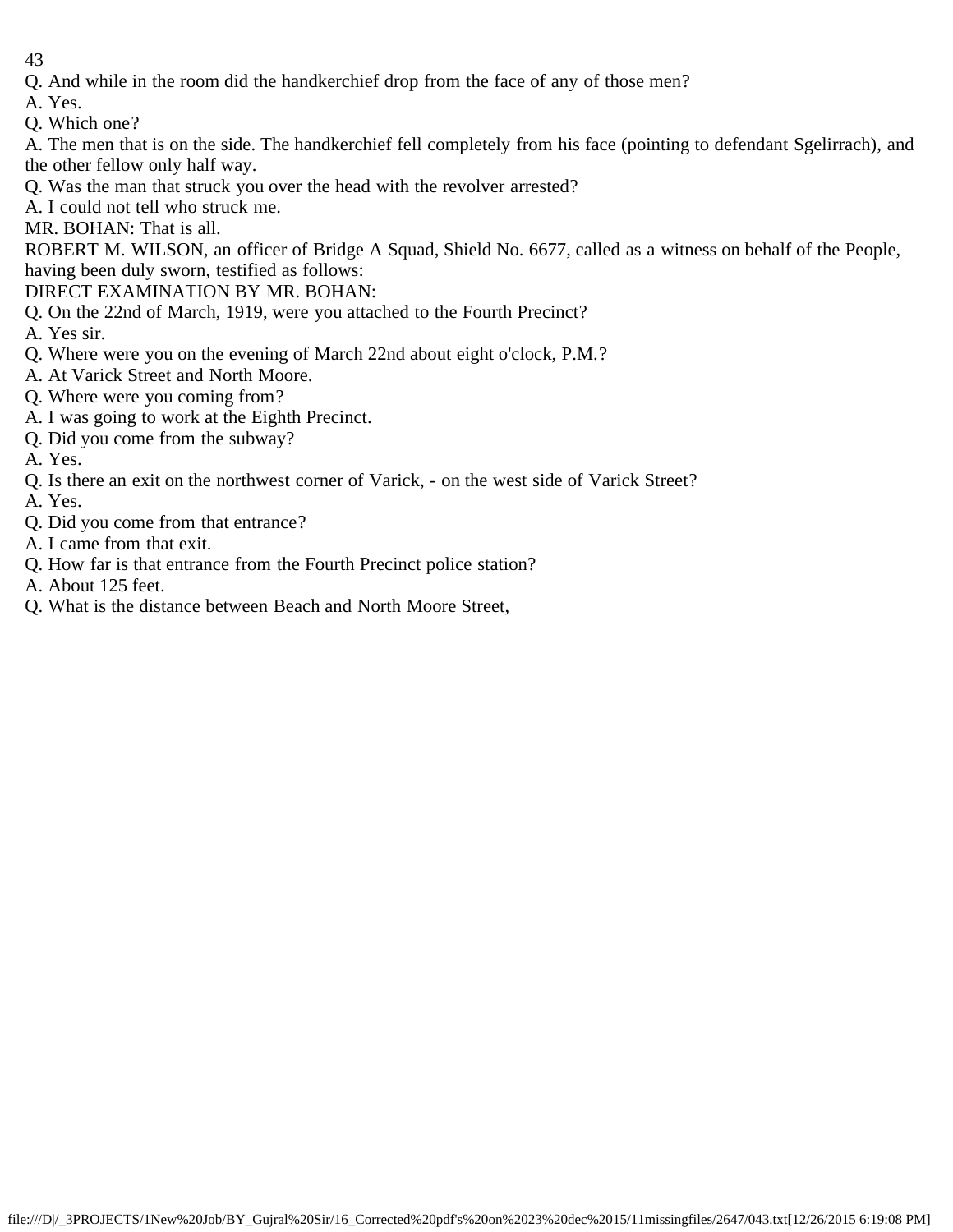what is the length of that block on Varick Street?

- A. About 200 feet.
- Q. And the police station takes in half of that block?
- A. Yes.
- Q. It faces on what?
- A. It faces on Beach Street.
- Q. When you came from the exit of the subway did you see anything; was your attention attracted to anything and if so, what?
- A. My attention was attracted by two men struggling together on the sidewalk outside of the exit.
- Q. Who were those two men?
- A. One was Frank Strolich and the other was Zic.
- Q. What was the first name?
- A. Mike Zic.
- Q. Is that the witness that was in here and that is outside now?
- A. Yes.
- Q. Tell us what you saw the defendant Strolich doing?
- A. Standing outside of the exit struggling with Mike Zic.
- Q. What did you do?
- A. I went up and separated them and inquired what was the trouble.
- Q. What did the defendant Strlich say?
- Objected to. Objection sustained.
- Q. Did you take either or both of these men any place?
- A. Yes; I took them to the Fourth Precinct.
- Q. That is in Beach Street?
- A. Yes sir.
- Q. How long did it take you to get from the spot at North Moore Street and Beach Street, to the station?
- A. About a minute.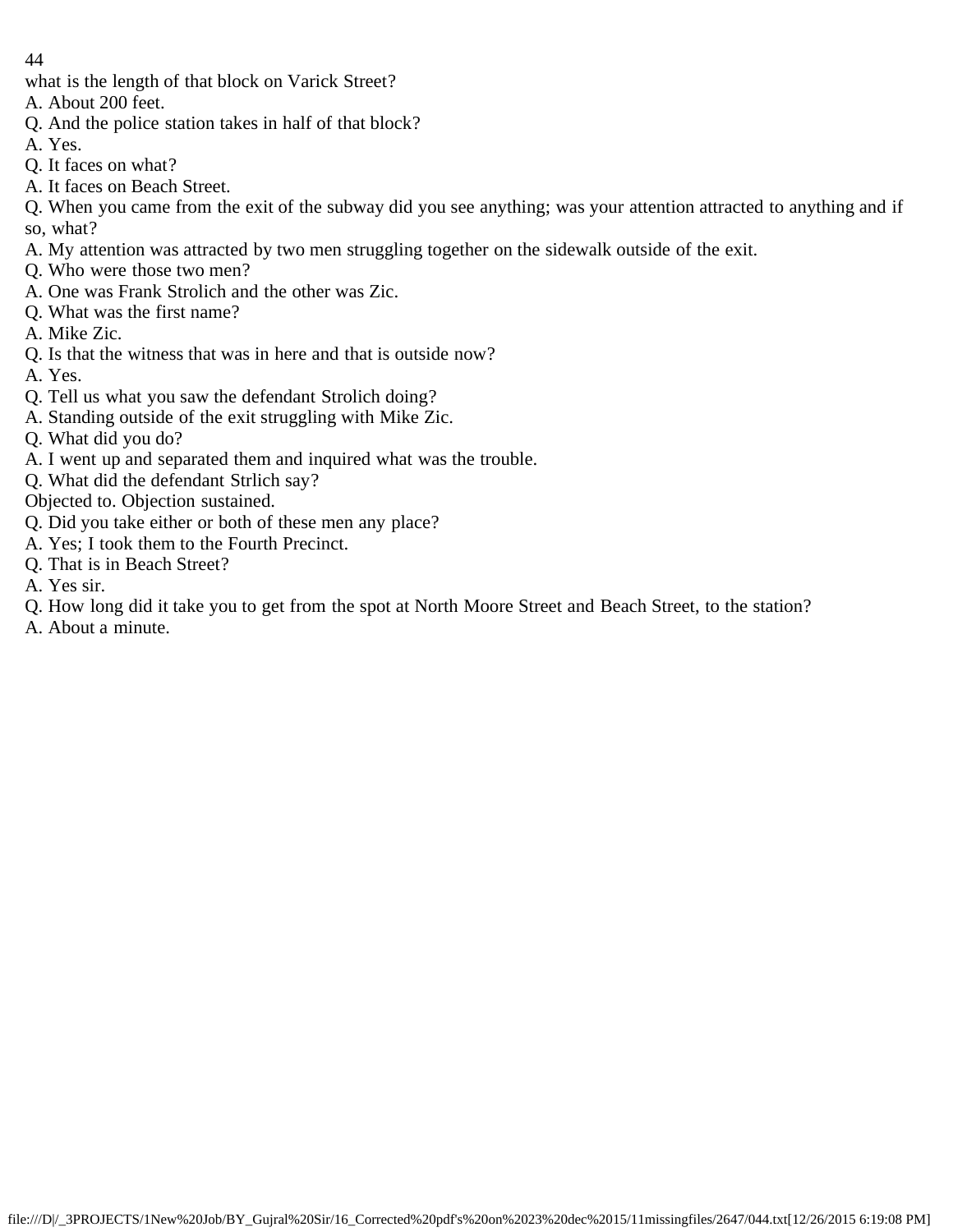- 45
- Q. When you got to the stationhouse did you see anyone else there?
- A. Yes sir.
- Q. When did you see there?
- A. I seen Frank Zic and a man by the name of Bonafacto and Officer Murphy.
- Q. Were they in the stationhouse before you got there, or after?
- A. Officer Murphy got there about the same time as me.
- Q. Did you see Officer Murphy before you went to the stationhouse, of after?
- A. I seen him right there on the sidewalk.
- Q. In front of the stationhouse?
- A. Outside of the exit.
- Q. Outside of the exit of the subway?
- A. Yes, he was on the same train, but he got out on the other side.
- Q. You and Murphy got out of the train together?
- A. We were on the train, but I did not know he was there. He was on another car.
- Q. Did you and he reach the defendant Strolich and this man Mike Zic about the same time?
- A. Yes sir.
- Q. Did the four of you go to the stationhouse?
- A. Yes.
- Q. Was it after that that the other men were brought in the stationhouse?
- A. Yes.
- Q. How soon after?
- A. I should judge an hour.
- Q. You were not present at the time these two defendants were arrested, were you?
- A. No sir.
- Q. Did you go to 24th Street?
- A. No sir.
- Q. Did you make a search of the premises 36 Beach Street?
- A. No sir.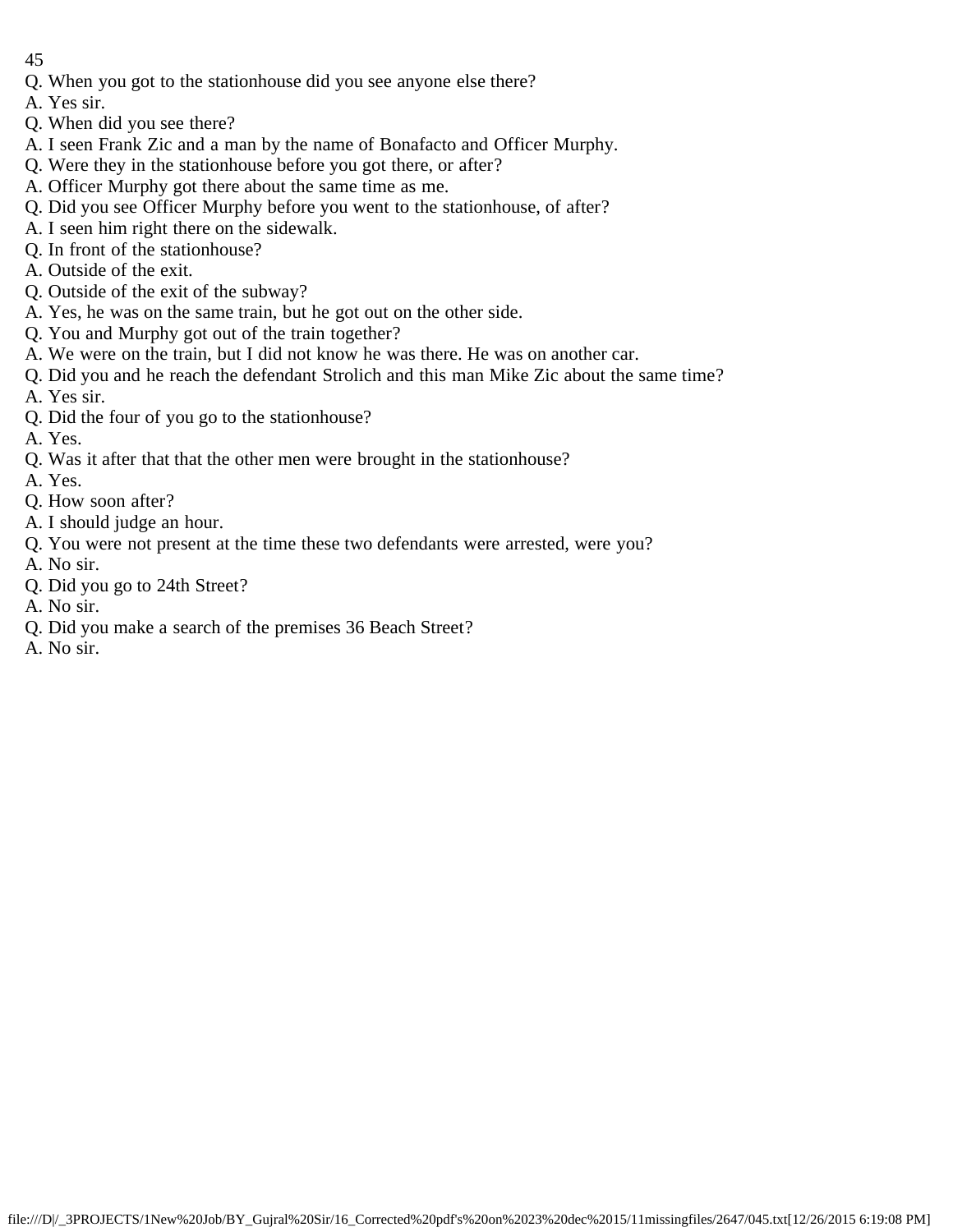- Q. Did you place the defendant Strolich under arrest?
- A. I was in the stationhouse all the time.
- MR. BOHAN: That is all; you may examine.
- CROSS-EXAMINATION BY MR. ROSENBERG:
- Q. Officer, when you came up the exit, didn't you see the man who you afterwards learned was Frank Strolich and Mike Zic, running in your direction?
- A. There were not running; they were standing there.
- Q. Hadn't they been running at all?
- A. I didn't see them running. I got up there and they were struggling together outside of the exit.
- BY THE COURT:
- Q. And you naturally went over to see what was the matter?
- A. Yes.
- BY MR. ROSENBERG:
- Q. You brought them to the stationhouse, did you?
- A. Yes sir.
- Q. You and Murphy?
- A. Yes.
- Q. Murphy got there about the same time as you?
- A. Yes. Murphy was just coming across the street.
- Q. What time did you go to the stationhouse?
- A. About twelve minutes after eight.
- Q. The entry was made in the blotter at that time?
- A. The same time. I got in there that moment.
- Q. That was 8.12?
- A. About 8.12.
- Q. Did you see Officer Heitzman there?
- A. Yes sir.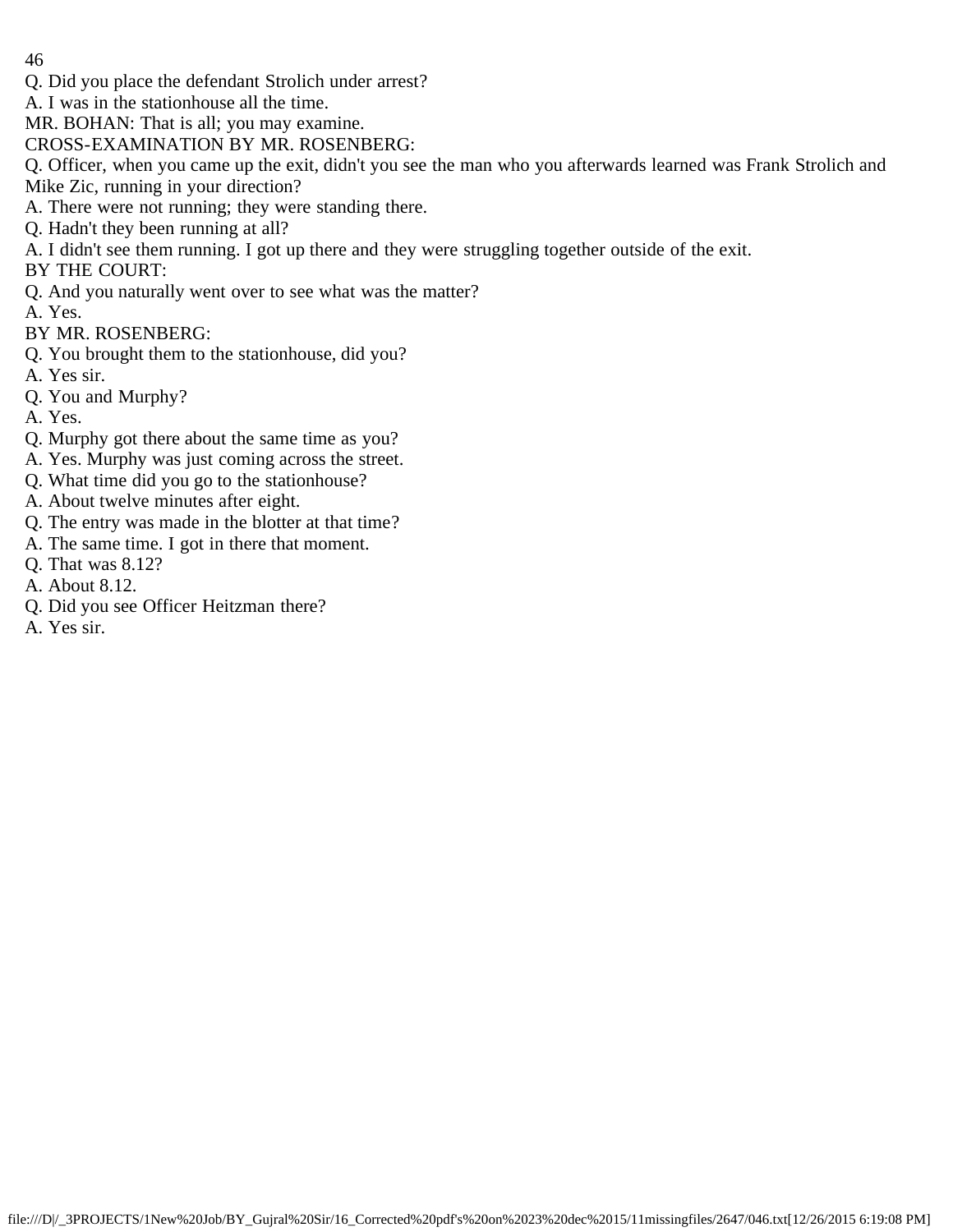- 47
- Q. As you got into the stationhouse?
- A. Heitzman had run out.
- Q. Was Heitzman in the stationhouse when you got there with Frank Strolich?
- A. No.
- Q. When did you next see Heitzman?
- A. I seen him in about ten minutes afterwards at the desk in the precinct.
- Q. Did he come there with Mike Zic?
- A. Frank Zic.
- Q. You took Mike Zic and Strolich to the stationhouse?
- A. Yes.
- Q. That officer came there with Frank Zic?
- A. Yes.
- Q. Whom else did he bring over with him?
- A. I don't remember.
- Q. But you are sure he brought over Frank?
- A. Yes sir.
- Q. Did you see him bring over Vincent Zic with him?
- A. Yes.
- Q. Are you sure of that?
- A. That is right.
- Q. Did he bring anyone else?
- A. I don't know who he brought there outside of them two.
- BY THE COURT:
- Q. You do not know anything more about the case than you have told us?
- A. That is all.
- BY MR. ROSENBERG:
- Q. By the way, 36 Beach Street is in the middle of the block, isn't it?
- A. It is not the middle; it is nearer Hudson Street.
- Q. The block, Beach Street between Varick and Hudson, is about how long? A. 300 feet.
- Q. And that would be about 200 feet then from the corner, 36 Beach Street?
- A. About that distance.
- BY MR. BOHAN: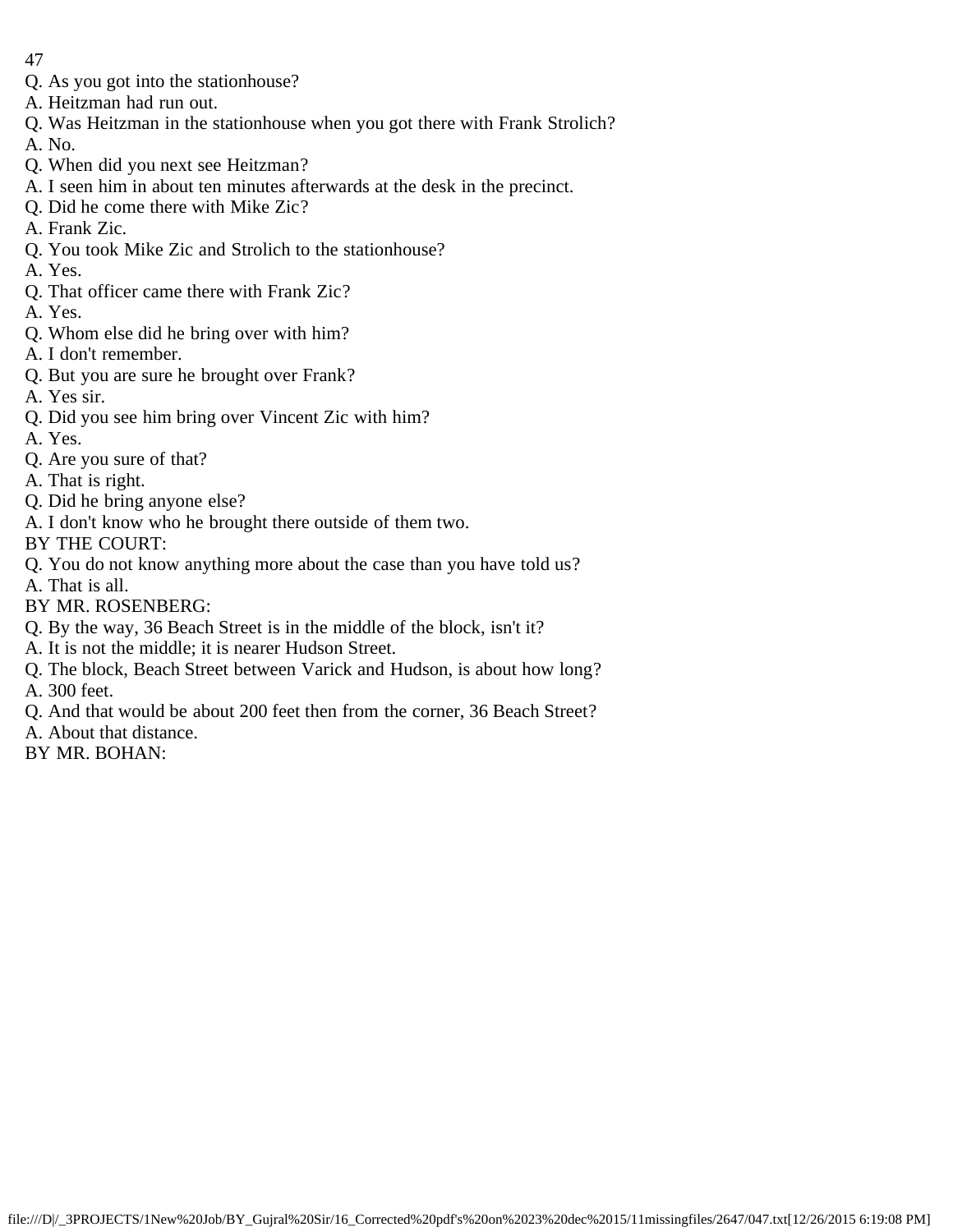Q. Did you hear any outcries when you turned the corner at Varick and Beach Street, before you went to the stationhouse?

A. No sir.

Q. Did you see any other men running before your attention was attracted to Mike Zic and the defendant Frank Strolich?

- A. No.
- Q. How many electric lights are there on either side of Beach Street between Varick and Hudson?
- A. Three.
- Q. Is there one in front of the stationhouse?
- A. Yes sir, on the corner.
- Q. Not electric lights, I mean. Are there lights in front of the stationhouse?
- A. Two green lights.
- Q. Is there any ice plant adjoining the stationhouse?
- A. Yes.
- Q. Are there any electric lights in front of that place?
- A. The electric lights are all suspended under a shed.
- Q. Were they lit on this night?
- A. Yes sir.
- Q. How many electric lights between Varick and Hudson Street on the south side of Beach Street?
- A. There is two.
- Q. Where is the one nearest Hudson Street?
- A. Directly opposite. It is on the New York Central freight station.
- Q. It is on the north side of the street?
- A. Yes.
- Q. How many electric lights are there on the north side?
- A. There is three between Beach and Hudson.
- Q. Is there an electric light near 36 Beach Street?
- A. Yes.
- Q. How far, and on which side of the street?
- A. On the north side of the street, about 30 feet north.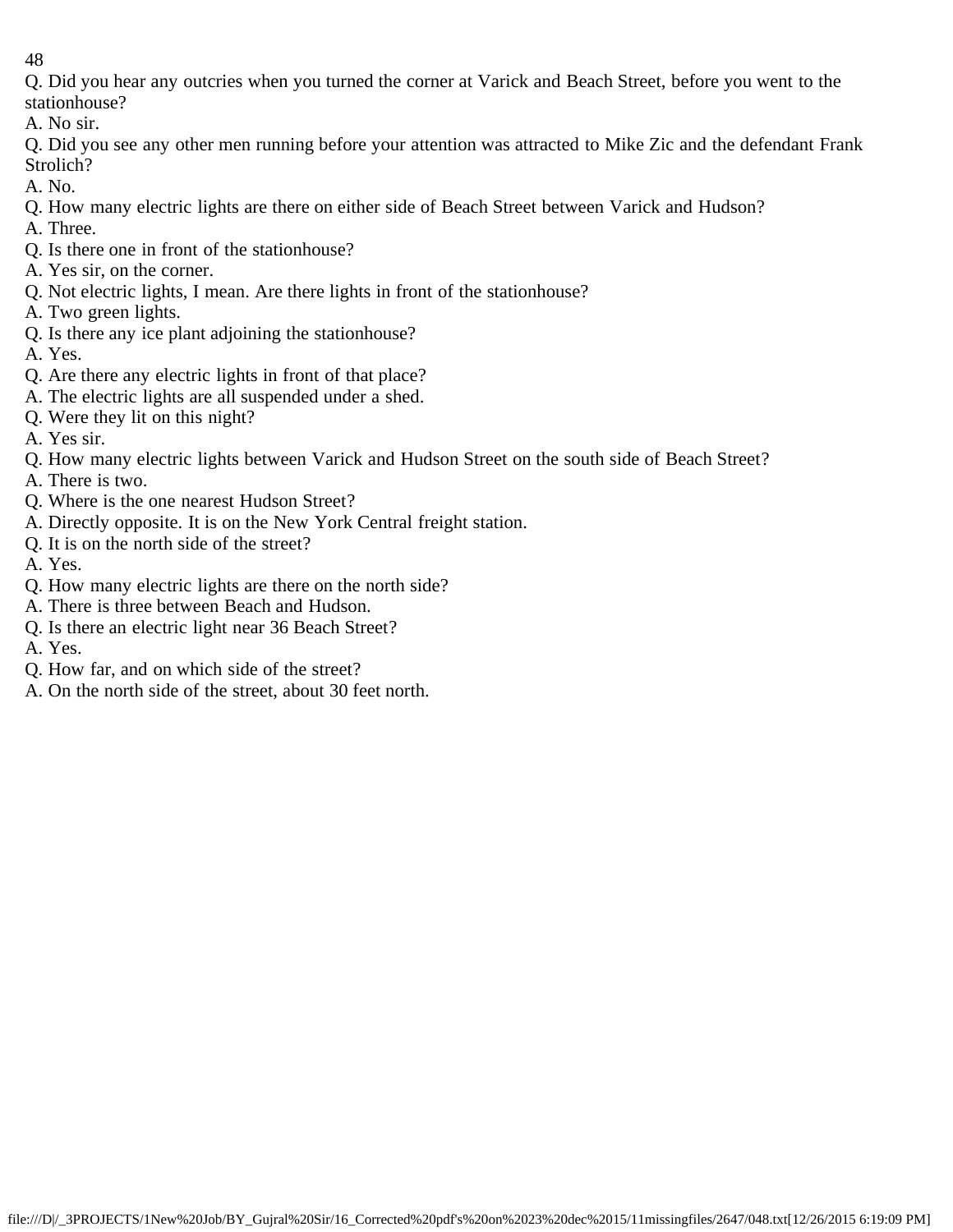BY THE COURT:

Q. It is pretty hard to tell the points of the compass; they run rather irregularly there?

A. Yes.

BY MR. BOHAN:

Q. Beach Street runs east and west, doesn't it?

A. Yes.

BY MR. ROSENBERG:

Q. You were on patrol in that immediate neighborhood at Beach Street for a number of years? A. Yes.

Q. And in that way you became acquainted with Mike and Vincent and Frank Zic?

A. I never seen them in my life until that night.

BY MR. BOHAN:

Q. Although they may have seen you?

A. Yes sir.

BY MR. ROSENBERG:

Q. Didn't you know Mike Zic or Frank Zic?

A. No sir. They may have seen me going in and out of the precinct, but I did not know them.

THE COURT: We will adjourn until half past ten tomorrow morning.

Meanwhile, gentlemen of the jury, remember the admonition the Court gave you, you must not talk about this case with anyone, whether he is a member of the jury or not, and you must refrain from forming or expressing any opinion until you hear all the evidence on both sides. The time for you to decide it is after the Court submits it to you, then you retire and discuss it and not before then. Please be back here at 10.30 tomorrow morning.

(Adjourned to 10.30 A.M., June 13, 1919.)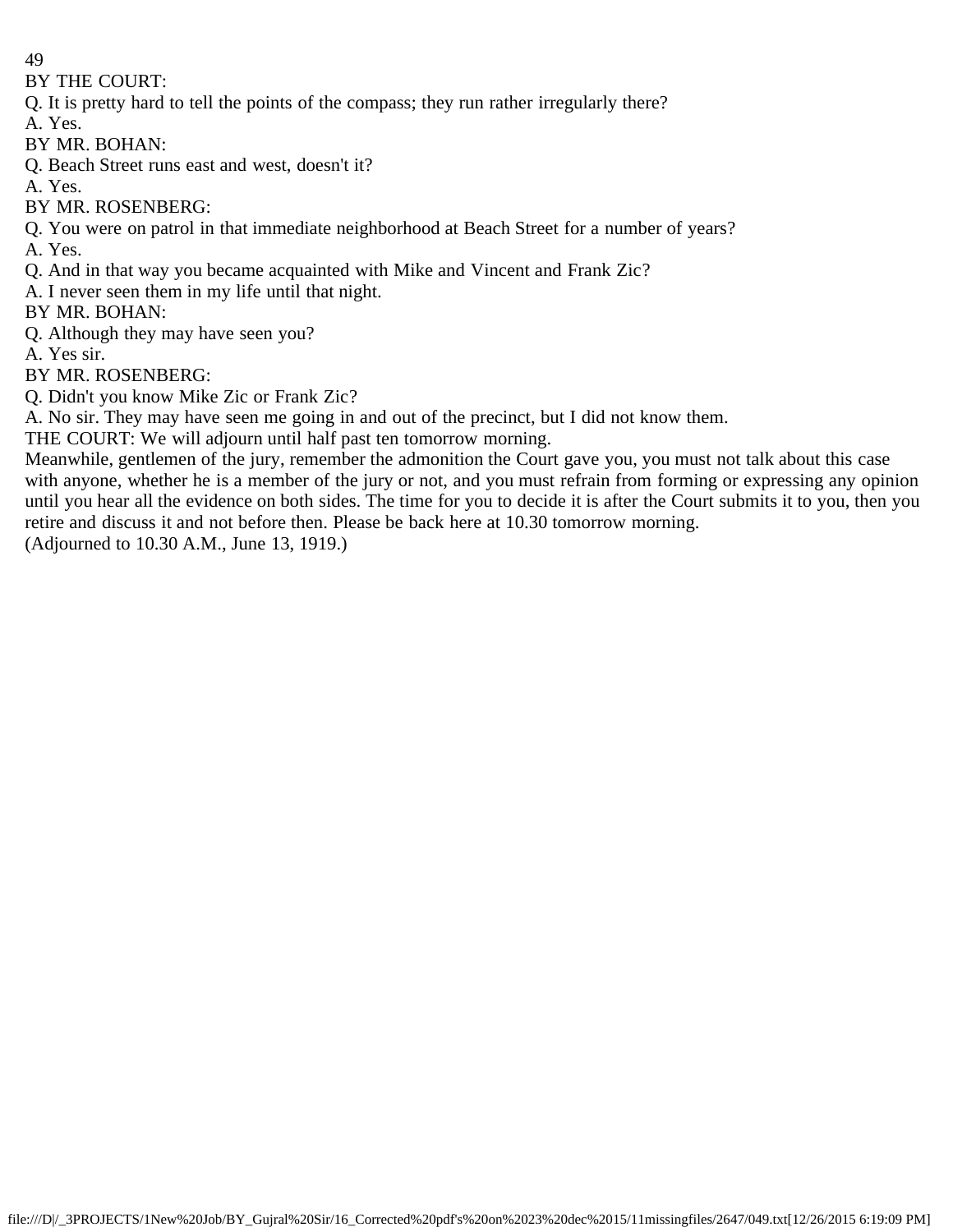THE PEOPLE vs. PEZZULICH and SGELIRRACH.

Trial continued, June 13, 1919.

MIKE ZIC, recalled for further cross examination, testified as follows:

CROSS EXAMINATION BY MR. ROSENBERG: (CONTINUED):

Q. Mr. Zic, after you caught Frank Strolich on the night of March 22nd how long was it before the policemen Murphy and Wilson got to the scene?

A. They caught us right away.

BY MR. BOHAN:

Q. In the trial of Frank Strolich, the two defendants Pezzulich and Sgelirrach, on the 7th and 8th of last May were brought into this court room, were they not?

A. No, sir. I did not see them.

Q. Do you remember the trial last month of Frank Strolich in this court room?

A. Frank Strolich was tried.

Q. And did you see the two defendants who are now sitting here in this court room while you were a witness in the chair?

A. I saw them.

MR. BOHAN: That is all.

GEORGE W. HEITZMAN, an officer of the Fourth Precinct, shield No. 1519, called as a witness on behalf of the people, having been duly sworn, testified as follows:

DIRECT EXAMINATION BY MR. BOHAN:

Q. Officer, on the 22nd of March, 1919, were you attached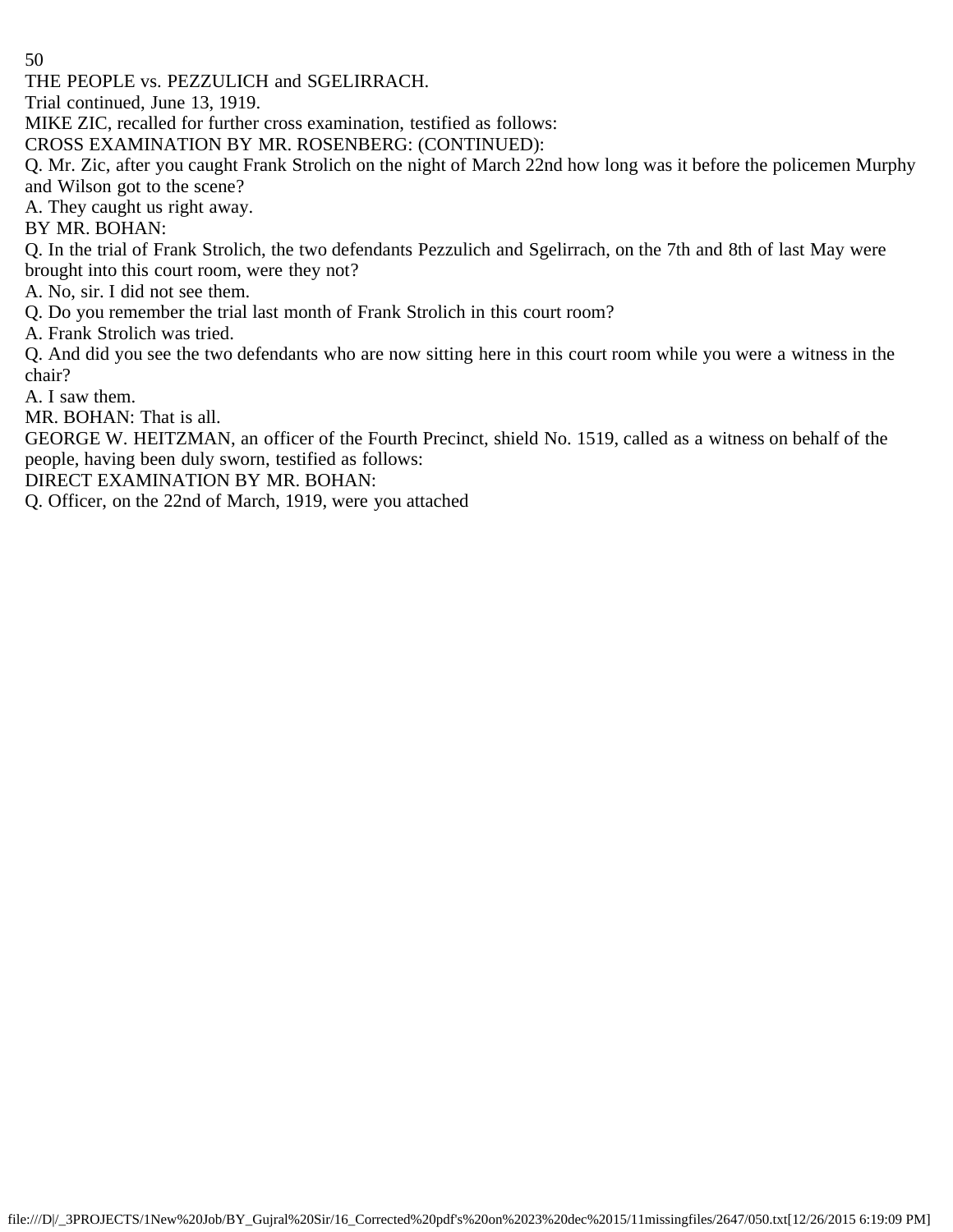- 51
- to the Fourth Precinct?
- A. Yes sir.
- Q. Were you in the Station House about 8 P. M. on the night of March 22nd?
- A. I was.
- Q. As result of instructions received by your Captain, Capt. Costigan, was it?
- A. Capt. Costigan.
- Q. Did you make an examination of premises 36 Beach Street?
- A. Yes, sir.
- Q. What time did you make the examination?
- A. About 8:20; between 8:20 and 8:30.
- Q. Did you make an examination of the hallway?
- A. Yes, sir.
- Q. Did you find anything in the hallway?
- A. Yes, sir.
- Q. What did you find?

MR. ROSENBERG: I object to that. It has not been shown to be connected in any way with these defendants:-- that the condition of the hallway at the time of the finding of whatever the witness did find was in the same condition as it was, if the defendants were in that hallway xxxx at all at 8:20 and 8:30. The alleged robbery was about 8:02. MR. BOHAN: 8:02 to 8:15 the robbers went through the hall.

Objection overruled and exception taken.

- Q. Did you find anything in the hallway?
- A. Yes, sir.
- Q. Please produce what you found.

(Witness produces revolver).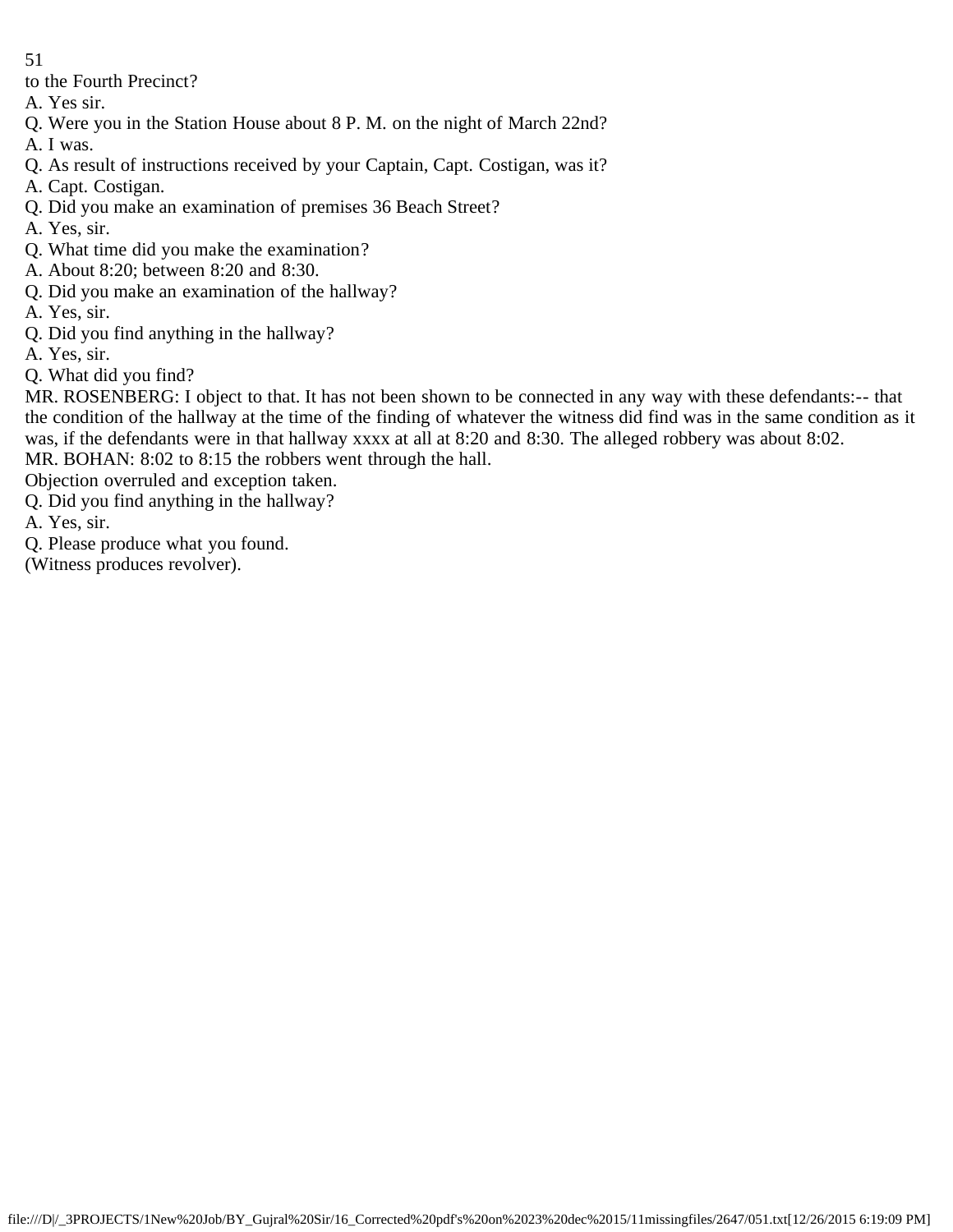Q. What part of the hall did you find the article?

A. Behind the door.

THE COURT: It does not make any difference whether they had pistols or not. If there was a robbery and more than one robber was present it would be robbery in the first degree. It does not make any difference whether they had pistols or not. How does this testimony hurt your client, unless this pistol is connected with the robbery? There has been testimony that there were several guns used, and that there were three shots fired. I will allow this evidence. This testimony will not hurt you, Mr. Rosenberg unless it is connected with the defendant.

MR. BOHAN: I offer it in evidence.

(Revolver marked People's Exhibit 2 in evidence).

Q. And did you find any other article at 36 Beach Street?

Objected to. Objection sustained.

Q. Did you find anything else in the hallway?

A. No, sir.

Q. Did you find anything else inside of 26 Beach Street?

Objected to and objection sustained.

Q. Did you find any articles on the corner of Hudson and Beach Street?

Objected to. Objection sustained.

THE COURT: It is excluded unless you can identify it by some one who was in that room. If you have any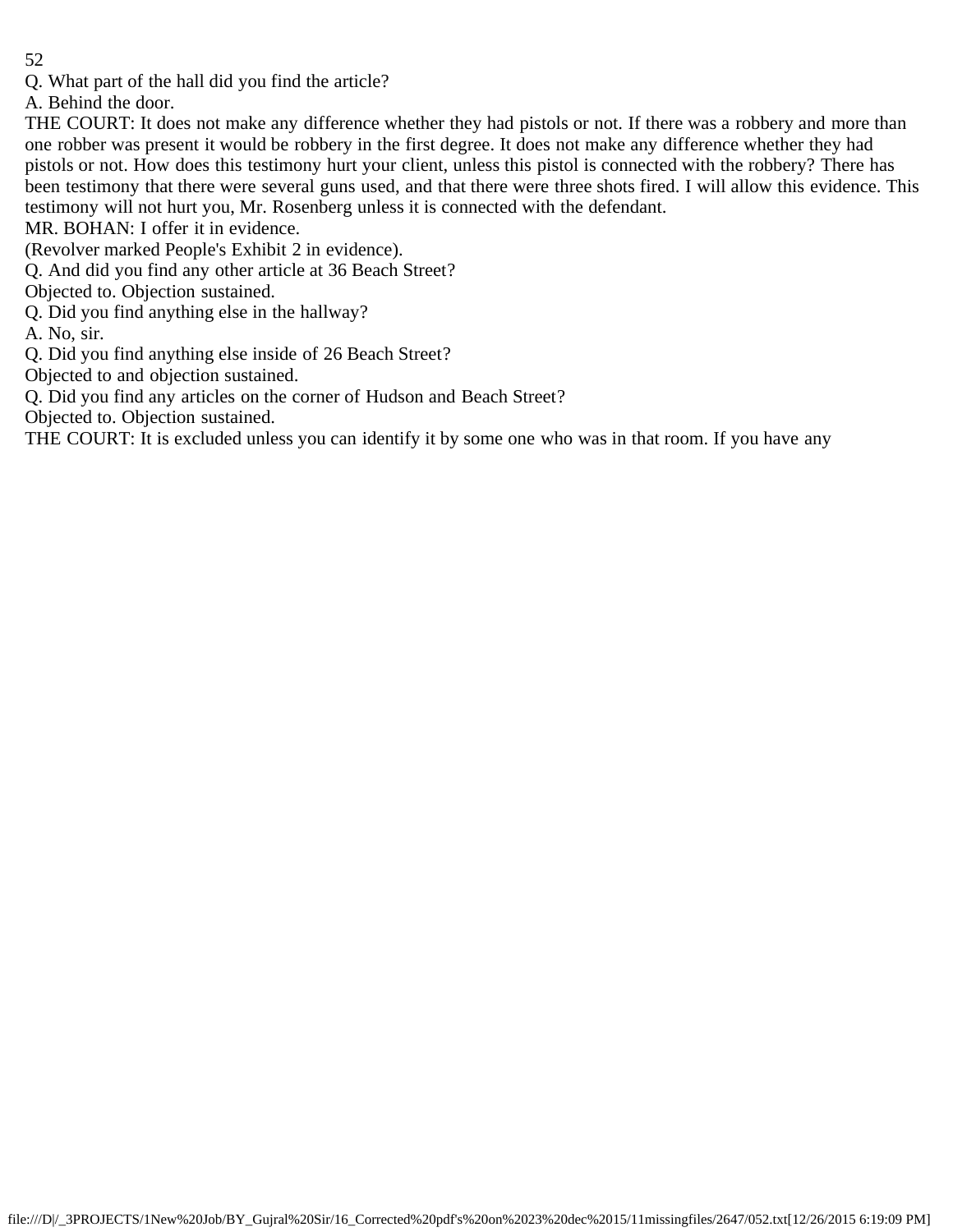articles which any of your witnesses will testify were taken from the defendants I will let you put them in evidence, no matter where they were found.

MR. BOHAN: That is all.

CROSS EXAMINATION BY MR. ROSENBERG:

Q. What time did you go to that premises 36 Beach Street?

A. I went there immediately after the crime was committed, about 8:05.

Q. Wasn't it 8:02?

A. I said about 8:05. Between 8 and 8:05.

Q. Didn't you testify at the last trial that at 8:02 you were at those premises?

A. I said about 8:02.

Q. Didn't you say at the last trial, --

MR. ROSENBERG: Your Honor, I want to show that this man at 8 or 8:02 was around these premises and he said he went there by reason of police instinct. Then I want to ask him did he see Vincent Zic and did he talk to Zic, or Mike Zic.

THE COURT: If he can show that any of these witnesses made contradictory statements, you can prove that.

Q. Isn't it a fact you left the Station House at 8 o'clock?

A. Around 8 o'clock.

BY THE COURT:

Q. Have you any memorandum showing when you left?

A. No.

- Q. You are giving your best recollection?
- A. Yes, sir.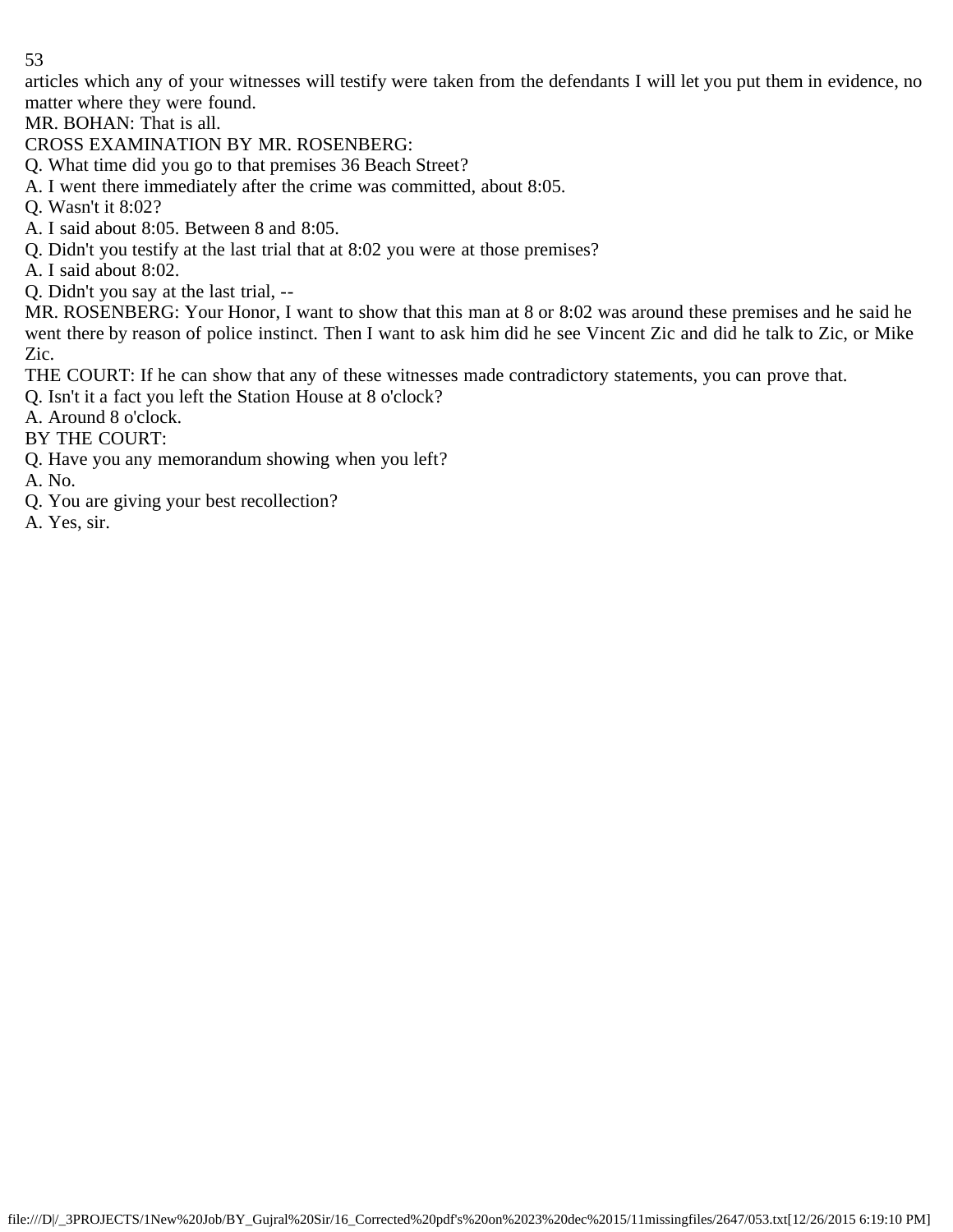BY MR. ROSENBERG:

- Q. You reached 36 Beach Street at about what hour?
- A. Between 8:02 and 8:05.
- Q. And you went into the premises?
- A. Yes, sir.
- Q. And didn't you interview any person in the kitchen of those premises?
- A. No, sir.
- Q. Are you sure of that?
- A. Yes, sir.
- Q. How often have you seen Frank Zic since march 22nd?
- A. Probably half a dozen or a dozen times.
- Q. How often has he seen you, -- about the same number of times?
- A. Yes.
- Q. How often have you seen Vincent Zic?
- A. About the same number of times.
- Q. How often have you seen Mike Zic since March 22nd, about the same number of times?
- A. Yes.
- Q. You were a witness in the last trial?
- A. Yes, sir.
- Q. And you were in court every day?
- A. Yes, sir.
- Q. And you saw him every day?
- A. Yes, sir.
- Q. Each of those witnesses?
- A. Every time I came here I saw them.
- MR. ROSENBERG: That is all.

MR. BOHAN: Your Honor, Mr. Murphy is my last witness and he is now in the Grand Jury. With that exception I rest. MR. ROSENBERG: I will consent that Mr. Bohan may call Officer Murphy later on, and I will proceed with my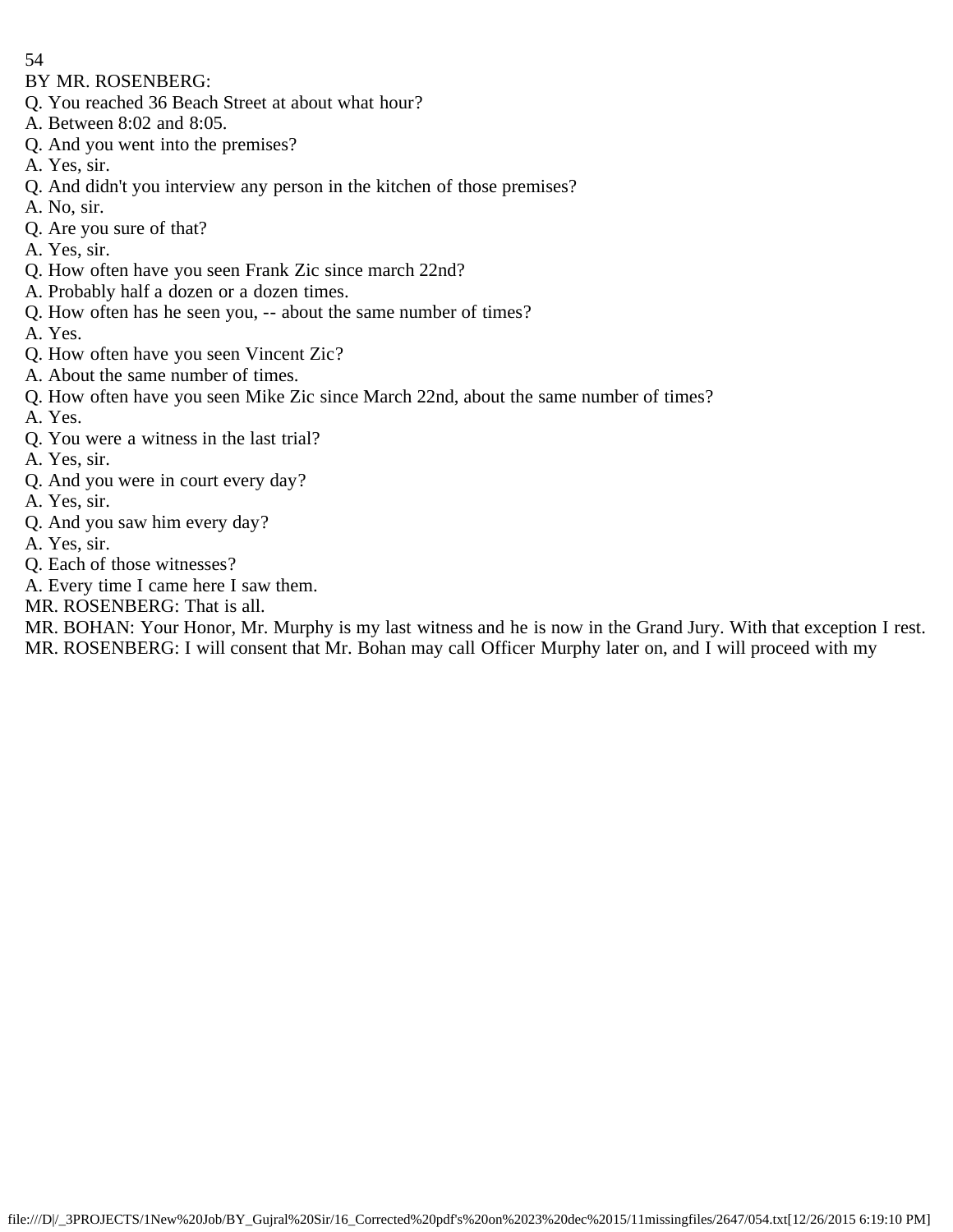case in the meantime.

MR. ROSENBERG: (Opens to the Jury).

(Officer Murphy appears in the court room.)

It is consented by the defendants that the People's case be reopened to hear the testimony of Officer Murphy.

JAMES P. MURPHY, an officer of the Fourth Precinct, shield No. 656, called as a witness on behalf of the People, having been duly sworn, testified as follows:

## DIRECT EXAMINATION BY MR. BOHAN:

Q. On the 22nd of March, 1919, this year, were you attached to the Fourth Detective Branch?

- A. I was. Q. That is the headquarters of the Fourth Precinct?
- A. At beach and Varick Streets, Fourth Precinct.
- Q. On the evening of March 22nd about 8 P. M. were you?
- A. I was coming north on Varick Street between Stanton and North Moore.
- Q. Before or after 8 o'clock?
- A. It was just about ten after eight.
- Q. Where did you come from?
- A. I was patrolling in the precinct.
- Q. Had you come from the subway before that?
- A. No.
- Q. Did you see Officer Wilson?
- A. I did.
- Q. Did you see anyone else with him?
- A. Yes.
- Q. Who?
- A. The man that was convicted here before.

MR. ROSENBERG: I do not think that is fair.

THE COURT: Strike it out. I will tell the jury to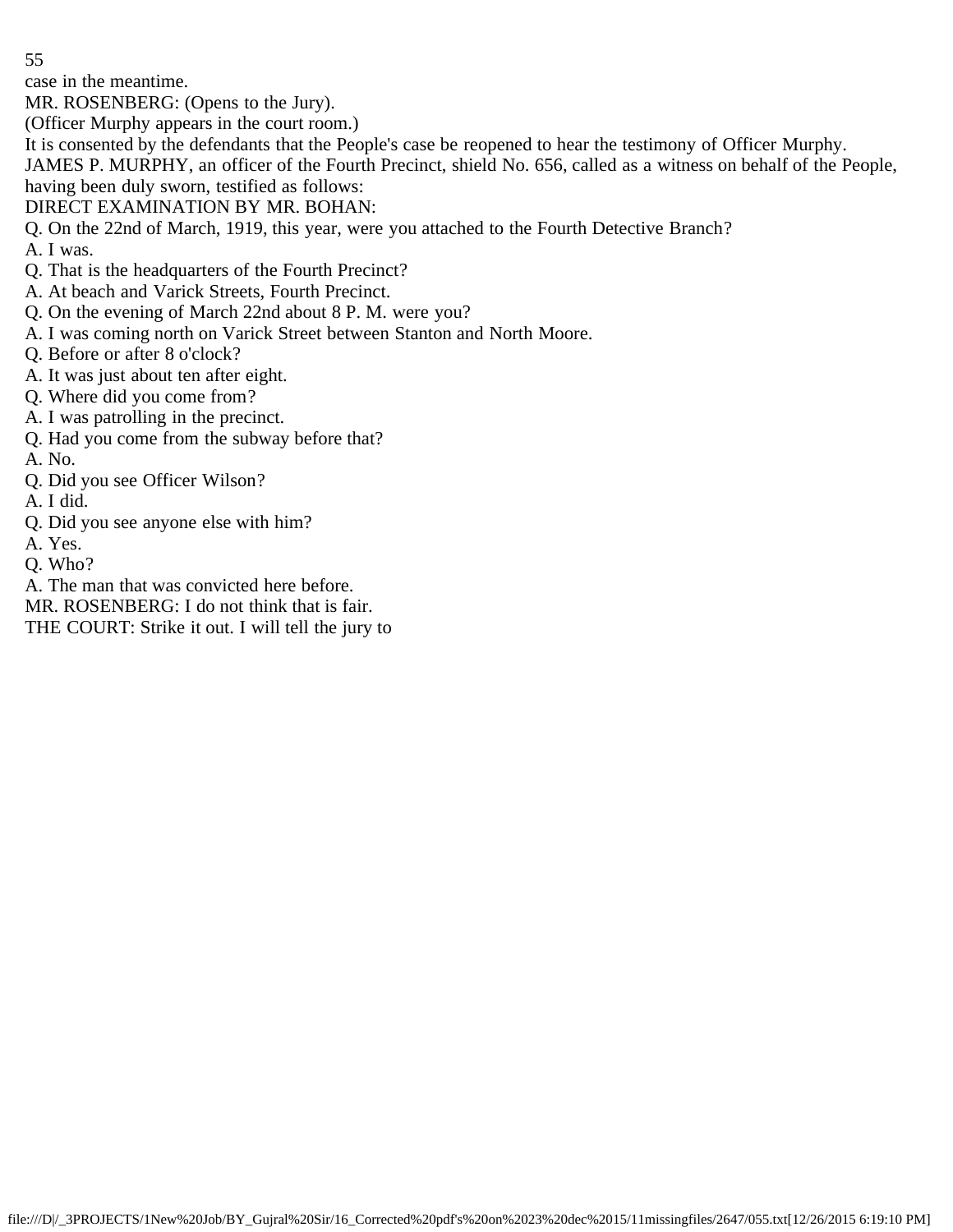disregard that statement. It is alleged that six, seven or eight men were in there and committed the robbery. You must prove that there was a robbery and that these particular defendants were concerned in it. The guilt or innocence does not depend on the guilt of anyone else.

Q. Do you know the name of the men that you saw with Officer Wilson?

- A. Strolich or Stroliger.
- Q. What is the first name?
- A. Frank.
- Q. You did not see either one of these defendants?
- A. No.
- Q. Did you go to the Station House with Officer Wilson and Frank Strolich?
- A. I did.
- Q. As a result of information received in the Station House where did you go?
- A. I went to 408 West 24th Street.
- Q. With whom did you go there?
- A. With Frank Zic, John Summers and Detective Collins.
- Q. What time did you get to 408 West 24th Street?
- A. About half past 9 or a quarter to 10.
- Q. What floor did you go to?
- A. The second floor. It is a high stoop and then the floor above that.
- Q. Did you see these two defendants?
- A. I did.
- Q. What did Frank Zic do --
- Objected to and objection sustained.
- BY THE COURT:
- Q. You arrested the defendants?
- A. Yes, sir.
- Q. Did they say anything to you about this case?
- A. I spoke to them.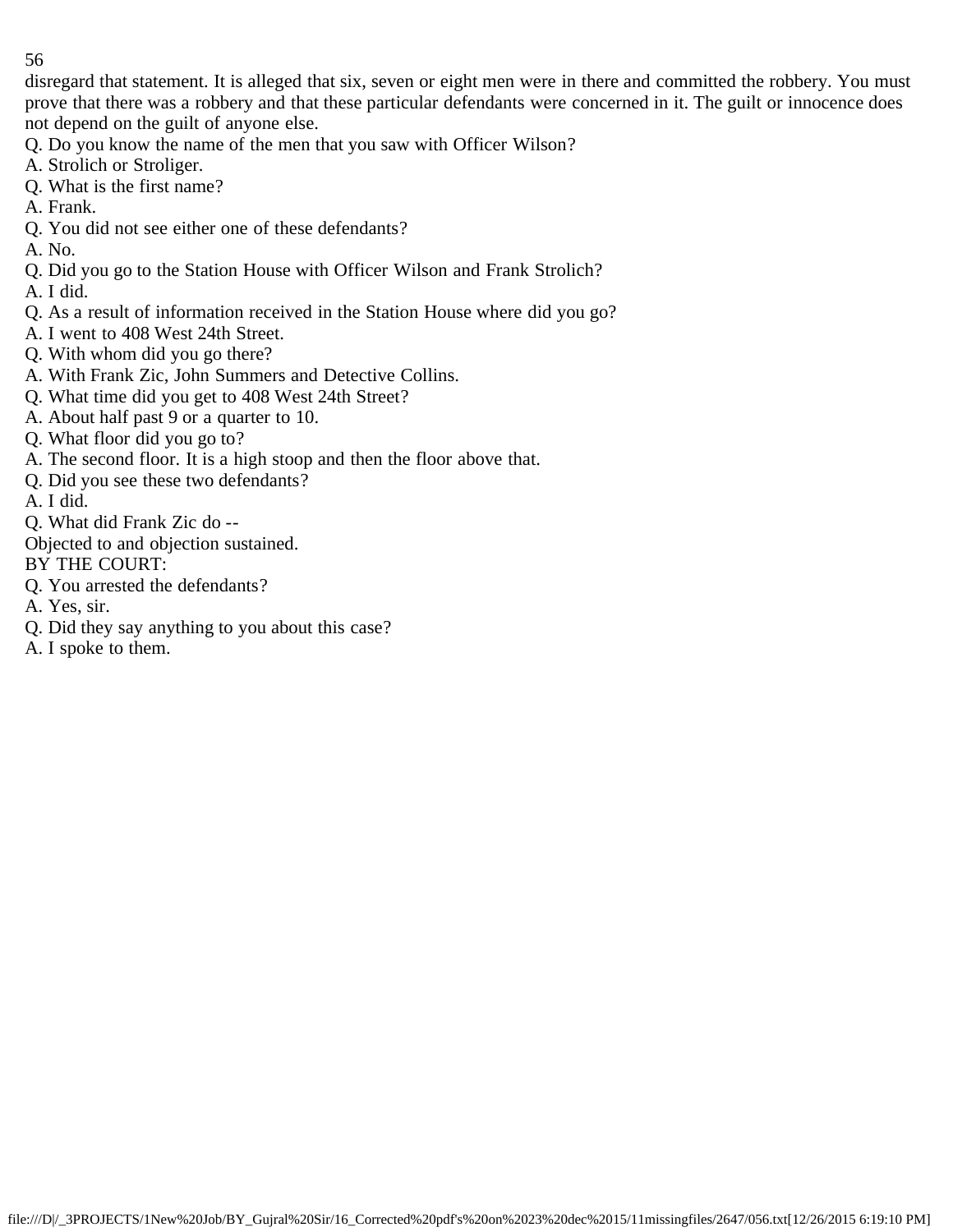- Q. Did you speak English to them?
- A. Yes.
- Q. Did they make any admission of guilt?
- A. No, sir.

Q. No man can convict you of crime by asking you questions. That is an elementary principle of law. CROSS EXAMINATION BY MR. ROSENBERG:

Q. Didn't you get the address of Frank Strolich from Frank Strolich when you arrested him?

A. Yes.

Q. And that is the information you had that led you to the 24th Street house?

A. Yes.

- Q. And when you got there, how many men were in the room?
- A. About seven or eight.
- Q. And was the wife of the proprietor there?
- A. Mrs. Nazimovich.
- Q. And the husband was there?
- A. The husband was in another room lying on the bed.
- Q. Was he awake?

A. I don't know.

MR. ROSENBERG: That is all.

MR. BOHAN: The People rest.

DEFENDANTS' CASE.

MARY NAZIMOVICH of 408 West 24th Street, called as a witness on behalf of the Defendants testified as follows, (through the Interpreter).

DIRECT EXAMINATION BY MR. ROSENBERG:

Q. Have you been subpoenaed upon this trial as a witness for the People?

Objected to. Objection overruled.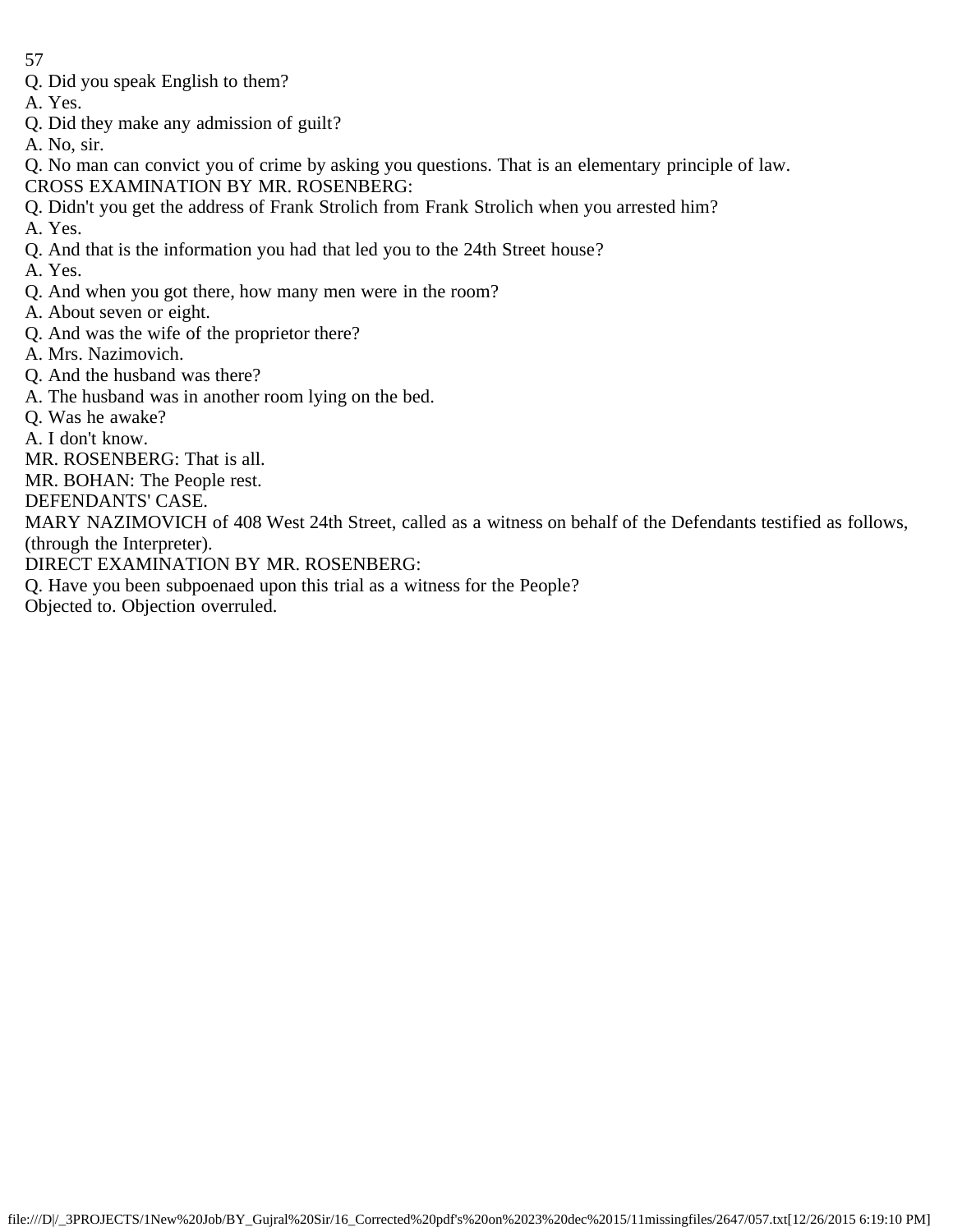- 58
- A. Yes.
- Q. Did you make your statement to Mr. Bohan?
- Objected to and objection sustained.
- Q. Do you remember the night when these two men the defendants were arrested?
- A. Yes, sir.
- Q. And that was the Saturday night March 22nd of this year, is that correct?
- A. Yes, sir.
- Q. Were you home that night in your house?
- A. Yes, sir.
- Q. Were you home at 5 o'clock and to the time of the arrest?
- A. Yes. I was all afternoon at home until I retired.
- Q. Did you prepare supper for your boarders hat night?
- A. Yes, I prepared their supper.
- Q. Did a man named Frank Strolich board at your house?
- A. Yes.
- Q. And did each of these defendants live at your house?
- A. Yes.
- Q. Now, on the night of Saturday March 22nd at about 8 o'clock were these defendants at your house? Objected to as leading and the question withdrawn.
- BY THE COURT:
- Q. Did you see these defendants there; do you know these men?
- A. Yes.
- Q. Were they there that night?
- A. Yes.
- Q. What time did they come there and when did they go away?
- A. They came in my house after 6 o'clock and they stayed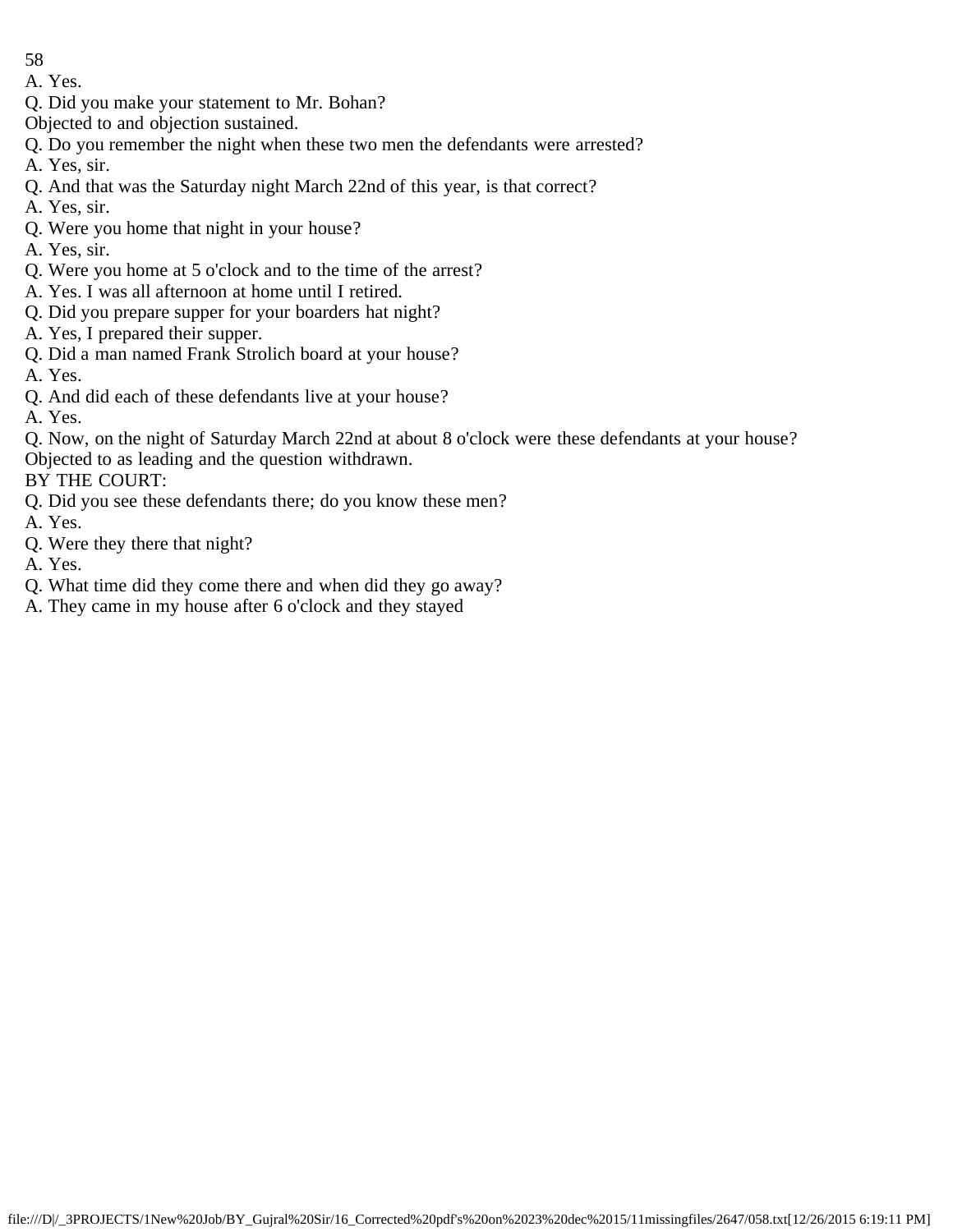there all the time until the detectives came and the detectives stopped them and called them down, to go down the steps.

Q. What do you mean by saying stopped them?

A. The defendants wanted to go out of the house to take some suits that they had bought in a store, and the detectives stopped them going out.

BY MR. ROSENBERG:

Q. What time after 6 o'clock did the defendants come home?

- A. After 6 o'clock.
- Q. Well, was it 12 o'clock at night they came?
- A. No 5 or 10 minutes after 6.

Q. And during the time from 5 or 10 after 6 until they were arrested did the defendants or either of them leave the house or leave your presence?

A. No, sir.

MR. ROSENBERG: That is all.

CROSS EXAMINATION BY MR. BOHAN:

Q. You come from the same part of Istria that Pezzulich and Sgelirrach come from?

A. I came from another village.

Q. Does your husband come from the same part of that country?

A. No, sir.

- Q. Did you know them in the old country?
- A. No.
- Q. How long have you known them?
- A. I know Pezzulich for nine months.
- Q. And the other defendant?
- A. After I got to New York, five or six years.
- Q. How long have you run a boarding house?
- A. I am not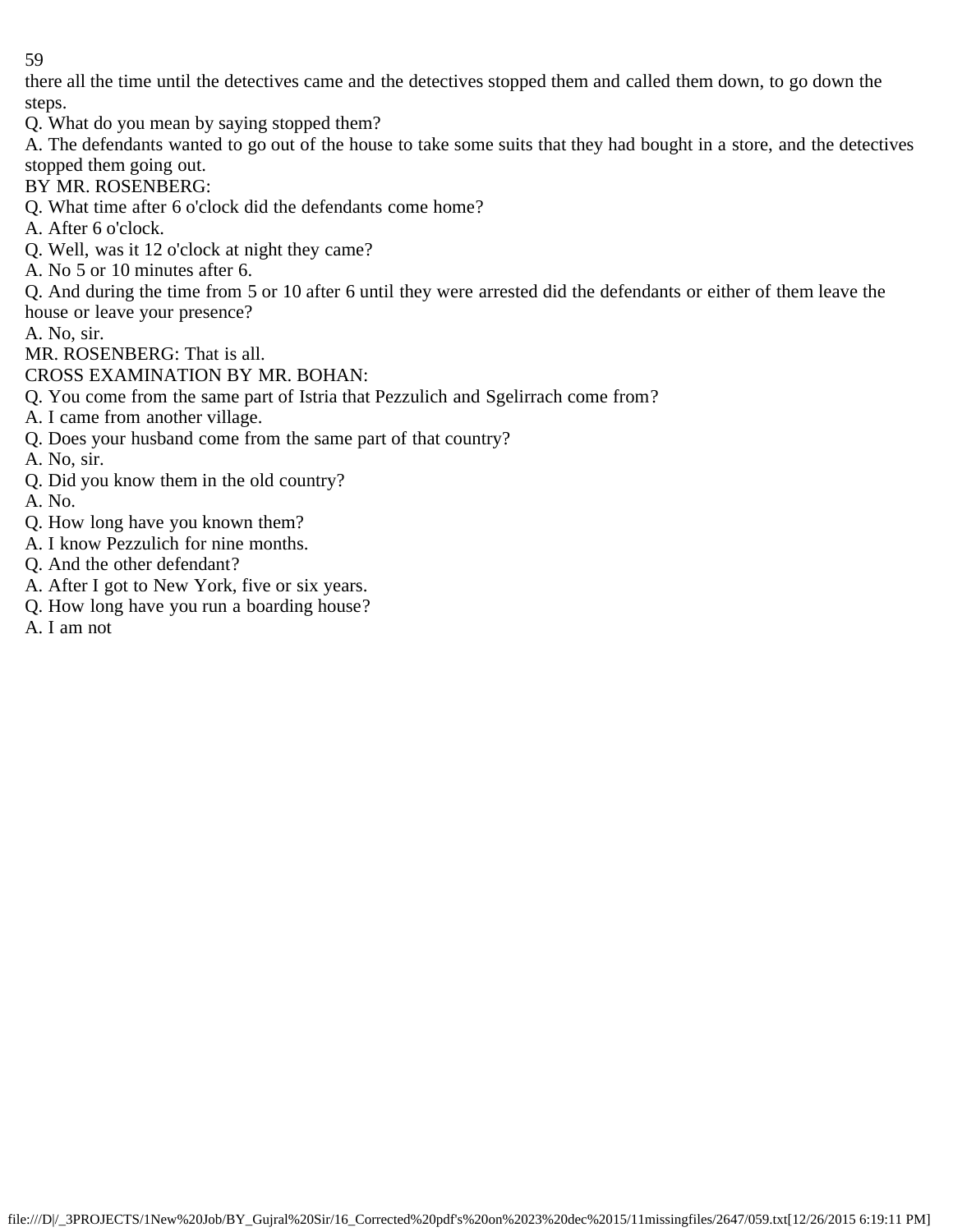keeping a boarding house.

Q. Well, a rooming house?

- A. They tore down the house where I was living in Bank Street and I had to move and I could not find anything better and I took that small house in 24th Street.
- Q. Well, how long did you remain in 24th Street?
- A. Since the 4th of March.
- Q. How many floors, -- how many rooms have you in 24th Street?
- A. I have two floors. The first floor I live with my family and on the second floor I have five rooms.
- Q. How many boarders or roomers did you have on the 22nd of March?
- A. About eight or nine men were sleeping in my house. They were striking.
- Q. Did you ever prepare meals for your roomers?

A. Regularly I did not prepare food for my roomers, but as they were striking that time they asked me to prepare their food as they did not like to go to restaurants.

- Q. Were Pezzulich and Sgelirrach on strike?
- A. Yes, sir. All the boat crews were striking.
- Q. What do you mean by that?
- A. My husband was on strike too.
- Q. What kind of a strike?
- A. A union strike.
- Q. A strike on the boats in the river?
- A. Yes, sir.
- Q. How long had the strike been on?
- A. I don't know.

Q. How long had your husband not been working on the 22nd of March?

A. My husband was working on the Lackawanna. And when those two young men came to he took them because he had to stay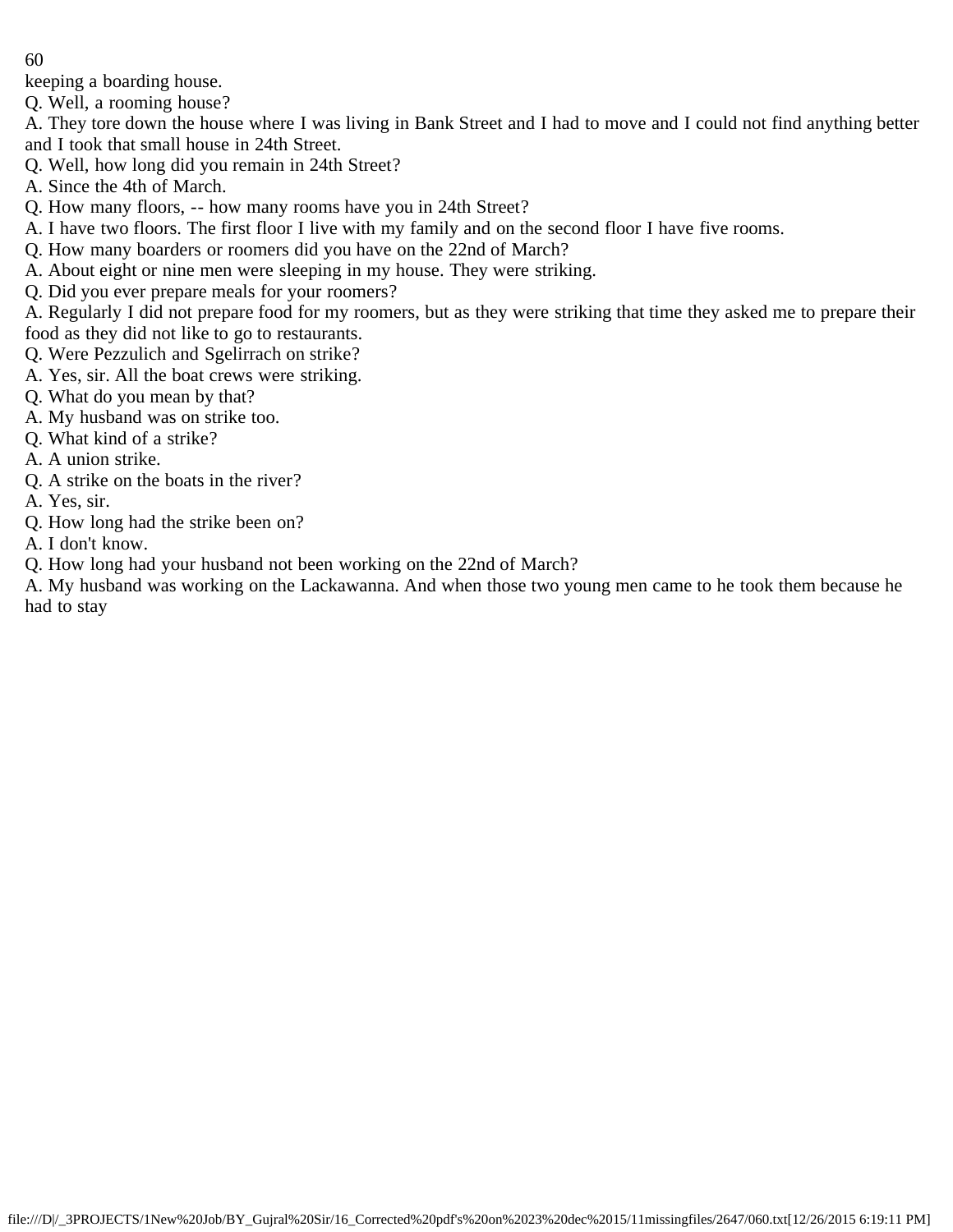- at home to find a lawyer for those young men, and I was sick.
- Q. How long were these men out of work on the day they were arrested?
- A. Pezzulich came to my house when I moved. He was working before in Germantown.
- Q. How long had they been on strike?
- A. They were since they came in my house, until they were arrested, out of work.
- Q. They never worked while they were in your house is that so?
- A. No, they were on strike.
- Q. What room did Pezzulich and Sgelirrach have?
- A. A small room.
- Q. What floor?
- A. On the second floor.
- Q. Who else occupied that room?
- A. With Pete Surjan.
- Q. What room did Frank Strolich have?
- A. He was on my floor in a small room in the corner together with a man named Anton.
- Q. How long had Strlich had the room with you?
- A. Since I moved there.
- Q. Four months?
- A. Until he was arrested.
- Q. How long were you in 24th Street?
- A. From march 4th.
- Q. Did Pezzulich or Sgelirrach live with you while in Bank Street?
- A. Yes, Sgelirrach and Pezzulich know.
- Q. Did Strolich live with you in Bank Street?
- A. Yes, he slept in one room.
- Q. You testified on the last trial for Strolich as a character witness did you not?
- A. Yes. He was always good.
- Q. What time did Strolich leave 24th Street on March 22nd, if you know?
- A. I know.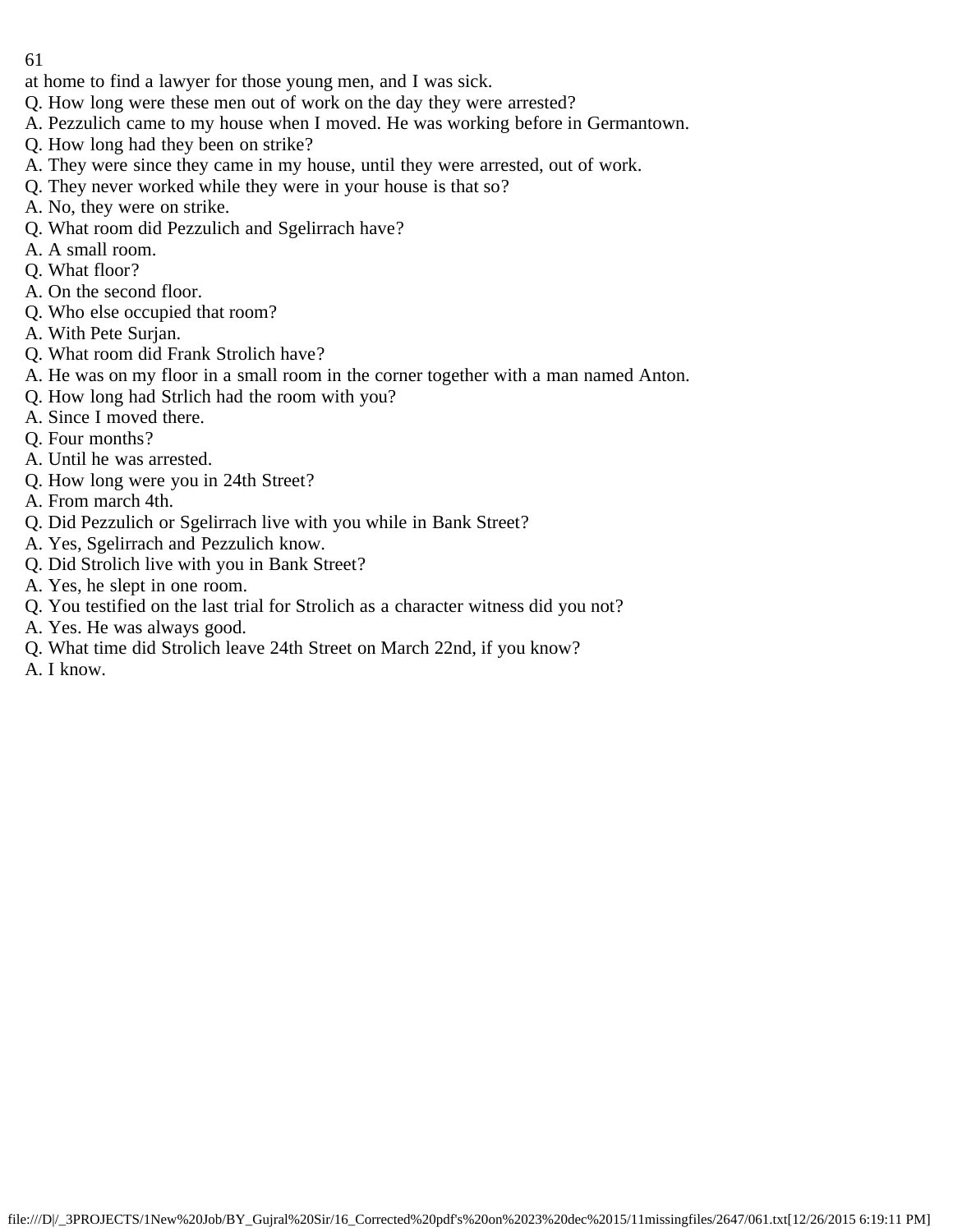- 62
- Q. What time?
- A. After half past 5 he went out of the house.
- Q. Who went out with him?
- A. Nobody. He went out alone. His brother asked him where he was going as he went out.
- Q. How do you know that; you were not in the room with him, were you?
- A. I was there. I have there a small kitchen and a big room that is connected, a dining room.
- Q. Is that where these men were congregated, in the dining room?
- A. Yes, sir.
- Q. Where were these men arrested, in the dining room?
- A. Yes, sir.
- Q. They were in that dining room with other men when the police came there, is that it?
- A. The policeman stopped them on the steps as they were going out.
- Q. On that steps?
- A. That leading to the street, inside of the house.
- Q. How many men were in the room when the police entered?
- A. Nine or ten men.
- Q. Give us their names?
- A. Frank Sgelirrach and Frank Pezzulich.
- Q. Those are the two defendants?
- A. Yes, and Mike Strolich.
- Q. That is Frank Strolich's brother?

A. Yes, sir, and Pete Surgan and Anton Jurman and Joe Jurman and Joe Jelovich and Martin Honovich and John Machimovich.

Q. Were all those men you mentioned in the kitchen and dining room from 5 o'clock until the time the police came in?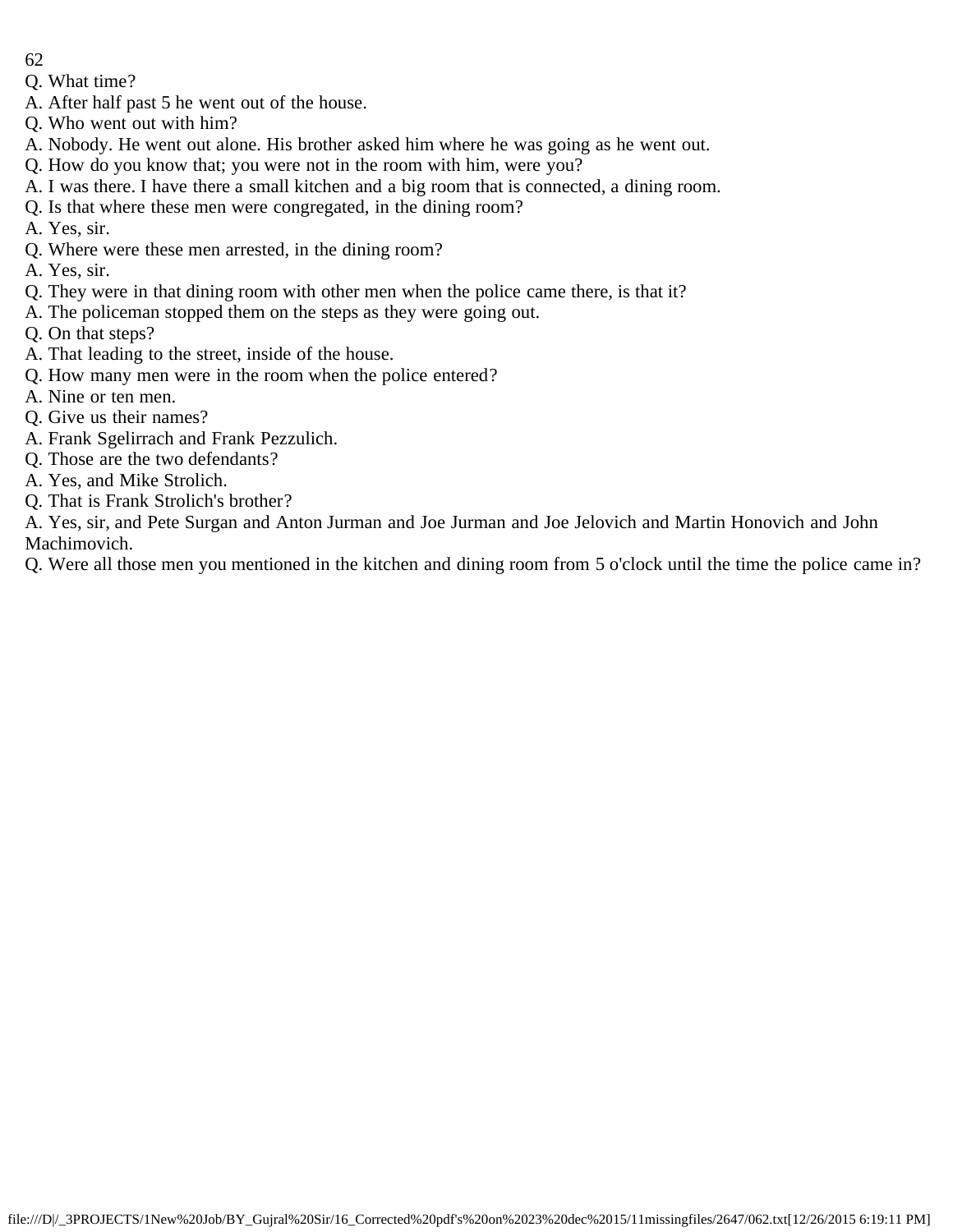- 63
- A. All of them were in the dining room, only Martin Honovich came after 7 o'clock because he is not living with me.
- Q. Pezzulich and Sgelirrach had their room on the same floor as the dining room?
- A. Pezzulich was sitting and Sgelirrach was lying on a couch.
- Q. What room and what floor did Pezzulich occupy?
- A. A room on the second floor.
- Q. That was not the same floor that the dining room was on, was it?
- A. No.
- Q. What floor did Sgelirrach occupy?
- A. On the same floor, above.

Q. Is it not a fact that none of your roomers occupied any of the rooms on the first floor but that you used that floor for your family?

- A. On the first floor there are three rooms, one after the other. Outside near the steps there is a small room.
- Q. How did it take for the evening meal, supper?
- A. About half an hour.
- Q. What time did it commence and what time did the men finish?
- A. I served supper at 6:15 and they ate their supper and afterwards they were sitting around. So I took the plates away and I could not remember what time they got through.
- Q. How many children have you?
- A. Three.
- Q. What did you do after the supper was finished?
- A. I washed the dishes.
- Q. What room did you wash the dishes?
- A. It is all connected.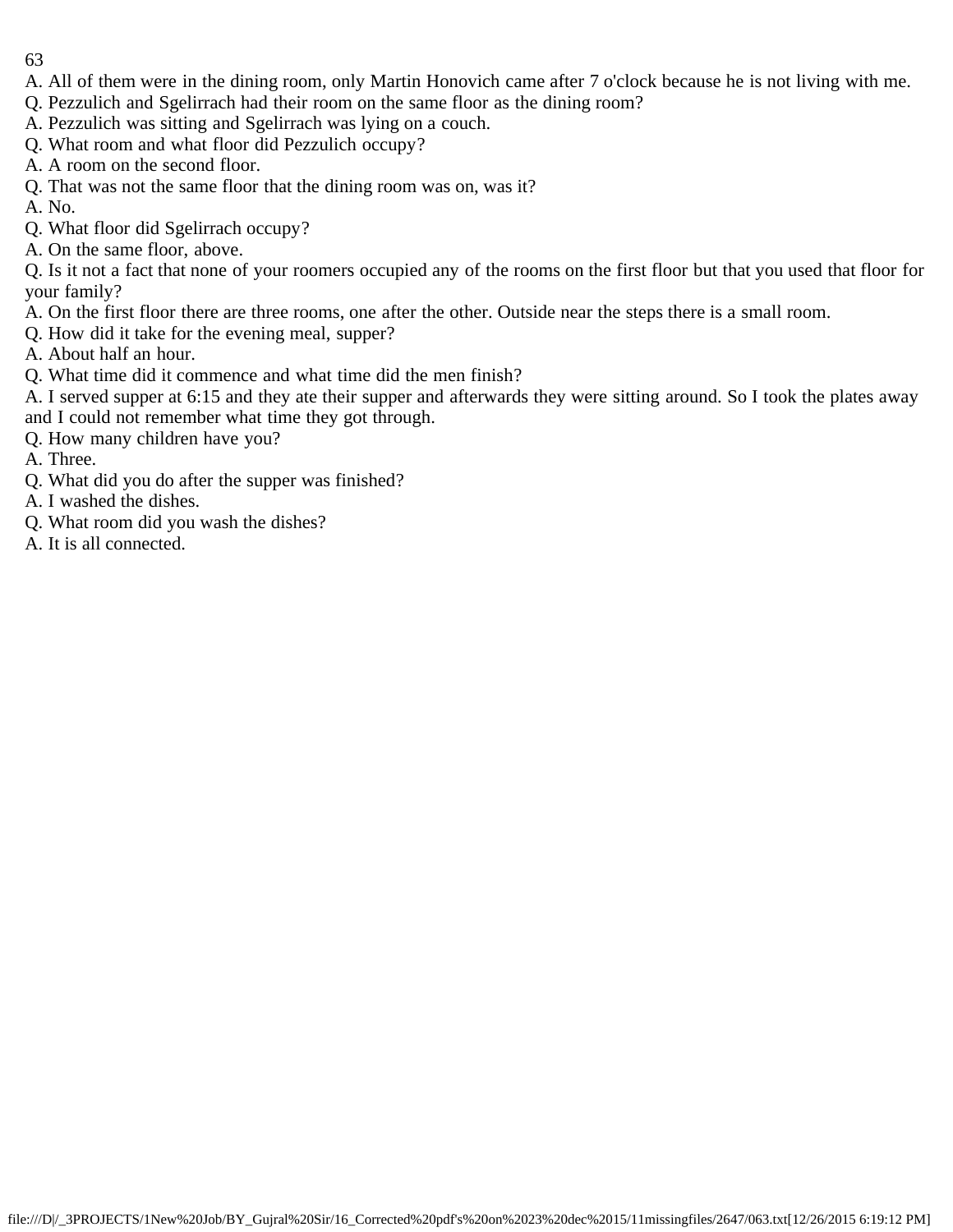- 64
- Q. Is the dining room and the kitchen the same room?
- A. It is a dining room and kitchen like that (witness indicating).
- Q. Two rooms or one room?
- A. There are three rooms.
- Q. Is the kitchen were you wash dishes in the dining room?
- A. There is one step between the kitchen and the dining room.
- Q. Is there a doorway there?
- A. No, sir.
- Q. How big is the kitchen?
- A. From here to the window (witness indicating about 10 feet).
- Q. What did your husband do after supper was finished?
- A. I was washing dishes and he was holding the baby.
- Q. What time did your husband go to bed?
- A. The same time when I retired.
- Q. What time was that?
- A. Around 11 o'clock.
- Q. Where is your bed room?
- A. Together where we are dining, eating.
- Q. Isn't it a fact that your husband went to bed immediately after supper?
- A. He was lying down, he was not feeling well.
- Q. He was in the bed room?
- A. He was lying down, all dressed up.
- Q. Can you tell us what these men were talking about during or after supper?
- A. After their supper they were talking about boats and about the strike and about other things that I don't remember.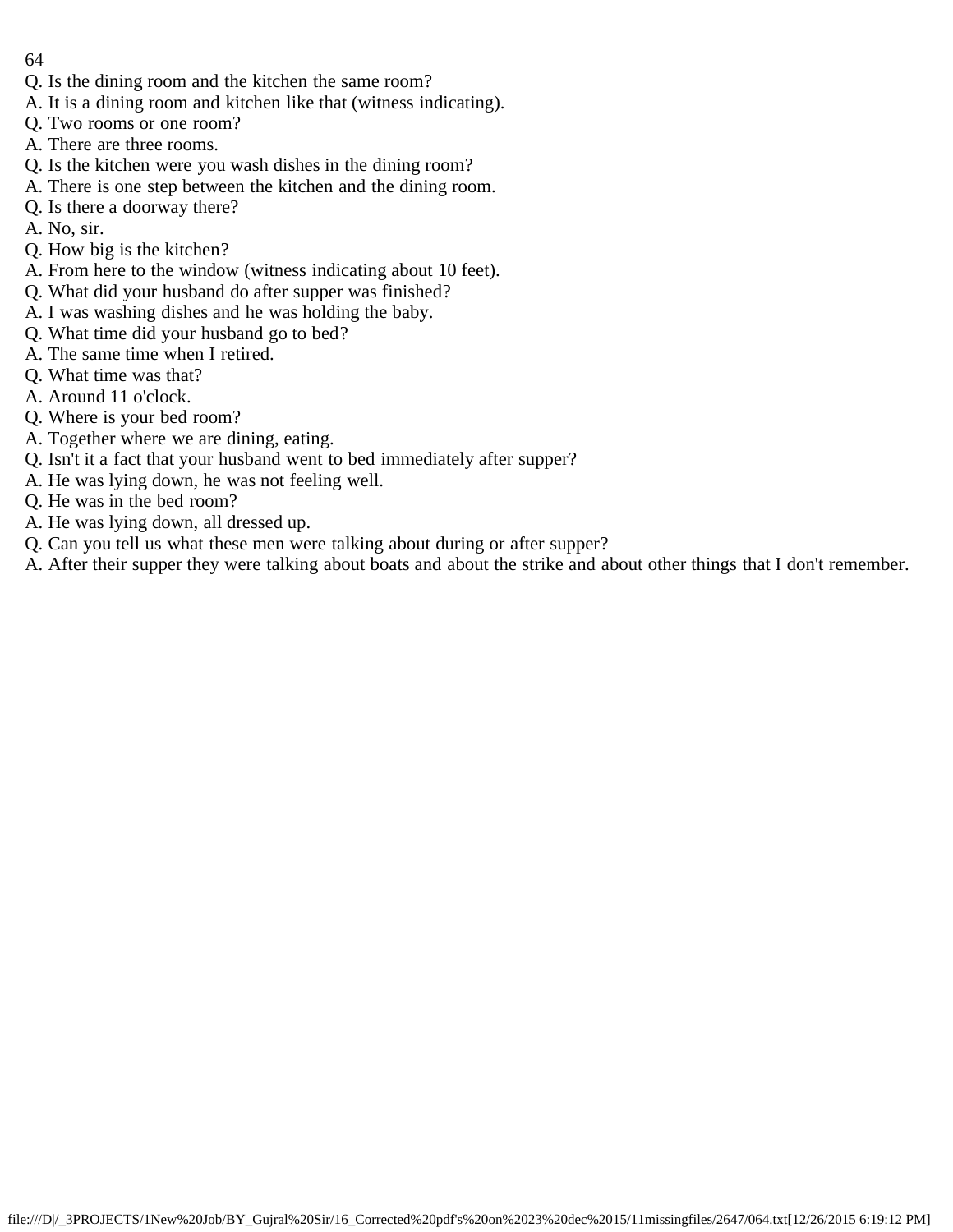- 65
- Q. Do you remember what Mike Strolich was doing or saying?
- A. He was sitting there. Frank Strolich was out.
- Q. Do you remember what Mike Strolich was doing?
- A. He was sitting and talking with the other men.
- Q. Do you remember what he was talking about?
- A. I don't know. As I remember they were talking about the war and boats and the strike.
- Q. Do you remember what Joe Jelovich was talking about?
- A. I don't know. They were talking among each other.
- Q. Did you leave the room, the dining room any time between 5 o'clock and 9:30 when the police officer arrived?
- A. I never went out of the house. I was just going between the kitchen and the dining room that was near each other.
- Q. Did you go up on the next floor any time during that night to fix the beds?
- A. I make the beds in the morning.
- Q. Did you go up that night?
- A. No, sir.
- Q. Did you go up that night to see whether any of these men were in their rooms?
- A. Each of them has a key and I don't bother with that they are doing.
- Q. Did you ever go up on the second floor that night between 5 and half past 9?
- A. No, sir, I did not move from the first floor.
- Q. Did any man or any woman came in to visit you or any of these men that night?
- A. No, sir, nobody came.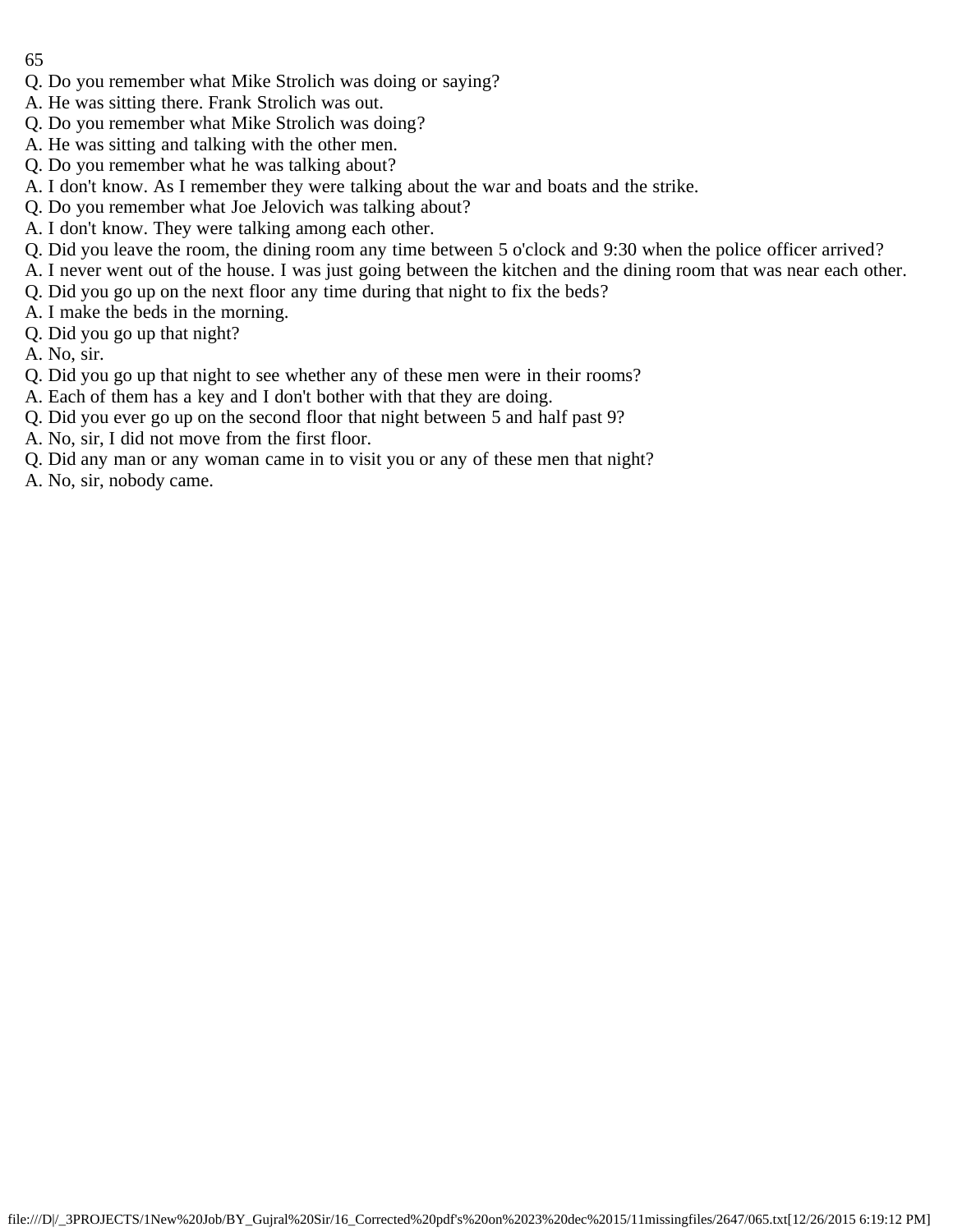- 66
- Q. Were there only two men arrested there that night?
- A. Two men were taken out of my house and Strolich was taken from the street.
- Q. And nine men were in the room?
- A. I think about nine.
- Q. They did not take your husband?
- A. No, sir.
- Q. You are a friend of Pezzulich and Sgelirrach, are you?
- A. I cannot help them. I only can say what is right.
- Q. You would like to see them get out of their trouble, would you?
- A. They are not anything to me. They are not my relatives, and as they were taken out of my house I look after them.
- Q. Are either one of the defendants related to your husband?
- A. No.
- Q. Do you know Leon De Piere?
- A. Yes.
- Q. Has he ever boarded at your house?
- A. Never.
- Q. Do you know Ivan De Franzo?
- A. Yes.
- Q. When was he a boarder at your house?
- A. Never.
- Q. When was the last time you saw Leon De Piere?
- Objected to. Objection overruled.
- Q. That Sunday, the 23rd of March he came to my house. He came in my house and I told him that the detectives have been there and he went right out. He had his head all shaved.
- Q. How many days did he live in your house?
- A. He never lived in my house.
- Q. Did he have his moustache shaved off also?
- A. He always is shaving his moustache.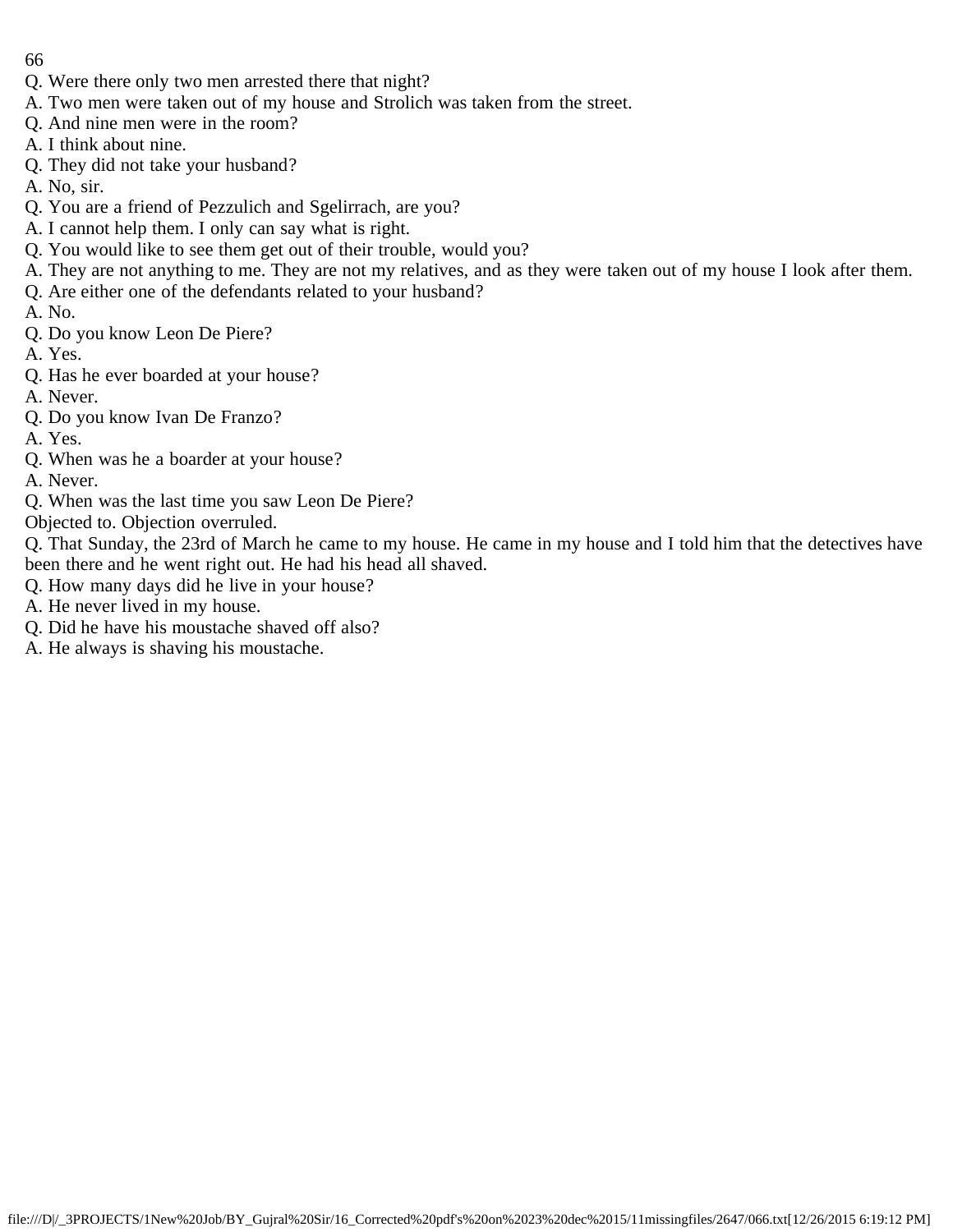- 67
- Q. Do you know Tony Tonak?
- A. I don't remember.
- Q. Do you know Peter Bozgak?
- A. No.
- Q. Did you see Ivan De Franzo on Sunday morning, March 23rd?
- A. No, only Piere.
- Q. Did you see him before that, on the night of March 22nd?
- A. No. I saw De Franzo a week before. He was with Frank Strolich.
- Q. Did Piere or De Franzo ever have a room in yoru house prior to the 22nd of March?
- A. He never lived in my house.
- Q. The two defendants and Strolich were friends, were they not?
- A. They know each other but they are not good friends. Frank Strolich used to go always around all alone.
- Q. Did you ever see Strolich and these two defendants talking together?
- A. Possibly they were talking sometimes when they wee eating together but I never saw them after that.
- Q. Did you see them talking together when you were preparing their meals during this strike?
- A. The men were staying together. I never saw them that way. Did Frank Strolich eat at your house during the strike?
- A. Sometimes he was eating in my house. Sometimes he was out.
- Q. Isn't it a fact he ate his meals at the same time that Pezzulich and Sgelirrach did?
- A. Yes sir, but not that evening.
- Q. Isn't it a fact they came from the same part of Istria, the same village.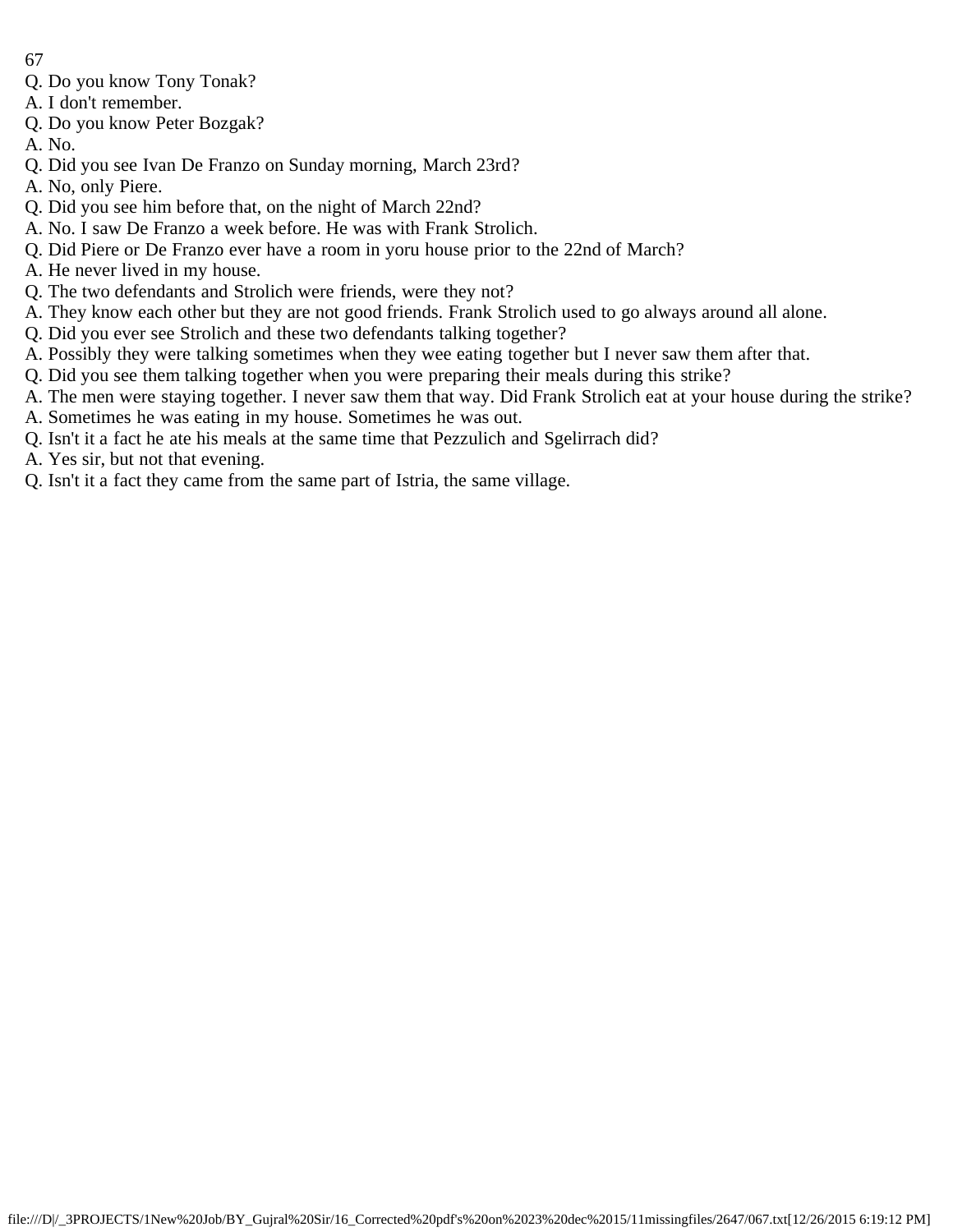Objected to. Question withdrawn.

Q. Do you remember anything that Sgelirrach, this man here, said on March 22nd at supper time?

A. I don't remember anything specially what Sgelirrach. The only thing I know, during supper he said he was very hungry and that he was eating too much and therefore he was feeling tired and wanted to lay down.

Q. Do you remember anything that Pezzulich said at supper time?

A. I don't know anything specially. They were talking about the strike. I don't remember anything.

Q. What time did they most come in that night?

A. Pezzulich came at half past five. Strolich was still at home. Sgelirrach came after six, around six o'clock.

Q. How long had Sgelirrach been out that day?

A. They were out buying some suits with Pete Surjan and Anton Jurman, and they were told to come back at nine o'clock as something had to be fixed on the suit.

Q. Had they been out all day?

A. After dinner they went out to buy suits and they were going around.

Q. What time was dinner?

A. 12 o'clock.

Q. Did you give them three meals, breakfast, dinner and supper, for all these men during all the time they were on strike?

- A. I was giving them only the morning coffee, then dinner and evening supper.
- Q. How many days a week had you been doing that for all these men?

A. Since they were on strike.

Q. How long was that?

A. Since I came to that house, and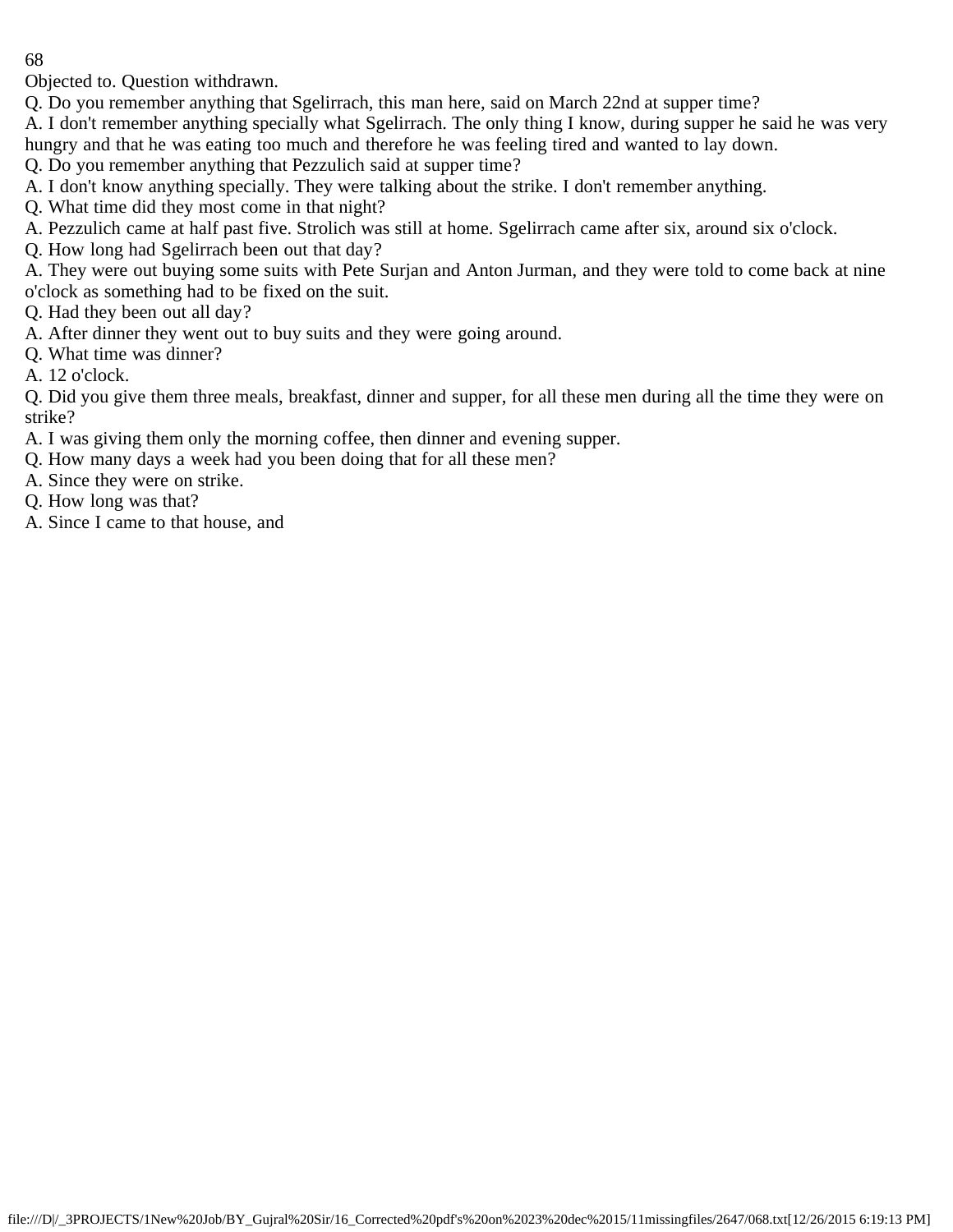sometimes they were eating out and sometimes in my house.

Q. Did you come to that house on March 4th?

- A. Yes.
- Q. And this was March 22nd?

A. Yes, sir.

Q. And you were making three meals, taking care of them, and taking care of your children and taking care of how many rooms?

A. I did not prepare the food every day. When my husband was working in the Lehigh Valley and comes home he is helping me at home with the children. The men begged me to prepare their food, as they did not like to go around the restaurant.

- Q. How old are the children?
- A. 18 month baby, six and 10 years.

Q. While these men were on strike did they spend most of their time in your dining room or in the rooms they hired? A. They were going around. They were playing in poolrooms and going around as they pleased.

Q. And this Saturday did most of them stay in the dining room or in the other rooms?

A. They were staying in the dining room, waiting to go out in the store, to take the suits from the store and they were talking among each other.

Q. To take what suit from the store?

- A. They had bought some suits around 12 o'clock.
- Q. You were not with them then, were you?

A. I was not with them.

THE COURT: Strike out about the suit. The jury will disregard that. We want to know what she had personal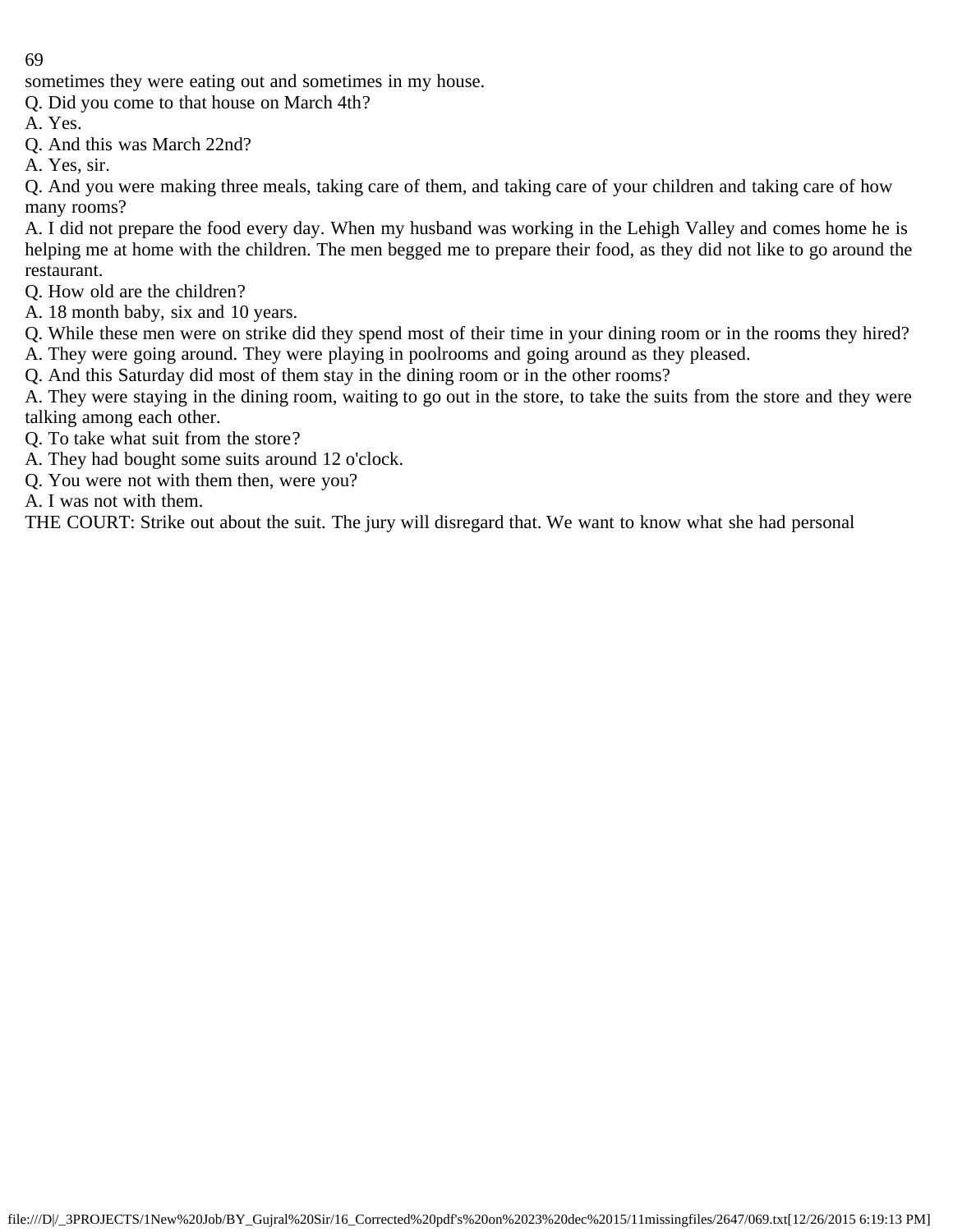knowledge of.

BY THE COURT:

- Q. Did you see the officers put these men under arrest?
- A. Yes.
- Q. Did you see these officers put these men actually under arrest?
- A. Yes, I saw it.
- Q. Where were they when the policemen arrested them?
- A. They were in the dining room.
- Q. Did you not tell me they were on the stairs when they were arrested?
- A. They were outside on the stoop.
- Q. Then they were not in the dining room when they were arrested?
- A. He turned them back.

Q. I asked you at the minute they were arrested when the policemen got them where they were; they were not in the dining room, you say?

- A. They turned about and took them out of the house.
- Q. Did you see the policemen put them under arrest, the instant the police got them, did you see that act?
- A. No, I did not see that.
- Q. Why did you tell us you did?
- A. I saw them going out.
- Q. Did you see the policemen bring them back to the dining room?
- A. Yes.
- Q. And that is the first time you saw the policemen, when they came into the dining room with these two men? A. Yes.
- Q. You do not know where the policemen got them. They told you they got them outside, is that it?

A. Yes.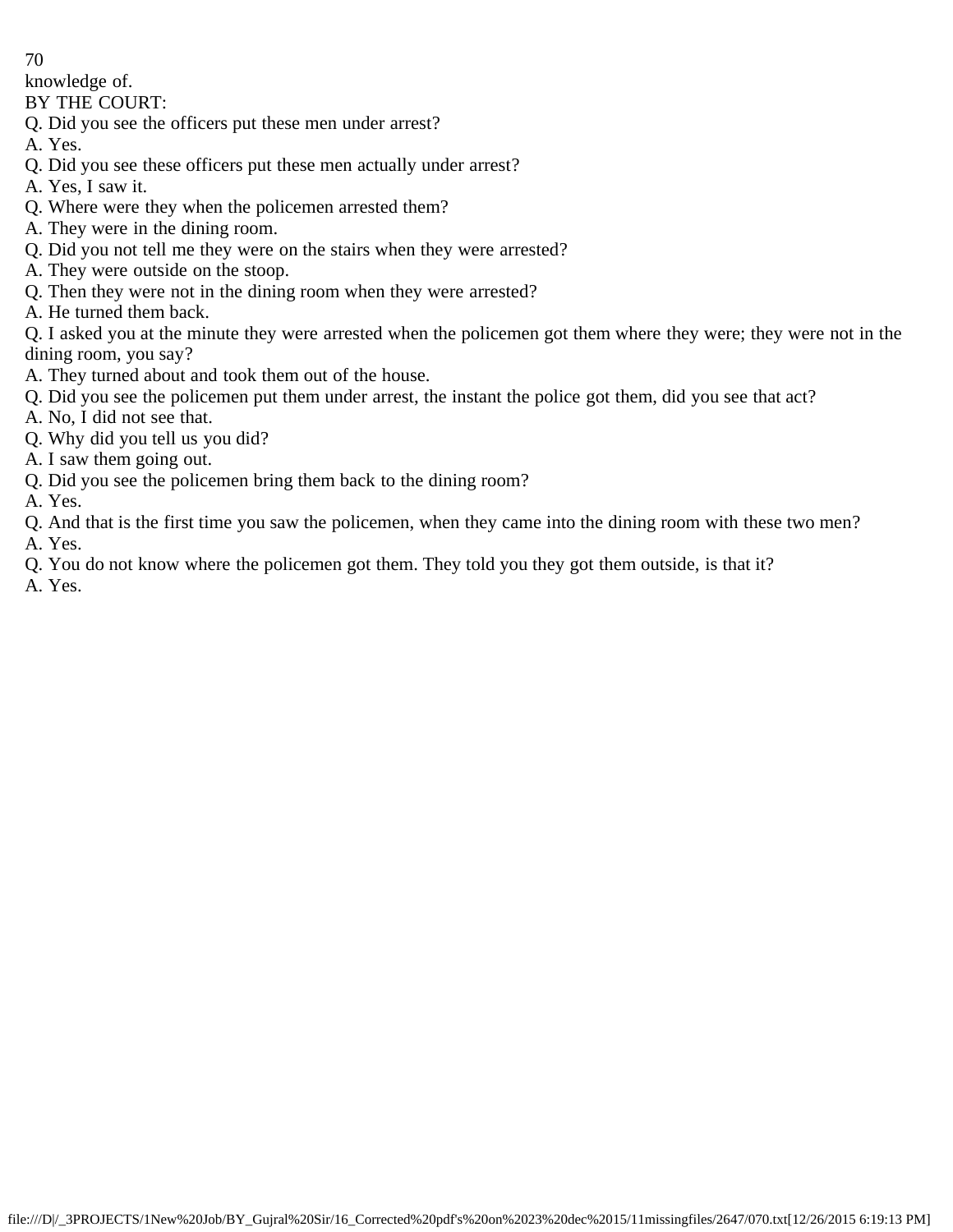- 71
- Q. The first time you saw the policemen was then they came into your dining room with the defendants, is that so?
- A. Yes.
- Q. When was the last time you saw the defendants before that minute?
- A. Two minutes before that.
- Q. When were the defendants when you saw them the last time before they were arrested?
- A. In the front.
- Q. What do you mean by the front?
- A. In the dining room I saw them.
- Q. Were they in their own room?
- A. No, they were in the room where we are eating.

Q. And they left the room, and after they left the room the police got them and brought them back to the room, is that so?

A. Yes.

- Q. You said that there was only a period of two minutes elapsed?
- A. They were hardly outside of the door.
- Q. Which door, the street door or the dining room door?
- A. The door on the first steps.
- Q. Leading down to the street?
- A. The first door that leads from my house to the house door.
- Q. Do you mean from the dining room door or from the street door?
- A. They went out of the dining room to go outside of the house.
- Q. And you do not know where they were when the policemen got them? A. No.
- BY MR. BOHAN:
- Q. How many men were brought back by the police officers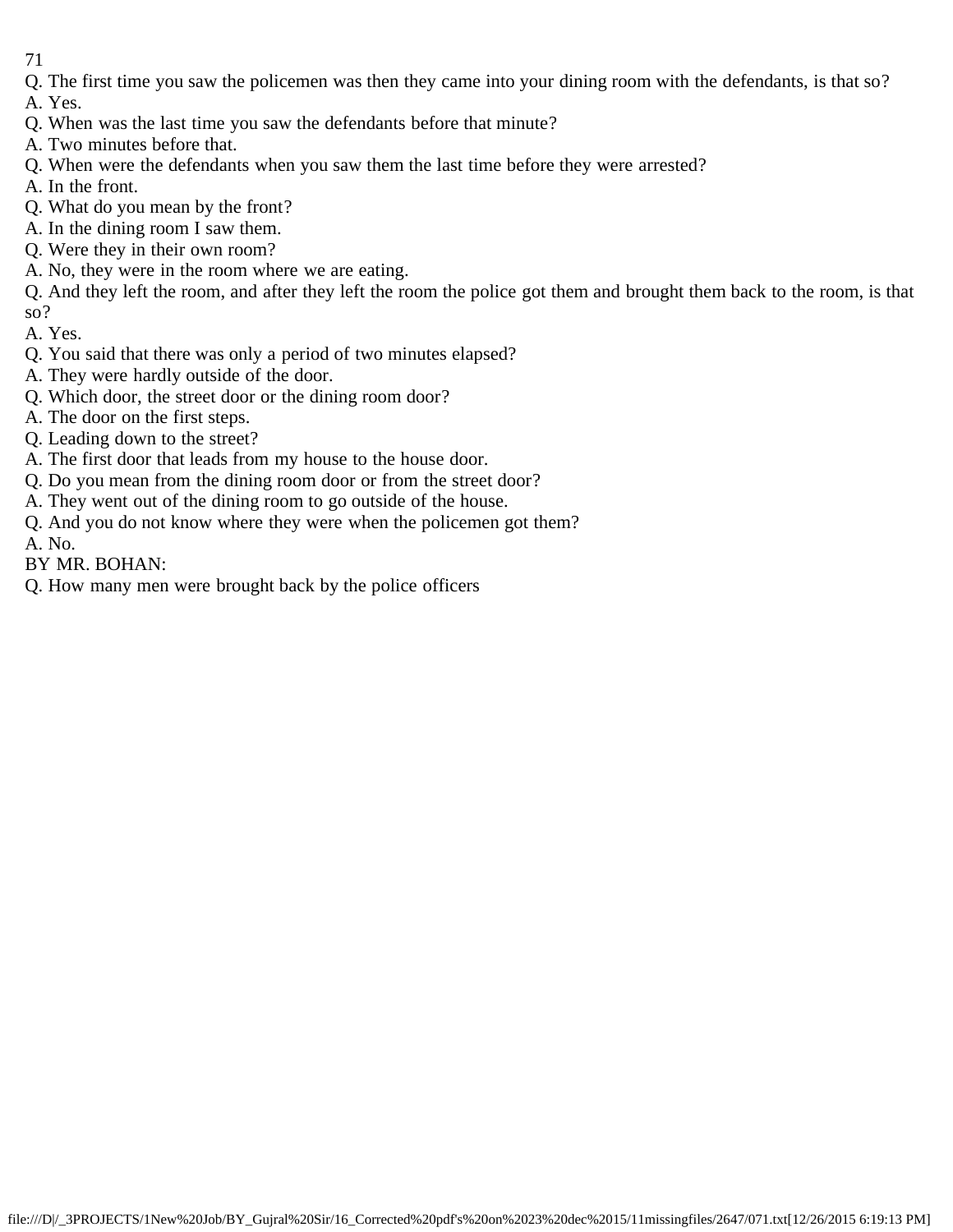when these defendants were brought back?

- A. Three men.
- Q. These two defendants and one other man?
- A. Only Sgelirrach and two other men.
- Q. Do you remember how Sgelirrach was dressed that night?
- A. He had the suit on he was now on.
- Q. Did he have a gray shirt on?
- A. He has two or three shirts like that. I don't remember what shirt he had on.
- Q. A brown colored khaki shirt?
- A. I could not tell you that.
- Q. What kind of a hat did he have?
- A. He had a cap.
- Q. Did he have an overcoat?
- A. No sir.
- Q. How was Pezzulich dressed?
- A. As he is now.
- Q. What kind of a hat did he have?
- A. He had a hat.
- Q. What kind of a coat?
- A. I don't know.
- Q. Did he have a collar and tie on the night he was arrested?
- A. I could not tell you exactly.
- Q. Do you know whether De Piere was a friend of Strolich and Sgelirrach?
- A. He knows them, but I don't know if they are friends.
- Q. Mike Strolich, what room did he have?
- A. He had a room together with Yelovich.
- Q. Now his brother Frank, did he occupy that room with him?
- A. No, his brother was with Anton Kruvich.
- Q. Do you remember what Pezzulich and Sgelirrach did on Friday the day before?
- A. I don't know.
- Q. Can you tell us anything they did on Thursday, two days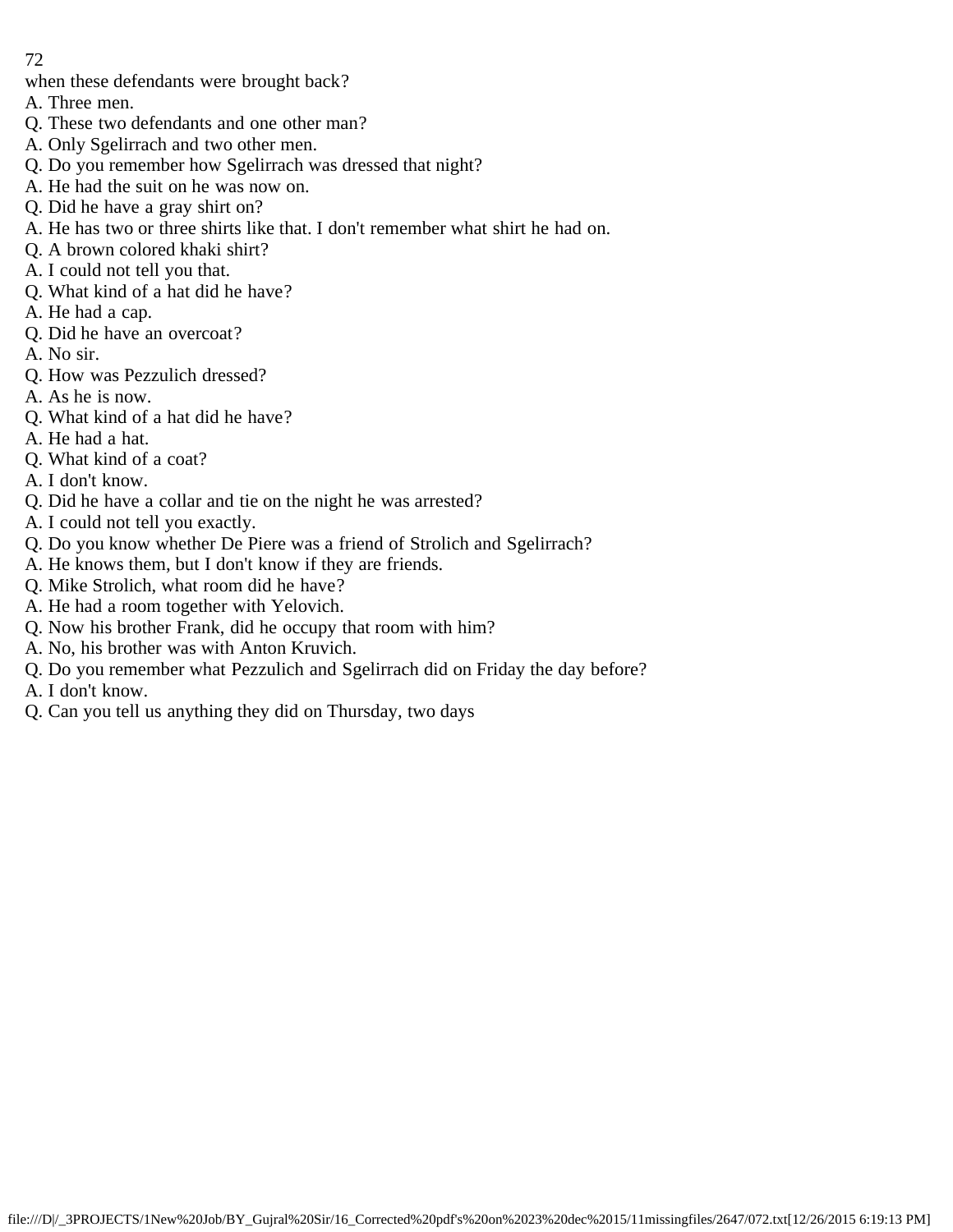before this Saturday?

A. I could not tell you that.

Q. Can you tell us anything either one of these defendants did on any other day except March 22nd?

A. I don't know. They are going around.

MR. BOHAN: That is all.

REDIRECT EXAMINATION BY MR. ROSENBERG:

Q. How long were the defendants out of your sight from five o'clock on March 22nd until the time they were arrested? Objected to. Overruled.

Q. One or two minutes when they went out.

BY MR. BOHAN:

Q. Do you want us to understand you had your eye on Pezzulich and Sgelirrach every minute and every second from five o'clock until the time the officers arrested them, except those two minutes?

A. I cannot say that, they were all the time in that room, until they went out. I was with the baby around there.

Q. Where is the toilet or bathroom?

A. Around the kitchen. You have to go around the kitchen.

Q. Did any one of them leave the dining room that night to go to the bathroom?

A. I did not see that.

BY THE COURT:

Q. Do you know what a bathroom is?

A. Yes, behind the kitchen.

- Q. What do you use the bathroom for?
- A. It is all open.
- Q. What is it used for?

A. To sleep.

PETER SURJAN, (408 West 24th street), called and sworn as a witness on behalf of the defendants, testified as follows: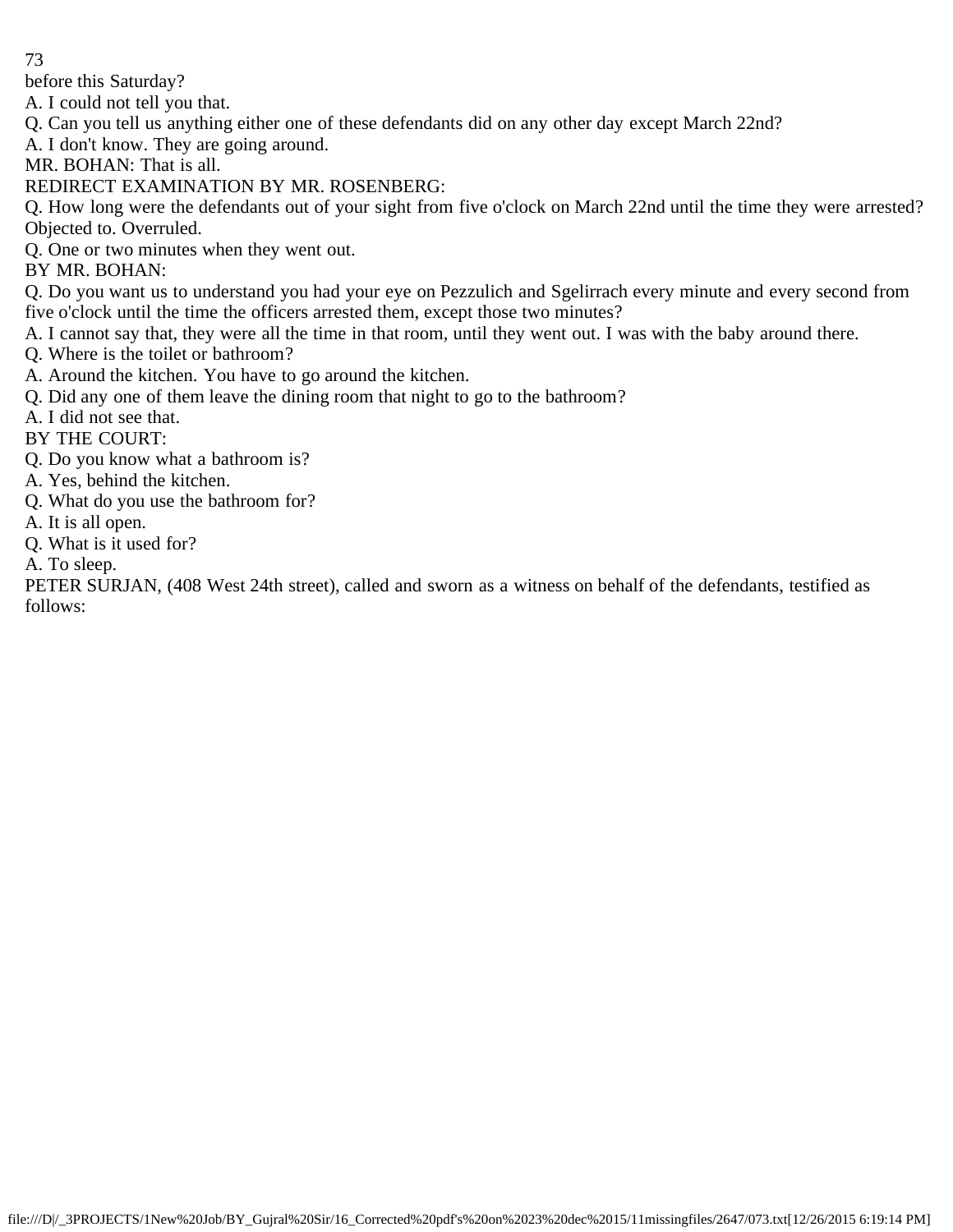#### DIRECT EXAMINATION BY MR. ROSENBERG:

- Q. What is your business?
- A. Fireman.
- Q. For what company?
- A. On a boat.
- Q. What boat?
- A. Lehigh Valley.
- Q. How long have you been a fireman on the Lehigh Valley boat?
- A. Six months.
- Q. How long have you lived at 408 West 24th street?
- A. Around two months.
- Q. Do you remember March 22nd of this year?
- A. I don't know.
- Q. Were you home at the time the policeman came?
- Objected to as leading. Overruled.
- A. Yes.
- Q. What part of the house were you in when the policemen came?
- A. I was going out of the house.
- Q. What part of the house were you in when the policemen came, when you first saw the policemen. Were you on the roof or the cellar or where?
- A. I was out in the kitchen. I was in the front of the house.
- Q. What floor is the kitchen on?
- A. The first floor.
- Q. You were in the kitchen; are you sure of that?
- A. I was in the middle of the house.
- Q. What room is the middle of the house?
- A. In the middle room.
- Q. What other rooms are there on that floor?
- A. Kitchen, and the front room.
- Q. How can the kitchen be a middle room if there are only two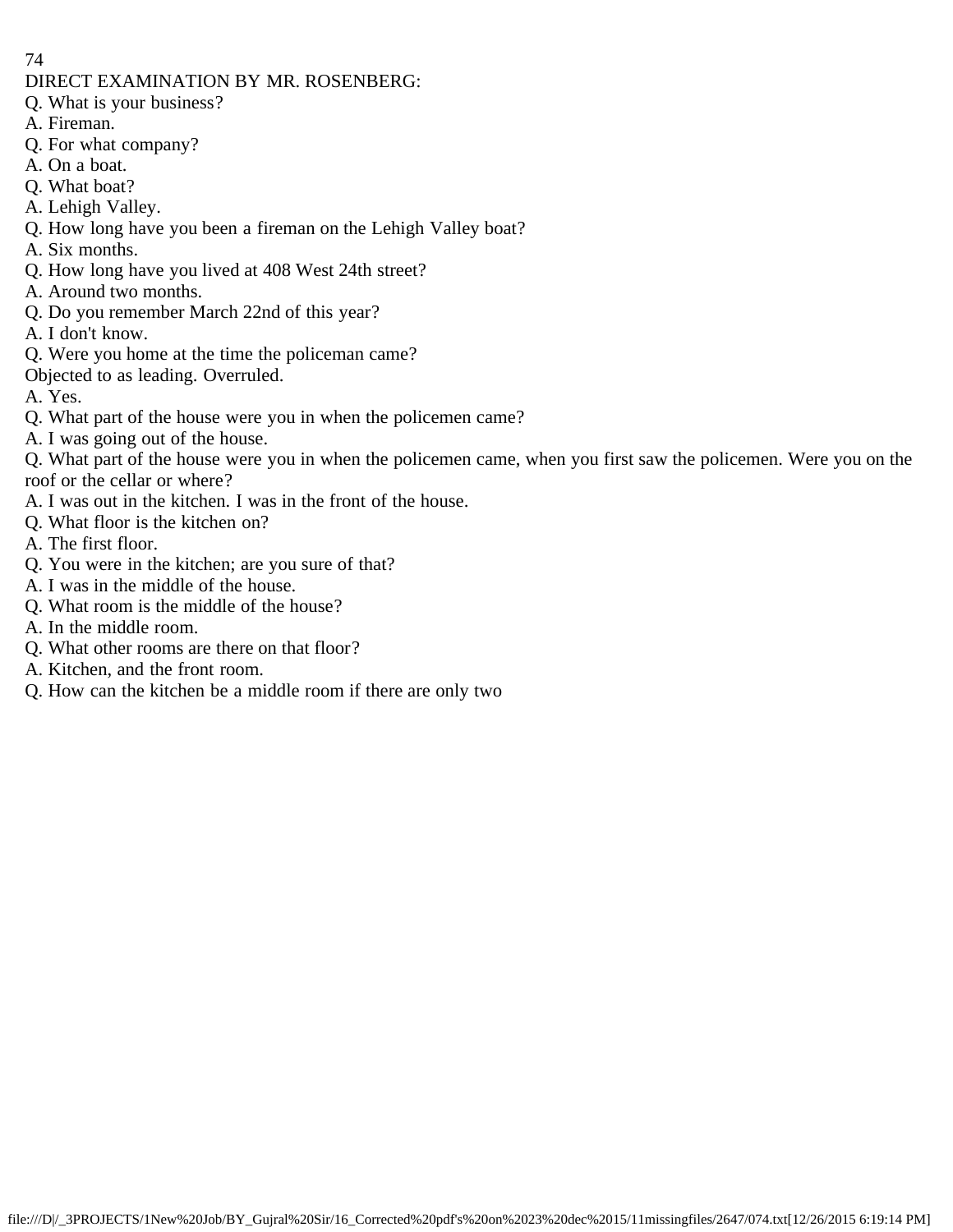rooms?

- A. There is the kitchen, front room and the room where our landlord is sleeping.
- Q. Then the kitchen is between those two rooms?
- A. Yes.
- Q. Now which room were you in?
- A. The middle room.
- Q. In the kitchen, is that what you mean?
- A. No, the kitchen is on the side.
- Q. Were you in the house at all?
- A. Yes sir.
- Q. Were you ever in the house?
- A. Yes sir.
- Q. How many rooms are there on the first floor of that house?
- A. Three.
- Q. What are they?
- A. There is three rooms. The kitchen, front room and the room where our landlord is sleeping.
- Q. Which one of those three rooms were you in when you first saw the policemen, if any of them?
- A. In the middle room.
- Q. What is the middle room?
- A. The front, where you come in the house.
- Q. Were you standing up or sitting down or lying down?
- A. I was sitting.
- BY MR. ROSENBERG:
- Q. Who else was in the room when the policemen came?
- A. All our men.
- Q. Tell us who they were?
- A. Pete Surjan.
- Q. Well, that is yourself, isn't it?

A. Yes, and Frank Strolich and Martin Honovich, George Jelovich, Joe Jurman, Frank Pezzulich, John Nachimovich and our landlady.

- Q. You say these two men were there?
- A. Yes.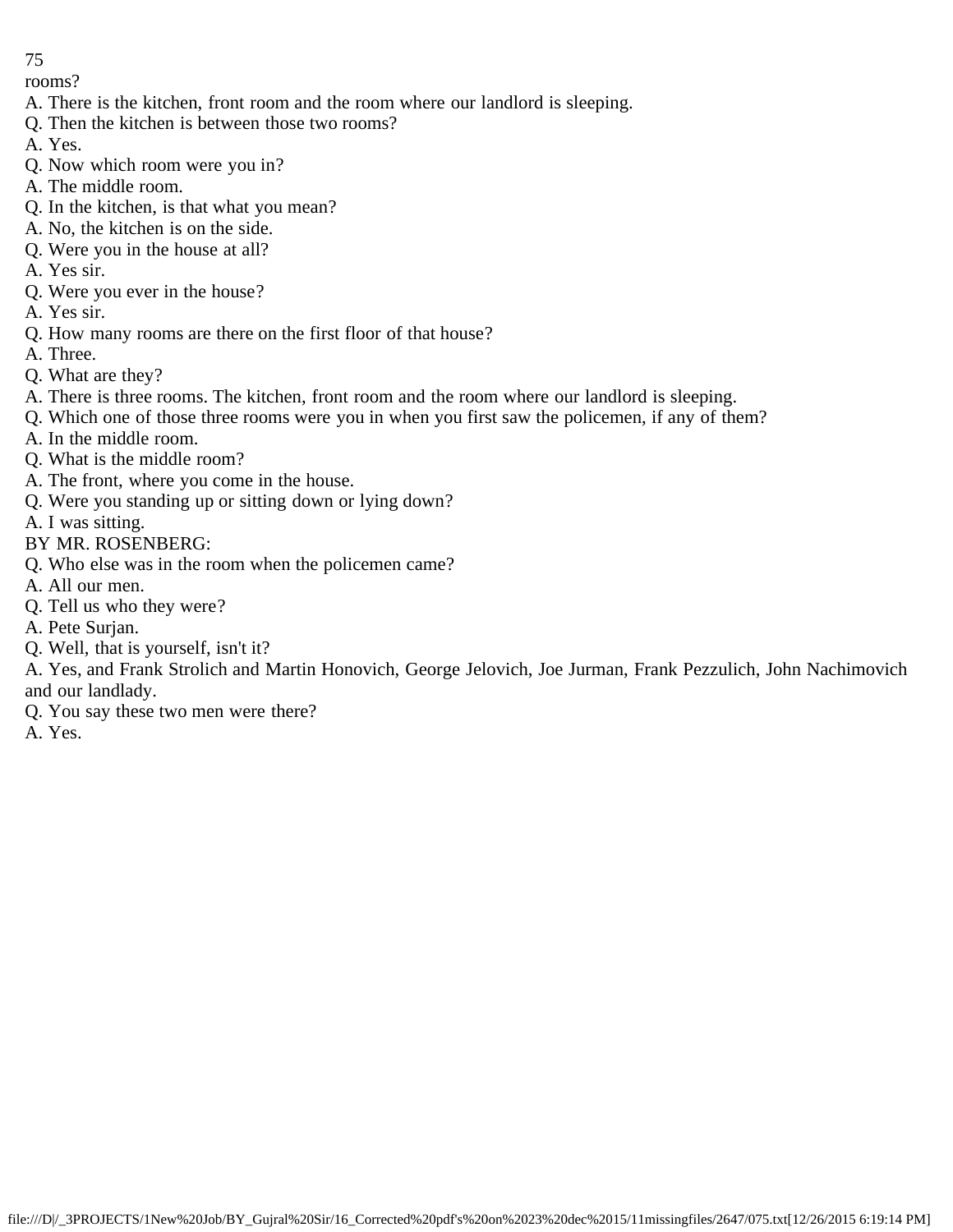- Q. What were they doing, standing up or sitting down?
- A. They were sitting.
- Q. When the policemen came in they were sitting, were they?
- A. Then we stood up.
- Q. Were these two defendants sitting in that room when the policemen came into it?
- A. Yes, they were sitting.
- Q. The other witness said that they were going out of the front door, now which is true?
- A. I told you before we were going out and the policemen stopped us.
- Q. You said you were sitting down. How could you be sitting down and going out?
- A. But other men were sitting.

Q. Did you go out or were you attempting to go out of the house with the defendants when the policemen stopped you? THE COURT: That is excluded. He said these men were sitting down when the three policemen came in. Ask him if he wants to change that.

- Q. Do you want to change it?
- A. No sir.
- Q. Were you sitting down or standing up when you first saw the policemen?
- A. I know what I had to tell.
- Q. Now, were you on the first floor of those premises on the night of March 22nd, the night of the arrest?
- A. I can't remember.
- Q. What time did you get home that night?
- A. Around six o'clock Supper was right after six o'clock.
- Q. Were you on strike then?
- A. Yes sir.
- Q. Did you eat supper that night?
- A. Yes sir.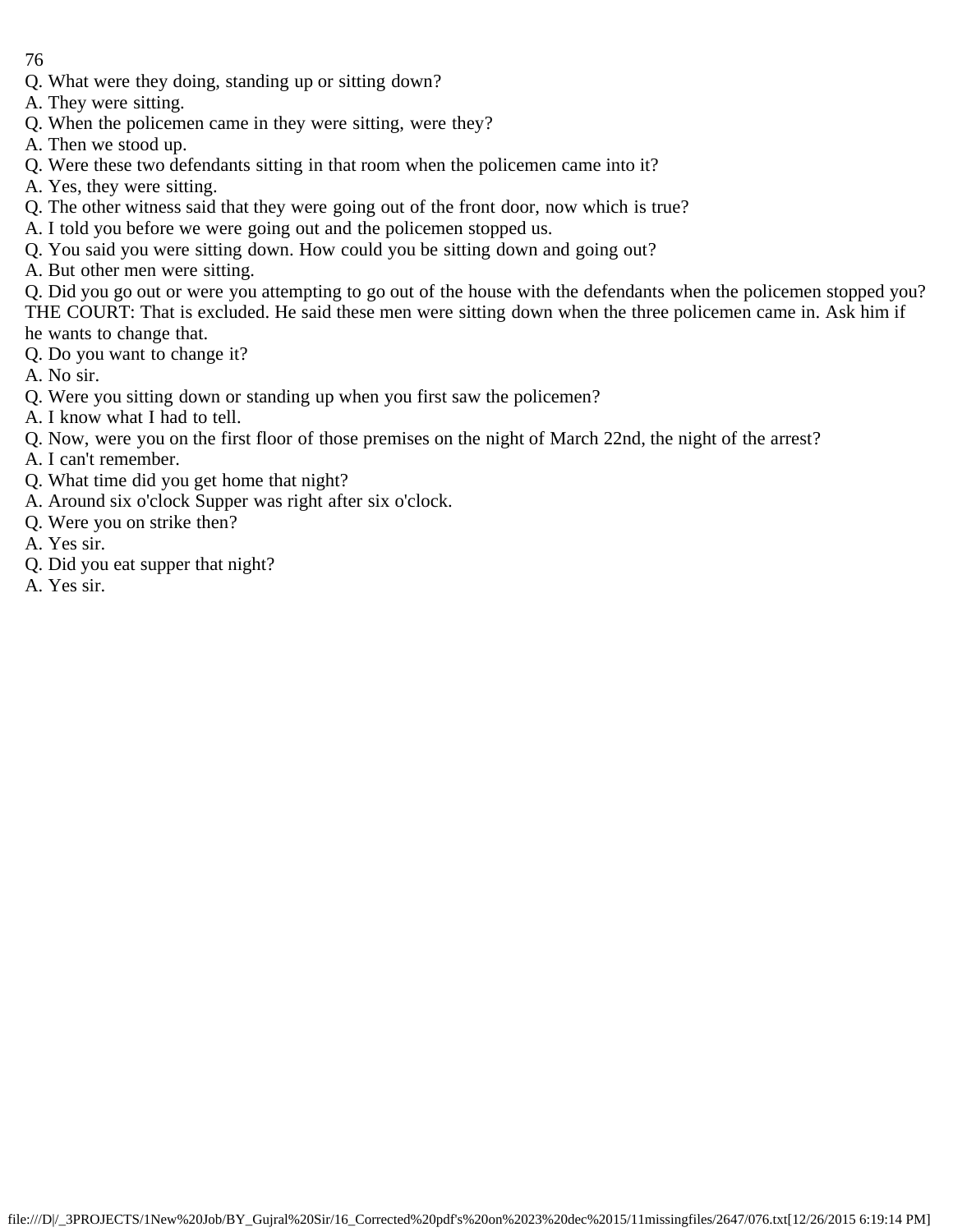- 77
- Q. When?
- A. In that house.
- Q. Who else was up eating supper in that house?
- A. The other men.
- Q. Can you tell us what the names of the other men were who ate supper at the same table that you did on that night?
- A. I told you before their names.
- Q. Well, tell them again.
- A. Pete Surjan, the two defendants Frank Pezzulich and Frank Sgelirrach, Joe Jelovich, Joe Jurman, and Nachimovich.
- Q. How long did it take you to eat supper?
- A. I could not tell you exactly.
- Q. About how long?
- A. About half an hour.
- Q. And after you got through eating supper did you go out or did you stay in the room?
- A. We were staying in the house.
- Q. Up to what time did you stay in the house?
- A. 10 or 15 minutes to nine o'clock.
- Q. What happened at 10 or 15 minutes before nine o'clock as you say?
- A. I and Frank Sgelirrach and Tony Jurman, we went out, we tried to go out.
- Q. Where did you go?
- A. We were going out of the house.
- Q. Were you out of the house?
- A. No, we were near the door of the house.
- Q. What happened when you got near the door of the house?
- A. We wanted to go out and the policemen opened the door and stopped us and asked us where we were living.
- Q. What did you say?
- A. We told them we were living upstairs.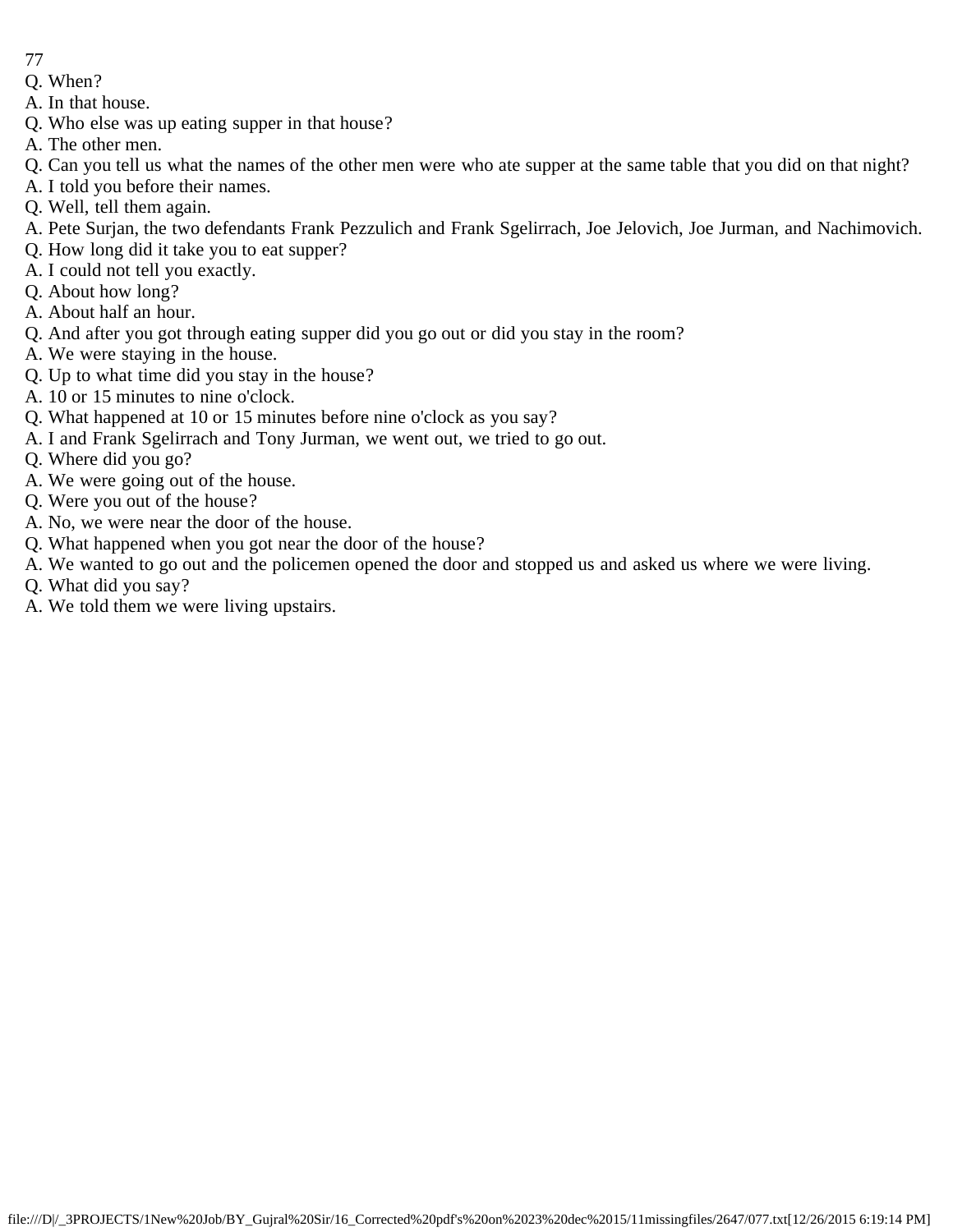- 78
- Q. What happened?
- A. They asked for Frank Strolich.
- Q. What did you say?
- Objected to. Question withdrawn.
- Q. What happened?
- Objected to. Question allowed.
- A. They asked us if we were living in that house.
- Q. Well, what happened?
- A. We told them, yes, he has a room in that house.
- Q. What happened?
- A. Then the detectives said they were going to look for Frank Strolich.
- Q. What did they do with these two defendants?
- A. Frank Sgelirrach asked them if they want to see Frank Strolich and they said yes.
- BY THE COURT:
- Q. Tell us anything else that Frank Sgelirrach said.
- A. I don't know.
- Q. Who was with the police officers at the time?
- A. I know only the tall man.
- Q. What is his name?
- A. I know only the tall detective.
- Q. Wasn't there some one with the detectives, Frank Zic or Mike Zic?
- A. There was some men with them.
- Q. They did not arrest you, did they?
- A. No.
- Q. But they put the other two men under arrest?
- A. No.
- Q. What did the detectives do?
- A. They were asking only about Frank Strolich and that they were going to look for him downtown.
- Q. Did not they arrest any one there?
- A. No.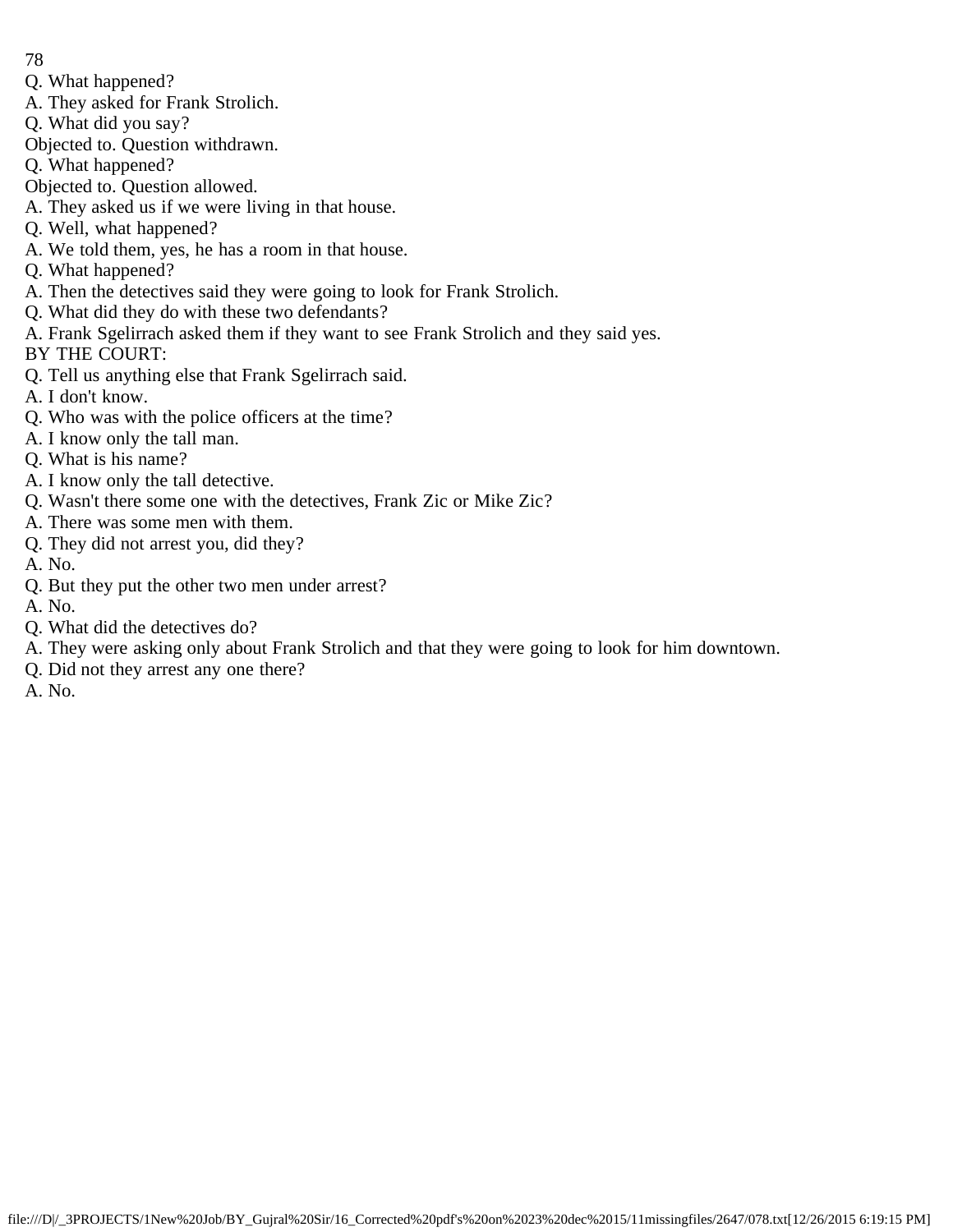BY MR. ROSENBERG:

Q. Did they take anybody away from the house?

A. The detectives told us that we are going to see Frank Strolich, and Pezzulich and Sgelirrach went with the detectives.

Q. Did the defendants or either of them leave the house from the time that you began to eat your supper until the detectives took them away?

A. No. We did not go out after supper.

MR. ROSENBERG: That is all.

## CROSS EXAMINATION BY MR. BOHAN:

- Q. How were the men dressed, the two defendants when the officers arrested them?
- A. They had the same suits on that they have now.
- Q. Did they have the same coats?
- A. I don't know.
- Q. Did Sgelirrach have the same kind of a shirt that he has on now?
- A. Something like that.
- Q. Did Pezzulich have a collar and tie on?
- A. Yes.
- Q. You got home at 10 minutes after six?
- A. Yes, something like that.
- Q. Did you see Frank Strolich?
- A. No sir.
- Q. Did you see him that night?
- A. I did not see him that night.
- Q. Did you see him that day?
- A. No sir.
- Q. Did you see his brother Mike?
- A. Yes sir.
- Q. Was his brother Mike in the room when the policemen came there?
- A. Yes sir.
- Q. You were on strike, you say?
- A. Yes sir.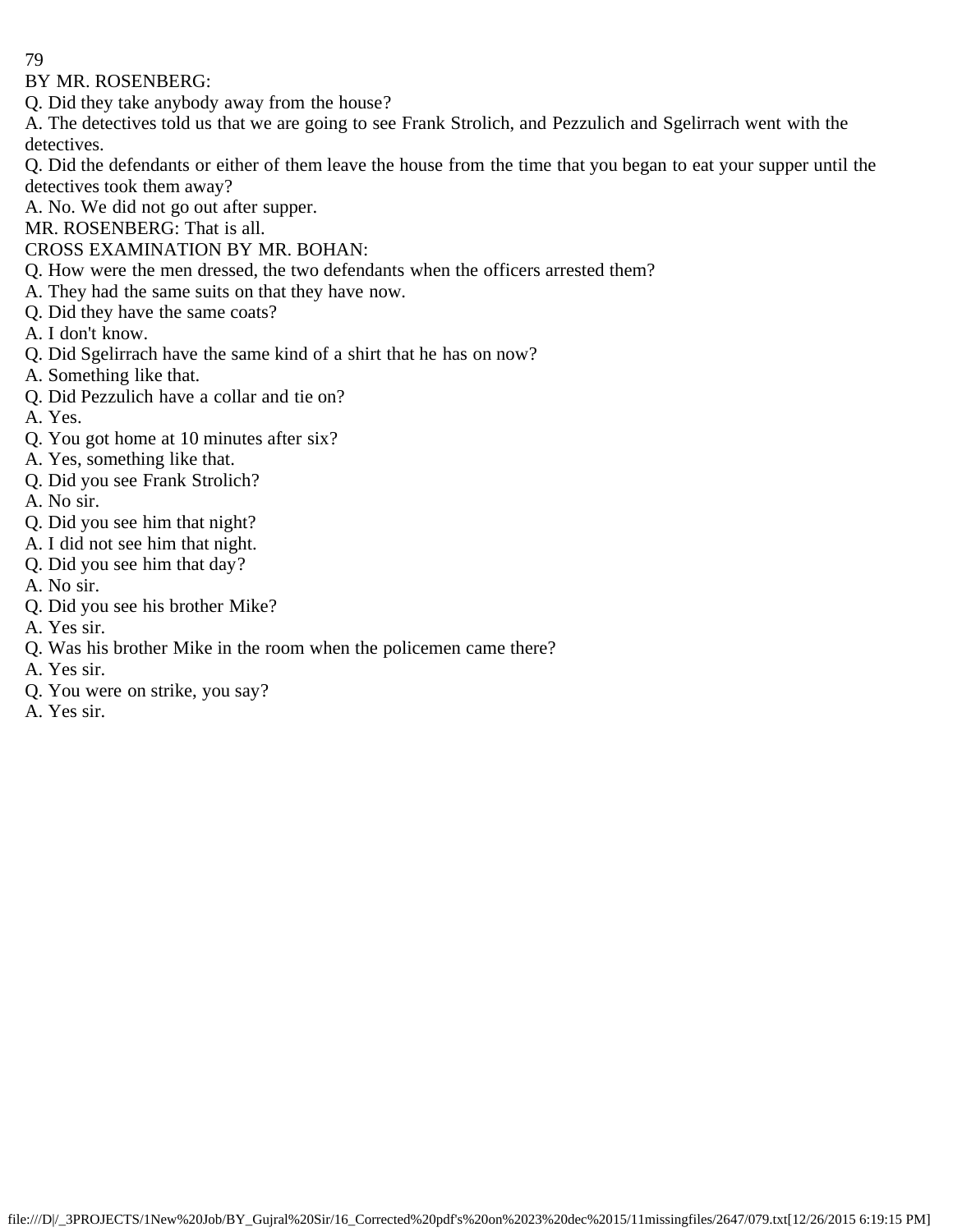- 80
- Q. What company was on strike?
- A. The Lehigh Valley.
- Q. Did Pezzulich and Sgelirrach work with you?
- A. No.
- Q. Do you understand my questions in English?
- A. Very little.
- Q. Do you come from the same village in Istria that Sgelirrach and Pezzulich come from?
- A. We are not from the same village.
- Q. How long do you know Pezzulich?
- A. More than six years.
- Q. How long are you in this country?
- A. Six years.
- Q. Are you a citizen?
- A. No sir.
- Q. What part of Istria do you come from?
- A. Fiume.
- Q. Are you related to Sgelirrach or Pezzulich?
- A. No.
- Q. How long have you and either one of the defendants lived with Mrs. Mary Nachimovich?
- A. I was living there a long time.
- Q. Who lives in your room with you?
- A. Frank Sgelirrach. We have the same room.
- Q. You mean the defendant Frank Sgelirrach?
- A. Yes sir.
- Q. Who else occupies that room?
- A. Nobody. It is a small room.
- Q. Had you and Sgelirrach been together there that afternoon?
- A. Yes sir.
- Q. For how long?
- A. We were all day together.
- Q. Did you both come in together?
- A. Yes sir, to take our supper.
- Q. Where were you and Sgellirach during the day?
- A. We were around the city.
- Q. Did you see Sgelirrach at any time during the day with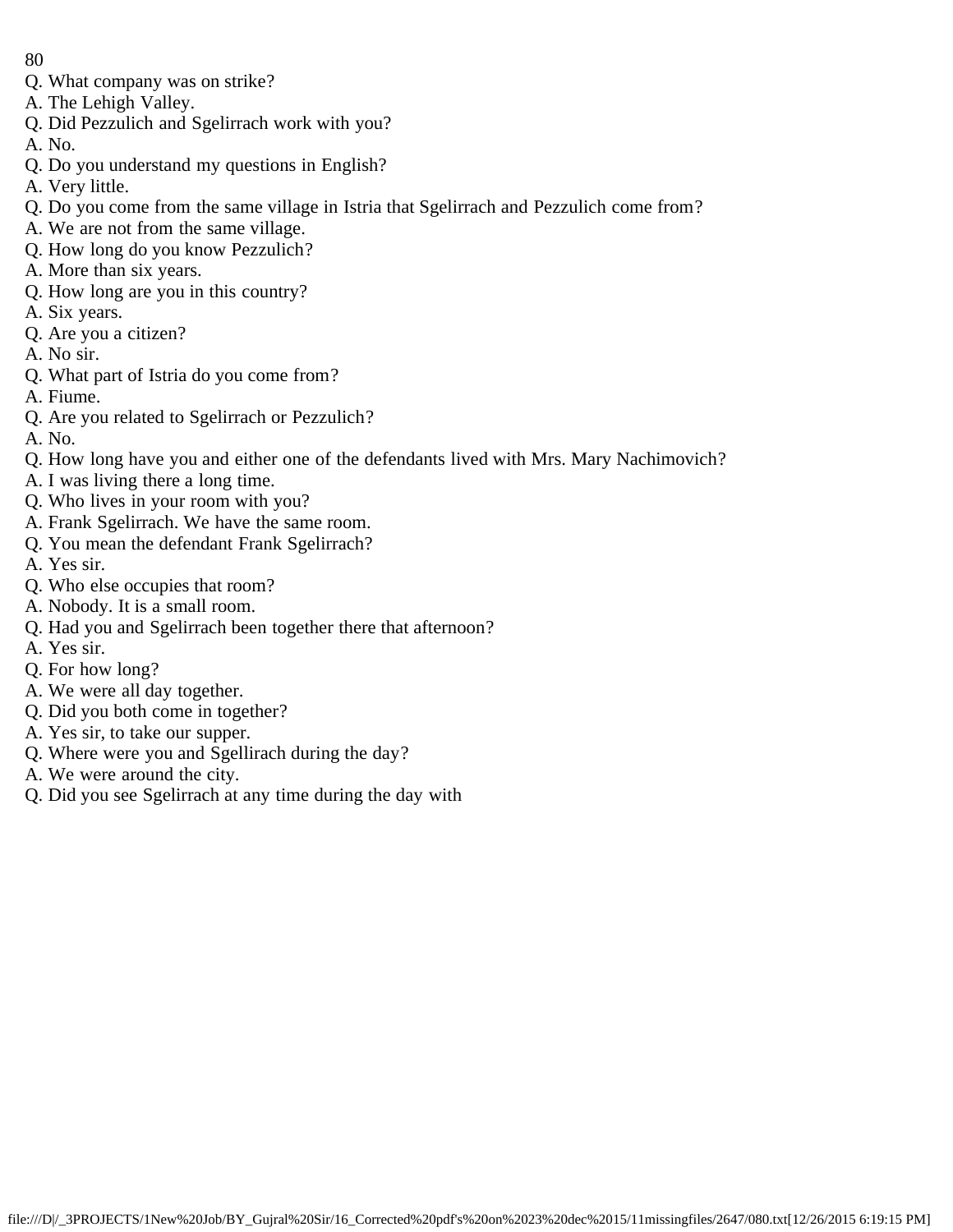Frank Strolich?

- A. I did not.
- Q. Were you at any time that day in the house of Emily Strolich at 826 Greenwich street?
- A. No.
- Q. Were you ever in that house?
- A. Yes sir.
- Q. How long before March 22nd were you in it?
- A. Did you ask me if I was in the house of Emily Strolich?
- Q. Yes.
- A. I was many times there.
- Q. Were you there during the week of March 22nd?
- A. I can't remember.
- Q. Do you know Leon De Piere?
- A. Yes.
- Q. And Ivan De Franzo?
- A. Yes.
- Q. And do you know Tony Tonak?
- A. Yes.
- Q. And do you know Peter Bozgak?
- A. No.
- Q. Did you see any of those men in 408 West 24th street Friday, March 22nd?
- A. No.
- Q. Were any of those men living or did they have a room in 408 West 24th street during that week?
- A. From what I know they did not.
- Q. Did you see Leon De Piere on Sunday morning?
- A. Yes.
- Q. Did you see Tony Tonak Sunday morning?
- A. No.
- Q. Did you see Ivan De Franzo?
- A. No sir.
- Q. Have you ever seen Leon De Piere since that Sunday morning?
- A. Yes.
- Q. Where?
- A. He came to the house where we were living.
- Q. When?
- A. Before our dinner. We were just getting our dinner.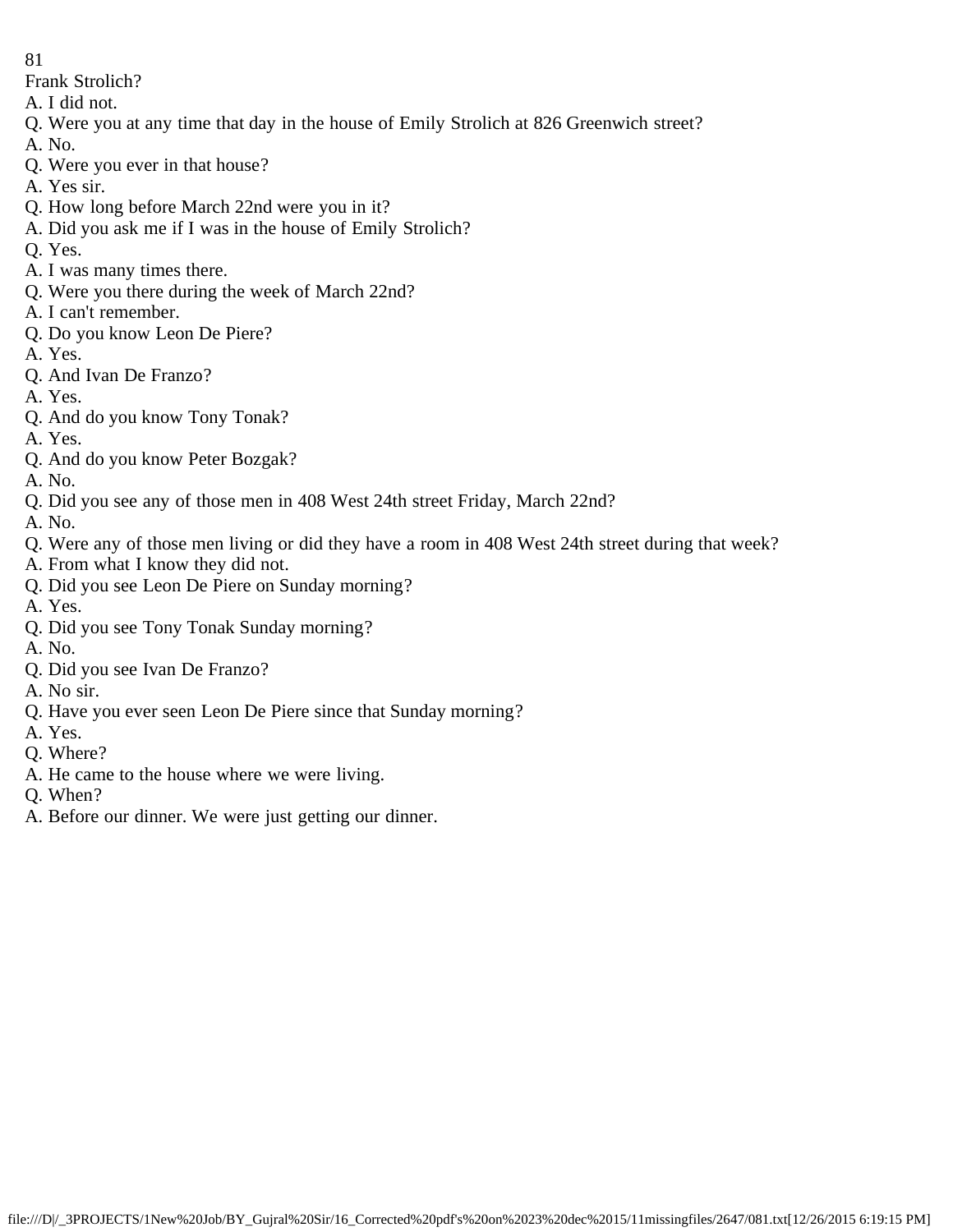- 82
- Q. That was Sunday, March 23rd, was it?
- A. It was Sunday.
- Q. That was the last time you ever seen him, was it not?
- A. Yes.
- Q. Do you speak Italian?
- A. Very little.
- Q. Do you understand Italian?
- A. Yes, I understand a little.
- Q. In that boarding house did they speak Croatian and Italian?
- A. Mostly Croatian.
- Q. But some of them speak Italian, or spoke Italian, did they?
- A. We speak always Croatian but sometimes some for foolishness just speak Italian.
- Q. Can you speak Italian?
- A. I can speak a little.
- Q. Can you understand Italian if it is spoken to you?
- A. If somebody speaks to me in the Italian language in the dialect they use in that part of Istria there I could understand it.
- Q. In Fiume?
- A. Yes.
- Q. How long have you lived in Fiume?
- A. I did not live in Fiume. I was living in Istria.
- Q. How far from Fiume?
- A. With the boat it takes two or three hours.
- Q. Did you know Pezzulich and Sgelirrach in the old country?
- A. Yes sir.
- Q. Both of them?
- A. Yes sir.
- Q. Did you ever hear Pezzulich and Sgelirrach talk Italian?
- A. I do not know.
- Q. Did you ever hear any one talk to Pezzulich or Sgelirrach in Italian?
- A. I think I heard some one.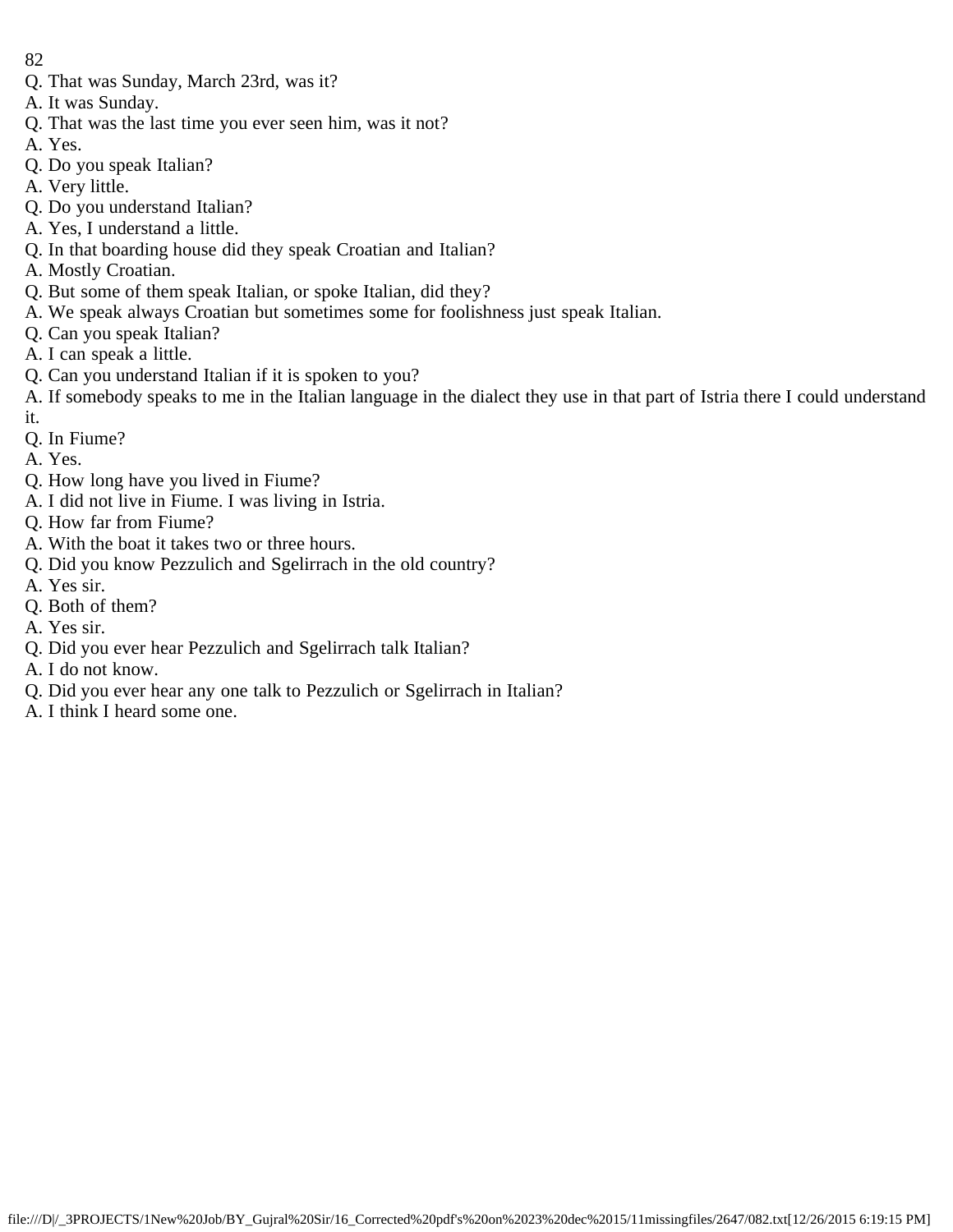- Q. Are you related to Pezzulich or Sgelirrach?
- A. No.
- Q. Did you leave the dining room on March 22nd at any time between 10 minutes after six when you entered and a quarter to nine when you started to go out?
- A. No.
- Q. Did you see any of the other men leave the room?
- A. Nobody went out.
- Q. Did any of them go upstairs on the next floor to their own room?
- A. No.
- Q. Did they go to your room?
- A. No sir, we were sitting around the table.
- Q. Was your room on the same floor or was your room on the next floor?
- A. The second floor.
- Q. Where was Mr. Nachimovich?
- A. In the house.
- Q. Was he in bed sleeping?
- A. No, he was not sleeping.
- Q. Where was he when the officers came in?
- A. He was in the house.
- Q. What was he doing?
- A. Nothing.

Q. Do you remember anything that was said by Pezzulich or Sgelirrach during the supper time; what were you talking about?

- A. I don't know, I can't remember.
- Q. Do you remember anything that was said by any of those ten men during that whole night?
- A. We were talking about the strike.
- (At this point Frank Zic and Mr. Summers appear in the court room, and Officer Murphy.)
- Q. Is this the officer that came there that night (referring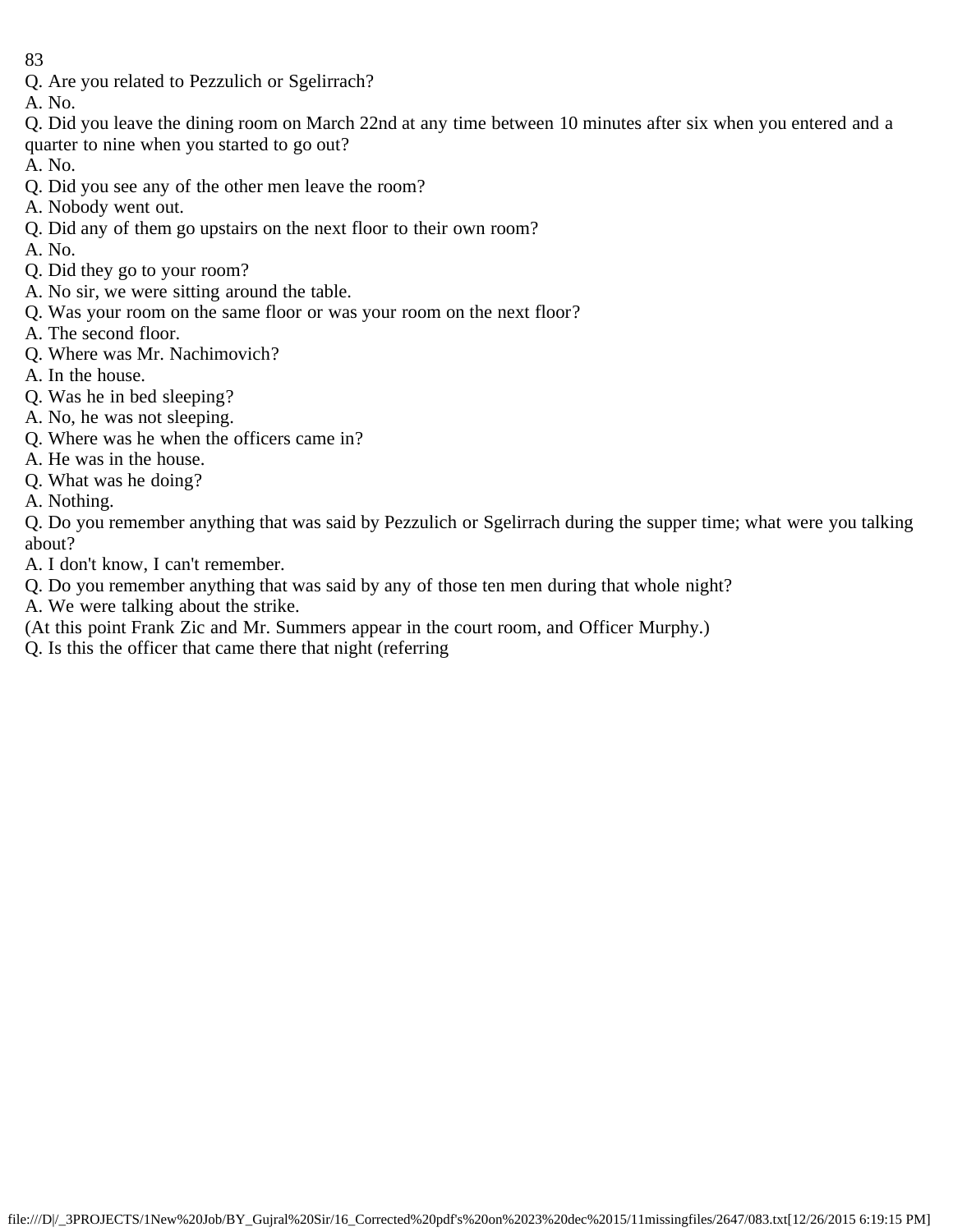to Officer Murphy), or these two men (referring to Frank Zic and Summers)?

A. I don't know.

- Q. Don't you remember Officer Murphy coming in with two men?
- A. He came with two men that looks something like these men but I can't tell exactly, because that was the first time I saw them.
- Q. Do either of these men speak Croatian?
- A. Yes. They did not speak anything.

Q. Did you hear what either one of these two defendants said when either one of those men that was with Officer Murphy spoke?

- A. Pezzulich was talking to the detective.
- Q. Were all the men in the dining room when the conversation was carried on?
- A. Yes.
- Q. Did you hear Pezzulich or Sgelirrach talking Croatian?
- A. No.
- Q. Did you hear them say anything?
- A. They were talking English.
- Q. What did they say?
- A. As the detective asked about Frank Strolich, Pezzulich answered him in English.
- Q. How long was the officer in the dining room when he left with Sgelirrach and Pezzulich?
- A. A very short time.
- Q. Did any of the men that came with the officer speak any Croatian to any of the men in the room?
- A. I did not hear.
- Q. Before the officer left, Pezzulich and Sgelirrach, did Pezzulich and Sgelirrach tell you where they were going? A. Nobody told me.
- Q. Did they say what the officer intended to do with them?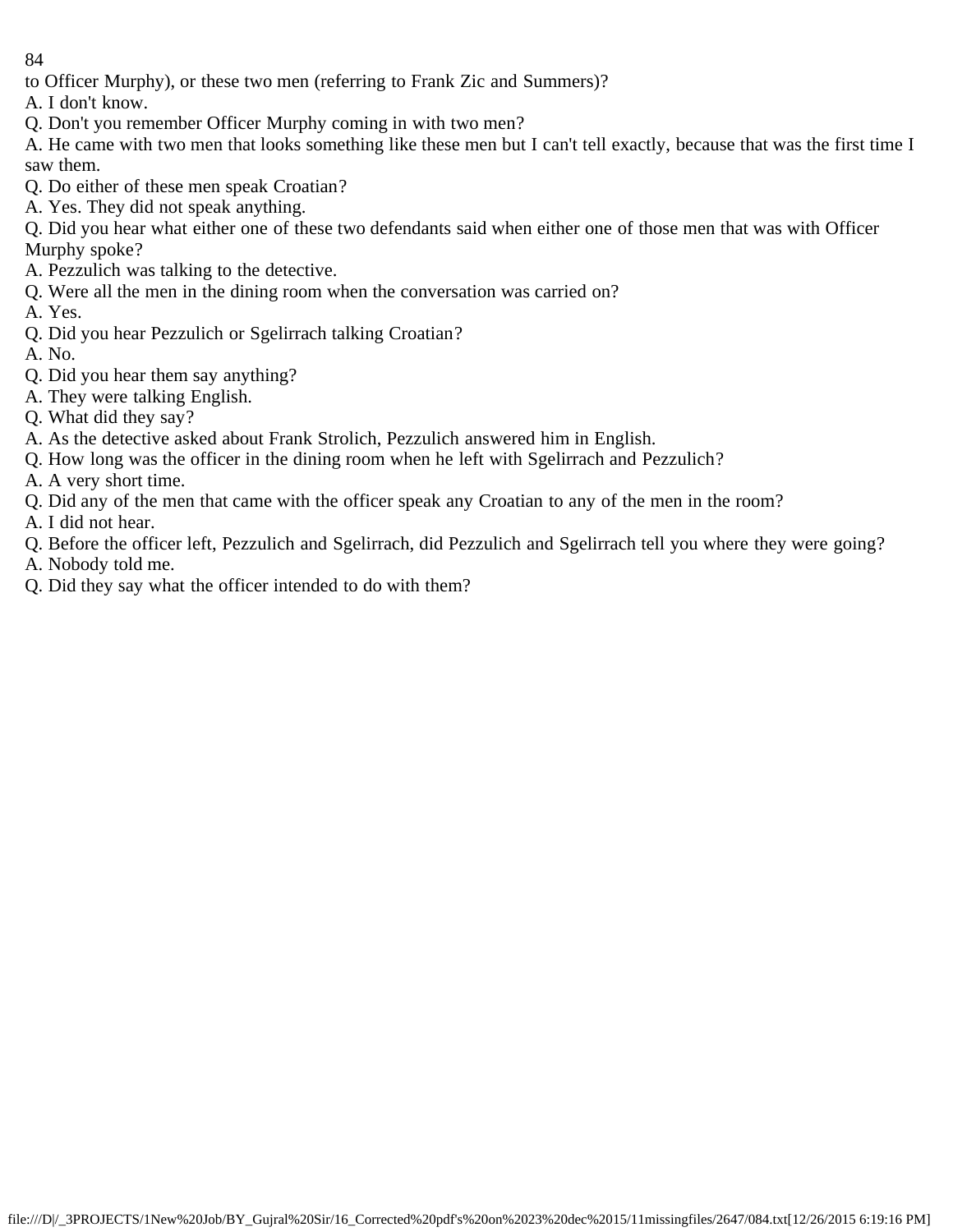Objected to. Question withdrawn.

- Q. How long were you on strike?
- A. There were two strikes. Each time about 15 days.
- Q. And were Pezzulich and Sgelirrach on strike?
- A. I think, yes.
- Q. Did you go near your place of business every day?
- A. Yes sir.
- Q. Did Pezzulich and Sgelirrach work at the same place with you?
- A. No.
- Q. During the strike, you would see them during the day time?
- A. Yes.
- Q. Where would you see them?
- A. In the house where I was living.
- Q. That is the only place where you would see them during the strike?
- A. We often go outside.
- Q. How many meals did you eat each day during the strike?
- A. I could not tell exactly how many times.
- Q. Did you eat three meals a day?
- A. No sir.
- Q. Every night while you wee at your room in this 408 West 24th street, where did you spend most of your time after supper?
- A. I went outside. Sometimes I retired.
- Q. Did you spend any time in your room?
- A. Yes sir.
- Q. When the officer came in, what was Jelovich doing?
- MR. ROSENBERG: Objected to as not within the issues.
- THE COURT: I think it is proper cross examination, allowed.
- A. Nothing.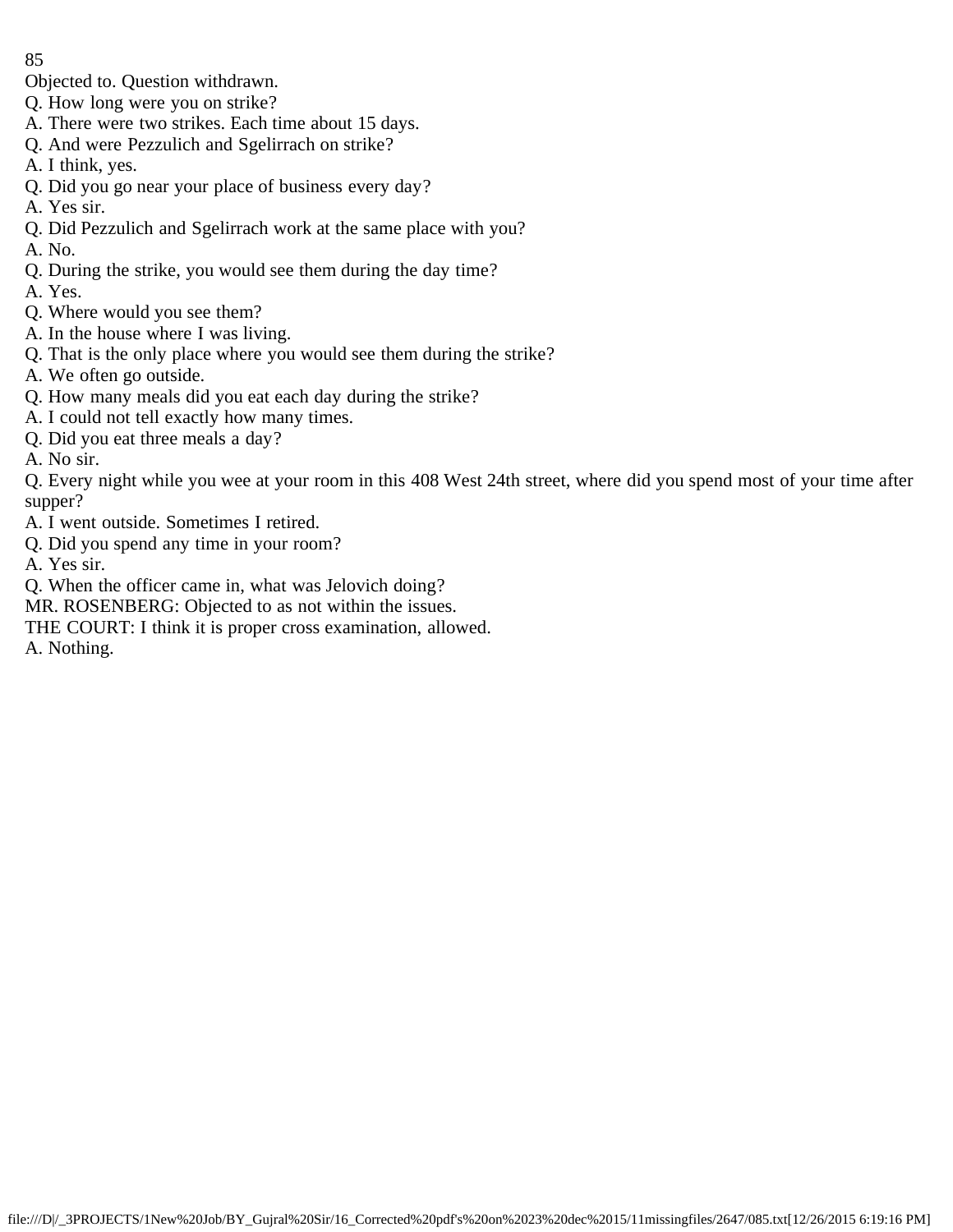Q. Can you tell us what any of the other men in that room were doing outside of Pezzulich and Sgelirrach that night? A. We did not do anything. We were sitting there talking about the strike, what pay and what hours we are going to

get.

- Q. Did any of the men go to the bathroom or toilet that night?
- A. I don't know.
- Q. Where was Mrs. Nachimovich between six and nine o'clock?
- A. In the house.
- Q. Did she leave the dining room and go upstairs to fix the beds in the rooms?
- A. She fixes the beds in the morning.
- Q. Did you see her go upstairs on the second floor and go into any of the rooms?
- A. No.
- Q. Did you see her put the children to bed?
- A. No.
- Q. Did you see her wash the dishes?
- A. Yes sir.
- Q. Who helped her?
- A. Nobody.
- Q. Did any of the men go out and come back during that Saturday evening?
- A. Mike Strolich went out.
- Q. Who was the first one that the officers spoke to when they came in?
- A. They asked for Frank.
- Q. Who was the first man they spoke to. Did they talk to you?
- A. No.
- Q. Did they talk to Frank Pezzulich the defendant?
- A. They were talking with our landlord.
- Q. Do you mean to Mr. Nachimovich?
- A. Yes sir.
- Q. Who else did they talk to?
- A. With Frank Pezzulich.
- Q. And Frank Sgelirrach?
- A. No.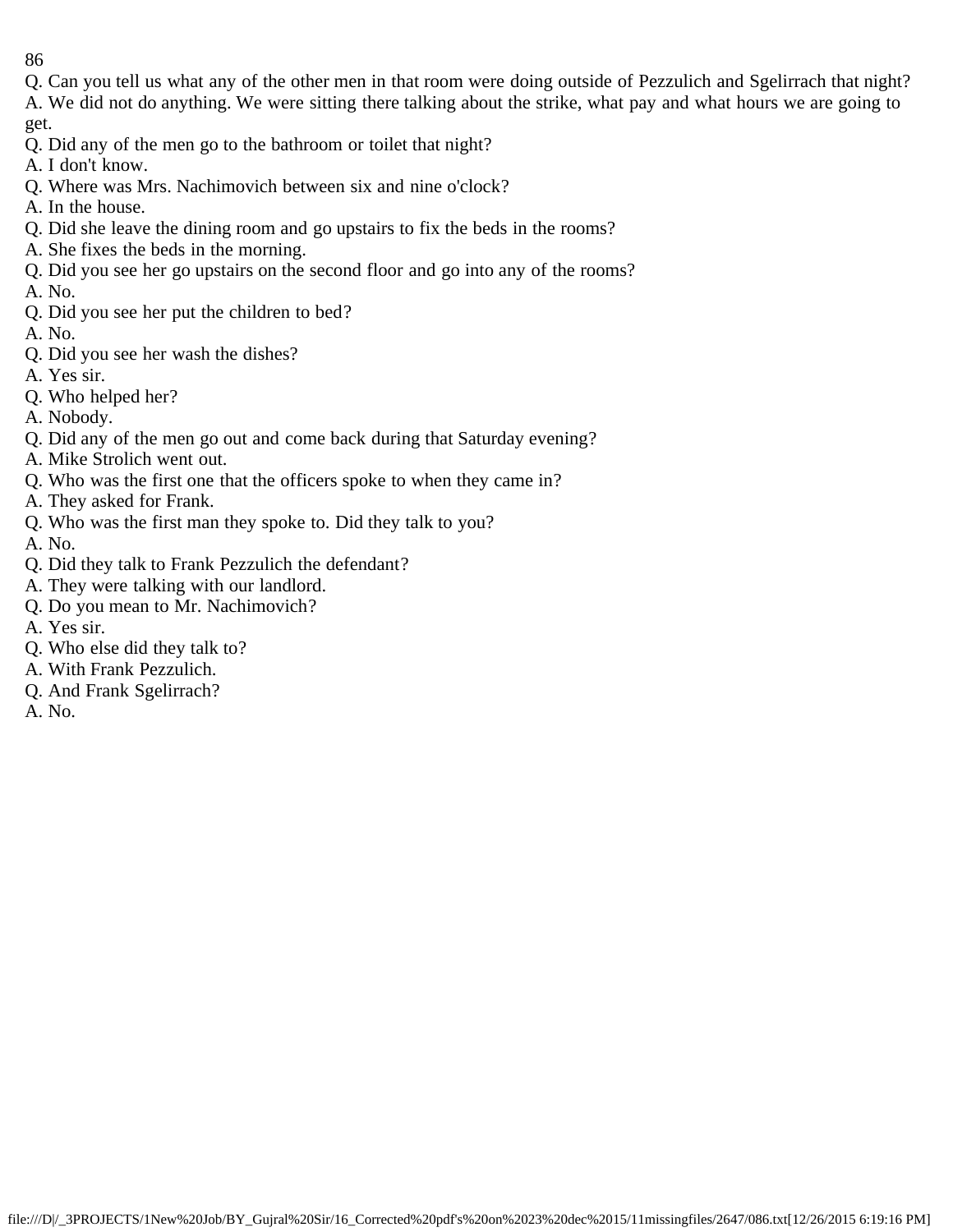- 87
- Q. They didn't talk to Joe Jelovich, did they?
- A. I don't know.
- Q. The only men they spoke to then was the landlord and Frank Pezzulich, is that right?
- A. Yes sir.
- Q. And after that talk they left the room with Pezzulich and Sgelirrach?
- A. Yes sir.
- Q. And those two men that stood here before looked like the two men that were in the room at the time the police officer spoke to the landlord and to Pezzulich?
- A. Yes.
- Q. How long were they in that room?
- A. A short time.
- Q. You are a friend of Pezzulich and Sgelirrach?
- A. Yes.
- Q. You would like to help them?
- A. What I could rightly do I would help.
- Q. You would like to see them get out of their trouble?
- A. Yes sir.
- Q. Do you remember what they did the night before, on Friday?
- A. I don't know.
- Q. Do you remember where they were Friday afternoon, the day before they were arrested?
- A. I don't know. Every man is going around about his own business.
- Q. Can you tell us any place there were, any day that week except Saturday?
- A. They were many times out but I do not know where they went.
- Q. Where is Mike Strolich?
- A. Here.
- Q. Is he outside here?
- A. Yes sir.
- Q. How many times have you spoken to any one about this case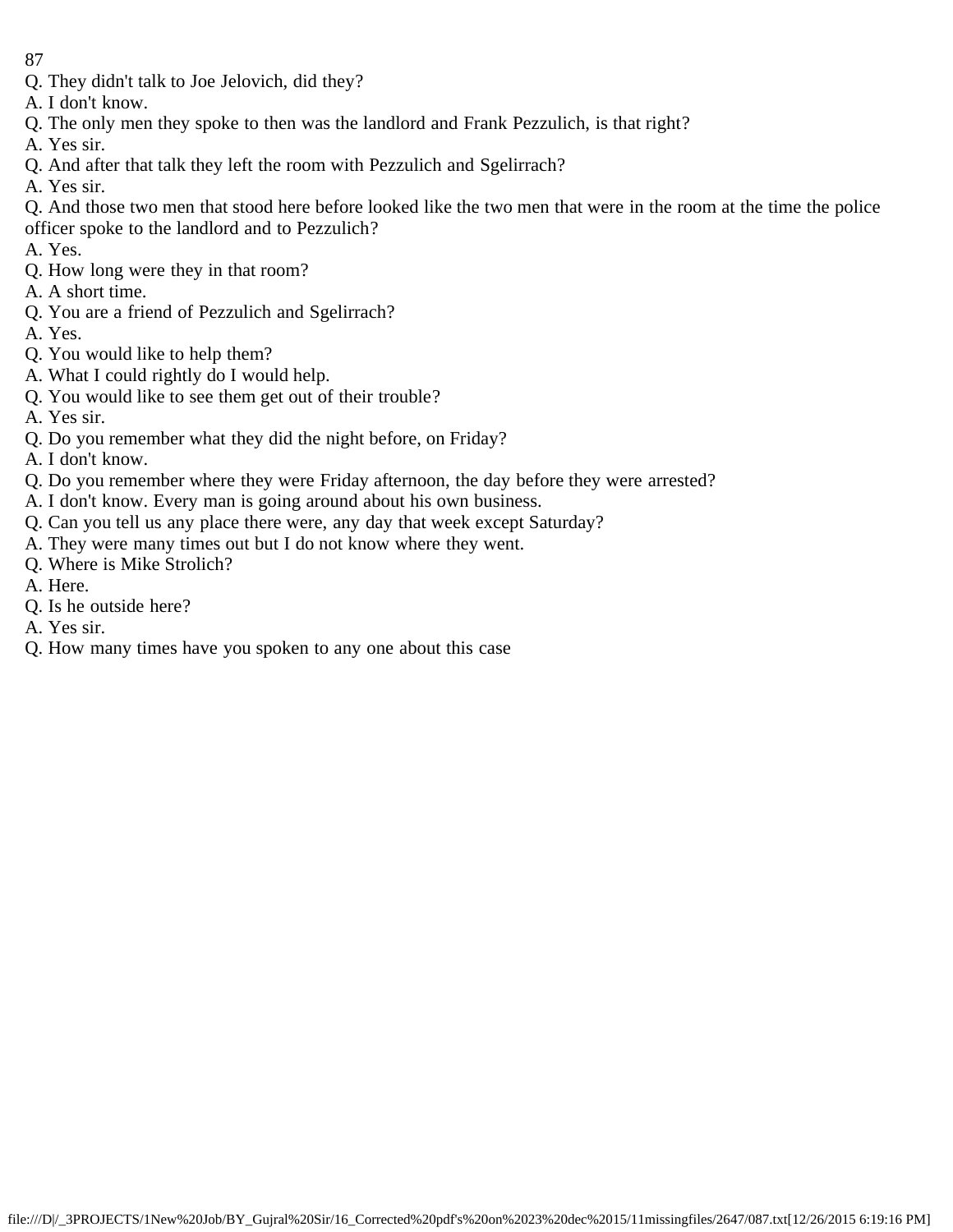since March 22nd?

A. I don't know.

Q. Were you down in the court room or outside of the court room every time the case wsa on during the trial of Frank Strolich?

- A. I was once here.
- Q. Did they tell you what the witnesses said about Strolich and Pezzulich and Sgelirrach in that trial?
- A. No sir.
- Q. Do you know what Pezzulich and Sgelirrach are charged with?
- A. They are charged with robbery, because somebody told that against them.
- Q. Who told you that?
- A. Our men.
- Q. When was the first time you heard that Pezzulich and Sgelirrach were charged with robbery?
- A. The second time, Sunday.
- Q. And that is when De Piere and Tony Tonak came to your house before dinner?
- A. Leon came after dinner.
- Q. Did you go to court at 9th street and 6th avenue the next day, Monday?
- A. No.

Q. How many times have you talked about this case with Mrs. Nachimovich and Mr. Nachimovich and Pete Surjan and Mike Strolich and the other men who were with you on March 22nd or who you say were with you?

- A. I cannot tell you that.
- Q. Are all the men except Pezzulich and Strolich and Sgelirrach still rooming with Mrs. Nachimovich?
- A. Frank Sgelirrach has his room with me.
- Q. Are the same men now there at 408 West 24th street who were there on March 22nd except Pezzulich and Sgelirrach?
- A. They are working.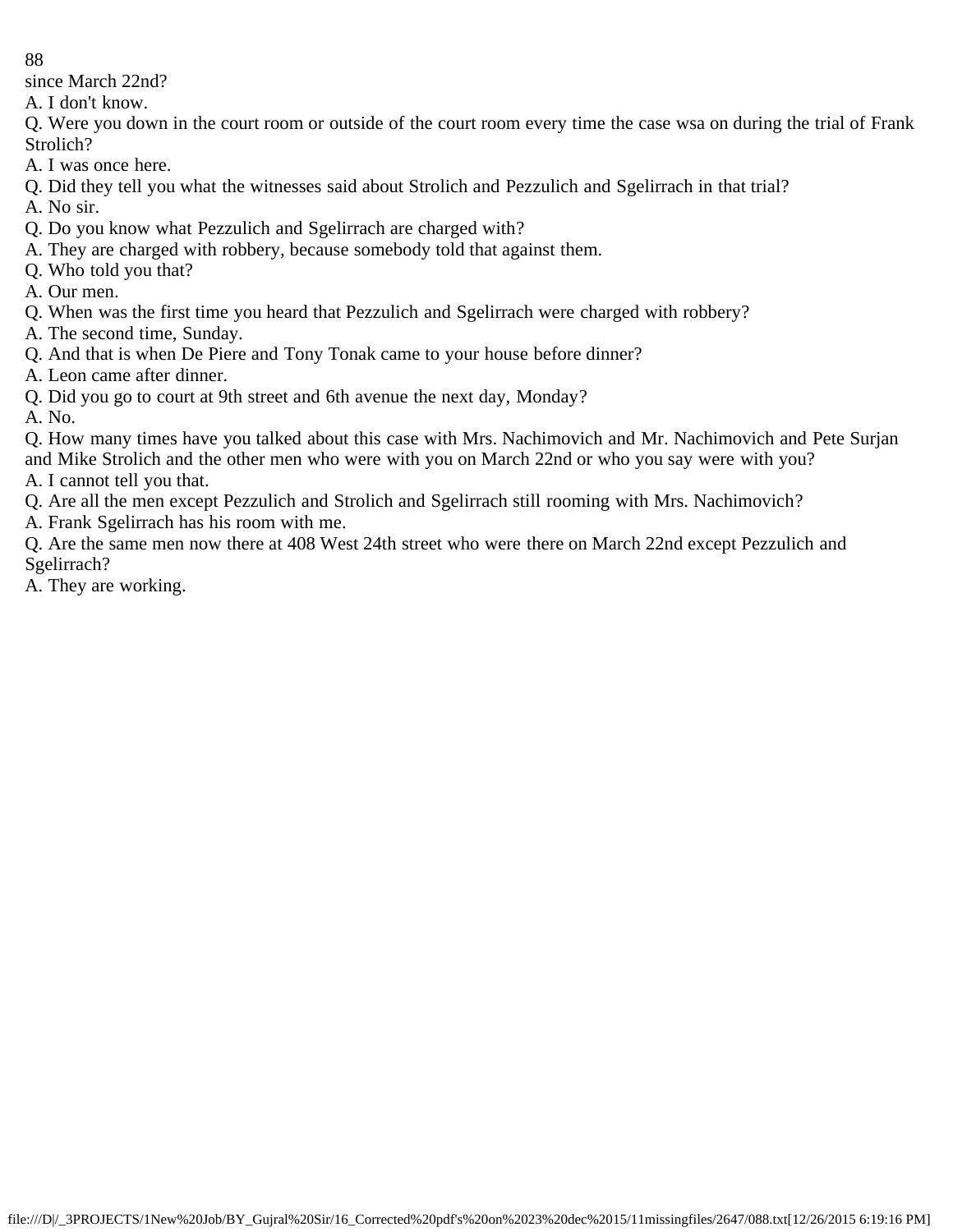- 89
- Q. But have they all still got the same rooms?
- A. Yes.
- Q. Does Mrs. Nachimovich prepare the meals for you?
- A. No.
- Q. Do you still go into that dining room every night?
- A. Yes.
- Q. Do you talk about this case?
- A. Some times.
- Q. Did you talk with the lawyer Mr. Rosenberg?
- A. I spoke this morning with Mr. Rosenberg.
- Q. How many times have you spoken to Mike Strolich about this case?
- A. We were working together. I am not working now.
- Q. Where does Mike Strolich work?
- A. Lehigh Valley boats.
- Q. Where was he last month, on the 7th and 8th of last month?
- A. He was working.
- Q. What kind of weather was it on March 22nd?
- A. I don't know.
- Q. Was it cold or snowing or raining?
- A. It was not raining.
- Q. Can you tell us anything else that happened on March 22nd that you remember?
- A. No.
- Q. Did you buy a suit of clothes on March 22nd?
- A. That Saturday.
- Q. Did you buy a suit?
- A. Yes sir.
- Q. Did you get paid that day?
- A. Yes sir.
- Q. What did you get paid for; you had been on strike three weeks?
- A. What I had saved before.
- Q. When did you get paid?
- A. The 15th and the last of the month.
- Q. The last of February?
- A. The time I was working.
- Q. How long before the 22nd of March were you paid?
- A. I don't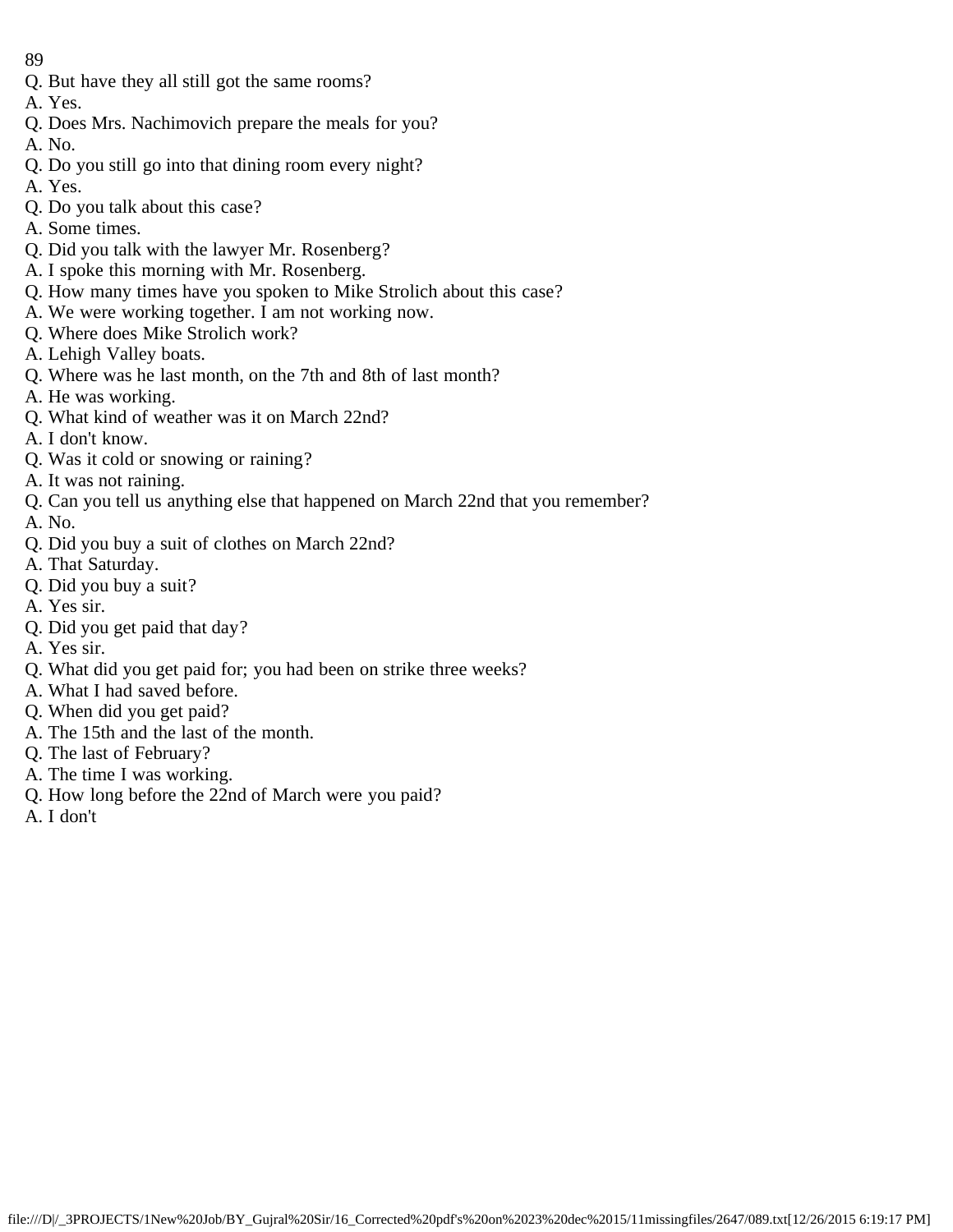- know. They pay us every 15th and the last of the month.
- Q. After the strike started were you paid off?
- A. Yes sir.
- Q. How long before March 22nd were you paid?
- A. I don't know.
- Q. How much did you pay for your room, to Mrs. Nachimovich?
- A. \$8.
- Q. Did that include board?
- A. No sir.
- Q. \$8 for the room?
- A. Yes sir.
- Q. Each man paid \$8. Is that \$8 a week or \$8 a month?
- A. A month.
- Q. How many men were in your room?
- A. Sgelirrach and I.
- MR. BOHAN: That is all.
- REDIRECT EXAMINATION BY MR. ROSENBERG:
- Q. Was Mike Sgellirach there at the time of the arrest?
- A. Yes sir.
- Q. And was the husband of Mary Nachimovich there at the time of the arrest?
- A. Yes, he was in the house.
- Q. Where were you on Saturday afternoon with Sgelirrach?
- A. Outside.
- Q. Did you go to any tailor place?
- Objected to as leading. Sustained.
- Q. Can you tell the Court and jury any particular place that you were with Sgelirrach that Saturday afternoon, March 22nd?
- A. Yes.
- Q. Where were you?
- A. On the street.
- Q. What street?
- A. On 8th avenue and 38th street.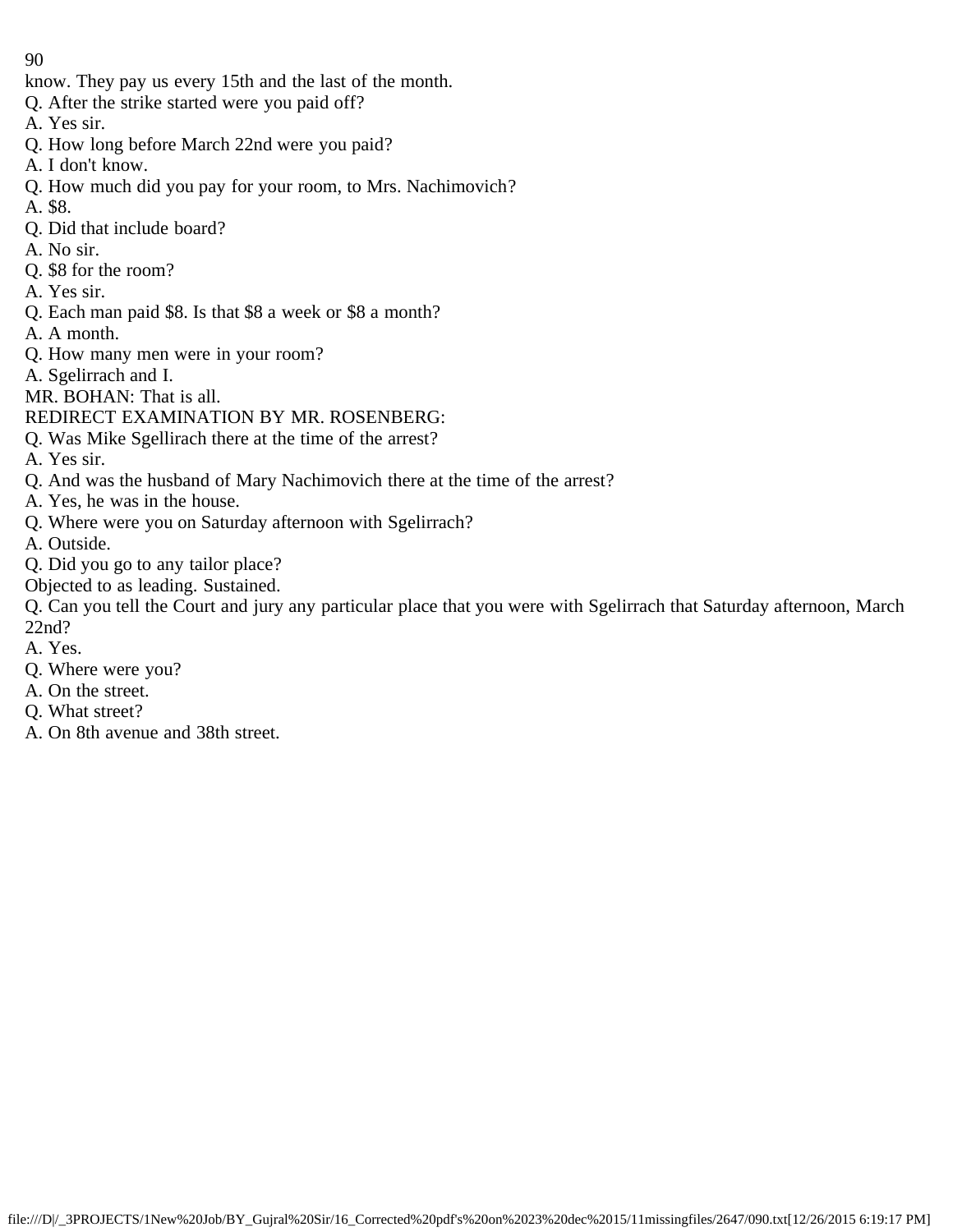- 91
- Q. And what kind of a store, if any?
- A. In a store where they are selling suits.
- Q. Did you buy a suit of clothes?
- A. Yes sir.

Q. At nine o'clock, as you say, that you were about to go out of the house, where were you going to? Objected to. Sustained.

MR. ROSENBERG: May I not show he was going to the tailor?

THE COURT: It is immaterial where he was going. We are dealing with the whereabouts of the defendant.

Q. Where did you intend going with Frank Sgelirrach on the night that he was arrested as you indicated at about nine o'clock or a quarter of nine that evening?

MR. BOHAN: Objected to as incompetent and immaterial.

Objection sustained and exception taken.

MR. ROSENBERG: That is all.

THE COURT: Gentlemen of the jury, we will take a recess until to o'clock. In the meanwhile remember that the law forbids you to discuss this case with any one whatever, and you must not form or express any opinion as to the guilt or the innocence of the defendants until you hear all the evidence on both sides. Please be back at two o'clock.

Thereupon the Court adjourned until two o'clock P. M.

TRIAL CONTINUED

Two o'clock P.M.

PETER SURJIAN, recalled to the stand, was further examined and testified as follows: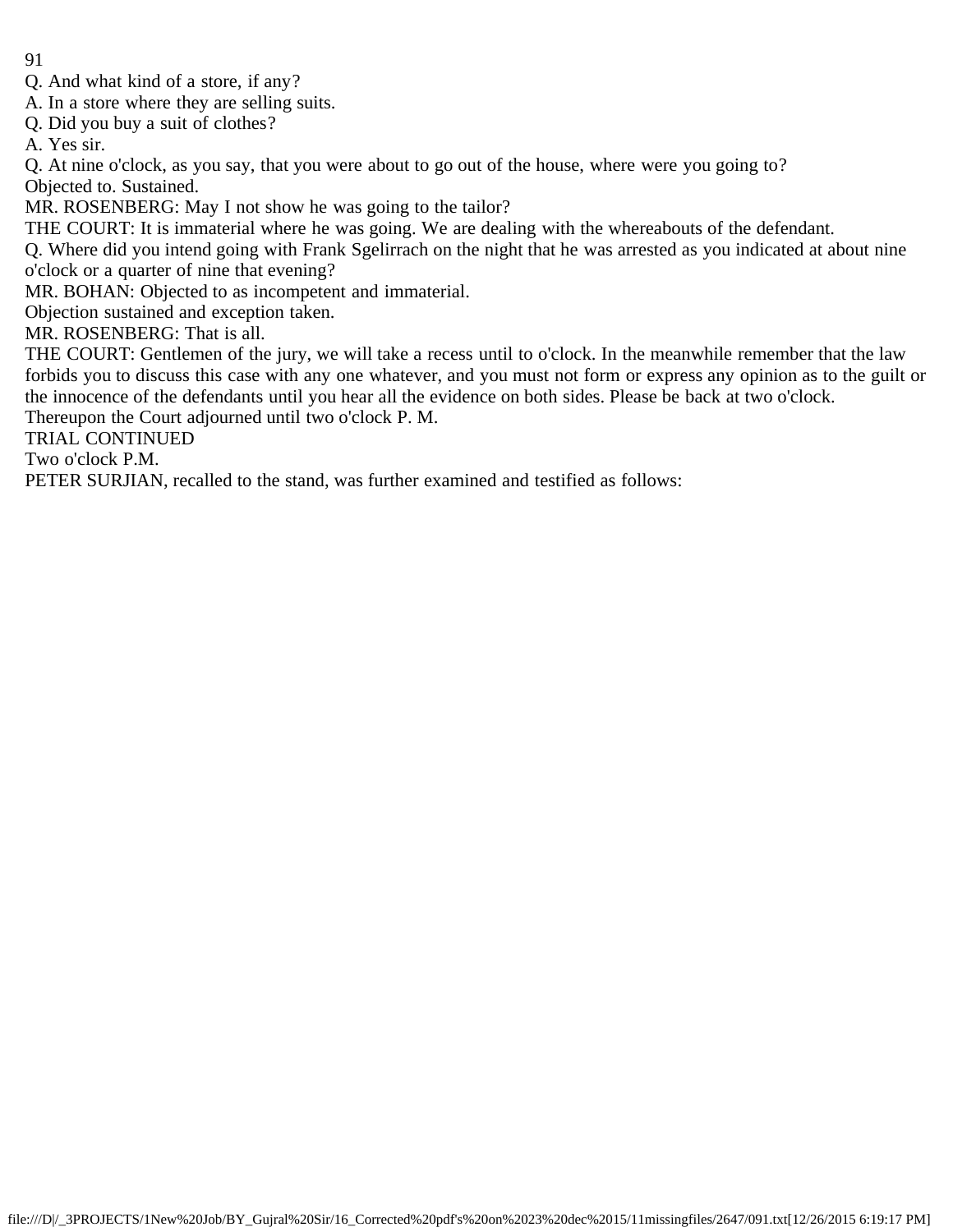- 92
- BY MR. BOHAN:
- Q. You say the ten men all had supper together that night?
- A. Yes.
- Q. How were they seated at the table?
- A. Around the table.
- Q. Who sat next to you?
- A. I don't remember.
- Q. Where did Pezzulich sit?
- A. Near the corner of the table.
- Q. Where did Sgelirrach sit?
- A. I am not sure, some where near there.
- Q. How many sat around the table?
- A. The men that were eating.
- Q. How many were there?
- A. I don't know, eight or nine men.
- Q. What did you eat for supper that night?
- A. Pot roast.
- Q. What else did you eat?
- A. Bread, coffee and beer.
- Q. What did you eat for lunch that day?
- A. I had lunch in the restaurant.
- Q. What did you eat for lunch that day?
- A. I don't know. Sometimes I get my lunch in a restaurant, sometimes in saloons.
- BY THE COURT:
- Q. What did you have that particular day on the 22nd of March?
- A. I don't know.
- Q. Do you know what you had for supper then?
- A. I know what we were eating then.
- Q. Do you have a pot roast every night in the week?
- A. No.
- BY MR. BOHAN:
- Q. What did you have Friday night, the night before, for supper?
- A. I could not remember.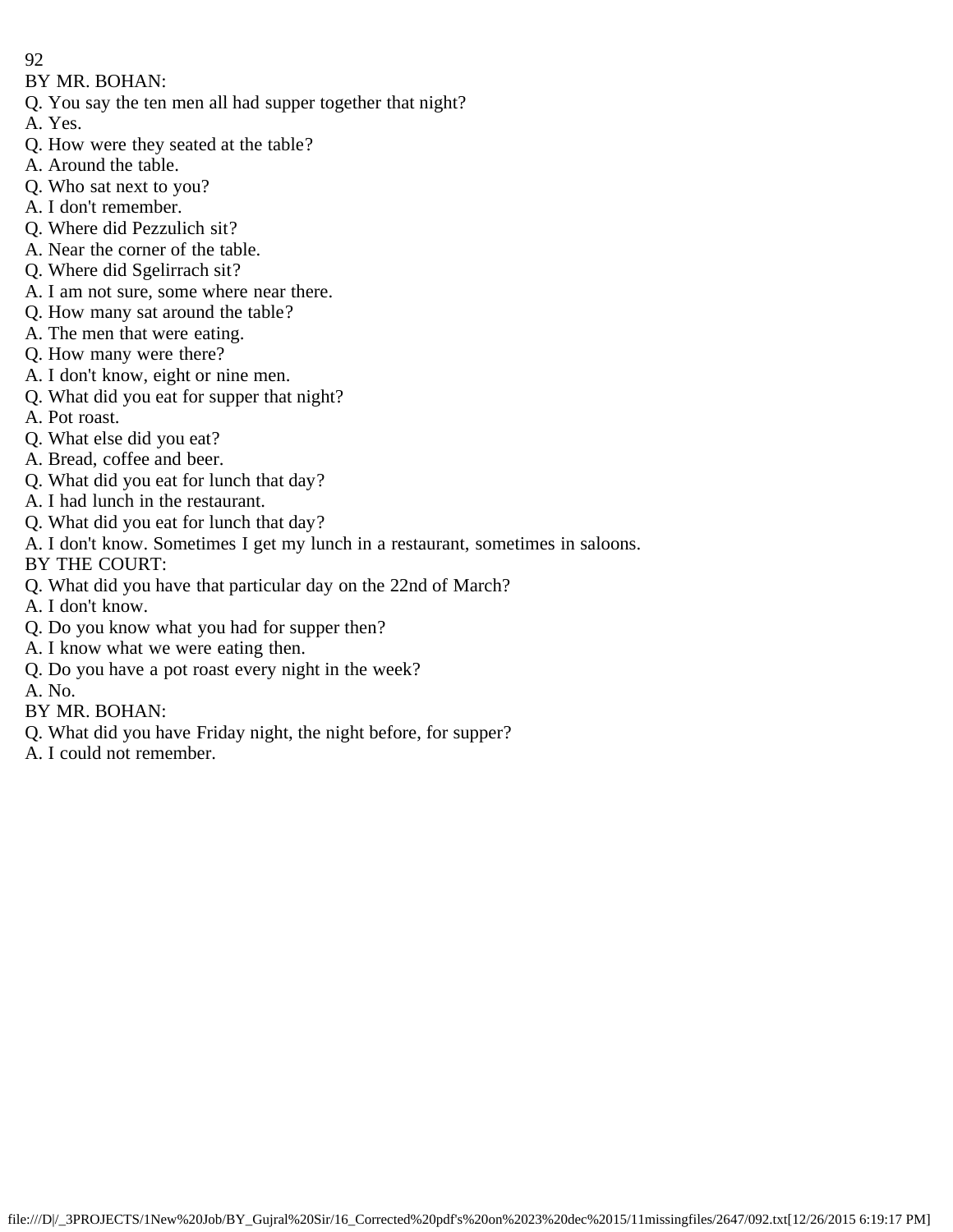Q. But you do remember that you had pot roast on Friday night?

A. Yes.

- Q. Do you remember what you talked about at the supper table?
- A. We were talking about the strike.
- Q. What did you have the next day for Sunday dinner?
- A. Soup and meat.
- Q. Do you have your principal meal at midday or at night?
- A. It is all the same.
- MR. BOHAN: That is all.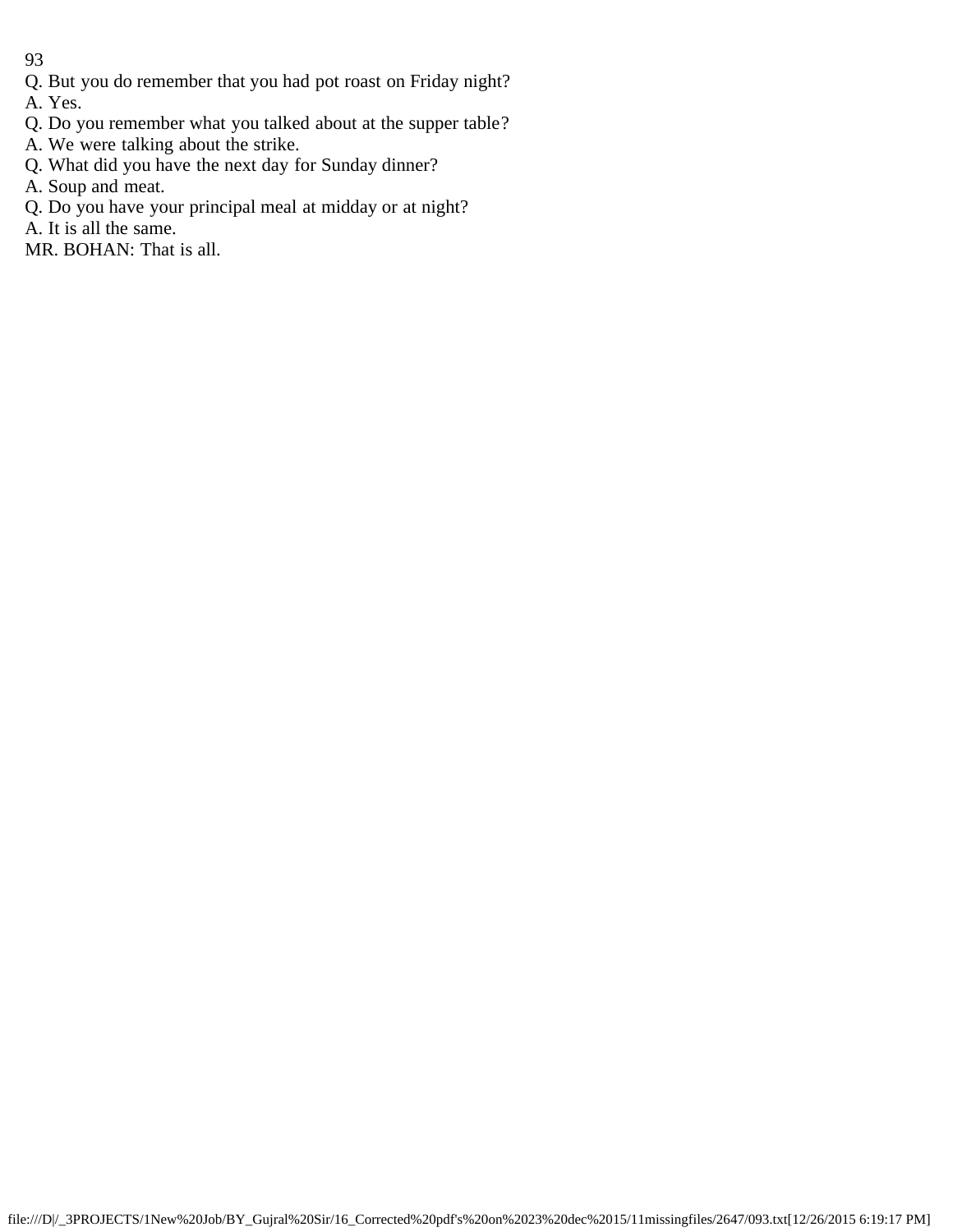MIKE STROLEGO, of 408 West 24th Street, called as a witness on behalf of the defendants, having been duly sworn, testified as follows: (Through the Interpreter Mr. Ucas).

DIRECT EXAMINATION BY MR. ROSENBERG:

- Q. How long have you lived at 408 West 24th Street?
- A. I think since the first of March.
- Q. What is your business?
- A. Fireman.
- Q. For what company?
- A. Lehigh Valley Railroad.
- Q. Are you on the railroad or are you on the boats?
- A. On the boats.
- Q. How long have you been a fireman on the boats for the Lehigh Valley Railroad?
- A. Seven months on this boat.
- Q. Do you remember the night the detective took these defendants from the house at 408 West 24th Street?
- A. Yes, I remember very well.
- Q. That was on the Saturday night, was it?
- A. Yes sir.
- Q. What time did you get home that night?
- A. After half past five.
- Q. How long after half past five?
- A. It was about 15 minutes to 6.
- Q. From 15 minutes to 6 on that night where were you until the policemen took the defendants away from the house?
- A. I was all the time in the house.
- Q. Where did you eat your supper that night?
- A. In that house.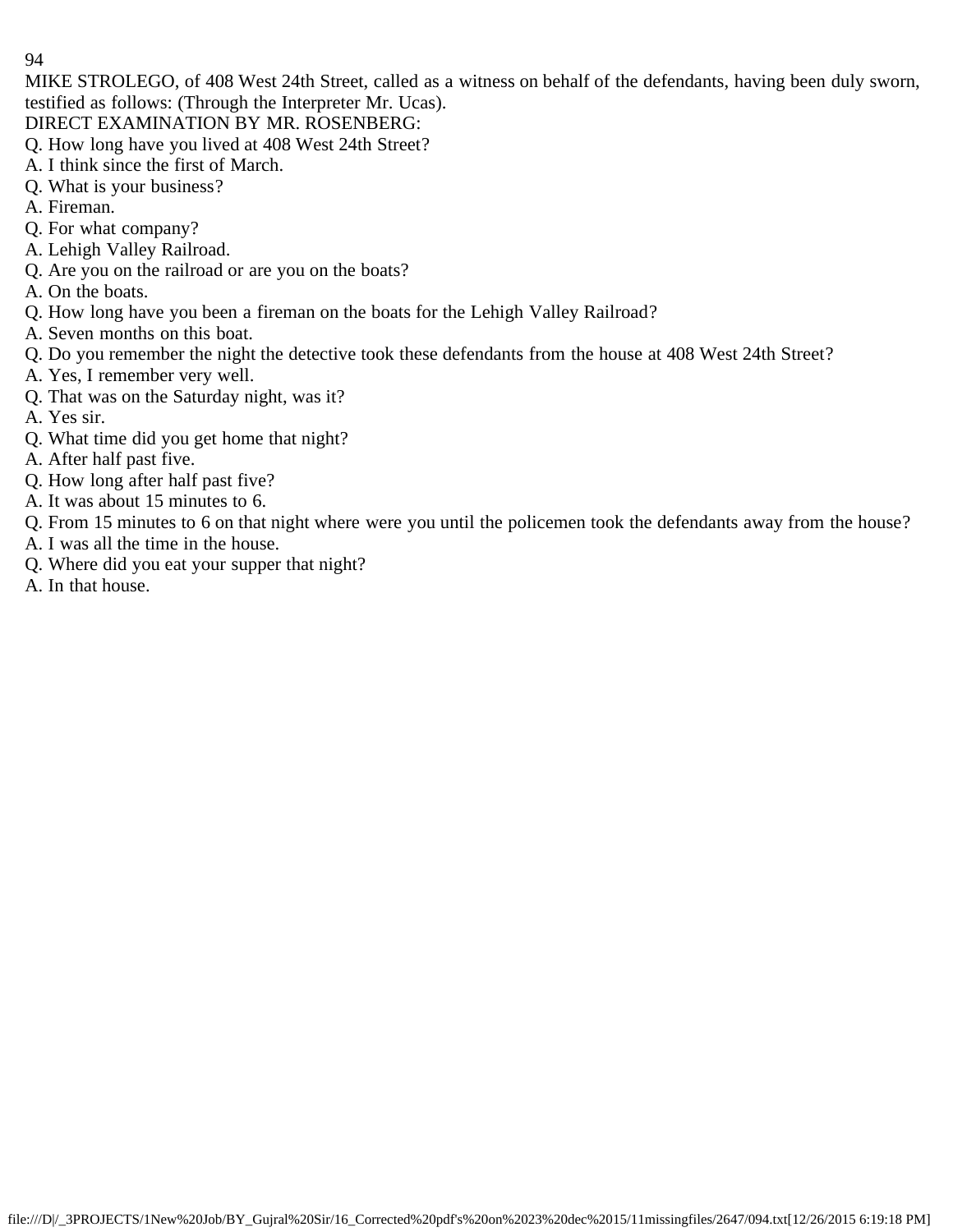- 95
- Q. On what floor did you eat your supper?
- A. On the same floor where we are living.
- Q. What room do they call it?
- A. That is the room in the middle of the house.
- Q. Who served the supper?
- A. Our landlady.
- Q. Can you tell us the name of some of the people who were at the supper table eating supper that night?

A. Yes. I am the first one, those two men the defendants, Jelovich, Pete Surjin, Tony Jurman, and Joe Jurman. There must have been more men, but I can't remember now.

- Q. Was the boss there, the husband of Mary Nachimovich?
- A. Yes.
- Q. Did he have supper there too?
- A. Sure.

Q. Did the defendants or either of them leave the house at any time from a quarter to six when you got there until they left with the policemen?

A. They did not leave the house from 15 minutes to 6 up to the time when they left to go with another man to take the suit and then the policemen stopped them and brought them back.

MR. ROSENBERG: That is all.

CROSS EXAMINATION BY MR. BOHAN:

- Q. You are the brother of Frank Strolich who was arrested and tried in this court room last month?
- A. Yes.
- Q. You did not appear as a witness?
- A. No, but --
- Q. Please answer the question.
- MR. ROSENBERG: Let us have the answer.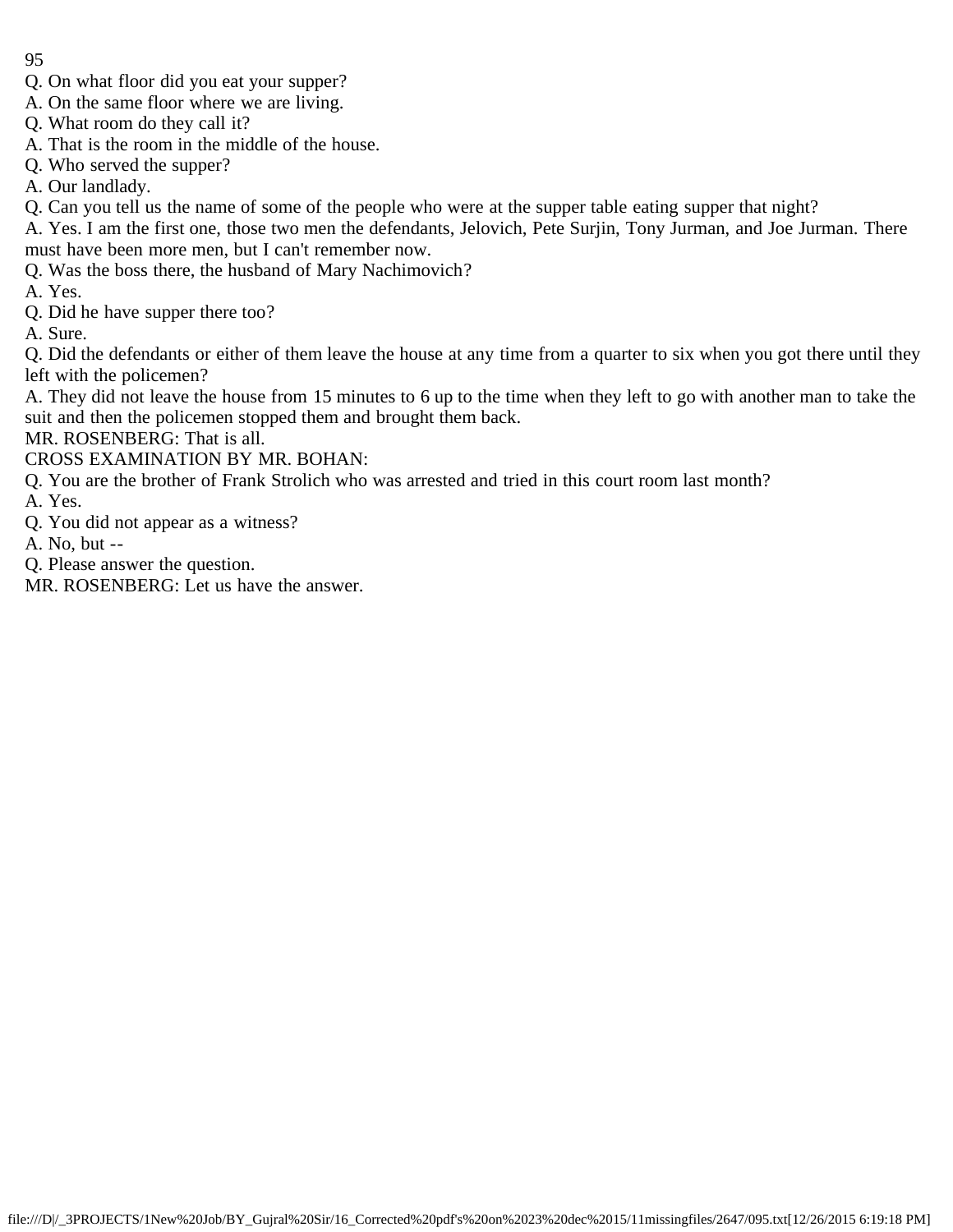THE COURT: I do not see how it is material. He may not have known anything about his brother. The less reference there is to the last trial, the better. The only purpose for which you can properly refer to it is for the purpose of showing that someone who testified in that case gave different testimony in this case.

Q. Are you related to either one of these defendants?

- A. No.
- Q. What room did you have?
- A. I didn't have a room, a steady room as I am living on the boat. When I come on shore then I go to my countrymen.
- Q. How many nights did you sleep in 408 West 24th Street during the week ending March 22nd?
- A. Seven days.
- Q. Did you stay there every night for seven days preceding March 22nd?
- A. Yes.
- Q. What room did you sleep in?
- A. Upstairs.
- Q. Who slept in that room with you?
- A. Another man that was on there because of the strike.
- Q. What was his name?
- A. Marcus Skarlis.
- Q. Were Pezzulich and Sgelirrach's room on the same floor with you?
- A. Yes.
- Q. Did you take your meals in this house also?
- A. If we ask our landlady to prepare food for us, I took it there.
- Q. Were you on strike?
- A. Sure.
- Q. How long were you on strike?
- A. There were three times a strike.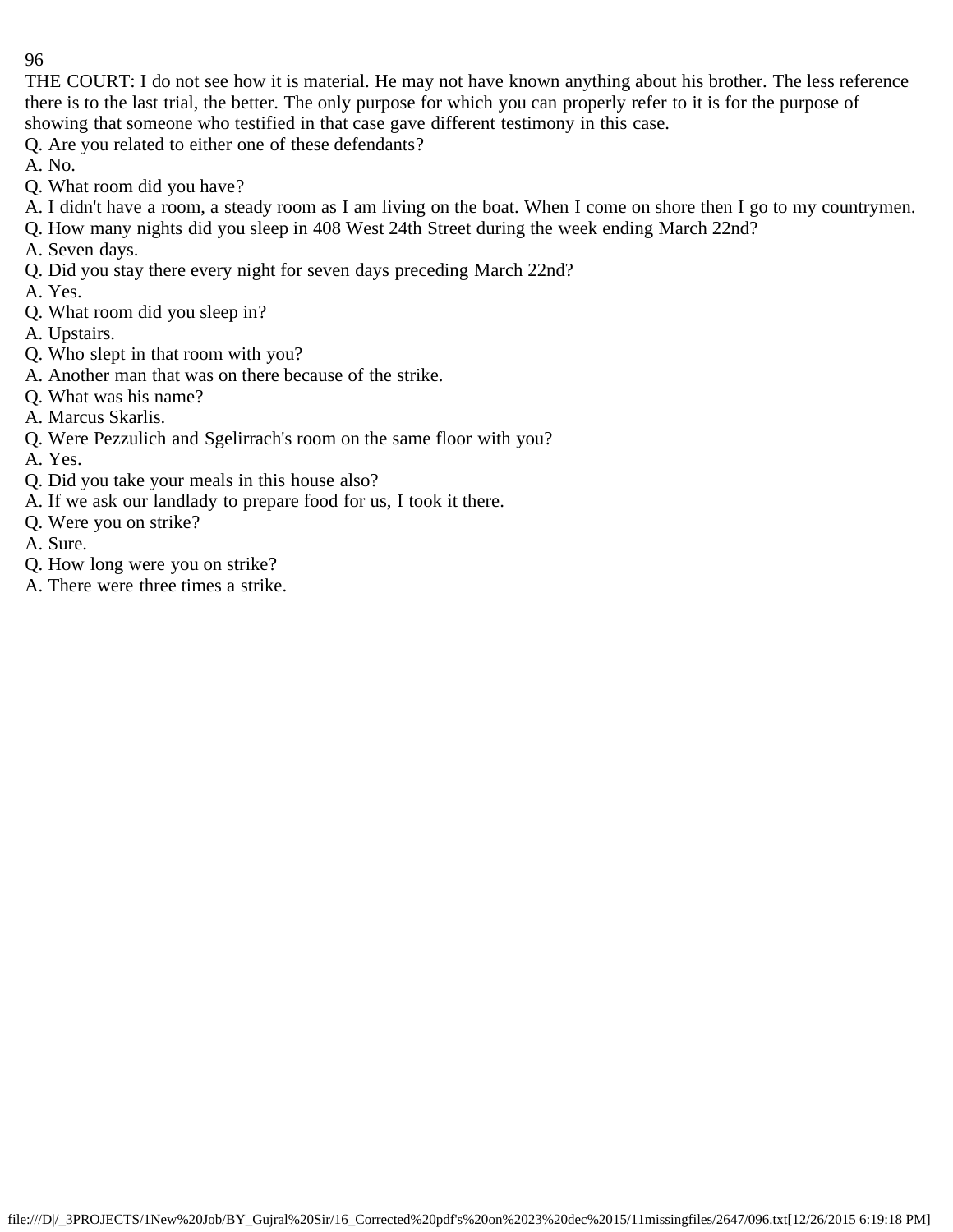- 97
- Q. How long was the strike in operation before March 22nd?
- A. I think the strike lasted 22 days.
- Q. So that you had not been working for 22 days before March 22nd?
- A. I could not have worked because there was a strike along in the harbor.
- Q. Were either of these two defendants working with the same company you were working with?
- A. No.
- Q. Do you come from the same village in Istria that the two defendants come from?
- A. No.
- Q. Did you know them in the old country?
- A. Yes sir.
- Q. How long do you know Pezzulich?
- A. 18 years.
- Q. How long do you know Sgelirrach?
- A. 11 Years.
- Q. Do you understand Italian?
- A. No, sir.
- Q. Do you speak any Italian?
- A. No, very little, a few words.
- Q. What part of Istria do you come from?
- A. Fiume.
- Q. Do they speak Italian in Fiume?
- A. Yes. There are five or six language spoken there.
- Q. Where were you on the afternoon of March 22nd?
- A. I was going from the house in a saloon.
- Q. Were you with either of the defendants on the afternoon of March 22nd?
- A. Yes, I was with Frank Pezzulich.
- Q. Where were you with Frank Pezzulich in the afternoon?
- A. We were some time in the saloon and then we went to 828 Greenwich Street to visit a cousin.
- Q. Is your cousin Emily Strolich?
- A. Yes.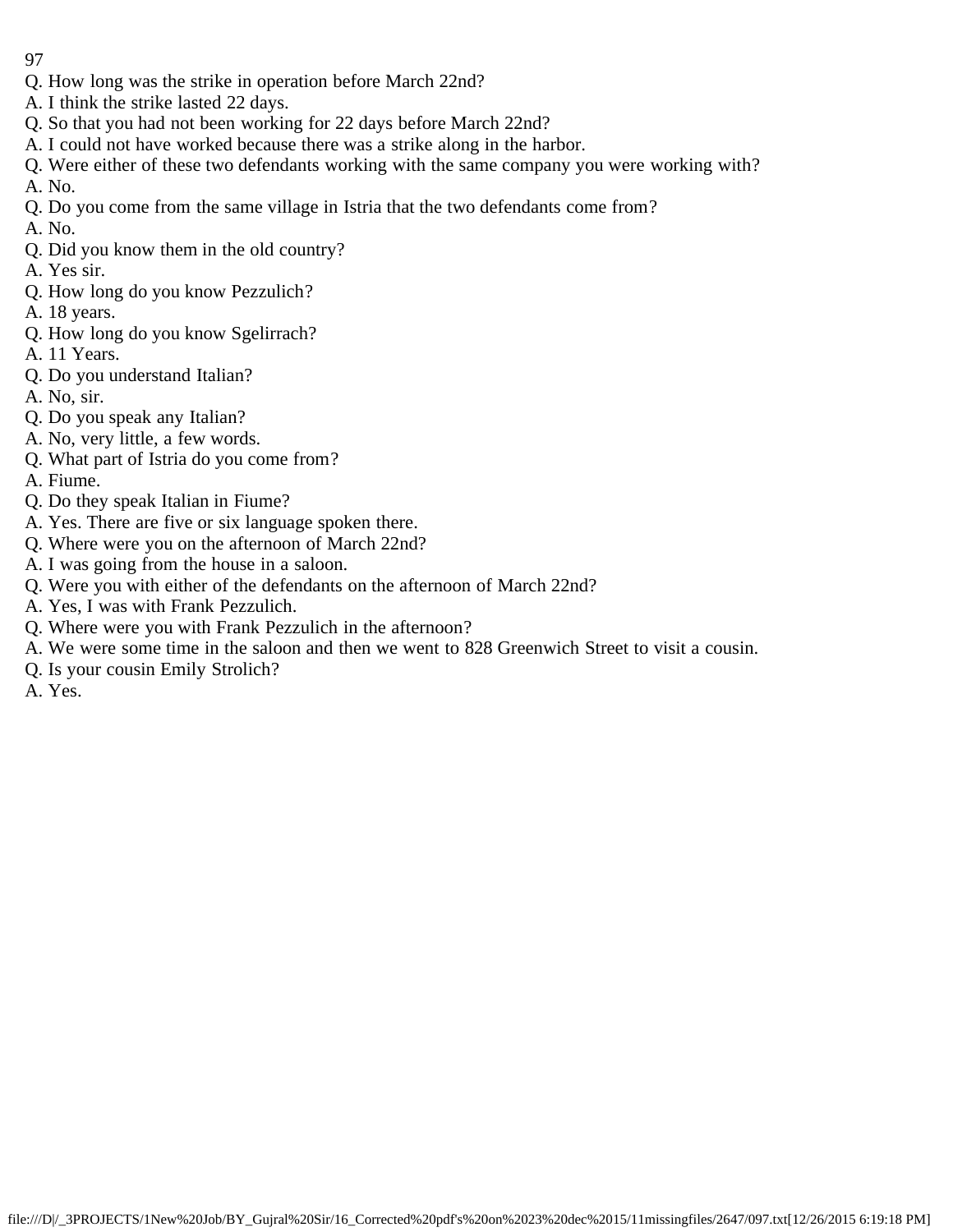- 98
- Q. You went there with the defendant Pezzulich?
- A. Yes, sir.
- Q. What time did you go there and what time did you leave 828 Greenwich Street?
- A. We went there around 4 o'clock and we left after 5 o'clock. I could not tell exactly what time.
- Q. Isn't it a fact you left there with your brother Frank Strolich?
- A. No. When the detectives went out with those men I went after them.
- Q. But in the afternoon did you see your brother while you were with Frank Pezzulich at your cousin's house in 828 Greenwich Street?
- A. I found him in the house when we came there.
- Q. Did you leave your brother there or did you leave your brother and Frank Pezzulich there?
- A. My brother went out alone.
- Q. When you went to 408 West 24th Street you got there at a quarter to 6, -- did you go to your room?
- A. When I went to the house I went right straight in but I don't have a room there.
- Q. Did you go in that room that you slept in during that week before you had your supper?
- A. No. I sat down at the table right away and we got supper.
- Q. Who was at the table?
- A. Seven or more of our men.
- Q. How long did it take to eat your supper?
- A. Around three-quarters of an hour, and then we sat around talking.
- Q. What did you eat for supper?
- A. Rabbit.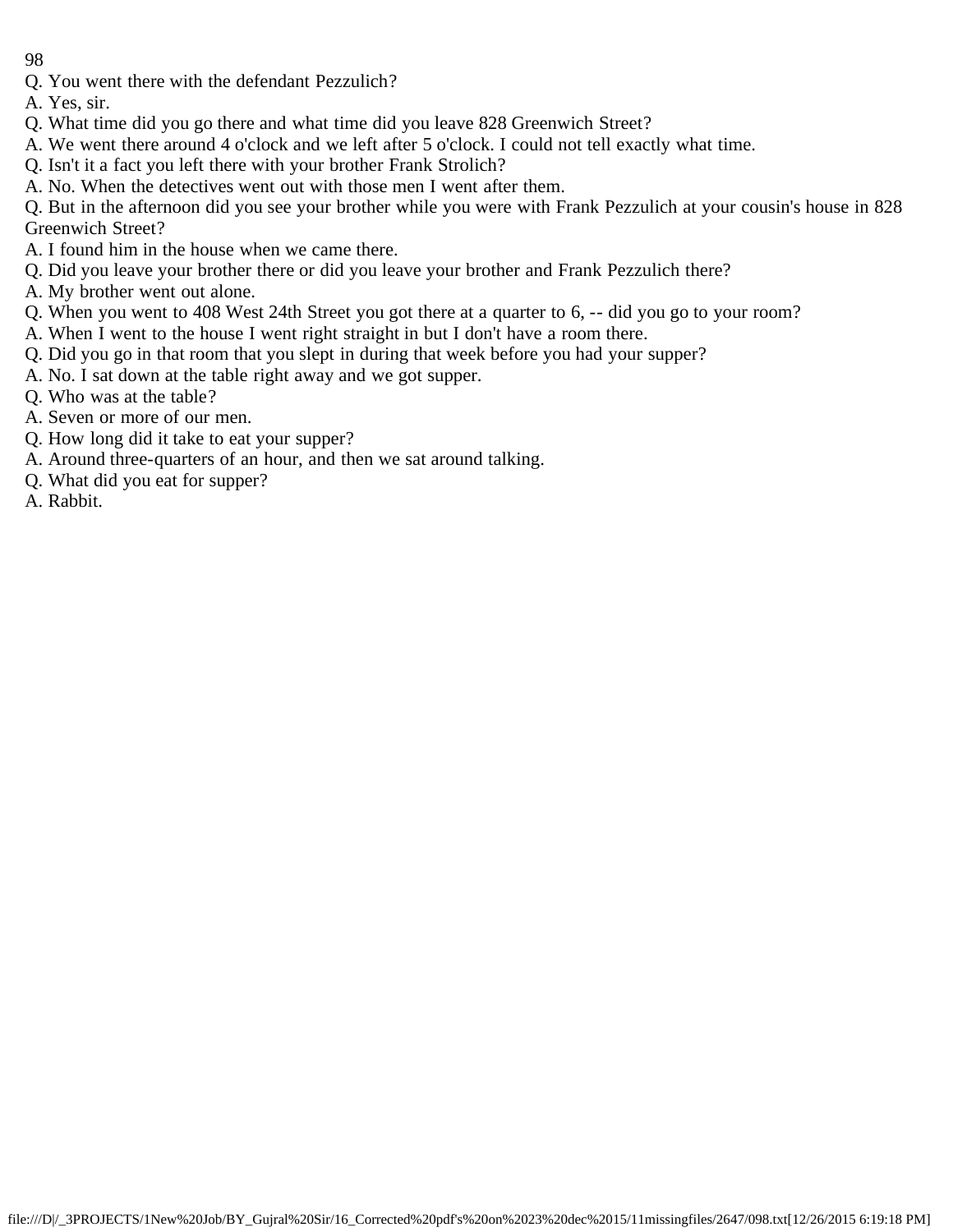- 99
- Q. What kind of rabbit?
- A. Tame rabbit.
- Q. Are you sure it was rabbit?
- A. Yes, rabbit.
- Q. Did you have rabbit any other night that week?
- A. What we order the landlady to serve for us.
- Q. Who ordered the rabbit?
- A. All our young men.
- Q. Who bought the rabbit?
- A. Our landlord.
- Q. Did you have rabbit any night before that?
- A. Yes, many times.
- Q. Every night?
- A. No, sometimes.
- Q. What did you have the night before for supper?
- A. I don't remember.
- Q. What did you have for dinner the next day, Sunday?
- A. Soup and chicken.
- Q. What did you talk about at the dinner table?
- A. We were talking where we could get better work.
- Q. Did anybody go to bed after supper?
- A. No.
- Q. Did Mike Nachimovich the husband of your landlady go to bed?
- A. No.
- Q. Did he remain at the table?
- A. Sure.
- Q. What time did the police officer come in?
- A. Between 8 and 9 o'clock.
- Q. Before he came in did anybody remain seated at the table?
- A. We were sitting around the table and then some young men started to go out to take some suit.
- Q. Which ones started to go out?
- A. Frank Sgelirrach and Surgin and Tony Jurman.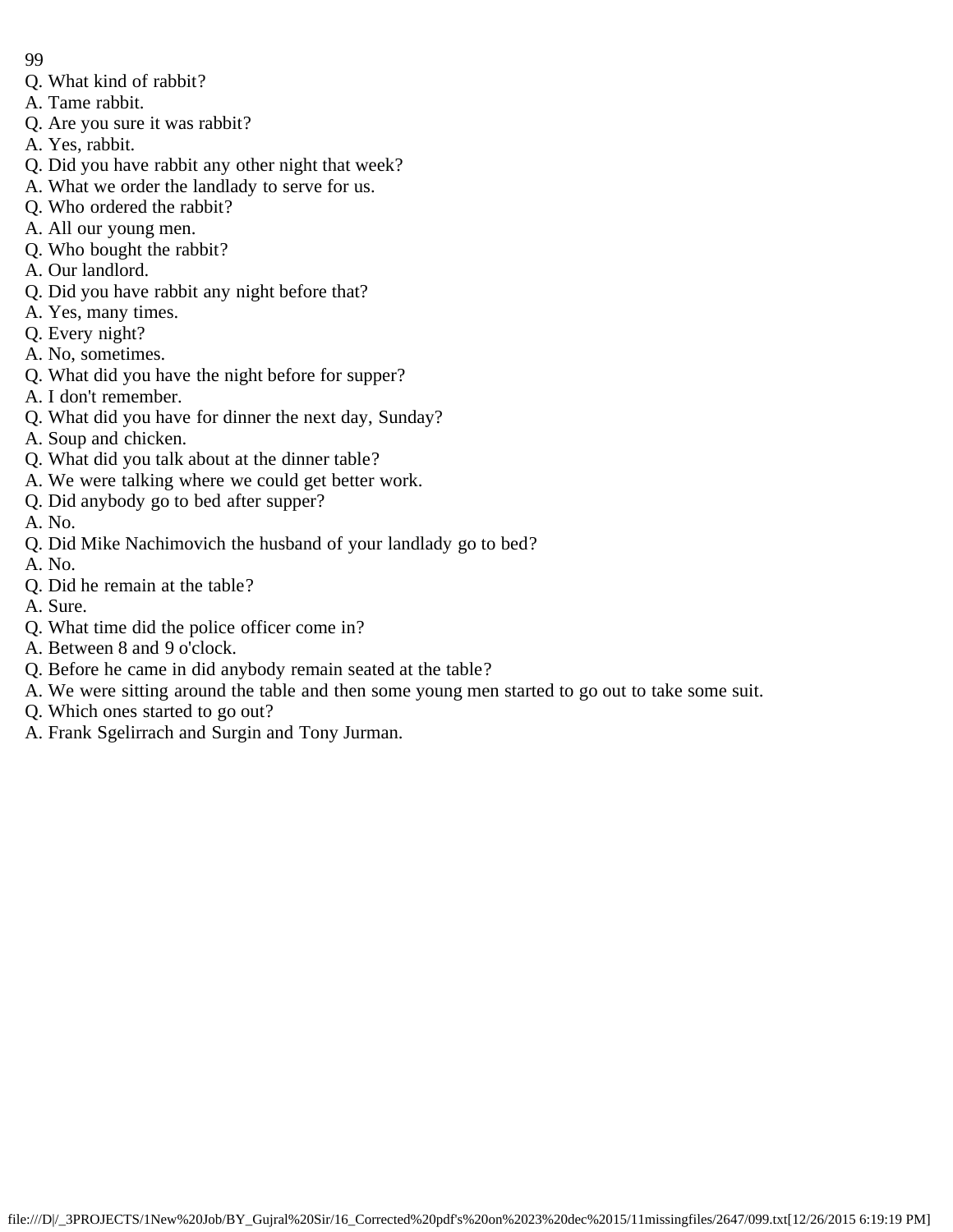- Q. Did you all remain seated at the table from the time supper was finished up until the time the policemen came in?
- A. We were sitting around the table. Only the men that had to go out to take the suit, they prepared to go out.
- Q. Did anyone of the men who had supper with you leave the room up until the time the policemen came in?
- A. No, sir.
- Q. What was Mrs. Nachimovich doing?
- A. Washing dishes.
- Q. Was she in the same room washing dishes? Or in the next room?
- A. She was in the next room. There is a door open that is connecting the two rooms.
- Q. Where was Mrs. Nachimovich's children?
- A. The father was playing with them.
- Q. Did anyone leave the room and go to the toilet?
- A. No, sir.
- Q. Did anyone leave the room and go upstairs?
- A. No.
- Q. How was Frank Pezzulich dressed that night?
- A. Just as he is now.
- Q. Did he have a collar and tie on that night?
- A. Yes.
- Q. How was Sgelirrach dressed?
- A. The same shirt and the same things he has on now.
- Q. The same tie and the same shirt?
- A. Yes.
- Q. Did he have a cap?
- A. Yes sir.
- Q. Did you have your pictures taken with Frank Pezzulich?
- A. No, sir.
- Q. Did you ever have your picture taken in a cowboy's uniform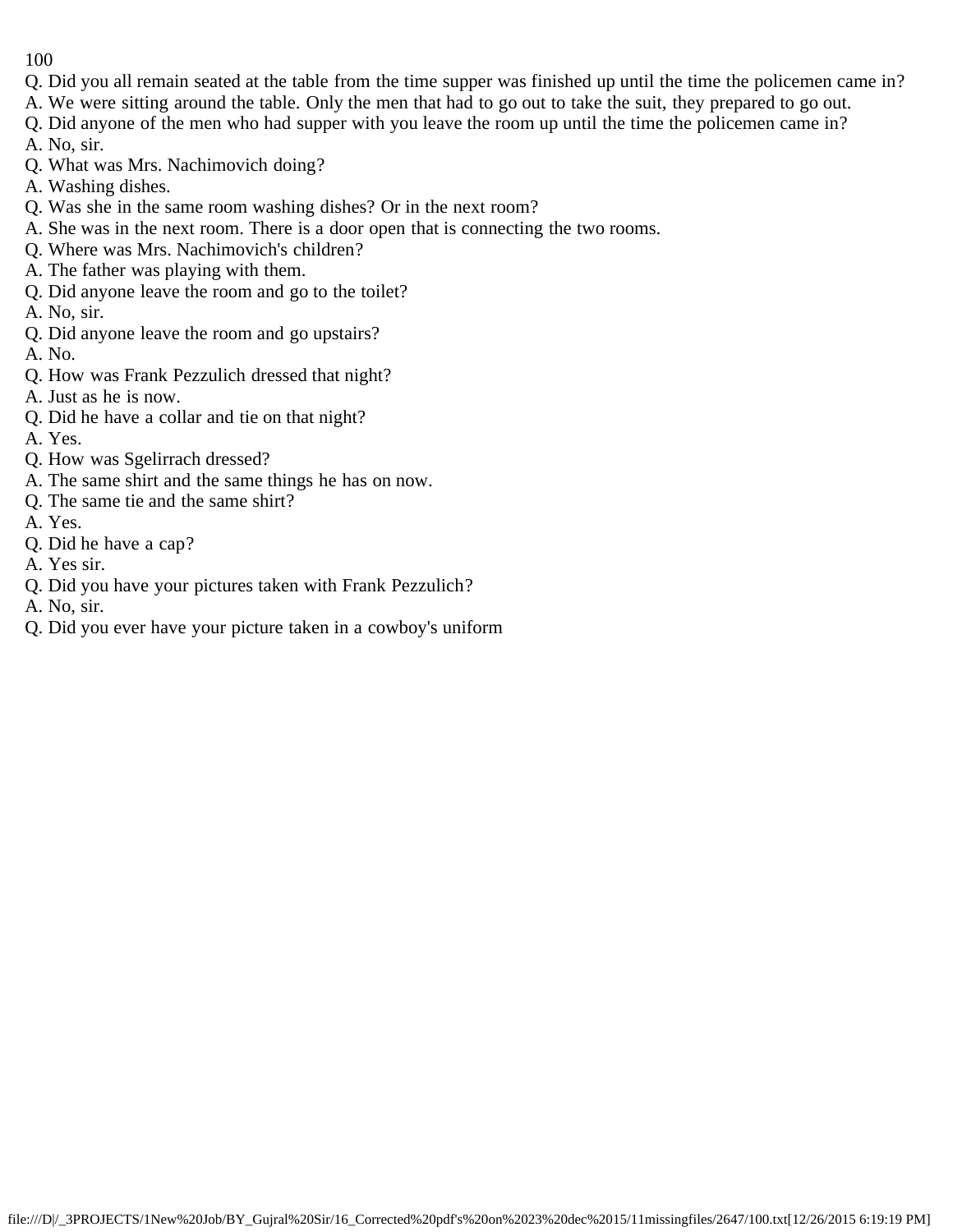- with Frank Pezzulich?
- A. Yes, Sgelirrach.
- Q. Did you ever own a gun, revolver?
- A. Yes, I had a cowboy revolver.
- Q. Did you own it while you lived in 408 West 24th Street?
- A. I don't know.
- Q. When did you own that revolver?
- A. Never.
- Q. Where did you get the revolver that you had your picture taken with?
- A. You get that revolver, that funny (phony?) revolver when you get your picture taken.
- Q. How many people came in with the officer?
- A. Four men came, of whom I recognized the tall detective.
- Q. Are all the men that came in that night outside in the hallway now?
- A. I don't recognize anybody only the four detectives.
- Q. Look at that man (indicating Frank Zic): did you ever see that man before today?
- A. The first time I saw him was in the small court.
- (At this point Mr. Summers enters the court room).
- Q. Look at this man (indicating Summers) did you see that man in the dining room in 24th Street?
- A. I could not remember that. When I saw the man the first time, I could not remember.

BY THE COURT:

- Q. You will not swear that they did not go there with the officer will you?
- A. I cannot swear that. I don't know if they were those men.

BY MR. BOHAN:

- Q. How many men came in with the officer?
- A. Four men came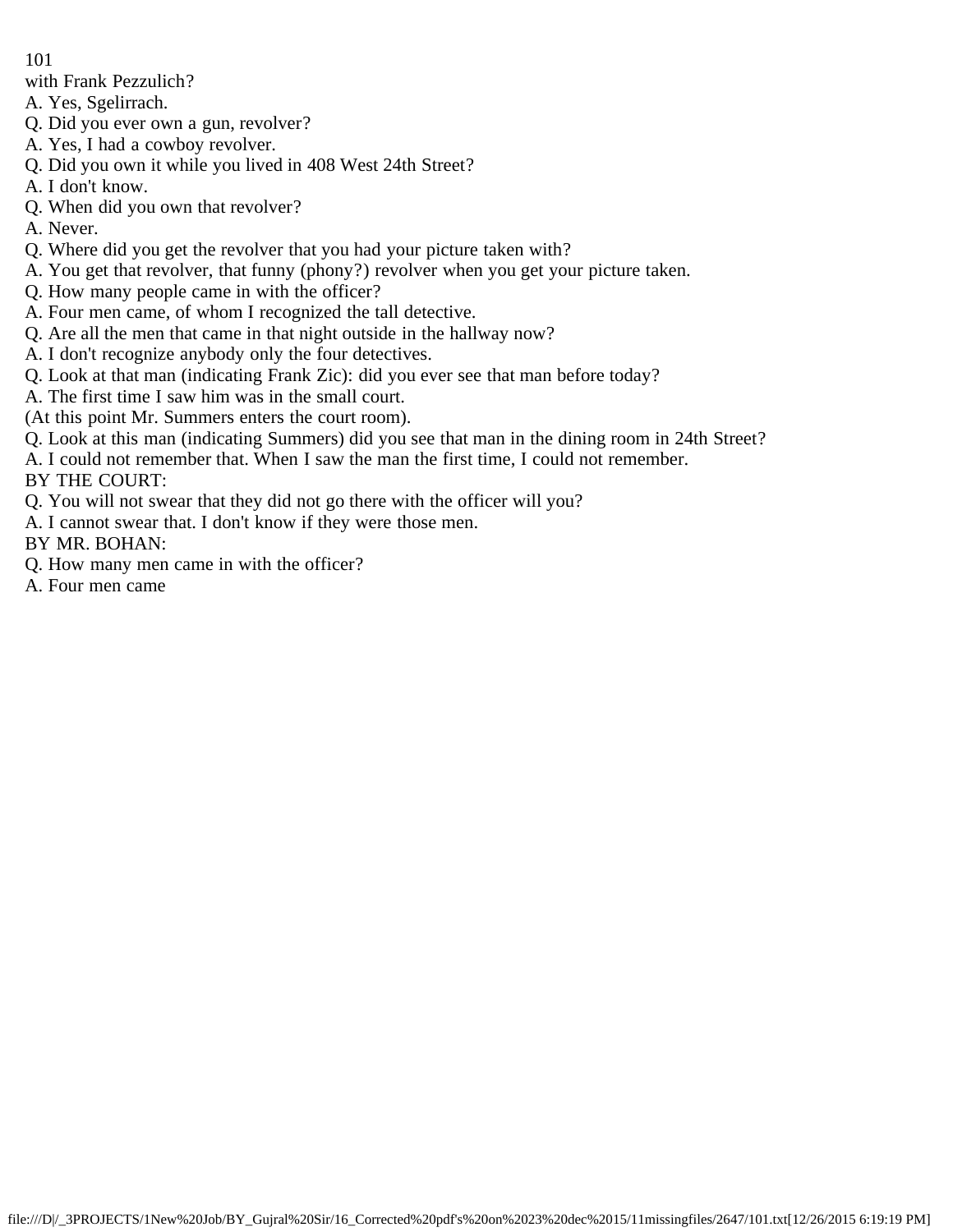in. I don't know who else.

- Q. That is four men including the officer?
- A. There was two detectives and two other men. I know four men came. I don't know if there were more or less.

Q. How long after Frank Sgelirrach and Anton Jurman and Pete Jurman left the dining room did the officer come in with the four men?

- A. Less than a minute.
- Q. Where was Frank Pezzulich when the officer came in and what was he doing?
- A. He was sitting, and when he saw the policeman he stood up.
- Q. What did he say?
- A. Nothing.
- Q. Did the officer or any of the men talk to him?
- A. Yes, sir.
- Q. Did he say anything to them or to anyone after they spoke to him?
- A. No.
- Q. Did any of the men that were with the police officer speak Croatian?
- A. No.
- Q. Did you hear anything that Sgelirrach said to the policeman in the dining room?
- A. No.
- Q. But these four men were in the dining room with the policeman?
- A. Yes.
- Q. How long were they in there before they left?
- A. I think they stood there about ten minutes.
- Q. Who left with them?
- A. Frank Pazzulich and Frank Sgelirrach.
- Q. Do you speak Croatian?
- A. The same language I speak now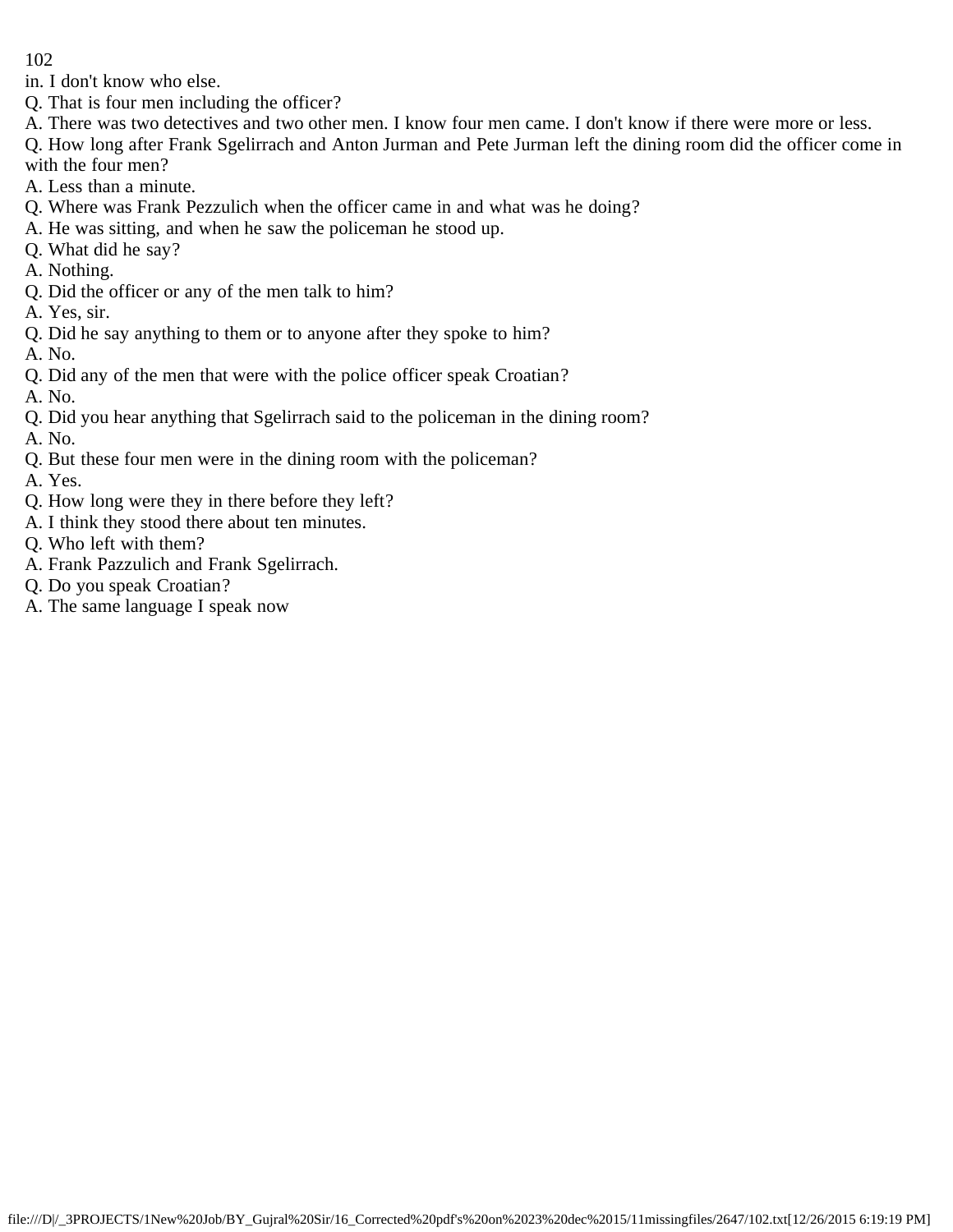- Q. Do you understand any other language?
- A. No, sir.
- Q. You are a friend of Pezzulich and Sgelirrach, are you?
- A. I am a friend.
- Q. You would like to help them?
- A. If I could help them I would because they are good, honest men.
- Q. When did you first learn that Sgelirrach and Pezzulich were arrested?
- A. The same night.
- Q. Who told you?
- A. Tony Kreulich.
- Q. Are you still living at 408 West 24th Street?
- A. I am not living there. When I come to visit them I go there.
- Q. How many nights a week on an average do you eat and sleep in 408 West 24th Street?
- A. Sometimes in three months I never come there.
- Q. How many times have you slept and eaten in 408 West 24th Street since March 22nd?
- A. About seven times.
- Q. Have you talked about this case at 408 West 24th Street when you had your meals, or at any other time?
- A. We were talking that those men that are tried are both honest, and that the real culprits are out.
- Q. You know Leon DePiere?
- A. Yes.
- Q. Do you know who the real culprits are?
- A. I don't know.
- Q. Do you know De Franzo?
- A. Yes sir.
- Q. Do you know Tony Conak?
- A. Yes sir.
- Q. Do you know Peter Bozgak?
- A. I don't know.
- Q. Did you see De Piere, De Franzo or Tonak on Saturday,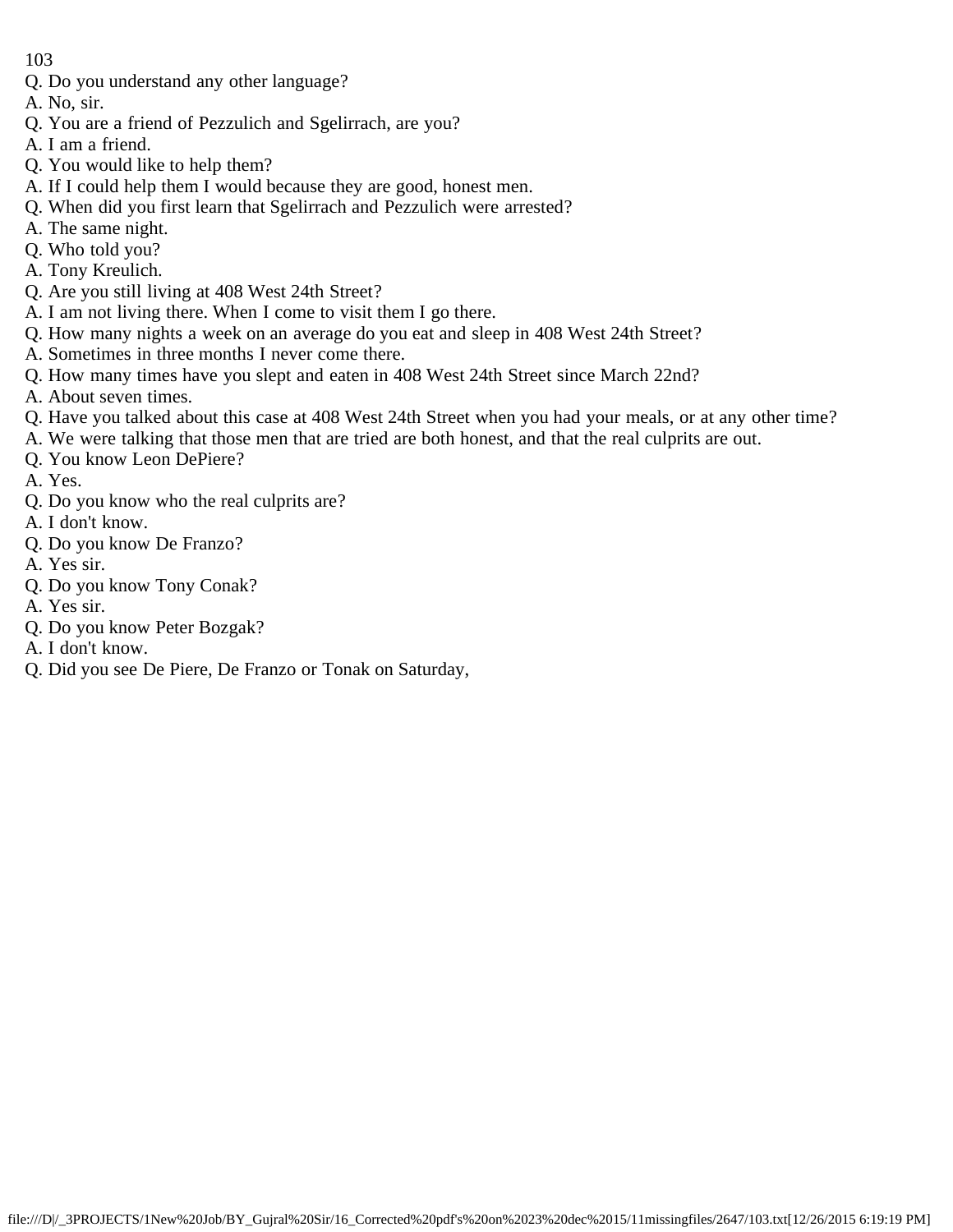March 22nd?

- A. No.
- Q. Did you see De Piere next day at dinner on Sunday?
- A. Yes, Leon De Piere.
- Q. Where does Leon De Piere live if you know?
- A. He is living in Philadelphia.
- Q. Did he sleep and eat at 408 West 24th Street any time before March 22nd?
- A. Never.
- Q. Did he sleep and eat with your cousin Emily Strolich at 826 Greenwich Street?
- A. I don't know that.

Q. Did you see any of those men, De Piere, De Franzo and Conak on Saturday afternoon at 5 o'clock when you were at your cousin's house 826 Greenwich Street?

- A. No, sir.
- Q. Have you see DePiere or De Franzo since Sunday March 23?
- A. I saw De Piere.
- Q. When?
- A. 1 o'clock, after midday.
- Q. On Sunday, March 23rd?
- A. That was Sunday.
- Q. Have you ever seen him since?
- A. No, sir.
- Q. Have you visited Pezzulich or Sgelirrach in the prison?
- A. No, sir.
- Q. Did you visit your brother there?
- A. Yes, sir.
- Q. Did you talk to him?
- A. Yes, sir.
- Q. How many times did you visit the prison?
- A. Five or six times.
- Q. How many times did you see Pezzulich and Sgelirrach there?
- A. I did not see them.
- Q. How many times have you spoken to Mary Nachimovich about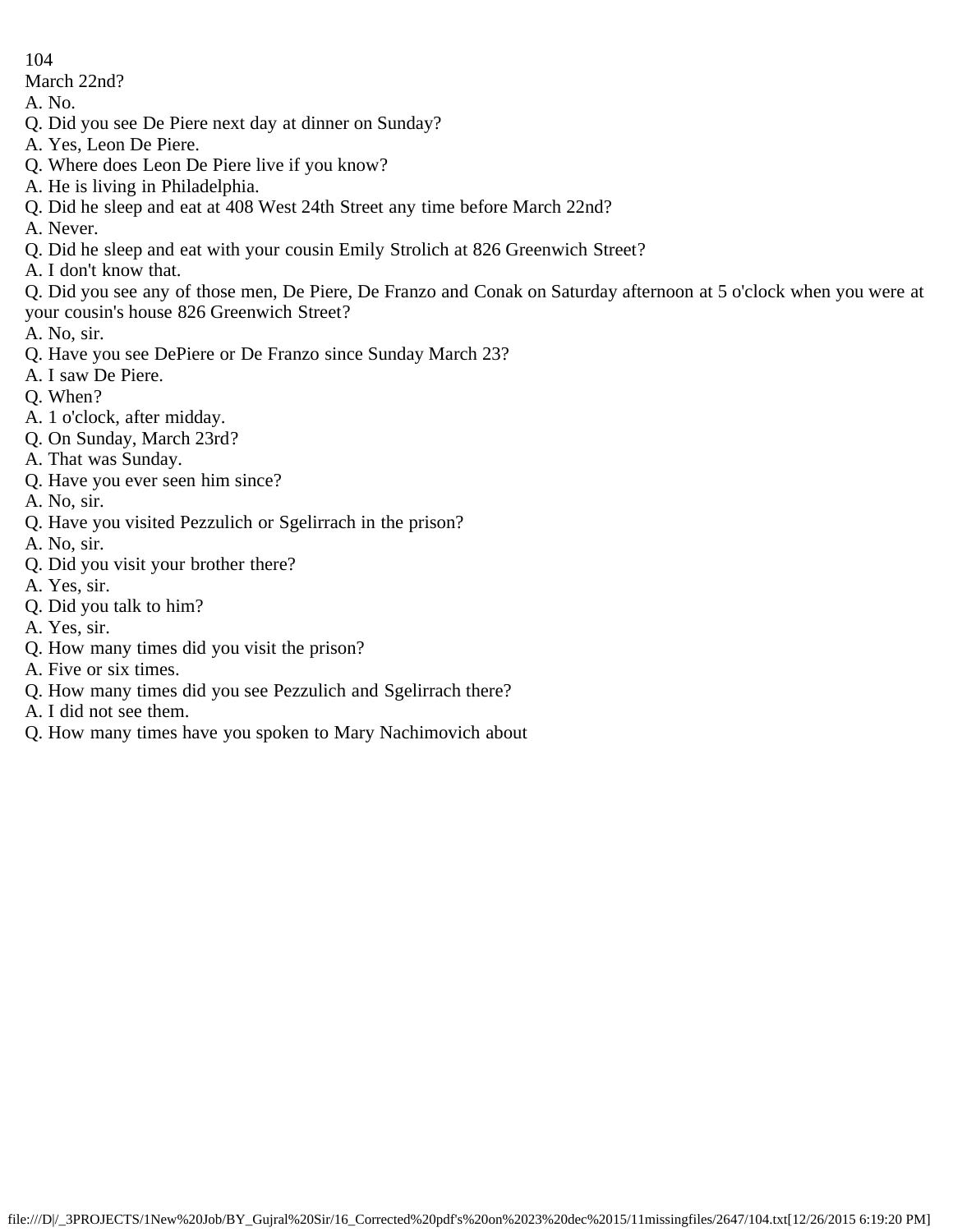what you were going to testify here today?

- A. I did not speak to her about that.
- Q. Did you speak to her husband Nachimovich?
- A. No.
- Q. Did you ever speak with Pete Jurman the man who was here this morning.
- A. Yes, I told him those are honest men.
- Q. How often did you go to your cousin's house at 828 Greenwich Street?
- A. I was there about four times, as I am working.
- Q. How many men slept on the same floor that the dining room is on?
- A. Only Nachimovich with his family
- Q. After you came home every night during the strike for supper did you go upstairs to your room and wash up?
- A. Yes. When I get up in the morning I wash myself.
- Q. Did you go there after or before supper, to your room?

A. No.

- Q. How many rooms are there on the top floor?
- A. Five.

Q. Do you always spend most of your time in the landlady's dining room or do you spend most of the time in your own room?

- A. Every one goes in his room upstairs.
- Q. Why was it everybody was in the dining room after you had your supper, until 9 o'clock?
- Objected to as calling for a conclusion and question withdrawn.
- Q. Why did you remain in the dining room after supper was finished?

A. I stayed there because we were talking what we were going to do, not to go outside on the street where we were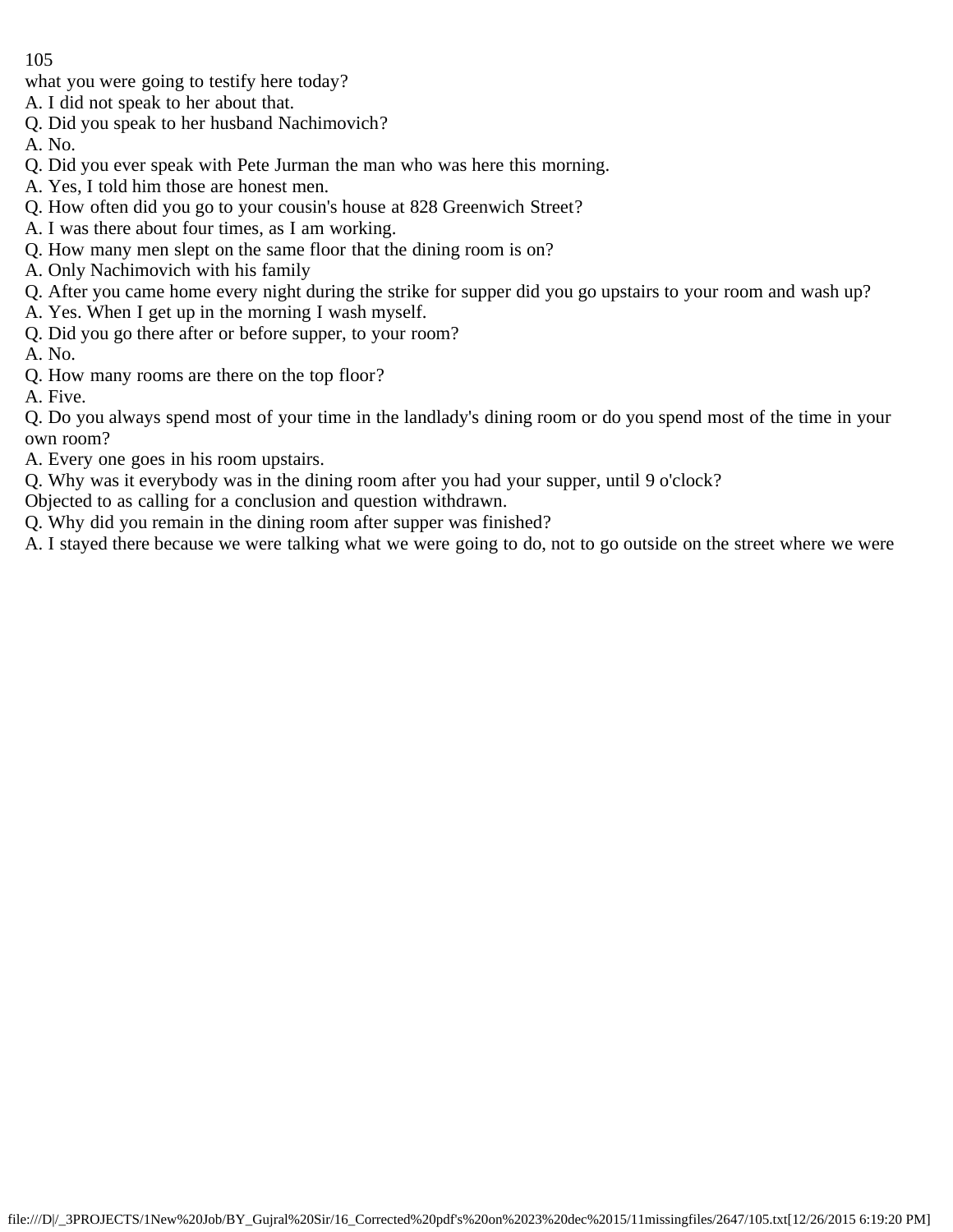liable to be beaten by bums.

- Q. What bums did you fear would beat you?
- A. Men were not working and they were able to kill a person for a quarter.
- Q. Were you out trying to prevent workmen from taking your places at the strike?
- A. No, sir. I always can get a place to work when I want it.
- Q. Did anyone take your place when the strike started?
- A. No, sir. The boat was tied.
- Q. Where did your boat put up?
- A. In the Marine Shop of the Lehigh Valley.
- Q. What street?
- A. Lehigh Valley side. There is no street. We call it the Marine shop.
- Q. Where did you report for duty every day?
- A. Unionport.
- Q. Where was that?
- A. 85 West Street, New York.
- Q. Did you have to go there every morning when you went to work?
- A. No, only if I want to.
- Q. Where would you get the boat every morning when you went to work?
- A. My boat was tied up by the strike.
- Q. At what pier?
- A. That is not a pier, it is the Marine Shop.
- Q. Was that in Jersey or in New York?
- A. Lehigh Valley side.
- Q. During the strike what did you do?
- A. Nothing, I went to the moving pictures.
- Q. Did you work any other place?
- A. No, because they were striking.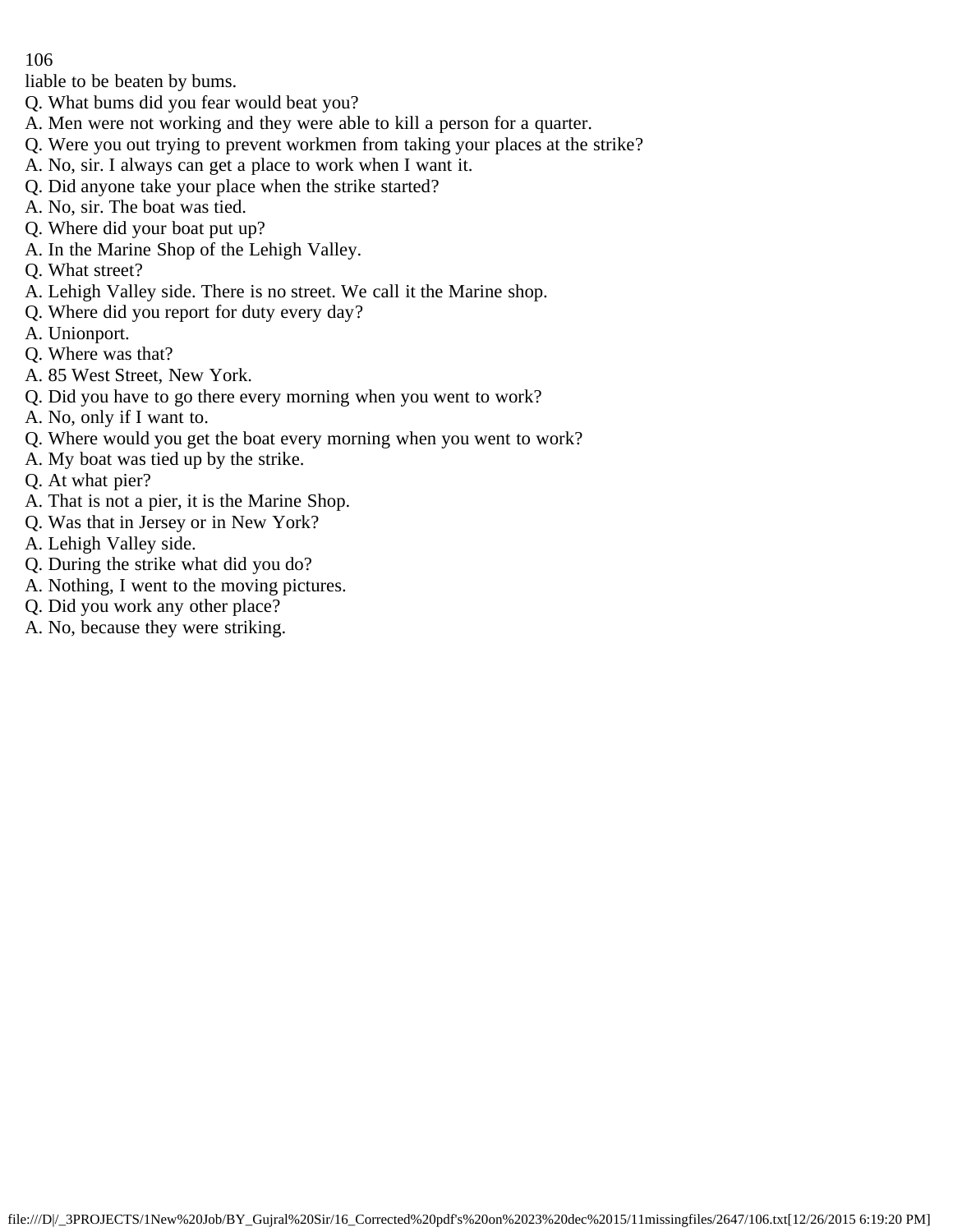- Q. Pezzulich on a strike?
- A. Sure.
- Q. Was Sgelirrach on a strike?
- A. There was no work.
- Q. Was anyone who ate supper with you on March 22nd not on a strike?
- A. No.
- Q. Did anyone come to visit you while you were eating supper that night March 22nd?
- A. No.
- Q. Was anybody paid their weekly wage or their salary that day?
- A. I think Pete Surgin.
- Q. When were you paid?
- A. I am paid every 15 days.
- Q. When were you paid before March 22nd, the last time?
- A. The first of March.
- Q. Did you give any money to your brother that night?
- A. Yes, four dollars.
- Q. He had not been working in how long before that?
- A. 22 days.
- Q. Did you give any money to Frank Pezzulich?
- A. No, sir.
- Q. Did you give any money to Sgelirrach?
- A. No, sir.
- Q. What did you pay your room rent?
- A. I didn't have a room there. I am not paying for a room.
- Q. How much would you pay Mrs. Nachimovich?
- A. Nothing. What I ordered to eat I paid for it.
- Q. How much would you pay for your meals?
- A. 25 or 30 cents.
- Q. How much did you pay for your room?
- A. I did not have a room there.
- Q. You slept there for several nights that week you said?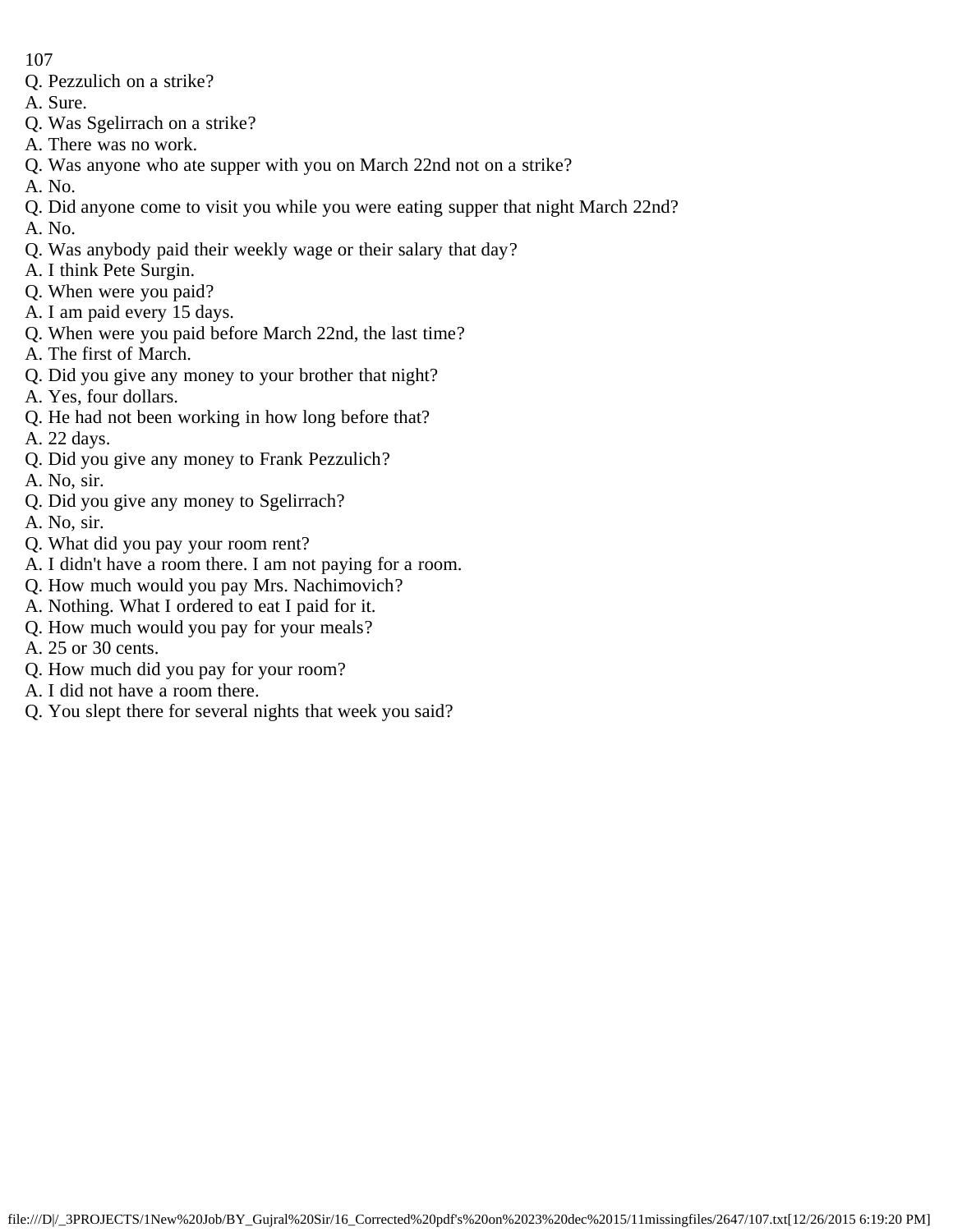- A. Yes, but my countrymen let me sleep there without paying.
- Q. Where did you sleep before you slept in 408 West 24th Street?
- A. In Bank Street.
- Q. 108 Bank Street?
- A. Yes, sir.
- Q. What that with the same women, Mrs. Nachimovich?
- A. Yes.
- Q. Did Puzzulich and Sgelirrach live at 118 Bank Street too?
- A. Yes.
- Q. And your brother?
- A. Yes, sir.
- Q. And De Piere did he live there some times?
- A. No, never.
- Q. And De Franzo?
- A. No, sir.
- Q. And Tonak?
- A. No, sir.
- Q. You never saw them there?
- A. No, they did not live there.
- Q. Where did you see them?
- A. When they came to New York I saw them.
- Q. Where did they come from?
- A. From Philadelphia.
- Q. Do they all live in Philadelphia?
- A. Yes, sir.
- Q. Did they ever live in 828 Greenwich Street?
- A. I don't know that.
- MR. BOHAN: That is all.
- RE-DIRECT EXAMINATION BY MR. ROSENBERG:
- Q. Do you know other people that know these defendants?
- A. Yes, sir.
- Q. Are they other working men who know them?
- A. Sure.
- Q. Do you know what the reputation of each of these defendants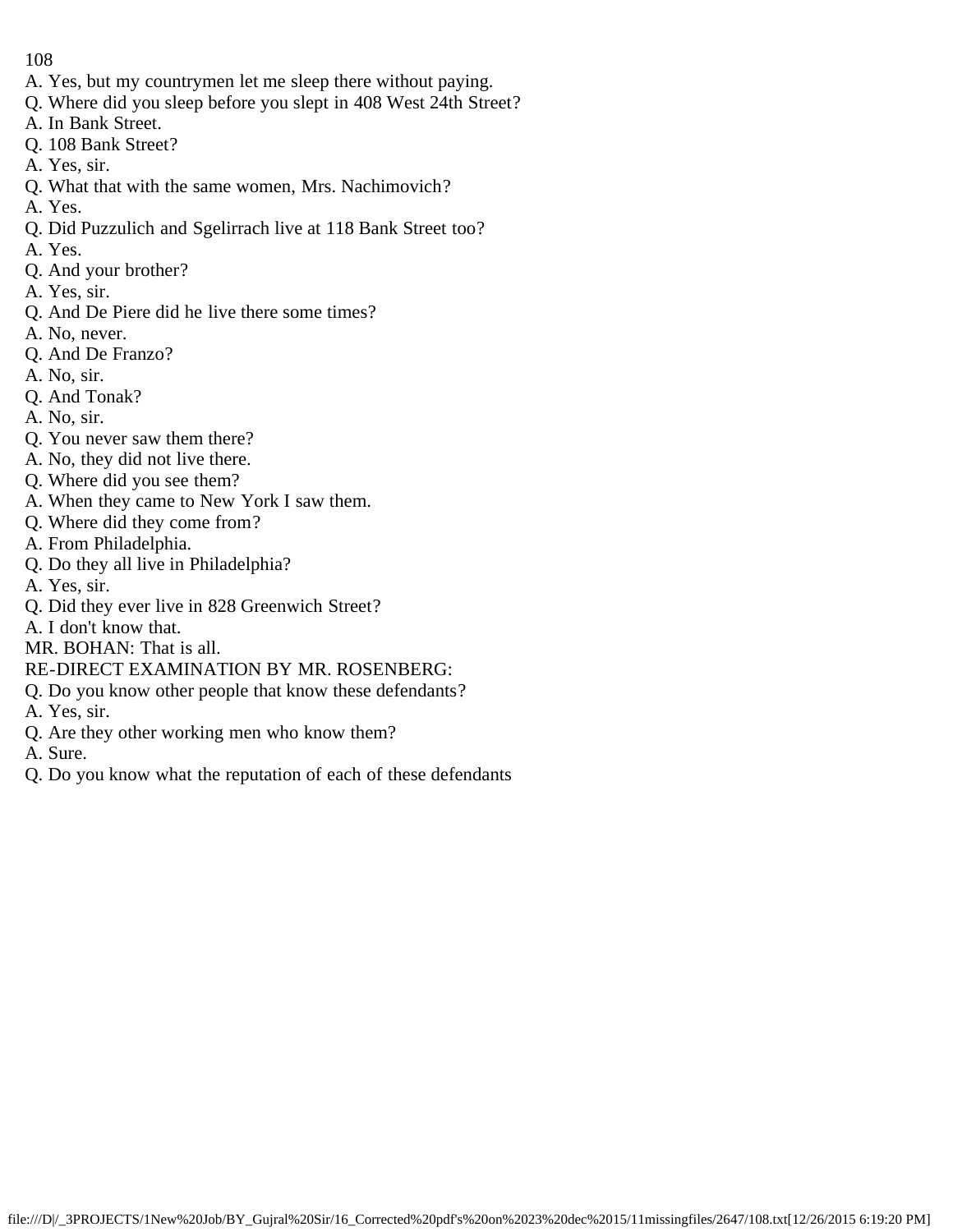- is?
- A. Everybody says that it is bad that honest men are in jail.
- Q. Do you know what the reputation of these defendants is?
- A. Very good.
- MR. ROSENBERG: That is all.
- BY MR. BOHAN:
- Q. Did you ever talk with anybody about the reputation of Pezzulich or Schelirrach?
- A. Yes.
- Q. When and where?
- A. Everywhere. In New York and Jersey.
- Q. With whom have you spoken?
- A. With every man who knows me.
- Q. Did you ever talk with any person about Pezzulich's reputation?
- A. Yes. Nobody tells anything bad about them.
- Q. When and where and with whom?
- A. Every man that I know.
- Q. Every time that you met any of your friends you spoke about the defendants' reputation, did you?
- A. yes, because everybody was inquiring about them.
- Q. Do they inquire about all your friends reputations?

A. Anybody with whom I spoke anywhere about them said it is bad that honest men are in and that the real culprits are out.

- Q. Did Pezzulich and Sgelirrach also go out with your brother?
- A. No, sir.
- Q. Did you ever go out with them?
- A. No, sir.
- Q. Is your brother a friend of Pezzulich and Sgelirrach?
- Objected to, and question withdrawn.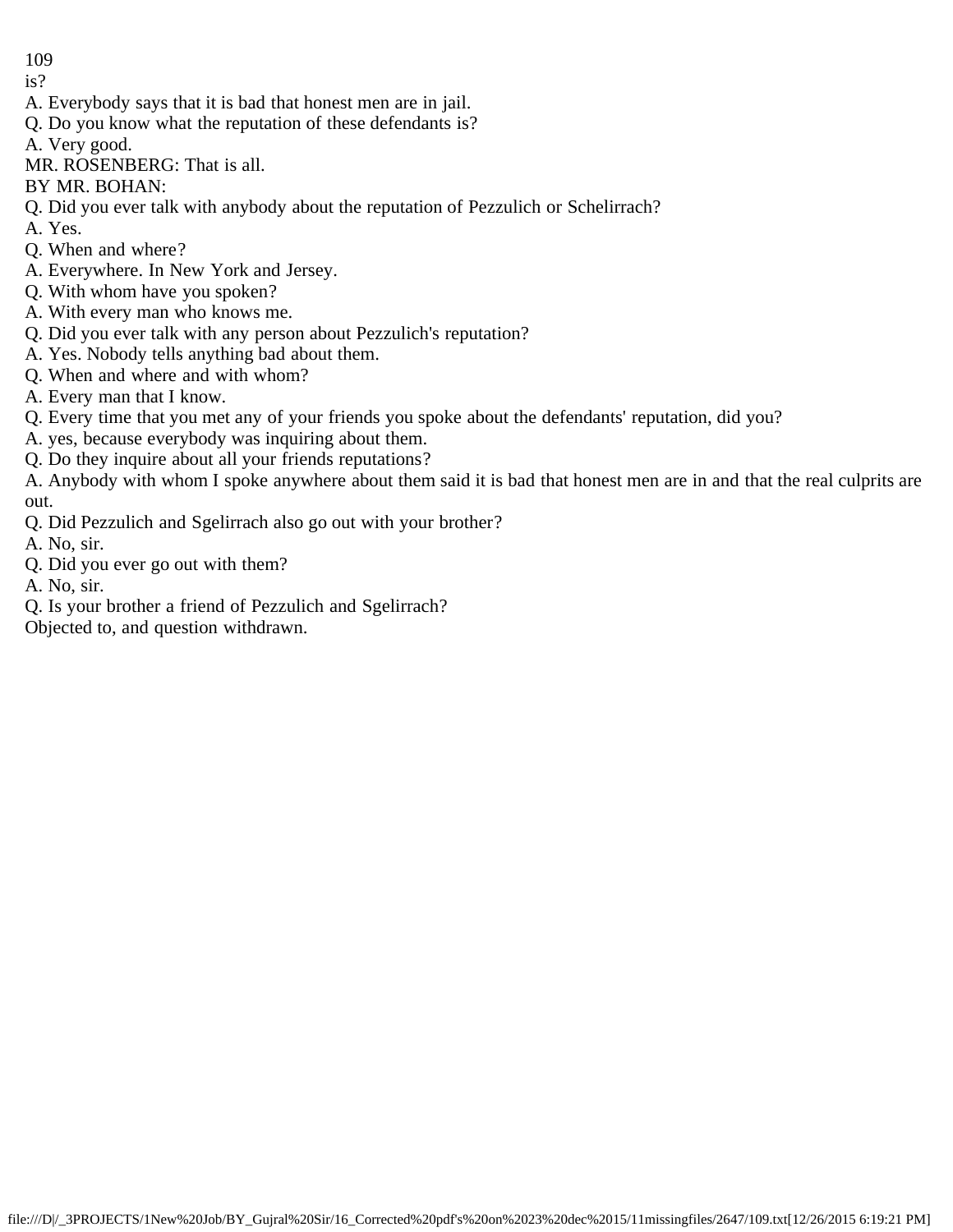MR. BOHAN: That is all.

BY JUROR NO. 8:

- Q. Did you have rabbit dinner alone that night or did every body have it that night?
- BY THE COURT:
- Q. Did you all have rabbit for dinner that night?
- A. Yes, we had all the same food.

ANTON JURMAN, of 408 West 24th Street a witness called on behalf of the defendants, having been duly sworn, testified as follows (through the Interpreter Mr. Ucas):

DIRECT EXAMINATION BY MR. ROSENBERG:

- Q. How long have you lived at 408 West 24th Street?
- A. Three months.
- Q. Did you live in Bank Street before you moved to 24th Street?
- A. Yes.
- Q. From Bank Street you moved with the landlady to 24th Street, is that right?
- A. Yes.
- Q. What is your business?
- A. (In English) Fireman.
- Q. For what company?
- A. (In English) Lehigh Valley.
- THE COURT: Speak either in English or through the Interpreter. You better speak through the Interpreter.
- Q. What company do you work for?
- A. Lehigh Valley Company.
- Q. Doing what?
- A. Fireman.
- Q. Fireman on a boat?
- A. On a boat.
- Q. Do you remember the night that these defendants were arrested?
- A. Yes.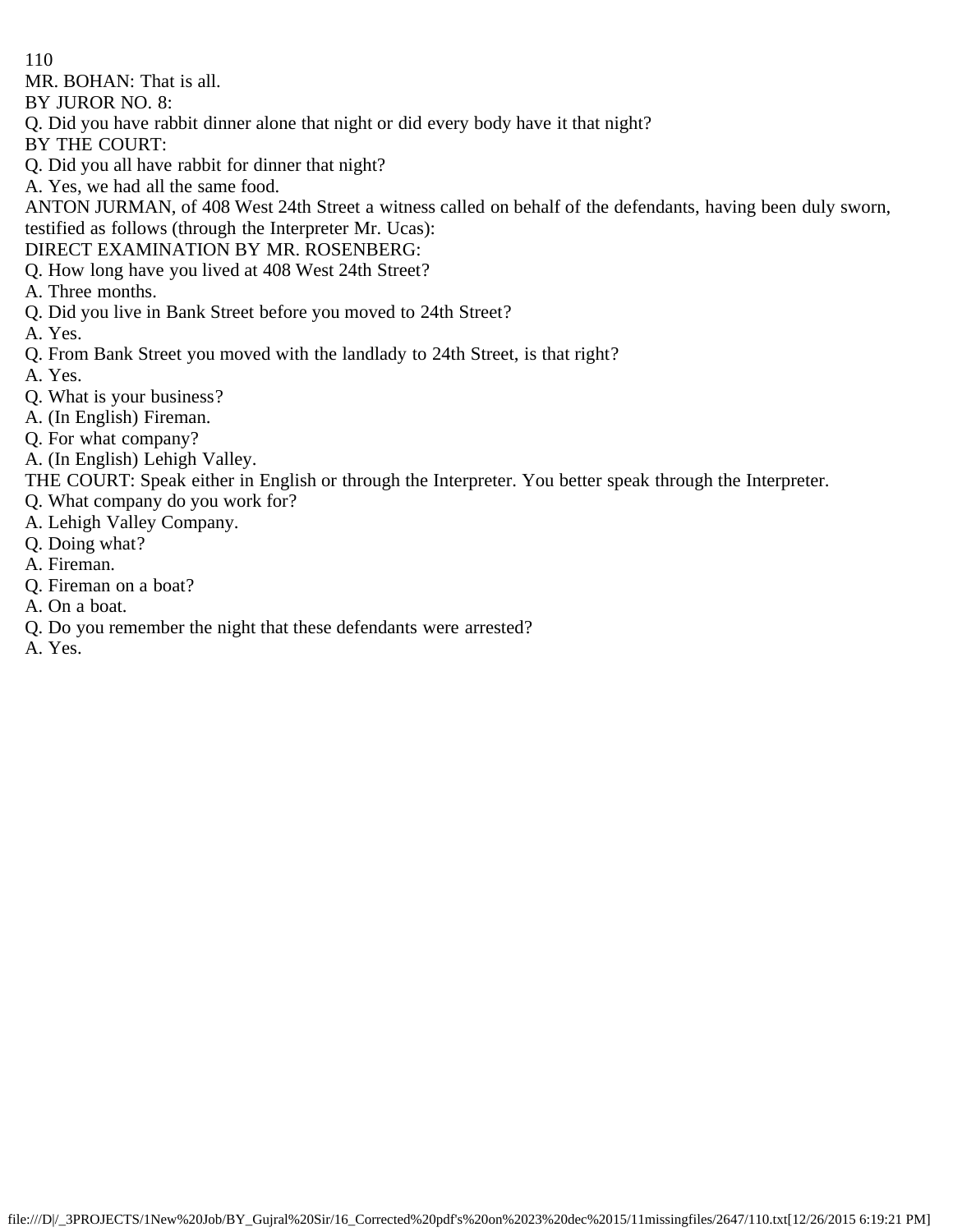- Q. Where were you when they were arrested?
- A. In the house.
- Q. What house?
- A. West 24th Street.
- Q. What room were you in?
- A. In the middle room.
- Q. Did you have supper there that night?
- A. Yes, sir.
- Q. What time did you get home that night?
- A. 6 o'clock.

Q. Did you leave the house from the time that you got home until the policemen came and took the defendants away with them?

- A. No, sir.
- Q. Did the defendants have their supper there that night?
- A. Yes, sir.
- Q. Did you see the defendants leave the house before the policemen took them away?
- A. No.
- Q. Do you know other people who know these defendants?
- A. No.
- Q. Don't you know other working men who know them?
- A. I know the men that work together that are in the same house.

MR. ROSENBERG: That is all.

- CROSS EXAMINATION BY MR. COHAN:
- Q. Are you a friend of Pezzulich and Sgelirrach?
- A. Not very much.
- Q. How long do you know Pezzulich?
- A. I don't know.
- Q. Well, is it five years?
- A. All my life.
- Q. Do you come from the same part of Istria?
- A. I come from Fiume.
- Q. Did you know them in the old country?
- A. Yes, sir.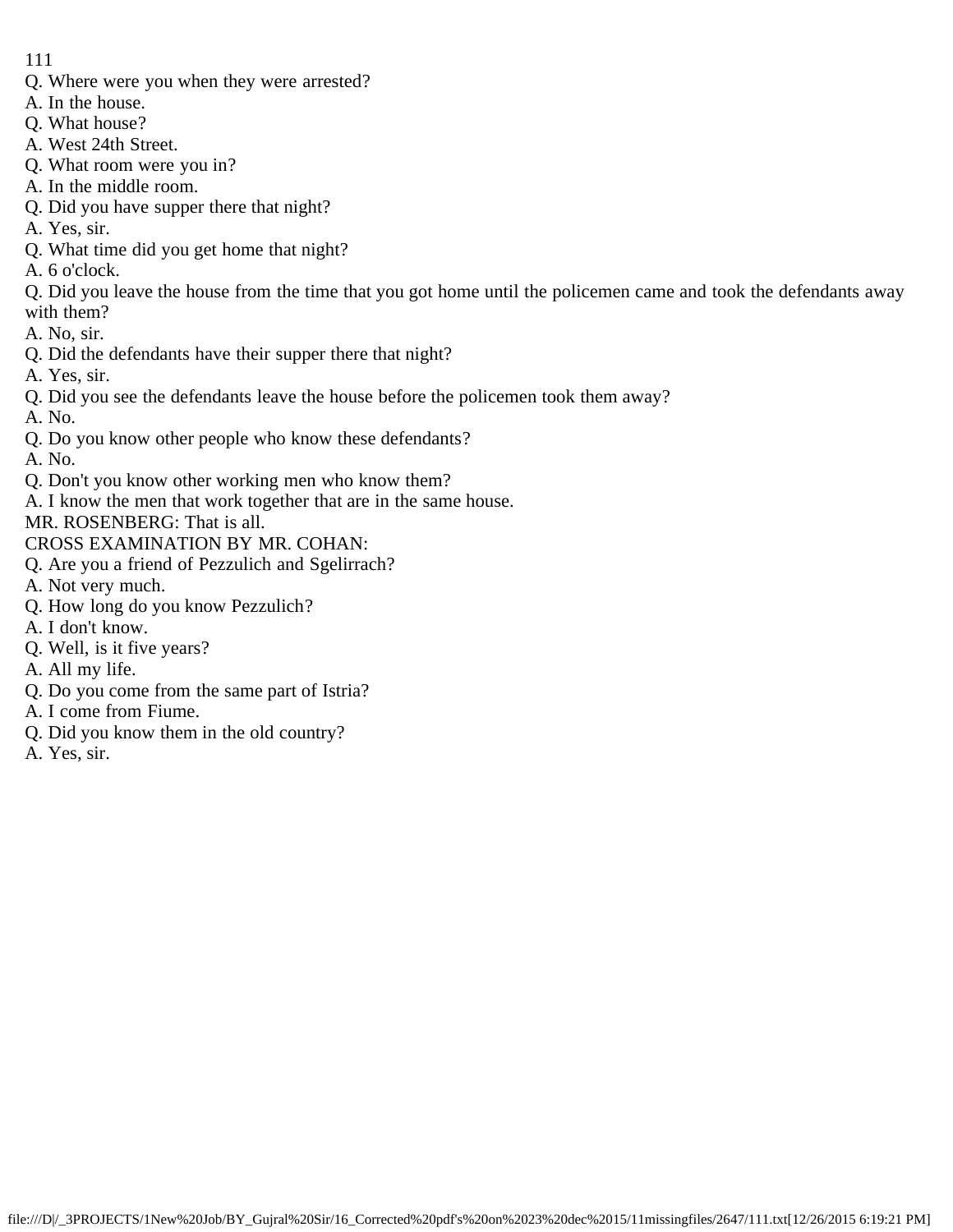- Q. Did you know Sgelirrach in the old country?
- A. Yes.
- Q. Have you lived together most of the time since you have been in this country?
- A. Yes.
- Q. How long are you in this country?
- A. Five years.
- Q. Are you related to Pezzulich or Sgelirrach?
- A. No.
- Q. Are you related to Strolich?
- A. No, sir.
- Q. Are you related to Mary Nachimovich the landlady?
- A. No.
- Q. Does she and her husband come from the same part of Istria that you do?
- A. Yes.
- Q. Were you on strike around March 22nd of this year?
- A. Yes.
- Q. How long were you on strike?
- A. I was on the strike and then I fell sick and so I am not working.
- Q. How many days before March 22nd were you not working because of the strike?
- A. From the 3rd of March.
- Q. Did you work at anything during that time up to the 22nd of March?
- A. No.
- Q. On March 22nd where were you in the afternoon and with whom were you?
- A. I was together with Frank Sgelirrach to buy a suit.
- Q. What time did you come home?
- A. 6 o'clock.
- Q. What did you eat for supper that night?
- A. "Polenda', some kind of oatmeal.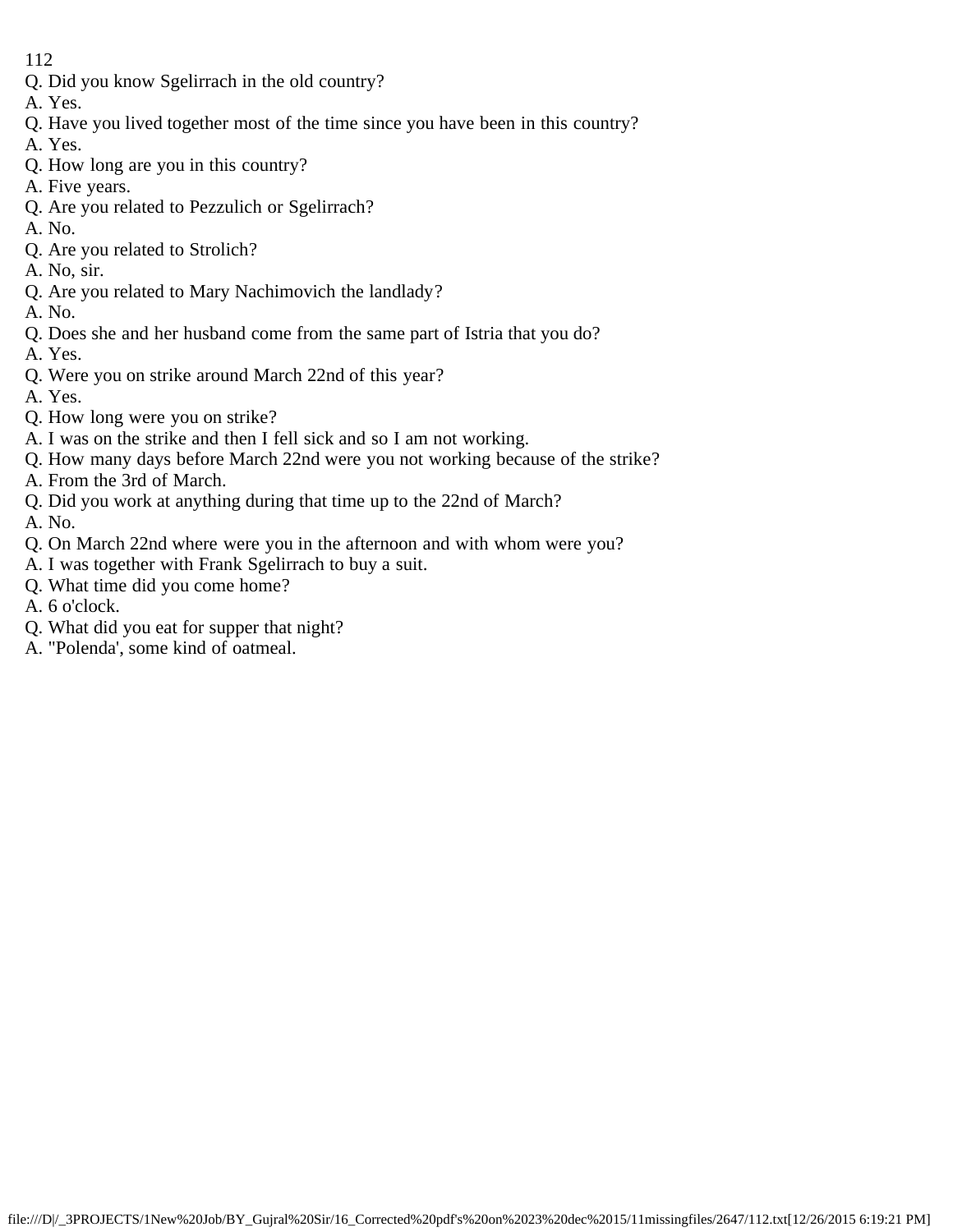- 113
- Q. What kind of meat?
- A. Rabbit.
- Q. Did anybody eat rabbit?
- A. Yes sir.
- Q. How was the rabbit cooked?
- A. As pot roast.
- Q. What time was supper finished?
- A. After six o'clock.
- Q. What did you talk about at supper?
- A. About our work and the strike.
- Q. How many men ate supper that night?
- A. Six or seven.
- Q. After you finished your supper did any one leave the dining room?
- A. No.
- Q. What room did you sleep in?
- A. In a room on the second floor.
- Q. Who slept with you?
- A. Frank Pezzulich the defendant.
- Q. How long were you and he sleeping together?
- A. About two weeks.
- Q. When you came home that night did you find Frank Pezzulich in the dining room or up in your sleeping room?
- A. In the dining room.
- Q. Did you leave the dining room and go up to your sleeping room at any time that night?
- A. No.
- Q. Did any of the men who ate supper leave the dining room up until the time when the policemen came, and go to their sleeping room?
- A. We were all together.
- Q. Did any one leave and go to the toilet?
- A. I cannot tell you. I can't remember.
- Q. Did you all get up from the table after supper was finished?
- A. Some of us stood up and some remained seated.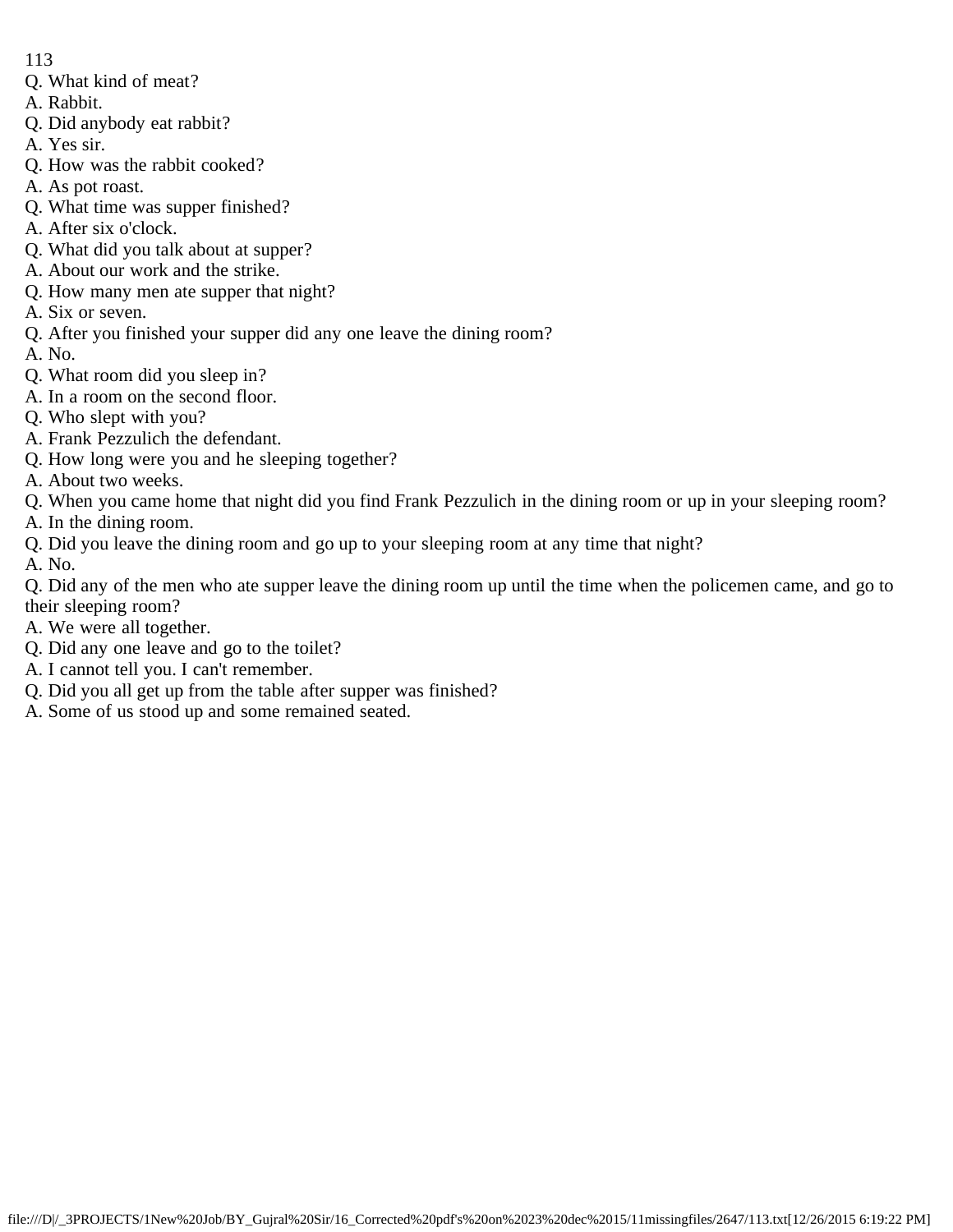- Q. Did any of those go to their room or go out or go any place after they left the supper table?
- A. We were all together.
- Q. Who sat next to you at the table?
- A. Frank Pezzulich and Mike Strolich.
- Q. What time did the policemen come in?
- A. Around nine o'clock.
- Q. How many men came in with them?
- A. Altogether four men.
- Q. Three men who are outside in the corridor?
- A. I don't know them.
- Q. Would you remember the men that came in with the police officer?
- A. No.
- Q. Look at these men (indicating Frank Zic), did that man come in with the police officer?
- A. Perhaps.
- Q. Did any of the men that came with the police officer speak your language, Croation?
- A. I did not hear them.
- Q. Do you speak Italian?
- A. No sir.
- Q. Do you understand Italian?
- A. Very few words.
- Q. Look at this man Summers, was he there that night with the officer?
- A. I can't tell you. The only man I recognize is the tall detective.
- Q. Officer Murphy?
- A. Yes sir, that man (officer Murphy standing up).
- Q. Did you hear any of the men that came with the police officer speak?
- A. No.
- Q. Did you hear what any of them said?
- A. No.
- Q. Were you all sitting down at the table when the officer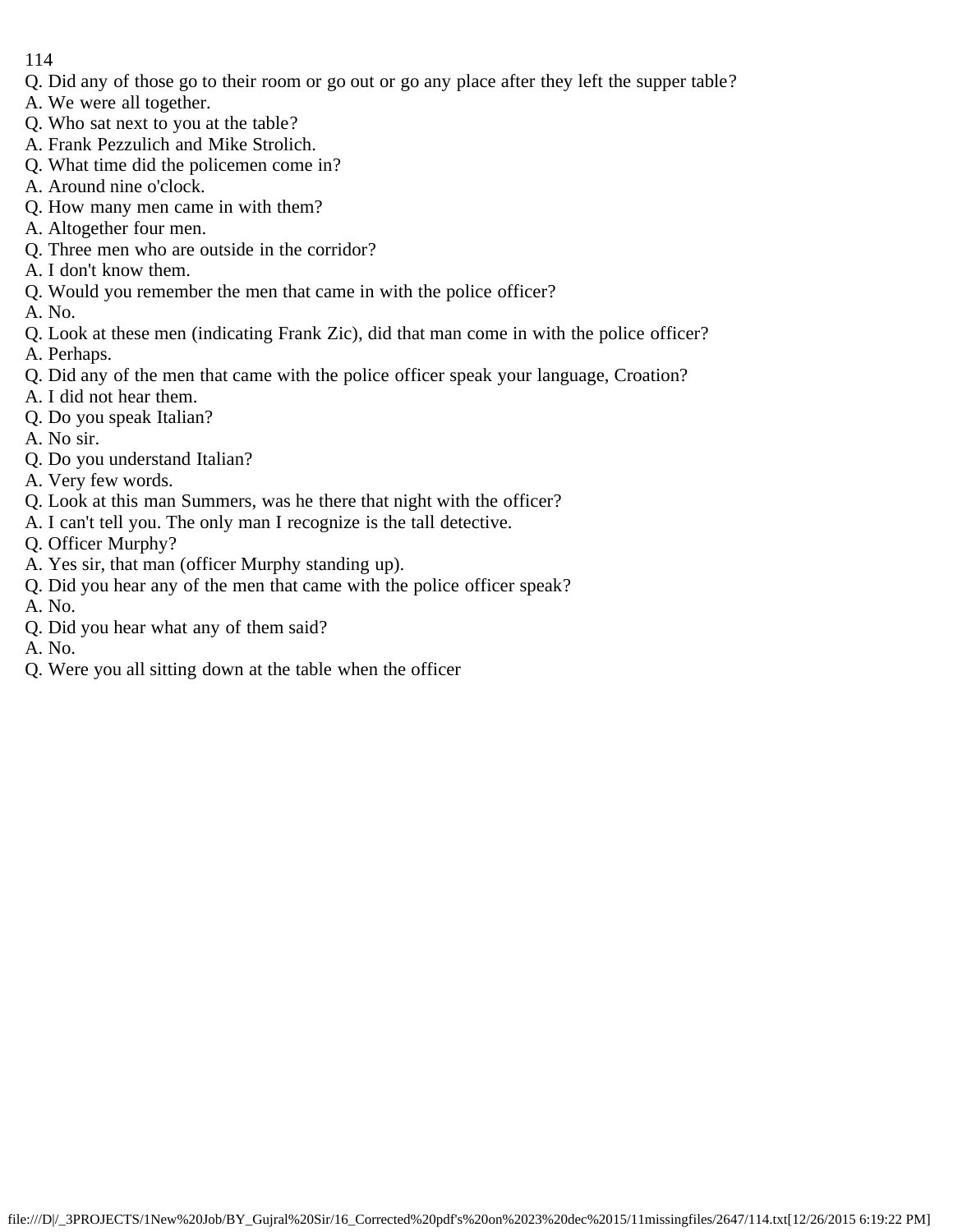came with the four men?

- A. Yes.
- Q. Who had left the room before the officer came in?
- A. We were all in the house.
- Q. Did any men leave the room before the officer came in?
- A. No, all were in the house.
- Q. Did Frank Sgelirrach leave the room before the officer came in?
- A. No, we were going out to take the suit and we were stopped at the bottom of the steps.
- Q. When you left the dining room did you walk through a hallway?
- A. We went through the door, out.
- Q. Who left the room?
- A. Nobody.
- Q. You left the kitchen, did you not?
- A. Yes sir.
- Q. Who was with you?
- A. Pete Surjian and Frank Sgelirrach.
- Q. Did you have to walk down the stairway?
- A. We were going down the steps.
- Q. Where did you meet the policeman and the men who were with him?
- A. At the bottom of the steps near the door of the house.
- Q. Did they say anything to you?
- A. Yes sir.
- Q. Did they speak English or Croatian or Italian?
- A. English.
- Q. Did you hear Sgelirrach say anything?
- A. No sir.
- Q. Did the officer take you all back to the dining room?
- A. Yes.
- Q. Did the officer or the men who were with him say anything?
- A. No, nothing.
- Q. Did you hear Sgelirrach say anything?
- A. No sir.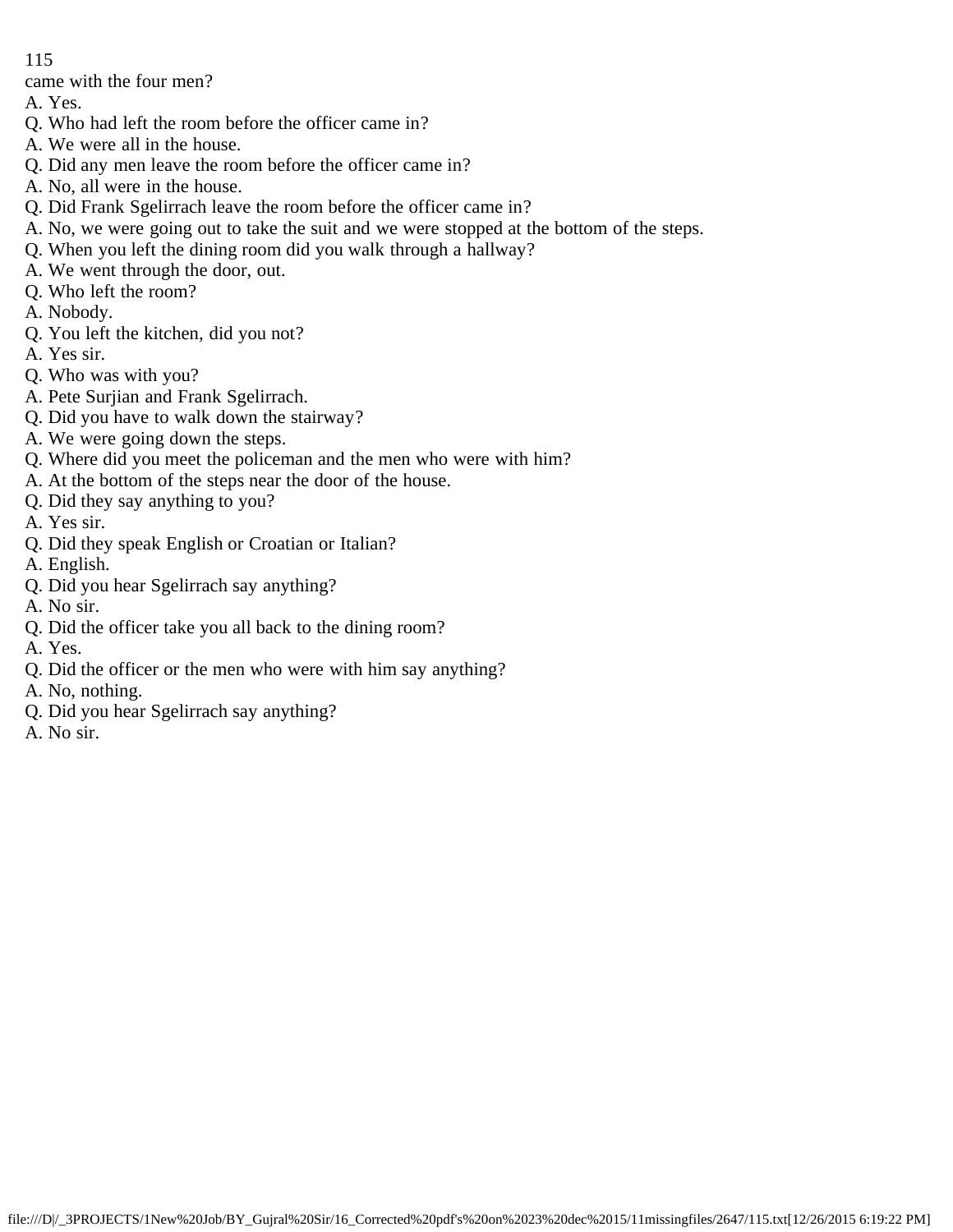- Q. Did you near Pezzulich say anything?
- A. He was talking with the detective, but I don't know what about.
- Q. Was he talking in English?
- A. Yes sir.
- Q. Did you hear what Pezzulich said?
- A. I heard him talking but I didn't understand what he was talking about.
- Q. Were all the other men in the room that you left there who had supper with you?
- A. Yes.
- Q. How many men were in the room when the detective was there?
- A. Six or seven.
- Q. And who left with the detectives?
- A. The detectives asked for two men that could tell anything about Frank Strolich.
- Q. And who did they take away?
- A. Frank Sgelirrach and Frank Pezzulich.
- Q. When did you first learn that Pezzulich and Sgelirrach were charged with?
- A. I did not hear about that.
- Q. Are you still living at 24th street?
- A. Yes sir.
- Q. Do you still have supper there every night with your friends?
- A. Some times, not always.
- Q. Do you talk about this case every night?
- A. Sometimes we are talking about that they are honest men.
- Q. Did you talk with anybody at the supper table or at any other place since these men were arrested as to what you were going to testify to?
- A. No.

Q. Have you ever spoken with any other men who were in that dining room on March 22nd about your testimony here today?

A. No.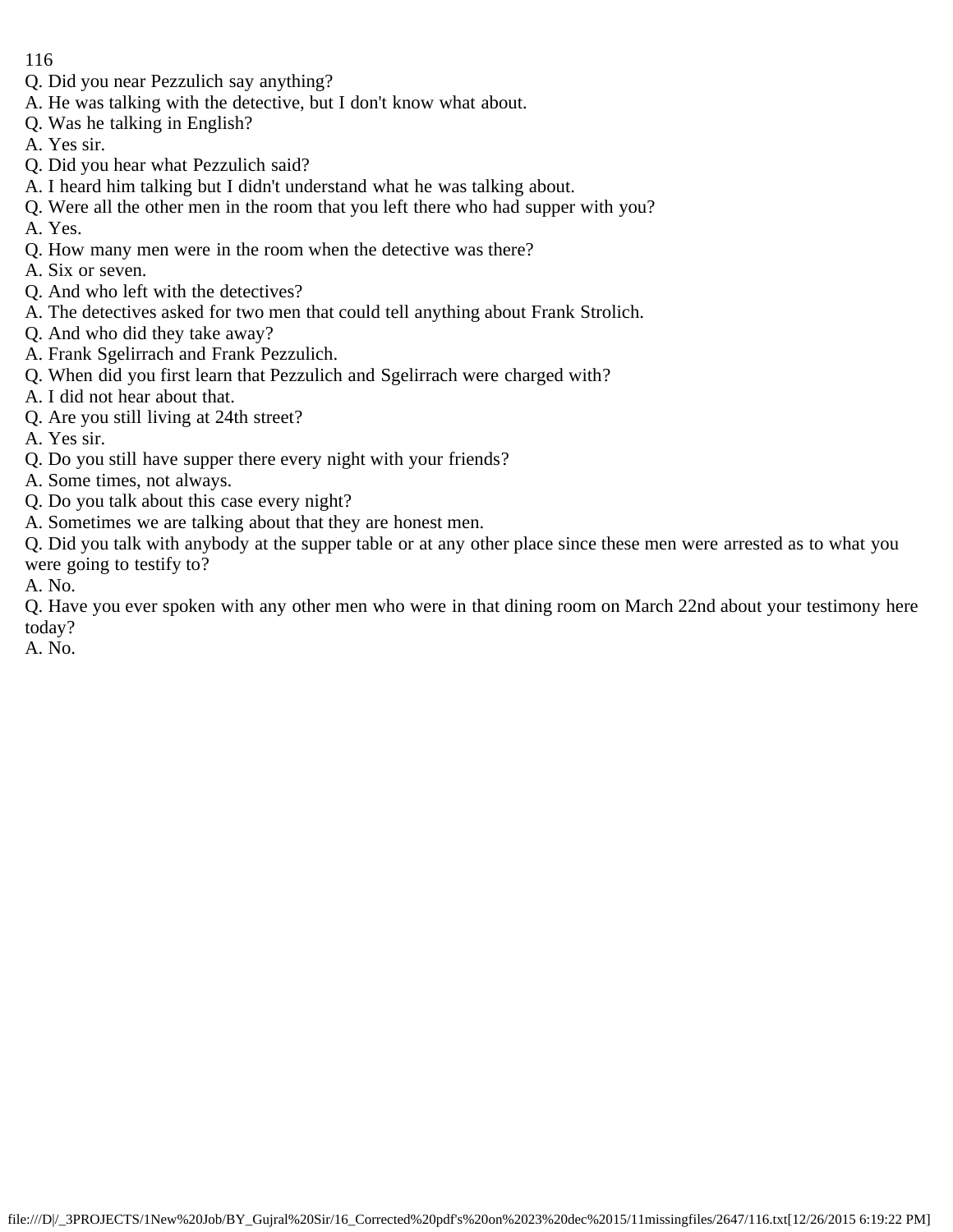- Q. Have you visited Pezzulich and Sgelirrach in the City Prison?
- A. Yes.
- Q. How many times?
- A. Once. I spoke with Pezzulich twice and Sgelirrach.
- Q. Did you tell them what you were going to testify to here today?
- A. No.
- Q. Did you visit Strolich in the City Prison?

A. No.

- Q. When you visited either of the defendants did you talk about the case?
- A. No, we were only complaining about that they are in.
- Q. Do you know Leon De Piere?
- A. Yes, I know him very little.
- Q. Did you ever see Frank Strolich go out with either of the defendants Pezzulich and Sgelirrach, or did you ever see him in company with either of these defendants?
- A. Sometimes.
- Q. Did they go out together?
- A. No sir.
- Q. Did you ever visit 826 Greenwich street?
- A. No sir.
- Q. Do you know Emily Strolich?
- A. Yes sir.
- Q. Did Leon De Piere, Ivan De Franzo or Tony Tonak ever live at 24th street?
- A. No, never that I know.
- Q. Did they ever stop there at any time?
- A. No sir.
- Q. Did you live at 118 Bank street with Mrs. Nachimovich?
- A. Yes.
- Q. Did you ever see De Piere, De Franzo or Tonak there on any night?
- A. No.
- Q. Do you know the three men I have just mentioned?
- A. I know them very litt.e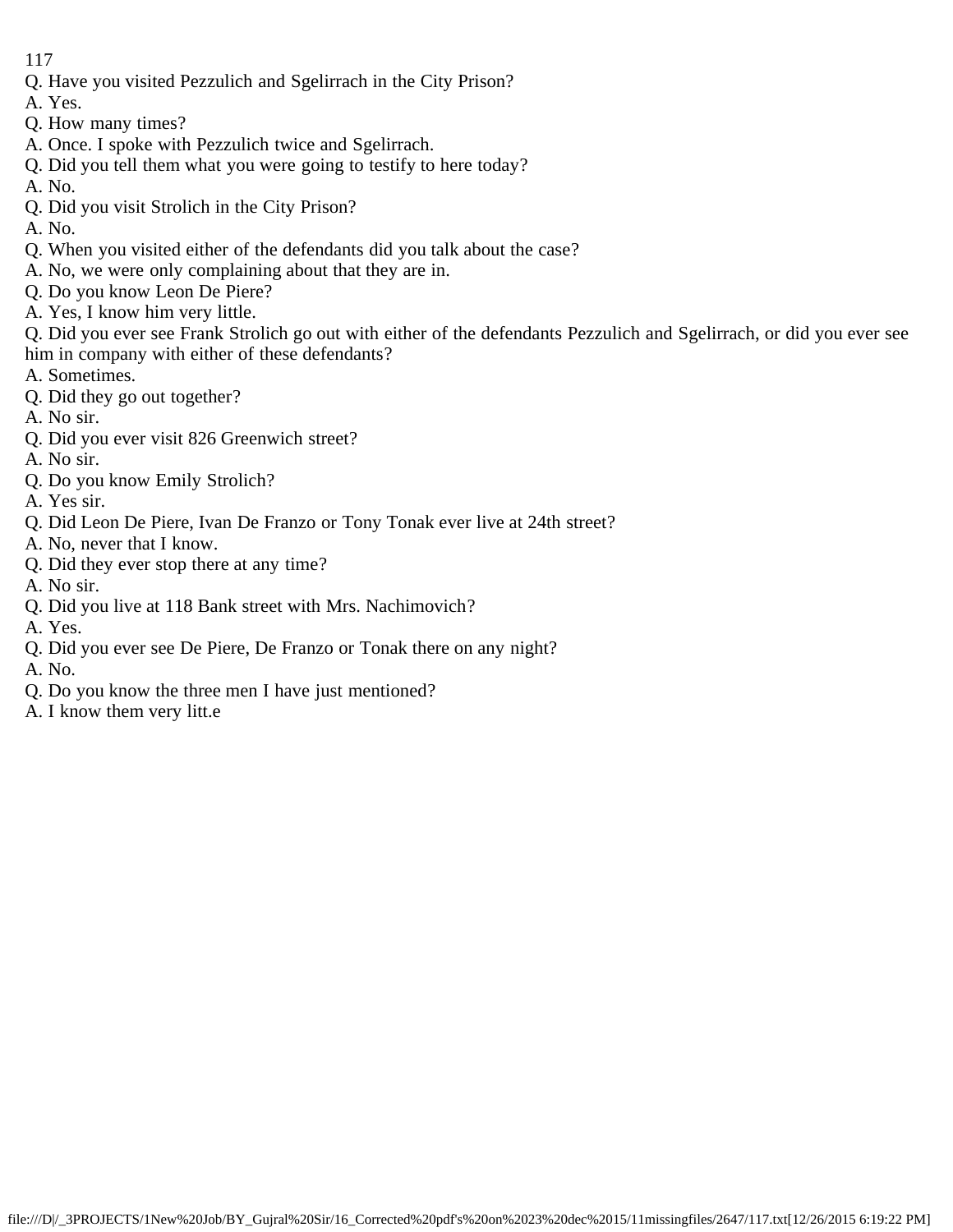- Q. Are they countrymen of yours?
- A. No sir.
- Q. Were you ever in Philaelphia?
- A. Never.
- REDIRECT EXAMINATION BY MR. ROSENBERG:
- Q. Did you talk to me about the case?
- A. No sir.

Q. Do you remember Miss Emily Strolich, the young woman who lives in Greenwich acting as the interpreter between you and me?

- A. I never spoke with you till today.
- Q. Did I ask you some questions through the interpreter Emily Strolich?
- A. No.
- Q. What did I ask you about?
- Objected to. Overruled.
- A. You asked me who was in the house between six and nine o'clock.
- Q. And you did not tell me, did you?
- THE COURT: I exclude that.

JOHN NACHIMOVICH, (408 West 24th street), called and sworn as a witness on behalf of the defendant, testified as follows through the Interpreter, Mr. Ucas:

- DIRECT EXAMINATION BY MR. ROSENBERG:
- Q. Are you the husband of Mary Nachimovich?
- A. Yes sir.
- Q. Do you know these defendants at the bar?
- A. Yes sir.
- Q. Were you home on the night that policeman Murphy came and took them away?
- A. Yes.
- Q. What time did you get home that day or night?
- A. I was the whole afternoon at home.
- Q. What time did the defendants come home that evening?
- A. Frank Pezzulich came first.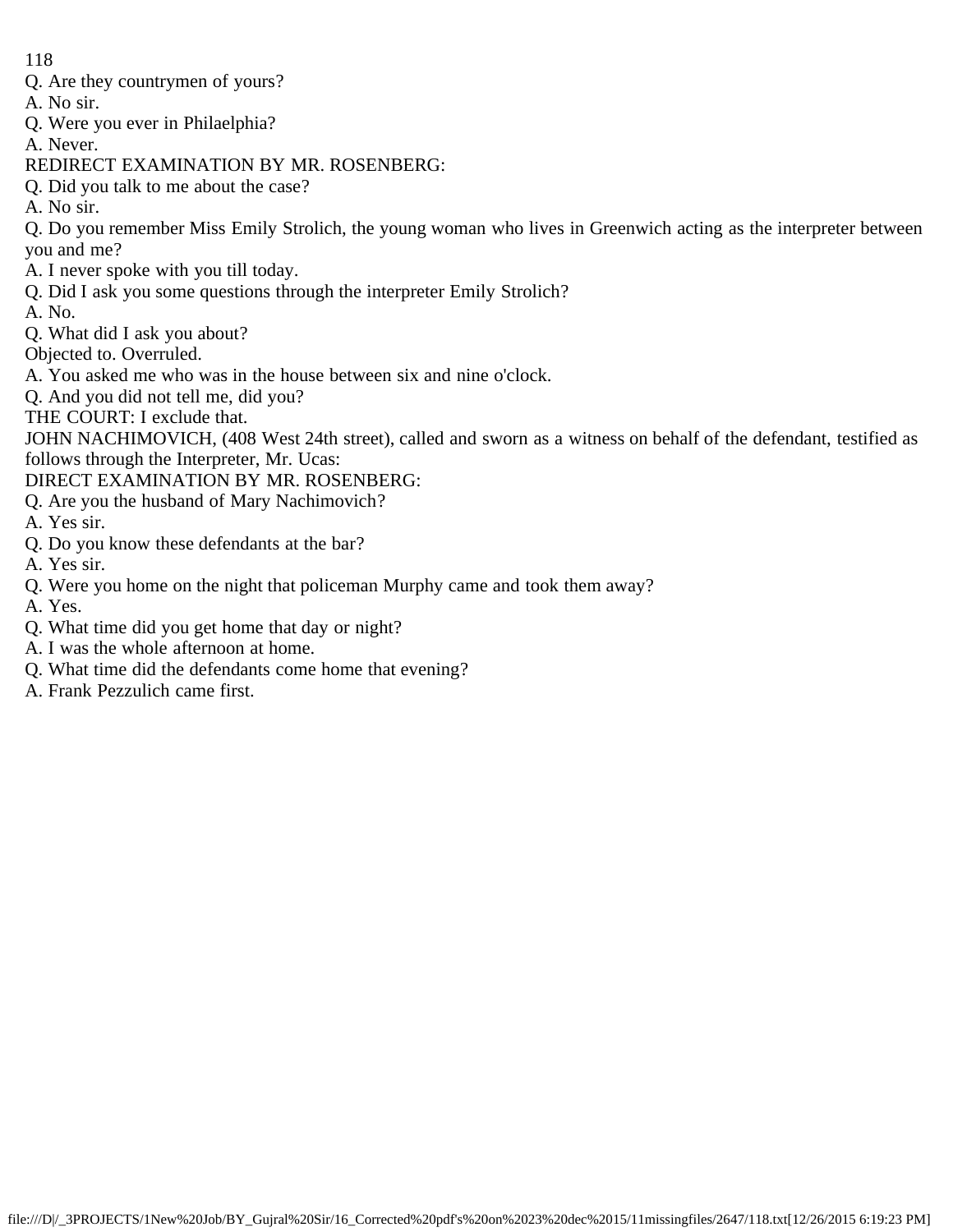- 119
- Q. What time?
- A. Around six o'clock.
- Q. What time did the other defendant come in?
- A. Ten minutes after that, 10 or 15 minutes.
- Q. Did you have supper at your home that night?
- A. Yes.
- Q. Did the defendants eat supper at your home that night?
- A. Yes.
- Q. Did you see the defendants all that night up to the time they were arrested?
- A. Yes sir.
- Q. Were you in the room all the time?
- A. Yes, I was between the room and the kitchen. I was all the time there. They are connected.
- Q. Did you go to sleep before the policemen got there?
- Objected to as leading. Overruled.
- A. No.
- Q. Were you in the bedroom?
- A. Yes, I was in the same place, through all the rooms.
- Q. Were you lying on the bed?
- A. No sir.
- Q. Do you know other people who know these defendants?
- A. Yes sir
- Q. Do you know what their reputation was?
- A. Good.
- MR. ROSENBERG: That is all.
- CROSS EXAMINATION BY MR. BOHAN:
- Q. Do you come from the same part of Istria as the defendants?
- A. They are from another village.
- Q. Did you know them in the old country?
- A. Yes.
- Q. Are you related to either one of them?
- A. No sir.
- Q. What were you working at on the 22nd of March?
- A. I was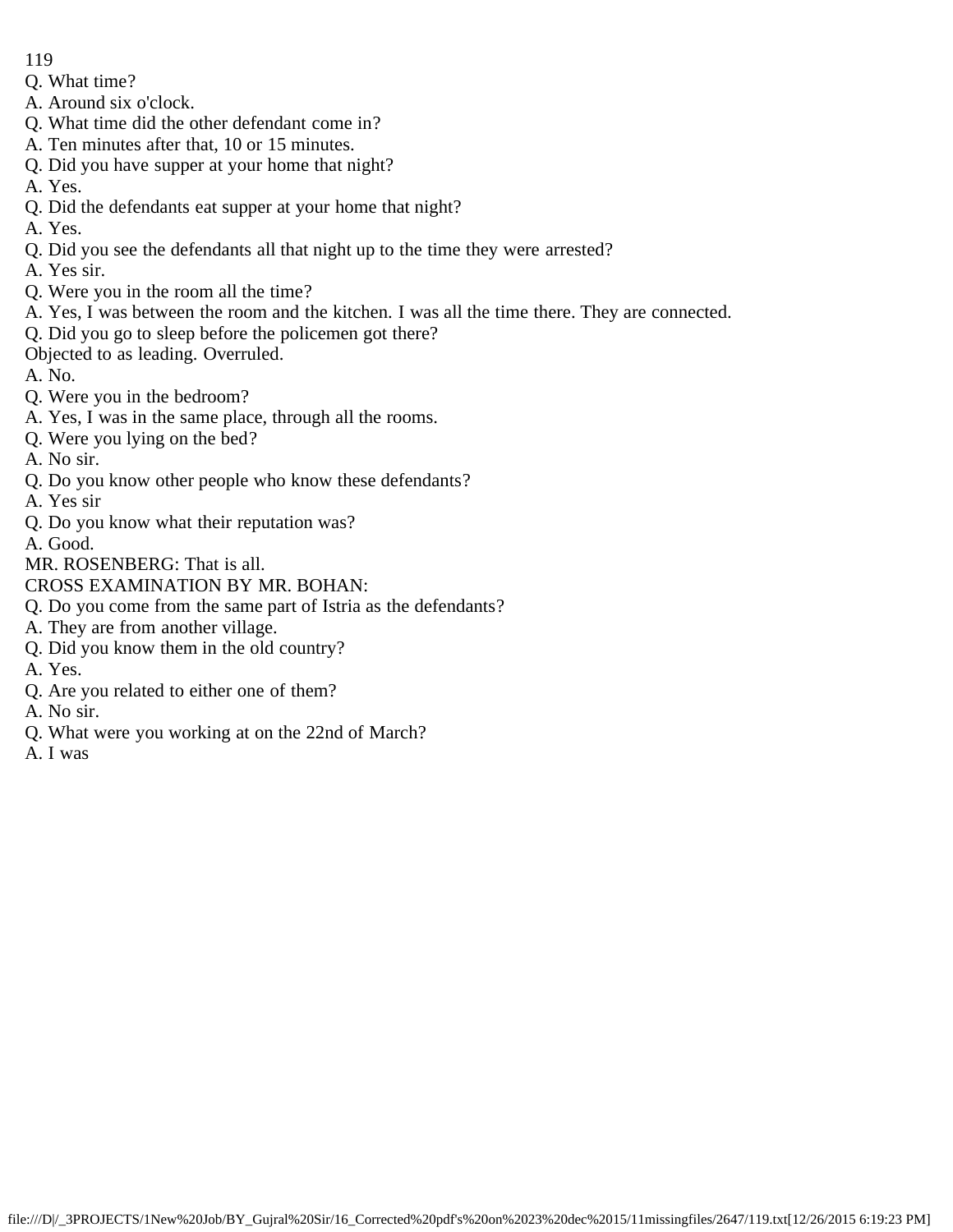on strike.

- Q. Where was the strike?
- A. In the harbor.
- Q. How long was the strike on?
- A. There were two strikes.
- Q. Well, the last strike?
- A. A long time.
- Q. How many men did you have as roomers there on March 22nd?
- A. Around 10 men.
- Q. Were they all country men of yours?
- A. Yes, my friends.
- Q. Who came in with Pezzulich around six o'clock on March 22nd?
- A. Mike Strolich.
- Q. Did Sgelirrach come in alone before supper?
- A. No, he came in with De Surjian and Anton Jurman.
- Q. How long did it take you to have supper?
- A. Around half an hour.
- Q. What did you heat for supper that night?
- A. Rabbit.
- Q. Did any one leave that room after supper was over?
- A. No.
- Q. Did any one get up from the chairs when supper was finished?
- A. Nobody went out of the house.
- Q. Did you go to bed?
- A. No sir.
- Q. Did you lie down in your bed?
- A. No sir.
- Q. Were you lying down when the policemen came in?
- A. No sir.
- Q. Where were your children?
- A. In the dining room and I was holding the baby.
- Q. How big is this dining room?
- A. It is a very big room.
- Q. How many feet long and how many feet wide?
- A. Four square yards.
- Q. There were 10 men, your three children and your wife, that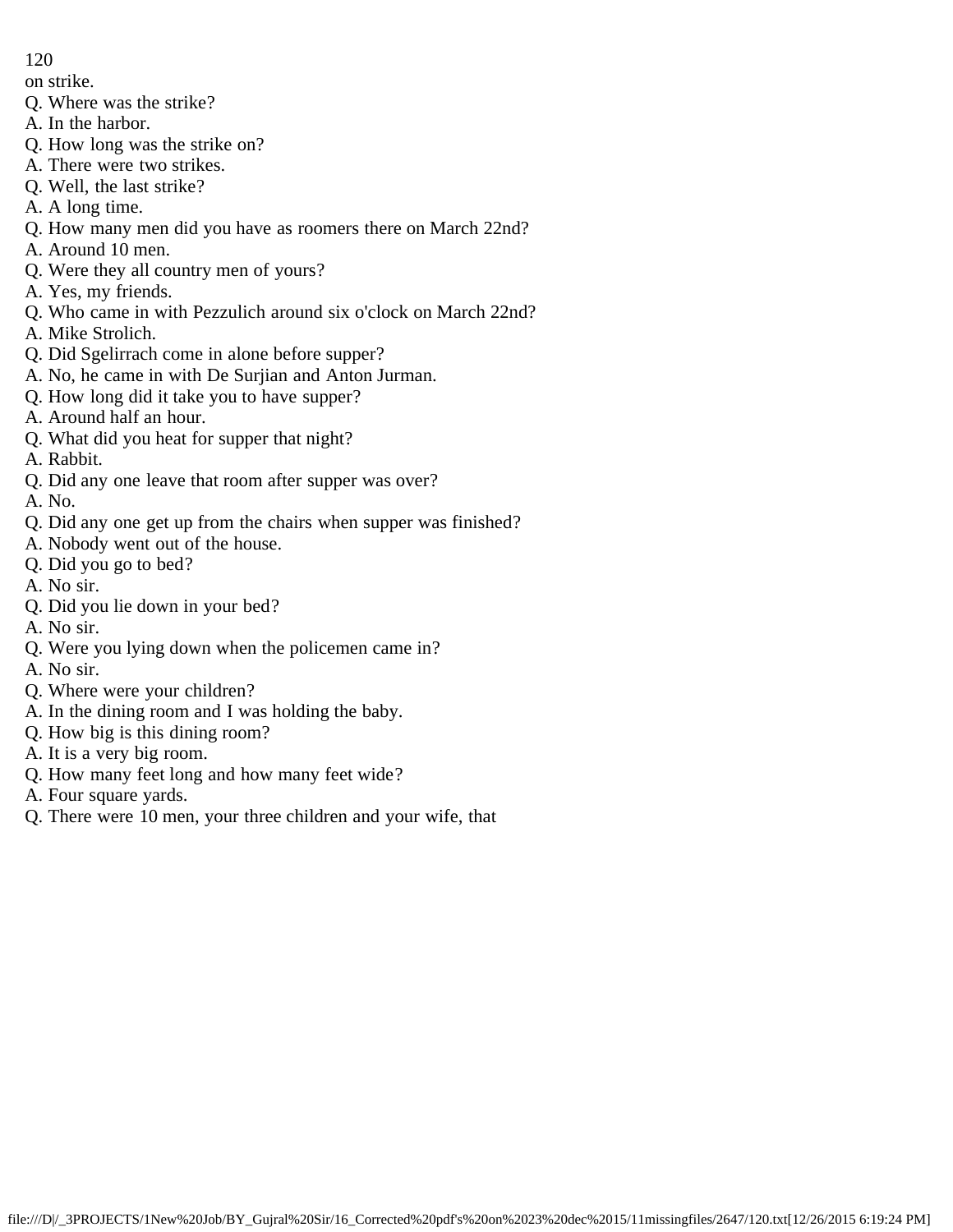is 14 people, is that right?

- A. Some were in the kitchen and some were in the dining room. Those two rooms are altogether.
- Q. Were there 10 men besides your wife and children in that room at supper that night?
- A. I think nine or ten men.
- Q. And those ten men all had sleeping apartments upstairs?
- A. Yes, not all of them, because two of them went out.
- Q. Did all the men that had supper have sleeping accommodations upstairs?
- A. Yes.
- Q. Did any of the men after supper leave the dining room and go up to their room?
- A. No.
- Q. Did you go upstairs and help your wife to do anything in the rooms?
- A. She fixed the rooms that morning.
- Q. You did not work that day, did you?
- A. No.
- Q. Your wife prepared the evening meal, did she?
- A. Yes.
- Q. And you did not help her?
- A. I was looking after the children.
- Q. And she washed all the dishes?
- A. Yes sir.
- Q. And you did not help her, did you?
- A. No.
- Q. Did any of the men leave their seats after supper was finished up until the time the policemen came in?
- A. No, the men were sitting around the table.
- Q. Do you remember anything that was talked about at the supper table?
- A. About work and the strike.
- Q. After the supper was over how long before the policemen came did any of the men lave the room?
- A. Nobody went out of the house.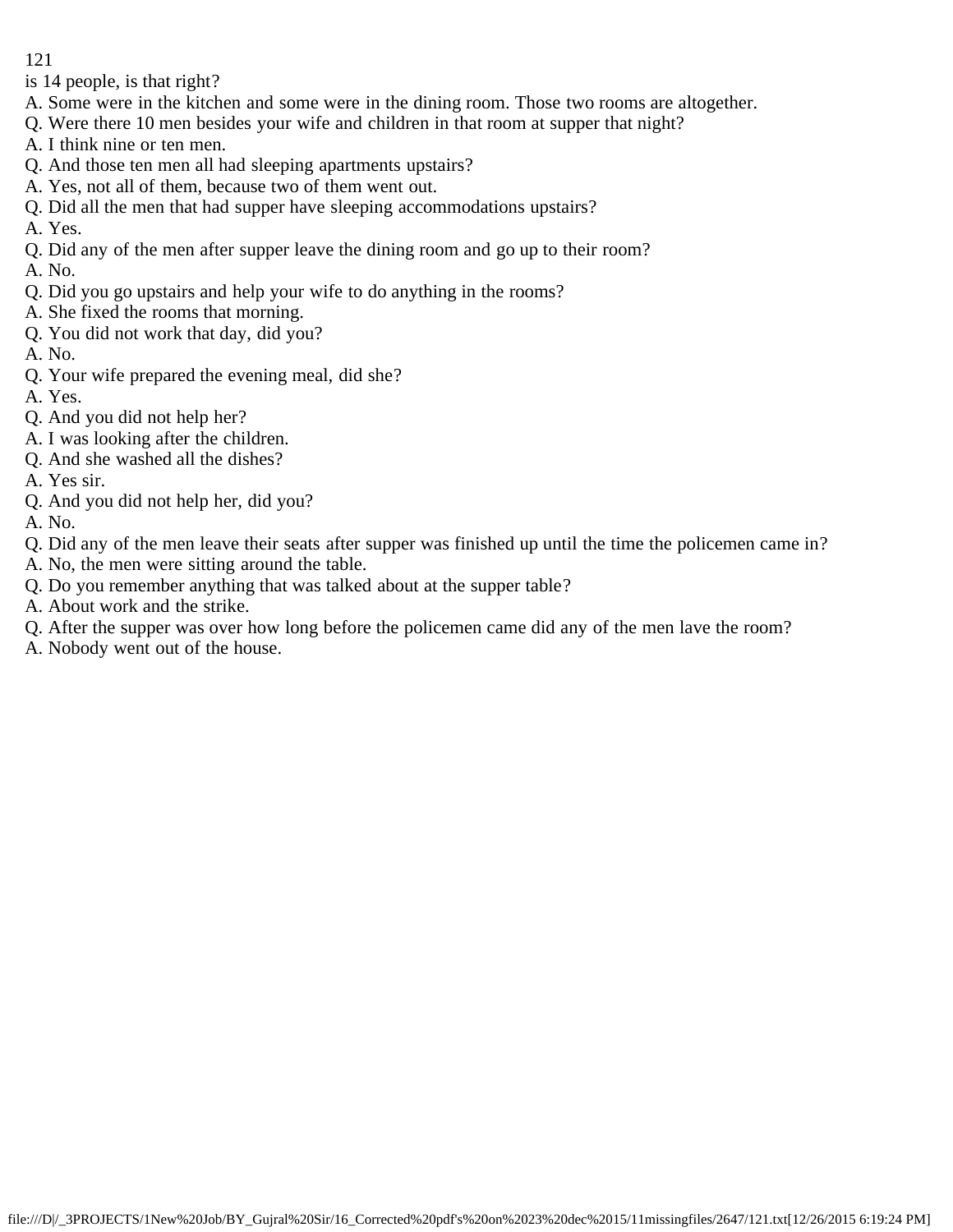Q. Where did the policemen find Pezzulich and Sgelirrach?

A. Pezzulich did not move from the table and Sgelirrach with two other men went out to take some suits and the policemen stopped them at the bottom of the steps.

- Q. How long were they out of the room when they were brought back?
- A. About one minute.
- Q. How many men were with the policemen?
- A. I think three men.
- Q. Was Frank Zic, that man, there (indicating Frank Zic)?
- A. Yes.
- Q. And policeman Murphy (Officer Murphy standing up)?
- A. Yes sir.
- (Mr. Summers enters the court room.)
- Q. Was that man there with the officer too (indicating Summers)?
- A. Yes sir.
- Q. Did you hear any of those men say anything, yes or no?
- A. No.
- Q. Well, who spoke?
- A. The big detective.
- Q. Do you understand what he said, yes or no?
- A. Yes sir.
- Q. Who did the detective speak to?
- A. Mostly with Frank Pezzulich.
- Q. And who else?
- A. I was speaking with the detective too.
- Q. And all the other men remained in the room while he was talking to Pezzulich?
- A. Yes.
- Q. Now what did Pezzulich say?
- A. As the detective said that Frank Strolich was caught, Pezzulich stood up and wanted to go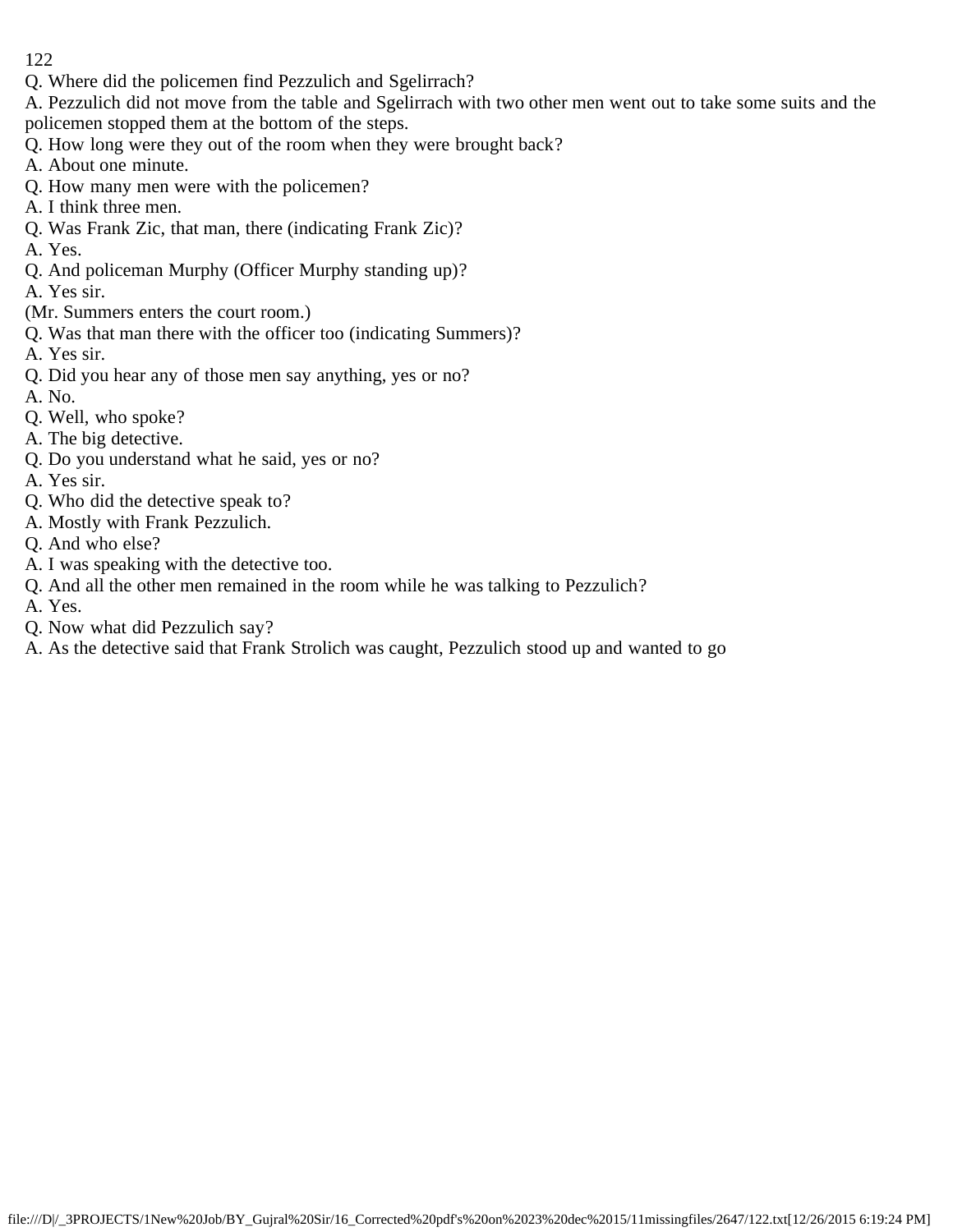with the detective to see Strolich.

- Q. What did Sgelirrach say?
- A. I don't remember. He went out and saw him, as he is his friend.
- Q. Did Sgelirrach speak English or Croatian?
- A. Sgelirrach was talking Croatian.
- Q. Did he talk to you?
- A. Talking to the men around.
- Q. Did any of the men who were with the policemen speak Croatian?
- A. No.
- Q. How long was the detective and these three men in your dinning room?
- A. About three or four or five minutes.
- Q. Do you speak or understand Italian?
- A. Yes, I understand it.
- Q. Do you ever speak Italian to Pezzulich or Sgelirrach?
- A. No.
- Q. You are a friend of both of the defendants, are you not?
- A. I know them since they are in America.
- Q. You would like to help them out of their trouble, would you?
- A. I took the lawyer and I would like to help them because I know that they are not guilty.
- Q. How often have you visited Sgelirrach and Pezzulich in the City Prison?
- A. Once every week.
- Q. Did you talk about this case to both of them?
- A. They were asking me when is the trial coming up and I told them I don't know.
- Q. Did you talk about what you were going to say in the court today?
- A. I testified to what I know is the truth.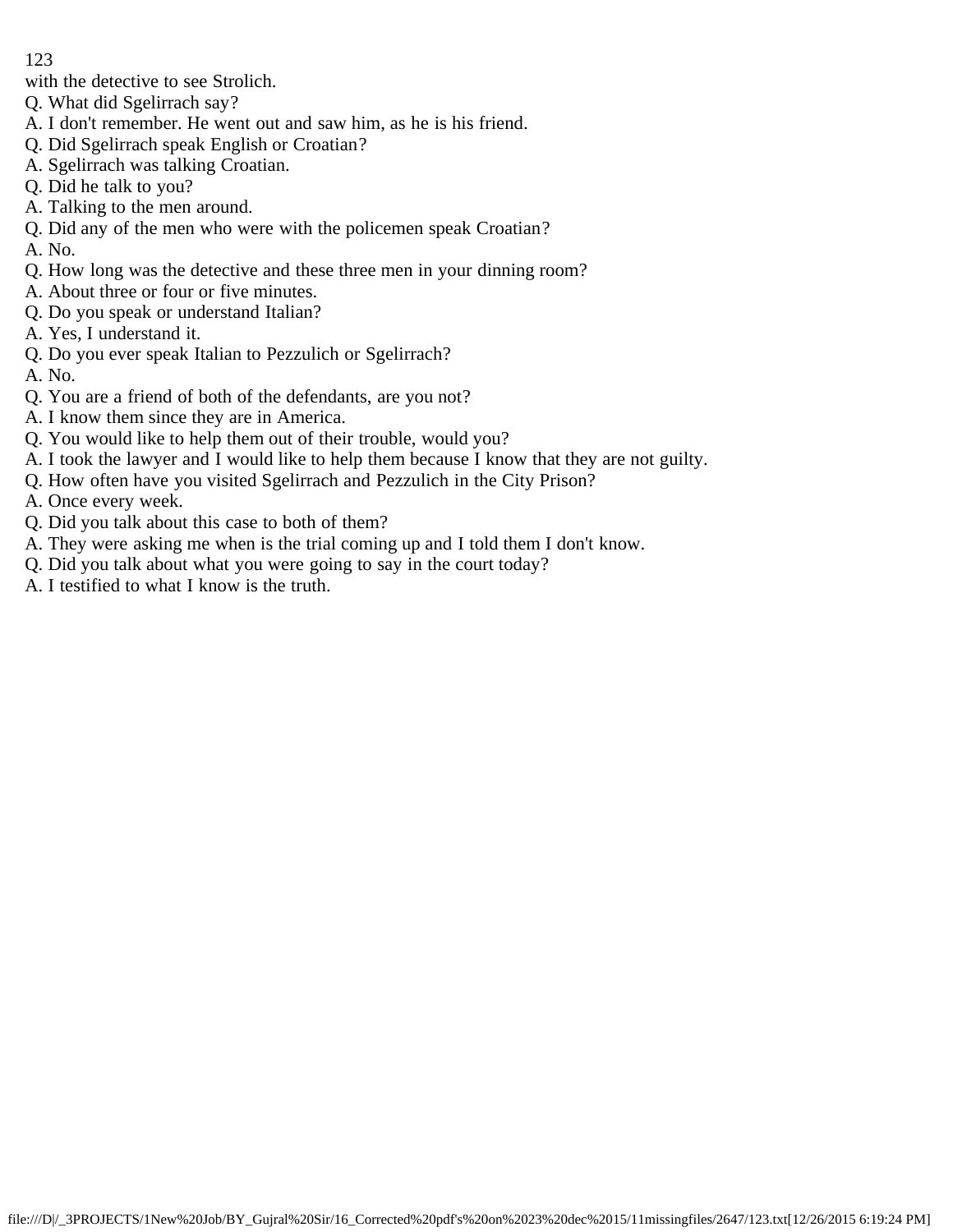Q. How many times did you speak to the defendants since they were arrested about what you were going to testify to in their case?

- A. I was speaking once with Pezzulich and Sgelirrach but I did not tell them what I would say as a witness, but I would say what is the truth.
- Q. Did you talk to your wife about this case since they have been arrested?
- A. Yes.
- Q. How many times did you speak to your wife about this case?
- A. As we are living together we speak often about it.
- Q. Did you talk about it every night at the supper table?
- A. That is no reason for talking every night.
- Q. Have you had the same men at supper table most every night since these men were arrested?
- A. No.
- Q. Well, you have Pete Surjian and you have Mike Strolich?
- A. Mike Strolich is working. He is not there.
- Q. Have you ever spoken about this case at the supper table since the men were arrested?
- A. We are talking about them as honest men.
- Q. You were down here every day at the last trial, were you?
- A. Yes sir.
- MR. BOHAN: That is all.
- REDIRECT EXAMINATION BY MR. ROSENBERG:
- Q. You were not a witness at the last trial, were you?
- A. No.
- Q. And you were down here every day in this trial?
- A. Yes.
- Q. Now what do you do on the boat?
- A. Oiler and assistant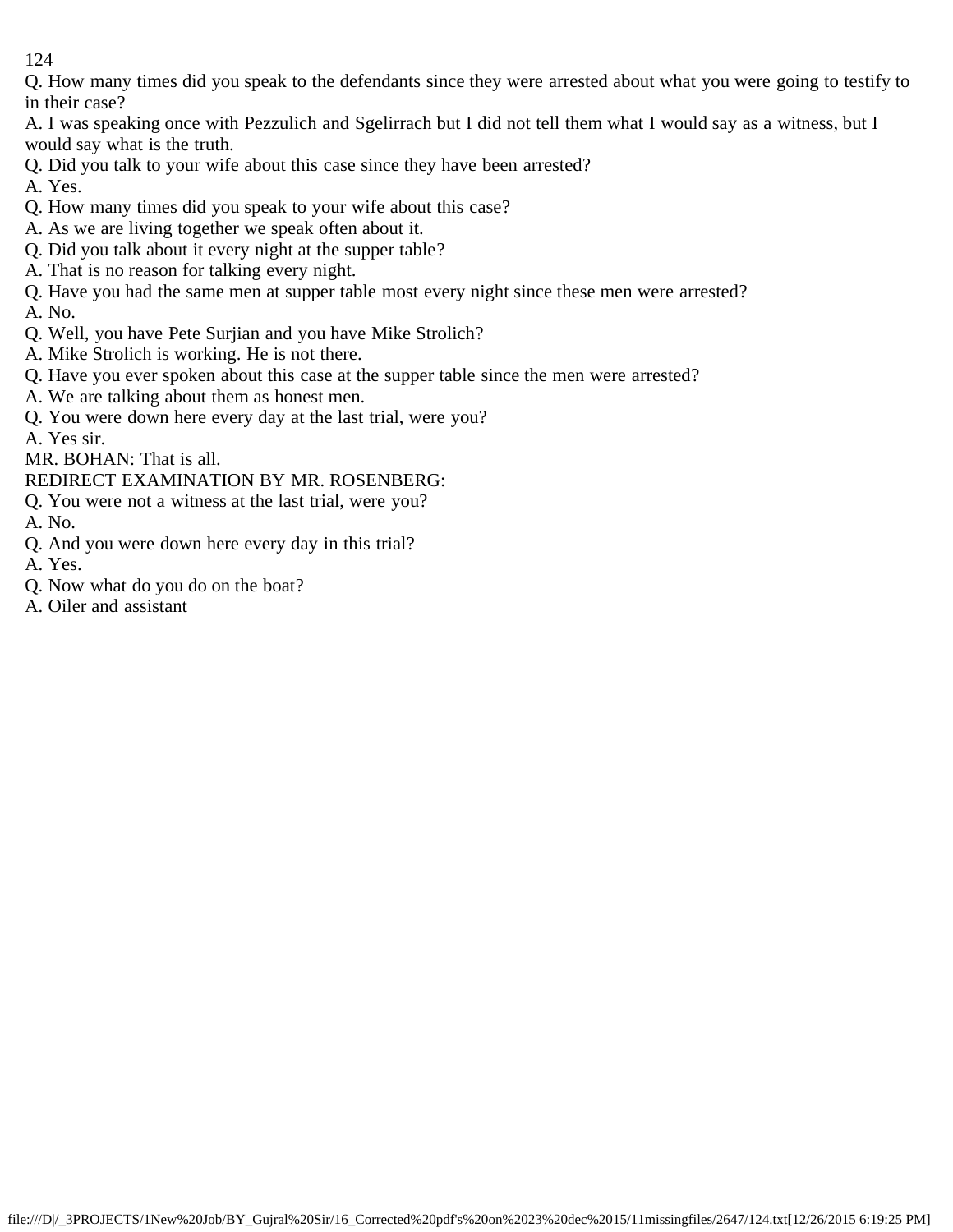engineer.

Q. Of what company?

- A. Ferryboat Binghampton, Lackawanna Railroad.
- Q. How long have you been so employed?
- A. About that seven years.
- MR. ROSENBERG: That is all.

# RECROSS EXAMINATION BY MR. BOHAN:

Q. What were you doing down here at the last trial? You were not a witness for the people, and you were not a witness for the defendant?

- A. I took their case to the lawyer.
- Q. Whose case?
- A. For those two defendants.
- Q. And for Strolich, the man who was tried last month?
- A. No.
- Q. Did you hire the lawyer?
- A. Yes sir.

Q. And you got the same lawyer for Strolich who was tried last month.

MR. ROSENBERG: He did not say anything of the kind.

THE COURT: And if he did it would not make any difference. It is very dangerous to refer to the last trial, because I am very apt to take the case away from the jury and discharge these men. Any reference to the last trial is unfair. Their guilt is to be determined by the evidence produced here. It does not make any difference whether any other man was guilty or innocent. The question here is whether these defendants are guilty or not.

BY MR. ROSENBERG:

Q. Did you hire the lawyer for Strolich?

A. No sir.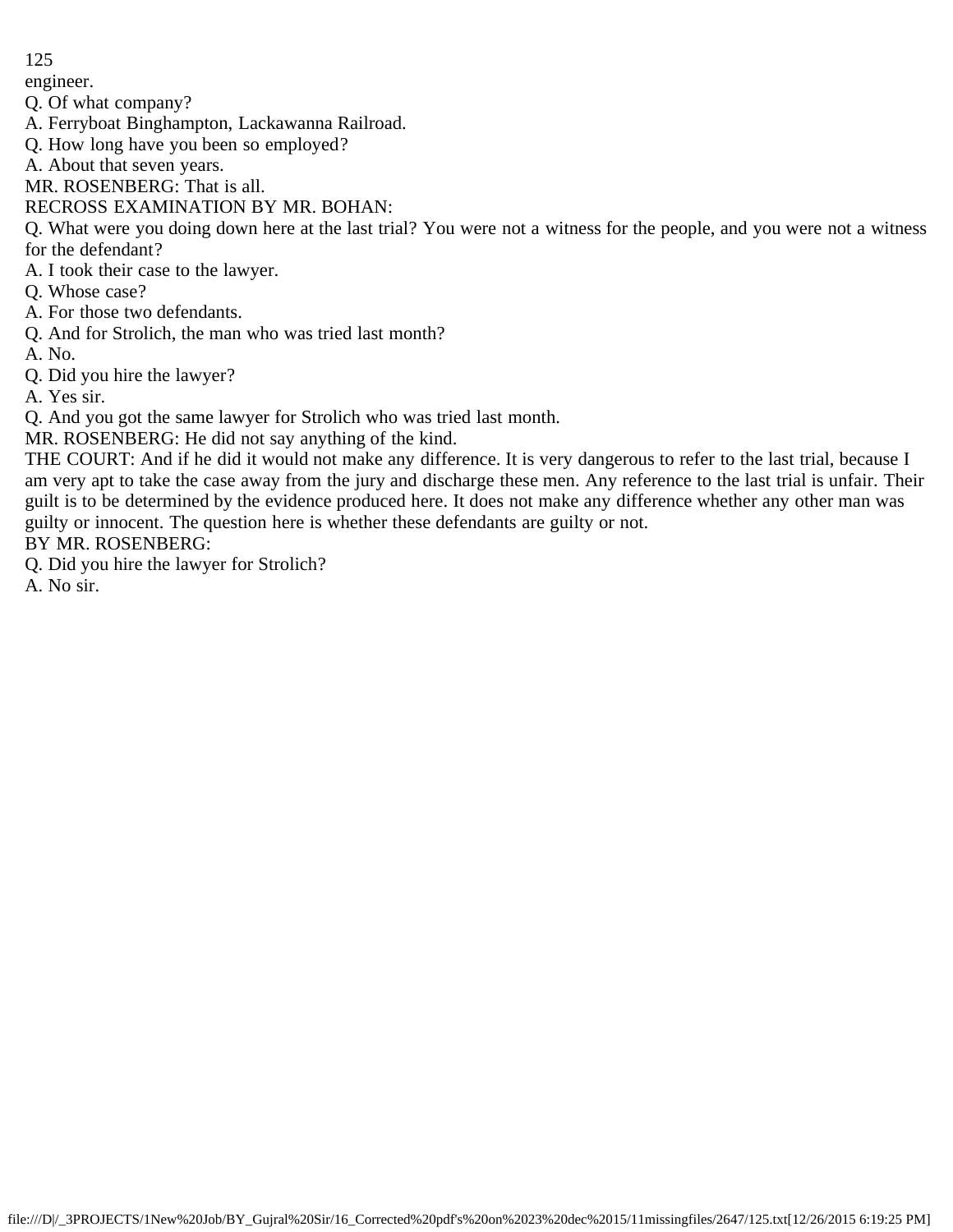Q. Was your wife subpoenaed by the District Attorney at the last trial?

THE COURT: That is hearsay. He had a right to come down. You cannot make criminal acts out of such things. The court room is open to spectators.

MARTIN HONOVICH, (691 Greenwich street), called and sworn as a witness on behalf of the defendants, testified as follows through Mr. Ucas, the Interpreter:

- DIRECT EXAMINATION BY MR. ROSENBERG:
- Q. Do you know the defendants?
- A. Yes sir.
- Q. What is your business?
- A. Fireman.
- Q. With what company?
- A. I am sick now. I am not working. Before I was working with the Lehigh Valley.
- Q. Were you present at 408 West 24th street when these defendants were arrested by the policemen?
- A. Yes.
- Q. What time did you get to the house that night?
- A. 40 minutes after seven.
- Q. Did you go out at any time until the policemen came?
- A. No.
- Q. Did the defendants leave at any time until they were arrested?
- A. No.

MR. ROSENBERG: That is all.

- CROSS EXAMINATION BY MR. BOHAN:
- Q. Are you a friend of the defendants?
- A. I know them.
- Q. Did you know them in the old country?
- A. No, I know them in this country.
- Q. How long do you know Pezzulich?
- A. Two or three months.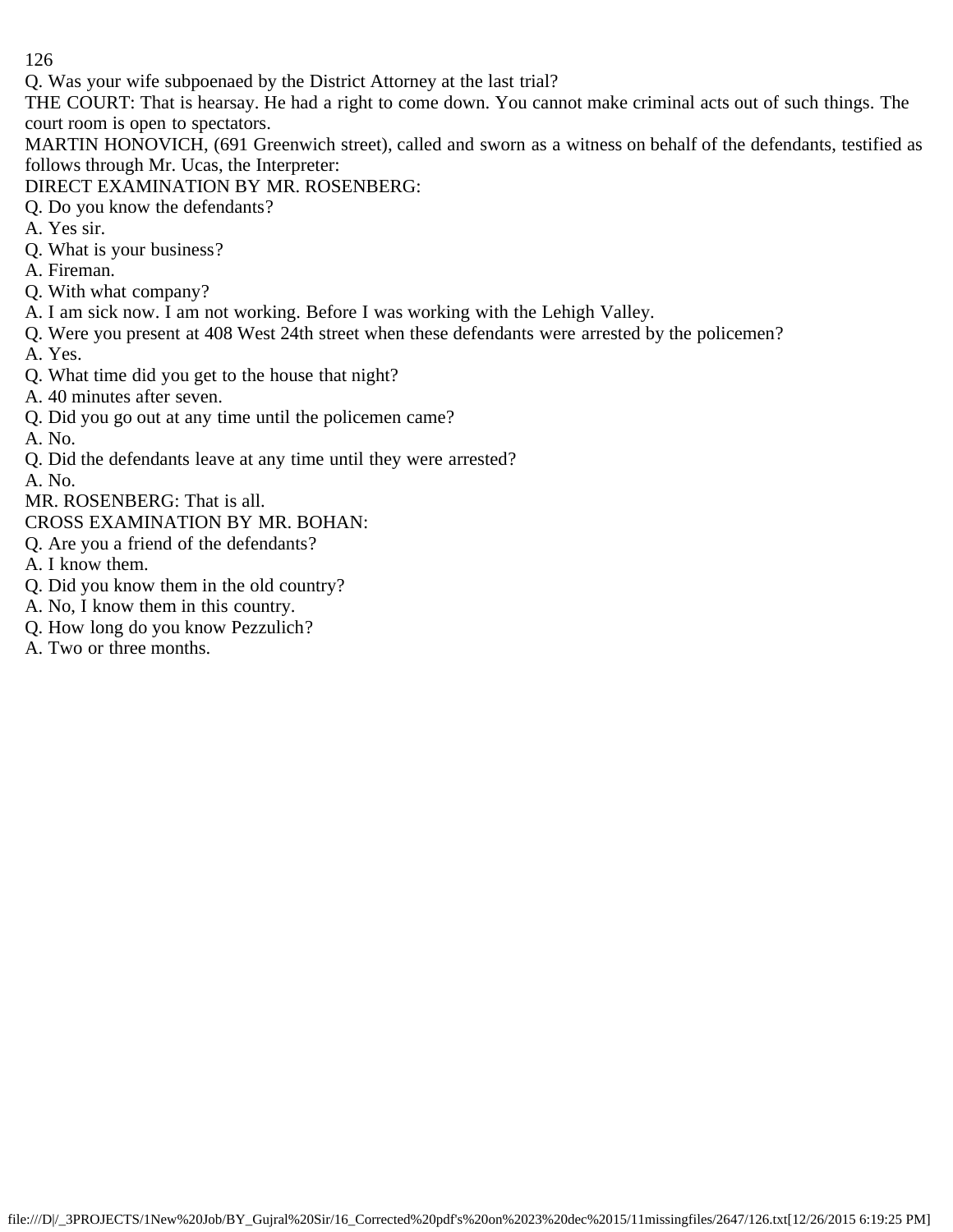- Q. How long do you know Sgelirrach?
- A. Three or four years.
- Q. Did you work with either of them?
- A. No.
- Q. Where did you live on the 22nd of March?
- A. 691 Greenwich street.
- Q. Did you ever live in 408 West 24th street?
- A. No.
- Q. What time did you get to 408 West 24th street, Saturday?
- A. About 7:40.
- Q. Did you go there with any one?
- A. Alone.
- Q. What time did you leave there?
- A. Nine o'clock.
- Q. Who did you see there?
- A. There were many men in the house.
- Q. Did you know them all?
- A. Yes.
- Q. What were they doing?
- A. They were talking about the strike.
- Q. Were you on strike?
- A. No, I was working.
- Q. Where were you working?
- A. At that time, Erie Railroad.
- Q. Do you speak Italian?
- A. No sir.
- Q. Are you a friend of Pezzulich's?
- A. No sir.
- BY THE COURT:
- Q. Why were you in the house that night if you were not a friend of these men?
- A. I have a cousin in that house.
- Q. Who is the cousin?
- A. The wife of Nachimovich.
- BY MR. BOHAN:
- Q. How often have you visited 408 West 24th street?
- A. Every second night, perhaps.
- Q. When did you first learn that these men were arrested?
- A. That night.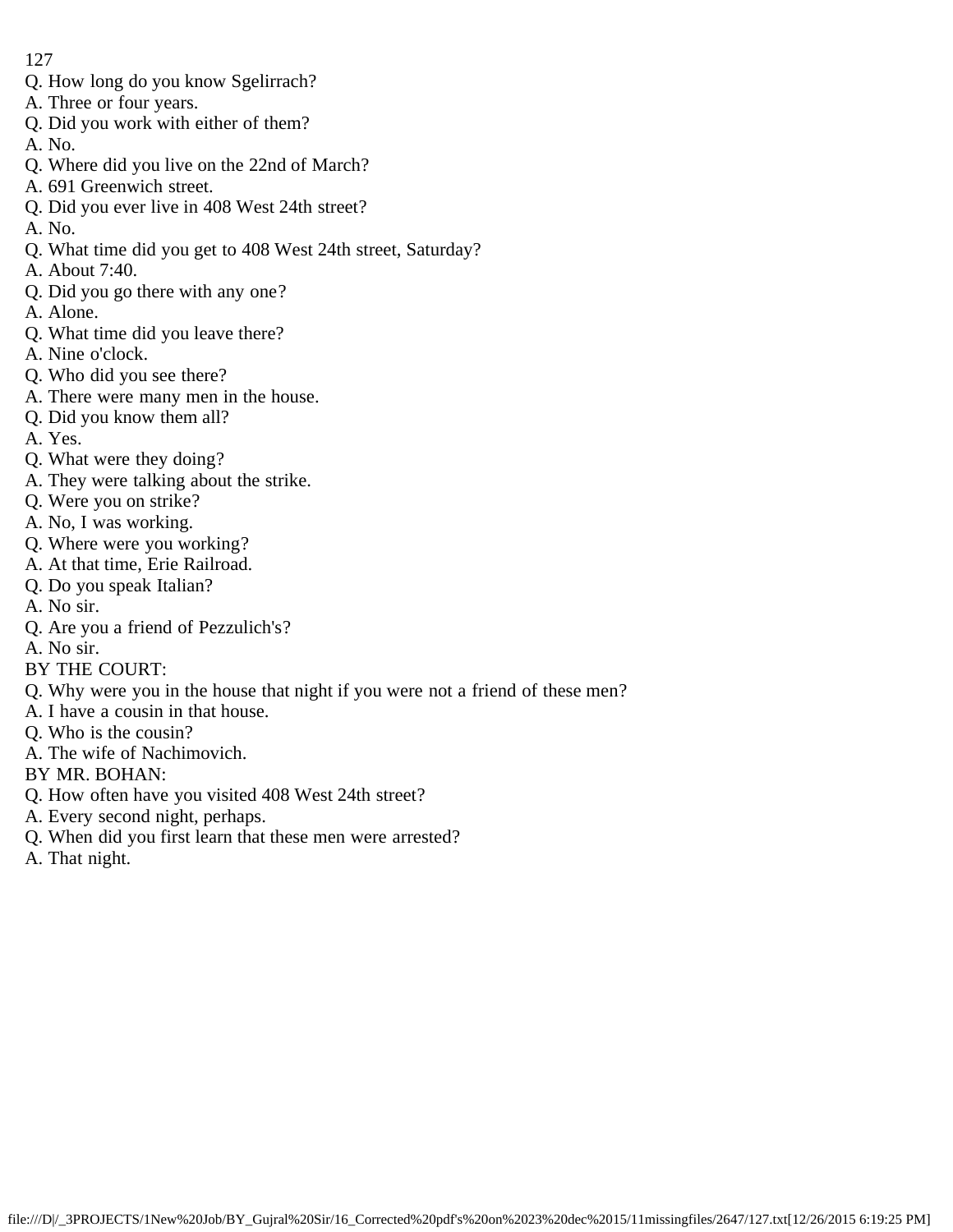- Q. Who told you?
- A. (Krulich) Kuzovich.
- Q. Did you get there before or after supper was finished?
- A. After.
- Q. How many men came in with the police officer?
- A. Three.
- Q. Did any of the men who came with the police officer speak Croatian?
- A. No.
- Q. Did you hear what Pezzulich said to the policeman?
- A. Yes sir.
- Q. What did he say?
- A. The policeman asked who speaks English and Pezzulich said he speaks English.
- Q. Did you hear anything else said?
- A. No sir.
- BY THE COURT:
- Q. You speak English pretty well, do you not?
- A. A little bit.
- Q. You can understand it. You understand me?
- A. Yes sir.
- BY MR. BOHAN:
- Q. Did you hear what Sgelirrach said?
- A. Yes, Sgelirrach stood up and said he was going with them too.
- Q. Were Sgelirrach and Pezzulich in the room when the police officer came in?
- A. No.
- Q. How long before that had they left?
- A. Two minutes.
- Q. Who did you first speak to about this case since they have been arrested?
- A. Where I was working on the boat.
- Q. Do you know Leon De Piere?
- A. Yes sir.
- Q. And do you know Tony Tonak?
- A. Yes sir.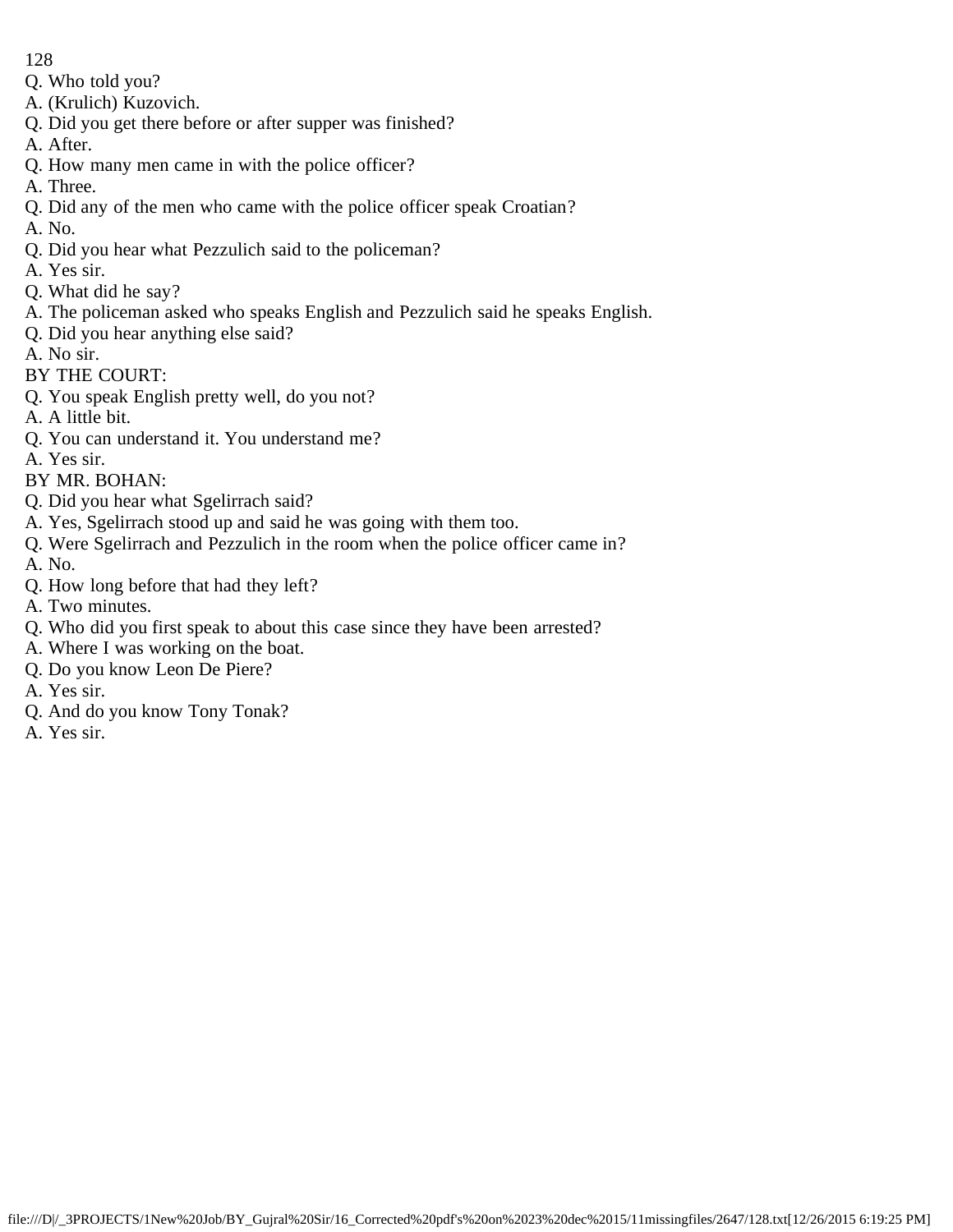- Q. And do you know Ivan De Franzo?
- A. Yes sir.
- Q. And do you know Peter Bozgak?
- A. No sir.
- Q. Did you ever live in the same house with them?
- A. No sir.
- Q. Have you seen either of these men that I have just mentioned since the time these defendants were arrested?
- A. I saw afterwards one.
- Q. Who was that?
- A. Leon De Piere.
- Q. Was that in 24th street, the day after the policemen took Pezzulich away?
- A. No, I saw him under the elevated at Greenwich street.
- Q. When?
- A. On the Sunday after.
- Q. Did you visit Pezzulich and Sgelirrach in the City Prison?
- A. No.
- Q. Have you talked with any one else about this case?
- A. Yes, I was speaking with some one.
- Q. You would like to help these defendants?
- A. They are nothing to me.
- MR. BOHAN: That is all.

THE COURT: Gentlemen of the jury, the Court will excuse you now until Monday morning at half past 10, and meanwhile remember that the law forbide you to discuss this case with any one whatever, and you must not form or express any opinion on it until you have heard all the evidence on both sides at the end of the case; that is the time for you to decide it and not before that. Please come back Monday morning at half past 10.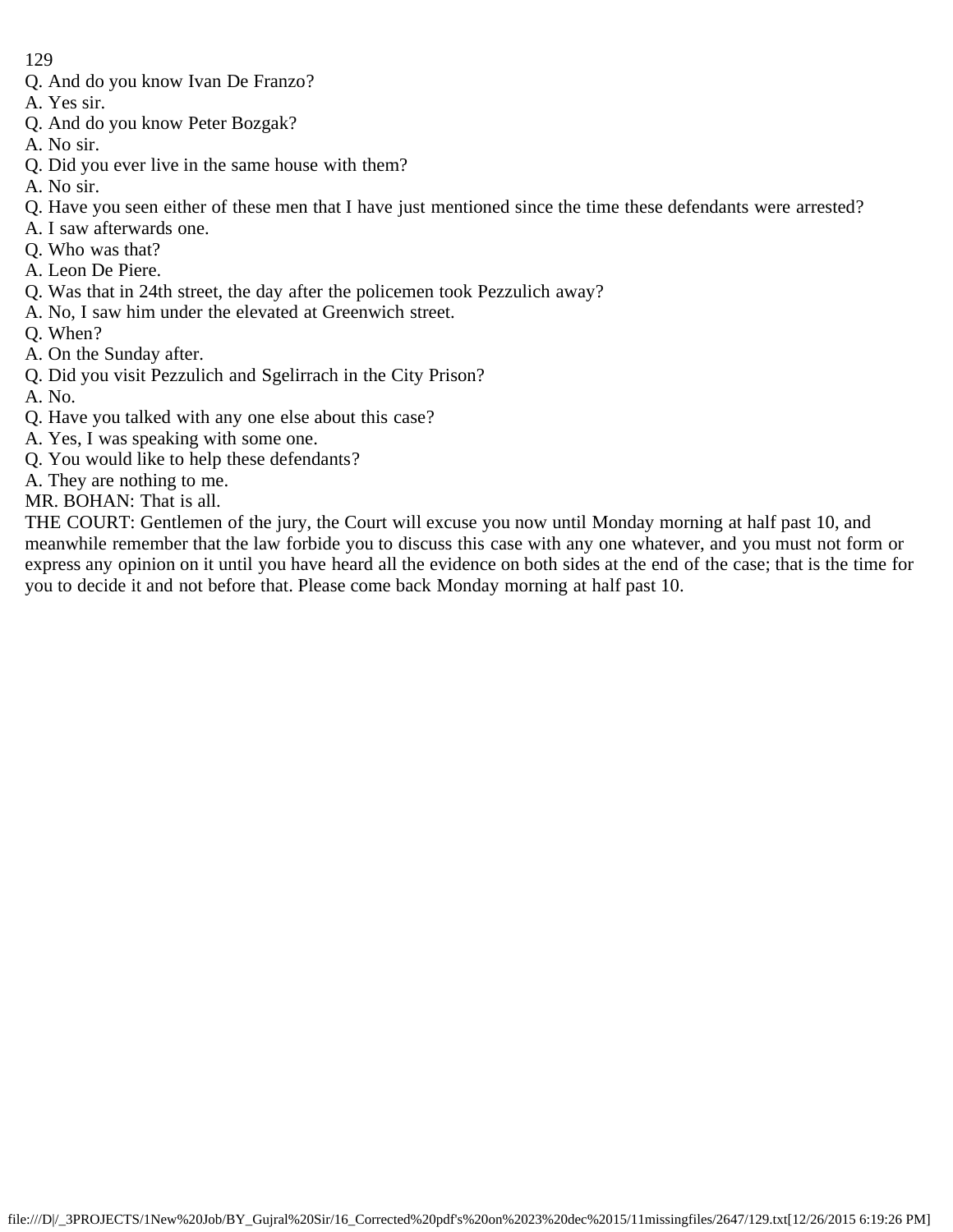THE PEOPLE v. PEZZULICH and SGELIRRACH

New York, June 16, 1919.

Trial continued.

ANTON ZUPCICH, of 74 3rd Street, Long Island City, called as a witness on behalf of the defendants, testified as follows, through the interpreter Mr. Ucas, after having been duly sworn.

# DIRECT EXAMINATION BY MR. ROSENBERG:

- Q. What is your business?
- A. Oiler on the tugboats of the Reading Railroad.
- Q. What company do you work for?
- A. Reading Railroad Company.
- Q. Do you know these defendants, and each of them?
- A. Yes sir.
- Q. Did they work for the same company?
- A. The same company.
- Q. How long have you known Sgelirrach?
- A. Five years.
- Q. How long have you known the other man, Pezzulich?
- A. Ten years.
- Q. Do you know other people who know these defendants and each of them?
- A. Yes, I know many.
- Q. What is the reputation of Sgelirrach for truthfulness and honesty?
- A. Everybody says that he is honest, an honest man.
- Q. Is his reputation good or bad?
- A. Good.
- Q. And as to Pezzulich; what is his reputation?

A. Good.

MR. ROSENBERG: That is all.

MR. BOHAN: No questions.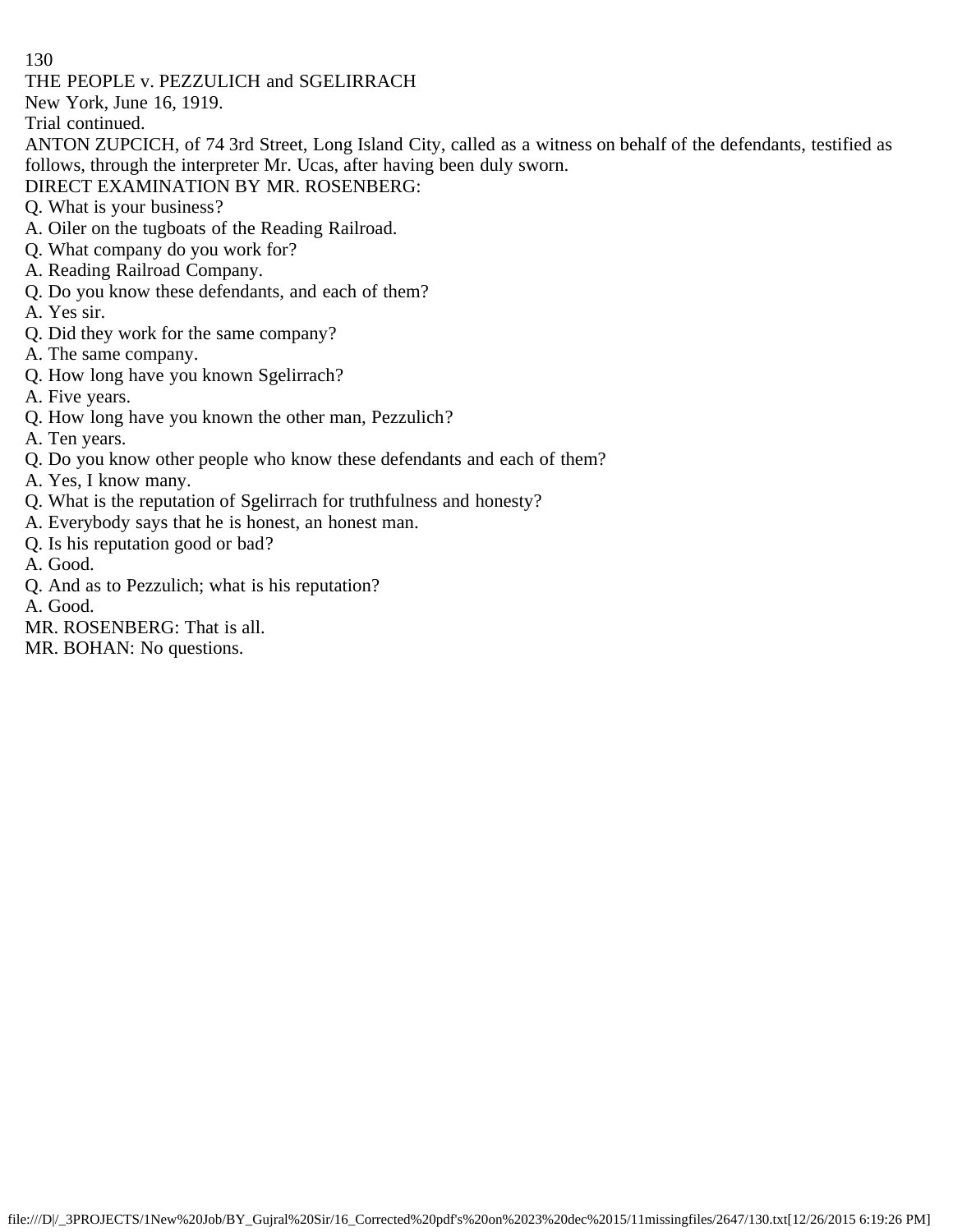MR. ROSENBERG: I have three other witnesses as to character. Mr. Bohan has agreed that the other witnesses will testify to the same effect as this last witness, without calling them.

MR. BOHAN: I will consent to that.

MR. ROSENBERG: I understand Mr. Bohan will concede that the defendants were employed by the Reading Railroad Company on their tugboats prior to the strike.

MR. BOHAN: Yes, I will concede that.

FRANK PEZZULICH, of 408 West 24th Street, one of the defendants, called as a witness on his own behalf, having been duly sworn, testified as follows:

DIRECT EXAMINATION BY MR. ROSENBERG:

- Q. How old are you?
- A. Thirty-three years old.
- Q. What is your business?
- A. Foreman.
- Q. For what company do you work?
- A. The Reading Railroad Company.
- Q. Were you on their trains or on their boats?
- A. On the boats. The "Germantown" the last time.
- Q. And that boat plied between New York and what other port?
- A. Boston, Portland, Rockland, Lynhaven, towing barges.
- Q. Were you in the house of 36 Beach Street on March 22nd of this year?
- A. No sir.
- Q. Were you in that house on that day from eight to half-past eight?
- A. No.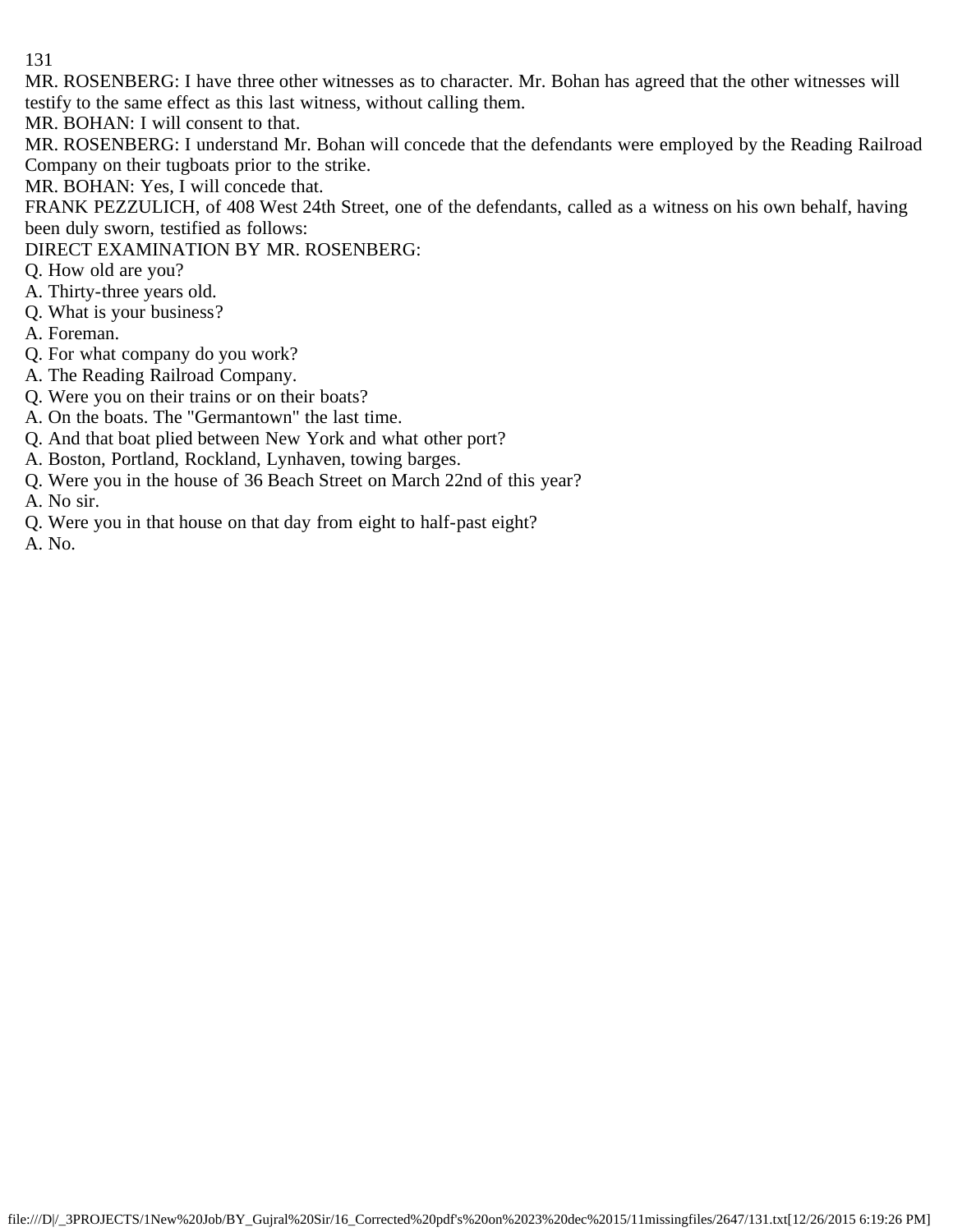- Q. Did you go into that house alone or with this defendant and other people and rob the complainant?
- A. What house?
- Q. 36 Beach Street?
- A. No.
- Q. And steal the sum of \$1728 or any other money from a man whose name is Frank Zic?
- A. No sir.
- Q. Did you go into that house on that day or night and steal any money?
- A. No sir.
- BY THE COURT:
- Q. You said you never were in that house. Is that so?
- A. No.
- Q. You never were in that house?
- A. Never.
- Q. Do you know where it is?
- A. No sir.
- Q. Do you know where Beach Street is?
- A. No sir.
- Q. You do not know where Beach Street is?
- A. I know where it is now; when the detective took us to the police station. I never knew it before, because I never go there.
- BY MR. ROSENBERG:
- Q. You were taken there by the detectives, were you, to Beach Street, on the night of March 22nd?
- A. Yes sir.
- Q. Where were you on Saturday, March 22nd, between half past six and nine o'clock?
- A. I was home, fifteen minutes of six, as far as nine o'clock.
- Q. There were you?
- A. In the house, in the dining room.
- Q. In what house?
- A. 408 West 24th Street.
- Q. Were you arrested in that house, or as you were coming down the steps; where did the policeman arrest you?
- A. I went down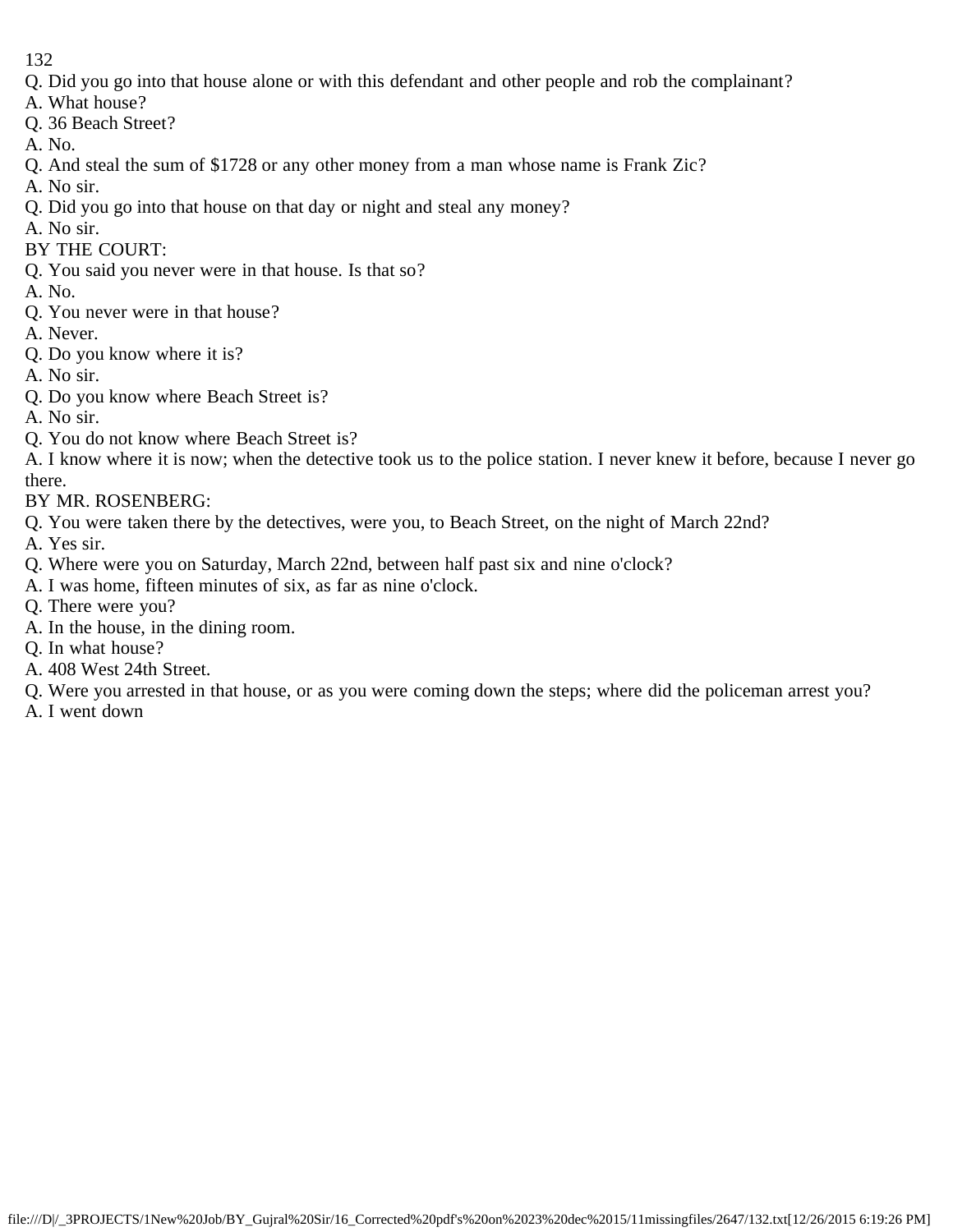myself.

- Q. Were you arrested in the house on 24th Street?
- A. Yes. he took me from the house.
- Q. From what part of the house were you arrested?
- A. The dining room and in the middle, in the center.
- Q. Were you ever convicted of any crime?
- A. No sir.
- Q. Are you sure of that?
- A. Sure.
- MR. ROSENBERG: You may examine.
- CROSS-EXAMINATION BY MR. BOHAN:
- Q. How long have you been in this country?
- A. Twelve years.
- Q. Are you a citizen?
- A. No sir.
- Q. How long did you live at 408 West 24th Street?
- A. About seventeen days.
- Q. But before that, where did you live?
- A. I had been working on the boat.
- Q. Where did you live; did you live on the boat?
- A. Yes, on the boat I lived.
- Q. Did you ever live in New York at any place?
- A. I lived last summer about a week with the same people in Bank Street.
- Q. At 118 Bank Street?
- A. Yes sir, about a week.
- BY THE COURT:
- Q. How far is that from Beach Street; is it right around the corner?
- A. I don't know; Bank Street is near 14th Street.
- MR. ROSENBERG: I think we can all agree upon the distance, or the officer can testify to it. BY MR. BOHAN: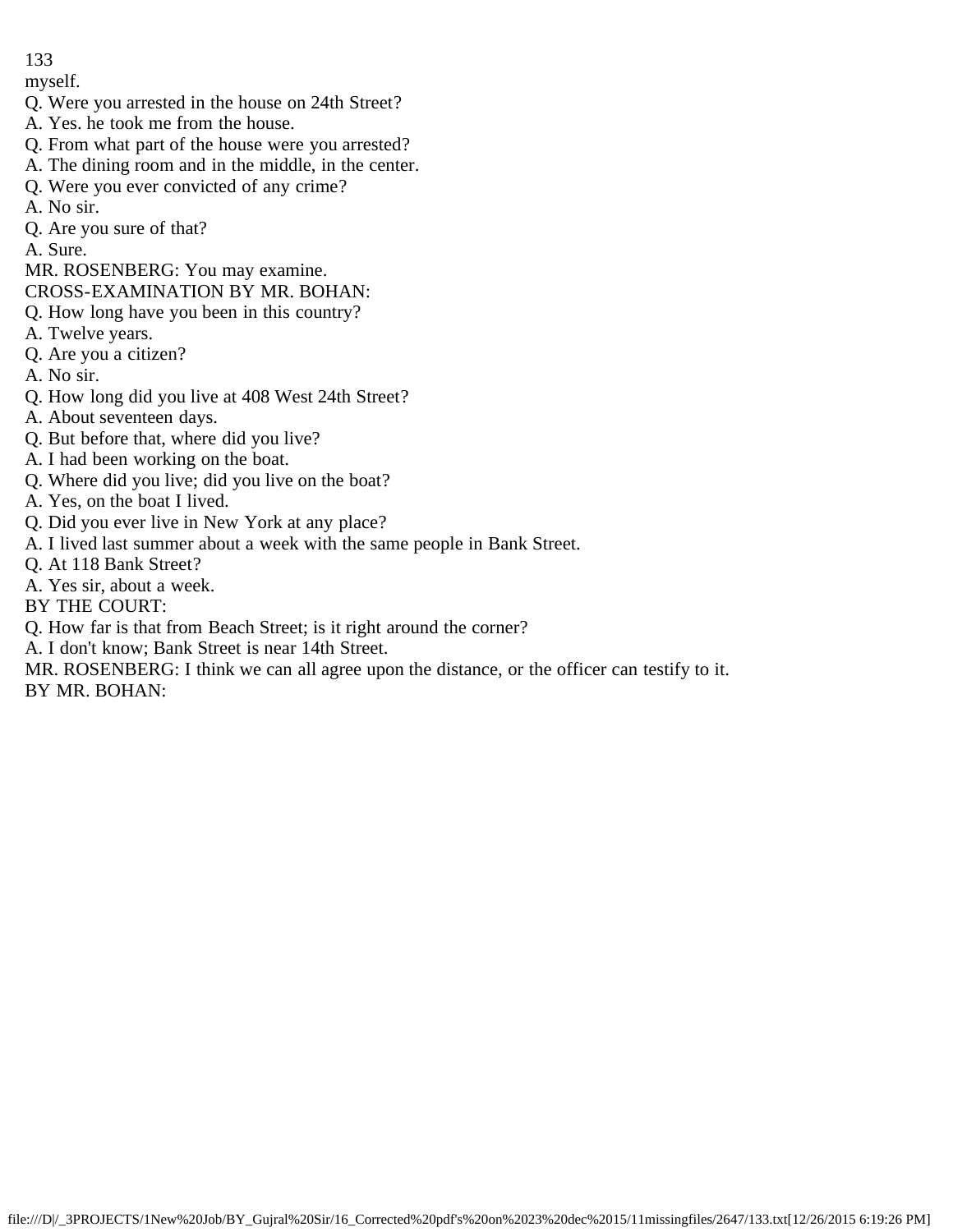- Q. How long did you live at 118 Bank Street?
- A. About a week.
- Q. And that was with Mrs. Nachimovich?
- A. Yes.
- Q. And before that where did you live?
- A. I was in Philadelphia.
- Q. You never lived in New York?
- A. Well, ten years ago.
- Q. Where did you live in Philadelphia?
- A. 2564 Salmon St.
- Q. Is that in a house of Leon De Pierre?
- A. No, in the same house.
- Q. And Ivan De Franso?
- A. I know them.
- Q. Did they live there with you?
- A. They did not live with me.
- Q. Did you see them on the 22nd of March of this year?
- A. No.
- Q. Do you know that they were in New York?
- A. Yes sir.
- Q. How long do you know Frank Strolich?
- A. I know him about eighteen months.
- Q. You and he were friends?
- A. Not friends; but bad friends.
- Q. You lived in the same house with him?
- A. Seventeen days.
- Q. He worked for the Railroad Company with you?
- A. Worked for the same company, the boat.
- Q. The same place he worked on the boat?
- A. Yes.
- Q. Did he work on the same boat with you?
- A. No sir.
- Q. How long do you know Sgelirrach?
- A. I know him from the old country.
- Q. Are you related to him?
- A. No.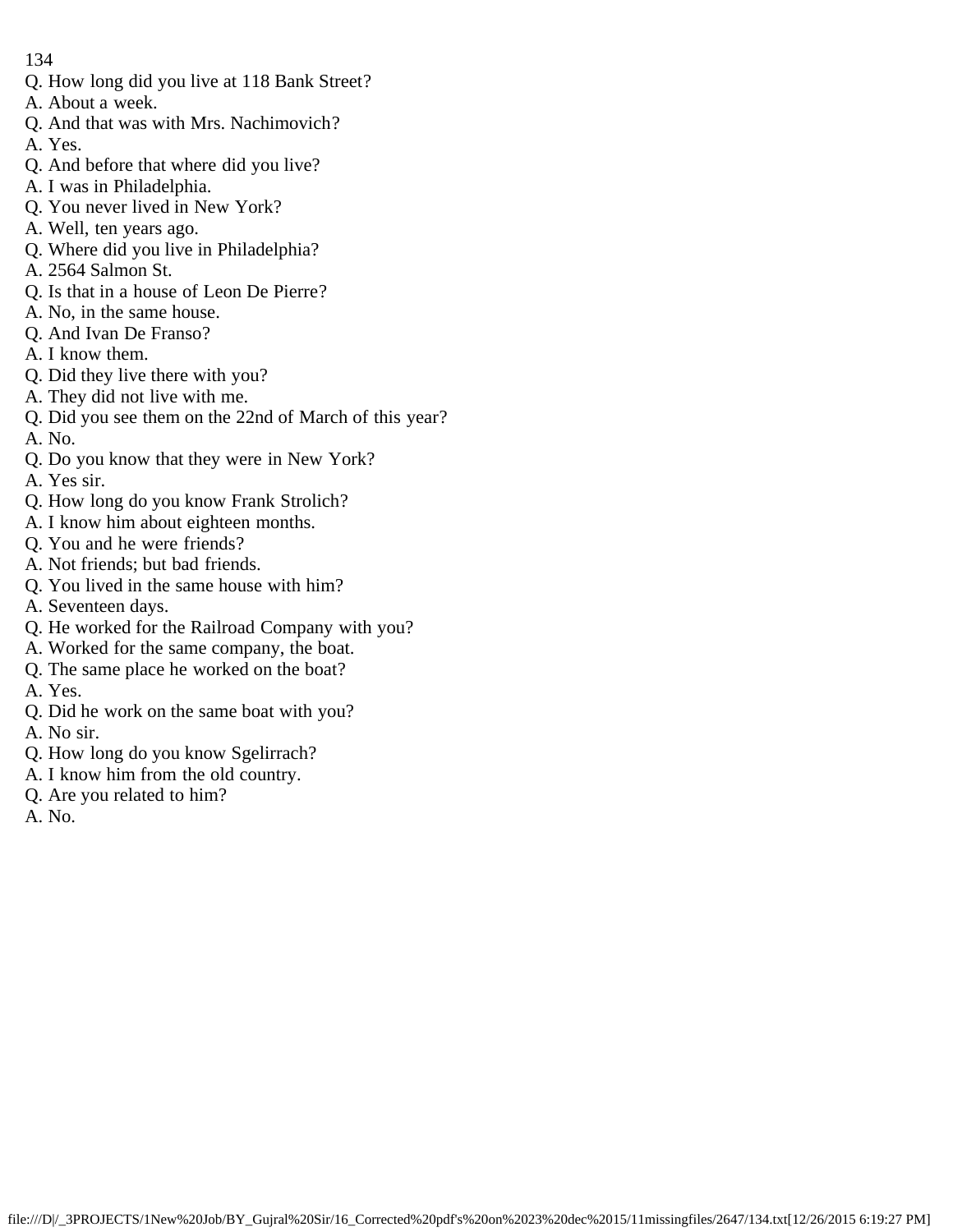- Q. He worked on the same boat with you?
- A. He did.
- Q. All these men that lived at 24th Street, did they work with you on the same boat?
- A. No, no one except Sgelirrach.
- Q. How long were you on strike?

A. The company I worked for is the Reading Railroad Company and they called outside towboats. It was not a strike because they carry union men.

- Q. Were you a union man?
- A. I am now.
- Q. How long were you out of work?
- A. Seventeen days.
- Q. On the first strike, how many days were you out?
- A. I was not on the first strike. This company was not on the strike. My boat was laid up.
- Q. How much pay did you receive?
- A. \$90 a month they pay.
- Q. How many trips had you made before this?
- A. About four trips a month; about twelve trips.
- Q. How much money did you have left from your wages on the 22nd of March?
- A. About \$11 with me.
- Q. Were you paid before or after the strike commenced, for the previous month?
- A. I got paid when I got off the boat.
- Q. When the strike was declared?
- A. When I got off the boat, March 4th.
- Q. you mean when you stopped working?
- A. Yes sir.
- Q. All you had left was \$11 on the day you got arrested?
- A. Yes.
- Q. You had no other money?
- A. Not on me, but I had more.
- Q. How long do you know Mr. and Mrs. Nachimovich?
- A. About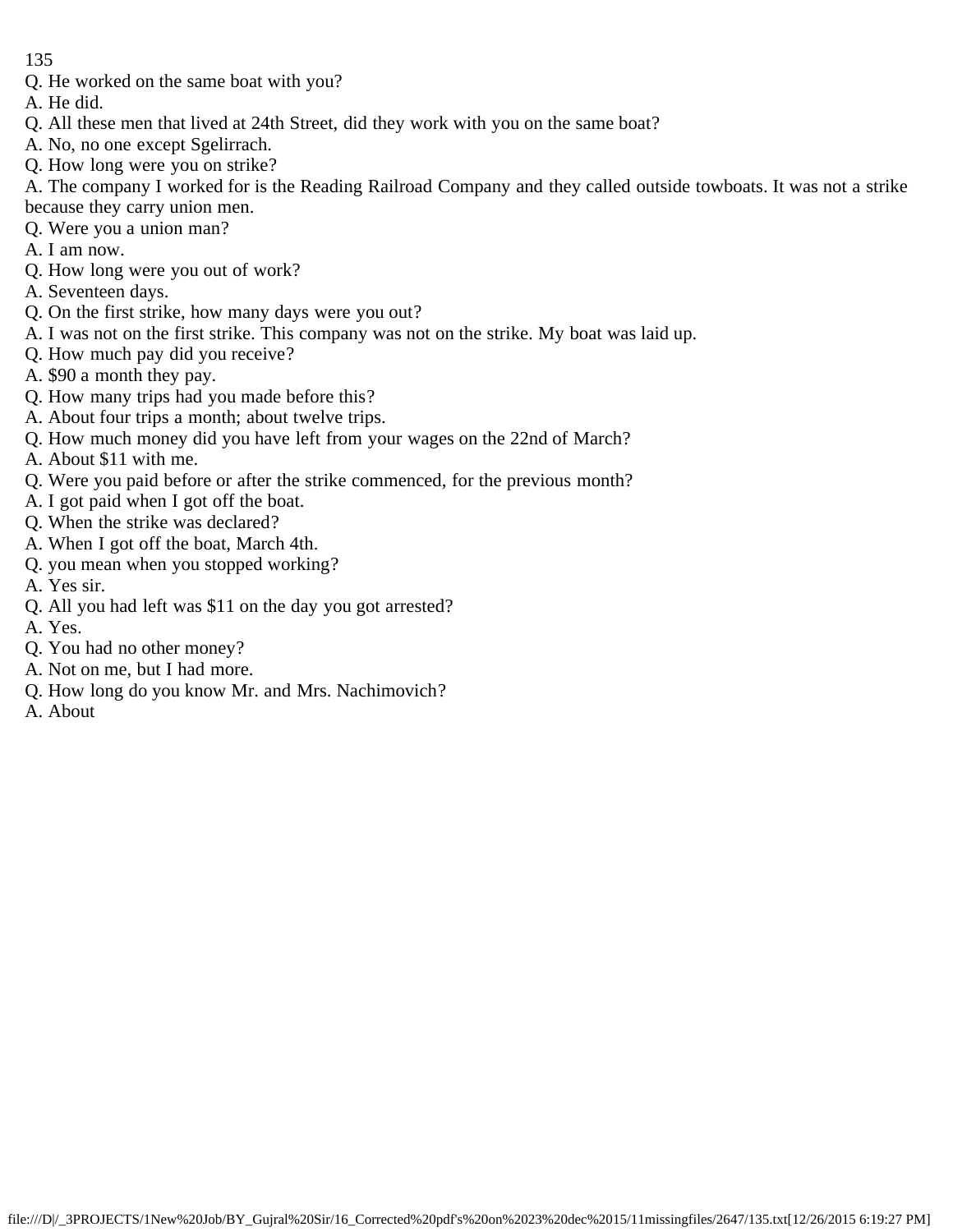nineteen months.

- Q. Did they come from the same part of Istria that you come from?
- A. Yes.
- Q. Did you know them in Istria?
- A. No.
- Q. Did you know this other man?
- A. I know the husband from the old country.
- Q. Pete Jurman, how long do you know him?
- A. Pete Surian, about six years.
- Q. Did you know him from the other side, in the old country?
- A. No.
- Q. Mike Strolich, how long have you known him?
- A. I know from the old country.
- Q. And Nathan Jurman?
- A. I know him, too.
- Q. And John Nachimovich?
- A. Yes, I know him from the old country.
- Q. And Martin Honovich?
- A. I did not know him from the old country; I know him only about three months.
- Q. What did you do every day between the 4th of March and the 22nd of March?
- A. Going around talking; sometimes I go out in the afternoon until suppertime.
- Q. You lived there from the 4th to the 22nd of March, when you lived at Bank Street with Mrs. Nachimovich; did you have your room, or did you get your meals also?
- A. Then I had only a room, and once in a while I have meals.
- Q. Isn't it a fact that mrs. Nachimovich only rented out the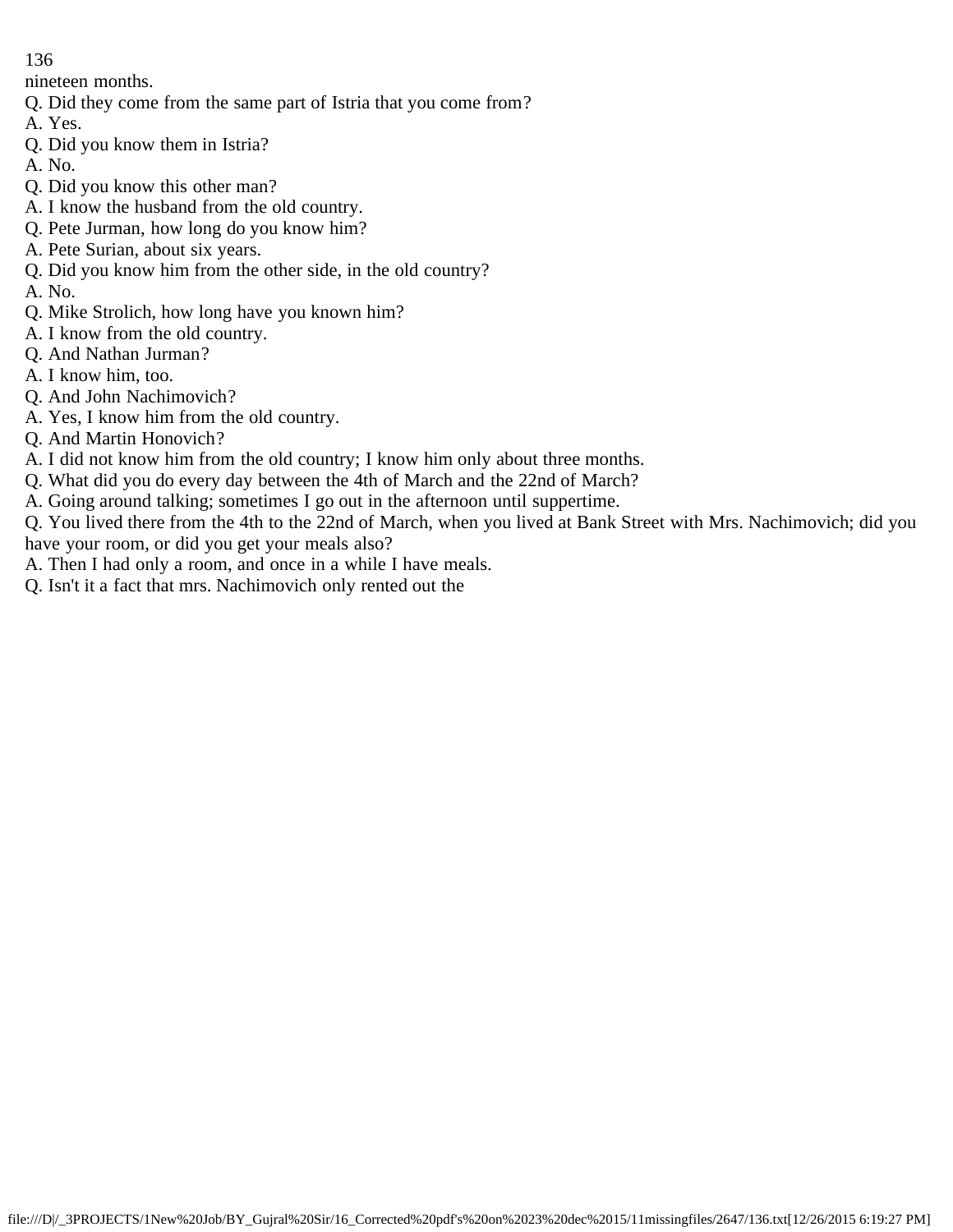rooms and never prepared the meals?

- A. She prepared meals sometimes.
- Q. But as a general rule all she did was to rent out the rooms?
- A. She rented out the rooms, and supper.
- Q. How many days did you eat your dinner from the 4th of March to the 22nd of March in 408 West 24th Street?
- A. I eat steady then, twelve days.
- Q. Did you ever eat your meals in the restaurants from the 4th to the 22nd of March?
- A. No, not in them twelve days.
- Q. You say you had three meals every day?
- A. Two meals and coffee in the morning.
- Q. Every day?
- A. Nearly every day; when I happened to be home at noontime; if not I ate in the restaurant.
- Q. Did you work any place?
- A. Not since March 4th.
- Q. What did you do every day?
- A. I had to go to find a job.
- Q. Did you stay in your room or did you go to the pictures?

A. Sometimes I go to the poolroom with friends; sometime I take a glass of beer. Sometimes I take a walk to 691; sometimes I went to 828 Greenwich Street.

- Q. All the men that lived in this house, they were on strike were they?
- A. Yes.
- Q. And also Frank Strolich?
- A. He was on strike too.

Q. Were you ever at the New York Central Freight Station over on the west side, that runs from Laight Street to Beach Street at Hudson and to Varick?

A. Yes, I know where it is.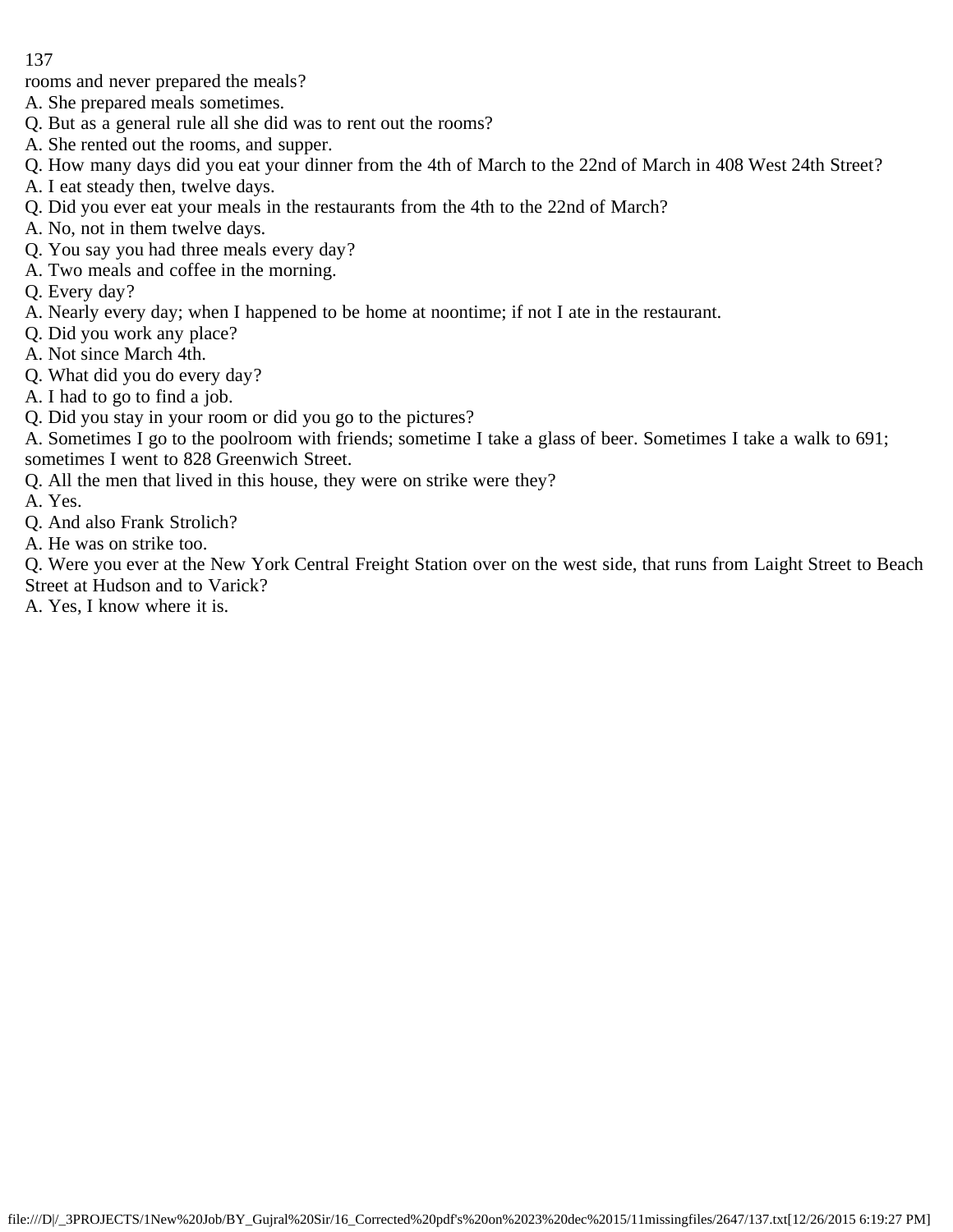- Q. Were you ever there?
- A. I was in the station, yes.
- Q. How many times?
- A. About ten days, about ten days before I got arrested.
- Q. Who was there with you?
- A. I cannot say.
- Q. Were you alone?
- A. Yes, I think so.
- Q. Day or night, were you there?
- A. Day.
- Q. What were you doing there?
- A. I was going some place.
- Q. Going where?
- A. On the other side, on the Jersey side. To go on the Jersey side.
- BY THE COURT:
- Q. You were going to go to Jersey City by that freight station, were you?
- A. Yes, but not the freight station.
- Q. How long were you in the freight station the day you were there?
- A. Not the freight station.

Q. He asked you what you were doing in the freight station; you were in the freight station you said about ten days before you were arrested?

- A. I was in the station, the train station.
- Q. He asked you about the freight station at Beach and Laight Street?
- A. I thought it was the train station. I made a mistake.
- BY MR. BOHAN:
- Q. Were you ever on Hudson Street?
- A. No sir.
- Q. Were you ever on Varick Street?
- A. No sir. I never traveled that way.
- Q. Do you know where the freight station is?
- A. Yes sir.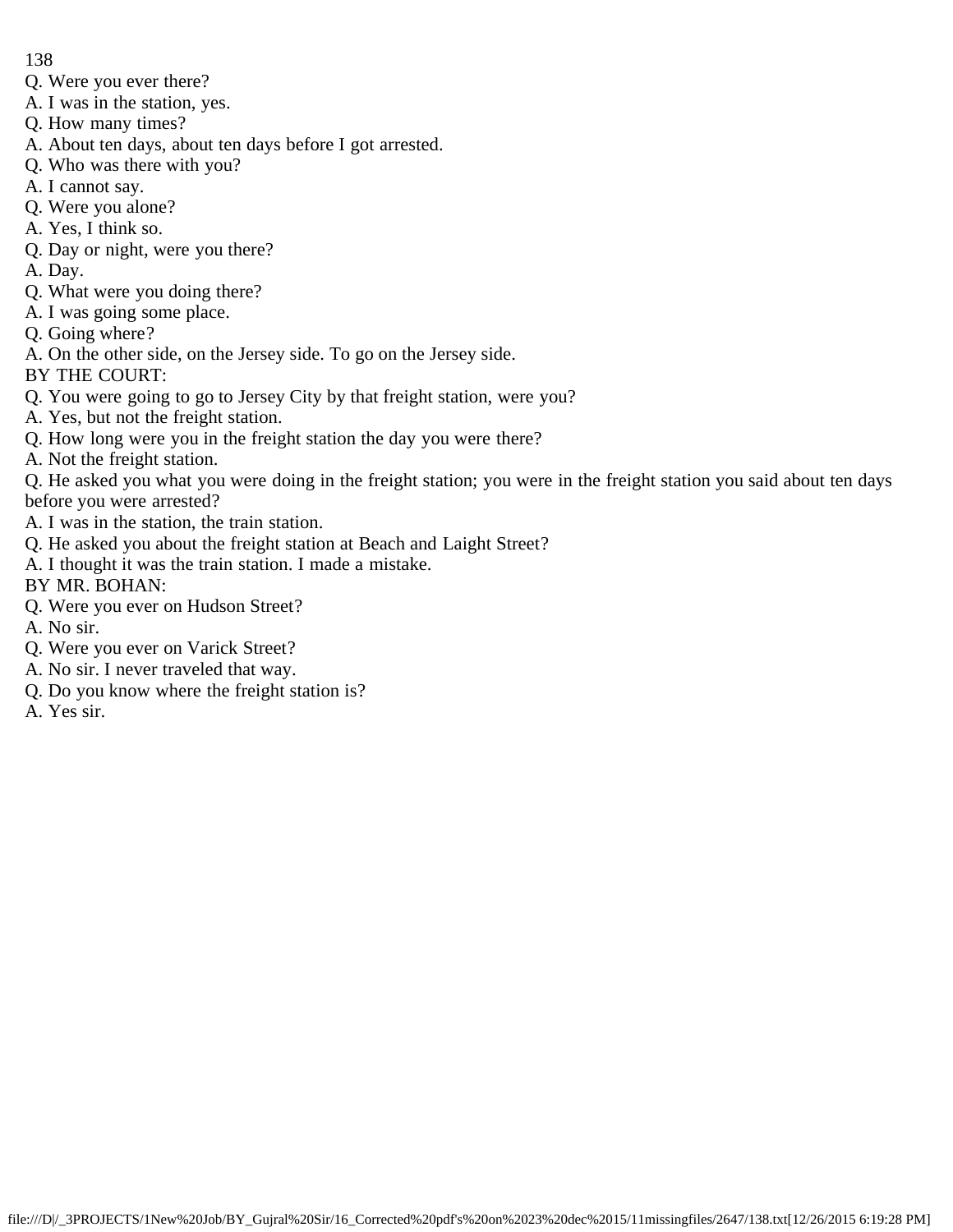- Q. Where is it?
- A. It is near, -- what street is that?
- Q. Is it near Canal Street?
- A. Is it near Cortlandt Street?
- Q. What freight station are you referring to, at Cortlandt Street?
- A. It is not a freight station; a ferry station.
- Q. Do you know what a freight station is?
- A. No, I don't remember. I did not take no notice.
- Q. Do you know what the word "freight" means?
- A. Yes.
- BY THE COURT:
- Q. You have been working for twelve years for the Reading Company?
- A. Yes.
- Q. Were you on the passenger boats or freight boats?
- A. Shall tugs, towing barges.
- Q. Towing freight barges?
- A. Coal barges.
- Q. Coal is freight, isn't it?
- A. Yes, material.
- Q. He asked you is there a freight station at Cortlandt Street?
- A. I can't remember.
- BY MR. BOHAN:

Q. You want to change your statement now that you were never in the freight station at Laight and Beach Street ten days before you were arrested?

- A. In Beach Street I never go.
- Q. Do you want to change your statement?
- A. No sir; I don't remember. I thought you were asking me before if I was in the ferry station by Cortlandt Street.

Q. Did you hear me ask you whether you were in the freight station and I told you where it was in my question, at Beach,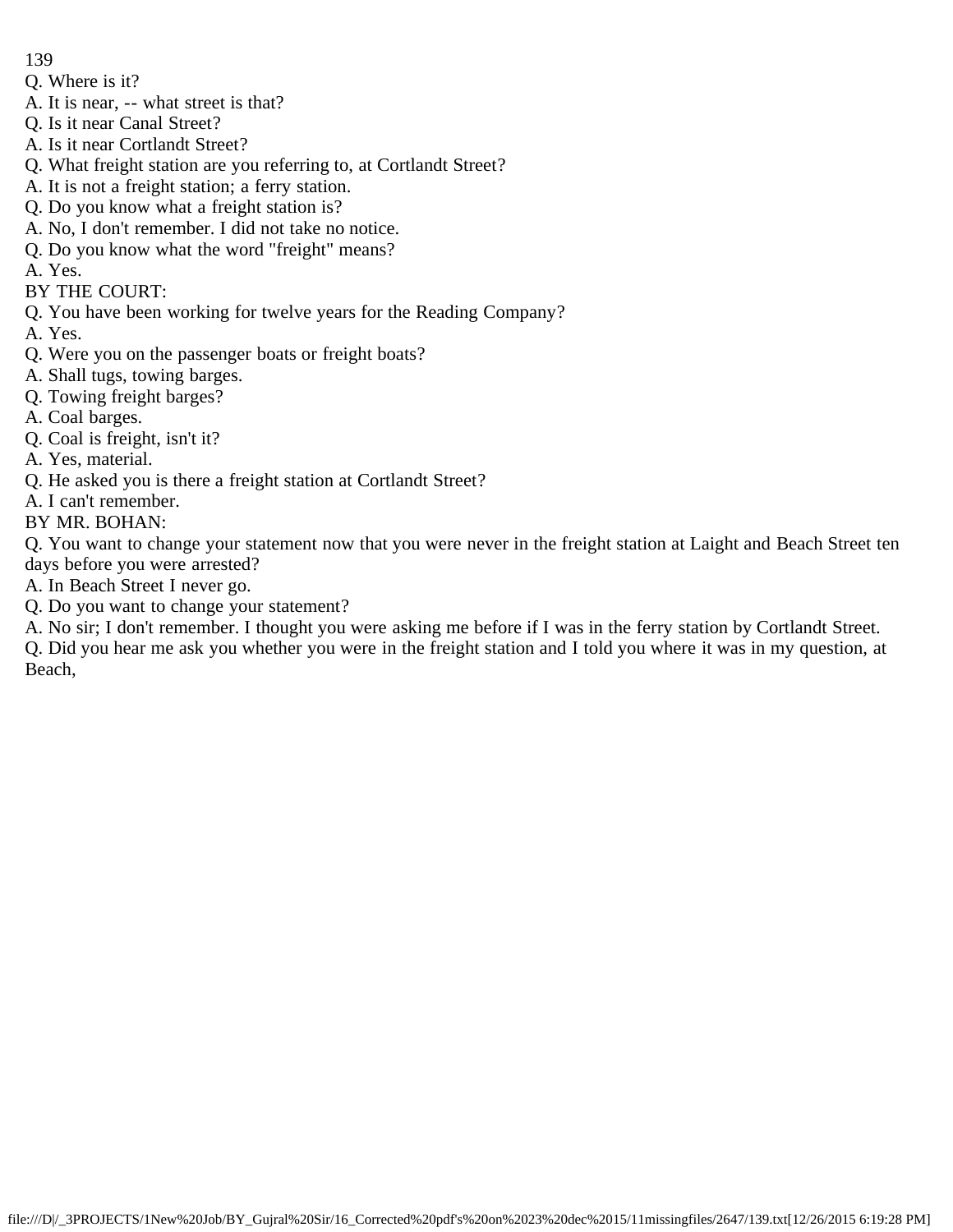- Laight, Hudson and Varick Street. There is no ferry station on Hudson Street, is there?
- A. I don't know the street.

Q. There is no ferry on Hudson Street. You know that is not near the river. And you know Varick Street is not near the river?

- A. I don't know the streets. I can't even read.
- Q. What street is the Reading Railroad ferry at?
- A. I believe Cortlandt.
- Q. What street is the Reading Railroad ferry at?
- A. Cortlandt Street.
- Q. It is not near Hudson nor Varick nor Beach, is it?
- A. I don't know; I know the ferry.
- Q. What language do you speak?
- A. Croatian. It is like Slavish.
- Q. You come from where?
- A. Fiume, Istria.
- Q. What part of Istria?
- A. Near Fiume town.
- Q. You understand Italian?
- A. Very little.
- Q. Do you speak Italian?
- A. Very little.
- Q. But you do speak some Italian?
- A. Very little I understand.
- Q. In Fiume where you come from there is a large Italian population?
- A. Yes, in the town.
- Q. And everybody speaks a little Slavish, Croatian, Italian and sometimes other languages?
- A. Yes, but we do not live there. We only take the boat there.
- BY THE COURT: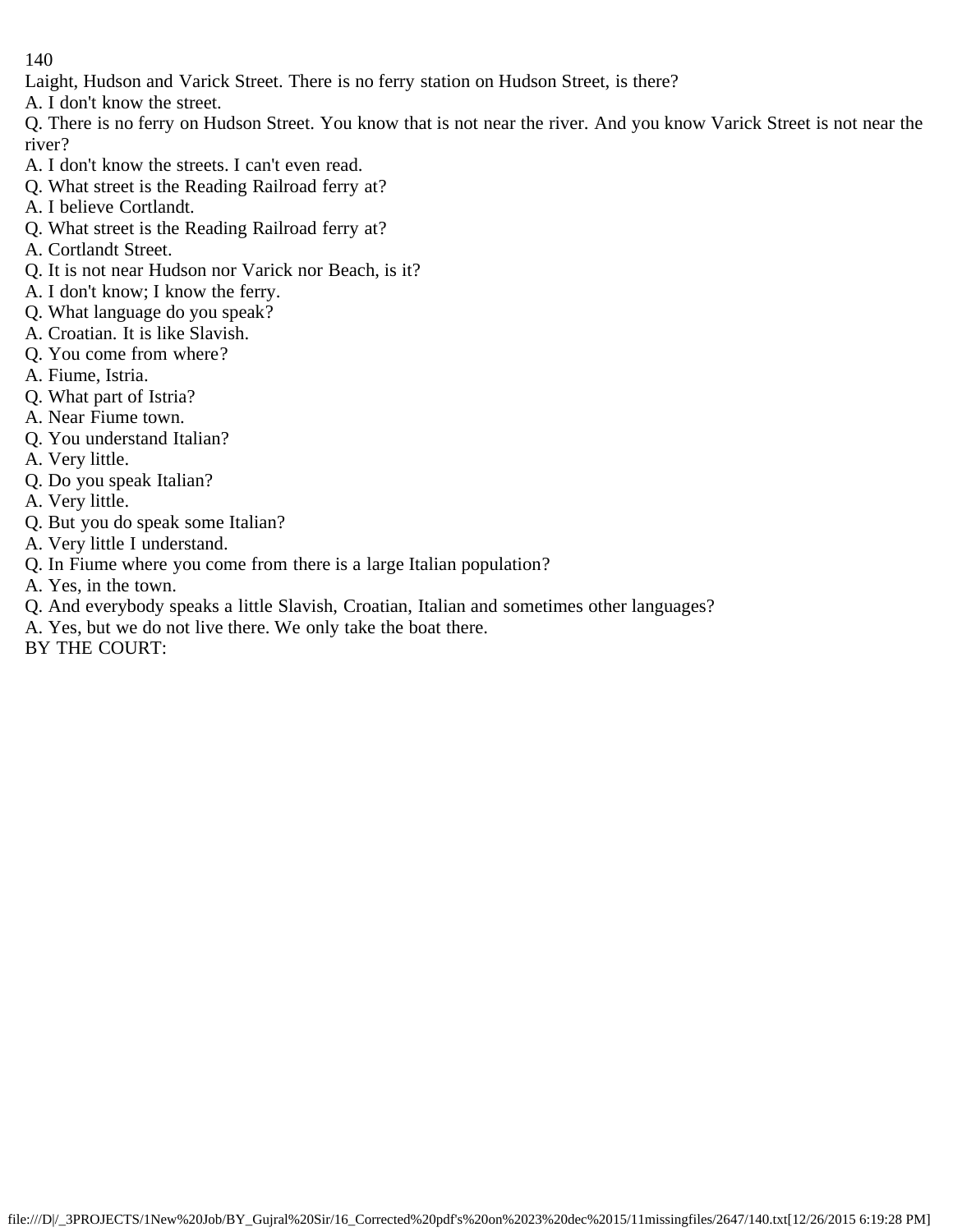- 141
- Q. But where did you live?
- A. In the other town, in Istria.
- Q. You are a Croat, are you?
- A. Yes sir, Croat-Slavish; it is between.
- Q. You are not an Austrian any more?
- A. No, not now.
- Q. You are from Istria?
- A. Yes sir.
- Q. Fiume is the biggest city near where you were?
- A. Yes.
- Q. You sailed for this country from Fiume?
- A. Yes.
- BY MR. BOHAN:
- Q. Where you come from everybody speaks a little Italian and Croatian?
- A. No sir, not there.
- Q. They understand it?
- A. A little bit.
- Q. When you came on here did you work with Italians on the boats?
- A. No.
- Q. What did you go on the 22nd of March in the morning?
- A. I was home about noon, to dinner.
- Q. What time did you get up?
- A. About between seven and eight o'clock.
- Q. What did you do in the morning?
- A. Talking around with the fellows.
- Q. Did you go out?
- A. I stayed home to noon.
- Q. In the afternoon did you go out?
- A. I was out in the afternoon.
- Q. Whom did you go out with?
- A. With Mike Strolich.
- Q. What time did you come back?
- A. About fifteen minutes of six.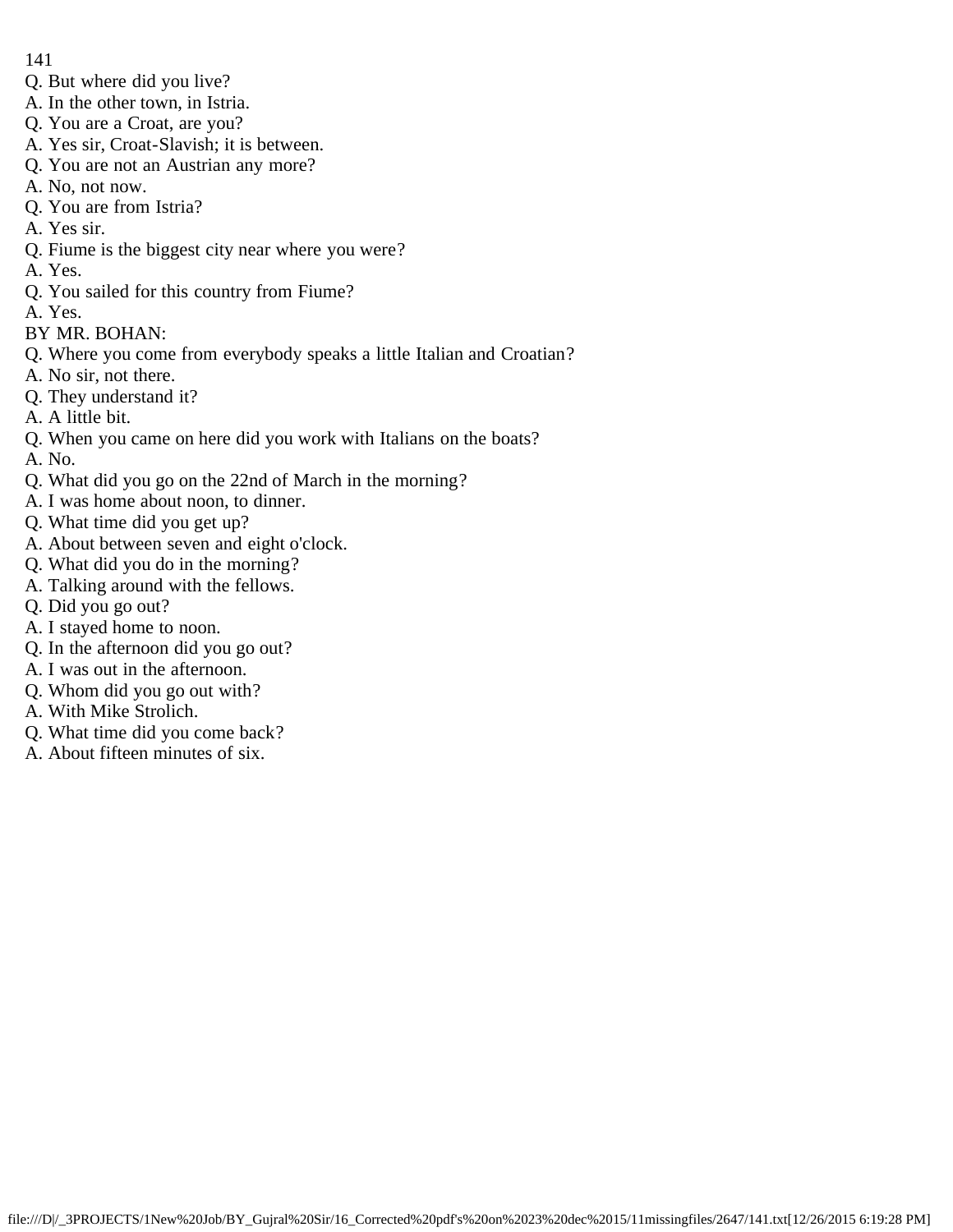Q. Whom did you come back with, Mike Strolich?

A. Yes.

- Q. Where did you spend the afternoon?
- A. I was for a while in 691 and then we went to the saloon and had a glass of beer and then we went to 828 Greenwich about around four o'clock.
- Q. Whom did you see there. Did you see the brother Frank Strolich there?
- A. He was not there.
- Q. Did you see him that afternoon?
- A. No, I did not see him before I got home.
- Q. You were at Emily Strolich's house from four to five with Mike Strolich?
- A. Yes.
- Q. Didn't you hear Mike Strolich say that he saw his brother Frank Strolich there?
- Objected to; objection overruled. Exception.
- A. In our house.

Q. Didn't you hear Mike Strolich say that he say his brother in Emily Strolich's house at 828 Greenwich while you were with him?

- A. I did not hear him say that; we find him home in our house.
- Q. Did you see Frank Strolich Saturday afternoon?
- A. I did not see him since about one o'clock, since we went out. We find him home fifteen minutes of six, home.
- Q. You found him at 408 West 24th Street?
- A. Yes.
- Q. Will you now say you did not see him in the house of Emily Strolich?
- A. No sir, I did not see him there, not on that day.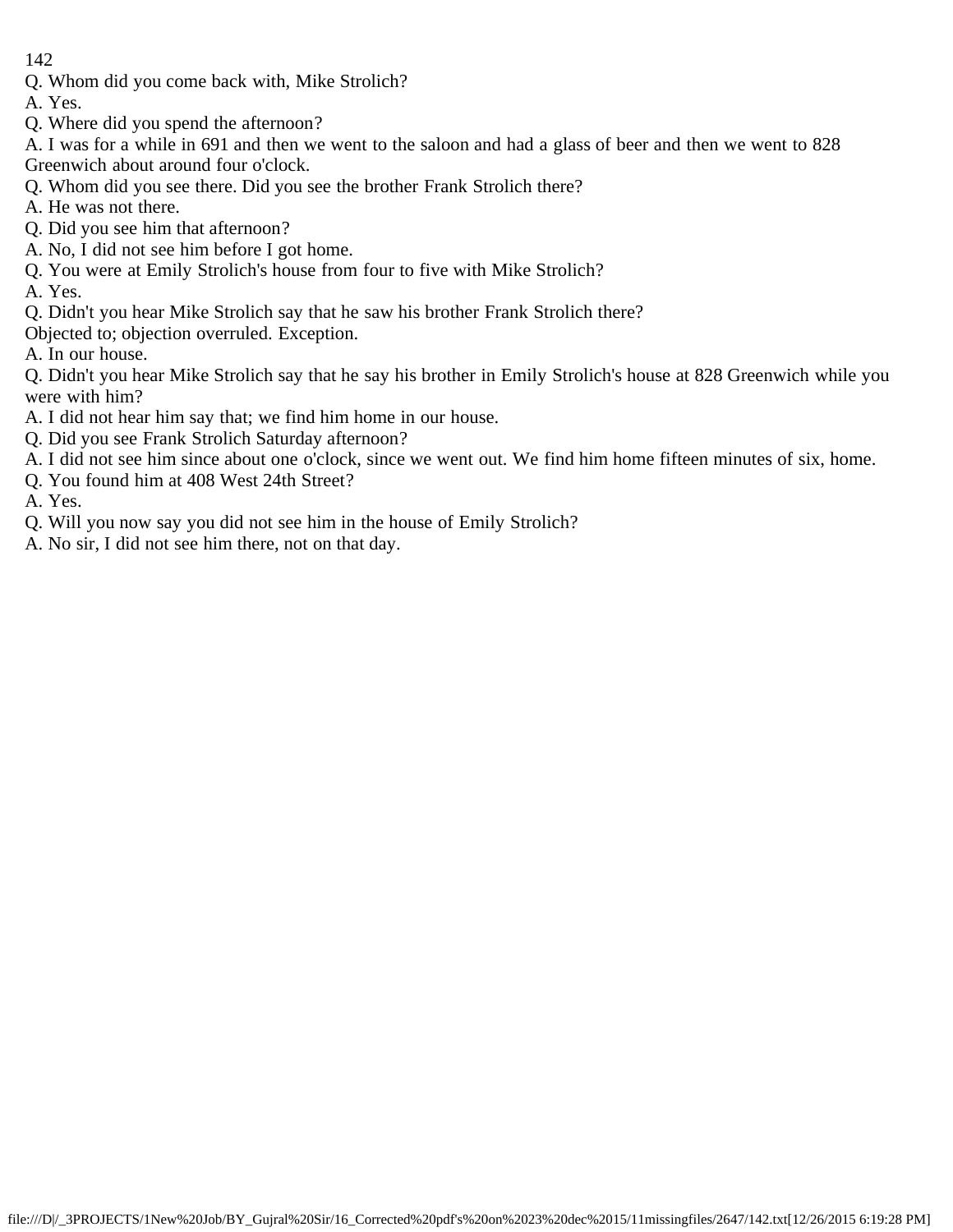- Q. When you got home at 24th Street, he was there at home?
- A. Yes.
- Q. Was he there ahead of you?
- A. He was ahead of me. He was home when we got home.
- Q. You came in with Mike Strolich?
- A. Yes sir.
- Q. Did you see Leon De Pierre and Ivan De Franso that afternoon at 828 Greenwich Streeet?
- A. No sir, not that day.
- Q. Or the day before?
- A. No. About four or five days before I saw De Franzo.
- Q. Where is 828 Greenwich Street?
- A. Near 14th Street.
- Q. Where is 691 Greenwich Street?
- A. Near Christopher St.
- Q. Have you a cousin down on Greenwich Street near Cortlandt?
- A. I have cousins. A fellow married my cousin in the old Country, that is in Cortlandt Street.
- Q. Near Greenwich Street?
- A. Away down near Cortlandt.
- Q. You know that neighborhood pretty well along the west side?
- A. I only know where people are.
- Q. Were you ever in any house between Cortlandt Street and 14th Street?
- A. Cortlandt Street I was in one house of Emily Strolich.
- Q. Where does she live?
- A. Near Cortlandt Street and Greenwich.
- Q. Any other house on the west side?
- A. No sir. I never was in any house.
- Q. What did you do after you got home?
- A. I stayed home.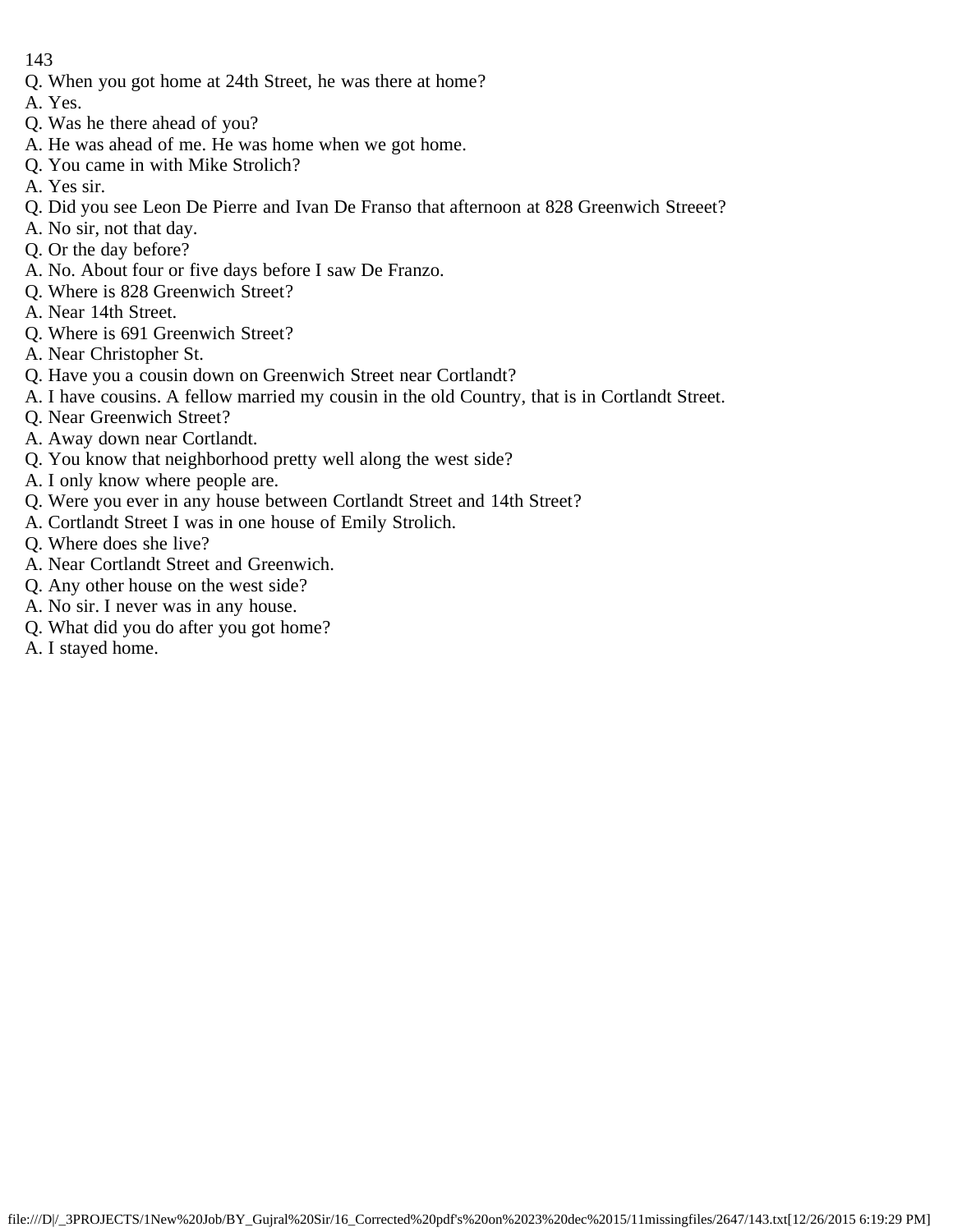- Q. Did you go to your room?
- A. No sir.
- Q. Did you wash up?
- A. No sir.
- Q. Did you go to your room at any time that night?
- A. No sir, I was in the dining room.
- Q. How many people were in the dining room when you got home?
- A. Eight and the Missus made nine.
- Q. Were they all there when you got in?
- A. Yes. When I got in fifteen minutes of six Sgelirrach came home around six o'clock and Pete Zurian and Tony Jurman came home about six o'clock.
- Q. How many were there before supper commenced?
- A. Before they came in?
- A. Yes.
- A. Oh, they came in with five.
- Q. What time did supper commence?
- A. About fifteen or twenty minutes after six.
- Q. Were these men working that day, any of these men?
- A. No, they did not work.
- Q. How long did it take for supper?
- A. About twenty minutes or half an hour. Sometimes more, sometimes less.
- Q. Did any of the men leave the dining room after they came in that night?
- A. No, they did not leave the dining room.
- Q. All of the men that had rooms on the top floor stayed in the dining room?
- A. On the top floor; one's room is outside the dining room.
- Q. All the men that had their room upstairs remained in the dining room and did not go in their rooms, is that right? A. No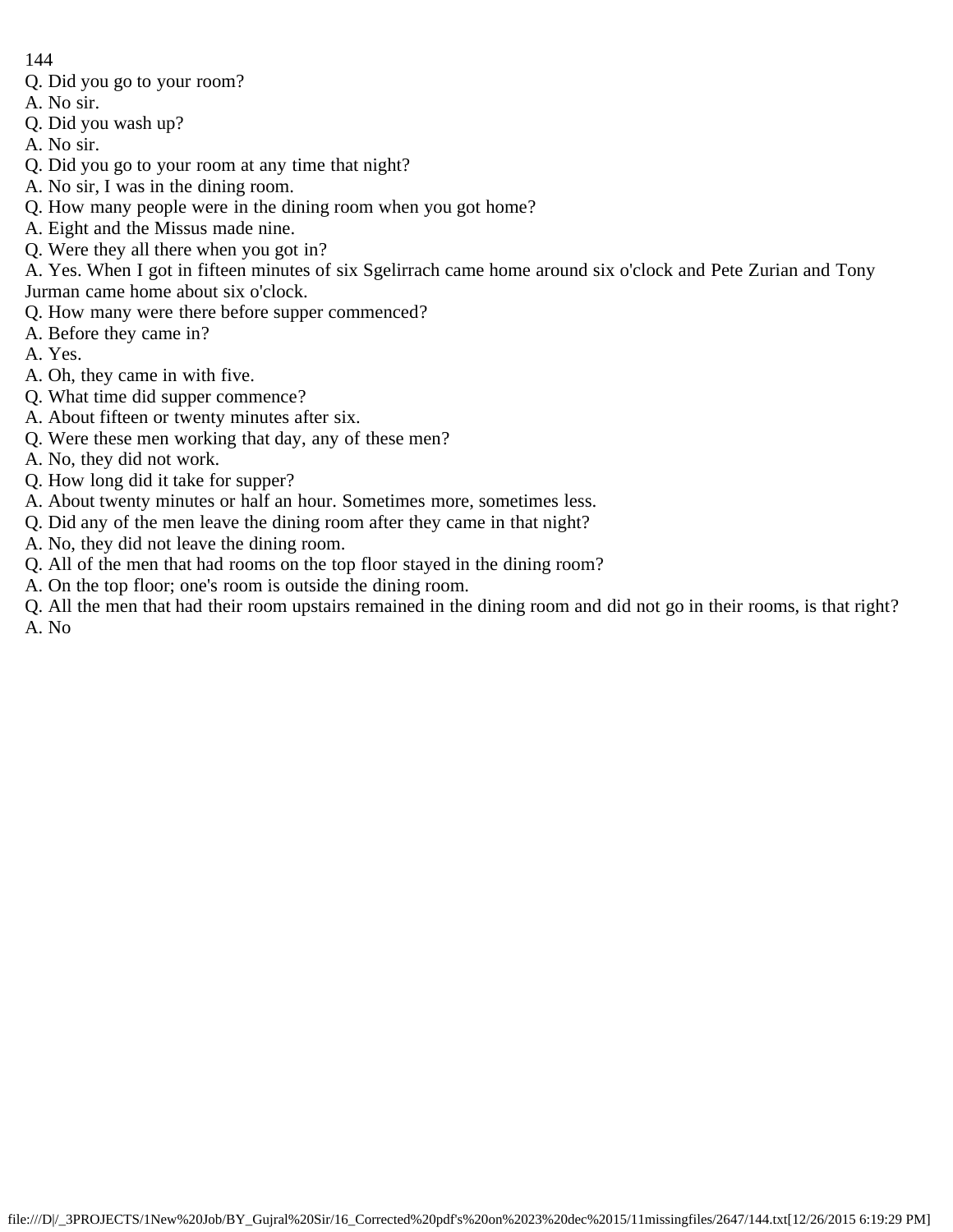sir, did not go near their room.

- Q. Did you leave that room at any time from the time you went at 5.45 until the time the policeman came?
- A. No, we were always there.
- Q. All of you?
- A. I was there.
- Q. Did anyone else leave the room?
- A. Sgelirrach and Tony Jurman and Pete Zurian went out. They were on the steps.
- Q. What time did they leave?
- A. About five minutes to nine. They came back about two minutes after with the officer.
- Q. Before they left did any of the men who were in the room leave the dining room between five to six and nine o'clock?

A No sir.

- Q. They all remained in this dining room?
- A. Yes, talking.
- Q. What did you eat that night?
- A. Rabbits.
- Q. You are sure it was rabbit?
- A. Yes sir.
- Q. How often did you eat rabbits before that?
- A. Five or six days.
- Q. With Mrs. Nachimovich?
- A. Yes.
- Q. She cooked the rabbit suppers while you were there?
- A. Sometimes twice; sometimes three times.
- Q. How many times in these seventeen days did she cook rabbit?
- A. About two or three times.
- Q. She had ten men upstairs, is that right?
- A. Yes.
- Q. Did she clean those rooms and fix the beds?
- A. No.
- Q. You did not take care of your bed?
- A. No.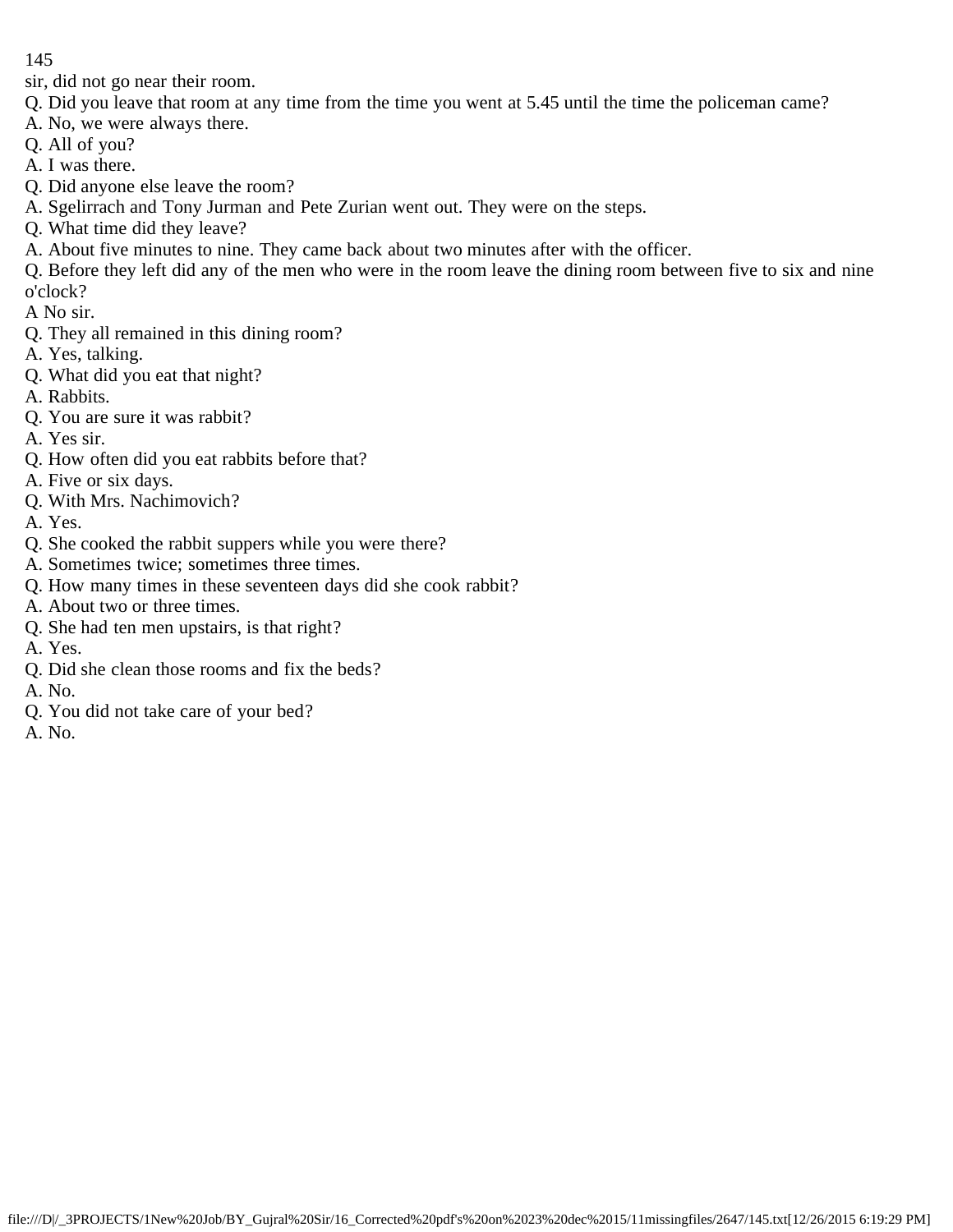- Q. And she cooked three meals every day for all of you mean?
- A. Two meals, and coffee in the morning.
- Q. And she took care of her children?

A. Yes.

- Q. On this night while you were sitting in the dining room what was she doing?
- A. After we ate supper she washed the dishes.
- Q. Where was the child?
- A. The husband had them.
- Q. Were they in the same room?
- A. In the dining room, taking care of them.
- Q. Give me the names of the men sitting at the table in that room?

A. Tony Jurman, Joe Jurman, joe Yellovich, Mike Strolich, John Nachimovich, frank Sgelirrach andme and Martin Honovich came about fifteen minutes after seven in the house.

- Q. That is eight men?
- A. Yes, and Mrs. Nachimovich is nine.
- Q. And three children?
- A. Yes sir. But Martin came in fifteen minutes after.
- Q. That would be ten men and Mrs. Nachimovich is eleven?
- A. No; I counted Martin. He came in the house fifteen minutes after seven.
- Q. That would be thirteen or fourteen people in this one room in the dining room?
- A. With the children.
- Q. And no one left between six and nine o'clock?
- A. No sir, except the three men on the steps when they wanted to go out and they met the officer, Murphy.
- Q. What did you talk about?
- A. About work and the strike.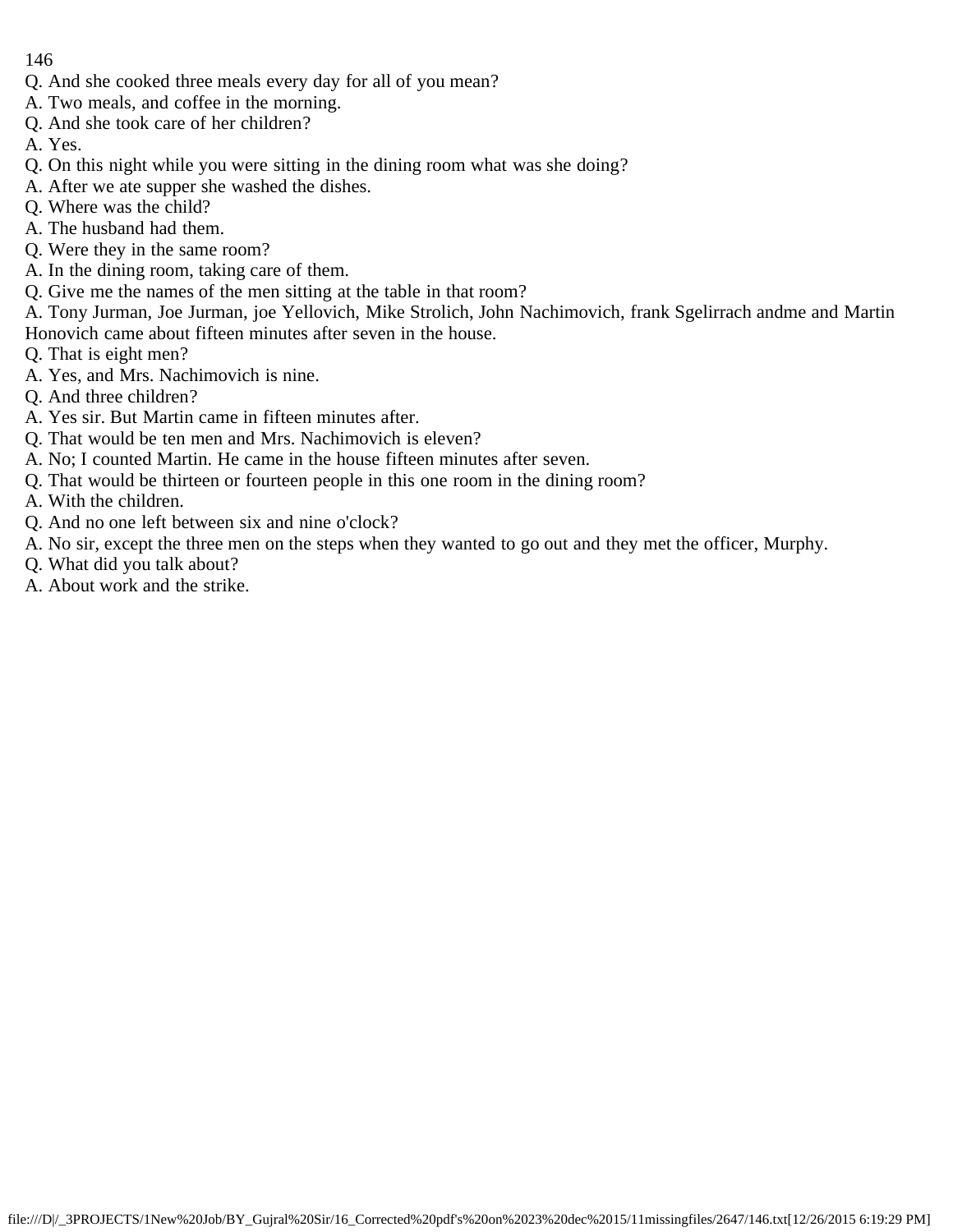where we were going to work, to which one we go.

- Q. Did Mrs. Nachimovich join in the talk?
- A. She washed the dishes, cleaned the kitchen and attended the children.
- Q. The kitchen was a separate room?
- A. Yes.
- Q. Sometimes she could go into the kitchen and you would not see her in the dining room?
- A. You can see.
- Q. Sometimes she would go into the part of the kitchen where you could not see her?
- A. You can see always because there in doors on the side.
- Q. What part of the table were you sitting at?
- A. On the corner.
- Q. Who was on the right side and who was on the left side of you?
- A. On the right side behind me was Mike Strolich and on the left side was Tony Jurman.
- Q. Where was Frank Sgelirrach?
- A. He was next, and Pete Zurian was next to me, I believe.
- Q. After supper was over did you get up from your chair or move away from the table?
- A. I sat down talking.
- Q. Did you all get up?
- A. No.
- Q. What time did supper commence?
- A. About fifteen or twenty after six.
- Q. What time did you finish?
- A. About a quarter to seven or twenty to seven.
- Q. Did you sit in the chair at the table from twenty after six until the time the officer came in?
- A. Yes.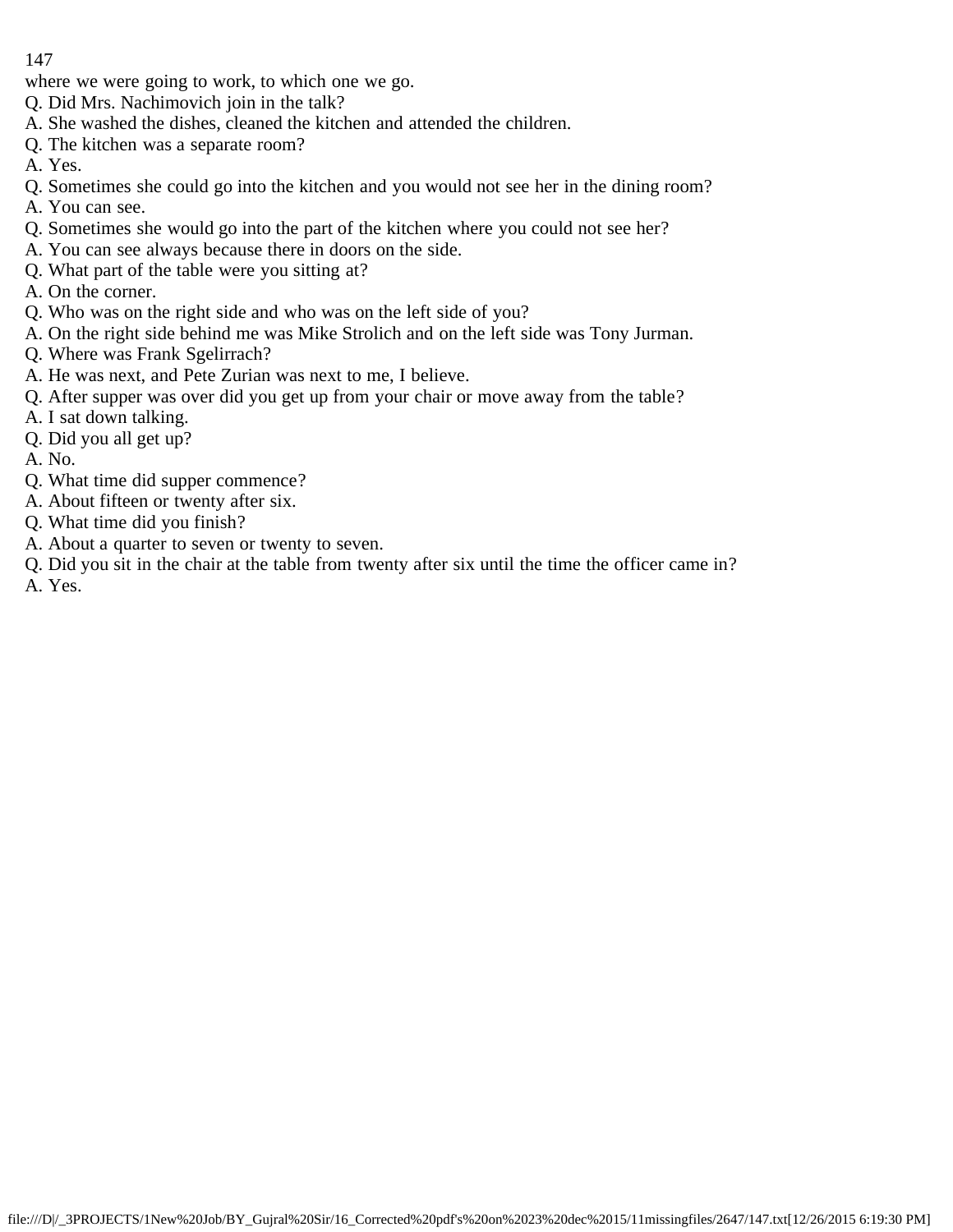Q. You never left it?

- A. No. I got up and sat down there and talked.
- Q. You sat down in the same chair every time you got up?
- A. I sit down there.
- Q. Where was Frank Sgelirrach?
- A. He was lying, on what they call a sofa, in the dining room.
- Q. How near the table?
- A. Behind the table (indicating).
- Q. Where was Mr. Nachimovich?
- A. He was taking care of the children.
- Q. In the dining room?
- A. Yes.
- Q. Did you see him lying down on the bed?
- A. He was not lying on the bed. He got up when Sgelirrach wanted to go out to get his suit.
- Q. Did he ever lie down on the bed?
- A. Not in the day.
- Q. Sure?
- A. Yes. He laid down in the dining room.
- Q. If Mrs. Nachimovich said he laid down on the bed, what do you say?

MR. ROSENBERG: Objected to.

(Question withdrawn.)

Q. Did you hear Mrs. Nachimovich say that her husband laid down on the bed?

A. I did not hear her say that, that he laid down in the bed. He was lying on the sofa. He did not sleep. Before that a couple of minutes Sgelirrach got up from the sofa and he went out and met the officer on the steps. He was just sideways lying on the sofa in the dining room.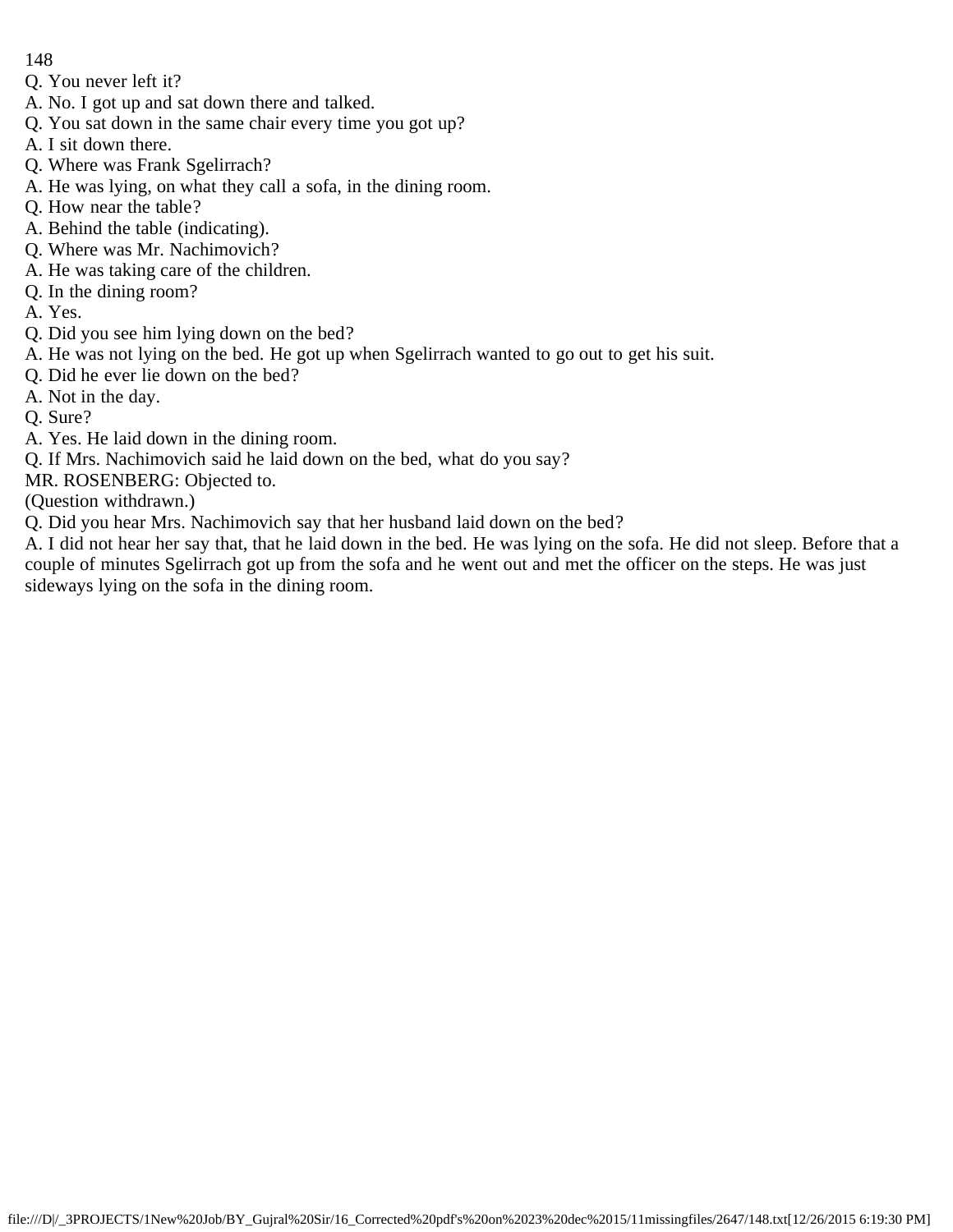- Q. Did you hear me ask Mrs. Nachimovich this question: "He was in the bedroom? A. He was lying down all dressed up". Was he lying down or sitting at the table?
- A. He was lying down in the dining room on the sofa.
- Q. Not in the middle room?
- A. No, only a couple of minutes.
- Q. What room did Mr. and Mrs. Nachimovich use to sleep in?
- A. In the front room she slept.
- Q. In the middle room?
- A. No, that is the dining room.
- Q. Was there a bed in the middle room?
- A. No sir. No bed, but a sofa.
- Q. Was there a sofa in the middle room?
- A. In the dining room, yes; in the middle.
- Q. Is the middle the dining room?
- A. There is a kitchen and middle room.
- Q. You call the kitchen the middle room, do you?
- A. No.
- Q. How many rooms are there on that floor?
- A. The kitchen and what they call the dining room and the front room, three; and another room outside.
- Q. Where was Mr. and Mrs. Nachimovich's bed?
- A. In the front room.
- Q. Was he lying down on the sofa in the dining room or on the bed in the front room?
- A. When the officer came in the house he was lying down a couple of minutes on the sofa.
- Q. I thought you told me a few minutes ago Sgelirrach was lying down on the sofa?
- A. I was telling you Sgelirrach got up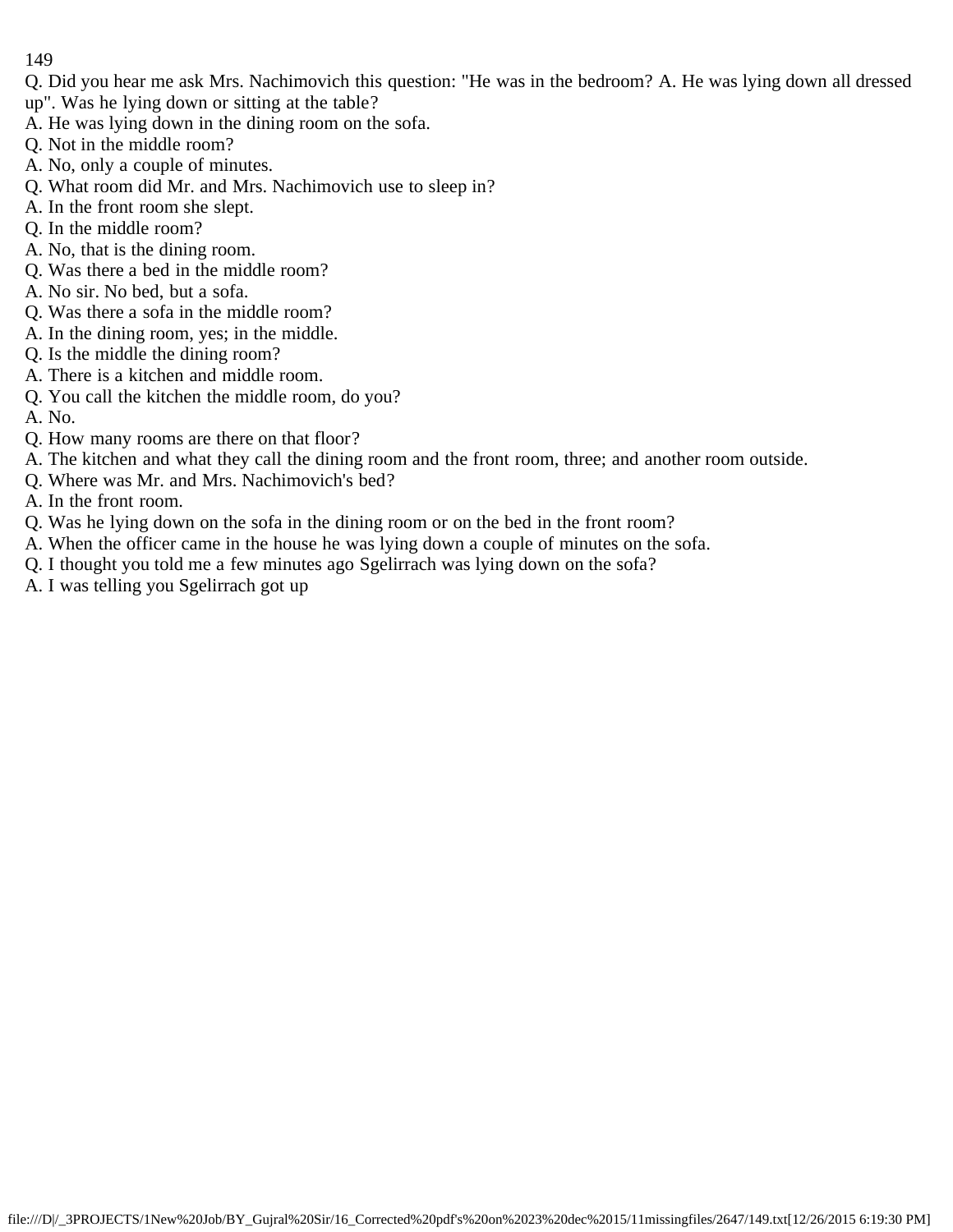about two or three or four minutes before the officer came in the house and he wanted to get his suit.

Q. Was he lying on the sofa?

- A. Sgelirrach was lying there before that.
- Q. Is that the same sofa that Nachimovich was lying on?
- A. Yes.
- Q. How long did Sgelirrach lie there?
- A. I cannot say how long; fifteen or twenty minutes.
- Q. When the officer came there who spoke to him first?

A. I spoke the first to Sgelirrach because I told him, "What you come back again for?" He said, "The officer stopped me on the steps", so that is what he was telling me.

Q. Is that all he told you?

- A. Yes sir.
- Q. What did you say to the officer then?

A. The officer was the first one spoke to the Missus. Then the boss he got up and spoke also, because they asked for Frank Strolich, if he was living there. After they spoke for a while I asked the officer, "What is the matter with Frank Strolich". He said he got out, so I thought he was out with a knife, a cut. He asked was he working. Somebody was telling he was working with the Lehigh Valley. Then I answered the last time he was working on the Reading Company. The last time I seen him he was working in the Reading Company.

- Q. What else?
- A. Then I did not say nothing.
- Q. As I understand you, Officer Murphy came and said something to you in English?
- A. Yes.
- Q. First, Sgelirrach said something to you in Croatian?
- A. Yes.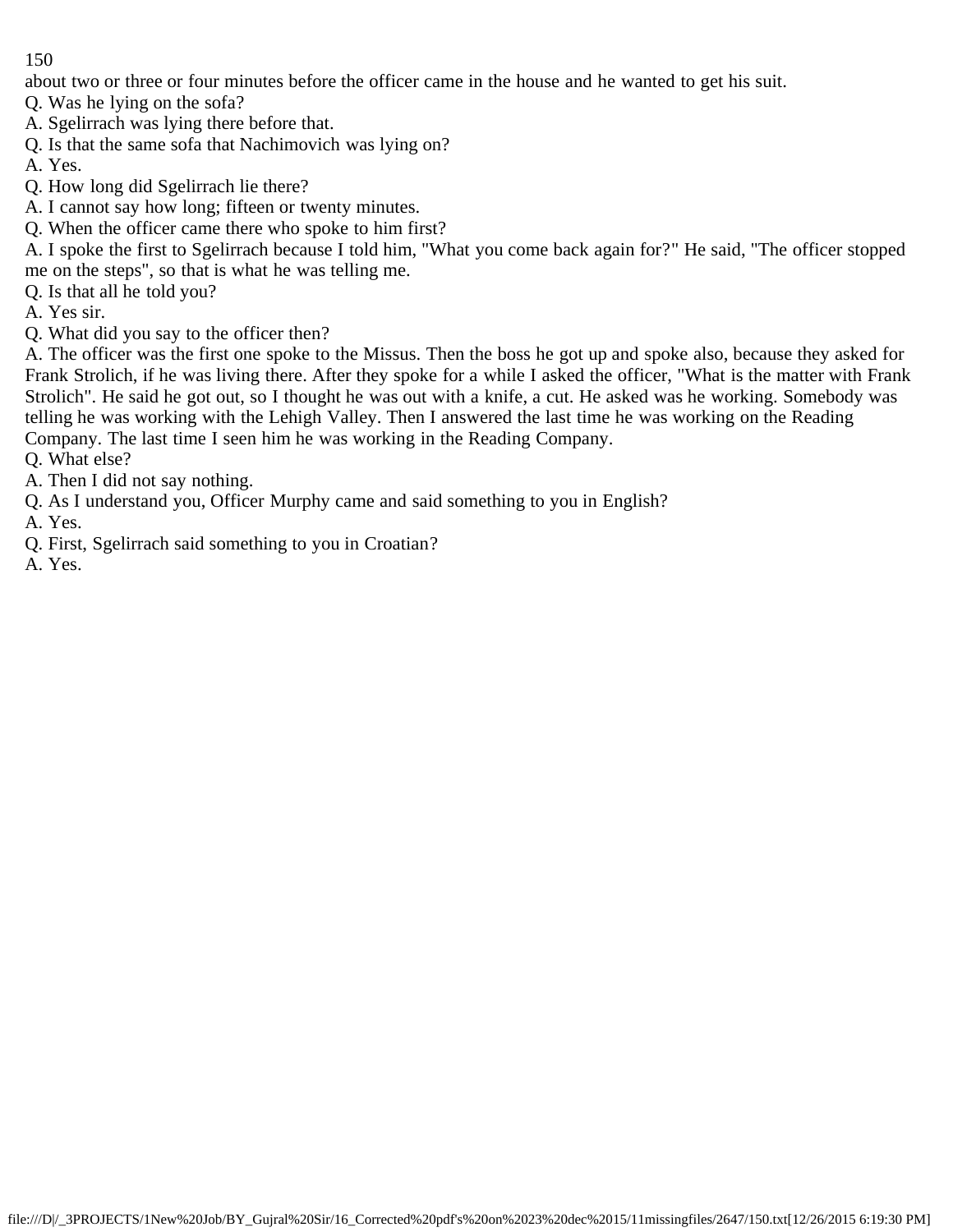- Q. He told you that the officer brought him back from downstairs and he wanted to know if Frank Strolich lived there?
- A. Yes.
- Q. He did not say anything else to you in Croatian, did he?
- A. Sgelirrach, no.
- Q. Then you spoke to the officer, who told you that Frank Strolich was out?
- A. Yes, he got out.
- Q. You thought by that that he was out with a knife?
- A. Yes.
- Q. And that is all that was said between you and Officer Murphy?
- A. Yes. I say nothing more.
- Q. What else?
- A. The officer asked if he was working. I told him the last time he was working in the Reading Company.
- Q. Did you say anything else to him?

A. No. Yes, I think I was I was asking what was the matter with him, what did he do; was he fighting. He said, yes, something like that.

- Q. What did the officer say to you?
- A. He say nothing to me there.
- Q. Did he say anything to you?
- A. No.
- BY THE COURT:
- Q. Did he give you an invitation to come along with him?
- A. Yes, he gave me an invitation; he said, anybody want to go down to see him, so we said yes.
- Q. Is that Officer Murphy?
- A. There was another officer, too.
- Q. Officer Summers?
- A. A little fellow; two officers were there. They said "yes, walk down".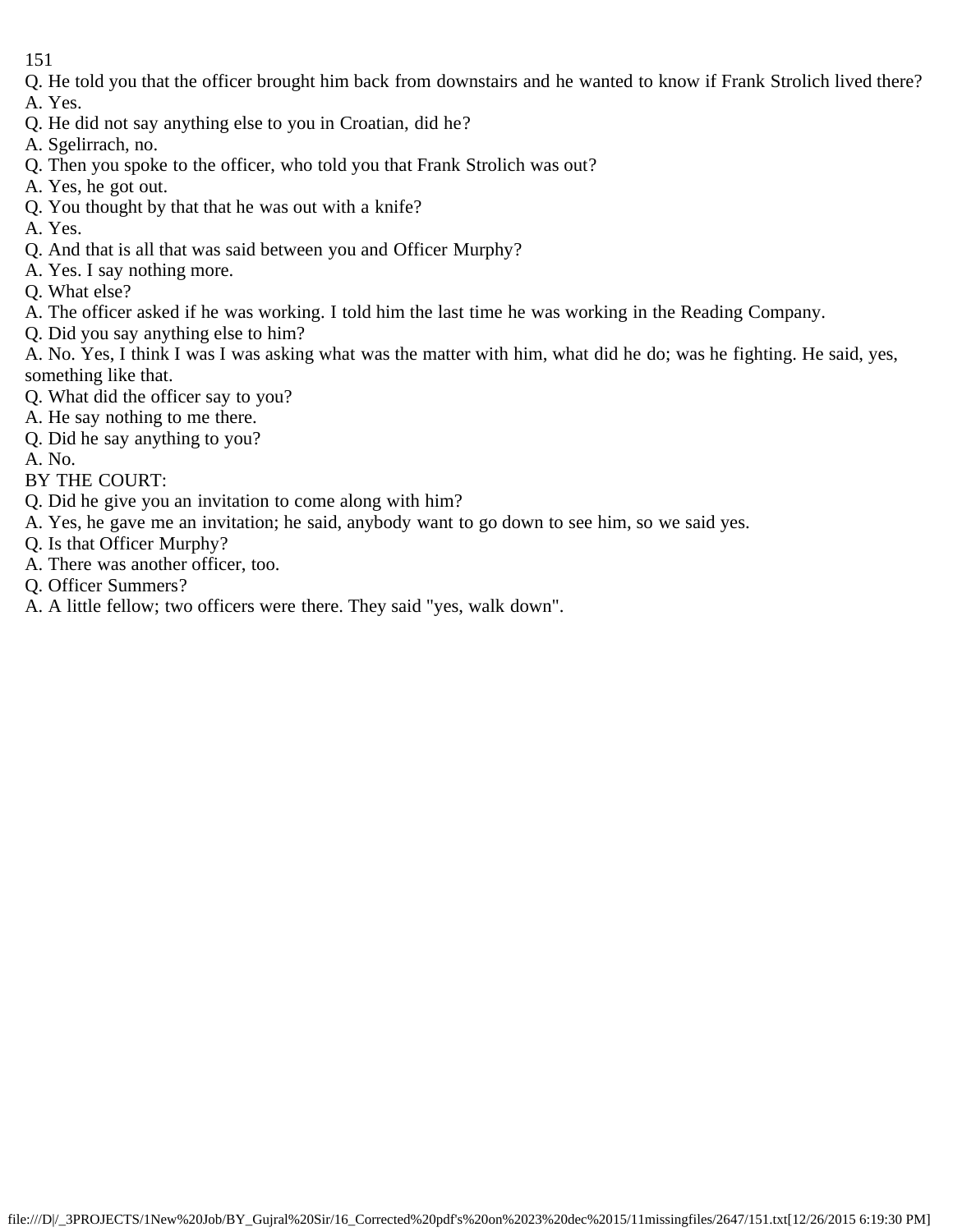BY MR. BOHAN:

- Q. Did they take the four of you?
- A. No.
- Q. How many did they take?
- A. Two of us.
- Q. Sgelirrach and you?
- A. Yes.
- Q. And no one else?
- A. No sir.
- BY THE COURT:
- Q. And how many were there?
- A. We were there, the same as before.
- Q. There were eight or ten of you there?
- A. Ten.
- Q. And they picked out two?
- A. They did not pick them out at all.
- Q. Who did the picking?
- A. Officer Summers.
- Q. Didn't the complaining witness do the picking?
- A. No sir.
- BY MR. BOHAN:
- Q. Did you see that man there (indicating Frank Sgelirrach)?
- A. I seen that man there, yes.
- Q. Was he at 24th Street with Officer Murphy?
- A. Yes.
- Q. And this man here (indicating Officer Summers)?
- A. Yes.
- Q. And that man there entering the courtroom?
- A. Yes, he was there, too.
- Q. Did you see him do anything before they picked you out?
- A. No.
- Q. Before they asked you to come with them?
- A. No.
- Q. Did Frank Sgelirrach speak?
- A. No.
- Q. Did he say anything in Croatian?
- A. No.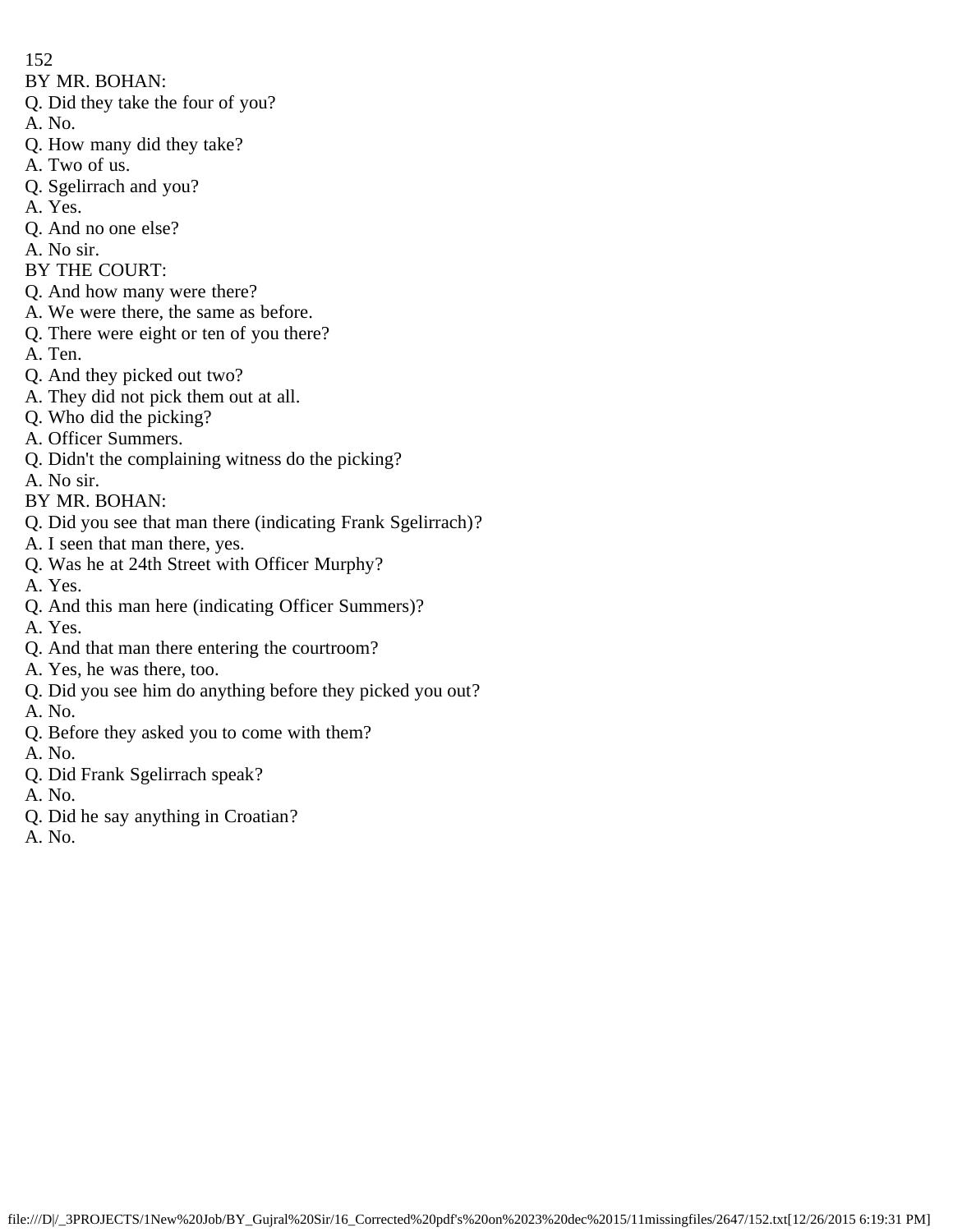- Q. Did you hear him say anything in English?
- A. Not a word.
- Q. How did the officer tell you to come away with him?
- A. He said anybody wants to go down to see him, we said yes.
- Q. Did he take you by the sleeve?
- A. No. We went by ourselves. We said yes. He said, "You better come on; you can speak better English". At the steps
- he said, "That is enough, two of you".
- Q. How long were they in the house?
- A. Between five and ten minutes.
- Q. Where did they take you to?
- A. To the 9th Avenue stationhouse.
- Q. What street?
- A. Beach Street.
- Q. How did you come down?
- A. In the car.
- Q. What, street surface car?
- A. Yes, the electric car.
- Q. You did not go down on the subway?
- A. No.
- Q. You went to the stationhouse at beach and Varick Street?
- A. Yes, to Christopher Street first.
- Q. You first went to Christopher Street, 826?
- A. Yes, to get Tony Kursovich.
- Q. How long did you stay there?
- A. We were not there long.
- Q. How long did you stay there?
- A. We were not there long.
- Q. How many men did you see in 826 Greenwich Street?
- A. In 691, Sgelirrach and Officer Summers went down. I did not go inside the house.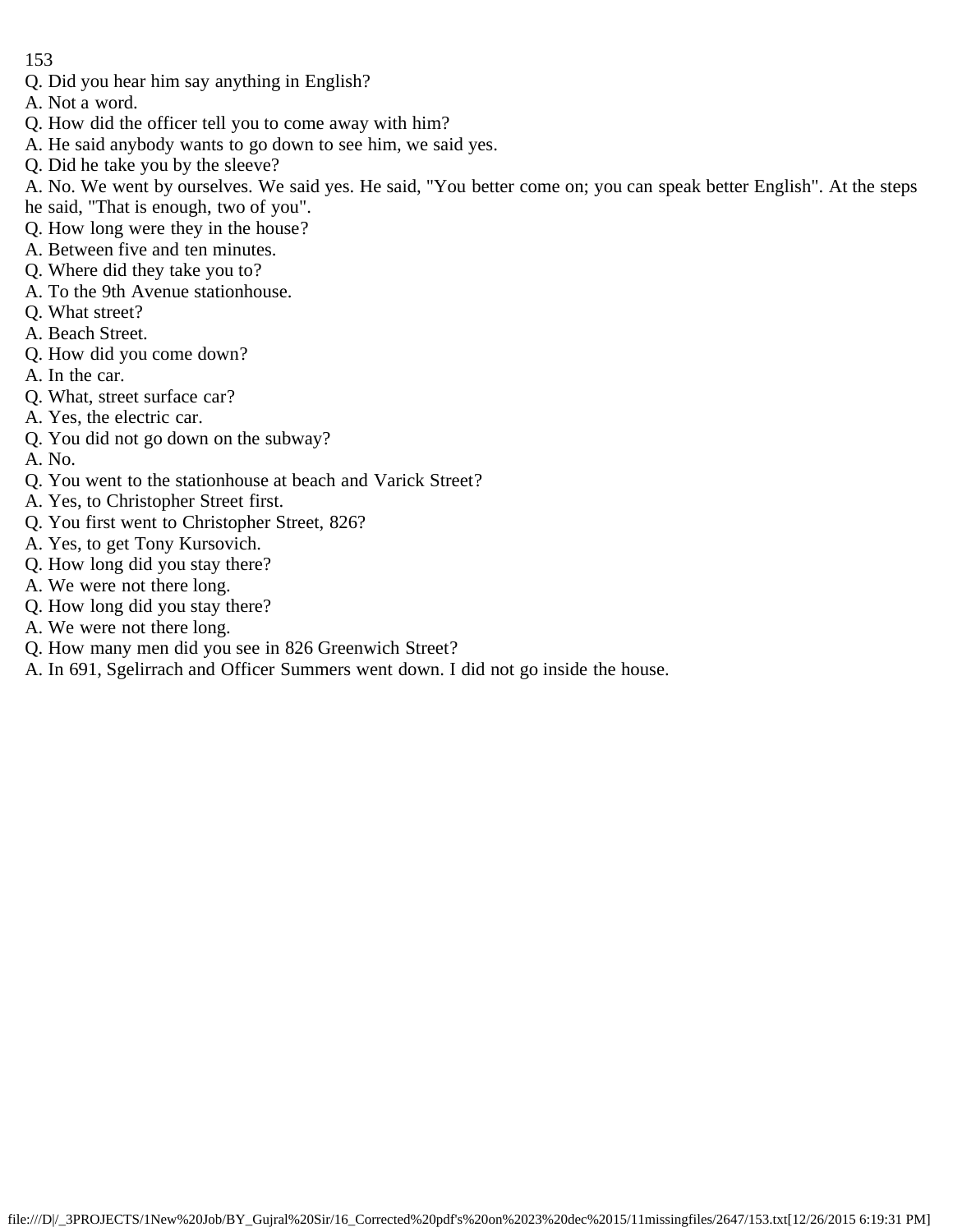Q. With whom?

A. Officer Murphy and two other fellows.

Q. Then you went directly to the police station?

A. Yes. We took the car to the police station.

Q. On the way down did you talk to Officer Murphy in the English language about where you were that night?

A. I talked in English where I was that Saturday night, yes. I told him I was home.

Q. When you got to Beach Street did you see Frank and Mike Zic and all these men who were on the stand the last two days. Did you see those men there?

A. The men that were in the house.

Q. In the stationhouse?

A. Yes, they came down with us. That is the first time I seen them near our house.

Q. This man Frank Zic and Summers were the only men that came from 24th Street to the stationhouse, two men and two officers?

A. Yes.

Q. And when you got to the stationhouse you saw the other men that were on the witness stand last week, is that right?

A. I saw four men in the stationhouse; four or five men.

Q. Did they put you in a line?

A. In the station, we went straight there, and there was a line of people in the stationhouse; I don't know who. We went straight across to a different room and I cannot say was it four or five men standing in that room, standing up, and then we got in there, they say. "Line up; line up". I did not know what that meant.

Q. How many men were there in that line?

A. About eight or nine.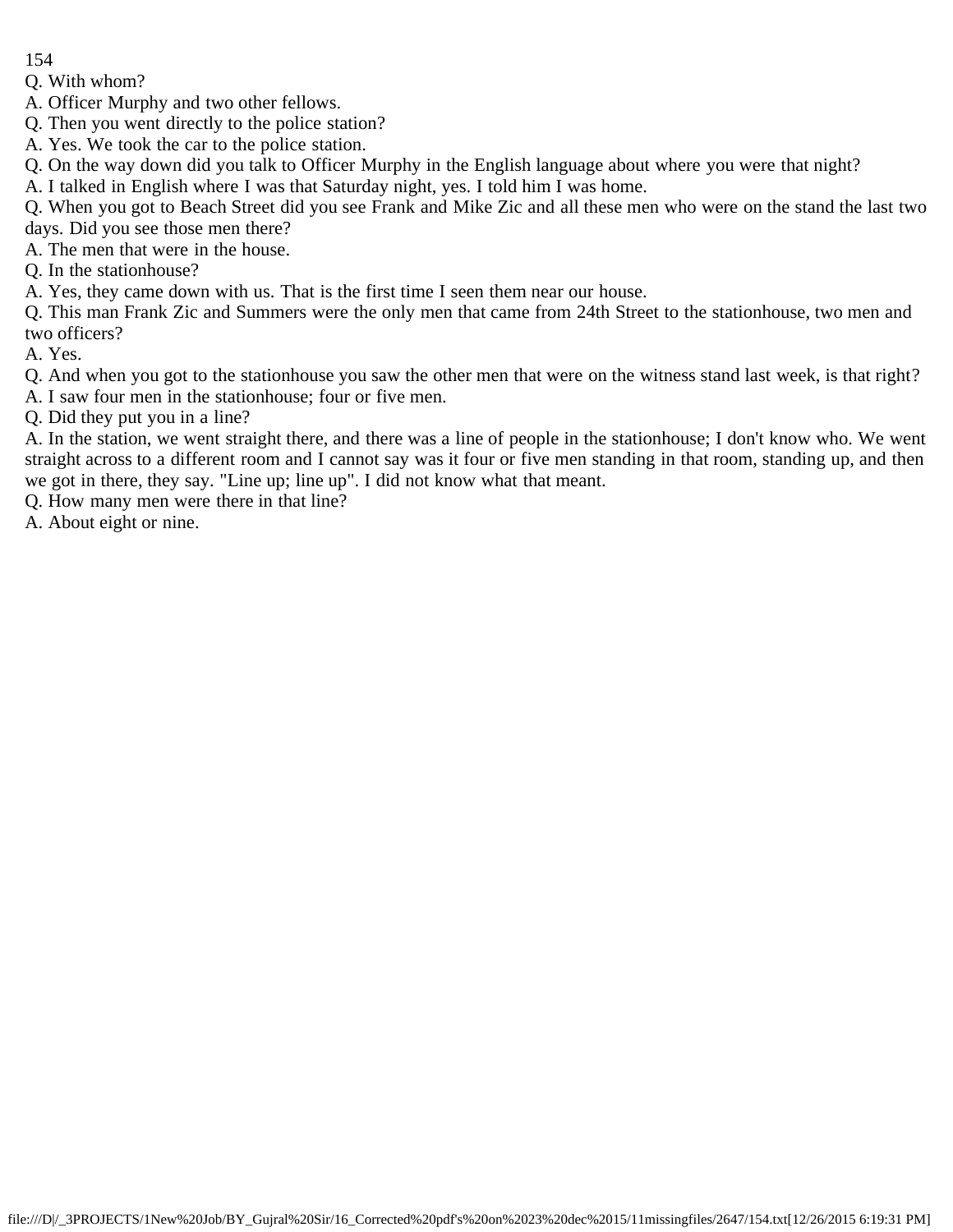- Q. And you and Sgelirrach were the only men you knew in that line?
- A. Yes.
- Q. He was the only man you knew in that line. Sgelirrach?
- A. Yes. He was in that line with me.
- Q. He was the only man you knew?
- A. No, I knew somebody else. Tony Kursovich, and I did not know who was the rest.
- Q. How many men did you know in that line?
- A. In that line with me I knew Tony Kursovich and Sgelirrach.
- Q. You knew two men out of the eight or nine men?
- A. Yes. They took us out in a different line again.
- Q. Did you see Mike Zic (indicating) in the stationhouse?
- A. Yes.
- Q. Did you see him go up to that line and do anything?
- A. Not in that line.

Q. Did you see him go up and point his hand or say anything that you heard while you were standing at that line? MR. ROSENBERG: Objected to as incompetent, irrelevant and immaterial, in reference to the actions of a third person over whom we have no control.

Objection overruled. Exception.

- Q. Not in that line because we had two line-ups.
- Q. The first line-up was in the stationhouse?

A. In a different room.

- Q. Who came up and picked you out there?
- Objected to; objection sustained.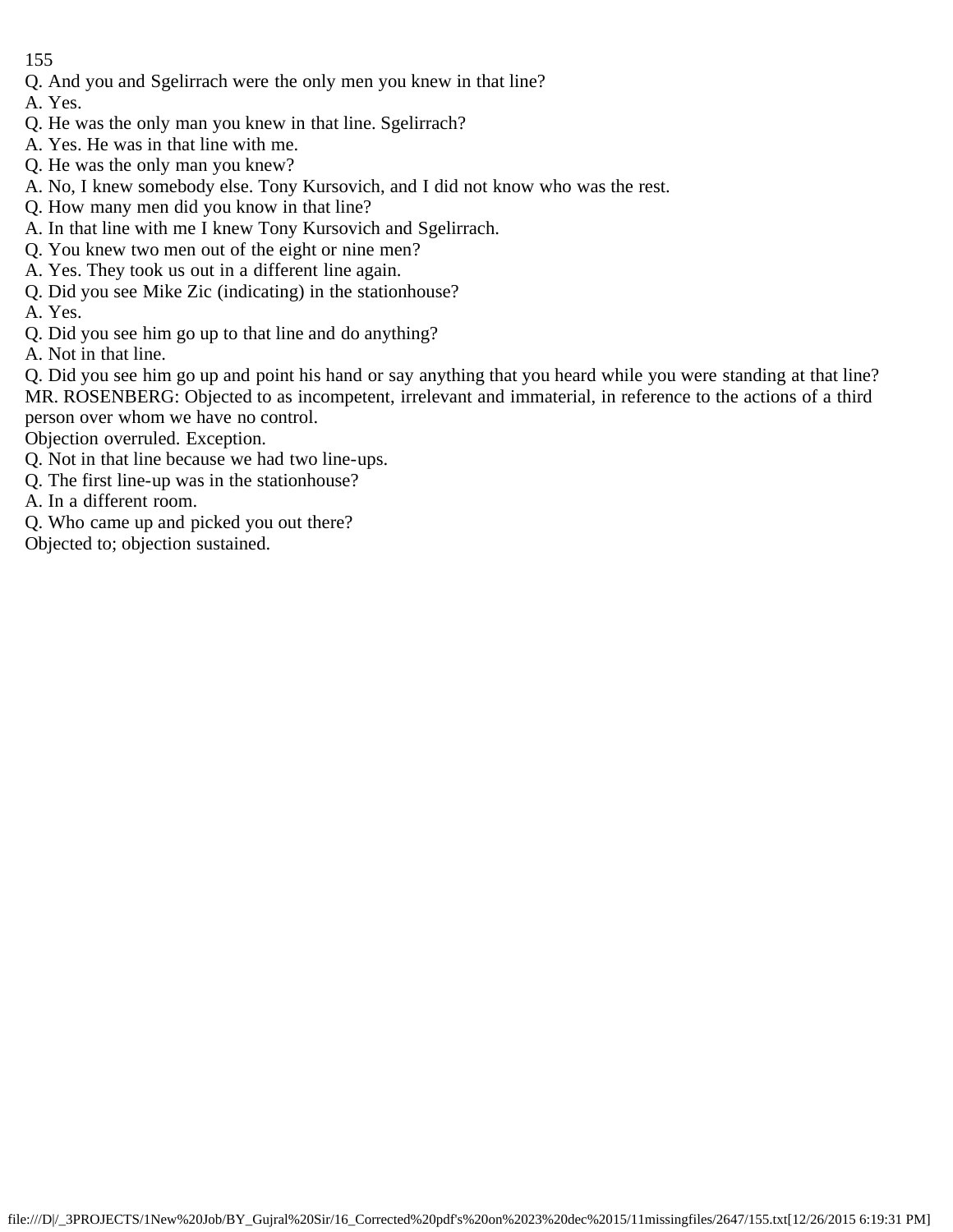156 \*\*\*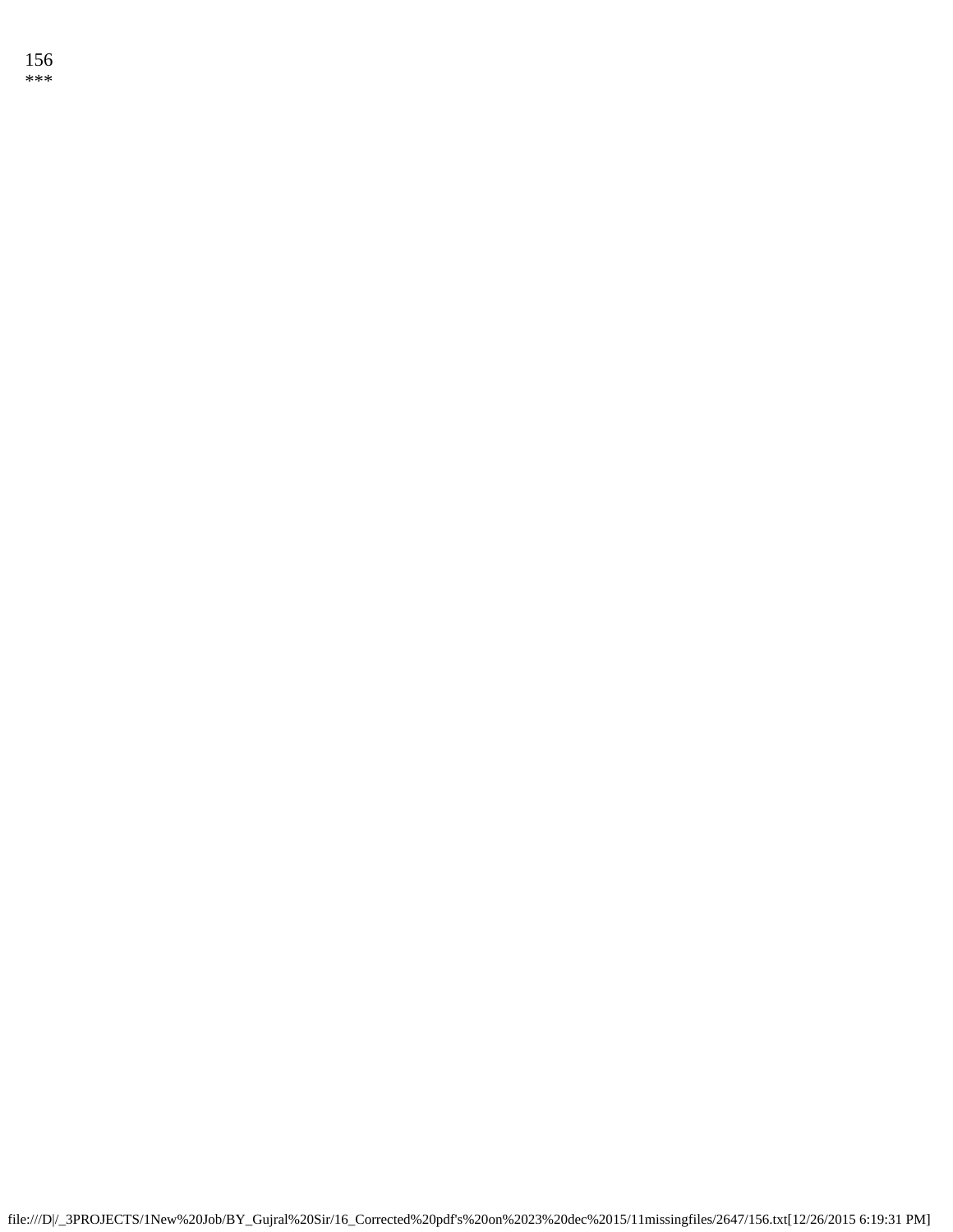Q. Did you see any of these men, Mike Zic, Frank Zic, Vincent Zic, come up and point their finger at you or Frank Sgelirrach while you were in that line?

Objected to; objection sustained.

MR. ROSENBERG: I ask that the District Attorney be instructed not to repeat that.

MR. BOHAN: All right.

BY THE COURT:

Q. Mike Zic was there, was he not?

A. Yes.

Q. Did you know him before that day?

A. No sir.

Q. He saw that line that you were in?

A. He seen the line.

Q. How many other men were brought before you when you were in that line-up; how many men line Mike Zic were brought there while you and your co-defendant were in the line up?

A. Four or five.

Q. They also saw you and saw this defendant in this line-up?

A. He saw us there.

BY MR. BOHAN:

- Q. And after that you were locked up?
- A. We were in a different line; I had two lines.
- Q. They gave you another line-up?

A. Yes sir.

Q. And again these men saw you there; you had two line-ups and each time Mike Zic and the other Zic saw you there, is that so?

A. They saw us there, yes.

Q. And then you were arrested and locked up?

A. Yes.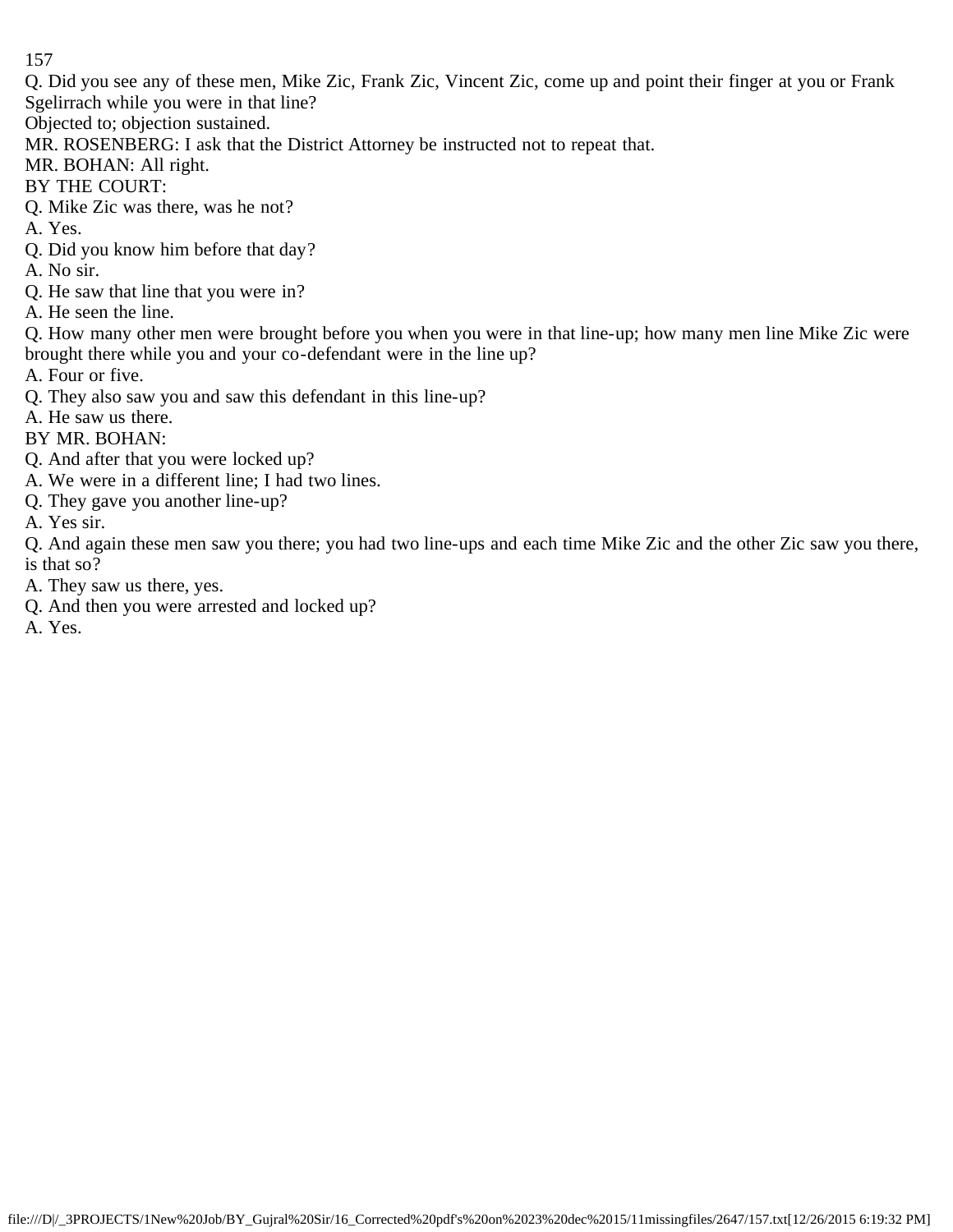- Q. After the second line-up you were arrested?
- A. Yes.
- Q. How many men were in the second line-up?
- A. I cannot say.
- Q. Eight or ten, the same as the first?
- A. About that.
- Q. Sgelirrach was the only man you knew in the second line-up?
- A. Sgelirrach and Tony Kursovich, two men.
- Q. Did you hear any of these men while you were in the line-up speak in your language, the Croatian language?
- A. Yes, after I was in the line.
- Q. Did they speak about you and Sgelirrach?
- Objected to; objection sustained.
- Q. Were you ever in 36 Beach Street?
- A. Not what I know.
- Q. Would you know, or would you say so if you knew?
- A. I don't know. I don't know because I was not there.
- Q. Were you ever at Beach Street?
- A. I could not swear. If I go down in Battery Place I used to take the ferry in Port Richmond.
- Q. Were you ever in a house there?
- A. No sir.
- Q. Isn't it a fact you were in 36 Beach Street on the 18th of March?
- A. No sir.
- Q. (Officer Summers in recalled to the court room) Do you see that men entering the court room?
- A. Yes.

Q. Isn't it a fact that that man, Mr. Summers, put you out of the hallway on the evening of March 18th, while you were in company with Frank Strolich?

A. No sir, I swear my life off.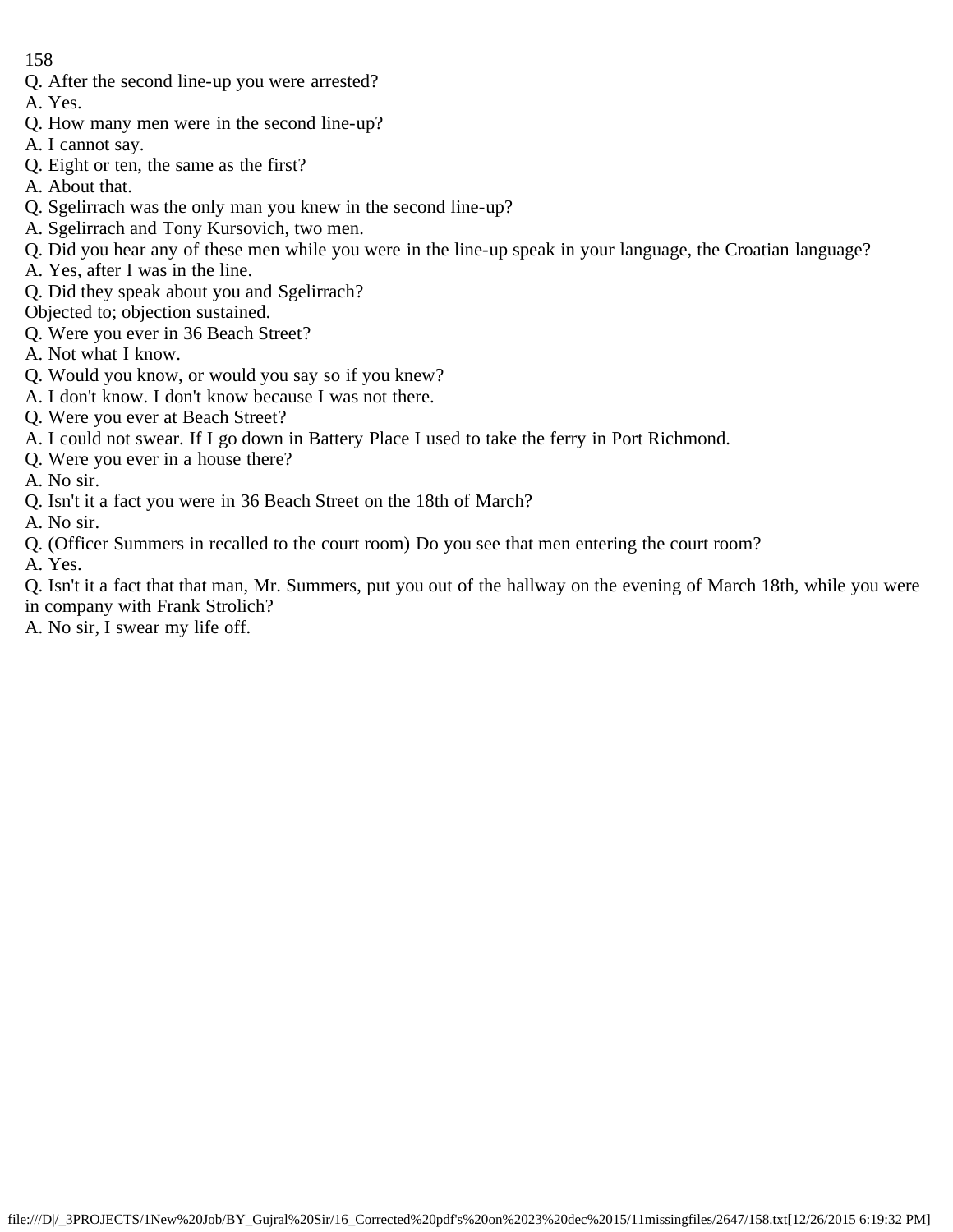Q. You heard these men pick you out in this court room?

A. Yes, in the court room.

- Q. They identified you as among one of the six or seven men that robbed them on the 22nd of March, yes or no? MR. ROSENBERG: Objected to on the ground that it is incompetent, irrelevant and immaterial and hearsay, calling for the actions of persons over whom the defendant has no control.
- Objection overruled. Exception
- BY THE COURT:
- Q. You can hear well; you have good ears?
- A. I can hear, yes.
- Q. You heard them say that you robbed the, did you?
- A. They said that, yes.
- Q. Right here in this court room you heard them say that?
- A. Yes, I heard them.
- BY MR. BOHAN:

Q. Do you know any reason why Frank Zic would charge you with robbing him of \$1728 at the point of a revolver? Objected to as incompetent, irrelevant and immaterial.

Objection sustained.

THE COURT: You can ask him if he ever had any difficulties with them. I understand he does not know them. BY THE COURT:

- Q. You do not know these men at all?
- A. No, I never saw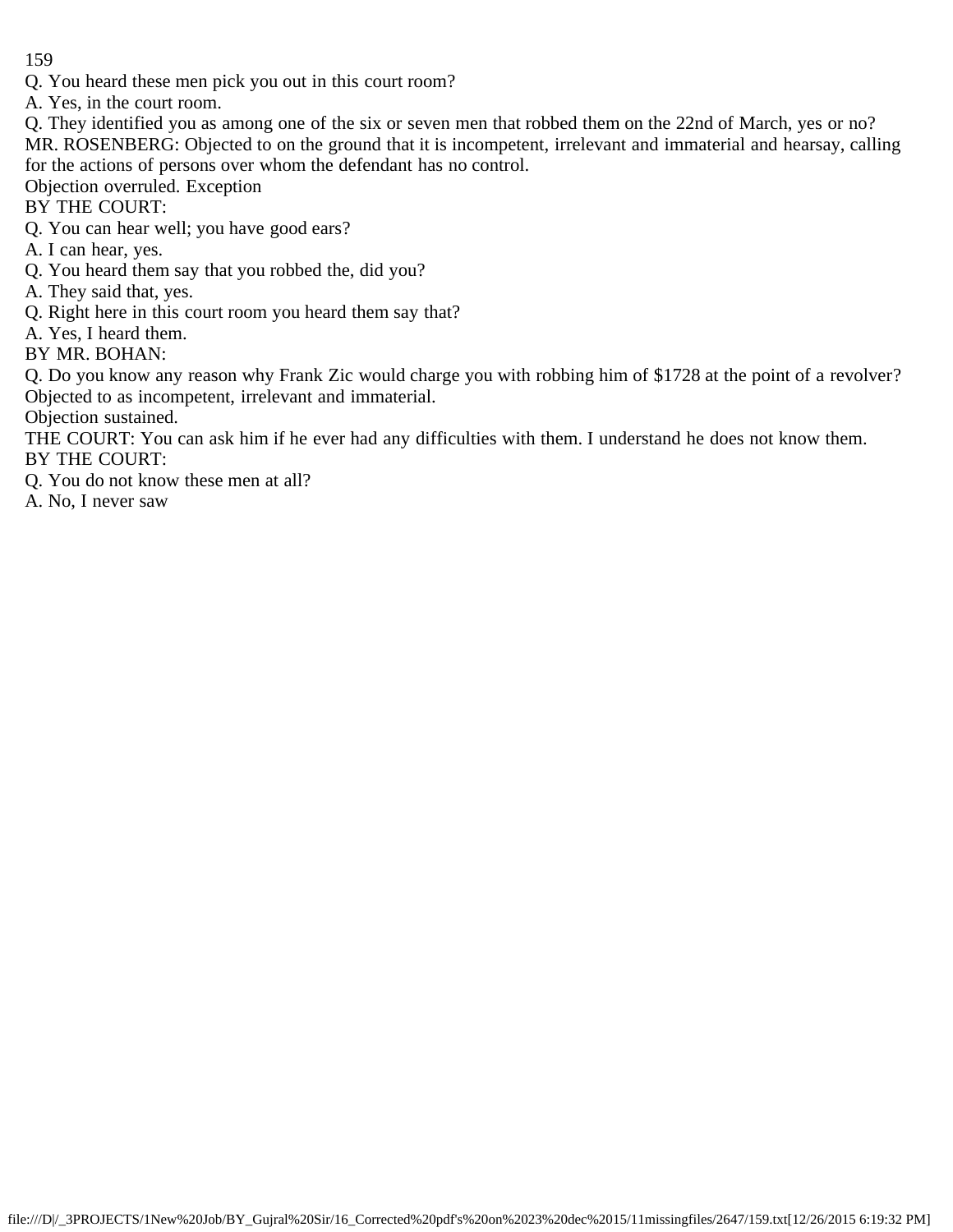them in my life.

- Q. You never had any trouble with them?
- A. No, and never saw them before.
- BY MR. BOHAN:
- Q. How was your friend Sgelirrach dressed on this night that he was arrested?
- A. He was dressed the same.
- Q. He had that brown shirt on?
- A. Brown shirt. He got two brown shirts and he had a brown shirt on.
- Q. When the police came into the room on that night you were the only one that spoke to them and they spoke to you
- about Frank Strolich, is that right?
- A. The boys also.
- Q. Did Officer Murphy talk to anyone else in that room but you and Frank Sgelirrach?
- A. Not in our house.
- Q. In the dining room?
- A. Not anybody else.
- Q. You and Sgelirrach were the only ones he spoke to; I am referring to Officer Murphy now?
- A. He spoke to me.
- MR. BOHAN: That is all.
- REDIRECT EXAMINATION BY MR. ROSENBERG:
- Q. What time did Frank Strolich leave the house?
- A. About ten minutes after six.
- Q. Did he come back that night?
- A. No sir.
- BY THE COURT:
- Q. How do you know it was ten minutes after six?
- A. Because I had a watch.
- Q. Every time he left the house you looked at your watch to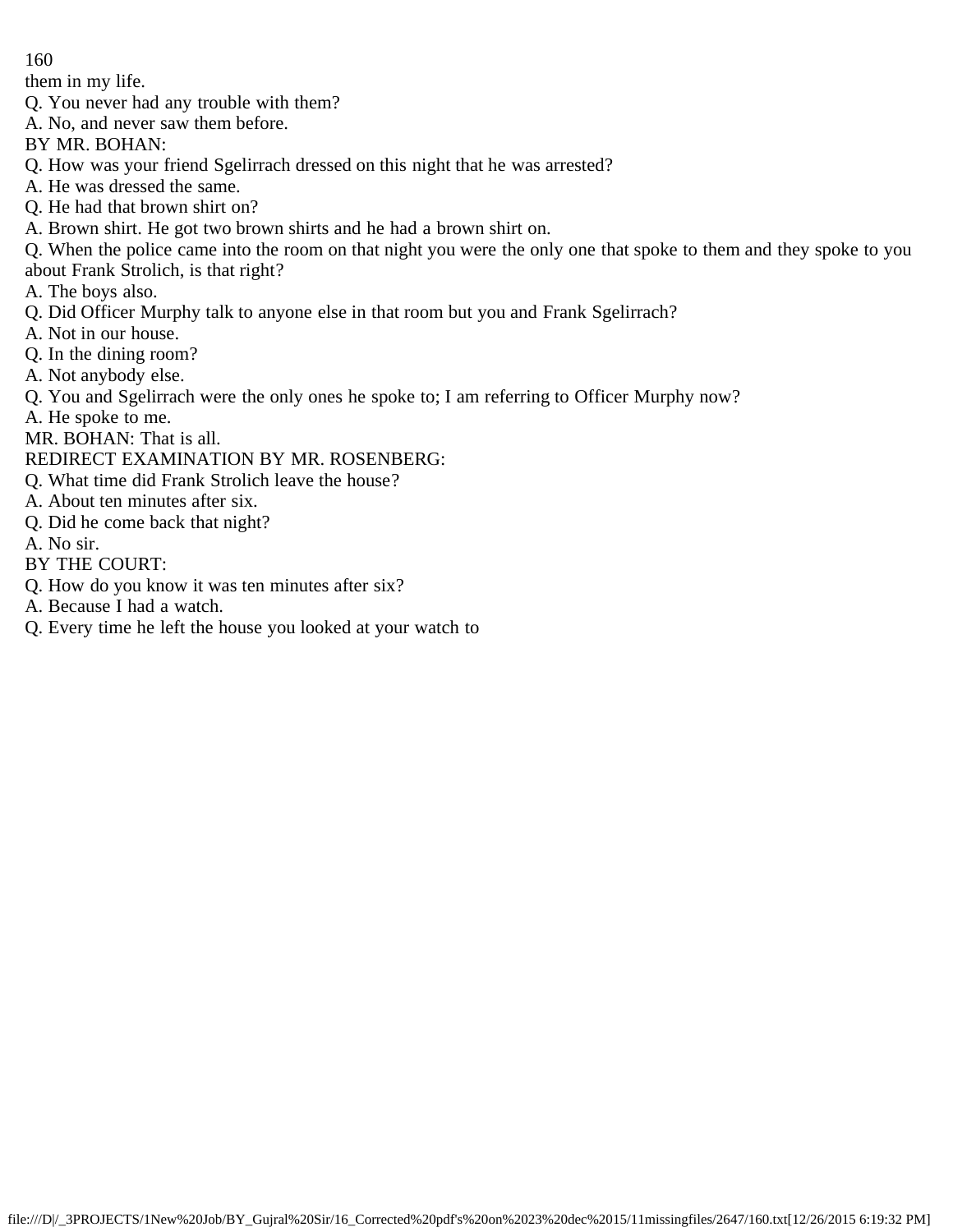see what time it was?

A. I just looked at the watch.

Q. It was very important when he left the house, was it; he was a man of such importance that you had to keep time on him, is that so?

- A. I did not know the men's business when they go out.
- Q. What was it your business to look at the watch when he left?
- A. Because I got ready for supper.
- Q. The woman said he left at half past five?
- A. No, he left about ten after six.
- Q. No matter what she says, you looked at your watch and you know?
- A. Yes.
- Q. He never came back, did he?
- A. No.
- Q. He has not come back yet?
- A. I guess not.
- BY MR. BOHAN:
- Q. Did you live at 691 or 828 Greenwich Street with Frank Strolich?
- A. 691.
- Q. Did you live at 691 on that afternoon and go home to 24th Street with him?
- A. Not with Frank Strolich.
- BY THE COURT:
- Q. What time did you have your supper that night?
- A. Fifteen or twenty after six.
- Q. Did you look at your watch to see what time you sat down?
- A. There was a clock in the dining room.
- BY MR. BOHAN:
- Q. Did you ever have your picture taken in a cowboy's suit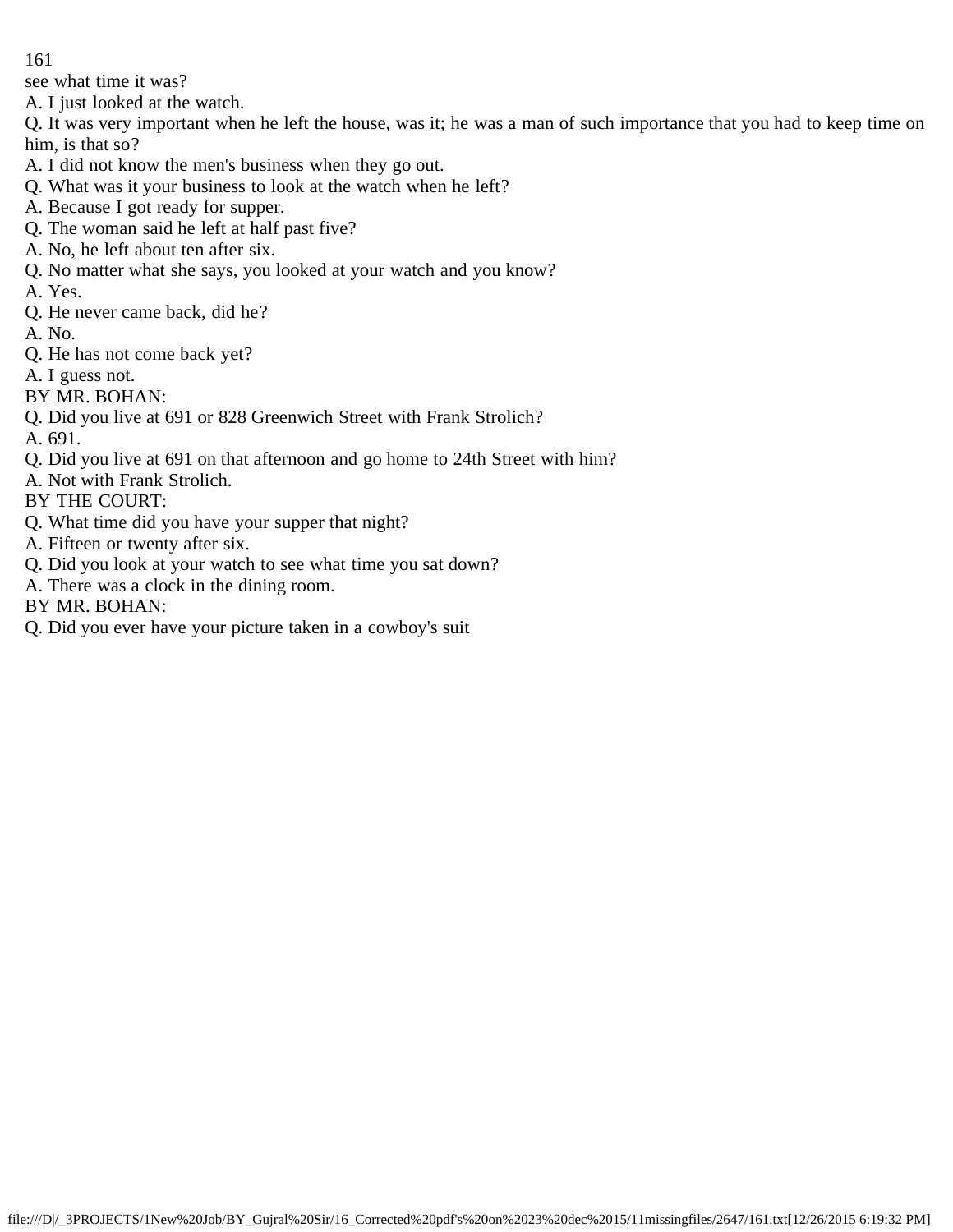with a couple of guns on you?

- A. No.
- Q. Never?
- A. No.
- Q. You never had your picture taken with Mike Strolich?
- A. No sir, not with Mike Strolich.
- Q. Look at this picture (handing photograph to witness)?
- A. That is not me.
- Q. Who is that?
- A. That is him there, Sgelirrach.
- Q. Who is the other man on the picture?
- A. Mike Strolich.
- MR. BOHAN: That is all.

FRANK SGERRLICH, of 408 West 24th Street, one of the defendants, called as a witness on his own behalf, having been duly sworn, testified as follows, through the interpreter, Mr. Ucas:

- DIRECT EXAMINATION BY MR. ROSENBERG:
- Q. How old are you?
- A. Twenty-seven.
- Q. What is your business?
- A. Fireman.
- Q. For what company?
- A. Reading Railroad Company.
- Q. What work do you do. Are you on the railroad or on the boat?
- A. On the boat.
- Q. Did you ever live at 408 West 24th Street?
- A. Yes.
- Q. How long did you live at 408 West 24th Street?
- A. Since the 1st of March, and the 22nd of March is when I was arrested.
- Q. On the 22nd of March, 1918, did you in company with the co-defendant, or with anyone else, enter the premises on
- 36 Beach Street?
- A. No sir.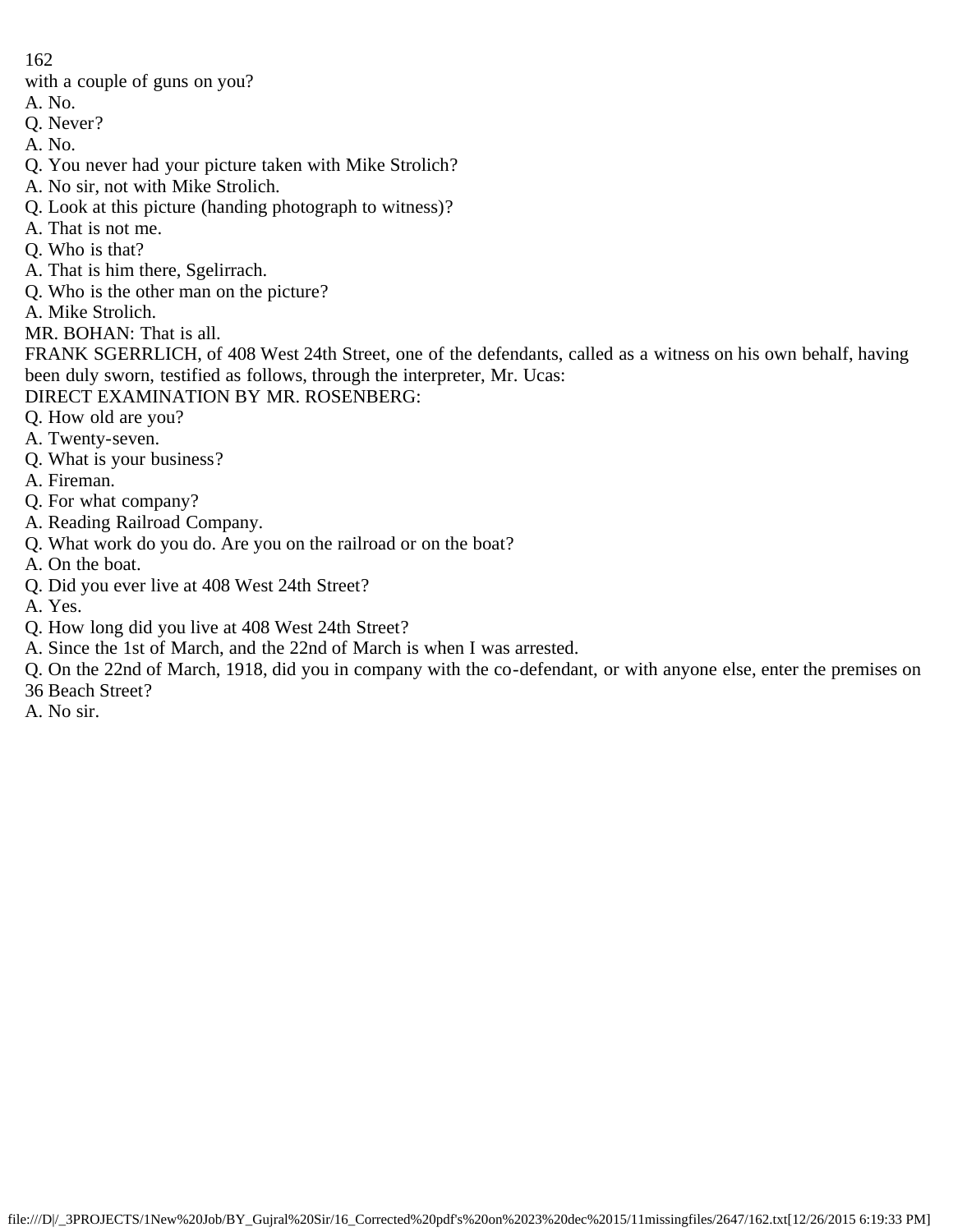Q. Did you on that day between eight and nine o'clock or at any other time in company with the defendant or alone or in company with anyone else enter those premises and steal or rob money or property from Frank Zic and anyone else?

A. No sir.

Q. Did you on that day have a revolver in your hand in company with the co-defendant or anyone else and command the people in those premises to hold their hands up and then rob them of their money?

A. No sir.

- Q. Or were you with anyone else who robbed the people in that house on that day?
- A. No sir.
- Q. Were you ever convicted of a crime?
- A. No sir.

MR. ROSENBERG: That is all.

- CROSS-EXAMINATION BY MR. BOHAN:
- Q. How long are you in this country?
- A. Seven years.
- Q. Are you a citizen?
- A. Out of seven years I was away three months.
- Q. Are you a citizen?
- A. No.
- Q. What do you mean you were away three months?
- A. I was on a trip to Europe.
- Q. When was that?
- A. Five years ago.
- Q. Before or after the war?
- A. Before.
- Q. You are not a citizen, are you?
- A. No.
- Q. How old are you?
- A. (In English) Twenty-seven.
- Q. How long do you know Frank Strolich?
- A. In (In English) Five years.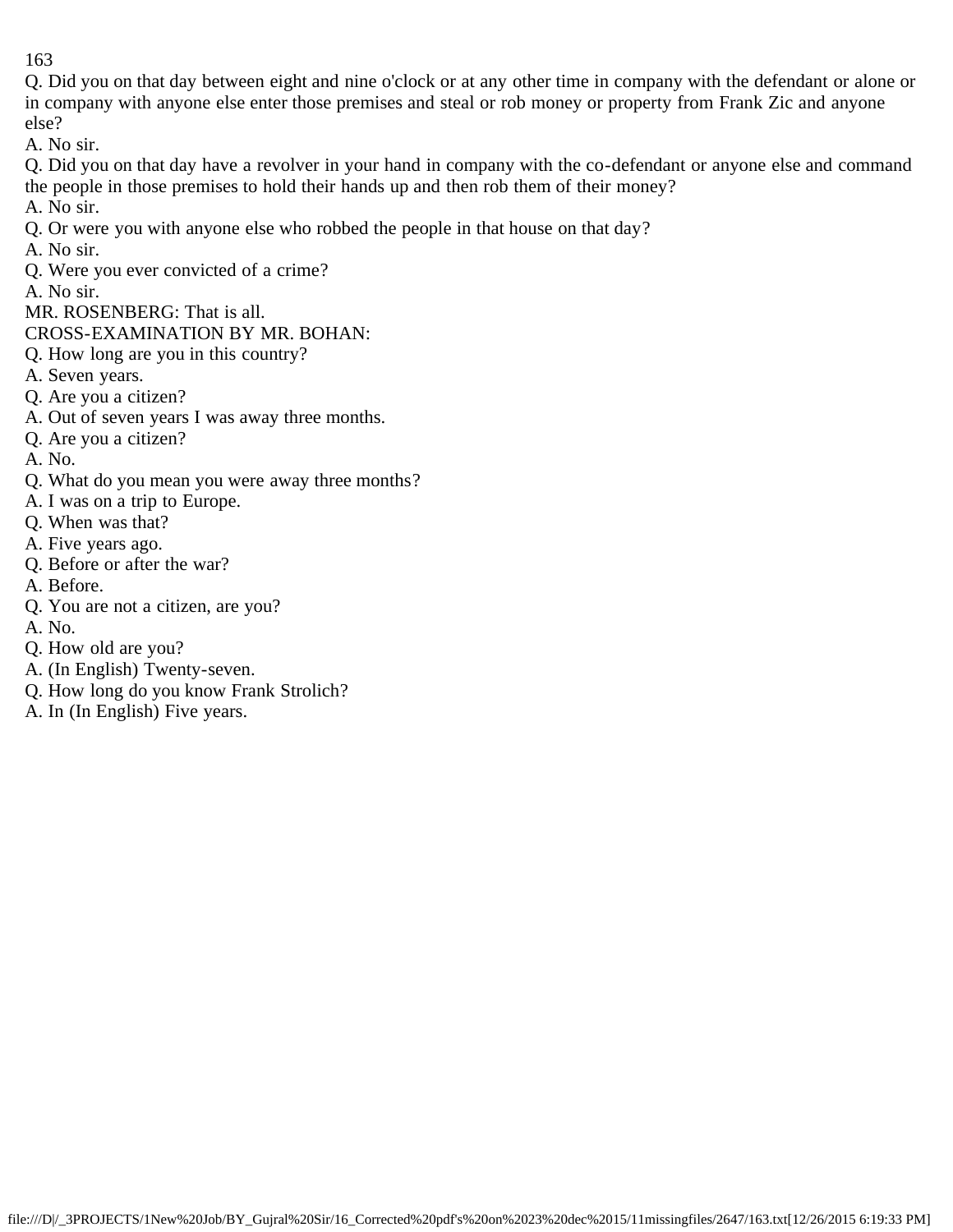- Q. Do you know my questions in English?
- A. I understand very little.
- Q. Did you know Frank Strolich in the old country?
- A. No.
- Q. Did you know Frank Pessulich in the old country?
- A. Yes.
- Q. Did you know Mr. and Mrs. Nachimovich in the old country?
- A. No.
- Q. Did you know Pete or Antony Jurman in the old country?
- A. No, not in the old country.
- Q. Did you know Martin Honovich in the old country?
- A. No.
- Q. What kind of work have you been doing in this country?
- A. Fireman and riveter's helper in shipyards.
- Q. How long were you on this strike?
- A. I was not on strike.
- Q. Were you working on the 22nd of March?
- A. No sir.
- Q. How long had you been out of work?
- A. Two months.
- Q. Who paid your room and board?
- A. I was paying with my brother, too. If I did not have any money my brother helped me out.
- Q. What was your brother's name?
- A. Mike Squerrlich.
- Q. Did he live at 24th Street also?
- A. Yes.
- Q. What room did you occupy -- with your brother or with Mike Strolich?
- A. With Pete Zurian.
- Q. What room did Pezzulich have?
- A. With Tony Zurman.
- Q. What room did Frank Strolich have?
- A. Tony Kursovich.
- Q. How many money did you have on the 22nd of March when the officer arrested you?
- A. I had \$42 and my brother gave me \$20 that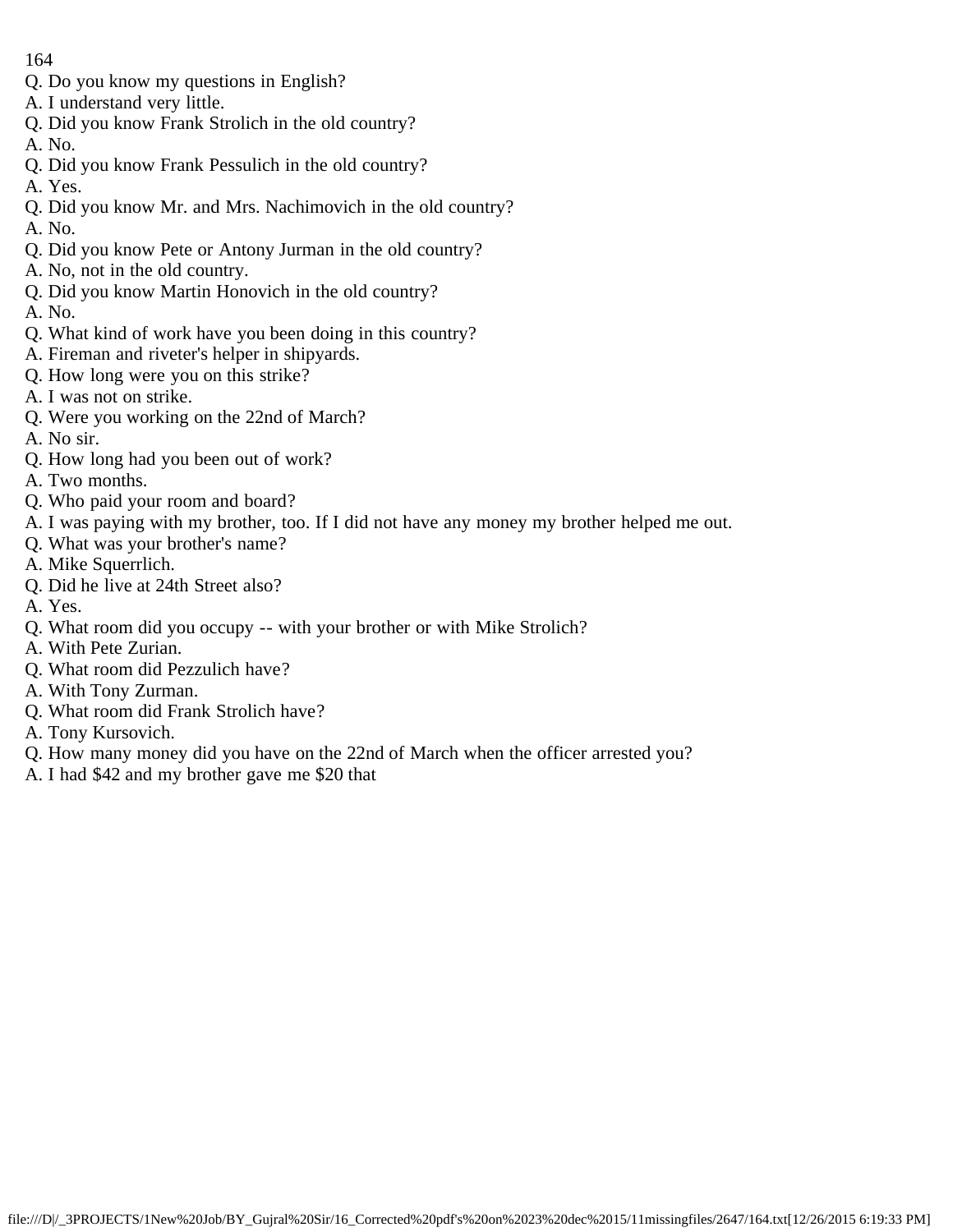day, to buy a suit of clothes.

- Q. That is all the money you had, is it?
- A. I had 20 or 30 cents in my pocket in my trousers.
- Q. You had no money in the bank?
- A. No.
- Q. Do you mean you had that much money on your person when you were arrested and searched?
- A. Was I arrested?
- BY THE COURT:
- Q. Were you arrested; you have been in prison since that night, haven't you?
- A. Yes sir.
- Q. You were arrested that night, weren't you?
- A. Yes.
- Q. And you have been in prison ever since?
- A. Yes sir.
- Q. When you were arrested how much money did you have on your person?
- A. \$42 and some change in my trousers pocket.
- BY MR. BOHAN:
- Q. Did the officer return that money to you?
- A. Yes.
- Q. Were you ever at or near 36 Beach Street?
- A. No sir. When they took me out of the house I asked Detective Murphy where was 36 Beach Street. BY THE COURT:
- Q. He mentioned 36 Beach Street to you?
- A. In the police station he mentioned it.
- Q. You said when they took you out of the house you asked them where was 36 Beach Street?
- A. I asked them. They did not want to say to me.
- Q. Who told you about 36 Beach Street?
- A. I did not hear from anyone.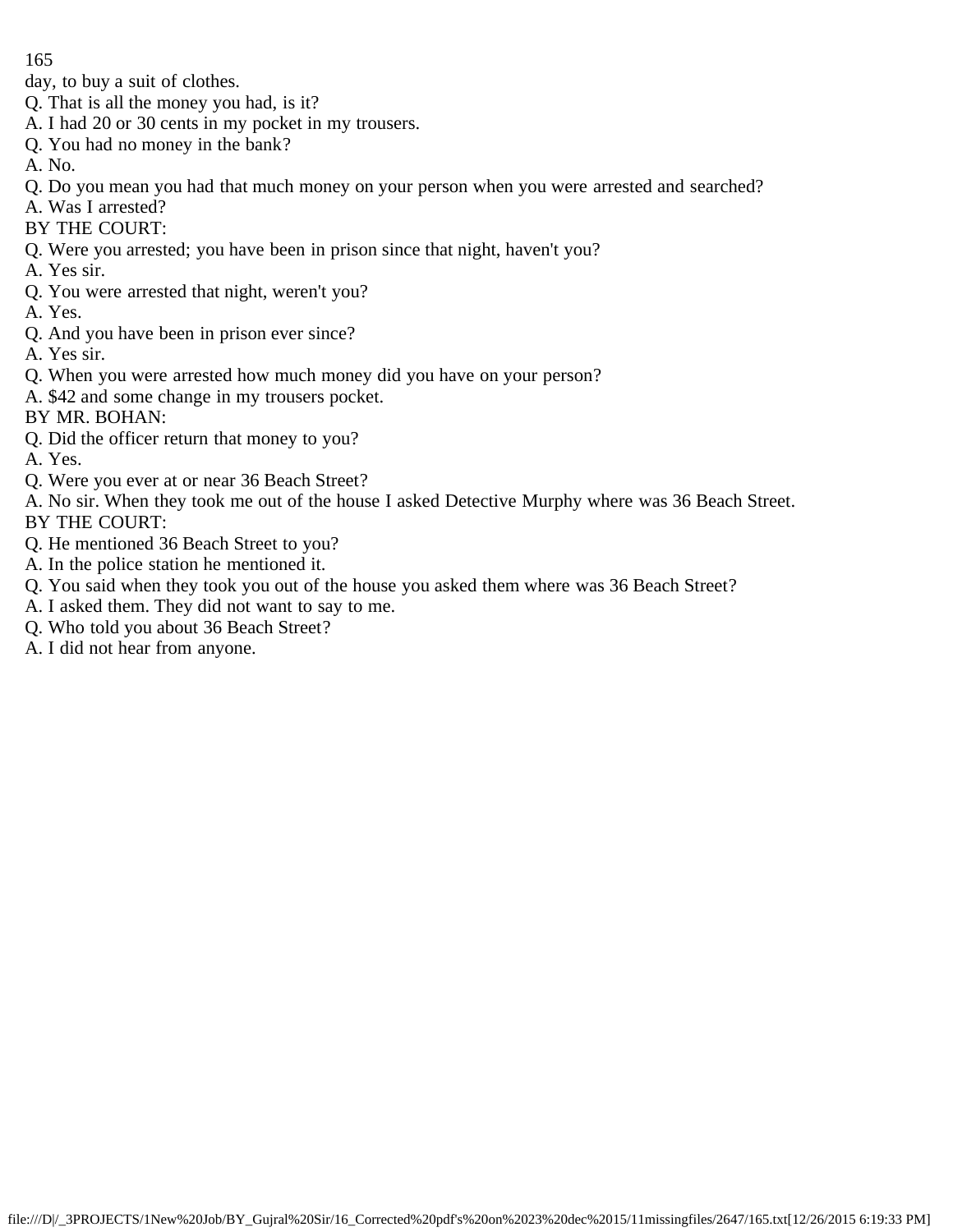- Q. Why did you ask them about it if you did not hear about it?
- A. I asked the detective where was Frank Strolich and he did not want to tell me exactly and then we went with them.
- Q. You said you asked him where was 36 Beach Street when they took you out of your own house. Now, why did you mention 36 Beach Street?
- A. I did not ask him where that was.
- Q. You told us that you did ask him; which is true?
- A. No, I did not.
- Q. Why did you tell us you did ask him?
- A. I asked him where the trouble was.
- Q. What did he say?
- A. He did not want to answer me.
- Q. Who mentioned 36 Beach Street?
- A. I heard that in the police station.
- BY MR. BOHAN:
- Q. Did you hear Frank Zic or Mr. Summers say anything about 36 Beach Street in your house?
- A. Show them to me.
- Q. (Frank Zic stands up) Did you hear what he said in 24th Street?
- A. No.
- BY THE COURT:
- Q. There were four men came to 24th Street, weren't there?
- A. Yes.
- Q. Two police officers, weren't there, and two other men named Zic; you say them, did you nor?
- A. No.
- Q. They looked over the whole parlor of the house?
- A. Yes.
- Q. There was a parlor floor full of men there, Croatians?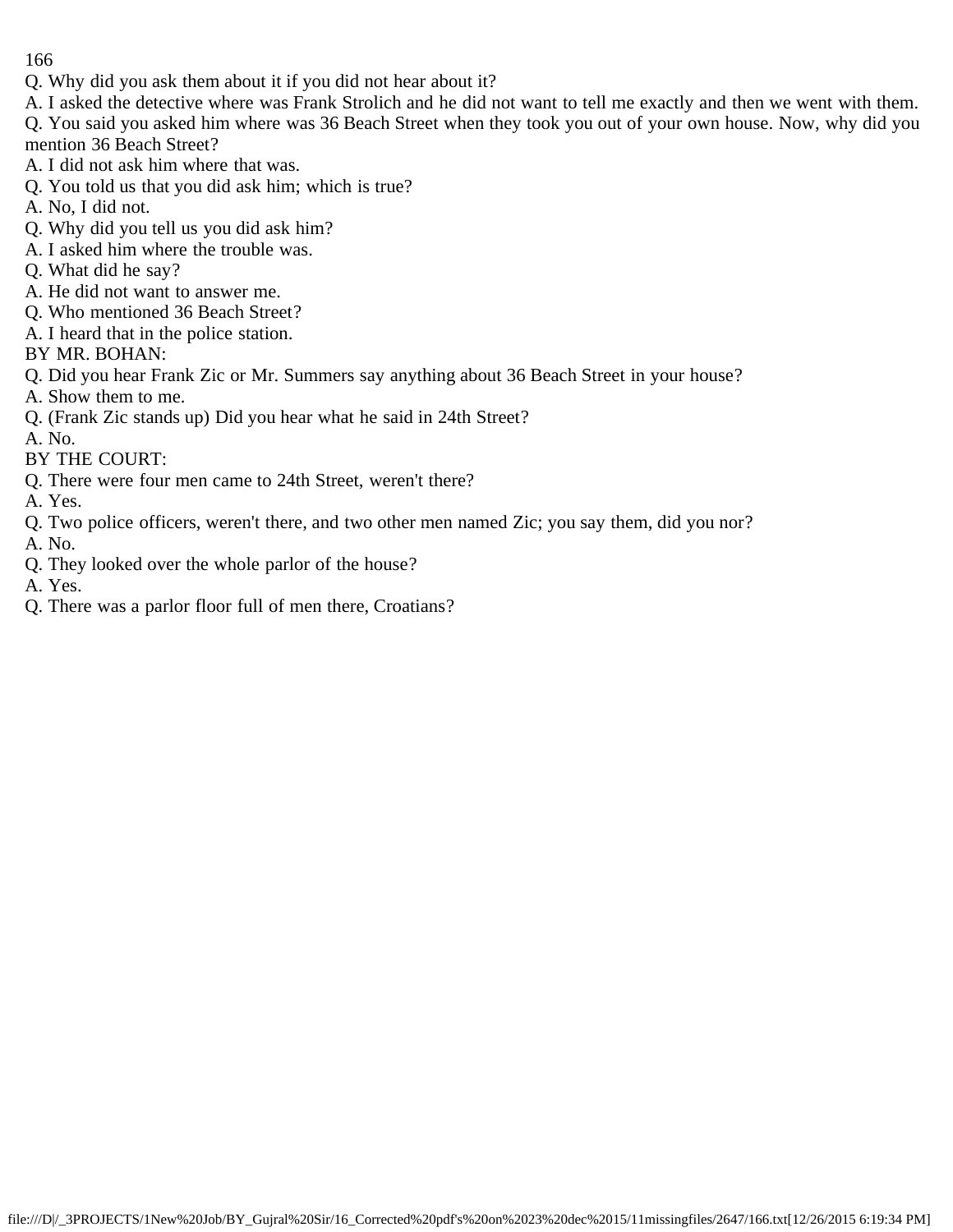A. Yes.

- Q. And you and this defendant were the only two men that they took out of the house with them?
- A. We went.
- Q. The police took out; did they take anyone else?
- A. No.
- Q. Didn't they tell you why they were taking you?
- A. No.
- BY MR. BOHAN:
- Q. When was the first time you learned why they took you away from 24th Street?
- A. I did not know before I was arrested.
- BY THE COURT:

Q. That is when you were arrested; that is what the Assistant means, when you are placed in custody for investigation for an alleged crime?

- A. I did not do anything and therefore I was not arrested.
- Q. You have never been free, ever since they went to your house, have you; have you ever been free since these two officers escorted you from 408 West 24th Street on the evening of March 22nd?
- A. No, not after that.
- Q. Did that convince you that you were under arrest?
- A. I could escape because they were not holding me.
- Q. You know if you attempted to escape from custody they had a right to shoot you, to apprehend you?
- A. I would not fly because I was not guilty of anything.

BY MR. BOHAN:

Q. You said they wanted to find out something about Frank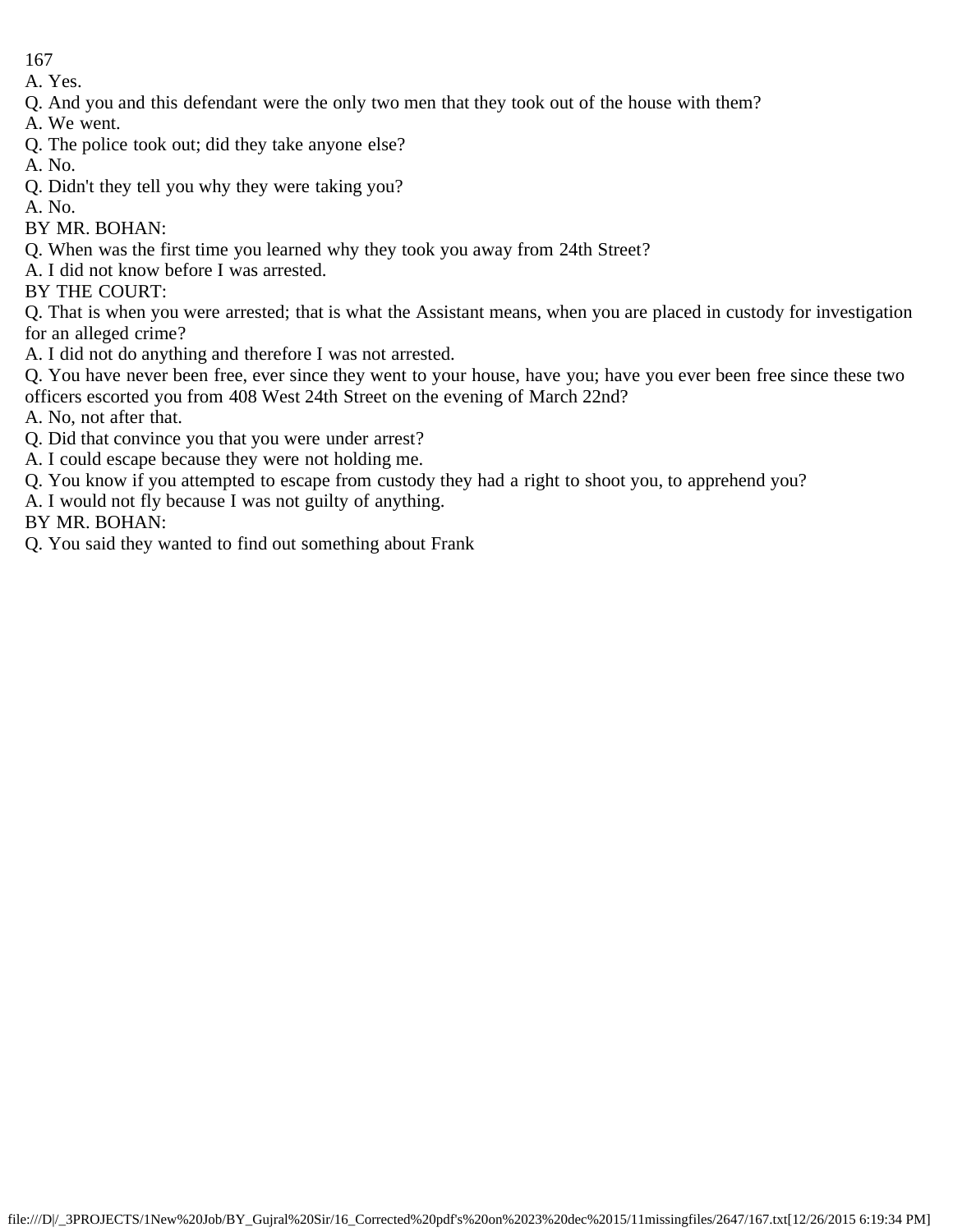Strolich?

- A. I wanted to know why they were asking for Frank Strolich.
- Q. Why didn't they ask his brother, Mike Strolich, to go down to the stationhouse?
- Objected to; objection sustained.
- Q. They did not take Frank's brother with them to see Frank, did they?
- A. No.
- Q. And when you got down to the stationhouse you found Frank Strolich?
- A. I did not see him. He was arrested inside.
- Q. Did you ever see Frank since that night?
- A. Yes, I was in prison with him.
- Q. Did you see him in the line-up on the night you were taken to the Beach Street stationhouse?
- A. No, he was not in line.
- Q. Before you entered the stationhouse they took you to 691 Greenwich Street, did they not?
- A. Yes.
- Q. Did they tell you anything about Beach Street?
- A. No.
- Q. How many men were in the line-up in Beach Street station?
- A. There were two lines.
- Q. In the first line how many men were there?
- A. I am not sure; eight or nine.
- Q. How many men did you know in that line?
- A. Frank Pezzulich and Anthony Kursovich.
- BY THE COURT:
- Q. You saw this defendant in this line-up also?
- A. Yes.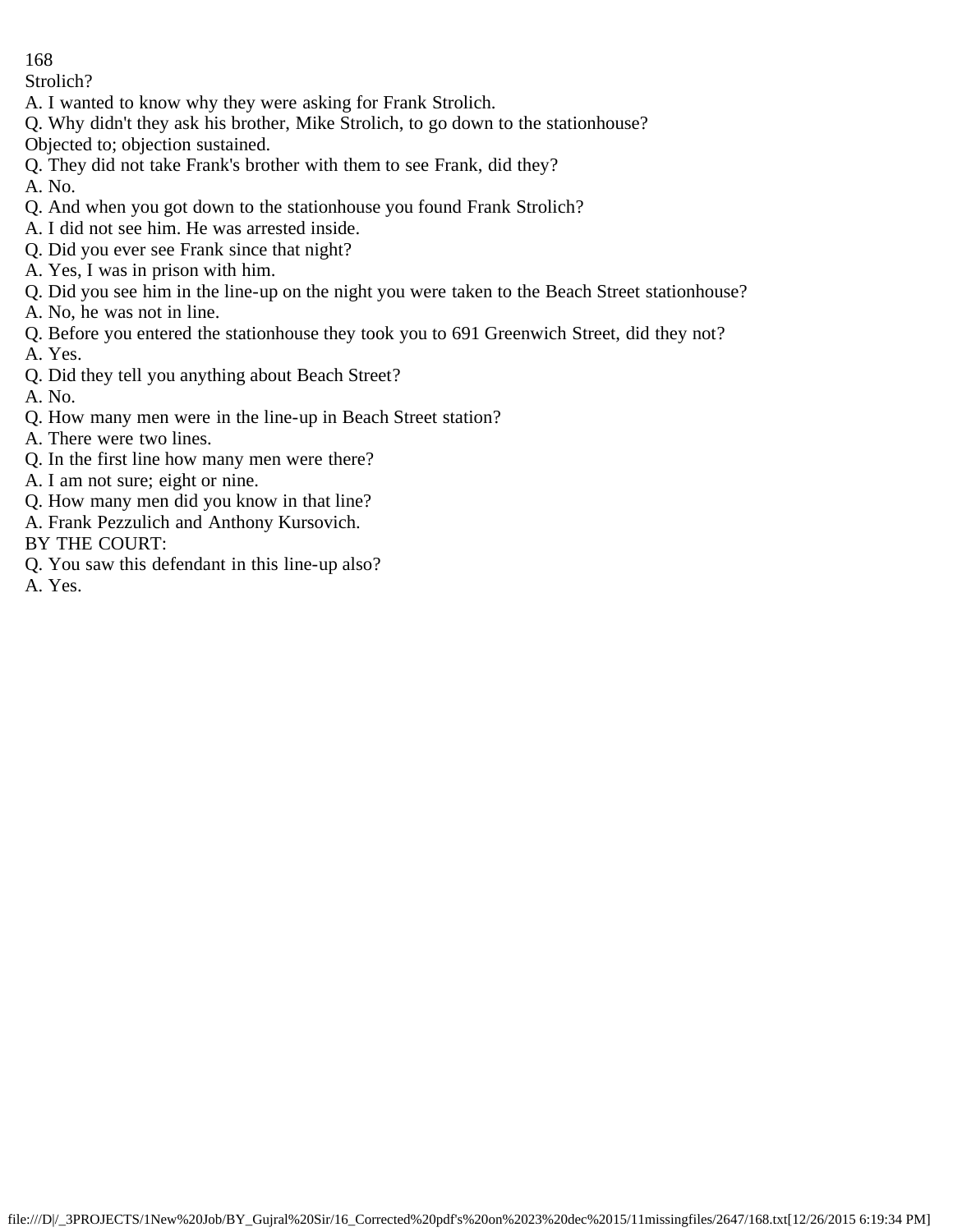I said that.

- Q. How many men did you know in that line?
- A. Three men and the detectives.
- Q. You were with three men in that line?
- A. The three men that were with me in that house.
- Q. Can you count up to ten?

A. Yes.

- Q. Please tell us how many men were in that first line-up that you knew?
- A. One man I am sure, the co-defendant, and I am not sure if Kursovich was in the line.
- Q. While you were standing in the first line did you see anyone there that you knew; did anyone walk up and down in front of you?
- A. They were looking at the line.
- Q. Who was looking at the line?
- A. I know the man that was in this room.
- BY MR. BOHAN:
- Q. (Frank Zic stands up) Did you see that man (indicating Frank Zic)?
- A. Yes.
- Q. Did you see that man (indicating Mike Zic)?
- A. Yes.
- Q. Did you see that man (indicating John benefacto)?
- A. He had his head tied.
- Q. And this man (indicating Vincent Zic)?
- A. I am not sure.
- Q. Isn't that the man that had his head tied, Vincent Zic?
- A. I can't tell exactly.
- Q. When you went to the stationhouse you saw a man that had his head tied?
- A. Yes, I saw.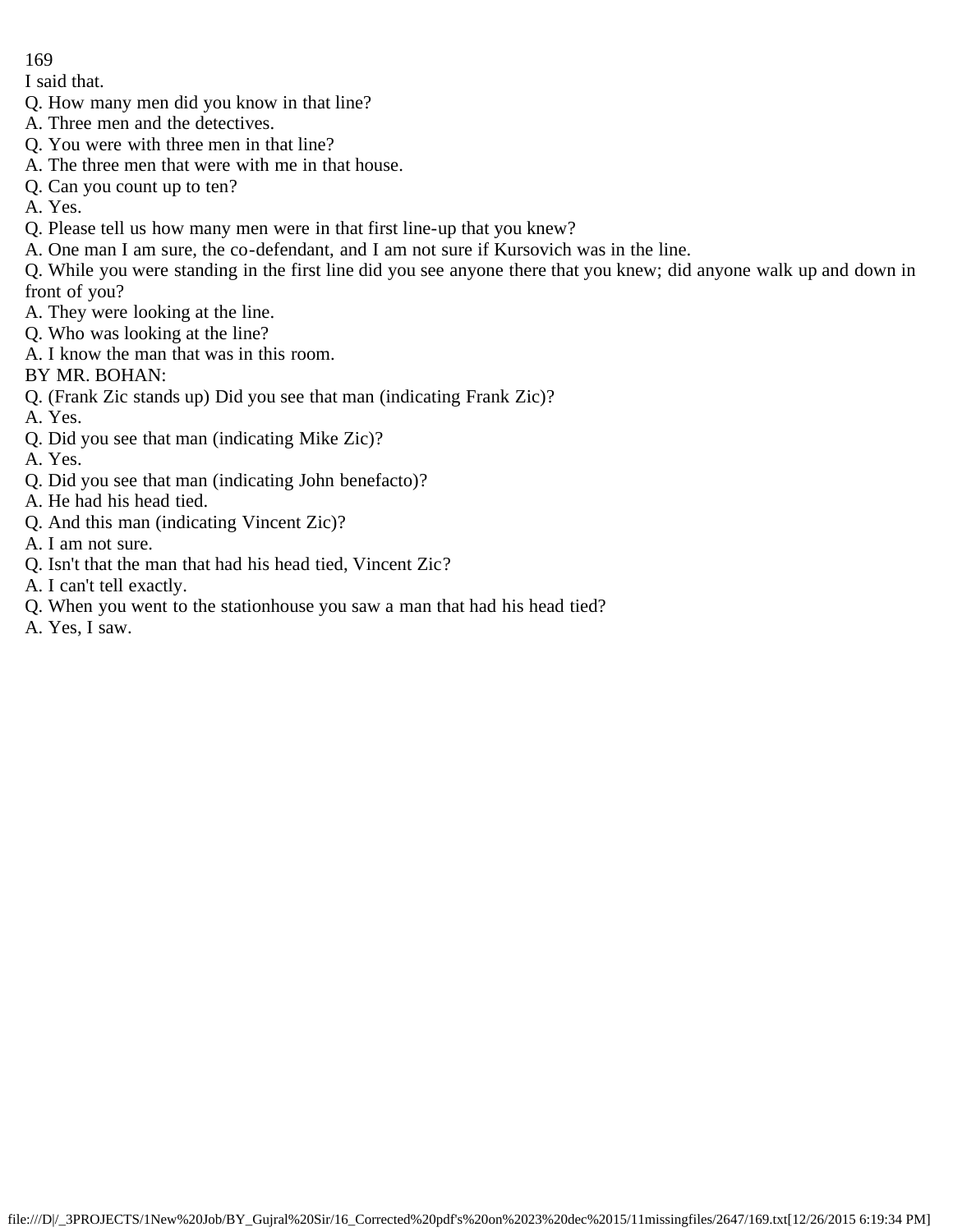Q. And that man walked up and down in front of the line in which you were standing, that man with the battered head?

- A. No; he was not in front of the first line.
- Q. Was he there at the second line?
- A. Yes, and he was the last to come.
- Q. How many men were standing in that second line?
- A. I know there were ten men; I am not sure.
- Q. How many men were in that line that you knew before that night?
- A. Myself, the co-defendant and Tony Kursovich.
- Q. After those two line-ups you were placed in a cell, were you?
- A. Yes.
- Q. How many revolvers did you see in the stationhouse?
- MR. ROSENBERG: Objected to as not binding on this defendant.
- THE COURT: You may ask him if he had a revolver.
- Q. Did you have a revolver?
- A. Never.

THE COURT: We will adjourn now. Gentlemen of the jury the Court will excuse you until two o'clock. In the meanwhile remember that the law forbide any discussion on your part about this case with anyone whatever. The time to discuss it is after you hear all the evidence on both sides and when the Court submits it to you, then you retire and discuss it and decide it, but not before then. Please be here at two o'clock.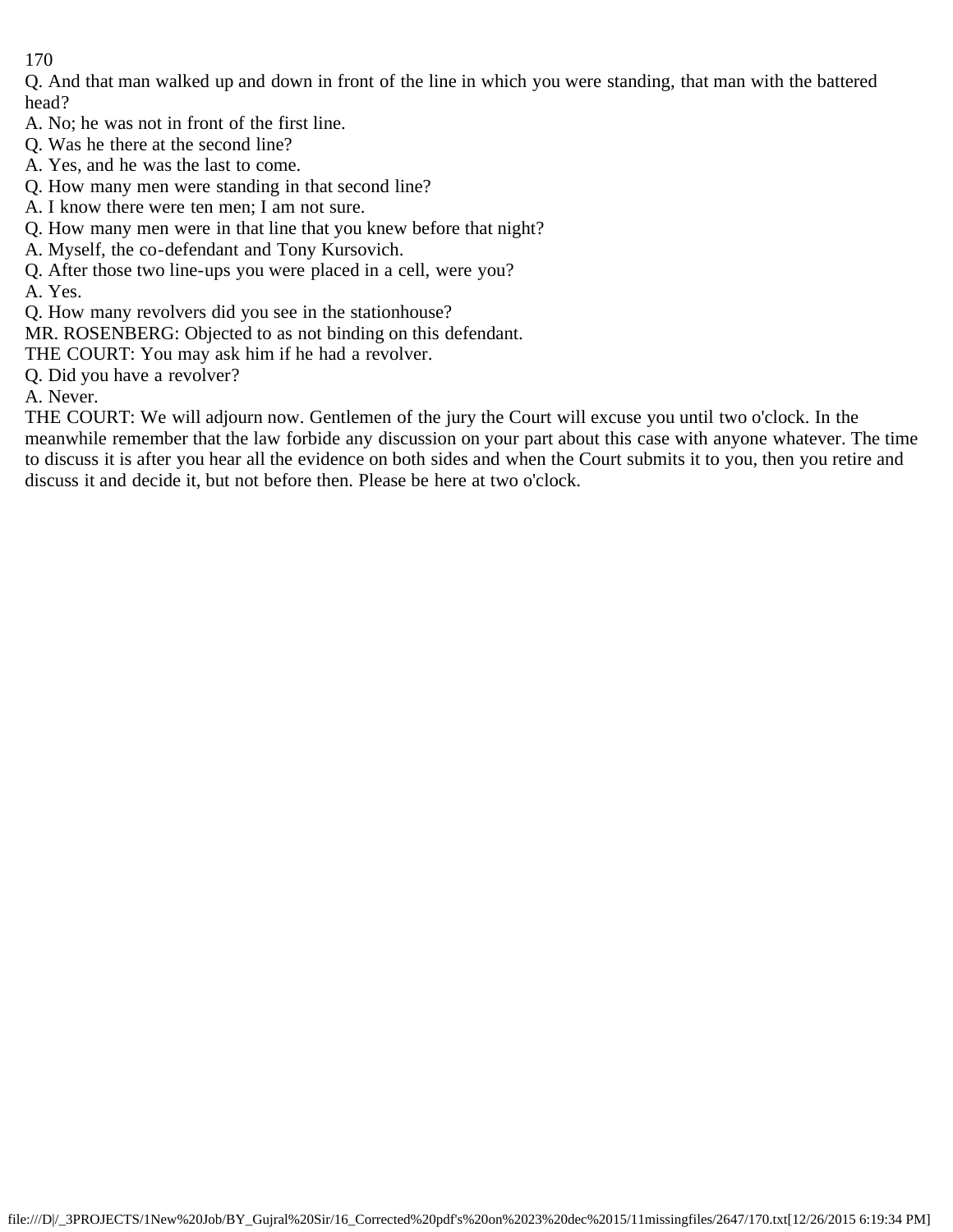Trial continued at 2 P. M.

FRANK SQUERRLICH resumed the stand:

CROSS-EXAMINATION CONTINUED BY MR. BOHAN:

- Q. Did you buy a suit of clothes on the afternoon of March 22nd?
- A. Yes, but I did not pay for it.
- Q. What time?
- A. Half past four.
- Q. Are you now wearing the suit of clothes you bought on that day?
- A. No.
- Q. What time did you see Frank Strolich that afternoon?
- A. I did not see him until I came home, ten minutes after six.
- Q. Is that the first time you saw him, when he came home?
- A. I am not sure if I saw him in the morning.
- Q. Did you see him in the dining room of 408 West 24th Street, when you came home after six o'clock?
- A. When I came home he went right out.
- Q. Did he say where he was going?
- A. No sir.
- Q. Do you speak the English language?
- A. I understand a little.
- Q. Do you come from the same part of Istria as Frank Strolich, where most of you understand Italian?
- A. Frank Strolich lives three hours away from me.
- Q. Did you ever have your picture taken as a cowboy with guns on you?
- A. Yes.
- Q. When did you have that picture taken?
- A. I can't exactly tell when. It was in 14th Street.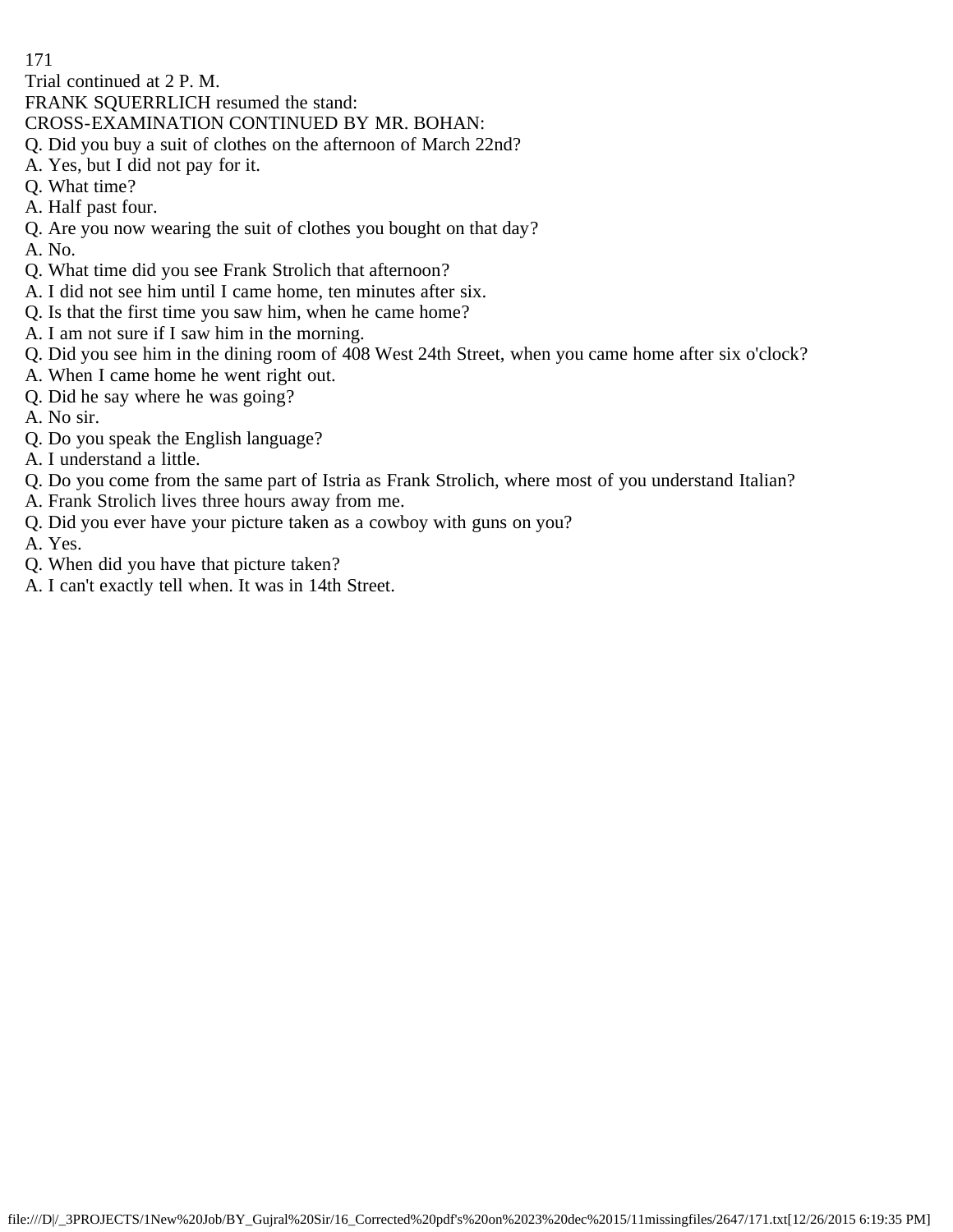- Q. Is that the picture? (Handing picture to witness)
- A. Yes. This is Mike Strolich with me.
- Q. Weren't you known as a bad man among your country men and wasn't that the reason you had your picture taken?
- A. No, everybody was thinking good things about me.
- Q. Did you ever handle a gun?
- A. No sir.
- Q. Did you ever use a gun?
- A. No sir.
- Q. How many of these pictures did you have taken?
- A. Four. Two I took and two Mike Strolich.
- Q. You showed those pictures to your friends, didn't you?
- A. When we came home they saw the pictures?
- Q. Those clothes that the picture was taken in, did they belong to you?
- A. No. They belong in the place where the picture was taken.
- Q. The shirt is the same kind of a shirt you have on?
- A. Yes, the underwear was the same.
- Q. You had that shirt on the night you were arrested, or the same kind of a shirt?
- A. Yes. The same shirt as I have on now.
- Q. Do you know Ivan De Franzo?
- A. Yes sir.
- Q. Do you know Leon De Pierre?
- A. Yes sir.
- Q. And do you know Tony Banco?
- A. Yes sir.
- Q. Did you see any of those men of the 22nd of March?
- A. No sir, nobody.

Q. Now, before the 22nd of March, how long before the 22nd of March, did you see any of those men I have just mentioned?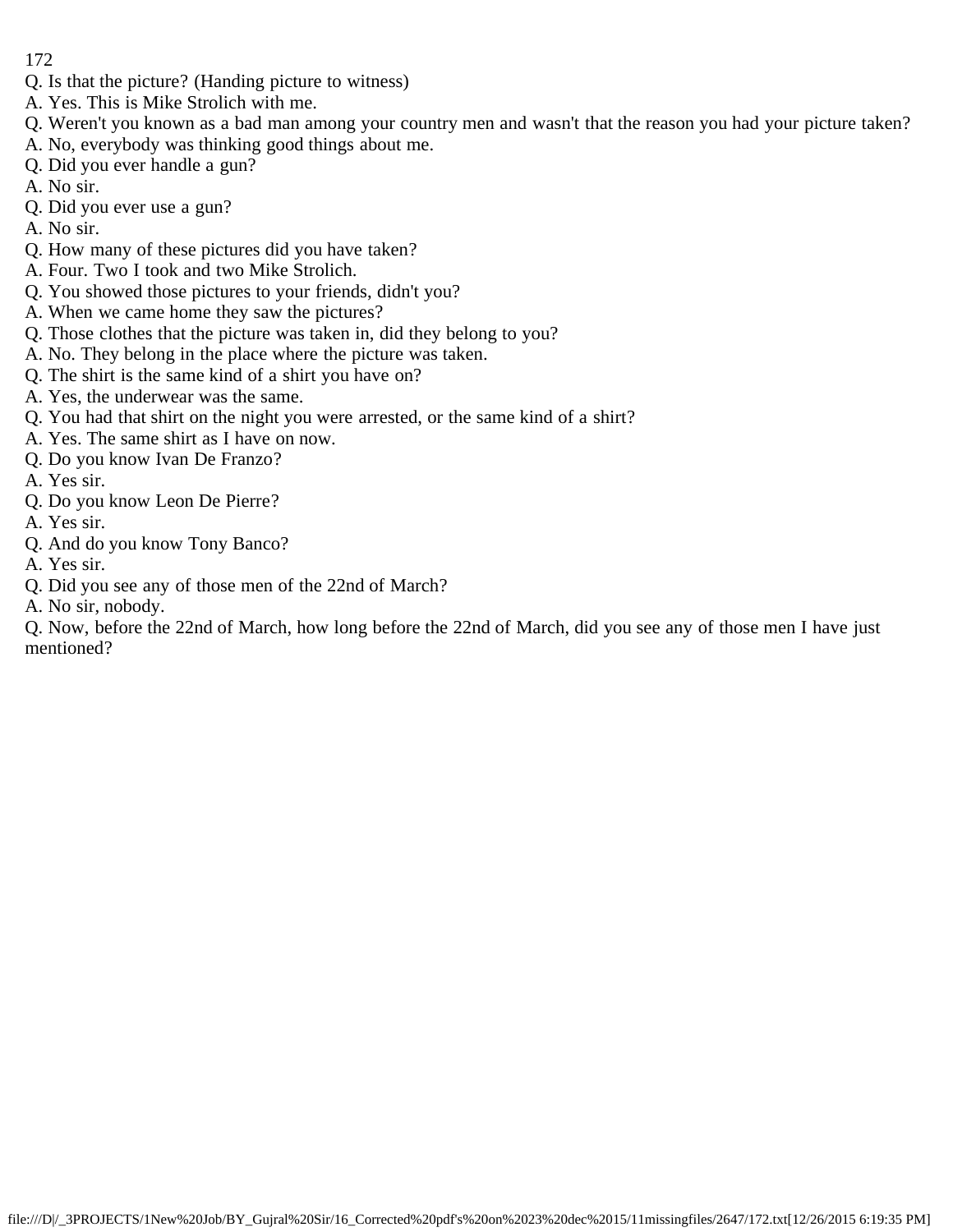A. I saw Leon de Pierre at 691 a month before.

Q. Isn't it a fact that you and Pezzulich and Strolich and Leon de Pierre and Ivan de Franzo and Tony Branco and Peter Bozzak were the seven men that entered the premises, 36 Beach Street, on the night of March 22nd, and held these men up?

A. No sir.

- Q. Were you ever in Philadelphia?
- A. Yes sir, last year.
- Q. Were you ever in the house of Leon de Pierre in Philadelphia?
- A. Yes sir.
- Q. Did you ever meet Pezzulich when he lived there in Philadelphia?
- A. I saw him in a poolroom.
- Q. How long did you live in Philadelphia?
- A. I was a year in Philadelphia.
- Q. Where were you working?
- A. Cramp's Shipyard.
- Q. During the war, was it?
- A. Yes sir.
- Q. You knew these four men I have just mentioned, De Pierre, De Franzo, Banco and Bozzak?
- A. Yes sir.
- Q. Have you ever seen any of those men since the 22nd of March?
- A. No.
- Q. What did you eat for dinner on the 22nd of March?
- A. Soup and meat.
- Q. What kind of meat?
- A. Meat; I think it was boiled meat.
- Q. Were you in the same cell with Frank Pezzulich since the time you have been arrested over in the Tombs?
- A. Yes, in the same cell.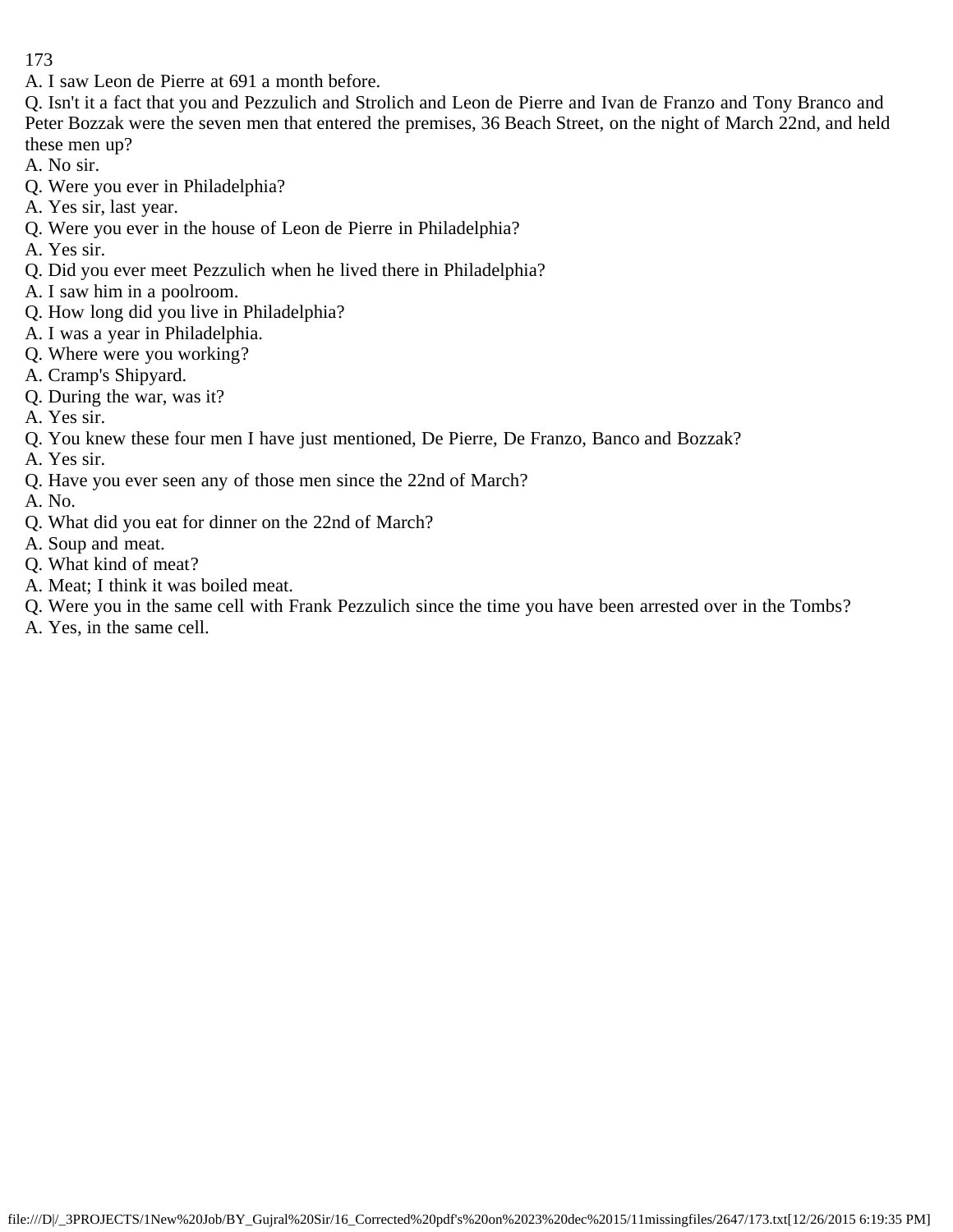- Q. Was Frank Strolich on the same floor with you, on the same tier?
- A. Yes.
- Q. Did you talk about this case every day?
- A. Sometimes, because that is my bad luck that I am here.
- Q. Did Pete Zurian visit you in the City Prison?
- A. No.
- Q. Did Anton Jurman visit you in the City Prison?
- A. Yes.
- Q. Did you talk to him about the case there?
- A. No.
- Q. Did Mike Strolich visit you in the City Prison?
- A. No.
- Q. Did you ever talk with him since the night you were arrested?
- A. Where they allow visitors to come in, perhaps I was talking to him.
- Q. When he visited his brother did you talk to him?
- A. No, because he was talking only with his brother.
- Q. Did John Nachimovich visit you in the City Prison?
- A. Yes, many times.
- Q. How many times?
- A. I could not tell exactly, but I think it was ten or twelve times.
- Q. Did you talk to him about the case?
- A. Sometimes, because this is my bad luck.
- Q. Were you ever at or near 36 Beach Street?
- A. No.
- Q. Do you know where Beach Street is?
- A. No sir.
- Q. Do you know where the New York Central Railroad Freight station is?
- A. I was not there.
- Q. Do you know where Canal Street it?
- A. No, I don't know.
- Q. Were you ever on Hudson Street?
- A. Yes.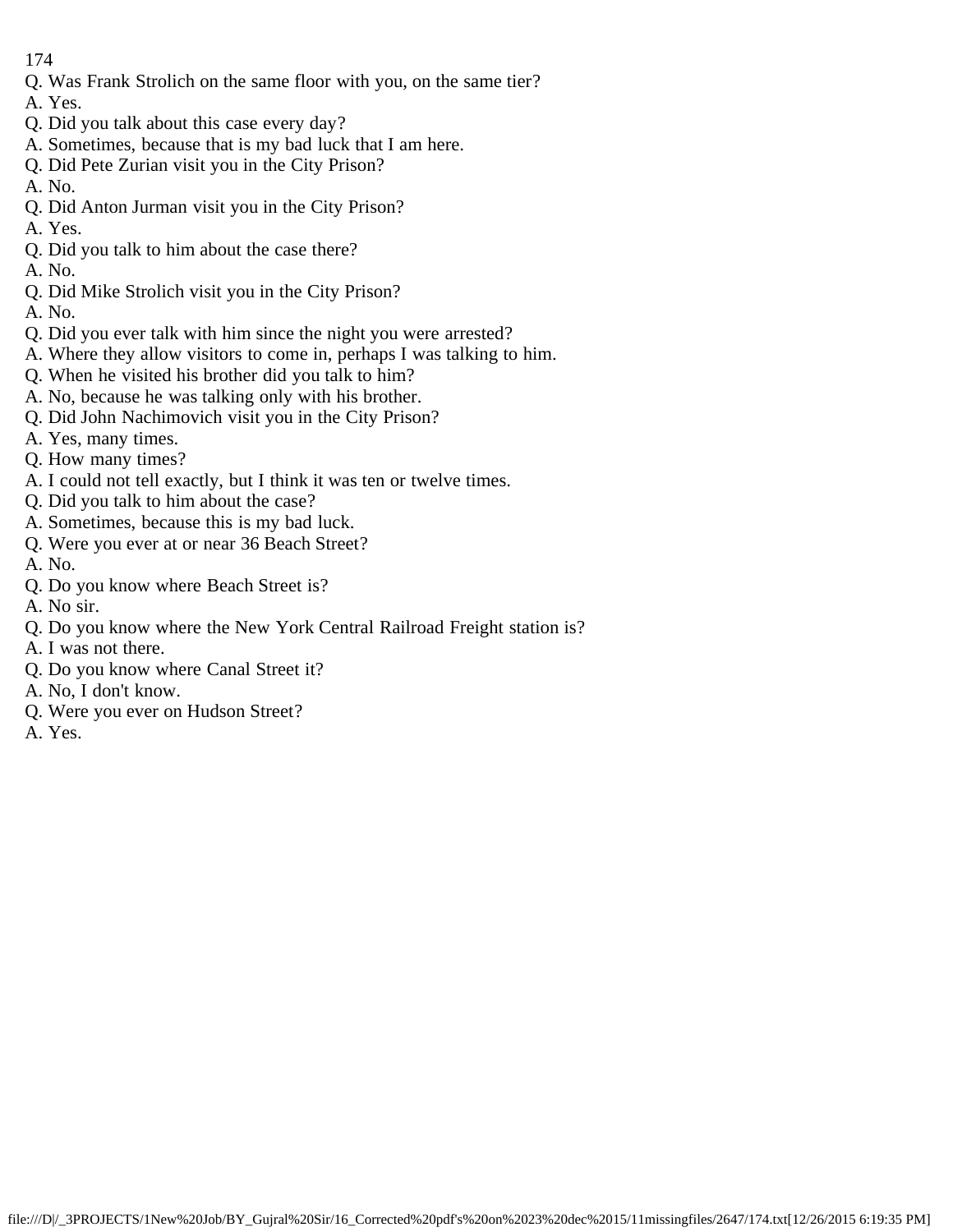- 175
- Q. What part of Hudson Street were you?
- A. When we were going to the police station and passed with the car, I think that is Hudson Street.
- Q. Is that the only time you were ever on Hudson Street?
- A. I was there, but down where I am living.
- Q. Did you ever live in Banks Street with Mary Nakimowich?
- A. I didn't live there but I slept a few nights there.
- Q. Where is Banks Street?
- A. Seven blocks from 14th Street.
- Q. Did you ever live at 691 Greenwich Street?
- A. No. I did not live there. Except I slept there one or two nights.
- Q. Did you ever live or sleep at 132 Greenwich Street; that is the cousin of Mike Strolich, Anton Strolich?
- A. I slept there one or two nights.
- Q. Where else did you sleep in New York besides the places you have just mentioned?
- A. No other place except one where I am living now.
- Q. Did you understand Mike Zic and Frank Zic and Vincent Zic when they were on the stand testifying in their Croatian language?
- A. Yes.
- Q. You heard what they said about what you did and six or seven other men, on the 22nd of March, at 36 Beach Street?
- A. Yes, I heard that. I heard what they said as witnesses.
- Q. Do you know any reason why these men should charge you with robbery on the 22nd of March?
- MR. ROSENBERG: That is objected to.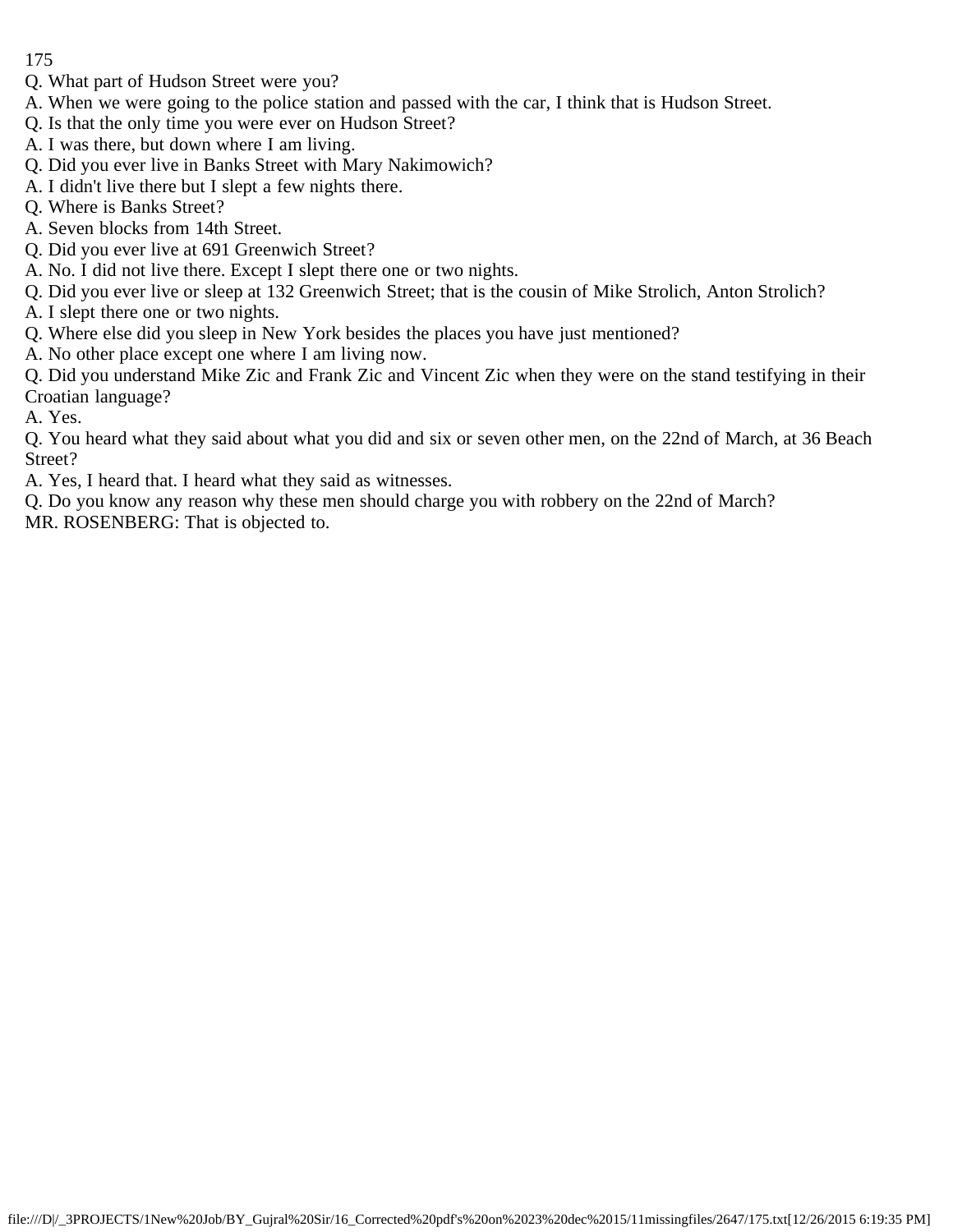THE COURT: He is not obliged to give any reason. You may ask him whether he ever had any quarrel or trouble with him, but the other question you should not ask him. I have excluded that before. Objection sustained.

Q. Did you ever see Mike Zic before you saw him in the stationhouse in Beach Street on the 22nd of March this year?

- A. I want him to stand up.
- Q. (Mike Zic stands up) That man there. Did you ever see that man before the 22nd of March?
- A. No sir, never.
- Q. Did you ever see Frank Zic?
- A. The first time I saw him was when he came to my house, to my bad luck.
- Q. Did you ever see Vincent Zic?
- A. The first time I saw him in the police station.
- Q. At what part of the table were you sitting at in the dining room?

A. The table is in the center of the dining room and I was sitting against the kitchen, in the middle. Tony Jurman and Pete Zurian, they were on both sides of me.

- Q. When you came in did you go to you room?
- A. No sir.
- Q. Did you leave the room at any time between 6.15 and the time that the policeman came in?
- A. No.
- Q. What time did you leave the room?
- A. I went out to take the suit that I had bought when the detective stopped me on the stairs in the house.
- Q. What time was that?
- A. A quarter or ten minutes to nine.
- Q. Was there a gaslight in the hallway when he stopped you?
- A. No sir.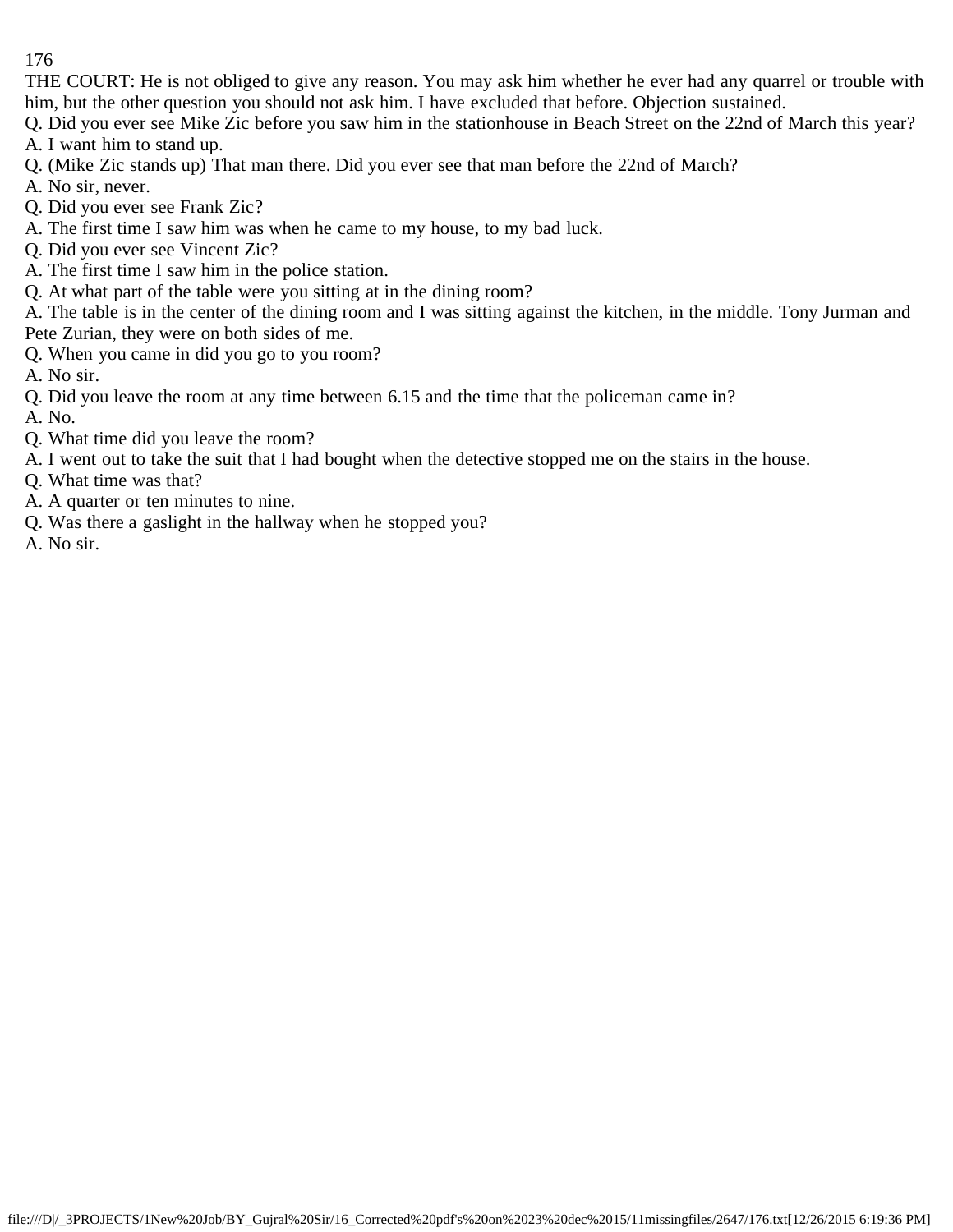- 177
- Q. Who spoke to you first downstairs in the hallway?
- A. The smaller man, not the big man, Murphy.
- Q. Which one, Frank Zic or Summers?
- A. The smaller detective.
- Q. What did he say?
- A. He was talking with me downstairs and the detective said to me if Frank Strolich was living upstairs.
- Q. Is that the man who spoke to you (indicating Summers)?
- A. No sir, that is not the detective.
- Q. When you got upstairs did you hear anyone speak in Croatian?
- A. When they came up the men that were in the dining room with me asked who were the men that came in.
- Q. Who did they speak to?
- A. They asked if Frank Strolich was living there.
- Q. Who answered them, Frank Strolich?
- A. I am not sure who answered.
- Q. How many times have you lived with Mrs. Nachimovich, how many places?
- A. I was living in her house in Banks Street and in 24th Street.
- Q. When you lived at Banks Street did you have a room and get your meals, or did you just have your room there?
- A. I slept there only two or three nights.
- Q. You never got your meals there?
- A. I am not sure if I had a meal or two.
- Q. What did the officer tell about Frank Strolich when he spoke to Frank Pezzulich?
- A. Just asked if Frank Strolich was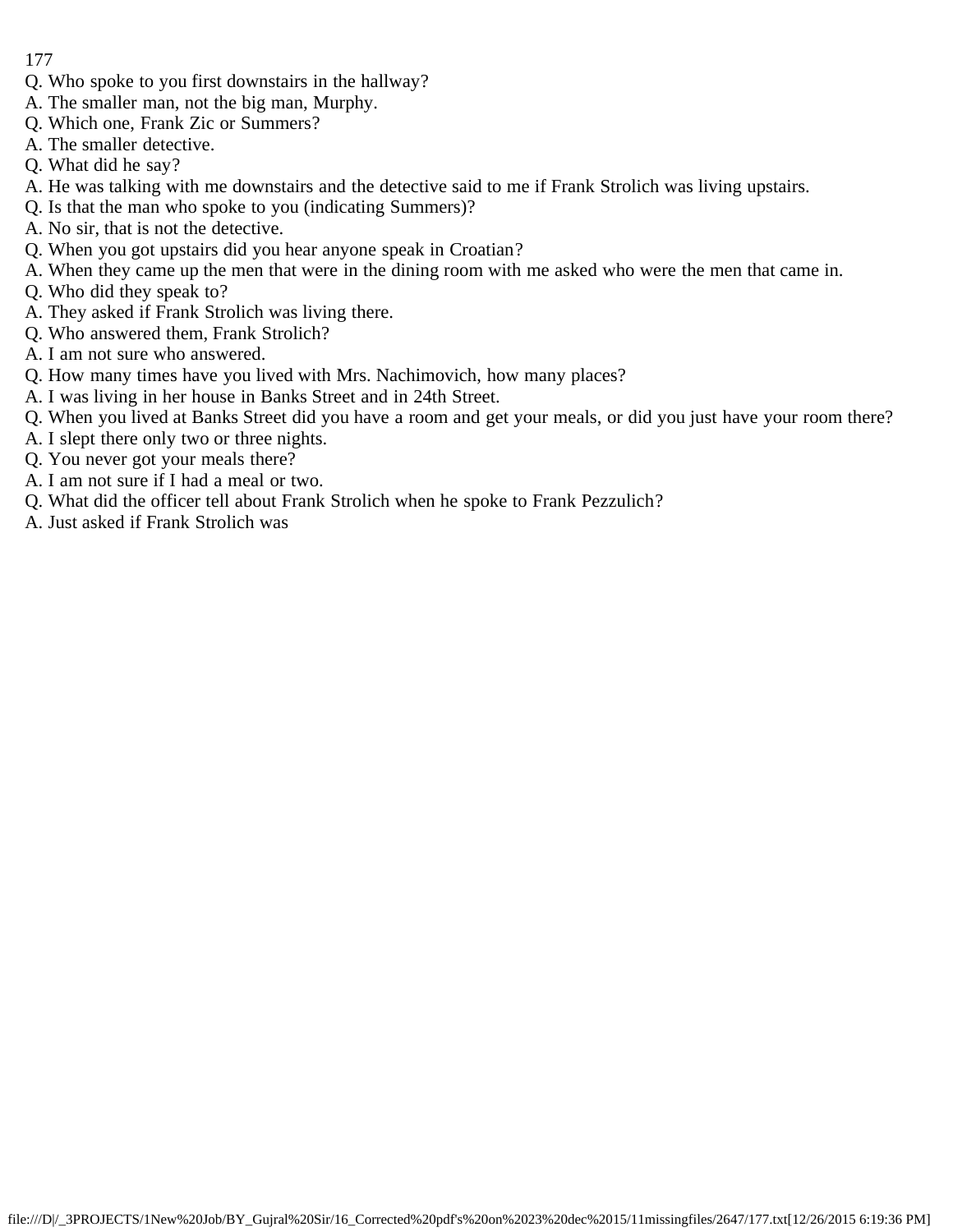living there.

- Q. Did they tell you where Frank Strolich was?
- A. No.
- Q. Did you see Frank Strolich that night?
- A. When he went out of the house.
- Q. Did you see him after that?
- A. At the police station.
- Q. Did you talk with him there?
- A. No sir, Frank Pezzulich was talking with him.
- Q. Did you find out why he was there?
- A. No, I did not know anything.

BY THE COURT:

- Q. What time did you go to the stationhouse?
- A. I am not sure about that, but I know it was a quarter to eleven when we were looked up.

BY MR. BOHAN:

- Q. How long were you in the stationhouse before you were put in a cell?
- A. I am not sure; perhaps 35 or 40 minutes.
- Q. Would you say it was before or after nine o'clock when they took you from 24th Street?
- A. I am not sure, but I think it was between five and ten minutes before nine.

Q. Did any one of the men who were in the dining room leave the room between 6.15 and the time the policeman came?

- A. Nobody went out of the house only we went out to take the suit, when we were stopped.
- Q. What were you talking about?
- A. About our work and the strike.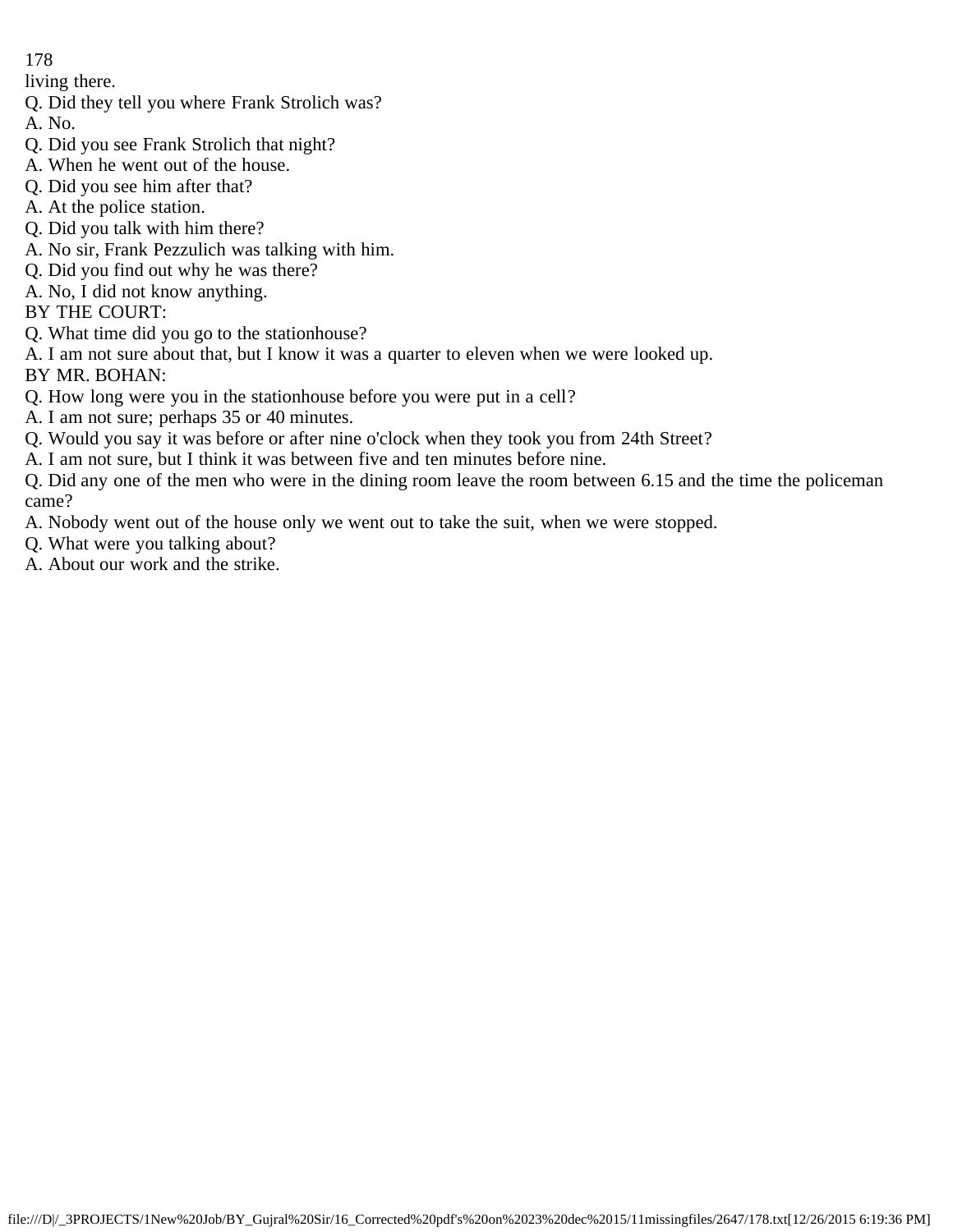BY THE COURT:

- Q. You said you were not on strike?
- A. But I was talking with the men about the strike.
- BY MR. BOHAN:
- Q. You had not worked for two months, you said?
- A. I was not working for two months, but I was talking about the strike.
- Q. Were you interested in the strike?
- A. I was not participating in the strike, but I was taking an interest in it.
- Q. Did your brother support you and give you any money while you were out of employment?
- A. If my brother has anything he would give me anything.
- Q. Did he give you any money during the two months you were out of employment?
- A. Yes, he gave me and I gave to him.
- Q. How long was Frank Strolich out of work?
- A. About three weeks.
- Q. How often and how long were you in Frank Strolich's company during the three weeks preceding March 22nd?
- A. I was not many times. I saw him in the house and in the poolroom.
- Q. You were a friend of his, were you?
- A. I am not his friend.
- Q. How long did you know him?
- A. Five years.
- Q. Did you work in the same railroad with him?
- A. We were working for the same company.
- Q. Did you live in Banks Street with him?
- A. No, I was not living there; when I slept there I saw him.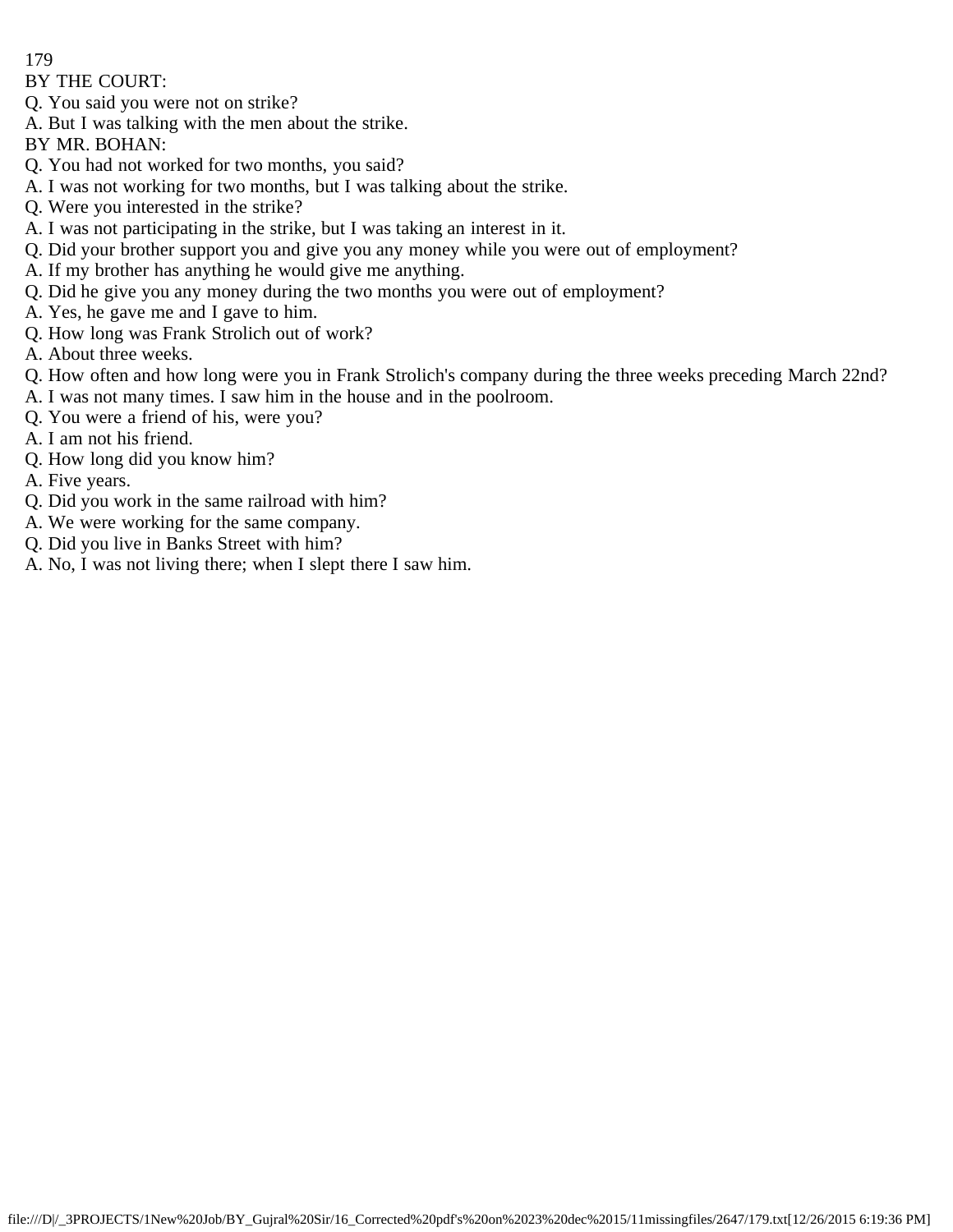Q. Did you ever see him in Philadelphia when you lived there?

A. Yes.

- Q. What was John Nachimovich doing after you finished your supper, that night?
- A. He was by the table and talking with the men, as our landlord.
- Q. Did you see him lying down in bed?
- A. No sir.
- Q. Did you see anyone lying on the couch?
- A. Before I went out to take the suit I had bought I was lying on the couch. When I left he laid down on the couch.
- Q. How did you secure employment on the Reading Railroad?
- A. My friend took me on that job; he gave me that job.
- Q. Where did you go to get the job?
- A. Richmond Street, in the office.
- Q. Were you ever employed on the New York Central Railroad?
- A. I think the Reading and Jersey Central.
- Q. Were you ever employed on the New York Central?
- A. No sir.
- Q. All these men that testified against you speak the same language that you do?
- A. Perhaps they speak another dialect, but we could not understand each other.
- MR. BOHAN: That is all.

MR. ROSENBERG: I offer in evidence the testimony of Vincent Zic given upon the last trial, which is as follows (reading):

"Q. Which one of those two men struck you over the head with a revolver? A. I can't tell that because I was dazed.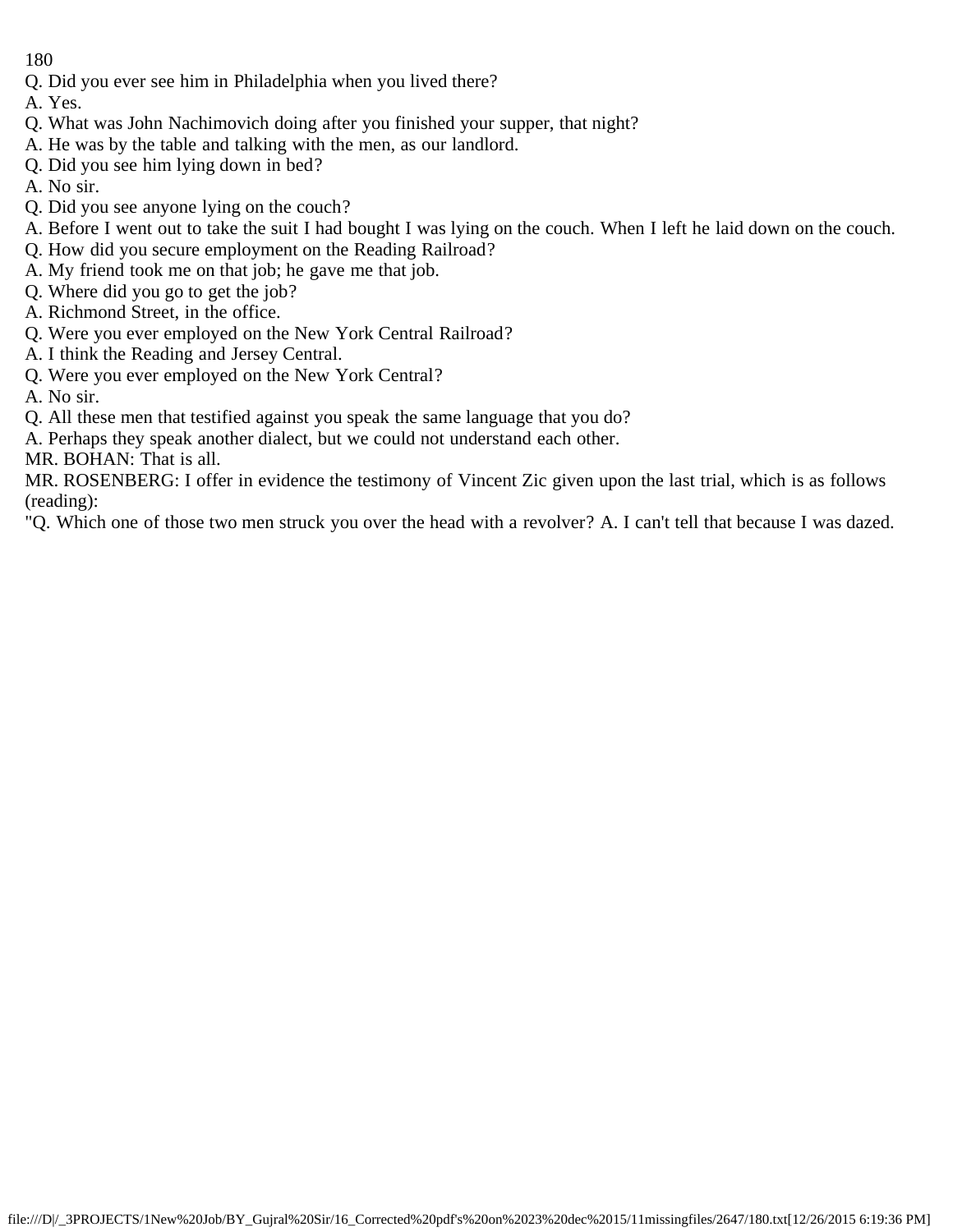"BY MR. ROSENBERG:

Q. 'Because I was dazed', you said? A. Yes". That is on page 56. Also on page 58 of the same witness (reading): "Q. Can you identify any of the men who were near Frank Zic and took his \$1728?

A. No, I can't identify him.

Q. You can't identify any of the men?

A. No.

Q. Do you understand that last question. Can you identify any of the men who took Frank Zic's money? A. No, I can't."

MR. BOHAN: I object to that as incompetent, irrelevant and immaterial, because the same questions were asked. There is no contradiction or any inconsistency.

THE COURT: Did he identify anyone on that trial?

MR. BOHAN: Yes sir, he identified both.

THE COURT: That they were present, but he could not say that they were the men that actually took the money? MR. BOHAN: No sir.

THE COURT: He did say both these defendants were present at that time?

MR. BOHAN: Yes sir.

THE COURT: Is that so, Mr. Rosenberg?

MR. ROSENBERG: I challenge the accuracy of Mr. Bohan's statement.

THE COURT: The only purpose for which any reference could be made to the testimony given in a former trial or the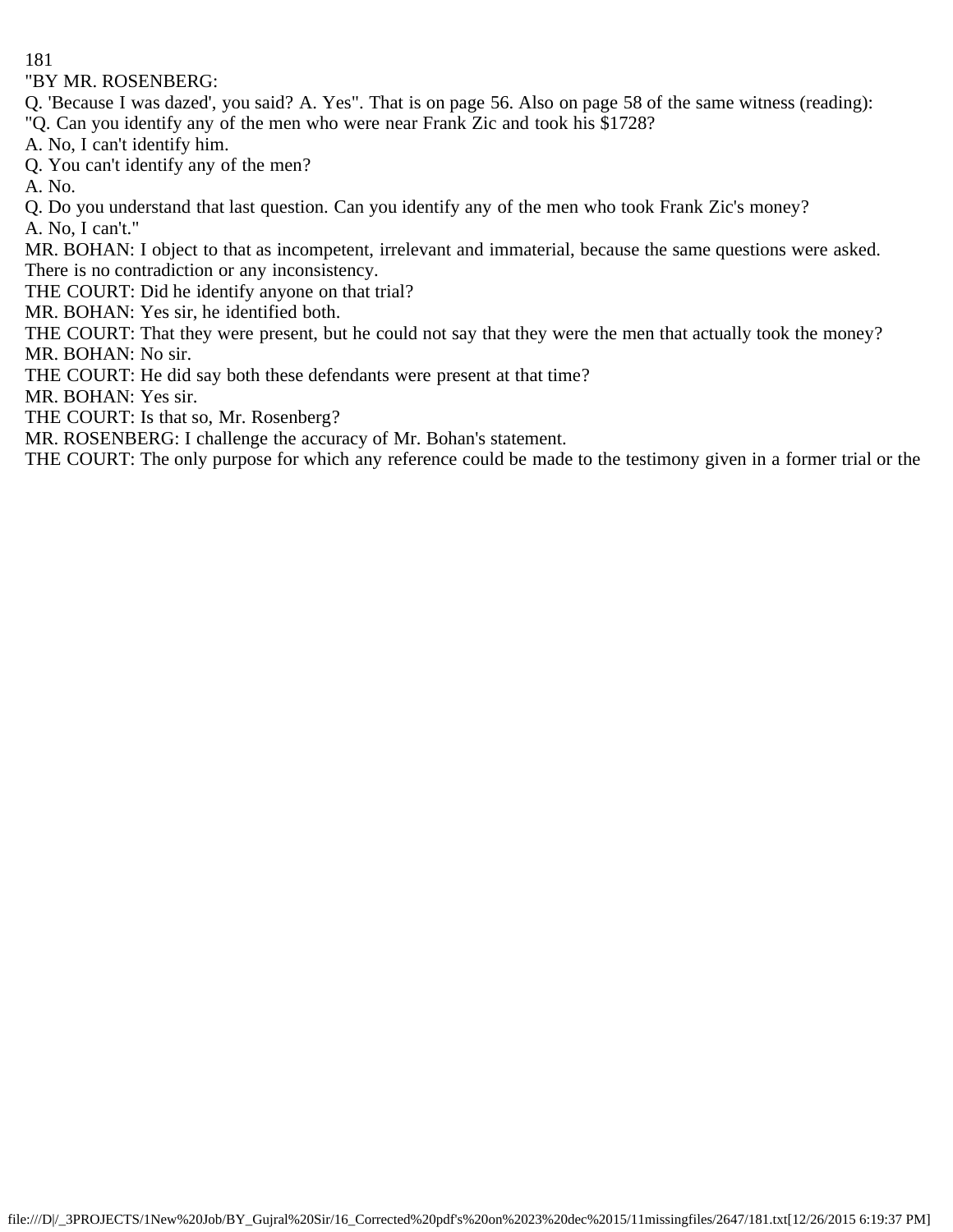trial of another defendant is to show that the witness in this trial made a contradictory statement.

MR. ROSENBERG: That is why I am offering this testimony.

THE COURT: That has been received in evidence bur Mr. Bohan may recall his witnesses and examine them further. Do you claim that the witness on this trial said that he could identify those people, the men that took the \$1728? MR. ROSENBERG: No, but we claim that there is a contradiction because on the last trial he said he was dazed, and I want to argue to the jury on that point.

THE COURT: If one of these witnesses said that a black men robbed him at the last trial and on this trial he says he is a white man, you have a right to call the attention of the jury to that. As I understand you here, the witness at the last trial said he was dazed and could not recognize the men that actually took the money. Did he on this trial say that he could recognize the men that actually took the money?

MR. ROSENBERG: No. that is all.

JAMES T. MURPHY, recalled on behalf of the defense, testified as follows:

BY MR. ROSENBERG:

- Q. You are acquainted with the section of Beach and Bank Streets and 691 Greenwich, the general location? A. Yes.
- Q. And also on the 24th Street place?
- A. Yes sir.
- Q. How far is it from Beach Street to 118 Banks Street?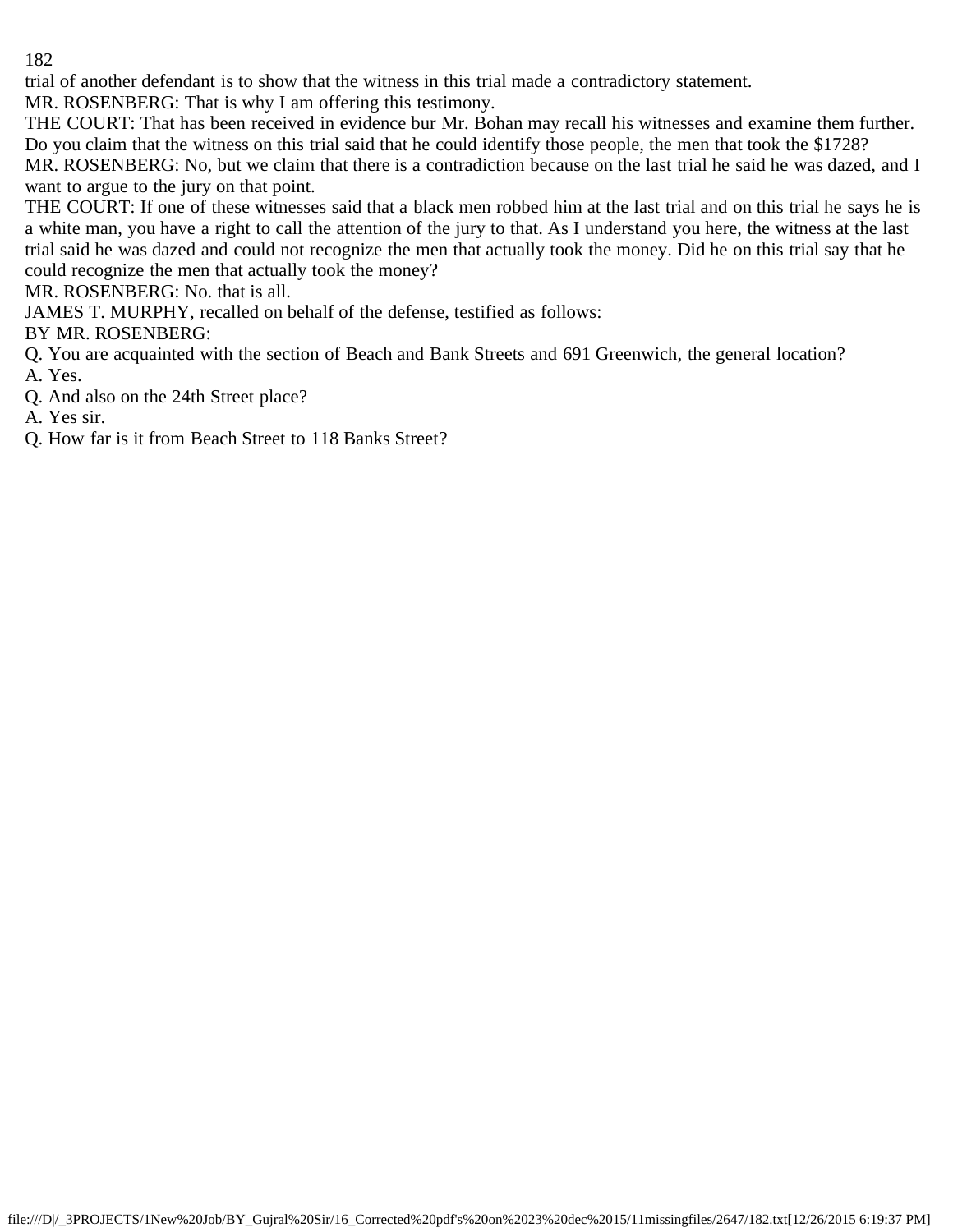A. About 20 blocks.

- Q. That is, Banks Street is to the north of Beach Street?
- A. Yes.
- Q. And Banks Street is about opposite Little 12th Street?
- A. Banks Street is the street north of West 11th Street.
- Q. How far is West 24th Street north of banks Street?
- A. About sixteen or seventeen blocks.
- BY THE COURT:
- Q. The blocks over there are very irregular?
- A. There are several streets into Greenwich Village.
- Q. It is not laid out like the rest of the city?
- A. They run parallel, but the streets run in different directions.
- Q. About 14th Street it is all regular?
- A. Yes sir, above 13th Street.

Q. Below 13th Street on the West Side the streets are very irregular and out of alignment; that is, they run in different directions?

- A. There are more small streets in between.
- Q. But they do not run regular, like in the upper part of the city?

A. No.

BY MR. ROSENBERG:

- Q. 691 Greenwich Street, where is that?
- A. One door south of West 10th Street.

Q. When you entered the premises 408 West 24th Street with one of the defendants did you see in those premises Mike Strolich?

A. Yes sir.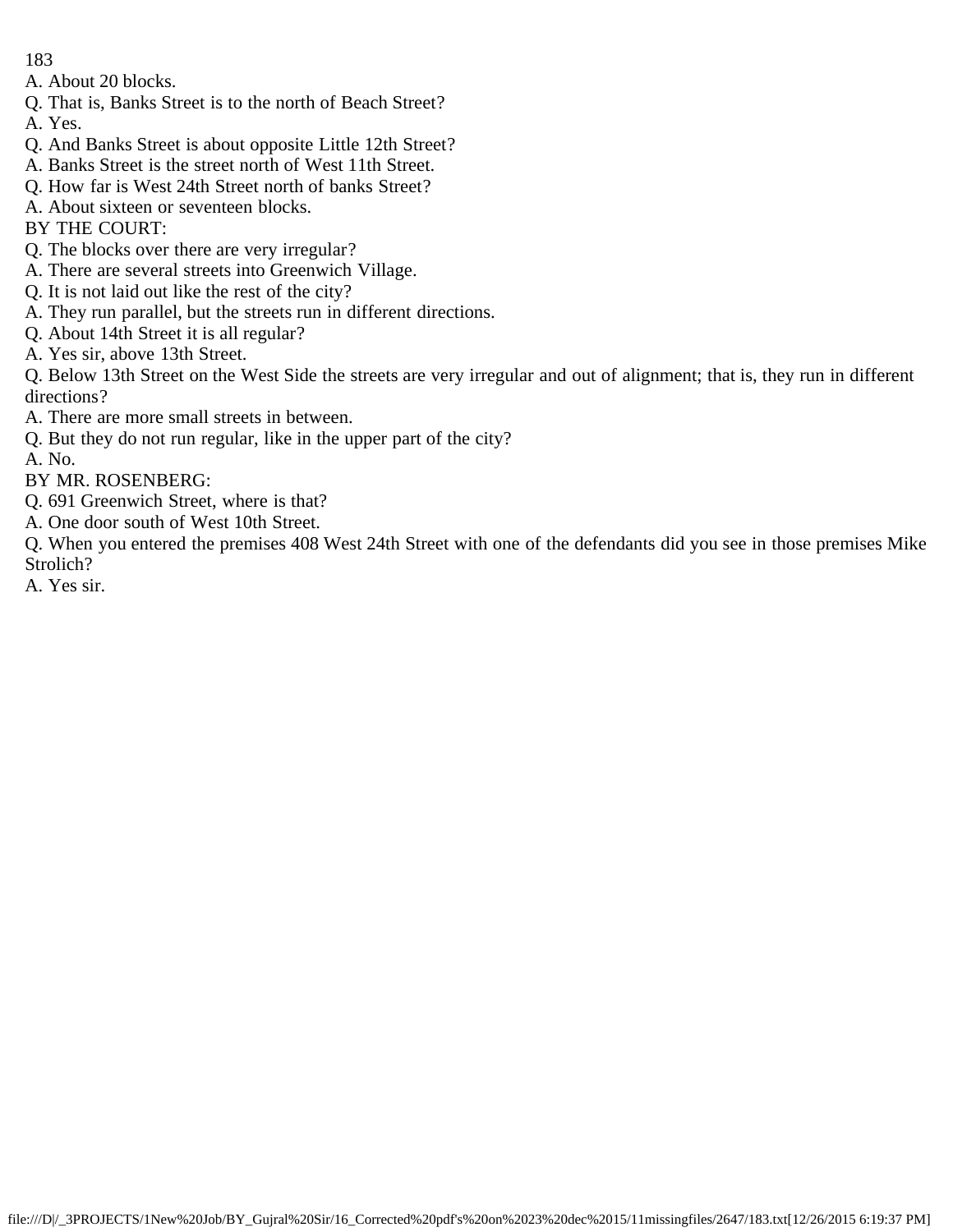- Q. Did you see Peter Zurian?
- A. I don't know whether I could see him.
- Q. Did you see Jurman?
- A. Yes.
- Q. Did you see Martin Honovich?
- A. Not that I can recall by name.
- Q. You saw him on the witness stand?
- A. I saw different men that I saw there, but I could not recognize them by name.
- Q. The witnesses I put on the stand for the defendant, did you see each one of them on the stand when you entered with the prisoner?
- A. All except the man with the black mustache that was here this morning.
- Q. And that man was a witness as to the character here this morning?
- A. Yes.
- Q. The other witnesses you saw there that night?
- A. Yes.
- BY MR. BOHAN:
- Q. What time was it when you got to 408 West 24th Street?
- A. About 9.30.
- Q. Whom did you find in the hallway?
- A. Frank Sgelirrach and two othes.
- Q. Did you say to Frank Pezzulich upstairs in the dining room that Frank Strolich had been out?
- A. I did not.
- BY MR. ROSENBERG:
- Q. What did you say on that subject?
- A. I had Detective Collins with me, and Detective Collins asked Mary Nachimovich and questioned her in regard to the room occupied by Strolich,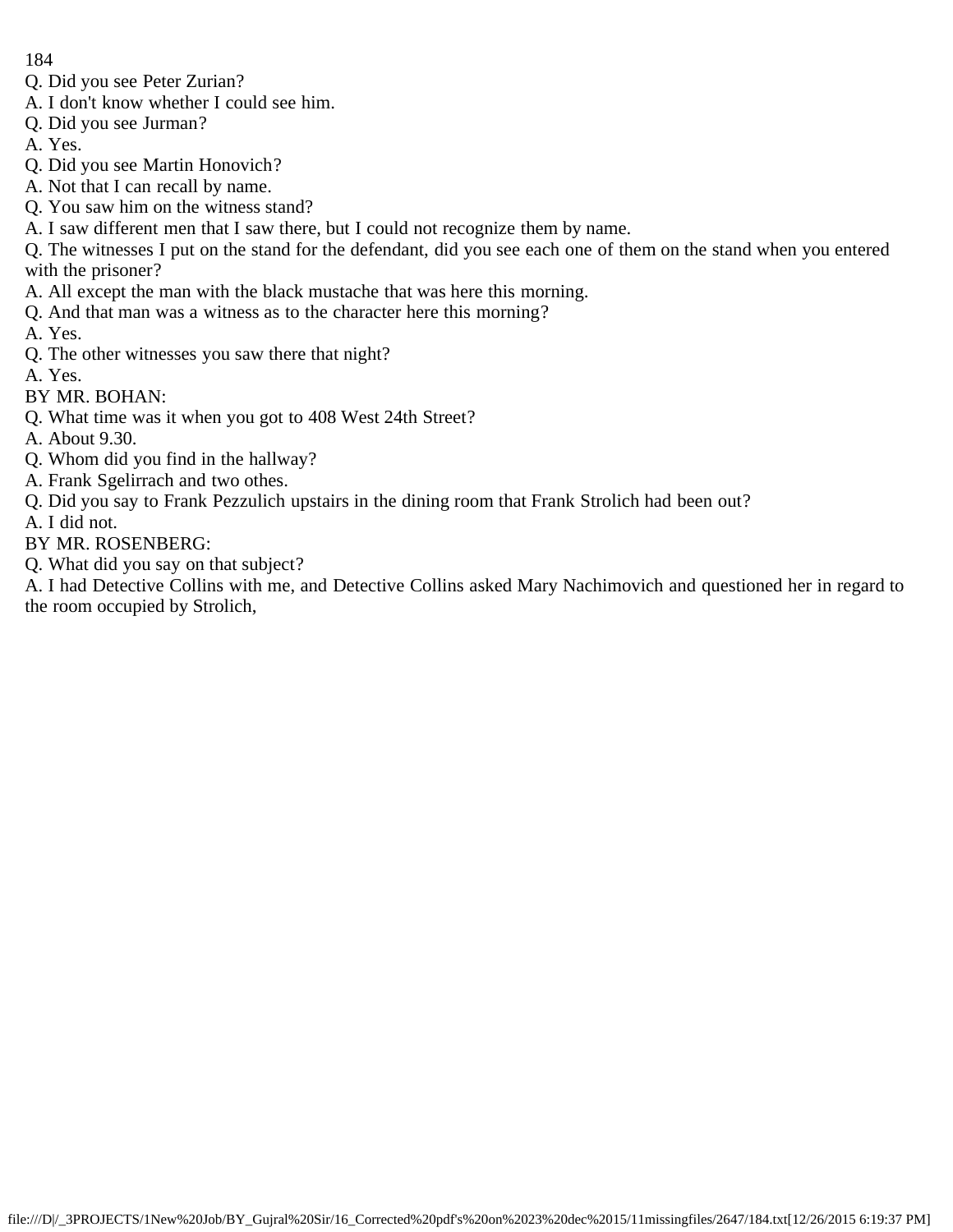and Collins and Mary Nachimovich went to that room occupied by Strolich. There were seven or eight other men there besides the defendant. I said nothing outside of taking them with me.

- Q. You just took them along?
- A. Yes sir.
- Q. Didn't you say something to Frank Strolich?
- A. Not to the two defendants.
- Q. Didn't you ask them whether they knew Frank Strolich?
- A. No.
- Q. Or whether they could talk English?
- A. No.
- Q. Didn't you say anything?
- A. In the house I told the men to come with me.
- Q. How many complainants did you have with you?
- A. Frank Zic. I had two men with me but only one was the complainant.
- Q. Can you talk Croatian?
- A. No sir.
- BY MR. BOHAN:
- Q. After Frank Zic and Summers said something you arrested both of these defendants?
- A. Yes sir.
- MR. BOHAN: That is all.
- BY THE COURT:
- Q. And they are the only two defendants you took of that room full of men?
- A. Yes sir.
- VINCENT ZIC, recalled in rebuttal;
- THE COURT: You can offer in evidence the part of that record where he identified these men. MR. BOHAN: I offer in evidence pages 55 and 56 of the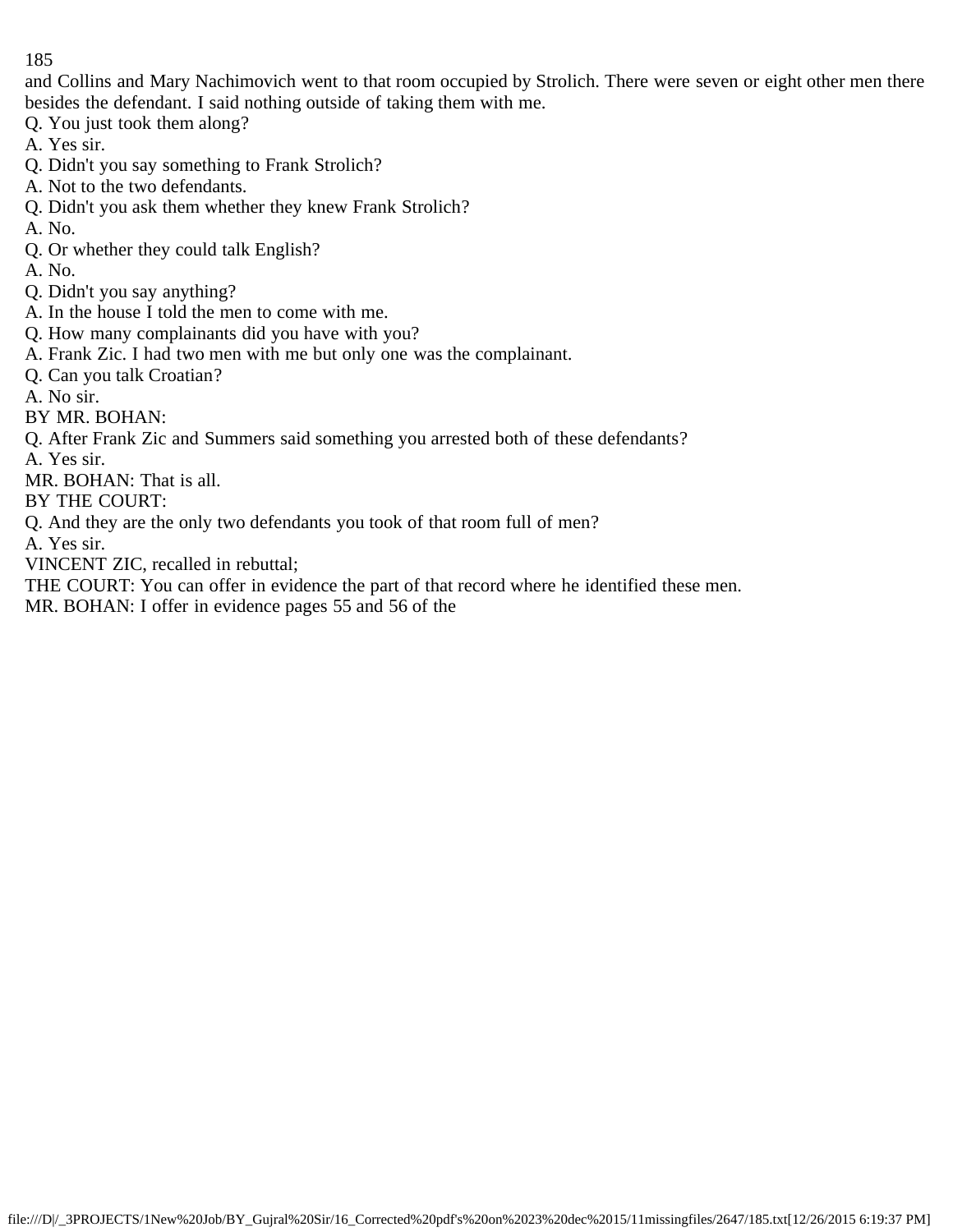record of the trial of Frank Pezzulich on May 7th and 8th, 1919.

MR. ROSENBERG: No objection.

THE COURT: The jury have a right to have all the testimony bearing on that point so that they may determine whether there is a contradiction or not, because you, gentlemen of the jury, are the judges of the credibility of the witnesses. It is always proper on cross-examination to show that the witness made a contradictory statement. You must determine whether they made contradictory statements or not, or whether the statements are consistent, or whether any apparent contradiction is entitled to any consideration. This testimony is read not for the purpose of showing that that testimony is true, but for rebutting the charge or claim that he made contradictory statements.

MR. BOHAN (Reading): "Q. Do you recognize any men now in the courtroom as among those who came into the kitchen on the 27th of March?

A. Those two men that are standing now.

Q. Will you indicate?

A. That man with the stiff collar and the other man with the soft collar and blue tie.

(Mr. Bohan indicating Pezzulich and Sgelirrach.)

THE COURT: That is, these defendants.

MR. BOHAN: Yes.

Q. Do you recognize any other person in the court room?

A. No sir.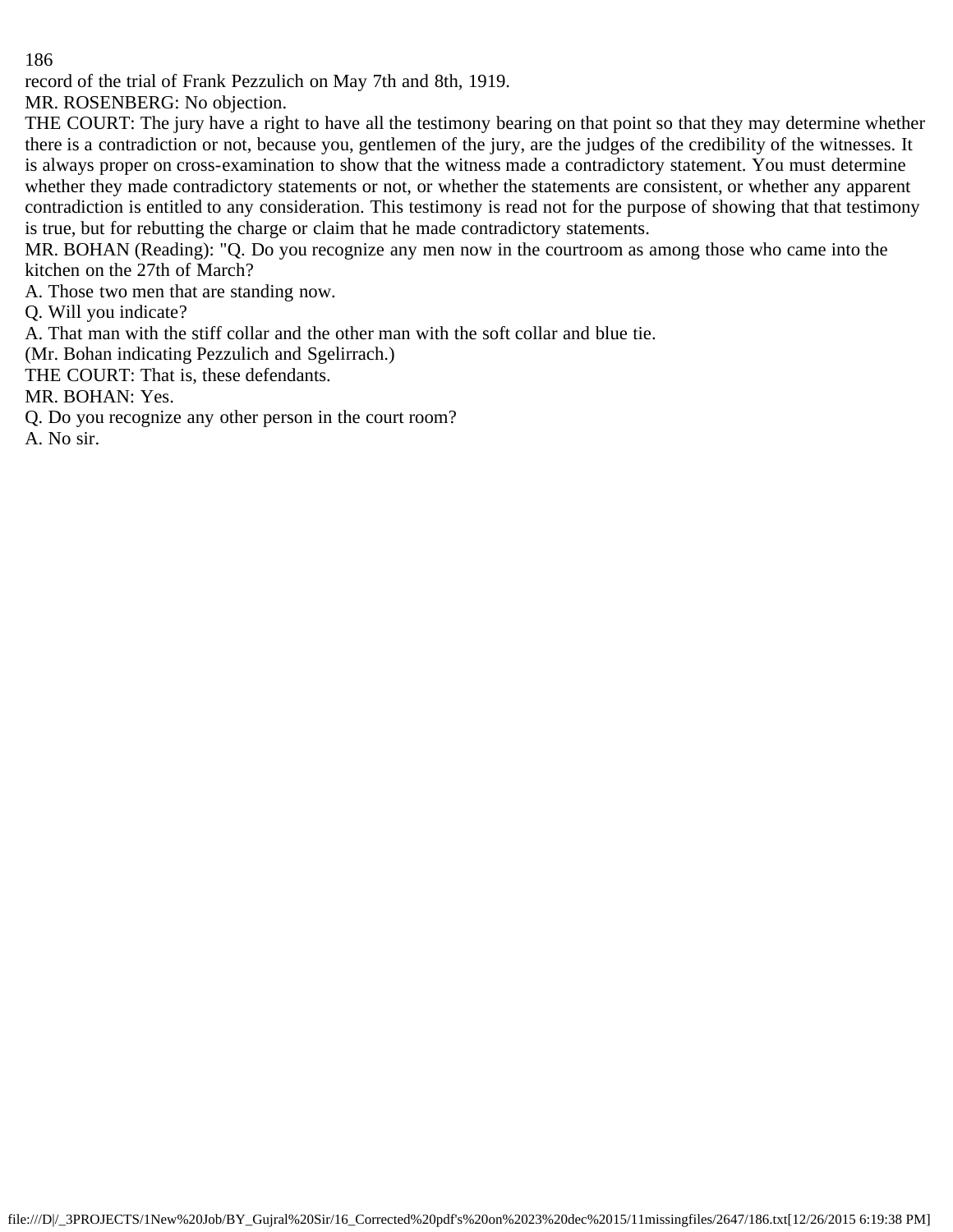- Q. These two men that you have just indicated, did they have guns in their hands?
- A. Yes sir."
- MR. BOHAN: That is all.
- JOHN SUMMERS, called as a witness on behalf of the People, having been duly sworn, testified as follows, in rebuttal:
- (Witness gives his address as 36 Beach Street.)
- DIRECT EXAMINATION BY MR. BOHAN:
- Q. What are you working at now?
- A. At the present time I am working with a sponging concern, United Sponging concern, 107 West 25th Street. BY THE COURT:
- Q. You mean a cloth sponging concern?
- A. Yes sir.
- Q. You are not a detective?
- A. No sir.
- BY MR. BOHAN:
- Q. Were you ever employed by the New York Central as a special policeman?
- A. Yes sir.
- Q. When?
- A. I was laid off about a week and a half ago. I was employed there just a month.
- Q. On the 22nd of March, 1919, did you live in 36 Beach Street?
- A. Yes sir.
- Q. How long did you live there?
- A. I am living there ten years.
- Q. Have you been away from 36 Beach Street for some time?
- A. Ten months I was in the army.
- Q. When were you discharged?
- A. The 15th of March of this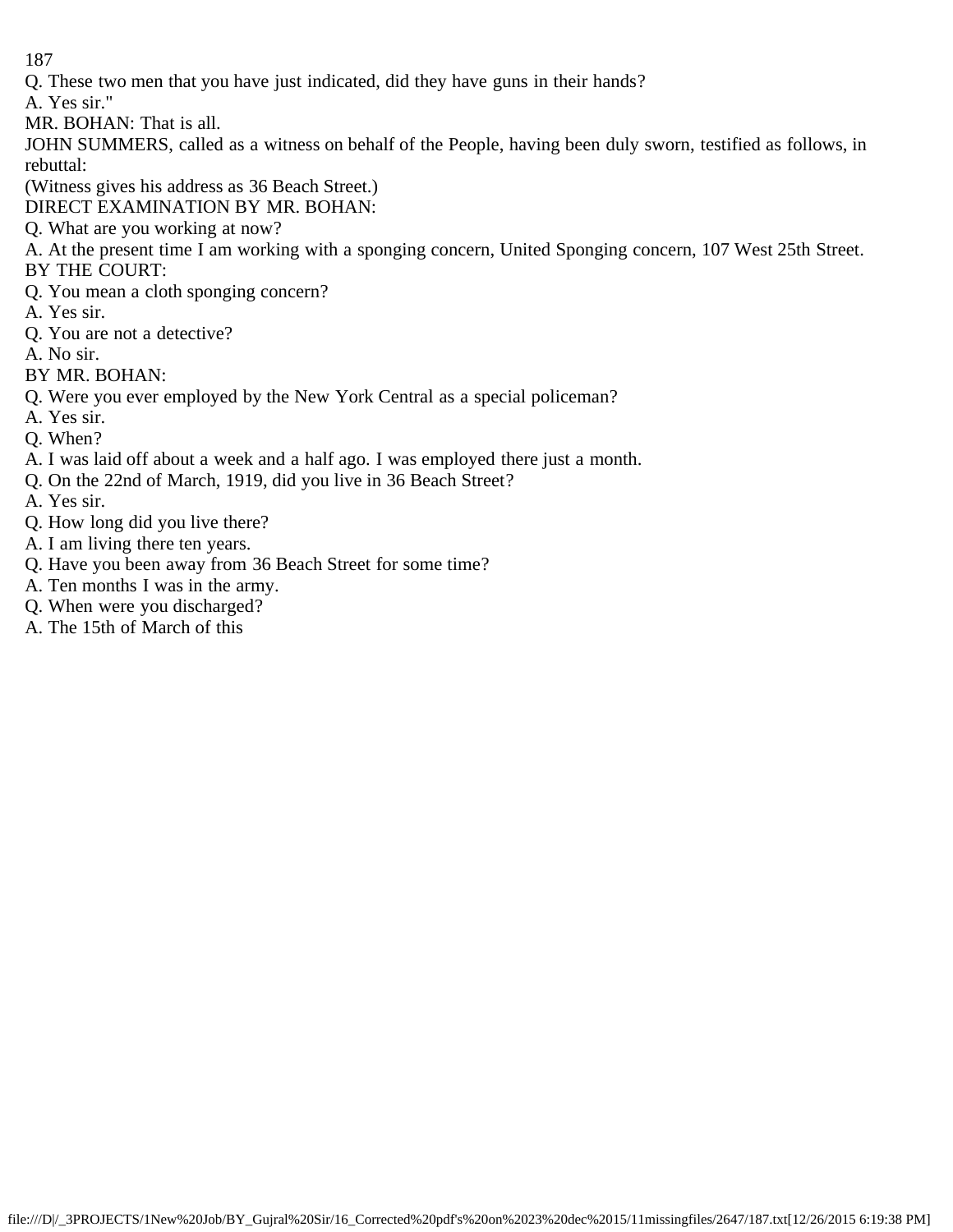- year. I arrived home on the 17th, at 36 Beach Street.
- Q. What floor do you live on?
- A. The third floor.
- Q. Do you live there with your father?
- A. Yes sir.
- Q. Your father is caretaker of this house, is he?
- A. Yes.
- Q. You were not working on the 22nd of March?
- A. No sir.
- Q. You had not secured employment up to that time?
- A. No.
- Q. Where were you about 8 P.M. on the evening of March 22nd?
- A. I was in the toilet attending to my wants.
- Q. Where was the toilet?
- A. In the rear of this house, about 25 feet in the rear of the house.
- BY THE COURT:
- Q. In the yard, do you mean?
- A. Yes sir, in the yard.
- Q. These are old fashioned tenements?
- A. Yes; Erickson lived there.
- Q. There are no water closets in the house?
- A. No, just in the yard.
- Q. There is a front house and a rear house?
- A. No, just the front house and in the yard is a toilet, a little shack.
- BY MR. BOHAN:
- Q. Do you know Frank Zic and Mike Zic and Vincent Zic and John Benefactor?
- A. Yes sir.
- Q. The man who were witnesses in this trial?
- A. Yes.
- Q. Did they live on the ground floor of that house?
- A. Yes.
- Q. How long have they lived there?
- A. Six years.
- Q. How do you get from the main part of the house to the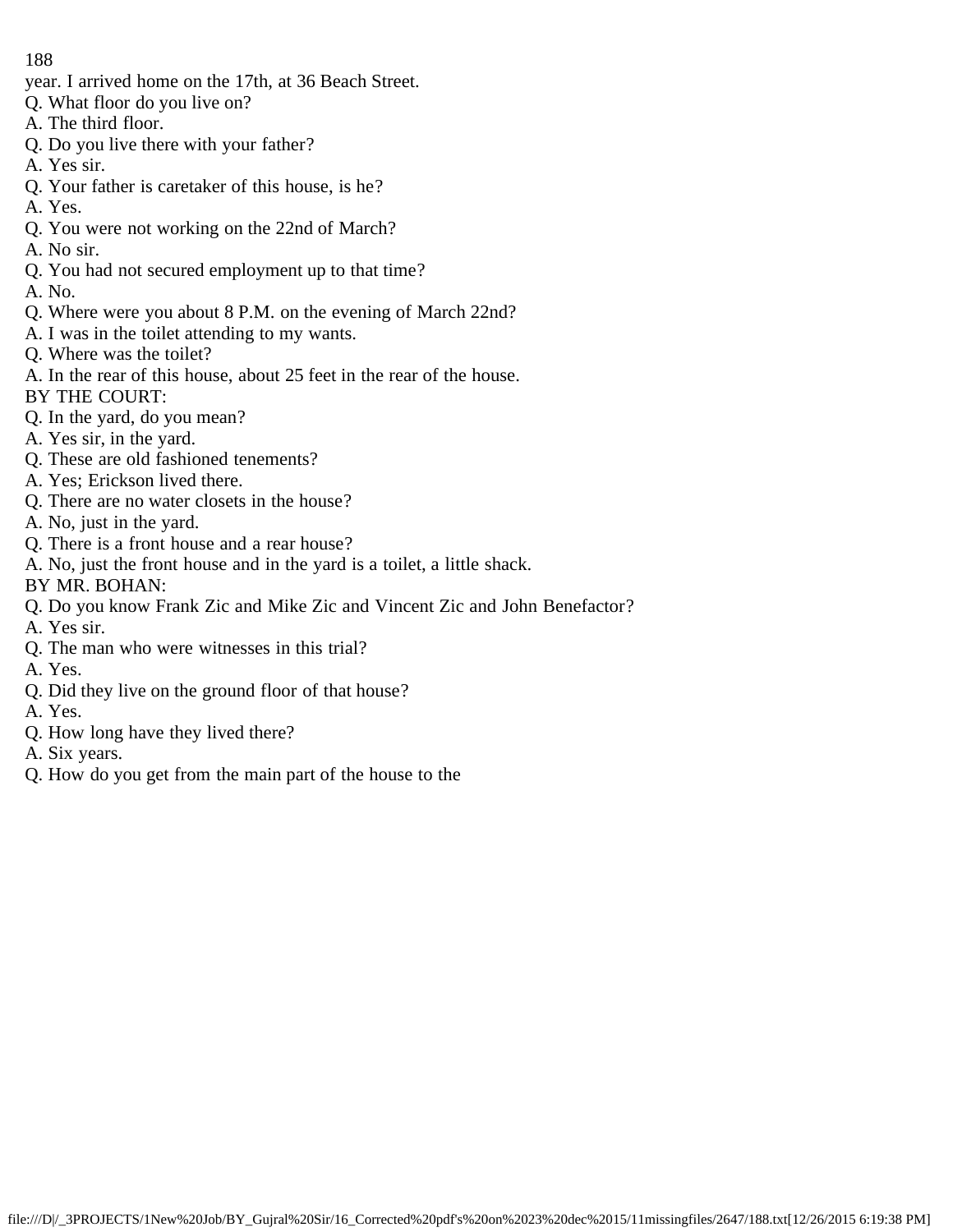toilet in the yard?

- A. You have to walk in through the hallway to the back and then there is a step right down.
- Q. The stairway from the first floor?
- A. Yes sir.
- Q. How many windows face the yard?
- A. There is two doors on one end and two on the other. It is all windows in the back.
- Q. Was your attention attracted by any noise while you were in the yard?
- A. Yes sir.
- Q. What did you hear?
- A. I heard three shots and I had the door open.
- Q. Did you adjust your clothes?
- A. Yes, I buttoned my pants. I had no vest or jacket on.
- Q. When you came out of the toilet did you look into the windows of the first floor?
- A. Yes.
- Q. Did you see anything?
- A. I seen the hands above their heads that way (witness indicating by holding his hands above his head).
- Q. By some of the men you knew?
- A. Yes sir.
- Q. Did you see any other men there that you did not know?
- A. Well no, I could not exactly see the men. I could not see their faces then.
- Q. What did you do?

A. I put my suspenders on and I came running through the hallway. I came running with such terrific speed, - my father was out in the front of the hall lying down, - that I tripped over him at the stoop.

- Q. Where did you find your father?
- A. He was lying down in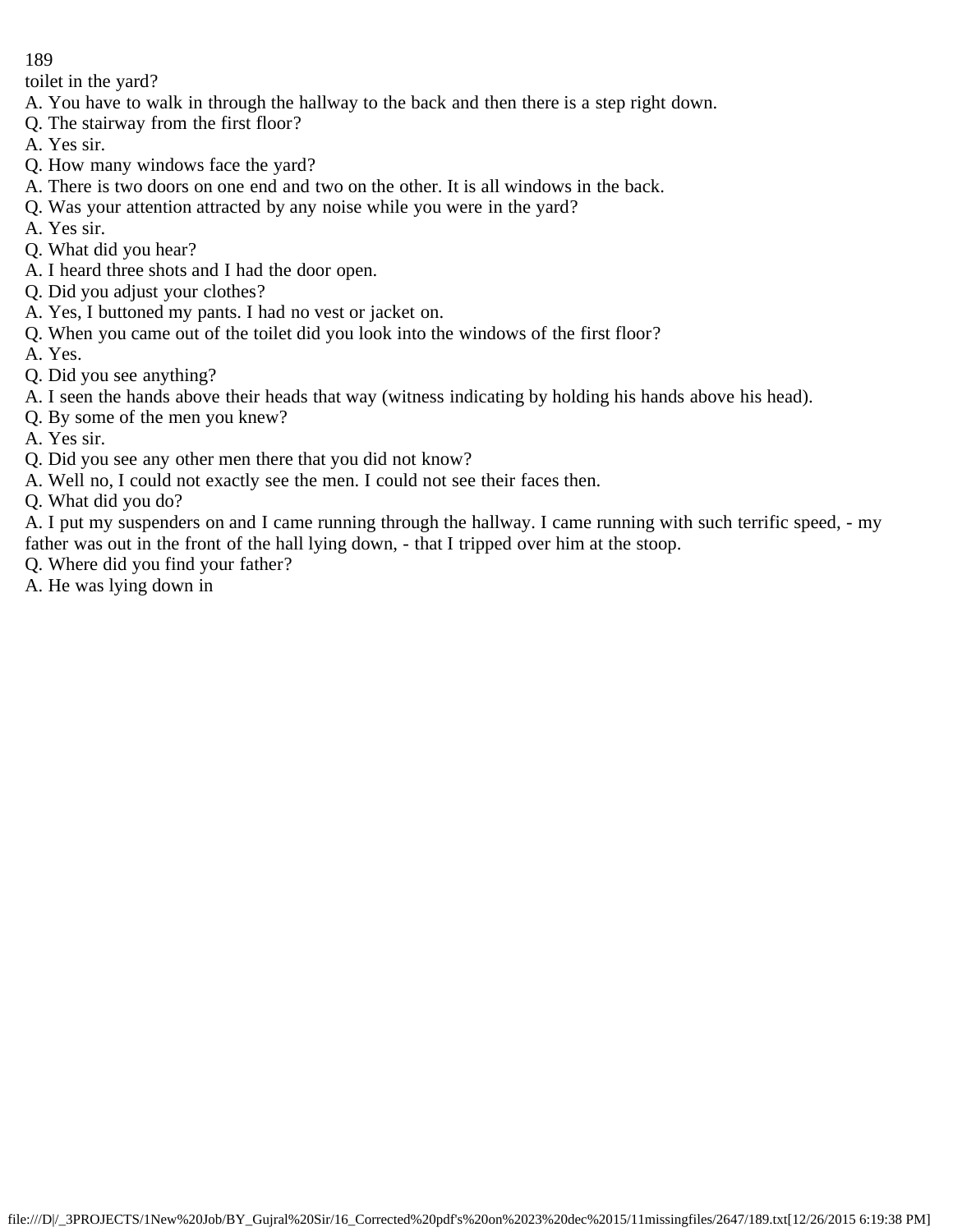the front door going out to the street.

Q. Did you stop then?

- A. Yes sir. I picked him up and I asked him was he hurt.
- Q. Did you see any men running on the street?
- A. Yes; before falling I seen two men running up Beach Street towards Varick, but I could not identify them.
- Q. Did you take care of your father after that?
- A. Yes sir. I took him upstairs.
- Q. Did you afterwards go to the stationhouse?

A. I did.

- Q. Did you afterwards go to any other place with Detective Murphy?
- A. Yes sir, up to 24th Street with Detective Murphy.
- Q. Whom did you see there?
- A. I seen these men here (Pointing to the two defendants). They were up at the house.
- Q. The two defendants here at the bar?

A. Yes sir.

Q. Did you ever see either one of the defendants at any time in the premises 36 Beach Street and if so, when? MR. ROSENBERG: I object to that as incompetent and not rebuttal; besides it affirmatively appears that Mr. Bohan drew from one of the witnesses a statement that he was never in those premises and he is bound by that answer. He cannot now contradict the answer made by this witness, it being a purely collateral matter drawn out by Mr. Bohan. THE COURT: Objection overruled.

MR. ROSENBERG: Exception, if your Honor please.

A. On Tuesday night, March 18th, about 9 P.M. as I was coming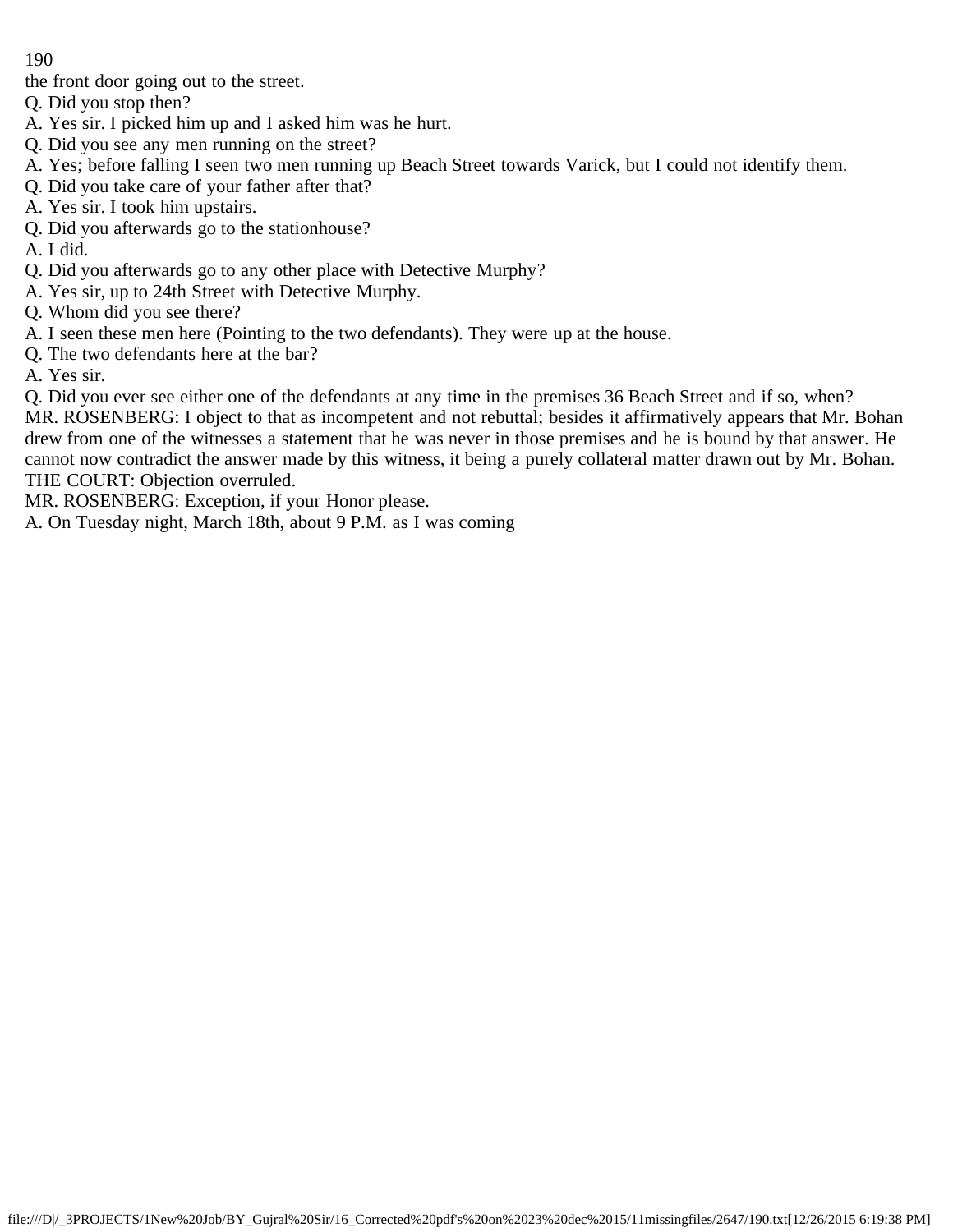in from the yard there had been three men at the door. As I opened the door running east and west I kind of hit one of them on the shoulder. I walked in and they kind of spoke broken English and asked me, "Twilight", by which I believed they meant "toilet", and there were three of them had handkerchiefs over their faces. I had my uniform on at the time and I said, "Get out of here". They walked out slowly. When they got near Hudson Street they run up towards Hudson Street. This is one of the men that was there that night I am positive.

Q. Which one?

- A. This man with the collar and tie (indicating the defendant Pezzulich).
- Q. The defendant Pezzulich?
- A. Yes sir.
- Q. Who else?
- A. The other man that was sentenced by Judge Nott.

MR. ROSENBERG: I object to that.

THE COURT: Strike it out.

Q. What other man; do you remember his name?

A. On the 18th?

- Q. Yes. The man that was with Pezzulich, did you afterwards find out his name?
- A. No sir. I never did find out his name.

Q. Was it Frank Strolich?

A. Yes sir, Frank Strolich.

Q. And you saw this defendant Pezzulich and Strolich in the hallway at 36 Beach Street on the evening of March 18th? Same objection. Objection overruled. Exception.

A. Yes sir.

Q. About what time?

A. About 9 P.M.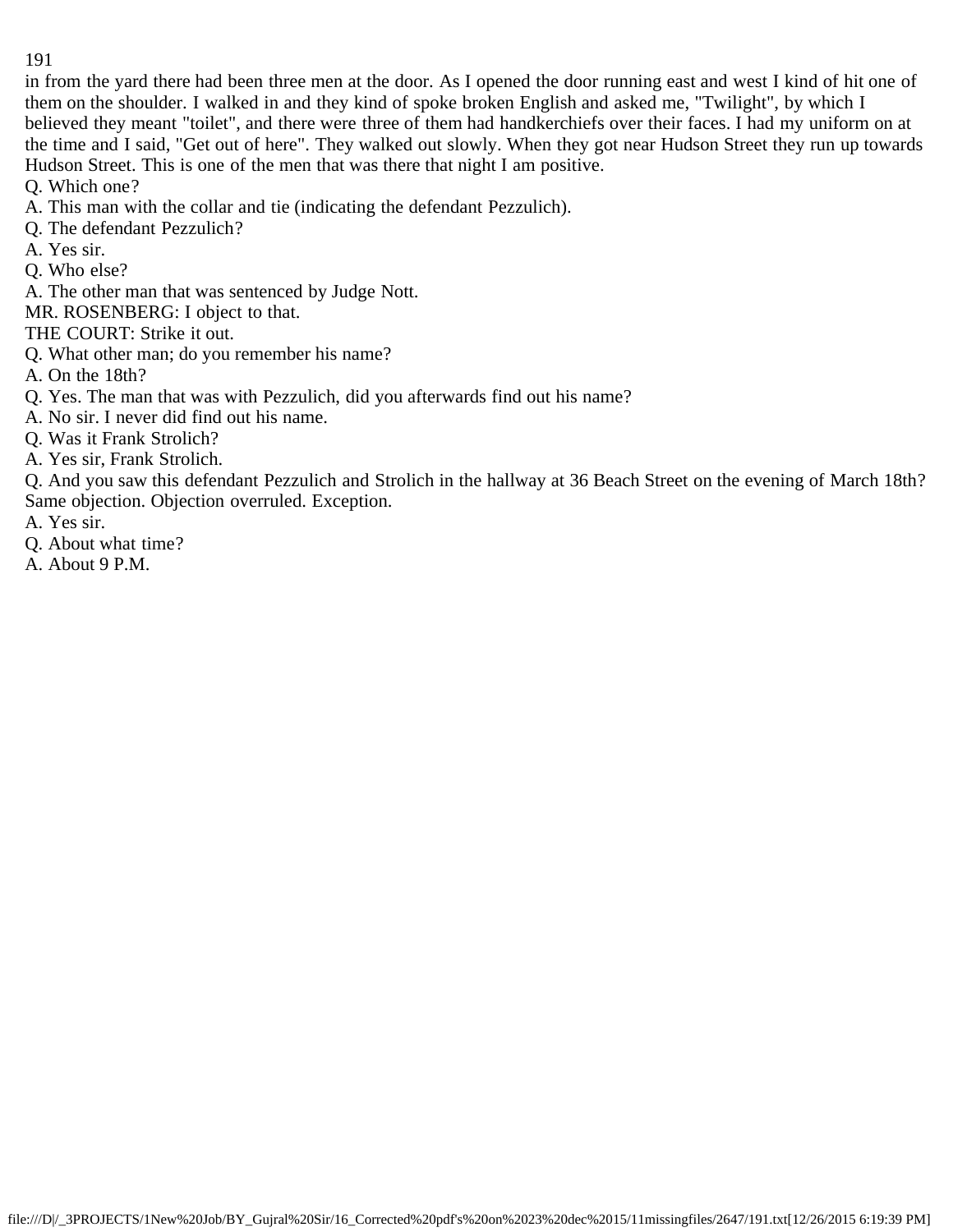MR. BOHAN: That is all.

MR. ROSENBERG: No questions.

Both sides rest.

Both sides sum up to the jury.

THE COURT: I will instruct the jury to disregard the testimony of the last witness Summers. It is doubtful whether it is admissible in evidence, and if counsel will ask to have that instruction given I will ask the jury to disregard it.

MR. ROSENBERG: I claim it is illegal to have it go in at all, and should be stricken out, and I so move. THE COURT: Well, it is very close; I am very sorry I admitted it in the case because it is extremely doubtful whether it is admissible or not. Ordinarily it would not be admissible, but I will instruct the jury at this time to disregard the

testimony of Summers entirely. Is that satisfactory, Mr. Rosenberg?

MR. ROSENBERG: Yes, your Honor.

THE COURT: Gentlemen, it is time to adjourn now. I will excuse you until half past ten tomorrow morning.

Meanwhile remember the admonition which the law requires me to give you, namely, that you must not talk about this case with anyone whatever in the interval, and you must not form or express any opinion at this time as to the guilt or innocence of the defendants. You must wait until the Court submits the case to you and then it is your duty to retire to discuss it and decide it but not before then.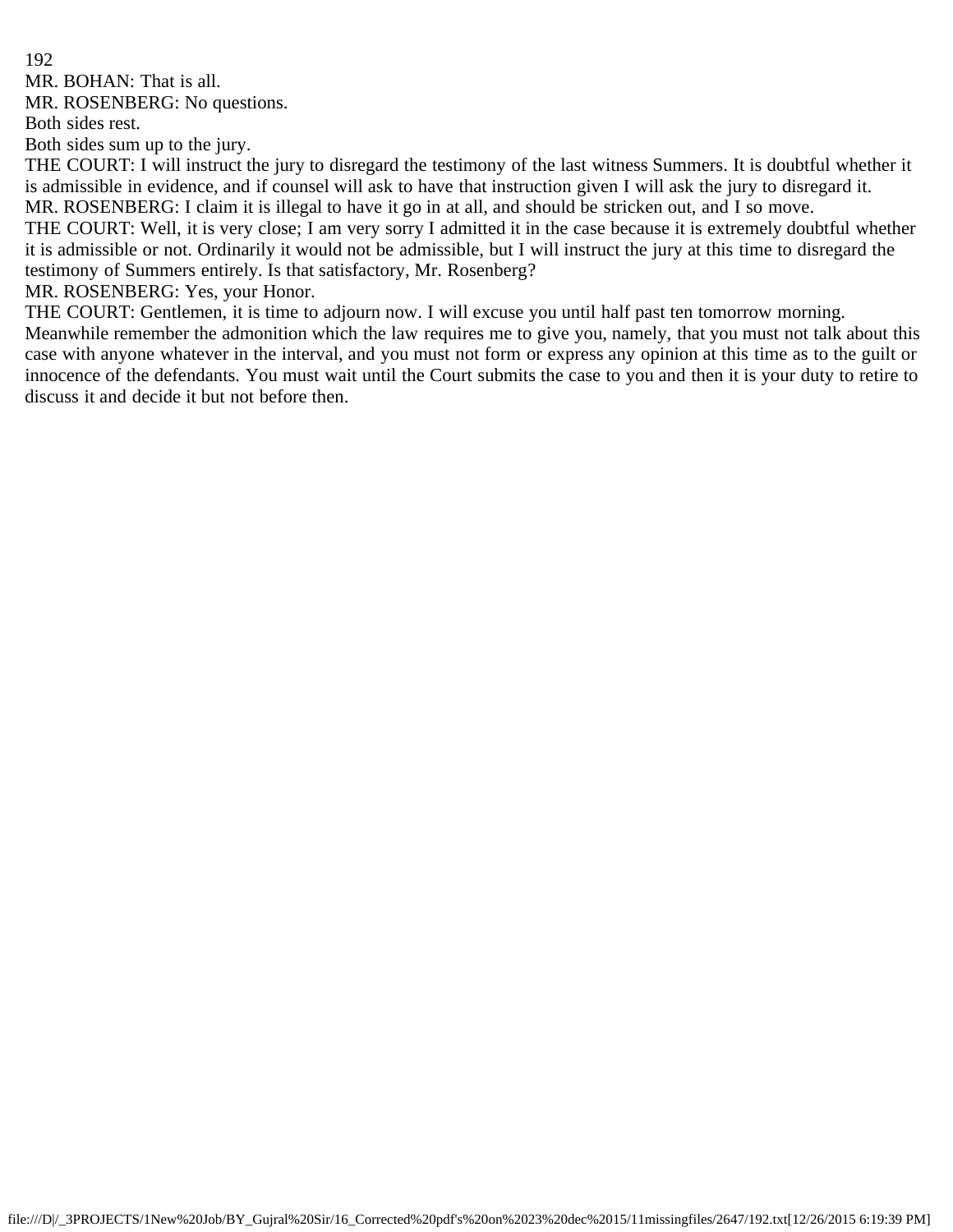#### PEOPLE vs. PEZZULICH and SGERRLICH. THE COURT'S CHARGE TO THE JURY.

THE COURT: Gentlemen of the Jury: These defendants with one other person named Frank Strolich are charged with the crime of robbery in the first degree. It is alleged in the indictment that in the night time of the 22nd of March, 1919, in the County of New York, they made an assault feloniously upon one Frank Zic, and that they took from the said Frank Zic the sum of \$1,728 in money, lawful money of the United States of America and of the value of \$1,728, and that this money was the goods, chattels and personal property of the said Frank Zic; that they took it from the person of the said Frank Zic against his will and by means of force and violence; and it is therefore charged that they did feloniously and violently rob, steal, take and carry away the said sum of money; it is further alleged that the defendants at the time of the robbery were armed with a dangerous weapon, to wit, with pistols and that they were aided and abetted by accomplices actually present, - that is, each of the three by the other and by other persons to the Grand Jury aforesaid unknown.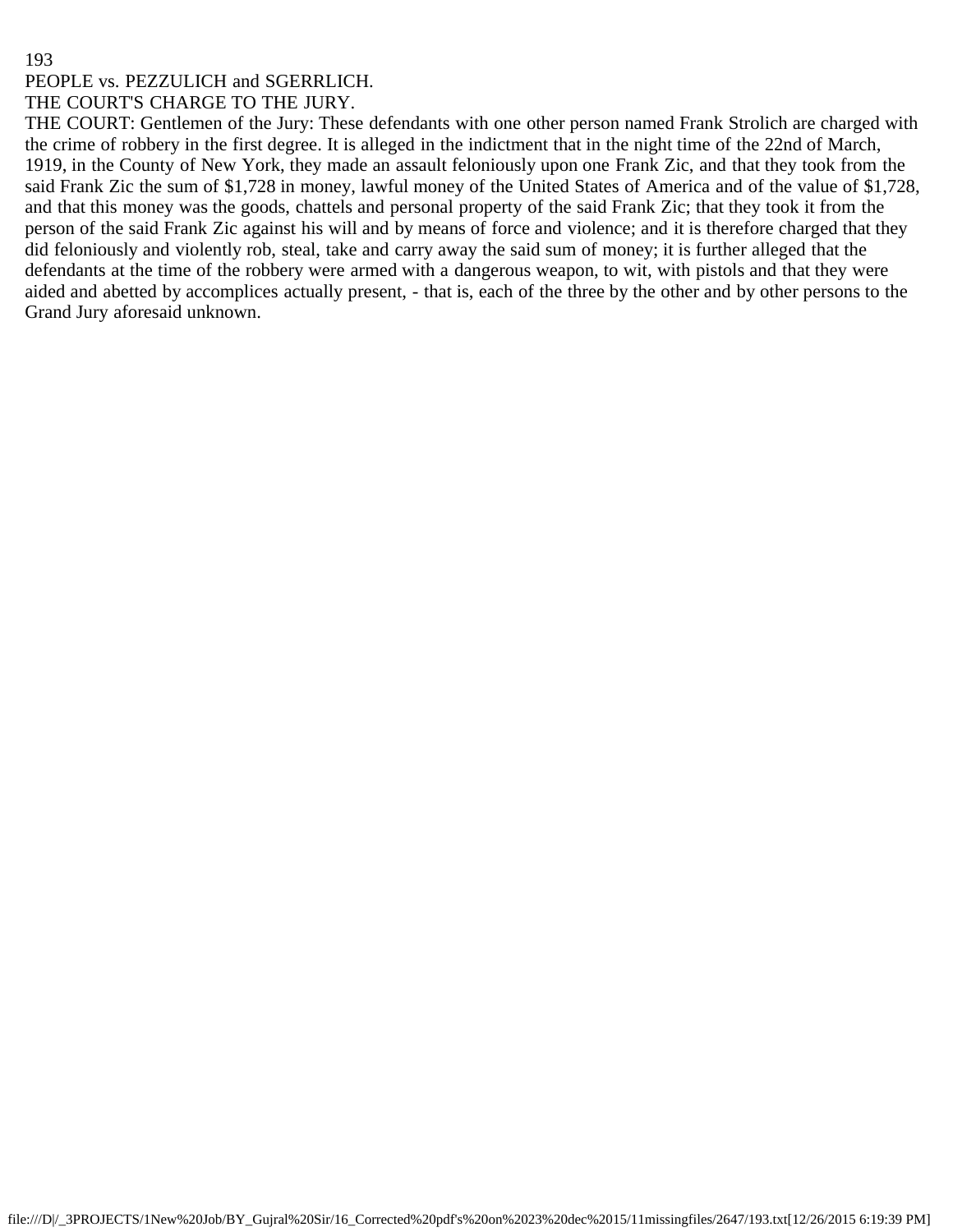That is a very simple charge. The indictment also says that that is a violation of the statute, and you will see that the law is equally clear.

Section 2120 of the Penal Code defines robbery, as follows:-

"Robbery is the unlawful taking of personal property, from the person or in the presence of another, against his will, by means of force, or violence, or fear of injury, immediate or future, to his person or property, or the person or property of a relative or member of his family, or of anyone in his company at the time of the robbery."

You see there are two elements in the crime of robbery. There is a taking of personal property. Honey is personal property; it is cash. The first element that it is necessary to prove is that the personal property or money was taken unlawfully from the person of Frank Zic; and then, secondly the method of the taking, - by force or violence, or by instilling fear in the mind of the person robbed that he would be injured, and thus preventing or overcoming resistance to the taking.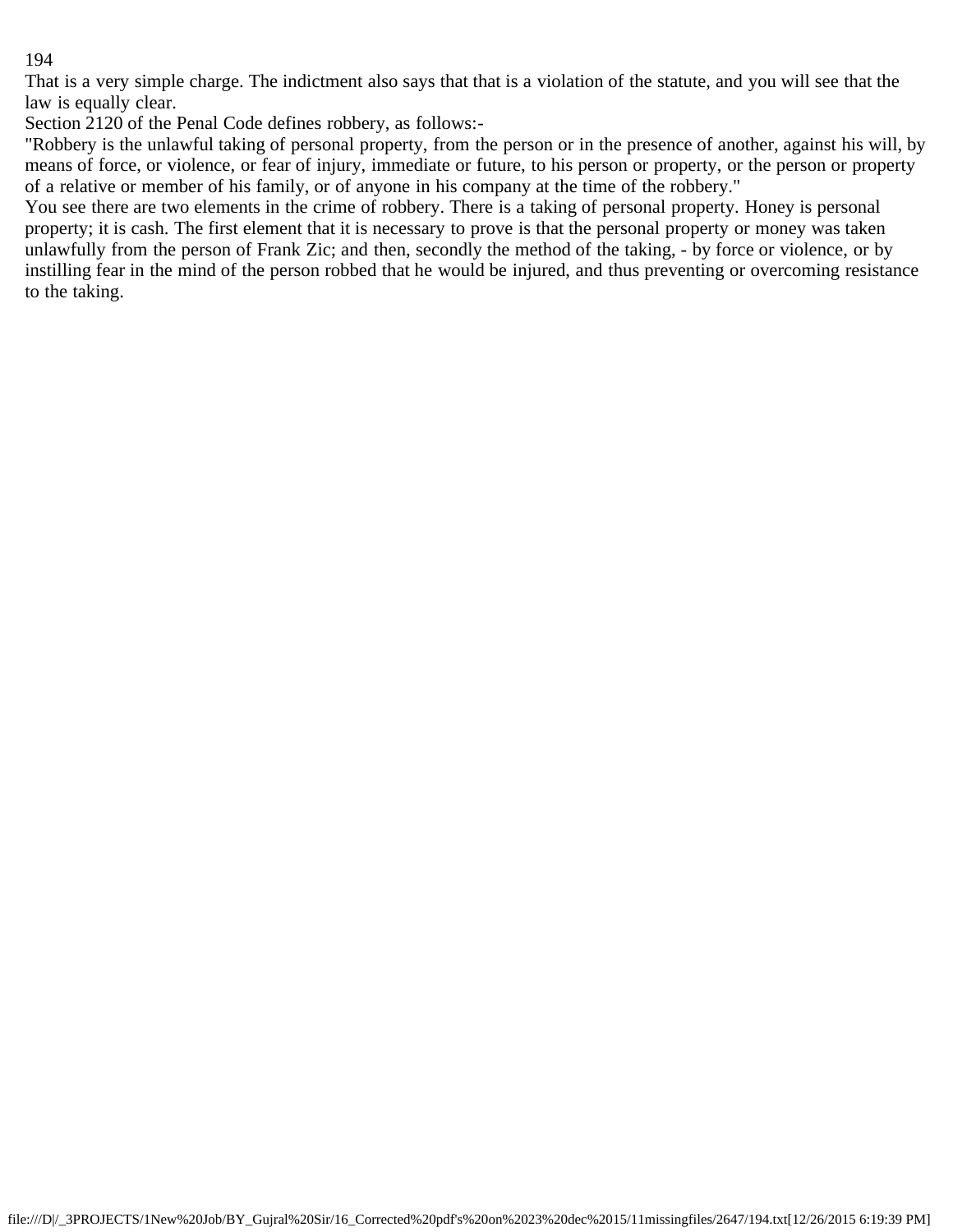Section 2121 of the Penal Code provides:-

"To constitute robbery, the force or fear must be employed either to obtain or retain possession of the property or to prevent or overcome resistance to the taking. If employed merely as a means of escape it does not constitute robbery." Section 2122 provides:-

"When force is employed in either of the ways specified in the last Section, the degree of force employed is immaterial."

Robbery in the first degree is defined in Section 2124 of the Petal Code, as follows:-

"An unlawful taking or compulsion, if accomplished by force or fear, in a case specified in the foregoing sections of this article, is robbery in the first degree, when committed by a person.

1. Being armed with a dangerous weapon, or

2. Being aided by an accomplice actually present." There is another sub-decision which, however, does not apply to this case.

The indictment charges that the robbers were armed with a dangerous weapon, - a loaded pistol. It also is charge din the indictment that there was more than one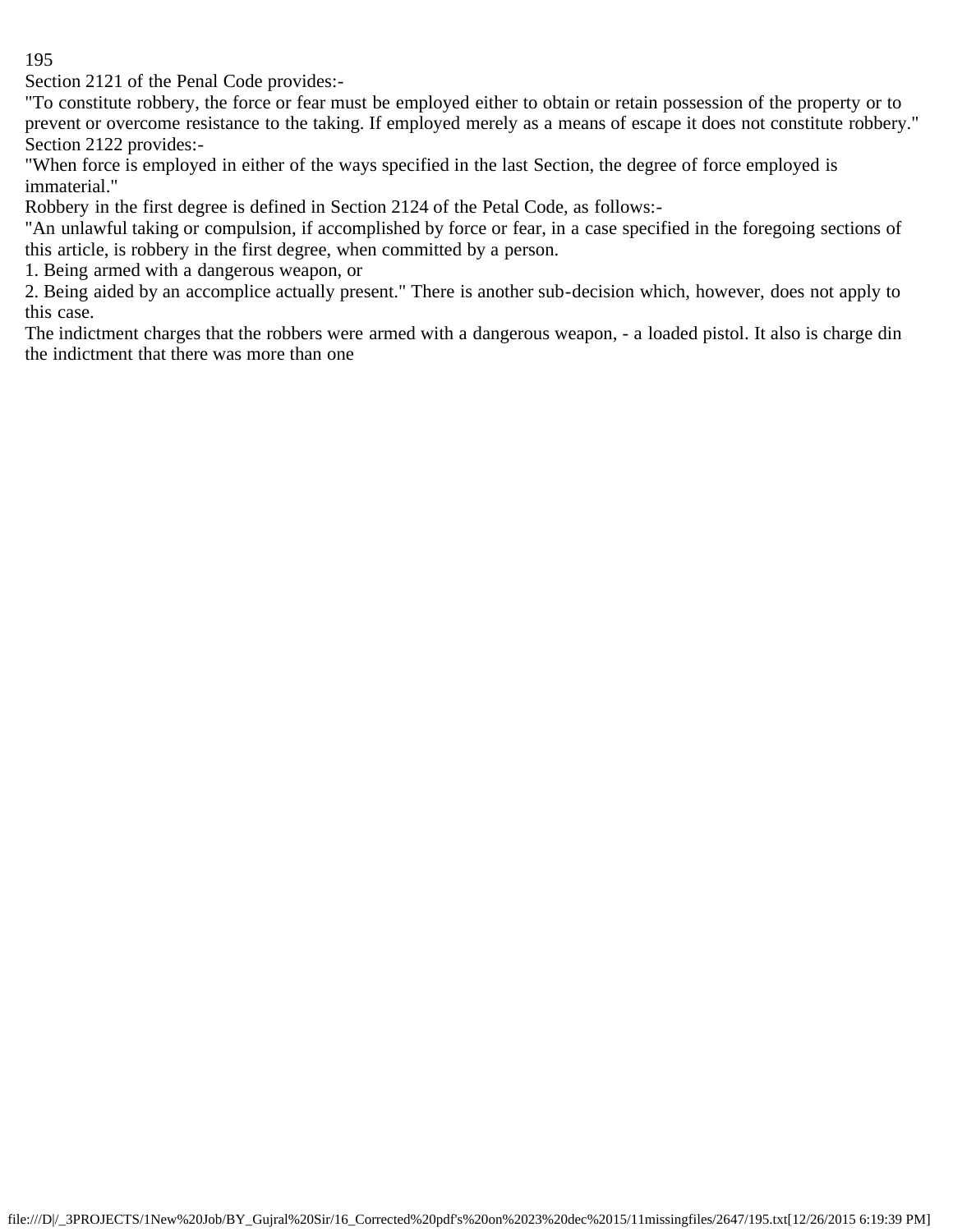robber, more than one person actually present helping in the robbery. Those elements make it robbery in the first degree. If the robber was not armed with a dangerous weapon, or there was but a single robber, it would be robbery in the second degree or robbery in the third degree.

Robbery in the second degree is defined in Section 2126 of the Penal Code, as follows:-

"Such unlawful taking or compulsion, when accomplished by force or fear, in the case specified in the foregoing sections of this article, but not under circumstances amounting to robbery in the first degree, is robbery in the second degree, when accomplished;

1. By the use of violence, or

2. By putting the person robbed in fear of immediate injury to his person or that of someone in his company." You see, in the definition of robbery in the second degree there is no mention made of any accomplice or of any dangerous weapon.

Section 2128 provides:-

"A person who robs another under circumstances not amounting to robbery in the first or second degree, is guilty of robbery in the third degree."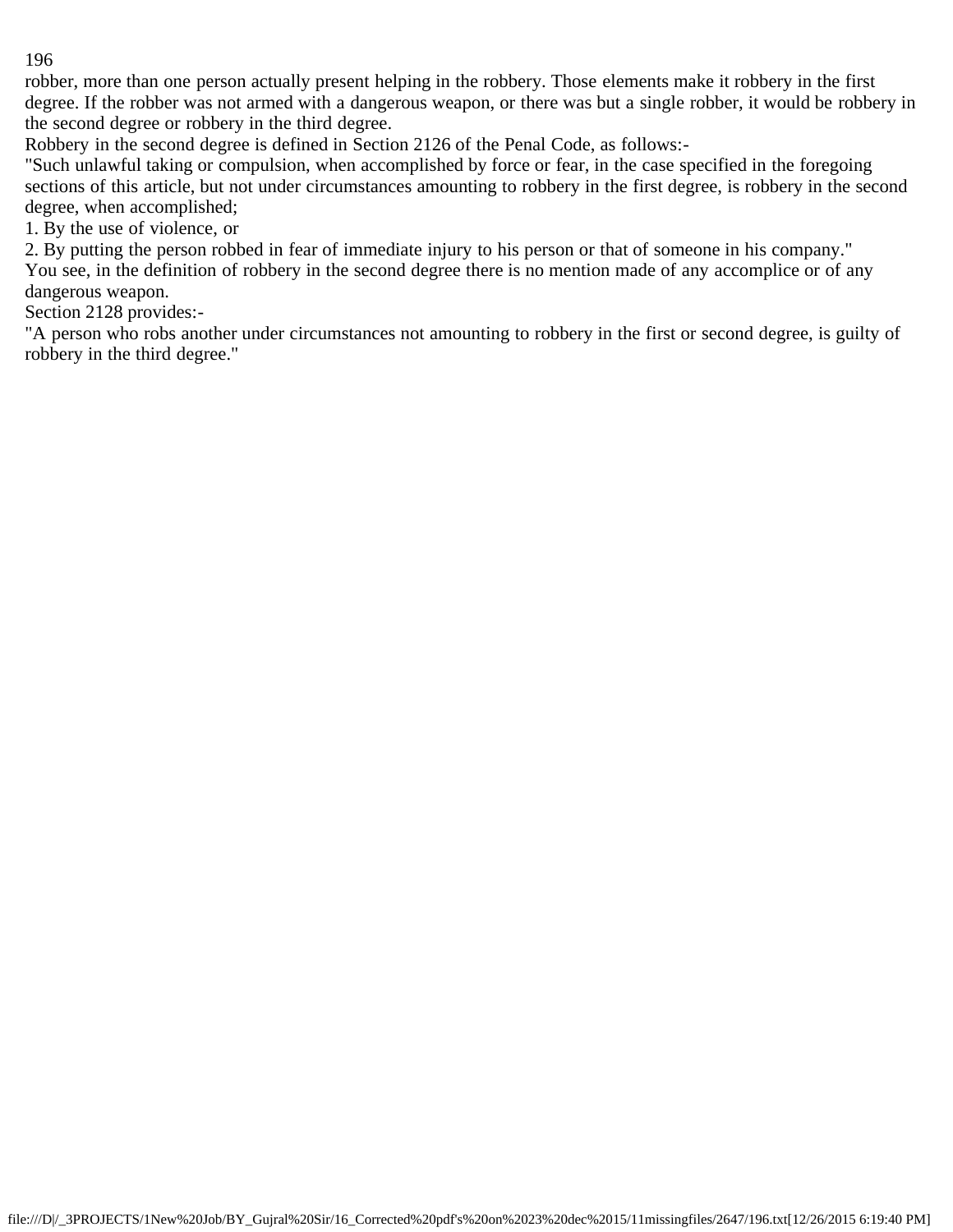Under our law, when there are different degree of the crime, the jury must fix the degree of the crime from the evidence. If you are convinced beyond a reasonable doubt that a robbery was committed here, but you have a reasonable doubt concerning the degree, you can only find the defendants guilty of the lowest degree of that crime, namely robbery in the third degree. But you should not so find if you are convinced by the evidence beyond a reasonable doubt that they were guilty of robbery in the first degree. That is, you must be guided by the evidence in fixing the degree of the crime, just the same as in determining whether or not you find the defendants guilty. You see the law is very plain, and the charge is a very simple one.

The indictment must not be regarded by you as any evidence of guilt. The indictment merely serves to bring the defendants here for trial, and serves to let you know what the charge is, so that the indictment now has performed all its functions.

In the trial of a criminal action there is a division between the duty of the Court and that of the jury. The Court is simply the judge of the law; the jurors are the judges of the facts and the credibility of witnesses.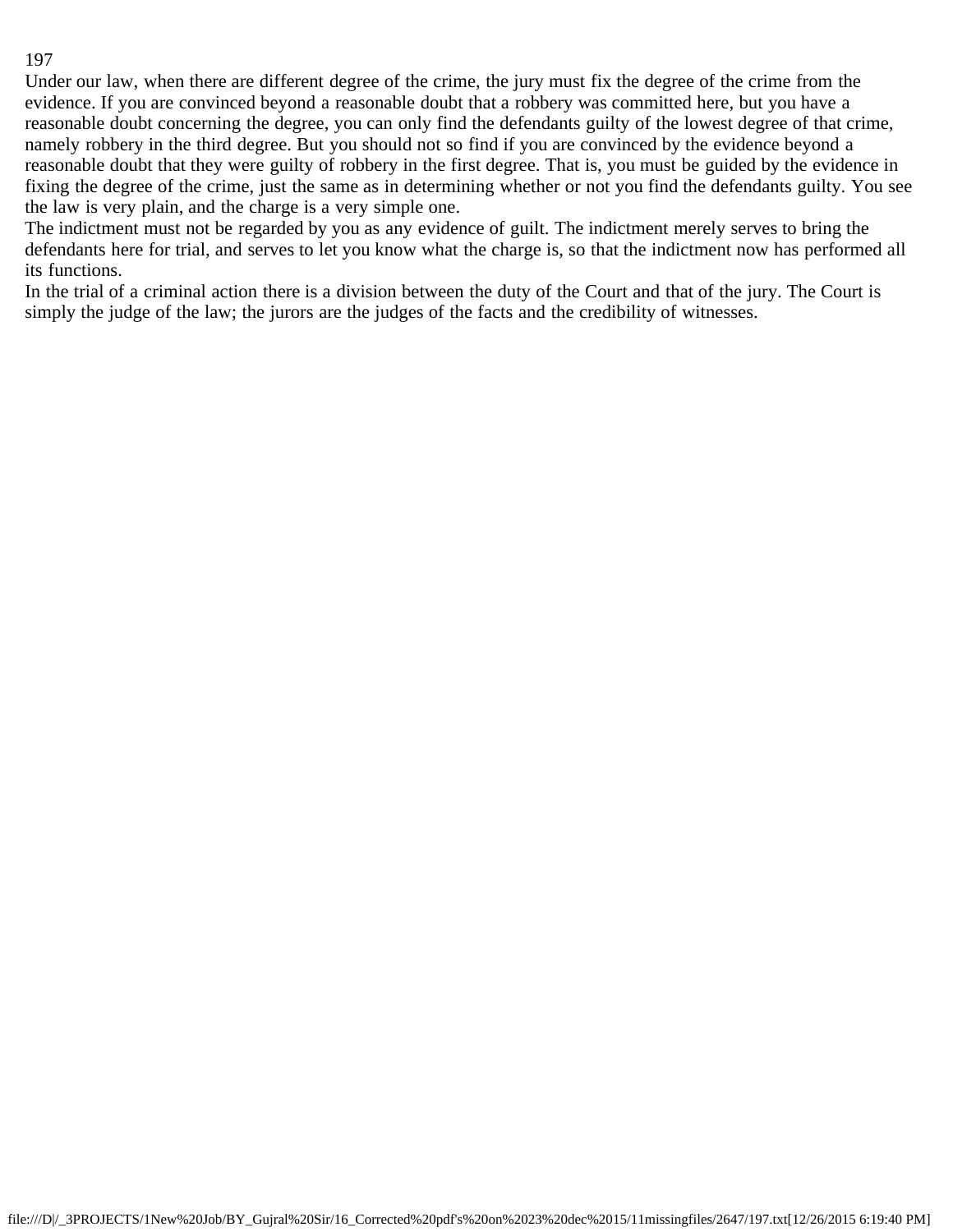The defendants are presumed to be innocent, and if the evidence fails to overcome that presumption by satisfying you of their guilt beyond a reasonable doubt, you must acquit them.

A reasonable doubt has been defined to be a doubt which is based on reason. It is not a doubt that is based on sympathy or prejudice, or a desire to avoid doing your duty if it should be disagreeable. It is the state of an honest man's mind, when, after a careful consideration of all the evidence on both sides, he finds himself unable to say that he is convinced to a moral certainty that the charge has been proved. If that is your state of mind after viewing all this evidence you must acquit the defendants. On the other hand, if you are convinced to a moral certainty that the charge has been proved, you must convict them.

You understand that you are the sole judges of the facts and the credibility of the witnesses. That word "credibility" means worthiness of belief. What witnesses here were credible in your opinion? What stories were worthy of belief? That is your sole and exclusive province to decide. No one else has any right to decide that.

There is only one way of proving facts in a criminal action and that is by the production of witnesses before you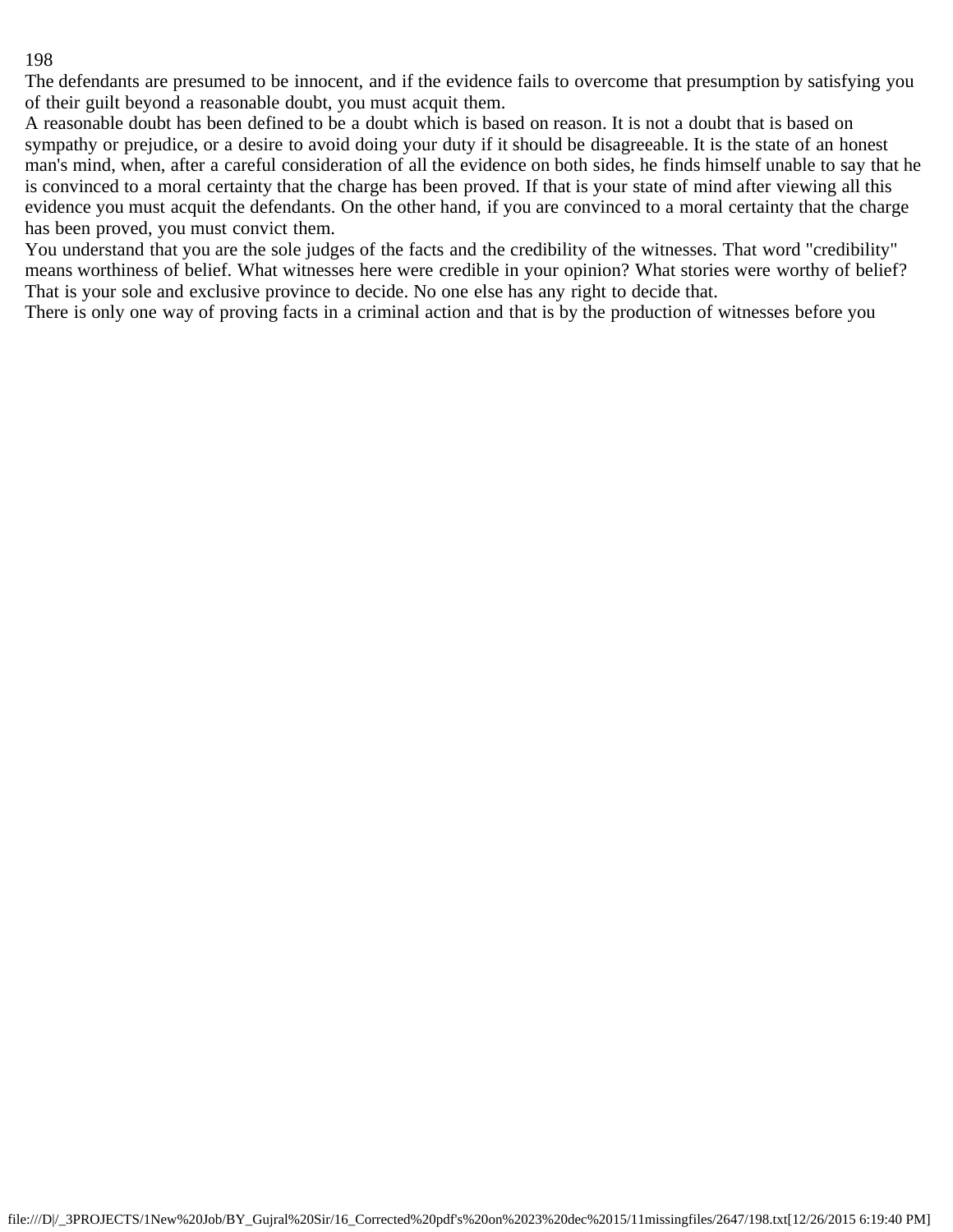in open court so that you may observe them when they testify, so that they may be cross-examined, and so that we may ascertain all they know concerning the case. And if there be a conflict in the testimony, as there usually is, then it is for the jury to decide which of the witnesses you believe, and your power is very great in that respect. There is no fixed rule which can guide you. You have to use the good sense, the good judgment and the honesty of purpose that you employ in your own important personal business affairs. In business life you know you do not believe everything you hear: if you did you would soon need the services of the bankruptcy court. You have to exercise common sense, reason and judgment, based on your own experience and your own knowledge of the world. And so when you sit as jurors you must use those same qualities. You must be absolutely fair: you must calmly, coolly and neutrally review the evidence. You must remember you are not lawyers. You are not retained on one side or the other. You are not partisans of either side. You are simply to act as judges of the facts, just as the Court acts as the judge of the law. All that the Court has to do is to see that the defendants are tried according to law. That is what we men by a fair trial, in America. Every man, no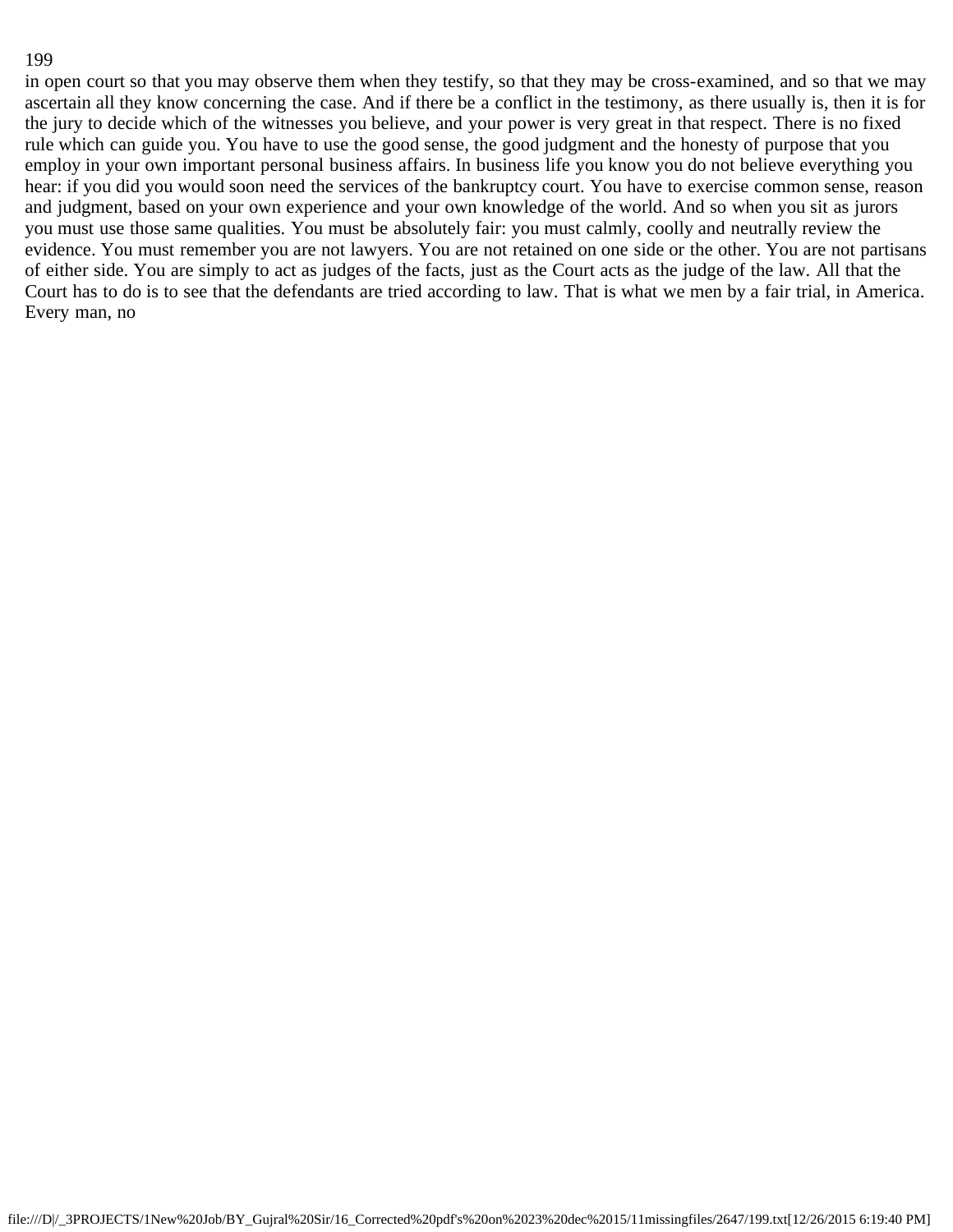matter where he is born, when he comes to America is entitled to the equal protection of the law. But he has no right to violate the law, and when he is charged with violating it he is entitled to an American trial, a trial in which all his legal rights are respected.

The defendants have been represented by able counsel who has faithfully discharged his duty to his clients. The people on the other side of the controversy have been represented by Mr. Bohan, who has diligently, patiently and ably presented his case. The Court has ruled on the legal questions that have been presented. There is no dispute about the law: the law is plain. The only dispute is as to the facts, and that is for you to decide. You are the sole judges of the facts, and when determining facts you must pass on the credibility of the witnesses. The law says that you may believe every statement that a witness made, or you may reject every statement that he made: you may believe part of his testimony and reject part, just as you think it is worthy of belief or not.

It is sometimes said that the manner of a witness may be of great aid to a jury in determining whether you will believe such witness or not. You have to determine whether the witnesses when they took the stand intended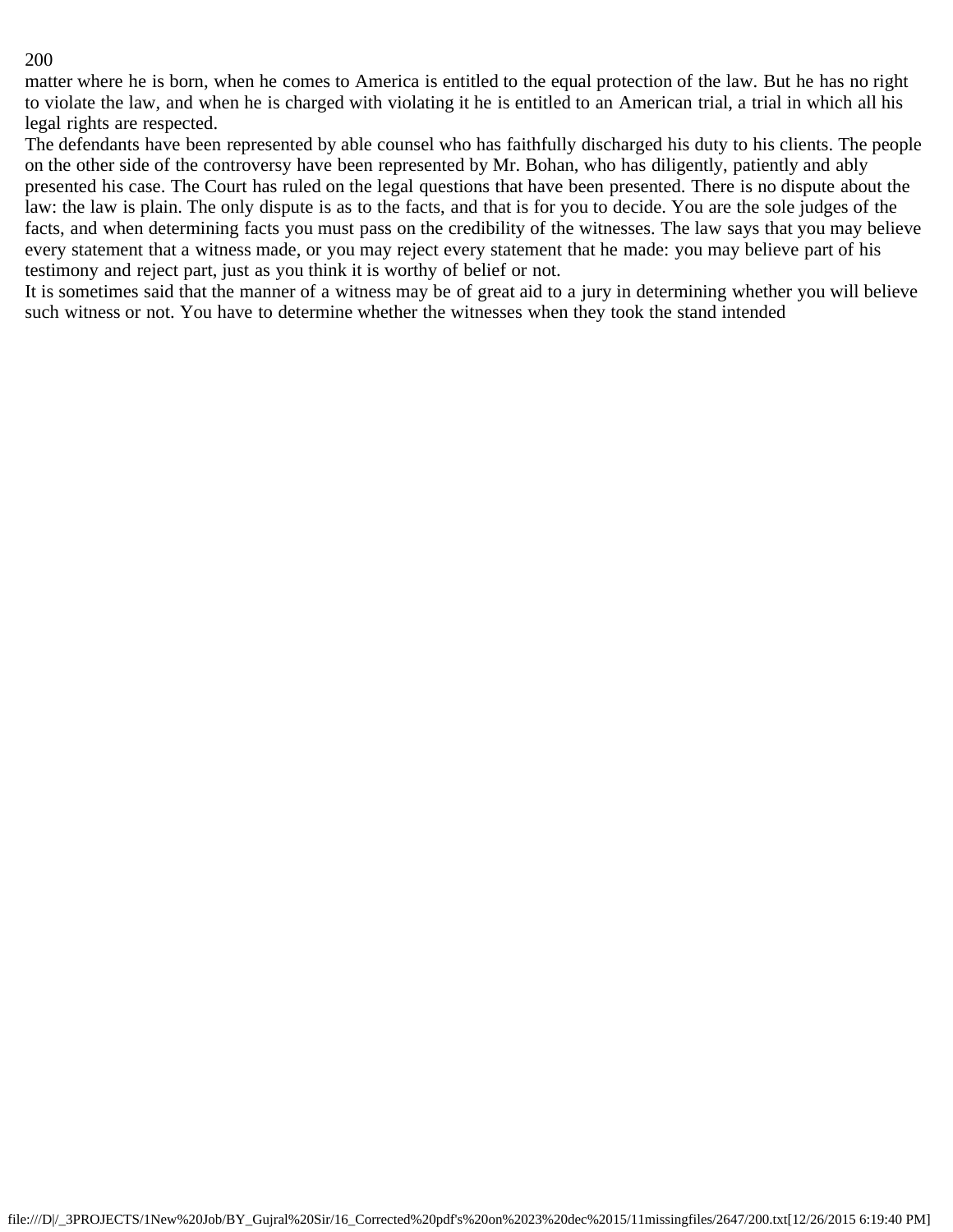to tell the truth or whether they intended to deceive you. If you find that they intended to tell the truth you must find whether they succeeded or not, or whether they were honestly mistaken. If you find that a witness intended to deceive you and did try to deceive you by testifying falsely on the material facts in the case, why then you may reject all the testimony of such witness, although you are not obliged to do so. You may believe some of the statements made by the witness. Did the manner of the witness or witnesses impress you as being convincing, or did they impress you as honest men anxious to tell the truth, or as men who were seeking to conceal the truth and evade telling the truth? Were they frank and honest with you? That is for you to say. You may also consider the interest that the witnesses had in the controversy, the relationship of the witnesses to the defendants or to the complainant. And finally, it is said that the motive of a witness may be helpful in determining his credibility. What motive, if any, has any witness had here to testify falsely? You know the same rules apply to all the witnesses on both sides. There is not one set of tests for the People's witnesses and another for the defendants'. You have to determine whether Frank Zic and the other witnesses here had any motive which would lead them to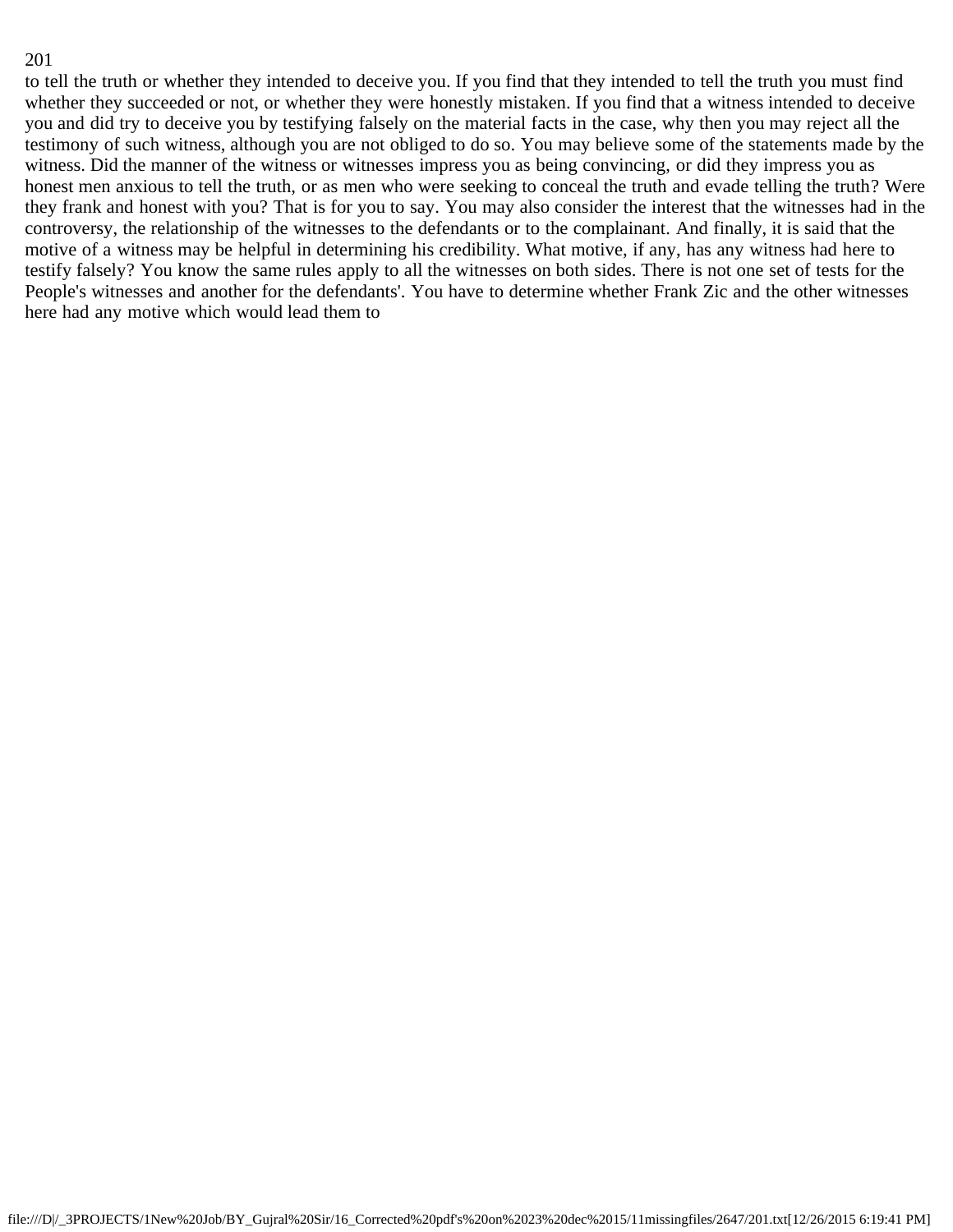testify falsely, and if so you may take that into account in determining their credibility. They may have told the truth notwithstanding the existence of some apparent motive to testify falsely. It is sometimes said that defendants have a powerful motive to testify falsely. Their liberty is at stake. They are on trial for their liberty, and liberty is dear to us all. It is said that they have a strong motive to deceive you and to testify falsely so that they may go free, yet they may have told the truth notwithstanding the existence of that motive. So you see it would be unfair to reject the testimony of any witness absolutely even if you believe he had a motive to testify falsely. For that reason alone it would not be fair, you understand, to reject the testimony solely on that account. You must take all the facts and circumstances into consideration. The facts here, although they took some time to bring out on account of the language which the defendants and other witnesses spoke and the difficulty of getting all the facts from them, are confined to a very simple issue.

You heard Frank Zic and the others testify that while they were in their own home, - "in their own castle" in the City of New York, a band of robbers came into the room and held them up: that they said "Hands Up", pointed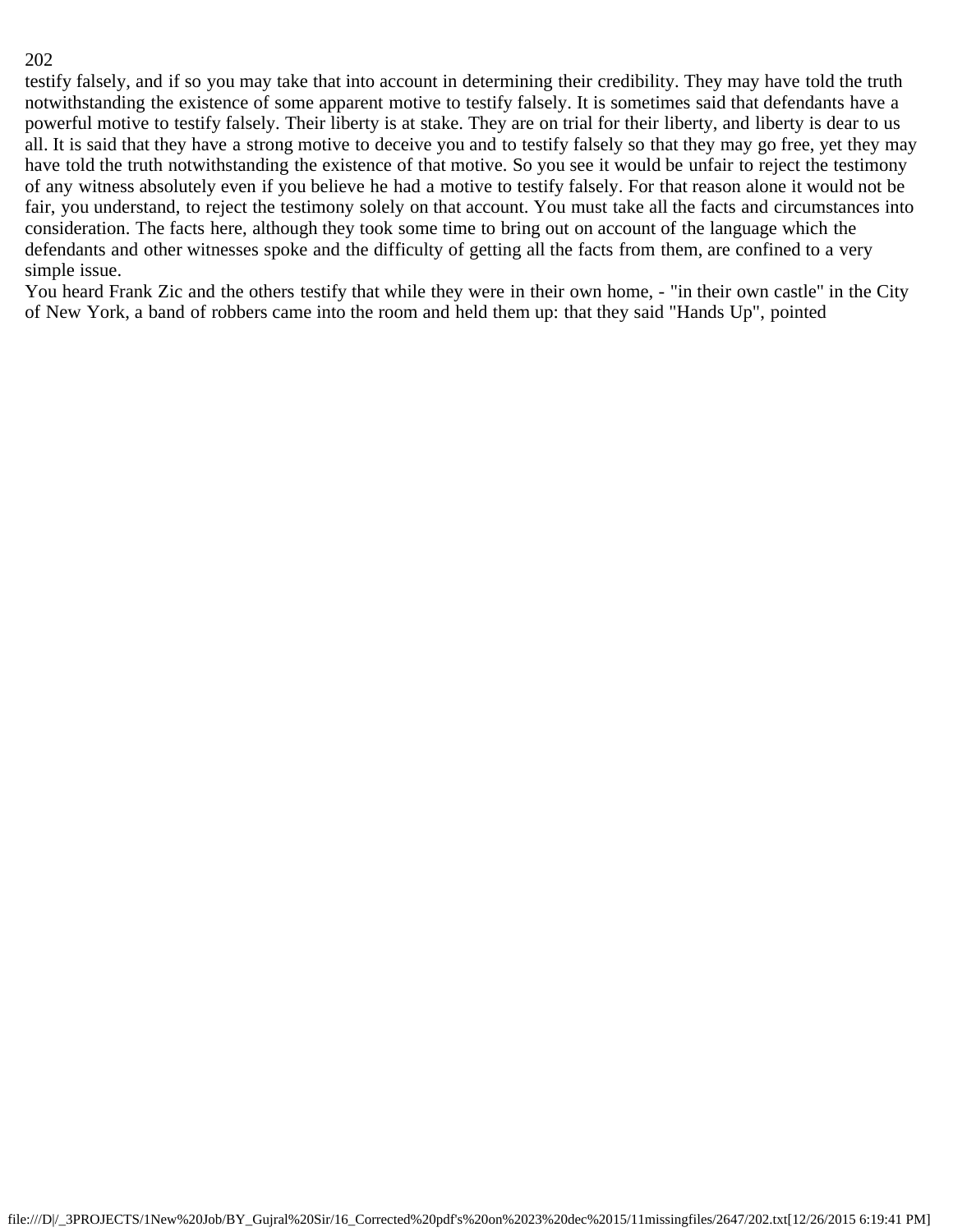pistols at them and discharged pistols, assaulted one man who refused to hold up his hands and robbed them, taking \$1700. from the stocking of Zic and \$28., his week's wages, which he had in his trousers pocket. If that be true, that was a desperate crime, a terrible crime. Mr. Rosenberg the defendants' counsel says he has no doubt that these men were robbed: he made no issue of that. But he does dispute the question of identify. The question is, who did the robbing? You have heard the People's witnesses. They say this robbery took place at or about 8 o'clock in the evening, or a little after 8 o'clock, and that after the robbers had completed their crime and left the room, one man ran after them and caught one man whom he charged was a robber, right on the corner of the block where the robbery took place, within a short distance from the house; that he was struggling with him, and a policeman came along and arrested that robber: that they found out from him where he lived: that then three detectives, with Zic, went to that place, 408 West 24th Street, and there they found a room in which there were 9 or 10 Croatians, countrymen of the victims of the robbery, the alleged robbers, the accused and the accusers, that there the police arrested these two defendants on the charge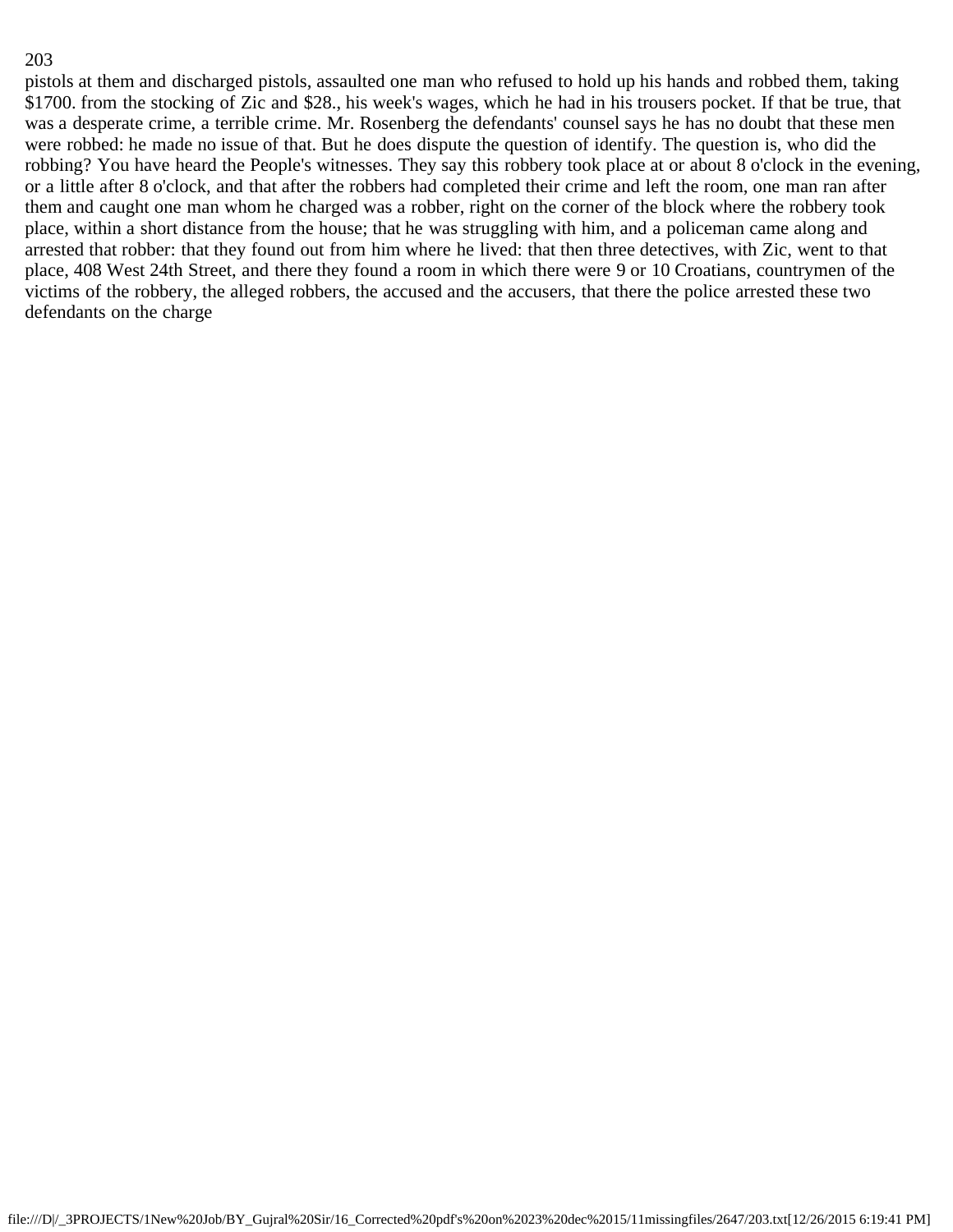by Zic that they were two of the men who robbed him. The People claim he picked out only two of the ten men, showing that he intended to be honest at least, that he would not charge any man with the crime unless he was sure of the identity. The defendants and the other victims of the robbers were brought to the station house, and you have heard them all say on the witness-stand that they recognized these two men, the defendants, as two of the robbers; and they come here now and tell you under oath that these are the robbers; that they saw them first when they broke into the room and held them up; that they saw them within an hour after in the station house, and they have seen them from time to time since, during this trial and during another trial. You know that when more than one person is to be tried in a felony action, the defendants may have the action severed, as it is called; they may be tried separately. The third man was tried separately and these two men have elected to be tried together; that is why these two defendants are being tried now. That is the People's case. On the other hand the defendants have produced before you a number of their countrymen and one countrywoman, Mrs. Nachimovich, and they testify that these defendants were in that room in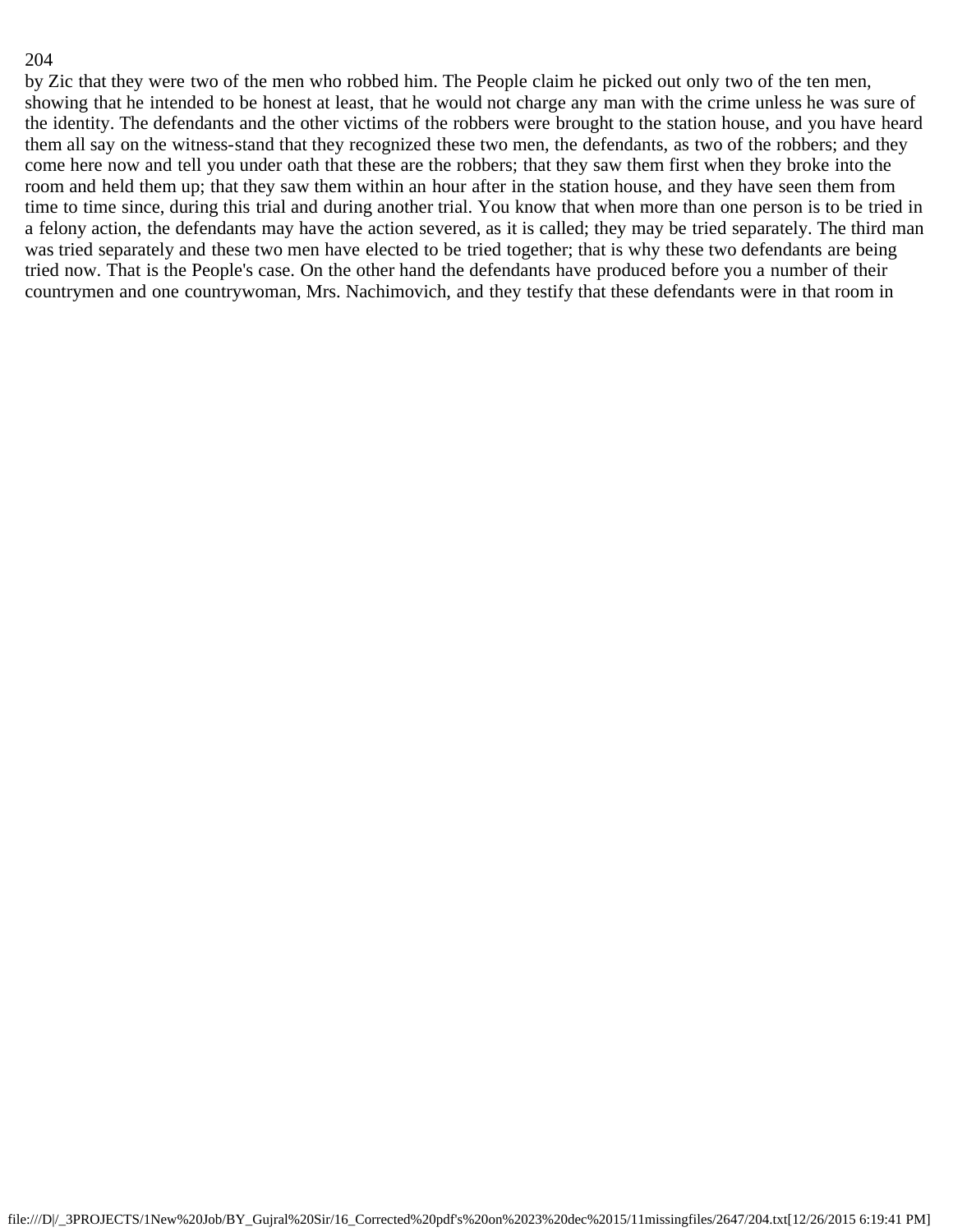408 West 24th street from a little before six o'clock until the police appeared there at about nine o'clock, or ten minutes to nine I think one of the officers said. If that be true, if they were in that room at 408 West 24th street from six o'clock until nine, they could not have been guilty of this crime. The testimony is that the place where the robbery occurred was about thirty-five or forty blocks away from 408 West 24th street. You will have to determine whether the witnesses for the defense are honestly mistaken as to the date, or whether or not they have deliberately formed a plan to defeat justice and protect their countrymen, or whether they have told the truth.

You have heard their stories: You have noticed their manner, and above all you have noticed the manner of the defendants on the stand. That is an important matter for you to consider. You can observe the personality of the defendants. Look at them and see what is the possibility of recognizing them an hour from now after seeing them. Do they bear any physical marks or physical characteristics which distinguish them from the others who have appeared on the stand. Look at their dress, which has been testified to by all the witnesses of the prosecution. They say they are dressed now as they were then. The defendants admit they are attired in the same clothing now that they wore on the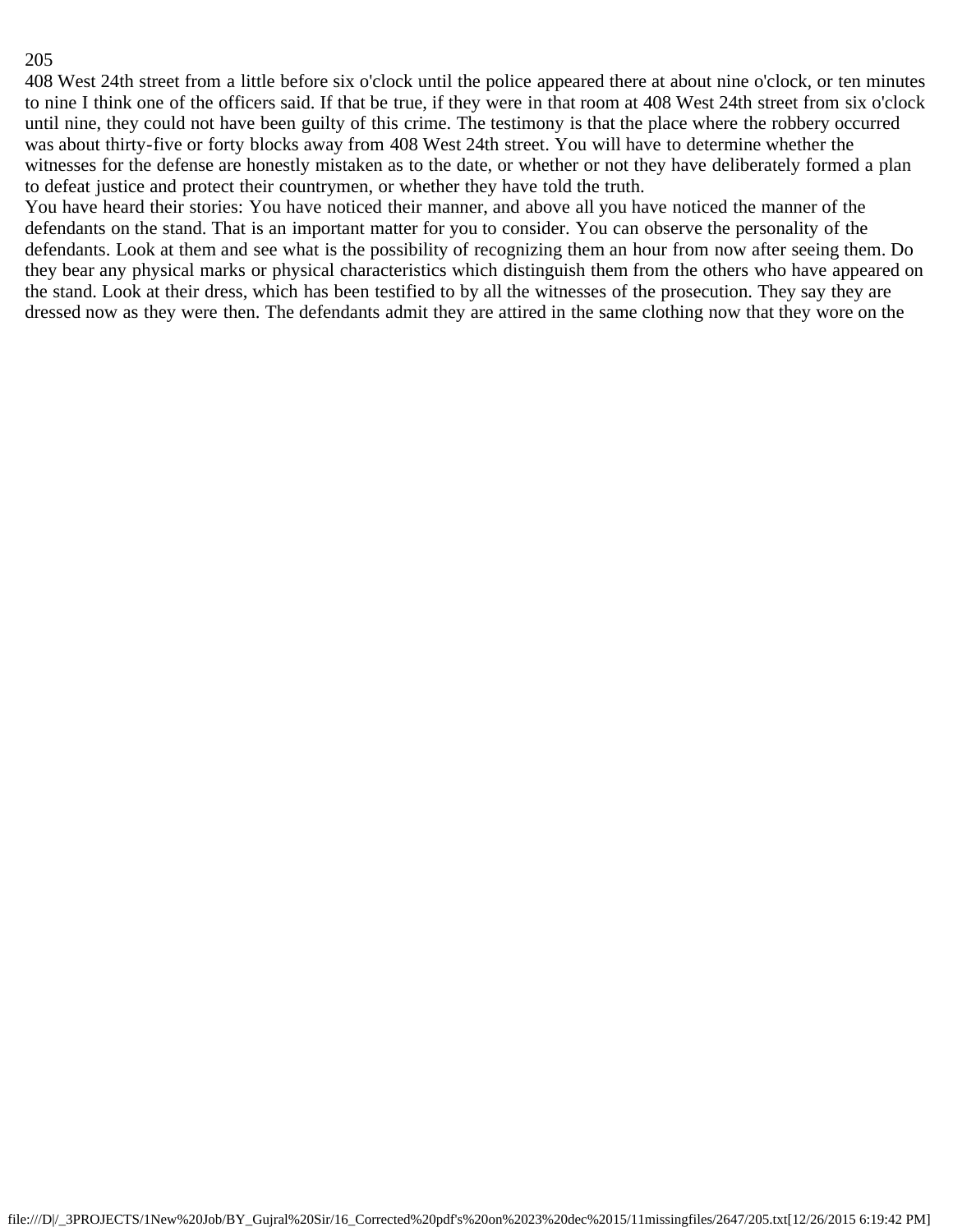22nd of March. Weigh all these facts coolly and calmly, and be honest men. Be fearless in the discharge of your duty. Do not hesitate to pronounce an honest verdict. And after you weigh all the evidence in that way, calmly and coolly and neutrally, if your minds are firmly convinced to a moral certainty that there was a robbery and that these defendants were among the robbers, find them guilty of robbery in the first degree, if you find that they acted in concert. Remember that it is not necessary to prove that either of these defendants actually took Frank Zic's money. If two men are acting together in the commission of a crime and one of them is advising, aiding or helping the other in the commission of that crime, why he is equally guilty whether he be present or absent when the crime is committed. For example, if two men conspire to rob a man and one of the men lures him to a room where other man robs him, the man that lures him there may remain outside of the building and not go in at all and not be present at the time the money is taken, but he is a robber just the same. If a man hires four gunmen to kill a man, as in the Becker case, he may be miles away when the crime is committed, but if it can be shown that he hired the men he may be guilty of murder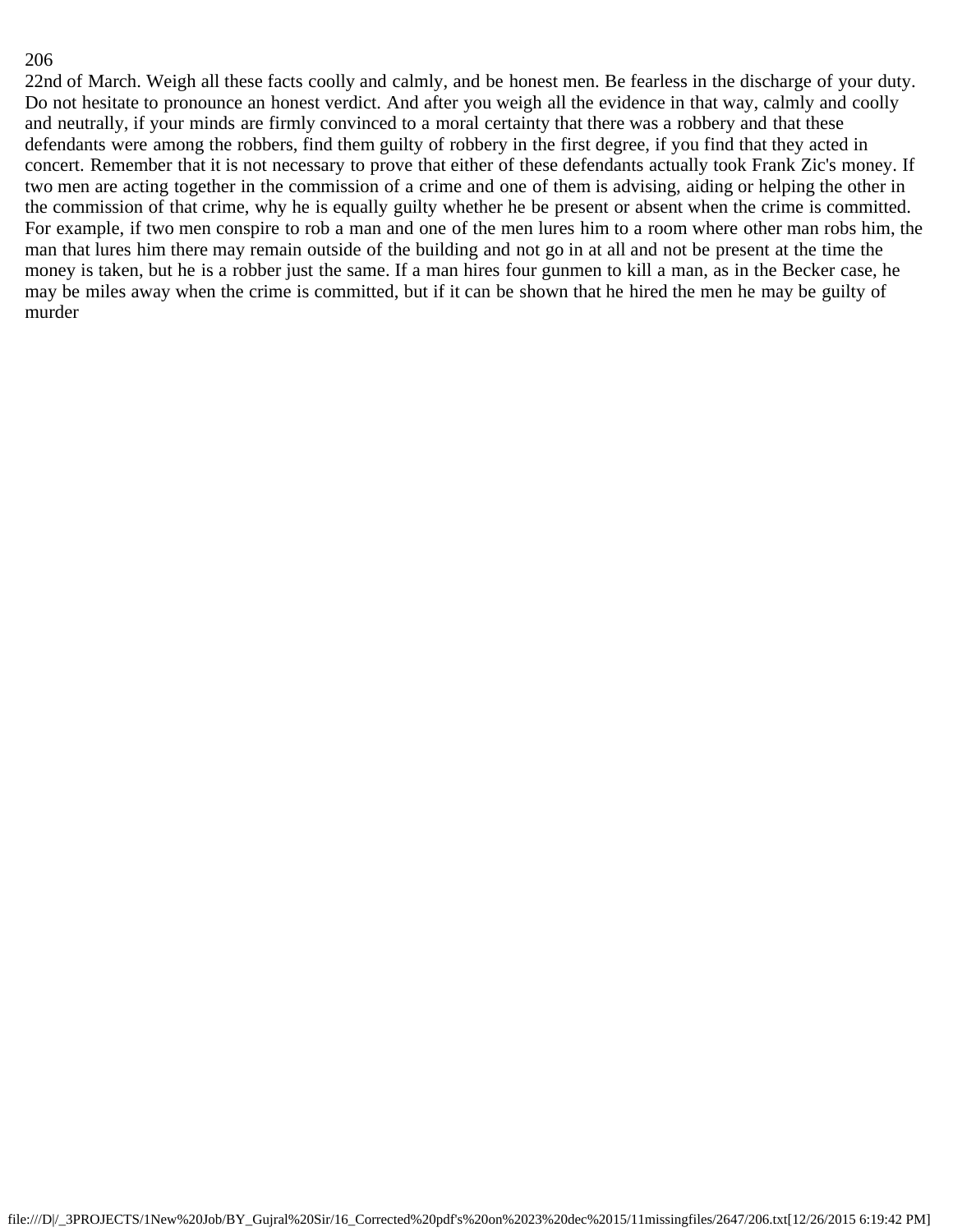just the same as if the actually pulled the trigger with his own hand.

No matter which of these men took the money from Frank Zic, - if you find that any one did take his money - whether these men took it or not, if they were there actually aiding and abetting the man who did take it, they are just as guilty of robbery as if they took it themselves. Do not misunderstand that. Do not say it has not been proved that these men actually took the money personally from Frank Zic. Zic testified that the man who took his money slit his trousers from behind and took the money out of his stocking, and that he could not see him. You must determine whether that shows you he is an honest man or not. But he did say that he saw one of these men, the man with the blue necktie and colored shirt, that he had a handkerchief over his mouth which dropped off. You have heard the other testimony of the other witnesses. If Zic is not mistaken, if that man was in that room helping those robbers to take his money, or anyone to take his money, he is guilty of robbery in the first degree, the same as if he took it himself. So get the law clearly fixed in your minds.

The question for you to determine is whether there was any robbery whatever, and if there was a robbery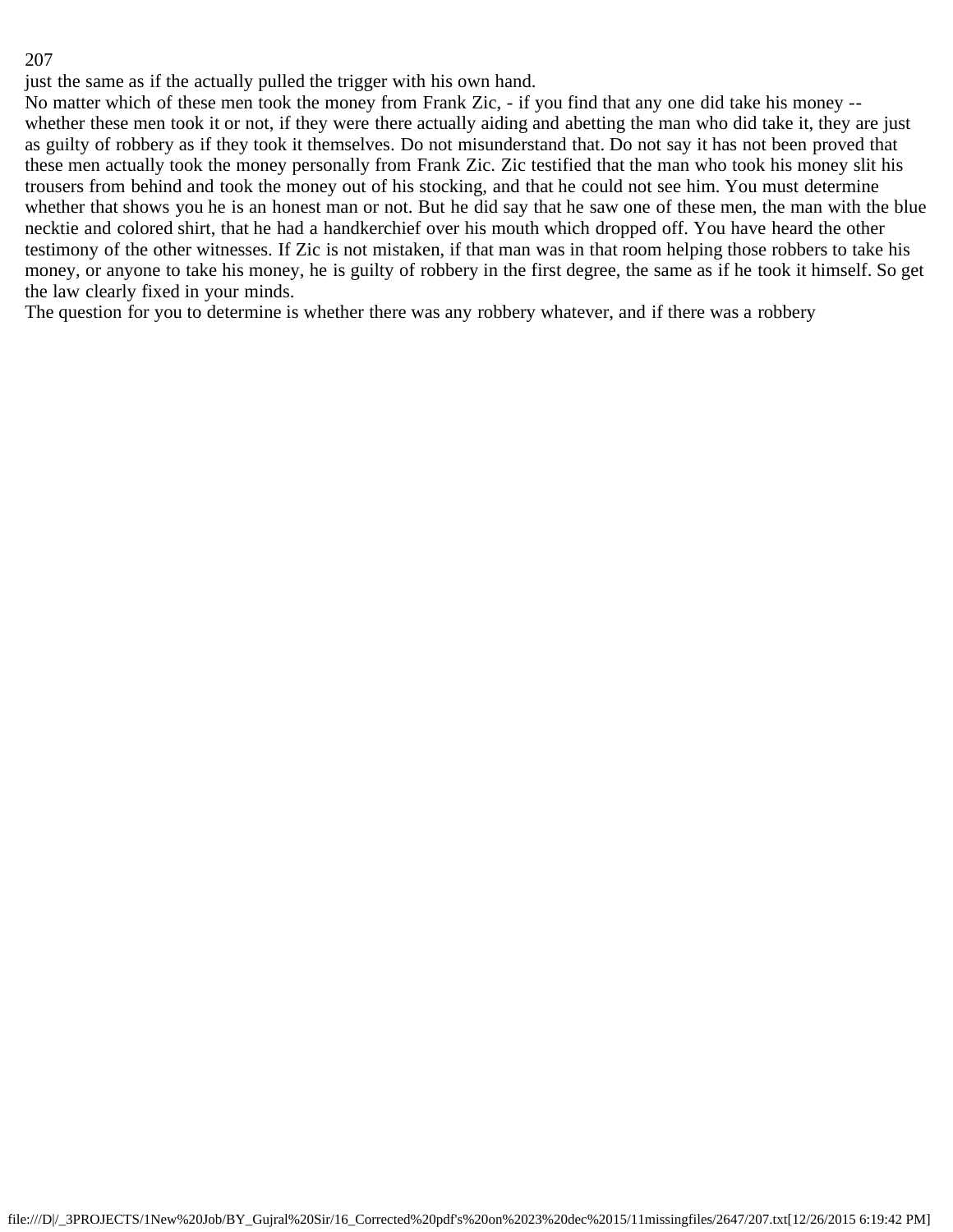whether these men were there aiding and abetting the men who took the money, helping along the robbery. If they were then they are guilty of robbery in the first degree. If there was only one robber there and he was not armed with a pistol it would be robbery in the second degree or robbery in the third degree.

If counsel for the defense would be agreeable, I would submit this case to you as robbery in the first degree, or nothing.

MR. ROSENBERG: I think it should be robbery in the first degree, or nothing.

THE COURT: There is no doubt about that in my mind, but still the Court thought it just as well to submit the three degrees of the crime, as I like to follow the law.

Now gentlemen, as I said before, the attorney for the defense has done his full duty, and so has the District Attorney. The Court has endeavored to make the law as plain as day to you and to make your duty clear to you. Do not be in a hurry to arrive at a decision: weigh all the evidence calmly, patiently and neutrally, and render an honest verdict. Every honest verdict is a vindication of the law. It would be a great crime for you to pronounce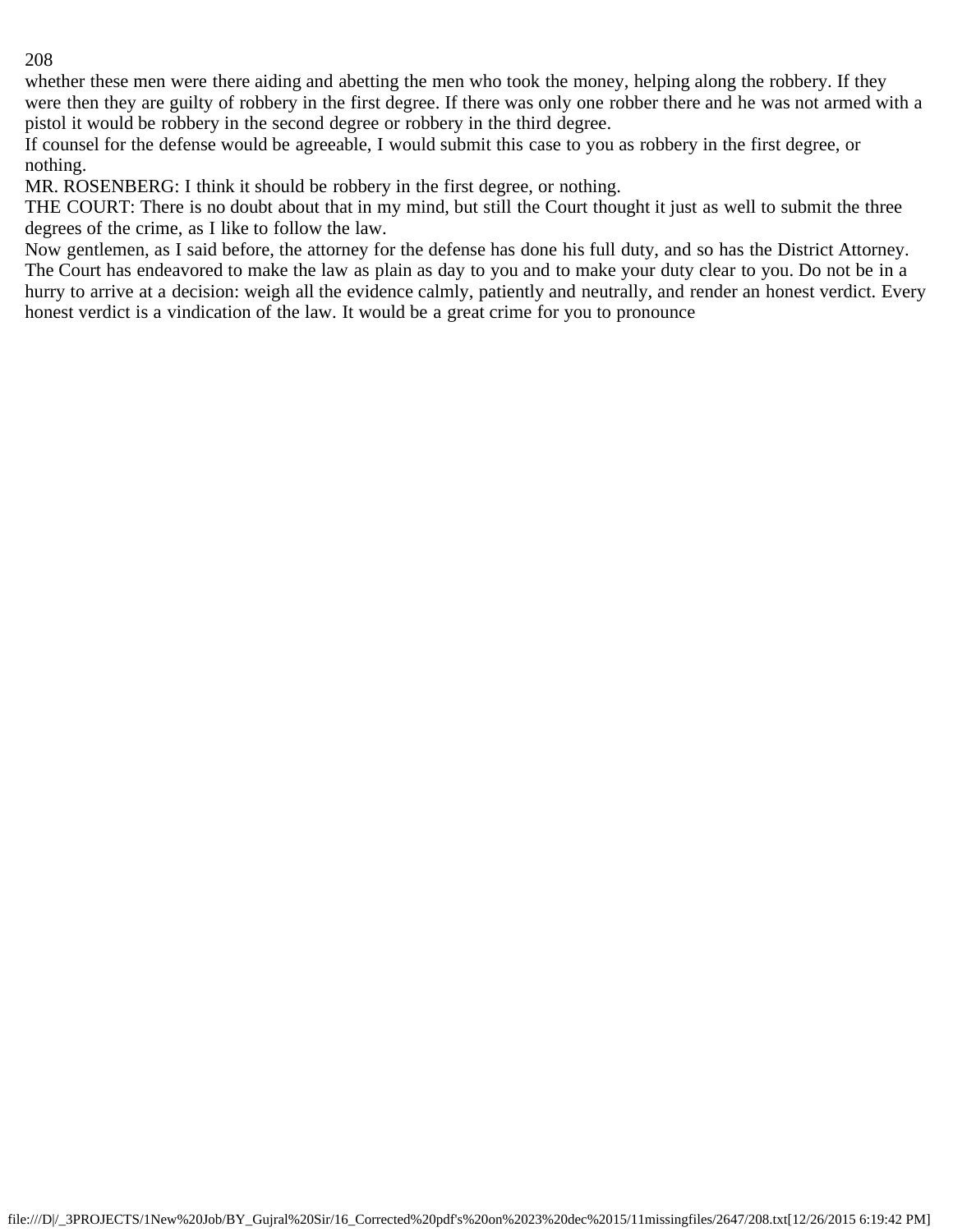these defendants guilty if you were not satisfied beyond a reasonable doubt that they were guilty. It would be an equally great crime for any man on the jury to pronounce them not guilty if he honestly were convinced of their guilt beyond a reasonable doubt. So do your duty and then you will be entitled to the thanks of the community. Render a verdict of guilty of robbery in the first degree if you are convinced of their guilt beyond a reasonable doubt. If you have a reasonable doubt of their guilt, acquit them by a verdict of not guilty.

THE COURT: Mr. Rosenberg, have you any requests?

MR. ROSENBERG: Will your Honor instruct the jury that all evidence which your Honor struck out must be absolutely disregarded by this jury?

THE COURT: I so charge.

MR. ROSENBERG: Will your Honor charge the jury that evidence of good reputation may of itself create a reasonable doubt where otherwise no doubt would exist.

THE COURT: I so charge.

MR. ROSENBERG: I respectfully ask your Honor to charge the jury that if, after reviewing the evidence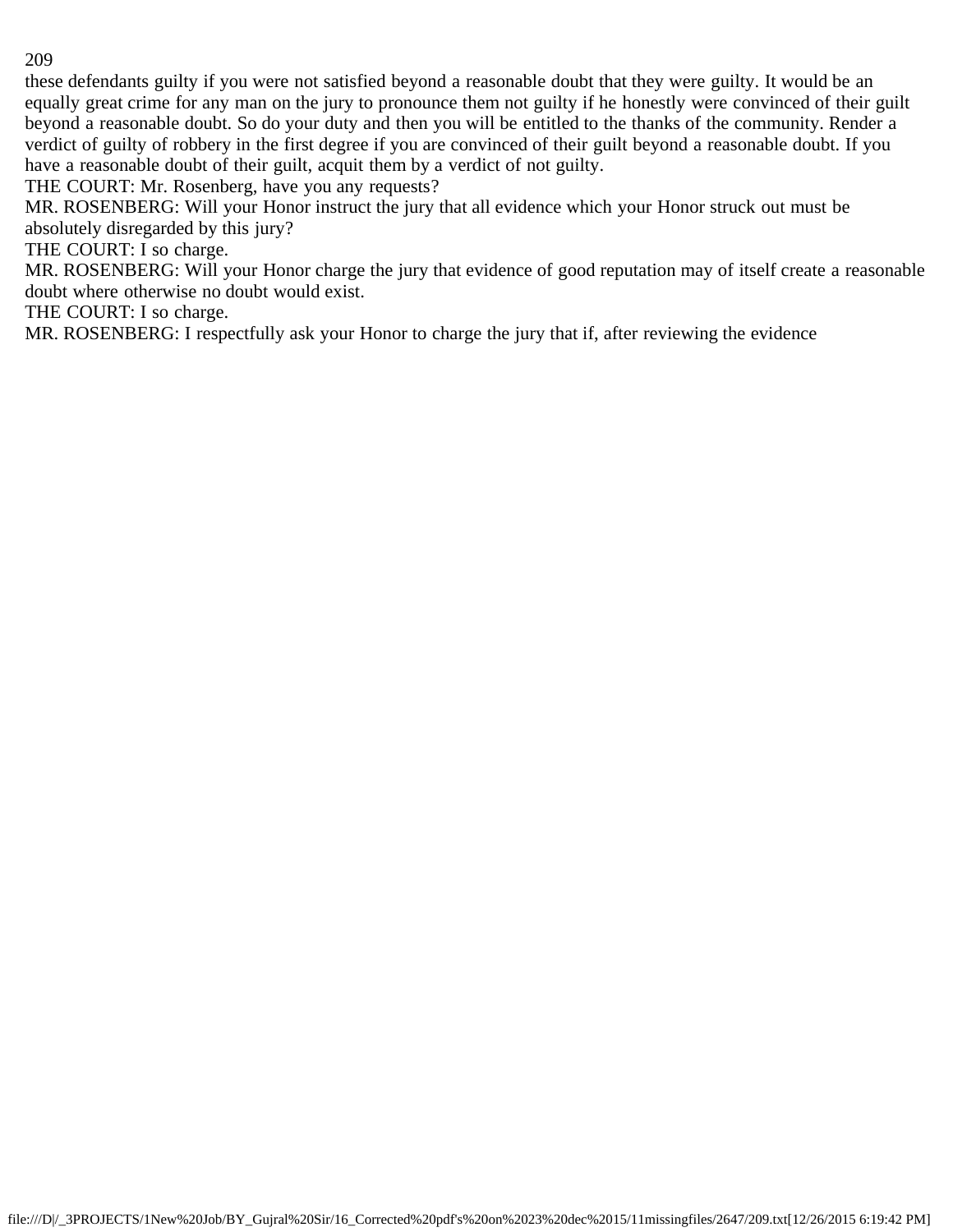their minds are undecided as to whether these defendants are guilty, or whether the People have proved a case, it is their duty to resolve that doubt in favor of the defendants, and to acquit them.

THE COURT: I so charge.

MR. ROSENBERG: That is all; thank you.

MR. BOHAN: I have no requests, your Honor.

THE COURT: You may retire, gentlemen.

The jury retire at 11:18 A.M. and return at 1 P.M.

THE COURT: Gentlemen of the jury, have you agreed upon a verdict?

THE FOREMAN OF THE JURY: We have.

THE COURT: How say you; do you find the defendants at the bar guilty or not guilty?

THE FOREMAN: Guilty of robbery in the first degree.

THE CLERK: You say you find the defendants guilty of robbery in the first degree as charged in the indictment? THE FOREMAN: Yes, sir.

THE CLERK: Harken to your verdict as it stands recorded; you say through your foreman you find the defendants at the bar guilty of robbery in the first degree, as charged in the indictment, so say you all. THE FOREMAN: Yes sir.